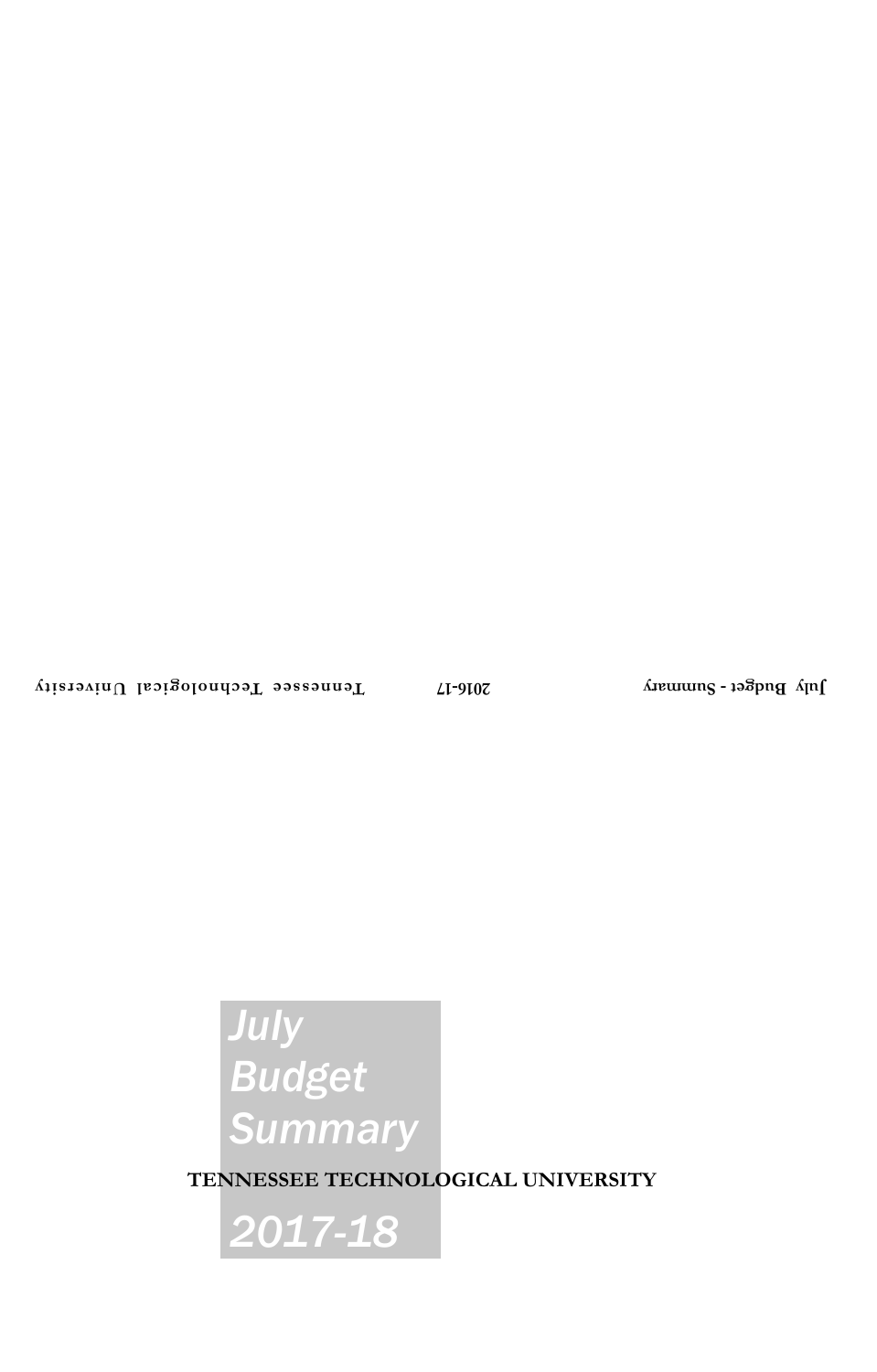# **TENNESSEE TECHNOLOGICAL UNIVERSITY JULY BUDGET 2017-18 Summary**

# **TABLE OF CONTENTS**

|                                                                | Page |                                                                | Page |  |  |  |
|----------------------------------------------------------------|------|----------------------------------------------------------------|------|--|--|--|
| I. Summary of Unrestricted Current Funds Available and Applied |      | V. Unrestricted Expenditures by Major Functional Area & Object |      |  |  |  |
|                                                                |      | Actual 2015-16                                                 | 12   |  |  |  |
| II. Detail of Special Allocations                              | 4    | Revised Budget 2016-17                                         | 13   |  |  |  |
|                                                                |      | Estimated Budget 2016-17                                       | 14   |  |  |  |
| III. Unrestricted Expenditures                                 |      | July Budget 2017-18                                            | 15   |  |  |  |
| Actual 2015-16                                                 |      |                                                                |      |  |  |  |
| Revised Budget 2016-17                                         | b    | VI. Detailed Current Fund Revenues                             | 16   |  |  |  |
| Estimated Budget 2016-17                                       |      |                                                                |      |  |  |  |
| July Budget 2017-18                                            | 8    | VII. Detailed Current Fund Expenditures                        | 21   |  |  |  |
| IV. Detail of Transfers                                        | q    | VIII. Restricted Current Funds, Revenues & Expenditures        | 239  |  |  |  |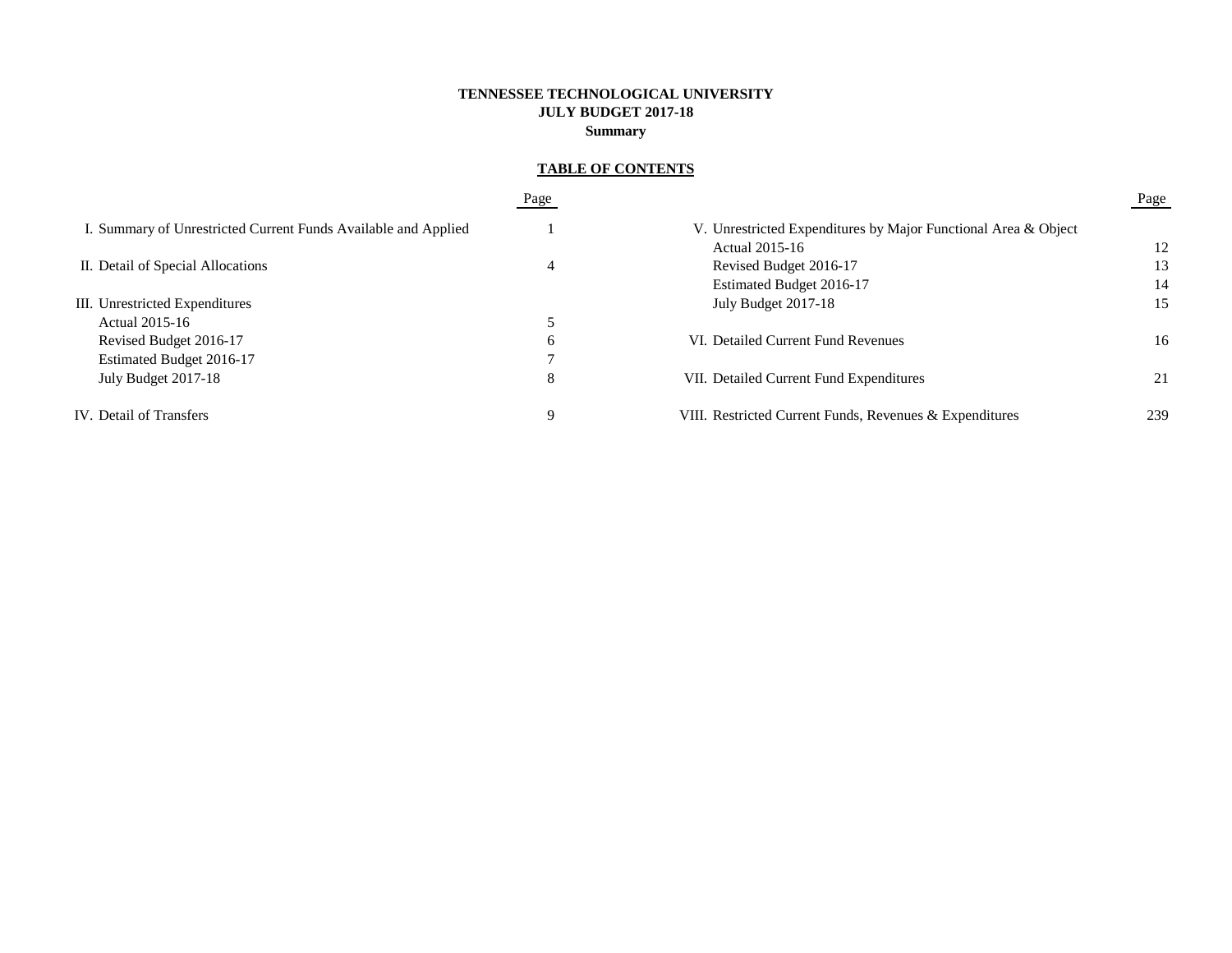Page 1 Page 1<br>Run Date 15-MAY-2017 Run Date 15-MAY-2017 FZRJF01 TBR8: 1.1 Run Date 15-MAY-2017

# Form I Georgian Communication of the Communication of Tennessee Tech University Communication Run Time 11:05 AM Summary Of Unrestricted Current Funds Available And Applied July Budget 2017-18

|                                          | Actual<br>$2015 - 16$ | October<br>Budget<br>$2016 - 17$ | Estimated<br>Budget<br>$2016 - 17$ | % Change<br>Over<br>Actual | July<br>Budget<br>$2017 - 18$ | % Change<br>Over<br>Actual |
|------------------------------------------|-----------------------|----------------------------------|------------------------------------|----------------------------|-------------------------------|----------------------------|
| Unrestricted Current Fund Balances       |                       |                                  |                                    |                            |                               |                            |
| at Beginning of Period                   |                       |                                  |                                    |                            |                               |                            |
| Allocation for Encumbrances              | 796,340               | 740,600                          | 740,600                            | $-07.0$                    | 740,600                       | $-07.0$                    |
| Allocation for Working Capital           | 2,174,263             | 4,046,200                        | 4,046,200                          | 86.1                       | 4,046,200                     | 86.1                       |
| Special Allocations                      | 12,377,275            | 10,578,300                       | 10,578,300                         | $-14.5$                    | 6,092,200                     | $-50.8$                    |
| Unallocated Balance                      | 9,603,358             | 1,426,100                        | 1,426,100                          | $-85.1$                    | $\Omega$                      | $-100.0$                   |
| Total Unrestricted Current Fund Balances | 24,951,236            | 16,791,200                       | 16,791,200                         | $-32.7$                    | 10,879,000                    | $-56.4$                    |
| Revenues                                 |                       |                                  |                                    |                            |                               |                            |
| Education and General                    |                       |                                  |                                    |                            |                               |                            |
| Tuition and Fees                         | 100,040,784           | 98, 372, 400                     | 97,480,500                         | $-02.6$                    | 98,559,500                    | $-01.5$                    |
| State Appropriations                     | 38,849,188            | 41,991,800                       | 41,991,800                         | 08.1                       | 45, 448, 900                  | 17.0                       |
| Federal Grants and Contracts             | 913,141               | 869,700                          | 869,700                            | $-04.8$                    | 869,700                       | $-04.8$                    |
| Local Grants and Contracts               | $\Omega$              | 3,200                            | 3,200                              |                            | 3,200                         |                            |
| State Grants and Contracts               | 49,911                | 59,400                           | 59,400                             | 19.0                       | 59,400                        | 19.0                       |
| Private Grants and Contracts             | 34,819                | 39,100                           | 39,100                             | 12.3                       | 39,100                        | 12.3                       |
| Private Gifts                            | 18,400                | $\Omega$                         | $\Omega$                           | $-100.0$                   | $\Omega$                      | $-100.0$                   |
| Sales & Services of Educ Activities      | 2,020,942             | 1,784,400                        | 1,900,100                          | $-06.0$                    | 1,676,800                     | $-17.0$                    |
| Sales & Services of Other Activities     | 8,508,479             | 8,783,400                        | 9,114,700                          | 07.1                       | 8,655,700                     | 01.7                       |
| Other Sources                            | 691,183               | 973,000                          | 793,000                            | 14.7                       | 683,500                       | $-01.1$                    |
| Total Education and General              | 151,126,847           | 152,876,400                      | 152,251,500                        | 00.7                       | 155,995,800                   | 03.2                       |
| Sales & Services of Aux Enterprises      |                       |                                  |                                    |                            |                               |                            |
| Sales and Services of Aux Enterprises    | 16,807,005            | 14,766,300                       | 16,596,700                         | $-01.3$                    | 17, 473, 700                  | 04.0                       |
| Total Revenues                           | 167,933,852           | 167,642,700                      | 168,848,200                        | 00.5                       | 173,469,500                   | 03.3                       |
| Expenditures and Transfers               |                       |                                  |                                    |                            |                               |                            |
| Education and General                    |                       |                                  |                                    |                            |                               |                            |
| Instruction                              | 67, 238, 629          | 67, 375, 800                     | 66,713,300                         | $-00.8$                    | 66,572,800                    | $-01.0$                    |
| Research                                 | 2,753,723             | 2,817,600                        | 3,200,100                          | 16.2                       | 2,583,800                     | $-06.2$                    |
| Public Service                           | 2,544,420             | 2,820,100                        | 3,128,700                          | 23.0                       | 2,579,400                     | 01.4                       |
| Academic Support                         | 12,342,954            | 12,950,600                       | 13, 127, 300                       | 06.4                       | 12,204,400                    | $-01.1$                    |
| Student Services                         | 24,777,470            | 24,379,600                       | 24,818,700                         | 00.2                       | 23, 278, 600                  | $-06.0$                    |
| Institutional Support                    | 14,596,236            | 15,660,500                       | 15,578,800                         | 06.7                       | 14,635,600                    | 00.3                       |
| Operation & Maintenance of Plant         | 13,427,964            | 14,646,800                       | 14,697,500                         | 09.5                       | 14,088,400                    | 04.9                       |
| Scholarships & Fellowships               | 9,843,463             | 9,674,700                        | 11,588,900                         | 17.7                       | 12,929,600                    | 31.4                       |
| Total Education and General              | 147,524,859           | 150,325,700                      | 152,853,300                        | 03.6                       | 148,872,600                   | 00.9                       |
| Mandatory Transfers for:                 |                       |                                  |                                    |                            |                               |                            |
| Principal & Interest                     | 508,968               | 514,300                          | 518,400                            | 01.9                       | 328,400                       | $-35.5$                    |
| Renewals & Replacements                  | $\Omega$              | $\Omega$                         | $\Omega$                           |                            | $\Omega$                      |                            |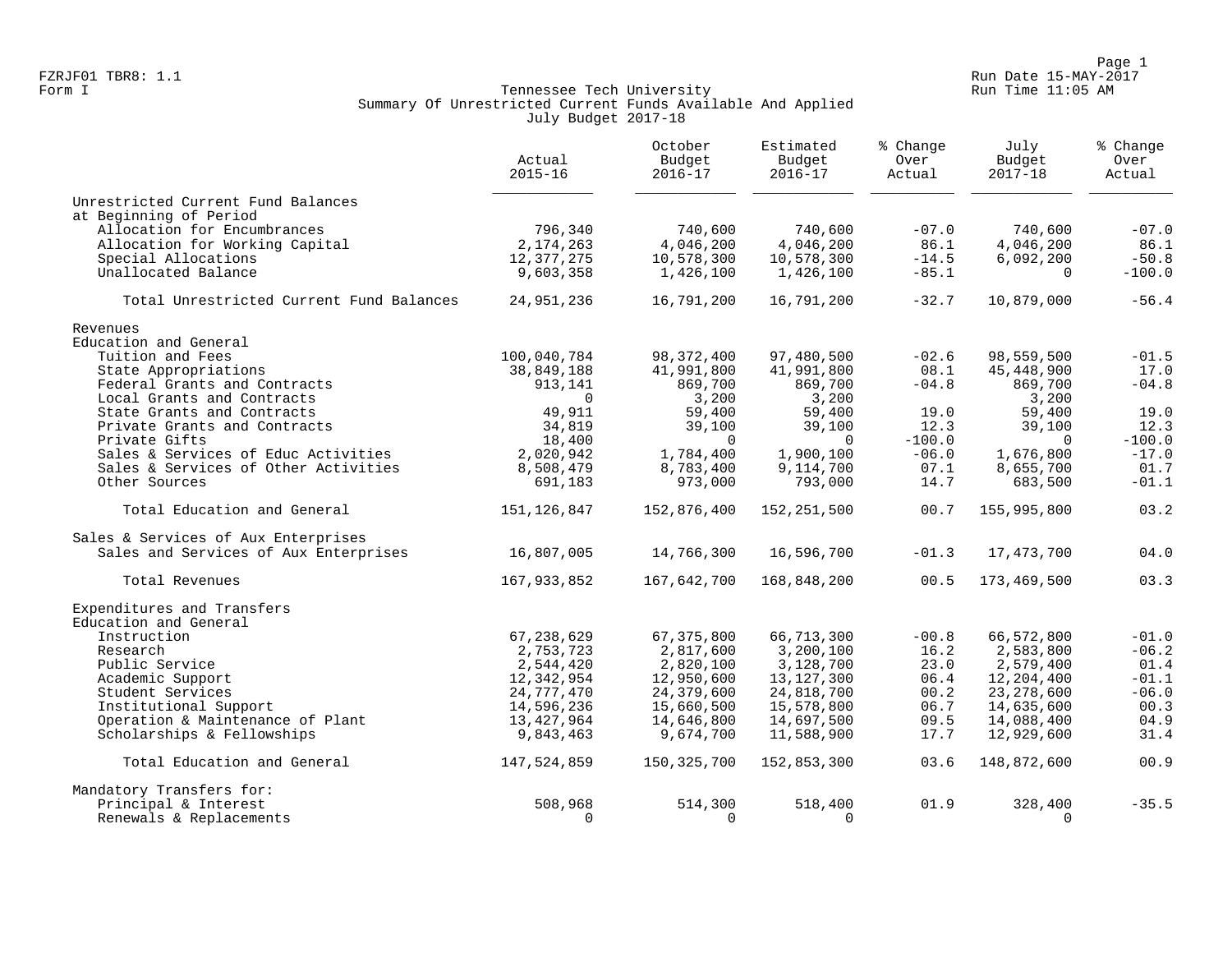Page 2<br>FZRJF01 TBR8: 1.1 Page 2 FZRJF01 TBR8: 1.1 Run Date 15-MAY-2017

# Form I Georgian Communication of the Communication of Tennessee Tech University Communication Run Time 11:05 AM Summary Of Unrestricted Current Funds Available And Applied July Budget 2017-18

|                                                                                                                                                                                                                                                      | Actual<br>$2015 - 16$                                                 | October<br>Budget<br>$2016 - 17$                                            | Estimated<br>Budget<br>$2016 - 17$                                | % Change<br>Over<br>Actual                      | July<br>Budget<br>$2017 - 18$                                         | % Change<br>Over<br>Actual                      |
|------------------------------------------------------------------------------------------------------------------------------------------------------------------------------------------------------------------------------------------------------|-----------------------------------------------------------------------|-----------------------------------------------------------------------------|-------------------------------------------------------------------|-------------------------------------------------|-----------------------------------------------------------------------|-------------------------------------------------|
| Loan Fund Matching Grant                                                                                                                                                                                                                             | $\Omega$                                                              | $\Omega$                                                                    | $\Omega$                                                          |                                                 | $\cap$                                                                |                                                 |
| Total Mandatory Transfers                                                                                                                                                                                                                            | 508,968                                                               | 514,300                                                                     | 518,400                                                           | 01.9                                            | 328,400                                                               | $-35.5$                                         |
| Non-Mandatory Transfers for:<br>Transfers to Unexpended Plant Fund<br>Transfers to Renewal & Replacements<br>Transfers to Other Funds<br>Transfers from Unexpended Plant Fund<br>Transfers from Renewal & Replacements<br>Transfers from Other Funds | 6,536,592<br>2,143,570<br>1,924,355<br>$\mathbf 0$<br>$\Omega$        | 3,383,200<br>1,735,700<br>2,390,000<br>$\Omega$<br>$\mathsf{O}$<br>$\Omega$ | 3,160,900<br>737,100<br>2,383,600<br>$-1,500,000$                 | $-51.6$<br>$-65.6$<br>23.9                      | 2,919,800<br>1,462,100<br>2,318,000<br>$\Omega$<br>$\Omega$           | $-55.3$<br>$-31.8$<br>20.5                      |
| Total Non-Mandatory Transfers                                                                                                                                                                                                                        | 10,604,517                                                            | 7,508,900                                                                   | 4,781,600                                                         | $-54.9$                                         | 6,699,900                                                             | $-36.8$                                         |
| Total Education and General                                                                                                                                                                                                                          | 158,638,344                                                           | 158,348,900                                                                 | 158, 153, 300                                                     | $-00.3$                                         | 155,900,900                                                           | $-01.7$                                         |
| Auxiliary Enterprises Expenditures<br>Auxiliary Enterprises Expenditures                                                                                                                                                                             | 6,557,788                                                             | 7,324,100                                                                   | 7,303,300                                                         | 11.4                                            | 7,222,400                                                             | 10.1                                            |
| Total Auxiliary Expenditures                                                                                                                                                                                                                         | 6,557,788                                                             | 7,324,100                                                                   | 7,303,300                                                         | 11.4                                            | 7,222,400                                                             | 10.1                                            |
| Mandatory Transfers for:<br>Principal & Interest<br>Renewals & Replacements<br>Loan Fund Matching Grant                                                                                                                                              | 3,542,681<br>$\Omega$<br>$\Omega$                                     | 3,961,100<br>$\Omega$<br>$\Omega$                                           | 4,019,600<br>0<br>$\Omega$                                        | 13.5<br>00.0<br>00.0                            | 5,596,000<br>$\Omega$<br>$\Omega$                                     | 58.0<br>00.0<br>00.0                            |
| Total Mandatory Transfers                                                                                                                                                                                                                            | 3,542,681                                                             | 3,961,100                                                                   | 4,019,600                                                         | 13.5                                            | 5,596,000                                                             | 58.0                                            |
| Non-Mandatory Transfers for:<br>Tranfers to Unexpended Plant Fund<br>Transfers to Renewal & Replacements<br>Transfers to Other Funds<br>Transfers from Unexpended Plant Fund<br>Transfers from Renewal & Replacements<br>Transfers from Other Funds  | $\Omega$<br>7,355,041<br>$\Omega$<br>$\Omega$<br>$\Omega$<br>$\Omega$ | $\Omega$<br>3,583,100<br>$\Omega$<br>$\mathbf 0$<br>$\Omega$<br>$\Omega$    | $\mathbf 0$<br>5,284,200<br>0<br>$\Omega$<br>$\Omega$<br>$\Omega$ | 00.0<br>$-28.2$<br>00.0<br>00.0<br>00.0<br>00.0 | $\Omega$<br>4,655,300<br>$\Omega$<br>$\Omega$<br>$\Omega$<br>$\Omega$ | 00.0<br>$-36.7$<br>00.0<br>00.0<br>00.0<br>00.0 |
| Total Non-Mandatory Transfers                                                                                                                                                                                                                        | 7,355,041                                                             | 3,583,100                                                                   | 5,284,200                                                         | $-28.2$                                         | 4,655,300                                                             | $-36.7$                                         |
| Total Auxiliary Enterprises                                                                                                                                                                                                                          | 17,455,510                                                            | 14,868,300                                                                  | 16,607,100                                                        | $-04.9$                                         | 17, 473, 700                                                          | 00.1                                            |
| Total Expenditures And Transfers                                                                                                                                                                                                                     | 176,093,854                                                           | 173, 217, 200                                                               | 174,760,400                                                       | $-00.8$                                         | 173,374,600                                                           | $-01.5$                                         |
| Other<br>Prior Period Adjustment                                                                                                                                                                                                                     | $\mathbf 0$                                                           | $\mathbf 0$                                                                 | $\mathbf 0$                                                       | 00.0                                            | $\Omega$                                                              | 00.0                                            |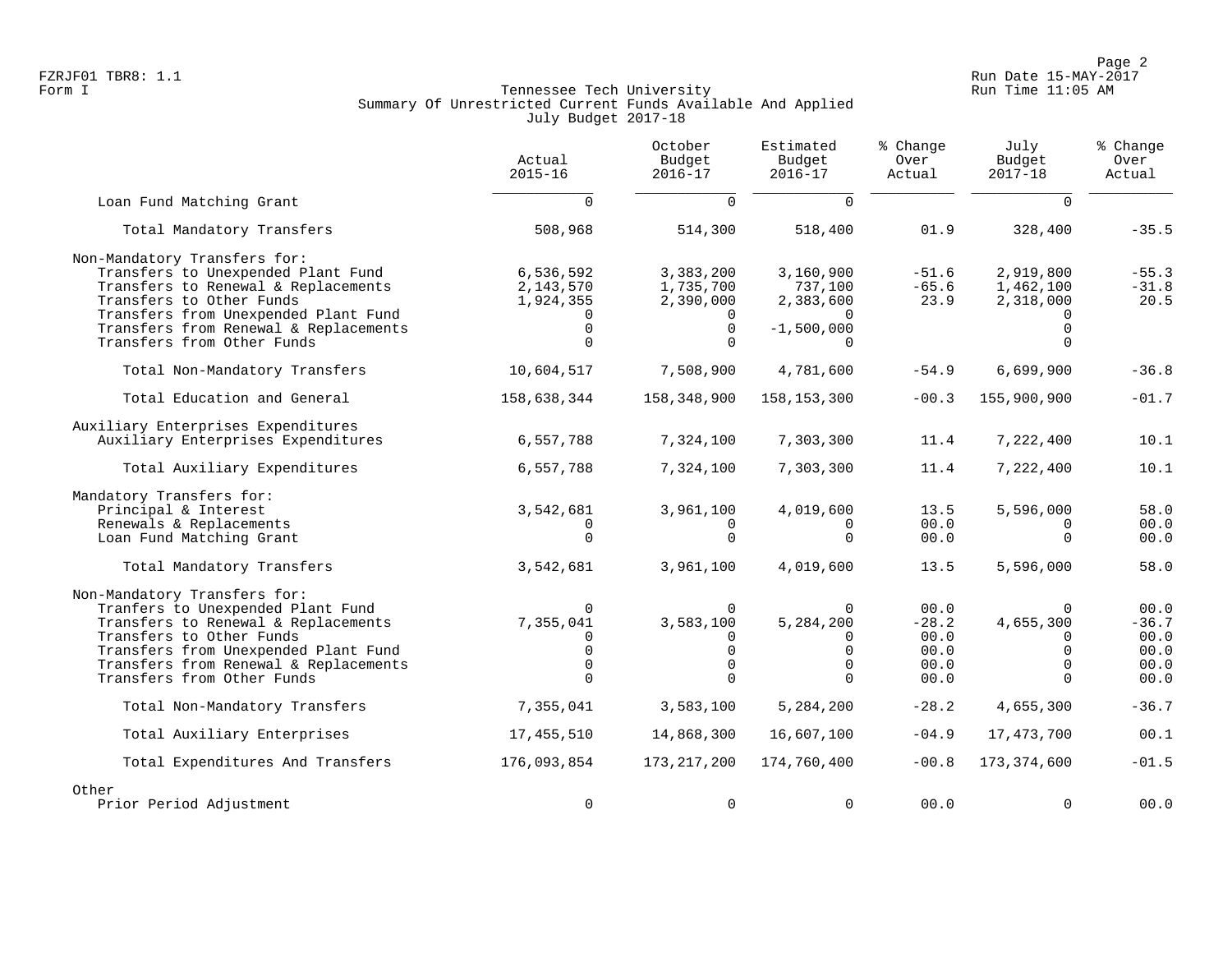Page 3<br>Run Date 15-MAY-2017 Run Date 15-MAY-2017

# Form I Georgian Communication of the Communication of Tennessee Tech University Communication Run Time 11:05 AM Summary Of Unrestricted Current Funds Available And Applied July Budget 2017-18

|                                                                                                             | Actual<br>$2015 - 16$                           | October<br>Budget<br>$2016 - 17$  | Estimated<br>Budget<br>$2016 - 17$            | % Change<br>Over<br>Actual          | July<br>Budget<br>$2017 - 18$          | % Change<br>Over<br>Actual          |
|-------------------------------------------------------------------------------------------------------------|-------------------------------------------------|-----------------------------------|-----------------------------------------------|-------------------------------------|----------------------------------------|-------------------------------------|
| Other Additions/Deductions                                                                                  |                                                 | $\Omega$                          |                                               | 00.0                                | 0                                      | 00.0                                |
| Total Other                                                                                                 | 0                                               | $\mathbf 0$                       | $\mathbf 0$                                   | 00.0                                | $\mathbf 0$                            | 00.0                                |
| Unrestricted Current Fund Balances<br>at End of Period                                                      |                                                 |                                   |                                               |                                     |                                        |                                     |
| Allocation for Encumbrances<br>Allocation for Working Capital<br>Special Allocations<br>Unallocated Balance | 740,567<br>4,046,192<br>10,578,348<br>1,426,127 | 740,600<br>4,046,200<br>6.429.900 | 740,600<br>4,046,200<br>6.092.200<br>$\Omega$ | 00.0<br>00.0<br>$-42.4$<br>$-100.0$ | 740,600<br>4,046,200<br>6,187,100<br>0 | 00.0<br>00.0<br>$-41.5$<br>$-100.0$ |
| Total Unrestricted Current Fund Balances                                                                    | 16,791,234                                      | 11,216,700                        | 10,879,000                                    | $-35.2$                             | 10,973,900                             | $-34.6$                             |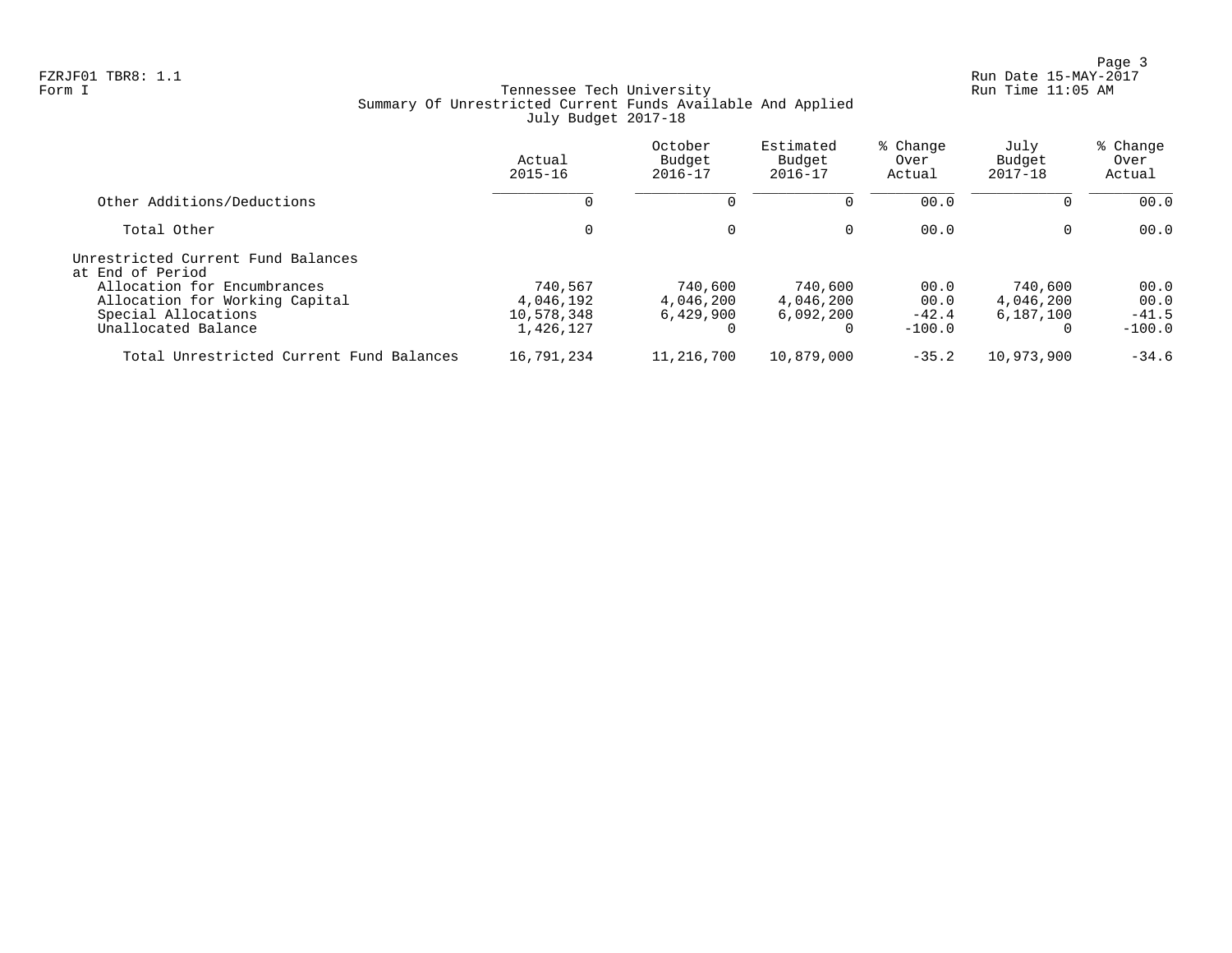# Form II Tennessee Tech University Run Time 11:14 AM Special Allocations July Budget 2017-18

|                                                                   | Actual<br>$2015 - 16$ | October<br>Budget<br>$2016 - 17$ | Estimated<br>Budget<br>$2016 - 17$ | July<br>Budget<br>$2017 - 18$ |
|-------------------------------------------------------------------|-----------------------|----------------------------------|------------------------------------|-------------------------------|
| At Beginning of Period                                            |                       |                                  |                                    |                               |
| 2% to 5% Reserve                                                  | 7,561,447             | 7,554,985                        | 7,554,985                          | 3,079,307                     |
| Allocation for Compensated Absences                               |                       |                                  |                                    |                               |
| Allocation for Student Activity Fees                              | 1,510,267             | 693,638                          | 693,638                            | 693,638                       |
| Allocation for Technology Access Fees                             | 1,643,067             | 1,430,213                        | 1,430,213                          | 1,430,213                     |
| Allocation for Auxiliary Contingency                              | 872,219               | 840,350                          | 840,350                            | 829,833                       |
| Allocation for Specialized Academic Course Fees                   | 790,275               | 59,162                           | 59,162                             | 59,162                        |
| Allocation for Unexpended Contracts                               |                       |                                  |                                    |                               |
| Allocation for Conferences and Institutes                         |                       |                                  |                                    |                               |
| Allocation for Floyd Scholarship                                  |                       |                                  |                                    |                               |
| Allocation for RODP                                               |                       |                                  |                                    |                               |
| Allocation for TTC Equipment Appropriation                        |                       |                                  |                                    |                               |
| Allocation for OPEB                                               |                       |                                  |                                    |                               |
| Allocation for Designated Appropriations                          |                       |                                  |                                    |                               |
| Allocation for Sustainable Campus Fee                             |                       |                                  |                                    |                               |
| Allocation for International Education Fee                        |                       |                                  |                                    |                               |
| Total                                                             | 12,377,275            | 10,578,348                       | 10,578,348                         | 6,092,153                     |
| At End of Period                                                  |                       |                                  |                                    |                               |
| 2% to 5% Reserve                                                  | 7,554,985             | 3,508,597                        | 3,079,307                          | 3,130,376                     |
| Allocation for Compensated Absences                               |                       |                                  |                                    |                               |
| Allocation for Student Activity Fees                              | 693,638               | 693,638                          | 693,638                            | 693,638                       |
| Allocation for Technology Access Fees                             | 1,430,213             | 1,430,213                        | 1,430,213                          | 1,430,213                     |
| Allocation for Auxiliary Contingency                              | 840,350               | 738,313                          | 829,833                            | 873,685                       |
| Allocation for Specialized Academic Course Fees                   | 59,162                | 59,162                           | 59,162                             | 59,162                        |
| Allocation for Unexpended Contracts                               |                       |                                  |                                    |                               |
| Allocation for Conferences and Institutes                         |                       |                                  |                                    |                               |
| Allocation for Floyd Scholarship<br>Allocation for RODP           |                       |                                  |                                    |                               |
|                                                                   |                       |                                  |                                    |                               |
| Allocation for TTC Equipment Appropriation<br>Allocation for OPEB |                       |                                  |                                    |                               |
| Allocation for Designated Appropriations                          |                       |                                  |                                    |                               |
| Allocation for Sustainable Campus Fee                             |                       |                                  |                                    |                               |
| Allocation for International Education Fee                        |                       |                                  |                                    |                               |
| Total                                                             | 10,578,348            | 6,429,923                        | 6,092,153                          | 6,187,074                     |
|                                                                   |                       |                                  |                                    |                               |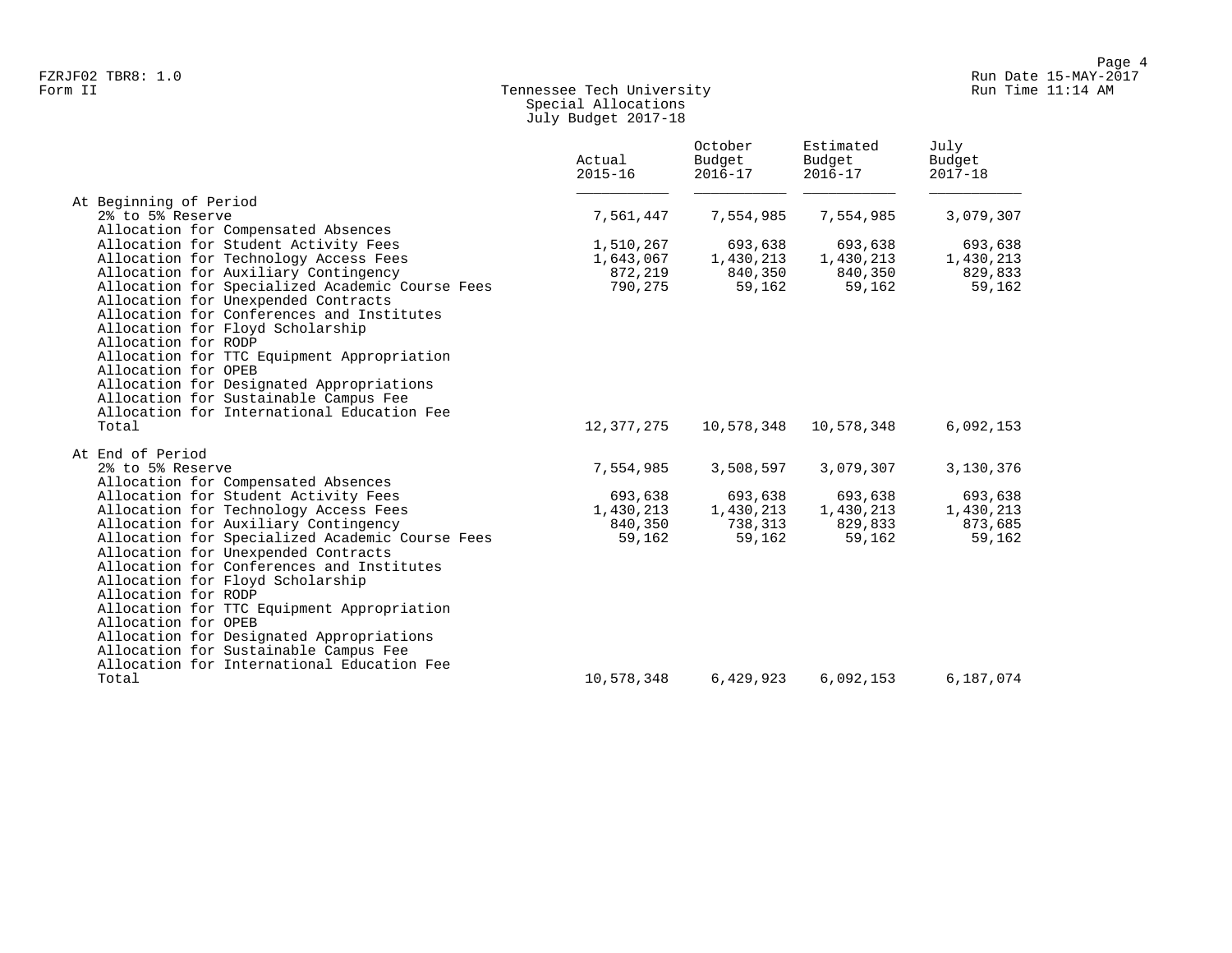### Form III Tennessee Tech University Run Time 11:23 AM Unrestricted Educational And General Expenditures By Budget Category Actual 2015-16

| UNRESTRICTED EXPENDITURES<br>EDUCATION AND GENERAL | Professional<br>Salaries | Other<br>Salaries | Employee<br>Benefits | Travel    | Operating<br>Expense | Capital<br>Outlay | Total       | % OF<br>Total<br>E & G |
|----------------------------------------------------|--------------------------|-------------------|----------------------|-----------|----------------------|-------------------|-------------|------------------------|
| Instruction                                        | 38,727,868               | 3,185,200         | 15, 385, 131         | 587,236   | 9,122,009            | 231,185           | 67,238,629  | 45.58                  |
| Research                                           | 585,317                  | 256,762           | 262,450              | 190,023   | 1,086,373            | 372,798           | 2,753,723   | 1.87                   |
| Public Service                                     | 605,500                  | 380,710           | 366,914              | 51,077    | 1,129,983            | 10,236            | 2,544,420   | 1.72                   |
| Academic Support                                   | 7,457,535                | 1,866,871         | 3,574,091            | 379,448   | $-1,311,876$         | 376,885           | 12,342,954  | 8.37                   |
| Student Services                                   | 7,346,767                | 2,056,887         | 3,899,568            | 1,574,480 | 9,899,768            | 0                 | 24,777,470  | 16.80                  |
| Institutional Support                              | 6,792,152                | 1,659,802         | 3,169,873            | 185,838   | 2,788,571            | 0                 | 14,596,236  | 9.89                   |
| Oper & Maint of Plant                              | 862,914                  | 2,790,164         | 1,783,160            | 35,331    | 7,865,306            | 91,089            | 13,427,964  | 9.10                   |
| Scholarships & Fellow                              | $\mathbf 0$              | $\mathsf 0$       | $\mathbf 0$          | $\circ$   | 9,843,463            | 0                 | 9,843,463   | 6.67                   |
| Total Educational and General                      | 62, 378, 053             | 12,196,396        | 28, 441, 187         | 3,003,433 | 40, 423, 597         | 1,082,193         | 147,524,859 |                        |
| Auxiliary Enterprises                              | 651,660                  | 1,439,963         | 669,429              | 10,782    | 3,785,954            | 0                 | 6,557,788   |                        |
| Total Unrestricted                                 | 63,029,713               | 13,636,359        | 29,110,616           | 3,014,215 | 44,209,551           | 1,082,193         | 154,082,647 |                        |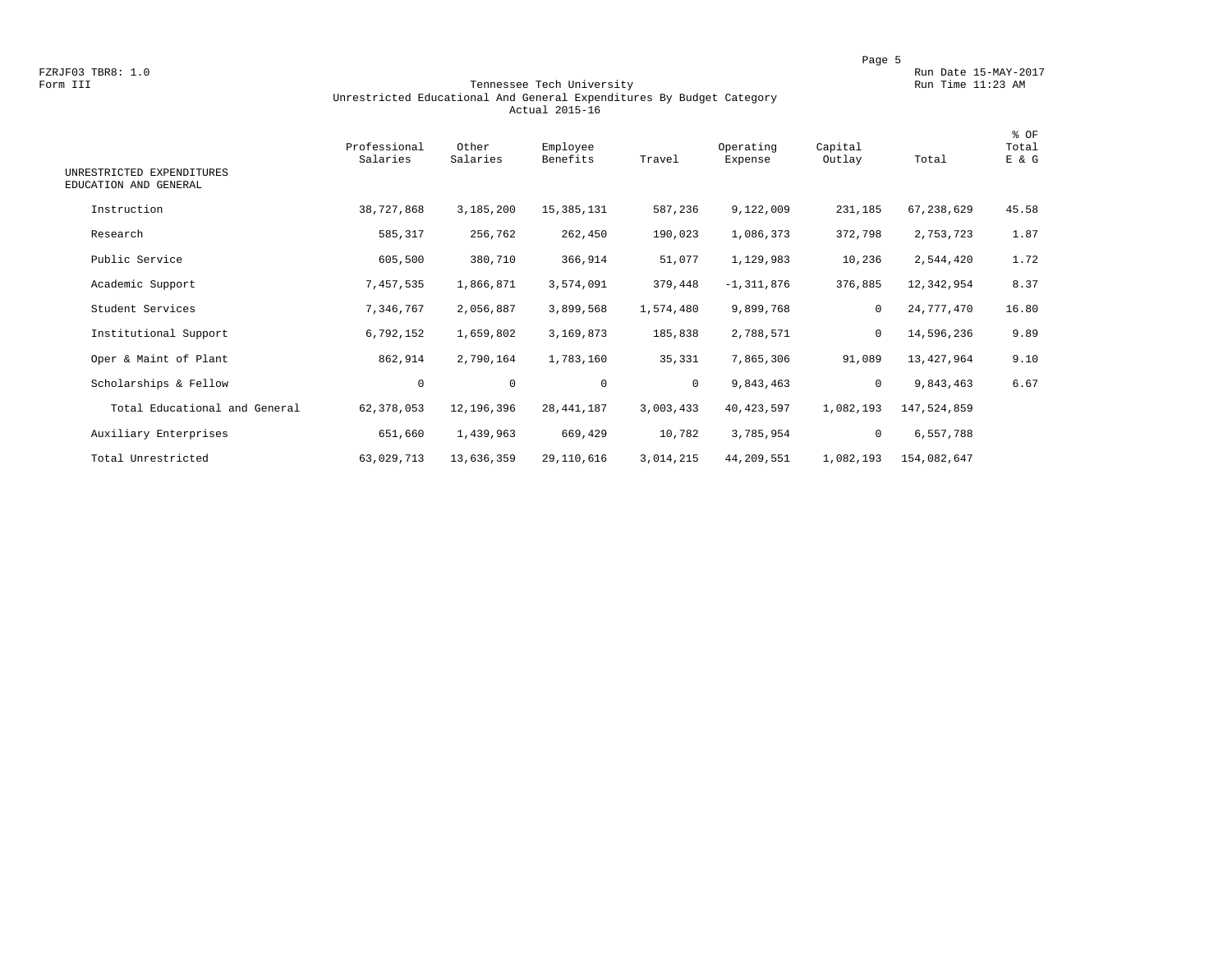### Form III Tennessee Tech University Run Time 11:23 AM Unrestricted Educational And General Expenditures By Budget Category Revised 2016-17

| UNRESTRICTED EXPENDITURES<br>EDUCATION AND GENERAL | Professional<br>Salaries | Other<br>Salaries | Employee<br>Benefits | Travel    | Operating<br>Expense | Capital<br>Outlay | Total         | % OF<br>Total<br>E & G |
|----------------------------------------------------|--------------------------|-------------------|----------------------|-----------|----------------------|-------------------|---------------|------------------------|
| Instruction                                        | 38,784,000               | 2,943,800         | 13,583,300           | 349,900   | 11,594,600           | 120,200           | 67, 375, 800  | 44.82                  |
| Research                                           | 319,600                  | 164,100           | 291,000              | 39,300    | 2,151,100            | $-147,500$        | 2,817,600     | 1.87                   |
| Public Service                                     | 660,300                  | 318,100           | 429,000              | 53,800    | 1,358,900            | 0                 | 2,820,100     | 1.88                   |
| Academic Support                                   | 7,994,000                | 2,022,800         | 4,227,900            | 244,000   | $-1,812,300$         | 274,200           | 12,950,600    | 8.62                   |
| Student Services                                   | 7,235,200                | 2,047,100         | 3,890,800            | 1,299,000 | 9,900,300            | 7,200             | 24,379,600    | 16.22                  |
| Institutional Support                              | 7,044,900                | 1,969,000         | 3,611,300            | 116,200   | 2,912,100            | 7,000             | 15,660,500    | 10.42                  |
| Oper & Maint of Plant                              | 969,100                  | 2,937,300         | 2,312,300            | 8,800     | 8,419,300            | $\mathbf 0$       | 14,646,800    | 9.74                   |
| Scholarships & Fellow                              | $\mathsf{O}$             | $\circ$           | $\mathbf 0$          | $\circ$   | 9,674,700            | $\mathbf 0$       | 9,674,700     | 6.44                   |
| Total Educational and General                      | 63,007,100               | 12,402,200        | 28, 345, 600         | 2,111,000 | 44,198,700           | 261,100           | 150, 325, 700 |                        |
| Auxiliary Enterprises                              | 709,200                  | 1,657,400         | 741,400              | 20,000    | 4,193,600            | 2,500             | 7,324,100     |                        |
| Total Unrestricted                                 | 63,716,300               | 14,059,600        | 29,087,000           | 2,131,000 | 48,392,300           | 263,600           | 157,649,800   |                        |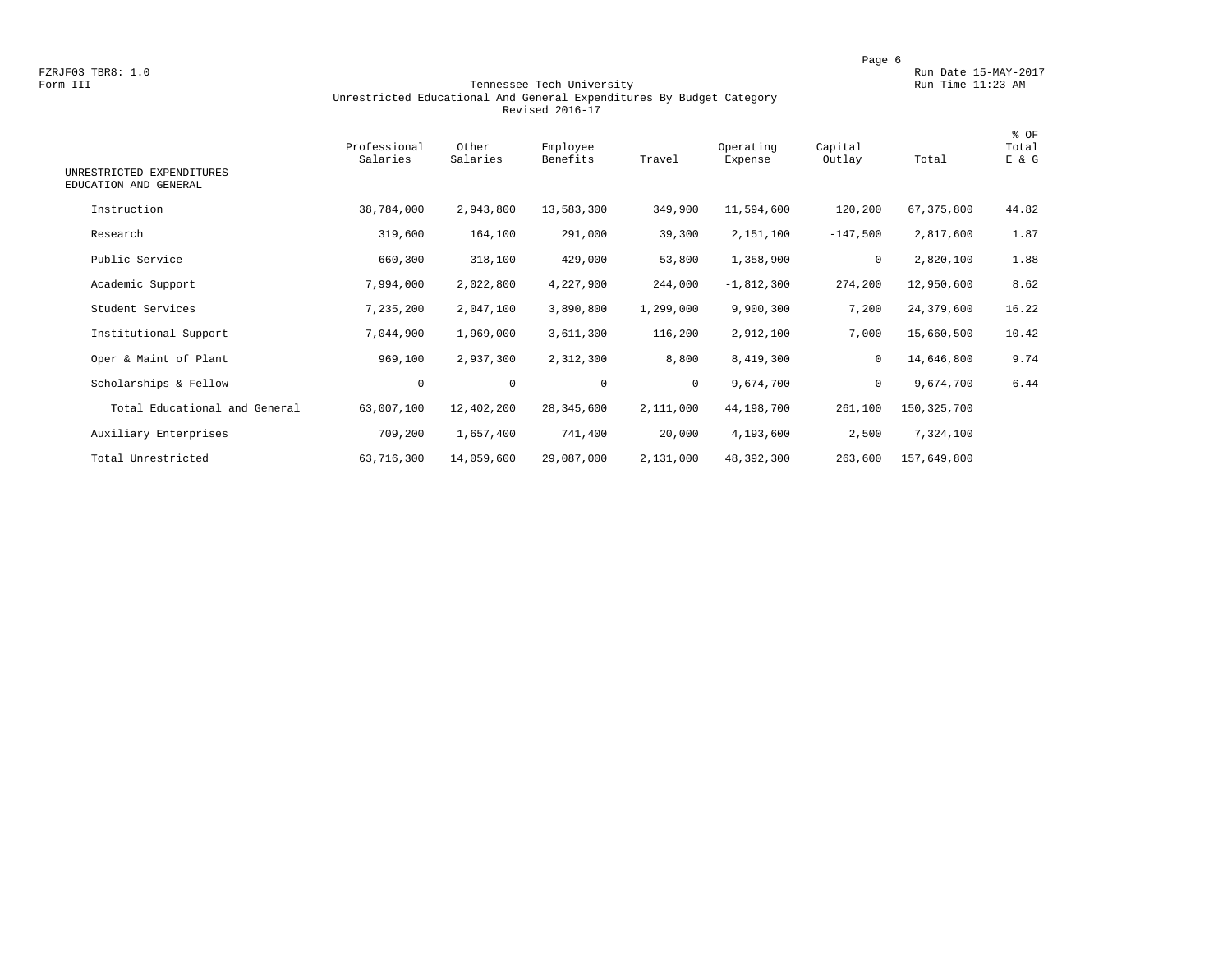### Form III Tennessee Tech University Run Time 11:23 AM Unrestricted Educational And General Expenditures By Budget Category Estimated 2016-17

| UNRESTRICTED EXPENDITURES     | Professional<br>Salaries | Other<br>Salaries | Employee<br>Benefits | Travel       | Operating<br>Expense | Capital<br>Outlay | Total         | % OF<br>Total<br>E & G |
|-------------------------------|--------------------------|-------------------|----------------------|--------------|----------------------|-------------------|---------------|------------------------|
| EDUCATION AND GENERAL         |                          |                   |                      |              |                      |                   |               |                        |
| Instruction                   | 39,024,300               | 3,074,300         | 14,021,500           | 402,100      | 9,997,900            | 193,200           | 66,713,300    | 43.65                  |
| Research                      | 477,300                  | 156,900           | 304,900              | 118,000      | 2,105,500            | 37,500            | 3,200,100     | 2.09                   |
| Public Service                | 692,900                  | 370,600           | 452,200              | 66,600       | 1,546,400            | 0                 | 3,128,700     | 2.05                   |
| Academic Support              | 7,722,900                | 2,116,900         | 4,254,000            | 327,400      | $-1,571,900$         | 278,000           | 13,127,300    | 8.59                   |
| Student Services              | 7,518,400                | 2,024,900         | 4,043,900            | 1,545,400    | 9,672,600            | 13,500            | 24,818,700    | 16.24                  |
| Institutional Support         | 6,901,400                | 1,871,700         | 3,611,300            | 162,100      | 3,032,300            | $\mathbf 0$       | 15,578,800    | 10.19                  |
| Oper & Maint of Plant         | 1,022,500                | 2,776,900         | 2,309,600            | 8,900        | 8,579,600            | 0                 | 14,697,500    | 9.62                   |
| Scholarships & Fellow         | 0                        | $\circ$           | $\mathbf 0$          | $\mathbf{0}$ | 11,588,900           | $\mathbf 0$       | 11,588,900    | 7.58                   |
| Total Educational and General | 63, 359, 700             | 12,392,200        | 28,997,400           | 2,630,500    | 44,951,300           | 522,200           | 152,853,300   |                        |
| Auxiliary Enterprises         | 757,600                  | 1,539,900         | 741,400              | 18,900       | 4,244,500            | 1,000             | 7,303,300     |                        |
| Total Unrestricted            | 64, 117, 300             | 13,932,100        | 29,738,800           | 2,649,400    | 49,195,800           | 523,200           | 160, 156, 600 |                        |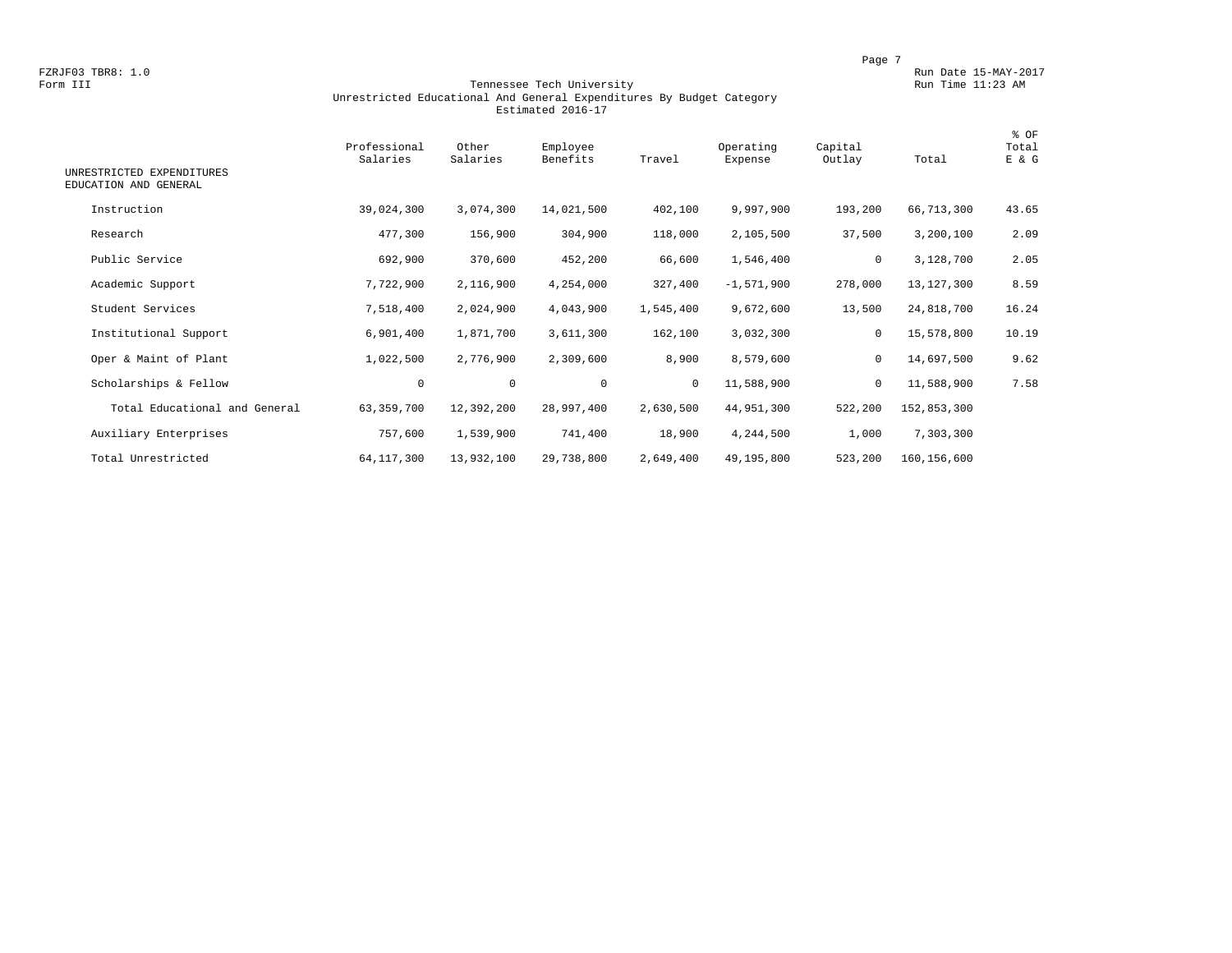### Form III Tennessee Tech University Run Time 11:23 AM Unrestricted Educational And General Expenditures By Budget Category Proposed 2017-18

| UNRESTRICTED EXPENDITURES     | Professional<br>Salaries | Other<br>Salaries | Employee<br>Benefits | Travel       | Operating<br>Expense | Capital<br>Outlay | Total       | % OF<br>Total<br>E & G |
|-------------------------------|--------------------------|-------------------|----------------------|--------------|----------------------|-------------------|-------------|------------------------|
| EDUCATION AND GENERAL         |                          |                   |                      |              |                      |                   |             |                        |
| Instruction                   | 40,097,200               | 2,919,900         | 13,897,800           | 308,900      | 9,237,500            | 111,500           | 66,572,800  | 44.72                  |
| Research                      | 300,200                  | 131,700           | 270,800              | 28,500       | 1,852,600            | 0                 | 2,583,800   | 1.74                   |
| Public Service                | 614,900                  | 320,400           | 436,800              | 39,500       | 1,167,800            | 0                 | 2,579,400   | 1.73                   |
| Academic Support              | 7,972,400                | 2,113,500         | 4,325,800            | 224,500      | $-2,661,800$         | 230,000           | 12,204,400  | 8.20                   |
| Student Services              | 7,582,600                | 1,770,300         | 3,984,900            | 1,203,300    | 8,737,500            | $\mathbf 0$       | 23,278,600  | 15.64                  |
| Institutional Support         | 6,807,900                | 1,694,600         | 3,692,900            | 80,700       | 2,352,500            | 7,000             | 14,635,600  | 9.83                   |
| Oper & Maint of Plant         | 1,059,500                | 2,977,100         | 2,348,400            | 9,600        | 7,693,800            | 0                 | 14,088,400  | 9.46                   |
| Scholarships & Fellow         | 0                        | $\mathbf 0$       | $\mathbf 0$          | $\mathbf{0}$ | 12,929,600           | $\mathbf 0$       | 12,929,600  | 8.69                   |
| Total Educational and General | 64, 434, 700             | 11,927,500        | 28,957,400           | 1,895,000    | 41,309,500           | 348,500           | 148,872,600 |                        |
| Auxiliary Enterprises         | 796,700                  | 1,459,200         | 755,700              | 20,000       | 4,188,300            | 2,500             | 7,222,400   |                        |
| Total Unrestricted            | 65, 231, 400             | 13,386,700        | 29,713,100           | 1,915,000    | 45,497,800           | 351,000           | 156,095,000 |                        |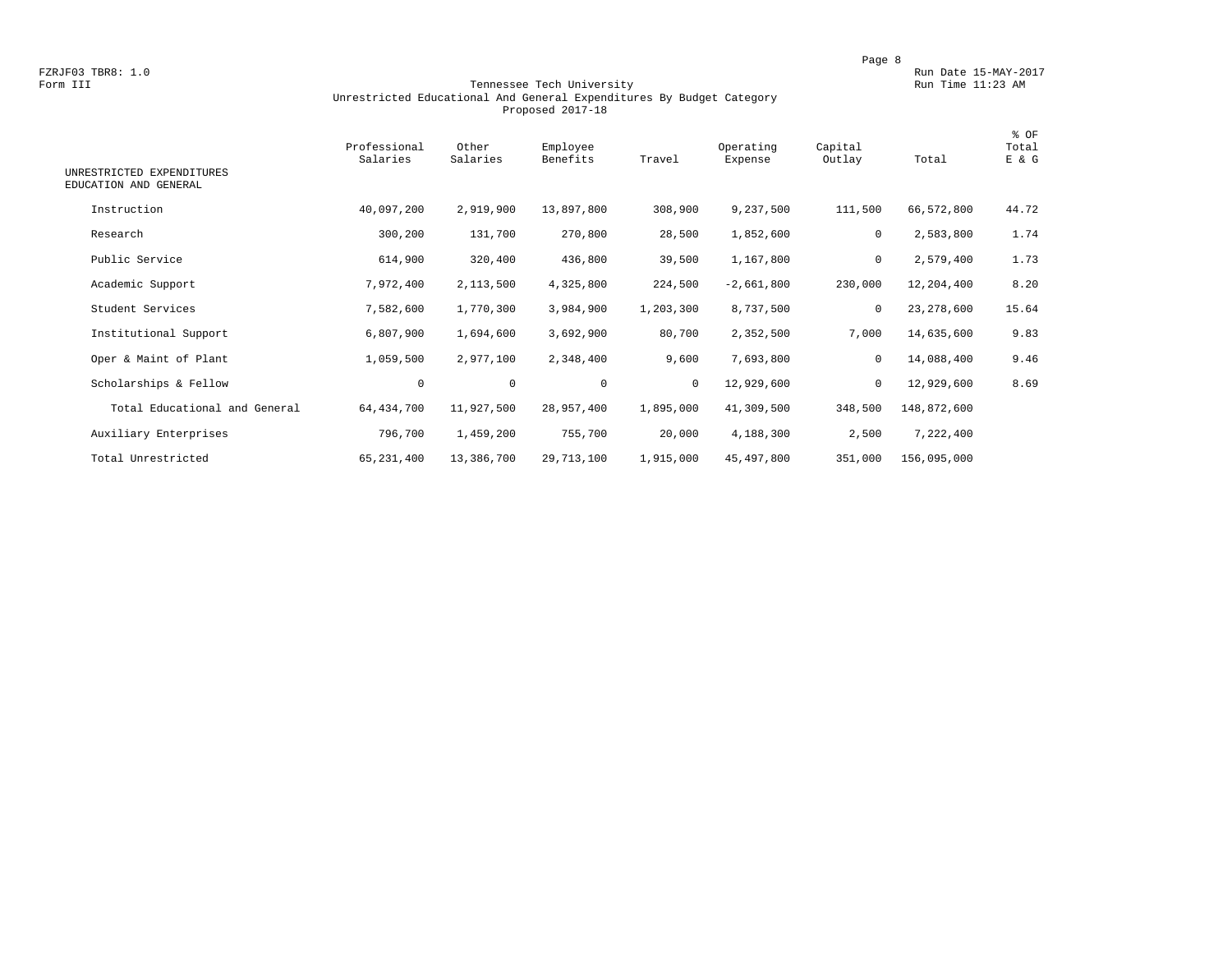# Form IV Tennessee Tech University Run Time 11:45 AM Detail Of Transfers July Budget 2017-18

|                                                                       | Actual<br>$2015 - 16$ | October<br>Budget<br>$2016 - 17$ | Estimated<br>Budget<br>$2016 - 17$ | July<br>Budget<br>$2017 - 18$ |
|-----------------------------------------------------------------------|-----------------------|----------------------------------|------------------------------------|-------------------------------|
|                                                                       |                       |                                  |                                    |                               |
| Educational And General                                               |                       |                                  |                                    |                               |
| Mandatory Transfers<br>Retirement of Indebtedness:                    |                       |                                  |                                    |                               |
| ROI Energy Performance Contract                                       | 245,225               | 239,340                          | 239,340                            | 10,220                        |
| ROI Performance Contr Order 2                                         | 156,634               | 158,460                          | 158,460                            | 123,630                       |
| ROI Energy Perf 2014B 08B 915                                         | 63,533                | 63,530                           | 63,530                             | 63,530                        |
| ROI Energy Perf 2014B 09A 918                                         | 43,576                | 43,580                           | 43,580                             | 43,580                        |
| ROI Parking & Transportation P927                                     | $\Omega$              | 9,400                            | 12,080                             | 74,400                        |
| ROI Lab Science Building P928                                         | $\Omega$              | $\Omega$                         | 1,430                              | 13,000                        |
| Loan Fund Matching-NDSL                                               |                       |                                  |                                    |                               |
| Renewals and Replacements:                                            |                       |                                  |                                    |                               |
| Total E&G Mandatory Transfers                                         | 508,968               | 514,310                          | 518,420                            | 328,360                       |
| Non-Mandatory Transfers To (From)                                     |                       |                                  |                                    |                               |
| Unexpended Plant Funds:                                               |                       |                                  |                                    |                               |
| Transf to Un Ex Plant Extra Maint                                     | 90,000                | 90,000                           | 90,000                             | 90,000                        |
| Transf to Un Ex Plant UC Blinds                                       | 260,000               | $\Omega$                         | 0                                  | 0                             |
| Transf to Un Ex Plant Parkg Paving                                    | 214,800               | $\Omega$                         | 0                                  | 214,800                       |
| Trnsf CHEC Project                                                    | $\Omega$              | 40,996                           | 45,780                             | $\Omega$                      |
| Transf to Un Ex Plant Landscaping                                     | 500,000               | 25,000                           | 0                                  | $\mathbf 0$                   |
| Trf to Un Ex Plnt Infrastructure                                      | 739,830               | $\Omega$                         | $\Omega$                           | $\Omega$                      |
| Trf to Un Ex Plnt Volpe Library Exp                                   | 0                     | $\mathbf 0$                      | 225,000                            | $\mathbf 0$                   |
| Trf to Un Ex Plt HR Upgrades                                          | 155,121               | $\Omega$                         | $\Omega$                           | $\Omega$                      |
| Trf to Un Ex Plt Extra Maint Local                                    | 60,000                | 60,000<br>$\Omega$               | 60,000<br>$\Omega$                 | 60,000                        |
| Trf to Un Ex Plt BO Update                                            | 37,277                |                                  | 886,630                            | $\mathbf 0$<br>$\Omega$       |
| Trf to Un Ex Plt West Prop Purchase<br>Trf to Un Ex Plt Var Acad Bldg | 1,496,630<br>916,222  | 886,630<br>$\Omega$              | $\Omega$                           | 841,000                       |
| Trf to Un Ex Plt Regions TSBDC S300                                   | $\Omega$              | 6,950                            | 6,950                              | $\Omega$                      |
| Trf to Un Ex Plt Facilities Develop                                   | 998,447               | 968,000                          | 964,020                            | 939,400                       |
| Trf to Un Ex Plt Alumni Bldg                                          | 0                     | 0                                | 4,048                              | $\mathbf 0$                   |
| Trf to Un Ex Plt Interntl House                                       | 1,000,000             | $\Omega$                         | 0                                  | $\mathbf 0$                   |
| Trf to Un Ex Plt Derryberry & Other                                   | 40,000                | $\Omega$                         | $\mathbf 0$                        | $\Omega$                      |
| Trf to Un Ex Plt President Offc Ren                                   | 28,265                | $\Omega$                         | 0                                  | $\Omega$                      |
| Trf to Un Ex Plt W TV Dixie Prkg Pr                                   | $\Omega$              | 1,305,575                        | 878,465                            | 774,575                       |
| Renewals and Replacements:                                            |                       |                                  |                                    |                               |
| Transfers to RR Computer Ctr                                          | 300,000               | 300,000                          | 300,000                            | 200,000                       |
| Transfers to RR MP Athletics                                          | 0                     | 2,000                            | 2,000                              | 2,000                         |
| Transfers to RR MP Ext Educ                                           | $\Omega$              | 1,000                            | 1,000                              | 1,000                         |
| Transfers to RR MP Arts n Sci                                         | 23,014                | 10,000                           | 10,000                             | 10,000                        |
| Transfers to RR MP Water Ctr                                          | 8,794                 | 12,000                           | 12,000                             | 12,000                        |
| Transfers to RR Reserves                                              | 983,597               | 983,597                          | $\Omega$                           | 675,000                       |
| Transfers to RR Craft Ctr E&G                                         | 250,355               | $\overline{0}$                   | $\mathbf 0$                        | $\Omega$                      |
| Transfers to RR Com Equipment Repl                                    | 77,110                | 77,110                           | 77,110                             | 77,110                        |
| Transfers to RR Electronic Updates                                    | 360,000               | 350,000                          | 335,000                            | 350,000                       |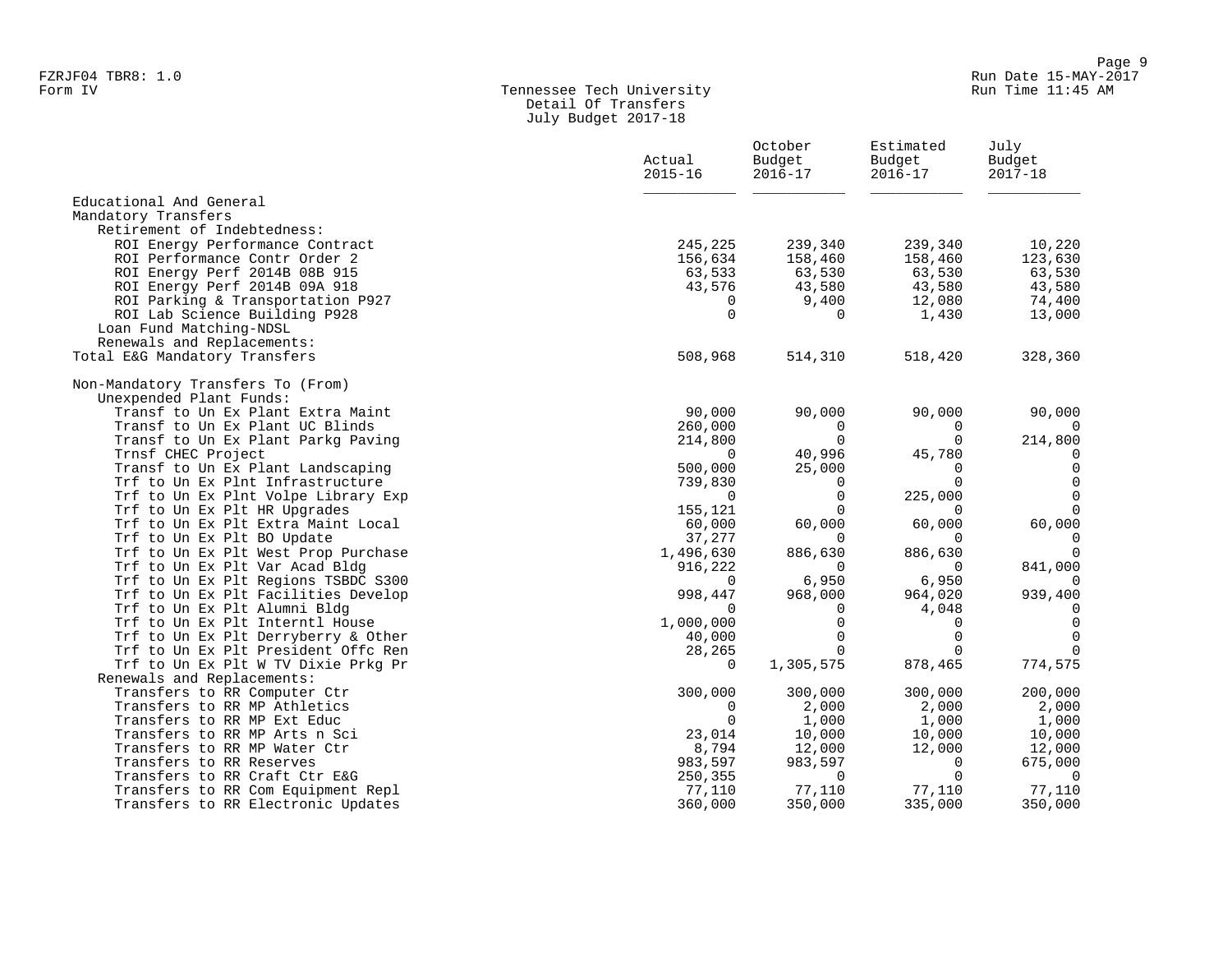# Form IV Tennessee Tech University Run Time 11:45 AM Detail Of Transfers July Budget 2017-18

|                                     | Actual<br>$2015 - 16$ | October<br>Budget<br>$2016 - 17$ | Estimated<br>Budget<br>$2016 - 17$ | July<br>Budget<br>$2017 - 18$ |
|-------------------------------------|-----------------------|----------------------------------|------------------------------------|-------------------------------|
| Transfers to RR MP Engineering      | 3,839                 | $\mathbf 0$                      | $\mathbf 0$                        | $\mathbf 0$                   |
| Transfers to RR MP Aq HEC           | 1,554                 | $\mathbf 0$                      | $\Omega$                           | $\mathbf 0$                   |
| Trnsfr to RR CHEC Technology Access | 120,938               | $\mathbf 0$                      | $\Omega$                           | 120,000                       |
| Trnsfr to RR CHEC Parking           | 14,369                | $\mathbf 0$                      | $\Omega$                           | 15,000                        |
| Transfers from RR Reserves          | $\mathbf 0$           | $\mathbf 0$                      | $-1,500,000$                       | 0                             |
| Other:                              |                       |                                  |                                    |                               |
| Transfers to Restricted             | 122,573               | $\Omega$                         | $\Omega$                           | $\Omega$                      |
| Transfers to ROI Fitness Center     | 1,485,824             | 2,093,560                        | 2,082,700                          | 2,030,490                     |
| Transfers to ROI Univ Center        | 98,737                | 92,640                           | 94,000                             | 89,850                        |
| Transfers to ROI Eblen Center       | 217,221               | 203,800                          | 206,850                            | 197,660                       |
|                                     |                       |                                  |                                    |                               |
| Total E&G Non-Mandatory Transfers   | 10,604,517            | 7,508,858                        | 4,781,553                          | 6,699,885                     |
| Total Educational And General       | 11, 113, 485          | 8,023,168                        | 5,299,973                          | 7,028,245                     |
| Auxiliary Enterprises               |                       |                                  |                                    |                               |
| Mandatory Transfers                 |                       |                                  |                                    |                               |
| Retirement of Indebtedness:         |                       |                                  |                                    |                               |
| ROI Dorms 10TH D 2012C 914 (2004B)  | 343,011               | 347,830                          | 347,830                            | 347,830                       |
| ROI R H Rep 2007C 914 Bd            | 112,926               | 112,930                          | 112,930                            | 287,460                       |
| ROI New Dorm 2010 917               | 1,272,715             | 1,287,490                        | 1,287,490                          | 1,285,400                     |
| ROI TV Apts 2012A 920               | 450,711               | 460,480                          | 460,480                            | 460,030                       |
| ROI TV Apts Renov PH2 P921          | 454,656               | 465,460                          | 465,460                            | 465,070                       |
| ROI Warf Ellington P922             | 24,594                | 366,220                          | 368,900                            | 367,900                       |
| ROI Jobe Murphy RH P924             | 45,694                | 48,120                           | 63,900                             | 735,350                       |
| ROI TV Ph 3 P923                    | 56,889                | 58,930                           | 79,930                             | 929,750                       |
| ROI Dorms 10TH Dixie 2014A 05A 914  | 175,493               | 150,850                          | 150,850                            | $\overline{0}$                |
| ROI RH 2015A 914 07C 076125 390252  | 31,561                | 73,710                           | 73,710                             | 69,910                        |
| ROI RH 2015B 917 10A 076126 390253  | 571,195               | 581,260                          | 581,260                            | 581,260                       |
| ROI M McCord B Evans P926           | 3,236                 | 7,800                            | 26,860                             | 66,000                        |
| Renewals and Replacements:          |                       |                                  |                                    |                               |
| Total Auxiliary Mandatory Transfers | 3,542,681             | 3,961,080                        | 4,019,600                          | 5,595,960                     |
| Non-Mandatory Transfers To (From)   |                       |                                  |                                    |                               |
| Unexpended Plant Funds:             |                       |                                  |                                    |                               |
| Renewals and Replacements:          |                       |                                  |                                    |                               |
| Transfers to RR Housing             | 3,782,805             | 877,929                          | 2,685,477                          | 1,265,729                     |
| Transfers to RR Aptments            | 85,650                | $\overline{0}$                   | $\Omega$                           | $\overline{0}$                |
| Transfers to RR Bookstore           | 545,732               | 480,886                          | 460,766                            | 478,564                       |
| Transfers to RR Cafeteria           | 2,472,983             | 1,981,334                        | 1,878,556                          | 2,716,847                     |
| Transfers to RR Vending             | 100,294               | 76,751                           | 94,971                             | 74,940                        |
| Transfers to RR Post Office         | 60,222                | 16,900                           | 12,350                             | 4,100                         |
| Transfers to RR Fitness Center      | 282,687               | 113,025                          | 111,755                            | 73,661                        |
| Transfers to RR CC Housing          | 22,328                | 36,308                           | 40,338                             | 41,428                        |
| Transfers to RR CC Gallery          | 2,340                 | 0                                | 0                                  | $\Omega$                      |
| Other:                              |                       |                                  |                                    |                               |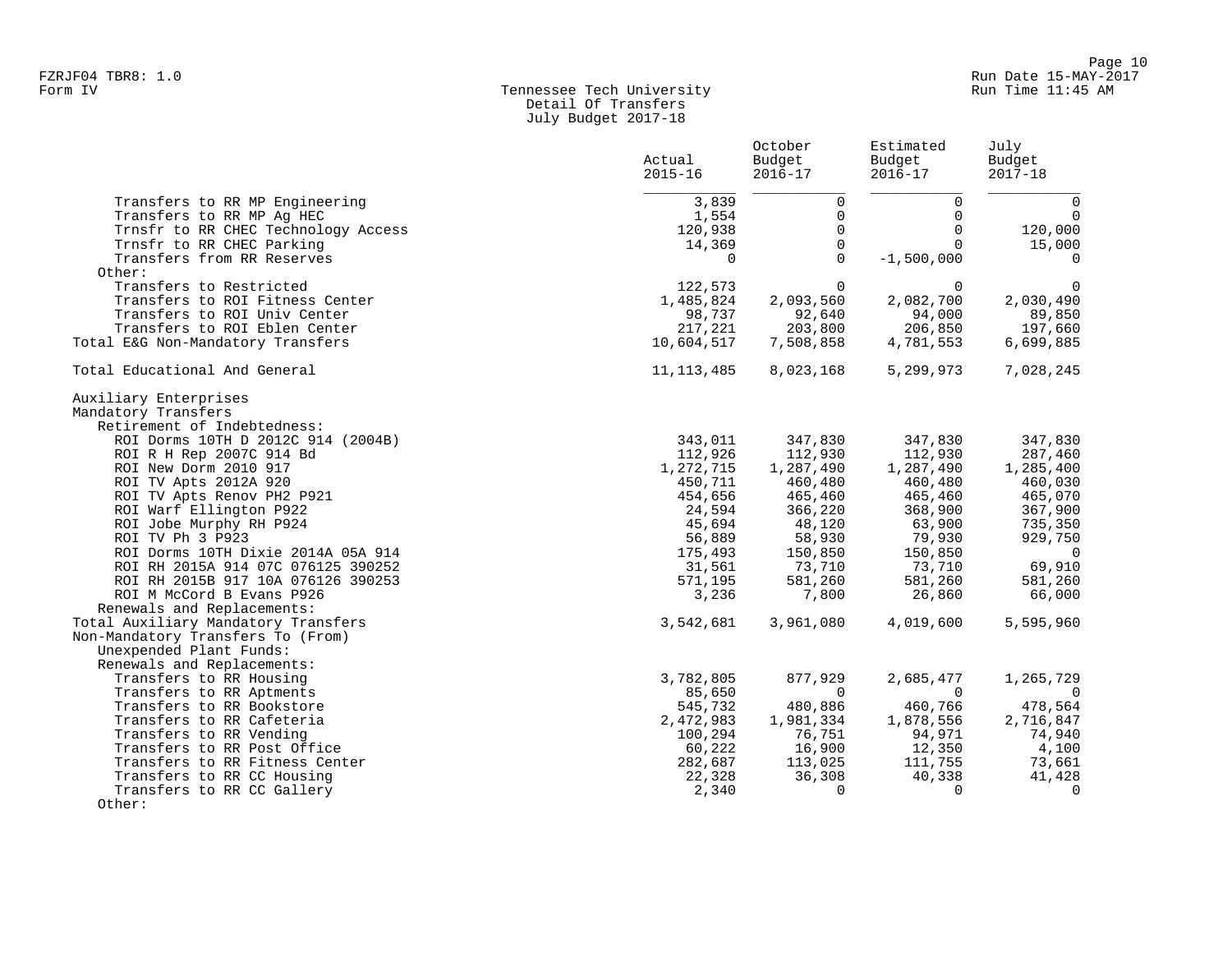# Form IV Tennessee Tech University Run Time 11:45 AM Detail Of Transfers July Budget 2017-18

|                                         | Actual<br>$2015 - 16$ | October<br>Budget<br>2016-17 | Estimated<br>Budget<br>2016-17 | July<br>Budget<br>2017-18 |
|-----------------------------------------|-----------------------|------------------------------|--------------------------------|---------------------------|
| Total Auxiliary Non-Mandatory Transfers | 7,355,041             | 3,583,133                    | 5, 284, 213                    | 4,655,269                 |
| Total Auxiliary Enterprises             | 10,897,722            | 7,544,213                    | 9,303,813                      | 10,251,229                |
| Total Transfers                         | 22,011,207            | 15,567,381                   | 14,603,786                     | 17,279,474                |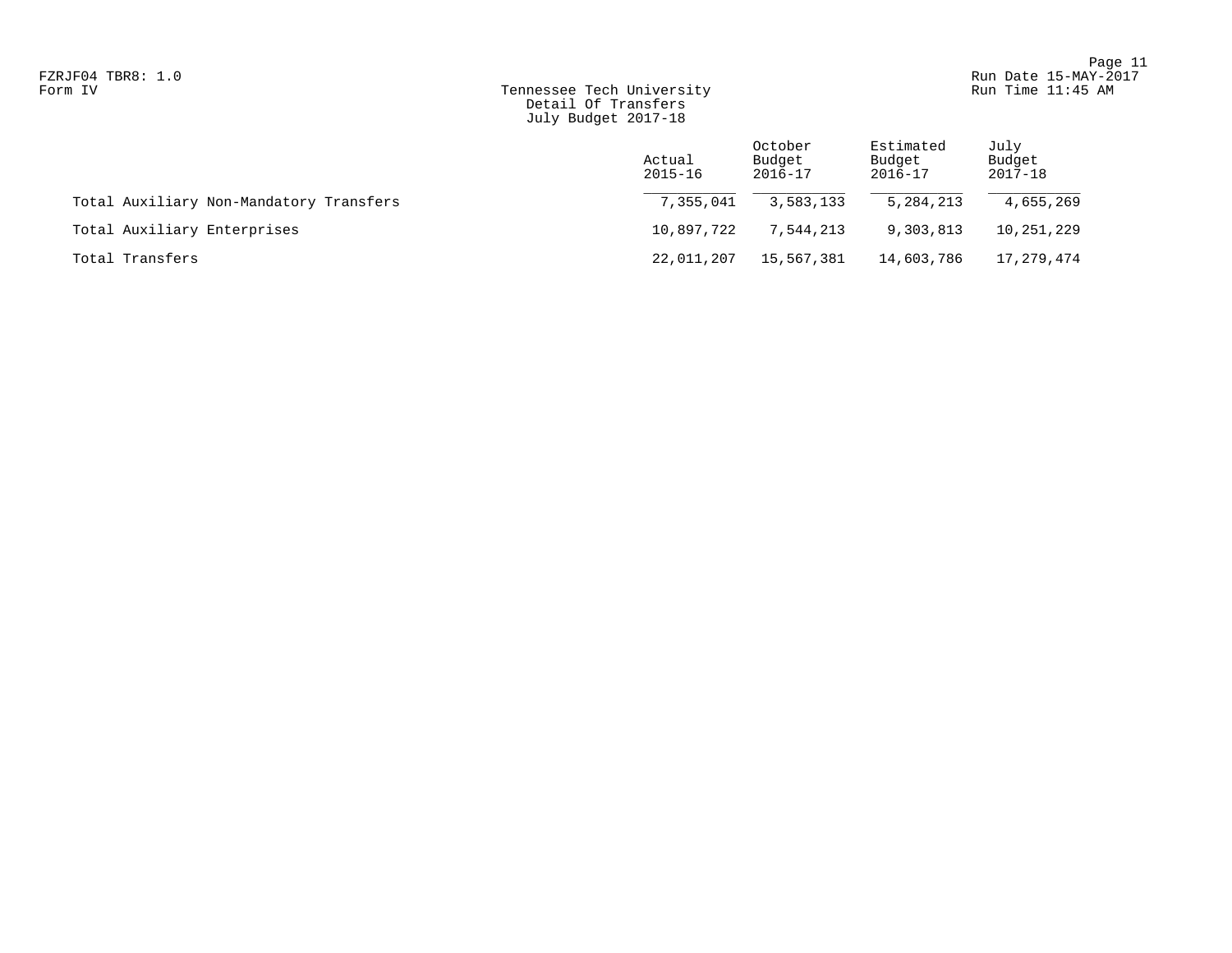Page 12 FZRJF05 TBR8: 1.0 Run Date 15-MAY-2017

## Form V Tennessee Tech University Run Time 11:51 AM Unrestricted Expenditures And Transfers By Major Functional Area And Account For Fiscal Year Actual 2015-16

|                             |              |             | Public      | Academic     | Student      | Inst.        | Operation &  | Scholar/     | Total        |              |              |
|-----------------------------|--------------|-------------|-------------|--------------|--------------|--------------|--------------|--------------|--------------|--------------|--------------|
|                             | Instruction  | Research    | Service     | Support      | Services     | Support      | Maintenance  | Fellowships  | $E$ & $G$    | Auxiliary    | Total        |
| Salaries                    |              |             |             |              |              |              |              |              |              |              |              |
| Administrative/Professional | 8,632        | 156,994     | $\Omega$    | 1,791,732    | 445,841      | 2,776,156    | 117,389      | $\circ$      | 5,296,744    | $\mathbf 0$  | 5,296,744    |
| Academic                    | 36, 563, 180 | 310,675     | 113,223     | 801,927      | 3,181        | 168,427      | $\Omega$     | $\Omega$     | 37,960,613   | $\mathbf 0$  | 37,960,613   |
| Supporting                  | 2,369,724    | 83,286      | 247,305     | 1,681,730    | 1,714,123    | 1,599,256    | 2,716,332    | $\Omega$     | 10, 411, 756 | 745,377      | 11, 157, 133 |
| Students                    | 815,476      | 173,476     | 133,405     | 185,141      | 342,764      | 60,546       | 73,832       | $\circ$      | 1,784,640    | 694,586      | 2,479,226    |
| Professional                | 2,156,056    | 117,648     | 492,277     | 4,863,876    | 6,897,745    | 3,847,569    | 745,525      | $\Omega$     | 19,120,696   | 651,660      | 19,772,356   |
| Total Salaries              | 41,913,068   | 842,079     | 986,210     | 9,324,406    | 9,403,654    | 8,451,954    | 3,653,078    | $\circ$      | 74,574,449   | 2,091,623    | 76,666,072   |
| Employee Benefits           |              |             |             |              |              |              |              |              |              |              |              |
| FICA                        | 2,832,794    | 52,701      | 66,429      | 632,960      | 646,321      | 566,919      | 257,837      | $\Omega$     | 5.055.961    | 111,080      | 5,167,041    |
| Retirement                  | 4,229,116    | 72,832      | 87,421      | 1,056,314    | 985,219      | 965,607      | 485,788      | $\Omega$     | 7,882,297    | 172,248      | 8,054,545    |
| Insurance                   | 5,758,232    | 69,039      | 165,783     | 1,536,385    | 1,687,997    | 1,306,414    | 921,935      | $\circ$      | 11, 445, 785 | 321,465      | 11,767,250   |
| Unemployment Compensation   | 22,957       | $\mathbf 0$ | $\mathbf 0$ | 7,337        | $\mathbf 0$  | 13,206       | $\mathbf{0}$ | $\Omega$     | 43,500       | $\mathbf 0$  | 43,500       |
| Other                       | 2,542,032    | 67,878      | 47,281      | 341,095      | 580,031      | 317,727      | 117,600      | $\Omega$     | 4,013,644    | 64,636       | 4,078,280    |
| Total Benefits              | 15, 385, 131 | 262,450     | 366,914     | 3,574,091    | 3,899,568    | 3,169,873    | 1,783,160    | $\cap$       | 28, 441, 187 | 669,429      | 29,110,616   |
| Total Personal Serv.        | 57, 298, 199 | 1,104,529   | 1,353,124   | 12,898,497   | 13, 303, 222 | 11,621,827   | 5,436,238    | $\Omega$     | 103,015,636  | 2,761,052    | 105,776,688  |
| Other                       |              |             |             |              |              |              |              |              |              |              |              |
| Travel                      | 587,236      | 190,023     | 51,077      | 379,448      | 1,574,480    | 185,838      | 35, 331      | $\circ$      | 3,003,433    | 10,782       | 3,014,215    |
| Printing, Duplicating, Film | 99,223       | 22,198      | 32,721      | 28,278       | 319,570      | $-243, 179$  | 15,650       | $\Omega$     | 274,461      | 6,528        | 280,989      |
| Processing                  |              |             |             |              |              |              |              |              |              |              |              |
| Capitalized Software        | $\Omega$     | $\mathbb O$ | $\mathbf 0$ | 16,525       | $\circ$      | $\circ$      | $\mathbf{0}$ | $\circ$      | 16,525       | $\mathbf 0$  | 16,525       |
| Utilities & Fuel            | $\Omega$     | $\Omega$    | $\Omega$    | 25,309       | 77           | 6,728        | 4,877,644    | $\Omega$     | 4,909,758    | 91           | 4,909,849    |
| Communications & Shipping   | 223,484      | 6,043       | 43,390      | 368,139      | 176,786      | $-507,020$   | 42,386       | $\circ$      | 353,208      | 476,158      | 829,366      |
| Cost                        |              |             |             |              |              |              |              |              |              |              |              |
| Maintenance/Repairs         | 118,483      | 16,576      | 18,663      | 143,639      | 38,103       | 116,779      | 3,281,618    | $\Omega$     | 3,733,861    | 505,004      | 4,238,865    |
| Professional/Admin.         | 1,287,237    | 152,225     | 178,243     | 2,599,167    | 1,493,531    | 2,084,131    | 369,607      | $\mathbb O$  | 8,164,141    | 190,465      | 8,354,606    |
| Services                    |              |             |             |              |              |              |              |              |              |              |              |
| Supplies                    | 2,424,979    | 413,160     | 154,460     | 1,003,910    | 1,566,024    | 502,420      | 490,303      | $\circ$      | 6,555,256    | 249,514      | 6,804,770    |
| Rental & Insurance          | 418,540      | 13,247      | 10,256      | 95,734       | 187,171      | 114,286      | 326,942      | $\circ$      | 1,166,176    | 156,963      | 1,323,139    |
| Motor Vehicle Operation     | 250          | 1,509       | 3,552       | 31,887       | 49,810       | $-2,743$     | 100,704      | $\circ$      | 184,969      | 5,382        | 190,351      |
| Grants & Subsidies          | 1,706        | 50          | 150         | 7,166        | 2,582        | 1,019        | 705          | $\circ$      | 13,378       | 410          | 13,788       |
| Other Services & Expenses   | 58,000       | $\mathbb O$ | 12,820      | 75           | 119,547      | 553,039      | $\mathbf{0}$ | $\mathbf{0}$ | 743,481      | 66,460       | 809,941      |
| Stores for Resale           | $\Omega$     | $\circ$     | $\mathbf 0$ | $\mathbf 0$  | $\mathbf 0$  | 202          | $\mathbf{0}$ | $\circ$      | 202          | 76,470       | 76,672       |
| Equipment                   | 229,752      | 372,798     | 10,236      | 107,787      | $\Omega$     | $\circ$      | 32,820       | $\Omega$     | 753,393      | $\mathbf 0$  | 753,393      |
| Improvements Other Than     | $\Omega$     | $\Omega$    | $\Omega$    | 47,517       | $\Omega$     | $^{\circ}$   | 58,269       | $\mathbf{0}$ | 105,786      | $\mathbf 0$  | 105,786      |
| Buildings                   |              |             |             |              |              |              |              |              |              |              |              |
| Dept Revenue & Service      | 3,973,632    | 268,149     | 675,728     | $-5,643,145$ | 539,887      | 162,909      | $-1,640,253$ | $\circ$      | $-1,663,093$ | 2,023,959    | 360,866      |
| Charges                     |              |             |             |              |              |              |              |              |              |              |              |
| Library Holdings & Bindings | 1,433        | $\mathbf 0$ | $\Omega$    | 205,056      | $\Omega$     | $\circ$      | $\mathbf{0}$ | $\circ$      | 206,489      | $\mathbf 0$  | 206,489      |
| Scholarships                | 516,475      | 193,216     | $\Omega$    | 27,965       | 5,406,680    | $\mathbf{0}$ | $\mathbf{0}$ | 9,843,463    | 15,987,799   | 28,550       | 16,016,349   |
| Total Other                 | 9,940,430    | 1,649,194   | 1,191,296   | $-555, 543$  | 11, 474, 248 | 2,974,409    | 7,991,726    | 9,843,463    | 44,509,223   | 3,796,736    | 48, 305, 959 |
| Total E & G                 | 67, 238, 629 | 2,753,723   | 2,544,420   | 12,342,954   | 24,777,470   | 14,596,236   | 13, 427, 964 | 9,843,463    | 147,524,859  | 6,557,788    | 154,082,647  |
| Transfers & Debt Serv.      | $\Omega$     | $\circ$     | $\Omega$    | $^{\circ}$   | $\Omega$     | $^{\circ}$   | $^{\circ}$   | $\mathbf{0}$ | 11, 113, 485 | 10,897,722   | 22,011,207   |
| Grand Total                 | 67,238,629   | 2,753,723   | 2,544,420   | 12,342,954   | 24, 777, 470 | 14,596,236   | 13, 427, 964 | 9,843,463    | 158,638,344  | 17, 455, 510 | 176,093,854  |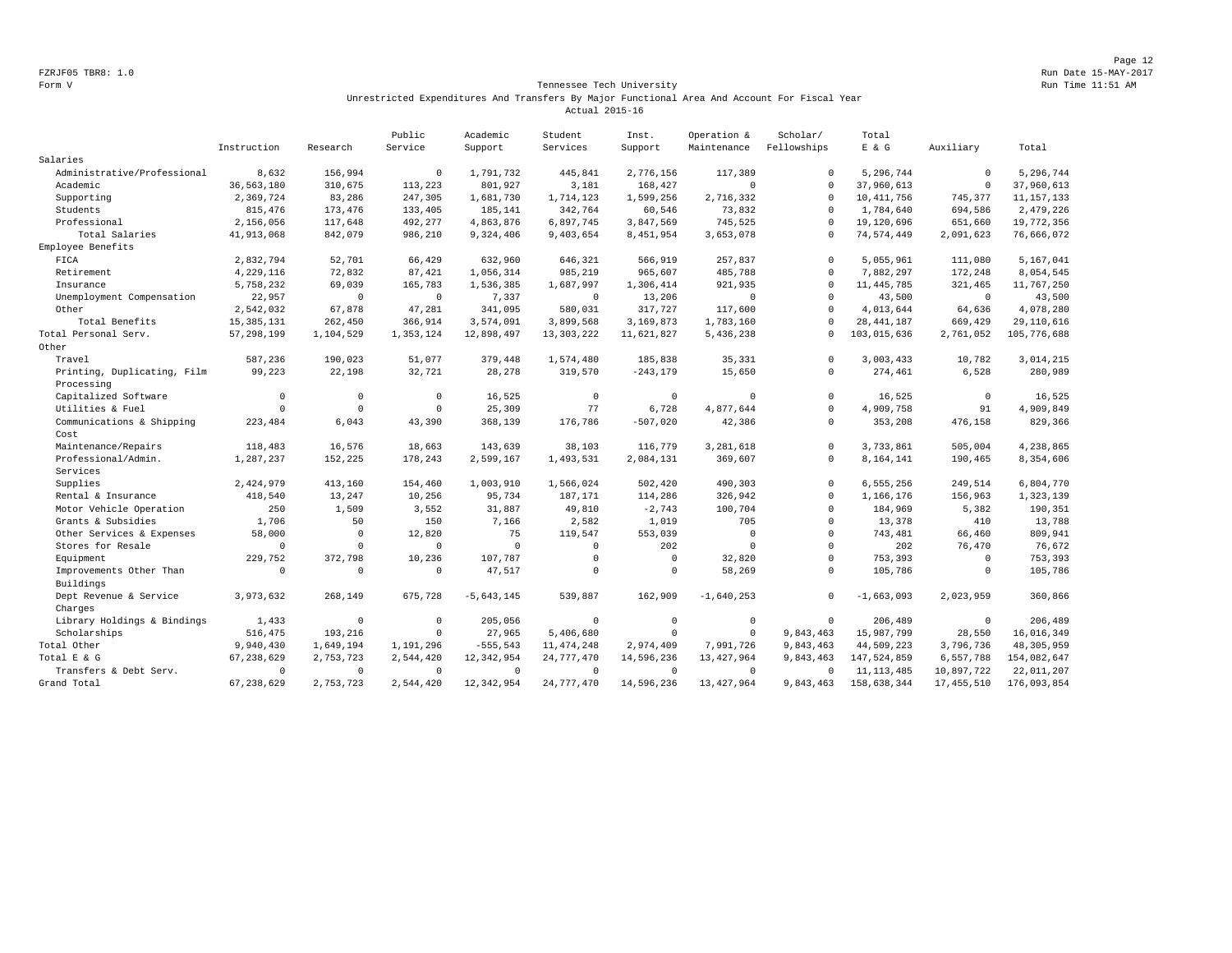Page 13 FZRJF05 TBR8: 1.0 Run Date 15-MAY-2017

## Form V Tennessee Tech University Run Time 11:51 AM Unrestricted Expenditures And Transfers By Major Functional Area And Account For Fiscal Year Revised 2016-17

|                             |              |            | Public    | Academic       | Student      | Inst.          | Operation &    | Scholar/    | Total         |            |                |
|-----------------------------|--------------|------------|-----------|----------------|--------------|----------------|----------------|-------------|---------------|------------|----------------|
|                             | Instruction  | Research   | Service   | Support        | Services     | Support        | Maintenance    | Fellowships | E & G         | Auxiliary  | Total          |
| Salaries                    |              |            |           |                |              |                |                |             |               |            |                |
| Administrative/Professional | 138,943      | 163,600    | $\Omega$  | 1,919,451      | 551,868      | 2,823,503      | 119,477        | $\Omega$    | 5,716,842     | $^{\circ}$ | 5,716,842      |
| Academic                    | 36, 547, 745 | 101,277    | 124,979   | 828,510        | $\circ$      | 4,300          | $\mathbf 0$    | $\Omega$    | 37,606,811    | 4,000      | 37,610,811     |
| Supporting                  | 2,389,194    | 84,959     | 262,344   | 1,900,121      | 1,837,956    | 1,915,523      | 2,916,524      | $\Omega$    | 11,306,621    | 923,123    | 12, 229, 744   |
| Students                    | 554,570      | 79,097     | 55,780    | 122,700        | 209,118      | 53,508         | 20,770         | $\Omega$    | 1,095,543     | 734,285    | 1,829,828      |
| Professional                | 2,097,316    | 54.746     | 535,340   | 5,246,045      | 6,683,380    | 4, 217, 115    | 849.640        | $\Omega$    | 19,683,582    | 705,207    | 20,388,789     |
| Total Salaries              | 41,727,768   | 483,679    | 978,443   | 10,016,827     | 9,282,322    | 9,013,949      | 3,906,411      | $\circ$     | 75,409,399    | 2,366,615  | 77,776,014     |
| Employee Benefits           |              |            |           |                |              |                |                |             |               |            |                |
| FICA                        | 2, 173, 328  | 46,553     | 68,639    | 676,466        | 622,533      | 577,802        | 369,961        | $\Omega$    | 4,535,282     | 118,621    | 4,653,903      |
| Retirement                  | 4,346,655    | 93,106     | 137,277   | 1,352,932      | 1,245,067    | 1,155,604      | 739,923        | $\Omega$    | 9,070,564     | 237,241    | 9,307,805      |
| Insurance                   | 5,976,651    | 128,021    | 188,756   | 1,860,282      | 1,711,967    | 1,588,956      | 1,017,394      | $\Omega$    | 12,472,027    | 326,207    | 12,798,234     |
| Unemployment Compensation   | 135,833      | 2,910      | 4,290     | 42.279         | 38,908       | 36,113         | 23,123         | $\Omega$    | 283,456       | 7.414      | 290,870        |
| Other                       | 950,831      | 20,367     | 30,029    | 295.954        | 272,358      | 252,788        | 161,858        | $\Omega$    | 1,984,185     | 51,897     | 2,036,082      |
| Total Benefits              | 13,583,298   | 290,957    | 428,991   | 4,227,913      | 3,890,833    | 3,611,263      | 2,312,259      | $\Omega$    | 28, 345, 514  | 741,380    | 29,086,894     |
| Total Personal Serv.        | 55, 311, 066 | 774,636    | 1,407,434 | 14, 244, 740   | 13, 173, 155 | 12,625,212     | 6,218,670      | 0           | 103,754,913   | 3,107,995  | 106,862,908    |
| Other                       |              |            |           |                |              |                |                |             |               |            |                |
| Travel                      | 349,867      | 39, 311    | 53,829    | 243,992        | 1,299,036    | 116,190        | 8,840          | $\Omega$    | 2,111,065     | 20,010     | 2,131,075      |
| Operating Expense Budget    | 6,706,852    | 1,786,855  | 572,297   | 4,573,279      | 3,675,507    | 4,170,662      | 4,807,030      | $\Omega$    | 26, 292, 482  | 1,904,101  | 28, 196, 583   |
| Capital Expenditure Budget  | 120,205      | $-147,510$ | $\Omega$  | 274,222        | 7,208        | 6,970          | $\Omega$       | $\Omega$    | 261,095       | 2,500      | 263,595        |
| Utilities & Fuel            | $\Omega$     | $^{\circ}$ | $\cup$    | $^{\circ}$     | $\circ$      | $\Omega$       | 5,743,480      | $\Omega$    | 5,743,480     | $^{\circ}$ | 5,743,480      |
| Dept Revenue & Service      | 4,474,870    | 303,530    | 786,580   | $-6, 385, 610$ | 619,400      | $-1, 258, 523$ | $-2, 131, 250$ | $\Omega$    | $-3,591,003$  | 2,289,470  | $-1, 301, 533$ |
| Charges                     |              |            |           |                |              |                |                |             |               |            |                |
| Scholarships                | 412,880      | 60,670     | $\Omega$  | $^{\circ}$     | 5,605,365    | $^{\circ}$     | $^{\circ}$     | 9,674,676   | 15,753,591    | 0          | 15,753,591     |
| Total Other                 | 12,064,674   | 2,042,856  | 1,412,706 | $-1, 294, 117$ | 11,206,516   | 3,035,299      | 8,428,100      | 9,674,676   | 46,570,710    | 4,216,081  | 50,786,791     |
| Total E & G                 | 67, 375, 740 | 2,817,492  | 2,820,140 | 12,950,623     | 24, 379, 671 | 15,660,511     | 14,646,770     | 9,674,676   | 150, 325, 623 | 7,324,076  | 157,649,699    |
| Transfers & Debt Serv.      | $\Omega$     | $^{\circ}$ | $\Omega$  | 0              | $\circ$      | $\Omega$       | $^{\circ}$     | $\Omega$    | 8,023,168     | 7,544,213  | 15,567,381     |
| Grand Total                 | 67, 375, 740 | 2,817,492  | 2,820,140 | 12,950,623     | 24, 379, 671 | 15,660,511     | 14,646,770     | 9,674,676   | 158, 348, 791 | 14,868,289 | 173, 217, 080  |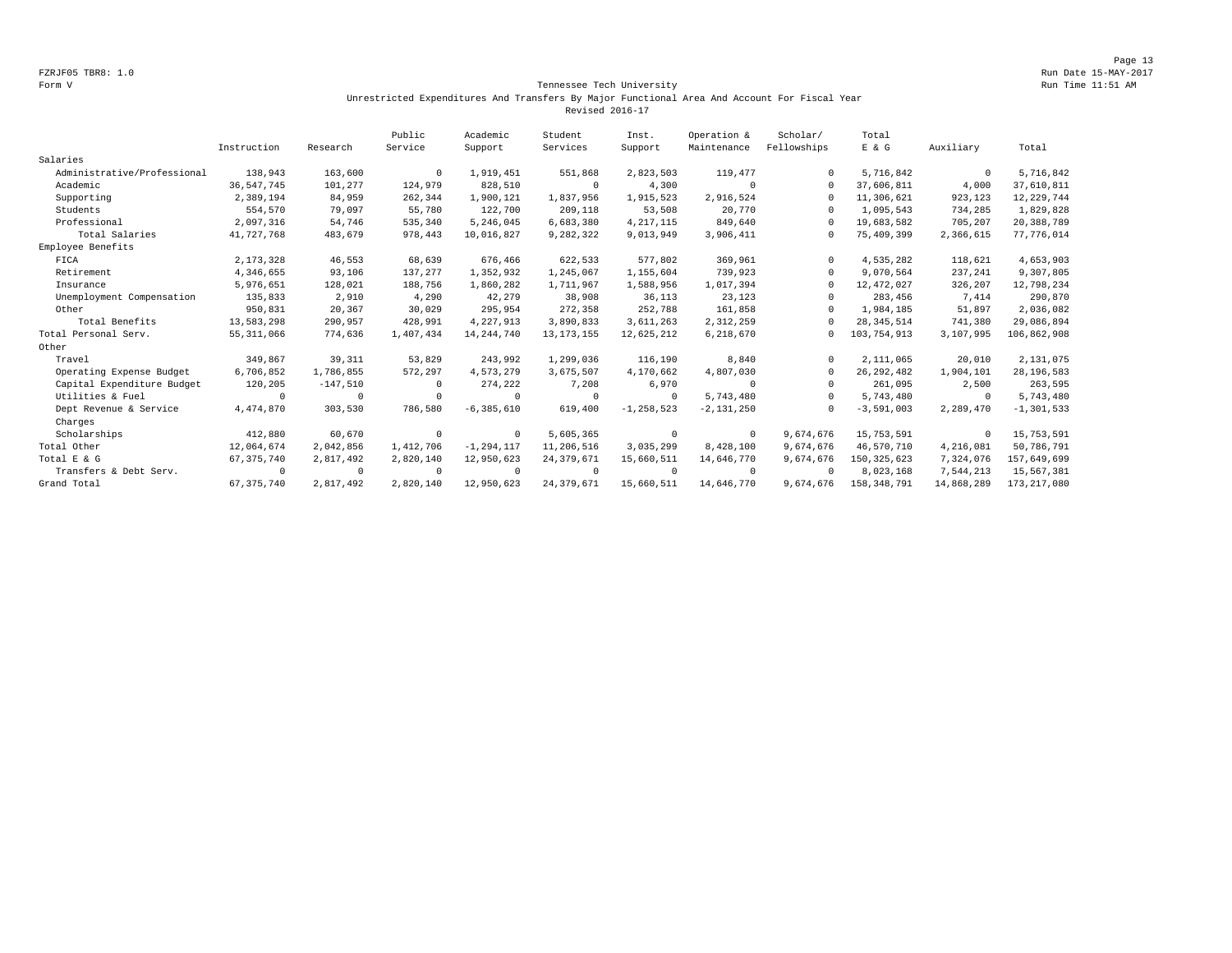## Form V Tennessee Tech University Run Time 11:51 AM Unrestricted Expenditures And Transfers By Major Functional Area And Account For Fiscal Year Estimated 2016-17

|                             |              |            | Public    | Academic       | Student      | Inst.        | Operation &  | Scholar/    | Total         |             |               |
|-----------------------------|--------------|------------|-----------|----------------|--------------|--------------|--------------|-------------|---------------|-------------|---------------|
|                             | Instruction  | Research   | Service   | Support        | Services     | Support      | Maintenance  | Fellowships | E & G         | Auxiliary   | Total         |
| Salaries                    |              |            |           |                |              |              |              |             |               |             |               |
| Administrative/Professional | 143,025      | 171,600    | $\Omega$  | 1,816,321      | 545,122      | 2,775,036    | 118,892      | $\Omega$    | 5,569,996     | $\mathbf 0$ | 5,569,996     |
| Academic                    | 36,630,584   | 237.667    | 97.886    | 888,927        | $^{\circ}$   | 4,805        | $\Omega$     | $\Omega$    | 37,859,869    | 1,000       | 37,860,869    |
| Supporting                  | 2,305,061    | 84,429     | 285,001   | 1,960,882      | 1,749,540    | 1,810,569    | 2,760,640    | $\Omega$    | 10,956,122    | 784,543     | 11,740,665    |
| Students                    | 769,246      | 72,468     | 85,595    | 155,971        | 275,384      | 61,108       | 16,308       | $\Omega$    | 1,436,080     | 755,355     | 2,191,435     |
| Professional                | 2,250,730    | 67,996     | 594,975   | 5,017,613      | 6,973,311    | 4, 121, 552  | 903,593      | $\Omega$    | 19,929,770    | 756,640     | 20,686,410    |
| Total Salaries              | 42,098,646   | 634,160    | 1,063,457 | 9,839,714      | 9,543,357    | 8,773,070    | 3,799,433    | $\Omega$    | 75, 751, 837  | 2,297,538   | 78,049,375    |
| Employee Benefits           |              |            |           |                |              |              |              |             |               |             |               |
| FICA                        | 2, 243, 435  | 48,786     | 72,345    | 680,638        | 647,024      | 577,802      | 369,535      | $\Omega$    | 4,639,565     | 118,621     | 4,758,186     |
| Retirement                  | 4,486,869    | 97,572     | 144,691   | 1,361,277      | 1,294,048    | 1,155,604    | 739,069      | $\Omega$    | 9,279,130     | 237,241     | 9,516,371     |
| Insurance                   | 6,169,445    | 134,161    | 198,950   | 1,871,756      | 1,779,316    | 1,588,956    | 1,016,220    | $\Omega$    | 12,758,804    | 326,207     | 13,085,011    |
| Unemployment Compensation   | 140,215      | 3,049      | 4,522     | 42,540         | 40,439       | 36,113       | 23,096       |             | 289,974       | 7,414       | 297,388       |
| Other                       | 981,503      | 21,344     | 31,651    | 297,779        | 283,073      | 252,788      | 161,671      | $\Omega$    | 2,029,809     | 51,897      | 2,081,706     |
| Total Benefits              | 14,021,467   | 304,912    | 452,159   | 4,253,990      | 4,043,900    | 3,611,263    | 2,309,591    |             | 28,997,282    | 741,380     | 29,738,662    |
| Total Personal Serv.        | 56, 120, 113 | 939,072    | 1,515,616 | 14,093,704     | 13,587,257   | 12,384,333   | 6,109,024    | $\Omega$    | 104,749,119   | 3,038,918   | 107,788,037   |
| Other                       |              |            |           |                |              |              |              |             |               |             |               |
| Travel                      | 402,098      | 117,974    | 66,559    | 327,448        | 1,545,361    | 162,050      | 8,920        | $\Omega$    | 2,630,410     | 18,910      | 2,649,320     |
| Operating Expense Budget    | 5,103,337    | 1,752,190  | 788,131   | 4,647,089      | 3,913,066    | 4,542,763    | 5,003,342    | $\Omega$    | 25,749,918    | 1,956,178   | 27,706,096    |
| Capital Expenditure Budget  | 193,205      | 37,490     |           | 277,975        | 13,528       | $\Omega$     | $\Omega$     |             | 522,198       | 1,000       | 523,198       |
| Utilities & Fuel            | $\Omega$     | $^{\circ}$ |           | $\mathbf 0$    | $\Omega$     | $\Omega$     | 5,743,480    | $\cap$      | 5,743,480     | $\circ$     | 5,743,480     |
| Dept Revenue & Service      | 4, 313, 644  | 292,610    | 758,280   | $-6, 232, 520$ | 581,650      | $-1,510,421$ | $-2,167,240$ | $\Omega$    | $-3,963,997$  | 2,288,350   | $-1,675,647$  |
| Charges                     |              |            |           |                |              |              |              |             |               |             |               |
| Scholarships                | 580,880      | 60,670     | $\Omega$  | 13,558         | 5,177,845    | $^{\circ}$   | $^{\circ}$   | 11,588,921  | 17, 421, 874  | $\circ$     | 17, 421, 874  |
| Total Other                 | 10,593,164   | 2,260,934  | 1,612,970 | $-966, 450$    | 11, 231, 450 | 3, 194, 392  | 8,588,502    | 11,588,921  | 48,103,883    | 4,264,438   | 52, 368, 321  |
| Total E & G                 | 66, 713, 277 | 3,200,006  | 3,128,586 | 13, 127, 254   | 24,818,707   | 15,578,725   | 14,697,526   | 11,588,921  | 152,853,002   | 7,303,356   | 160, 156, 358 |
| Transfers & Debt Serv.      | $\Omega$     | $^{\circ}$ | $\Omega$  | $^{\circ}$     | $\circ$      | $\Omega$     | $\Omega$     | $\Omega$    | 5,299,973     | 9,303,813   | 14,603,786    |
| Grand Total                 | 66, 713, 277 | 3,200,006  | 3,128,586 | 13, 127, 254   | 24,818,707   | 15,578,725   | 14,697,526   | 11,588,921  | 158, 152, 975 | 16,607,169  | 174,760,144   |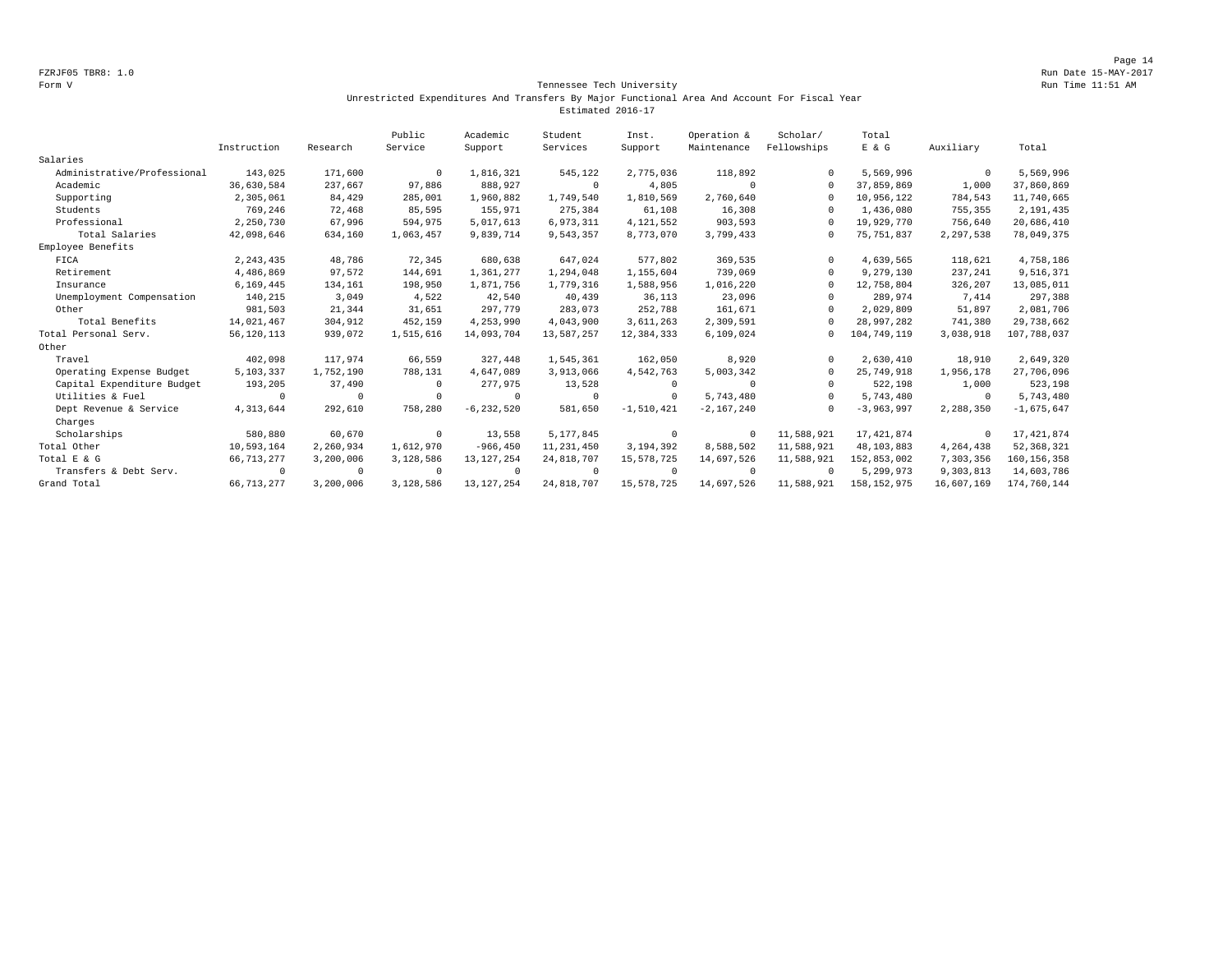## Form V Tennessee Tech University Run Time 11:51 AM Unrestricted Expenditures And Transfers By Major Functional Area And Account For Fiscal Year Proposed 2017-18

|                             |             |            | Public     | Academic       | Student      | Inst.          | Operation &    | Scholar/    | Total         |              |                |
|-----------------------------|-------------|------------|------------|----------------|--------------|----------------|----------------|-------------|---------------|--------------|----------------|
|                             | Instruction | Research   | Service    | Support        | Services     | Support        | Maintenance    | Fellowships | $E$ & $G$     | Auxiliary    | Total          |
| Salaries                    |             |            |            |                |              |                |                |             |               |              |                |
| Administrative/Professional | 151,440     | 168,595    | $\Omega$   | 2,016,607      | 473,309      | 2,813,893      | 123,024        | $\Omega$    | 5,746,868     | $\mathbf{0}$ | 5,746,868      |
| Academic                    | 37,659,294  | 87,581     | 123,917    | 755,412        | $\mathbf{0}$ | 4,000          | $^{\circ}$     | $\Omega$    | 38,630,204    | 1,000        | 38,631,204     |
| Supporting                  | 2,370,192   | 101,342    | 271,920    | 1,993,808      | 1,578,012    | 1,644,284      | 2,955,618      | $\Omega$    | 10,915,176    | 729,905      | 11,645,081     |
| Students                    | 549,720     | 30,390     | 48,525     | 119,700        | 192,273      | 50,308         | 21,438         | $\Omega$    | 1,012,354     | 729,285      | 1,741,639      |
| Professional                | 2,286,499   | 44,015     | 490,967    | 5,200,331      | 7,109,329    | 3,989,992      | 936,509        | $\Omega$    | 20,057,642    | 795,732      | 20,853,374     |
| Total Salaries              | 43,017,145  | 431,923    | 935,329    | 10,085,858     | 9,352,923    | 8,502,477      | 4,036,589      | 0           | 76, 362, 244  | 2,255,922    | 78,618,166     |
| Employee Benefits           |             |            |            |                |              |                |                |             |               |              |                |
| FICA                        | 2, 223, 652 | 43,334     | 69,894     | 692,131        | 637,584      | 590,869        | 375,743        | $\Omega$    | 4,633,207     | 120,920      | 4,754,127      |
| Retirement                  | 4,447,303   | 86,669     | 139,787    | 1,384,262      | 1,275,167    | 1,181,739      | 751,487        | $\Omega$    | 9,266,414     | 241,840      | 9,508,254      |
| Insurance                   | 6,115,042   | 119,170    | 192,207    | 1,903,360      | 1,753,355    | 1,624,891      | 1,033,294      | $\Omega$    | 12,741,319    | 332,530      | 13,073,849     |
| Unemployment Compensation   | 138,978     | 2,708      | 4,368      | 43,258         | 39,849       | 36,929         | 23,484         | $\Omega$    | 289,574       | 7,557        | 297,131        |
| Other                       | 972,848     | 18,959     | 30,578     | 302,807        | 278,943      | 258,505        | 164,388        | $\Omega$    | 2,027,028     | 52,902       | 2,079,930      |
| Total Benefits              | 13,897,823  | 270,840    | 436,834    | 4, 325, 818    | 3,984,898    | 3,692,933      | 2,348,396      | $\Omega$    | 28,957,542    | 755,749      | 29, 713, 291   |
| Total Personal Serv.        | 56,914,968  | 702,763    | 1,372,163  | 14, 411, 676   | 13, 337, 821 | 12, 195, 410   | 6,384,985      | $\Omega$    | 105, 319, 786 | 3,011,671    | 108, 331, 457  |
| Other                       |             |            |            |                |              |                |                |             |               |              |                |
| Travel                      | 308,926     | 28,540     | 39,520     | 224,450        | 1,203,310    | 80,660         | 9,640          | $\Omega$    | 1,895,046     | 20,010       | 1,915,056      |
| Operating Expense Budget    | 4,563,438   | 1,564,236  | 420,562    | 3,383,041      | 2,765,103    | 3,521,919      | 3,978,560      | $\Omega$    | 20,196,859    | 1,844,861    | 22,041,720     |
| Capital Expenditure Budget  | 111,500     | $\Omega$   | $^{\circ}$ | 230,000        | 0            | 6,970          | $^{\circ}$     | $\Omega$    | 348,470       | 2,500        | 350,970        |
| Utilities & Fuel            | $^{\circ}$  | $^{\circ}$ | $\Omega$   | $\Omega$       | $\Omega$     | $^{\circ}$     | 5,943,480      | $\Omega$    | 5,943,480     | $\mathbf{0}$ | 5,943,480      |
| Dept Revenue & Service      | 4, 251, 230 | 288,360    | 747,270    | $-6,044,840$   | 588,440      | $-1, 169, 468$ | $-2, 228, 200$ | $\Omega$    | $-3,567,208$  | 2,343,410    | $-1, 223, 798$ |
| Charges                     |             |            |            |                |              |                |                |             |               |              |                |
| Scholarships                | 422,880     | $^{\circ}$ | $\Omega$   | $^{\circ}$     | 5,383,933    | $^{\circ}$     | $^{\circ}$     | 12,929,588  | 18,736,401    | $^{\circ}$   | 18,736,401     |
| Total Other                 | 9,657,974   | 1,881,136  | 1,207,352  | $-2, 207, 349$ | 9,940,786    | 2,440,081      | 7,703,480      | 12,929,588  | 43,553,048    | 4, 210, 781  | 47,763,829     |
| Total E & G                 | 66,572,942  | 2,583,899  | 2,579,515  | 12, 204, 327   | 23, 278, 607 | 14,635,491     | 14,088,465     | 12,929,588  | 148,872,834   | 7,222,452    | 156,095,286    |
| Transfers & Debt Serv.      | $^{\circ}$  | $^{\circ}$ | $\Omega$   | $^{\circ}$     | $\Omega$     | $\Omega$       | $^{\circ}$     | $\Omega$    | 7,028,245     | 10,251,229   | 17, 279, 474   |
| Grand Total                 | 66,572,942  | 2,583,899  | 2,579,515  | 12, 204, 327   | 23, 278, 607 | 14,635,491     | 14,088,465     | 12,929,588  | 155,901,079   | 17, 473, 681 | 173, 374, 760  |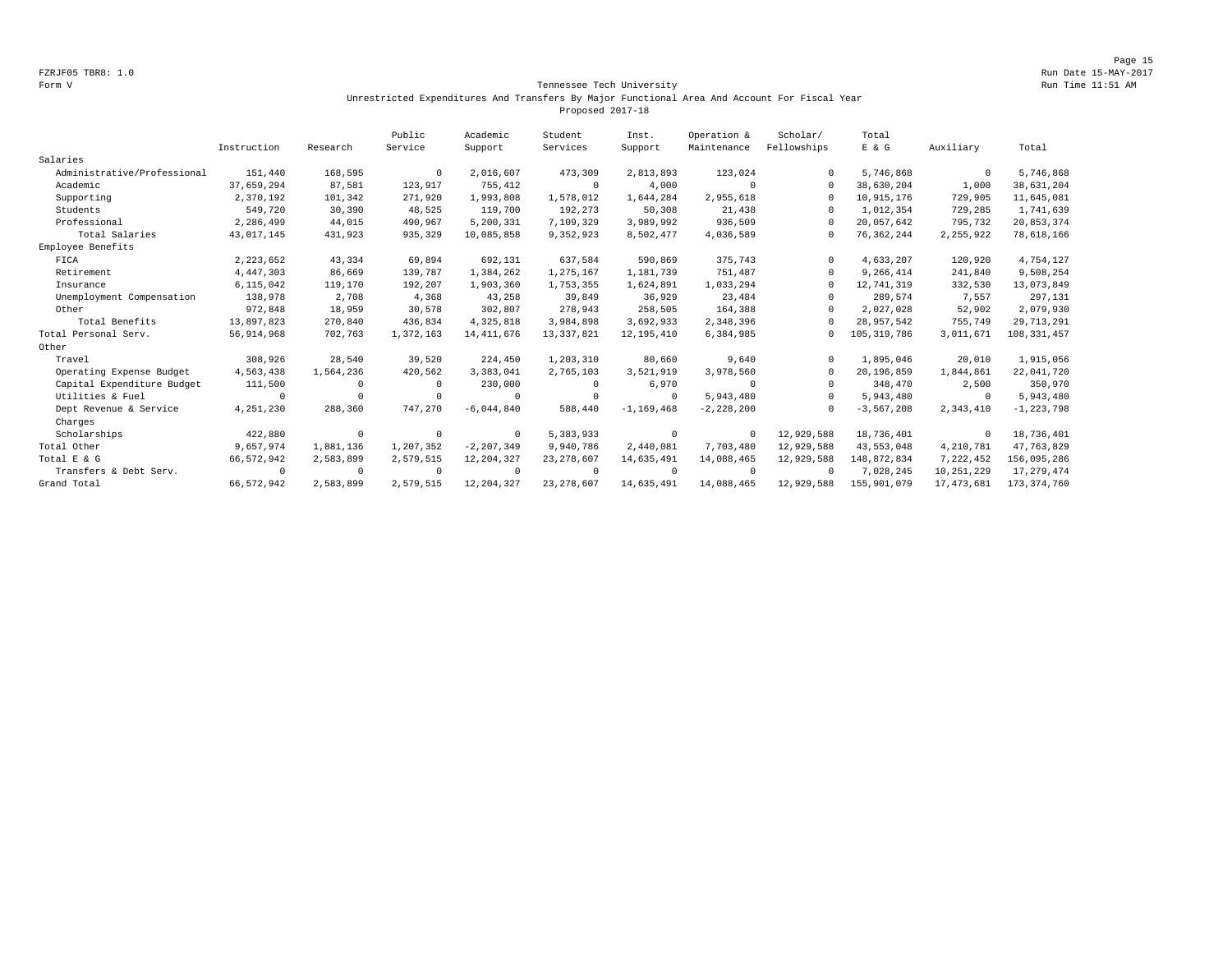# PAGE 16 FZRJF06 TBR8: 1.1 RUN DATE 15-MAY-2017

# Tennessee Tech University Current Fund Revenues July Budget 2017-18

|                                   | Actual<br>$2015 - 16$ | October<br>Budget<br>$2016 - 17$ | Estimated<br>Budget<br>$2016 - 17$ | July<br>Budget<br>$2017 - 18$ |
|-----------------------------------|-----------------------|----------------------------------|------------------------------------|-------------------------------|
| Education and General             |                       |                                  |                                    |                               |
| Tuition and Fees                  |                       |                                  |                                    |                               |
| Mandatory Fees                    |                       |                                  |                                    |                               |
| Maintenance Fees                  | 74,292,901            | 74,930,500                       | 74, 191, 275                       | 74,656,000                    |
| Out-Of-State Tuition              | 15,709,396            | 12,162,000                       | 11,754,500                         | 9,997,500                     |
| Debt Service Fees                 | 1,801,782             | 2,390,000                        | 2,383,550                          | 2,318,000                     |
| General Access                    |                       |                                  |                                    |                               |
| Gen Access UG Graduation Sum Term | 3,269                 | $\Omega$                         | $\Omega$                           | $\Omega$                      |
| Technology Access Fee             | 2,315,089             | 2,349,800                        | 2,348,675                          | 2,341,300                     |
| Student Activity Fee              | 84,068                | $\Omega$                         |                                    | $\Omega$                      |
| Facilities Fee                    | 998,446               | 968,000                          | 965,450                            | 939,400                       |
| International Fee                 | 11,511                | $\Omega$                         | $\Omega$                           | $\Omega$                      |
| Total Mandatory Fees              | 95, 216, 462          | 92,800,300                       | 91,643,450                         | 90, 252, 200                  |
| Non-Mandatory Fees                |                       |                                  |                                    |                               |
| CEU Student Fees                  | 26,255                | 77,000                           | 90,000                             | 90,000                        |
| Application Fees                  | 234,793               | 237,000                          | 246,000                            | 246,000                       |
| Late Registration Fees            | 84,500                | 94,000                           | 134,000                            | 134,000                       |
| Institution On-Line Course Fee    | 403,836               | 396,500                          | 426,500                            | 556,500                       |
| RODP Fee                          | 693,944               | 621,500                          | 659,500                            | 659,500                       |
| Specialized Academic Course Fee   |                       |                                  |                                    |                               |
| SACFee Engineering Regr Term      | 1,592,680             | 2,473,000                        | 2,573,000                          | 2,780,000                     |
| SACFee Engineering Summ Term      | 110,114               | $\Omega$                         | $\Omega$                           |                               |
| SACFee Business Regr Term         | 701,126               | 764,800                          | 780,300                            | 938,000                       |
| SACFee Business Summ Term         | 54,135                | $\Omega$                         | $\Omega$                           | $\Omega$                      |
| SACFee Nursing Regr Term          | 245,760               | 311,000                          | 310,000                            | 543,000                       |
| SACFee Nursing Summ Term          | 6,059                 | $\Omega$                         | $\Omega$                           | 0                             |
| SACFee Nurs Regr Term TN eCampus  | 46,553                | $\Omega$                         | $\Omega$                           | $\Omega$                      |
| SACFee Nurs Summ Term TN eCampus  | 14,680                |                                  |                                    | $\Omega$                      |
| SACFee Education Regr Term        | 344,369               | 347,000                          | 351,700                            | 876,200                       |
| SACFee Education Summ Term        | 7,719                 | $\Omega$                         | $\Omega$                           | 0                             |
| SACF-Agric/Human Ecology          | $\Omega$              | $\Omega$                         | $\Omega$                           | 220,000                       |
| SACF-Arts & Sciences              | $\Omega$              | $\Omega$                         | $\Omega$                           | 1,000,000                     |
| Music Private Lesson Fees         | 118,519               | 108,700                          | 107,900                            | 107,900                       |
| Craft Ctr Workshop Fees           | 62,527                | 50,000                           | 50,000                             | 50,000                        |
| Credit By Examination             | 1,900                 | 2,000                            | 2,000                              | 2,000                         |
| Return Check Fines                | 3,360                 | 3,100                            | 4,000                              | 4,000                         |
| Laboratory Breakage               | 3,013                 | 2,800                            | 2,800                              | 2,800                         |
| Examination and Testing Fees      | $\mathbf 0$           | 52,543                           | 52,543                             | 54,551                        |
| Thesis Binding                    | 517                   | 2,000                            | 2,000                              | 2,000                         |
| Library Fines                     | 11,365                | 10,500                           | 20,000                             | 16,000                        |
| LRC Library Fines                 | 1,046                 | 1,000                            | 1,000                              | 1,000                         |
| Transcription Fees                | 40                    | $\Omega$                         | $\Omega$                           | $\mathbf 0$                   |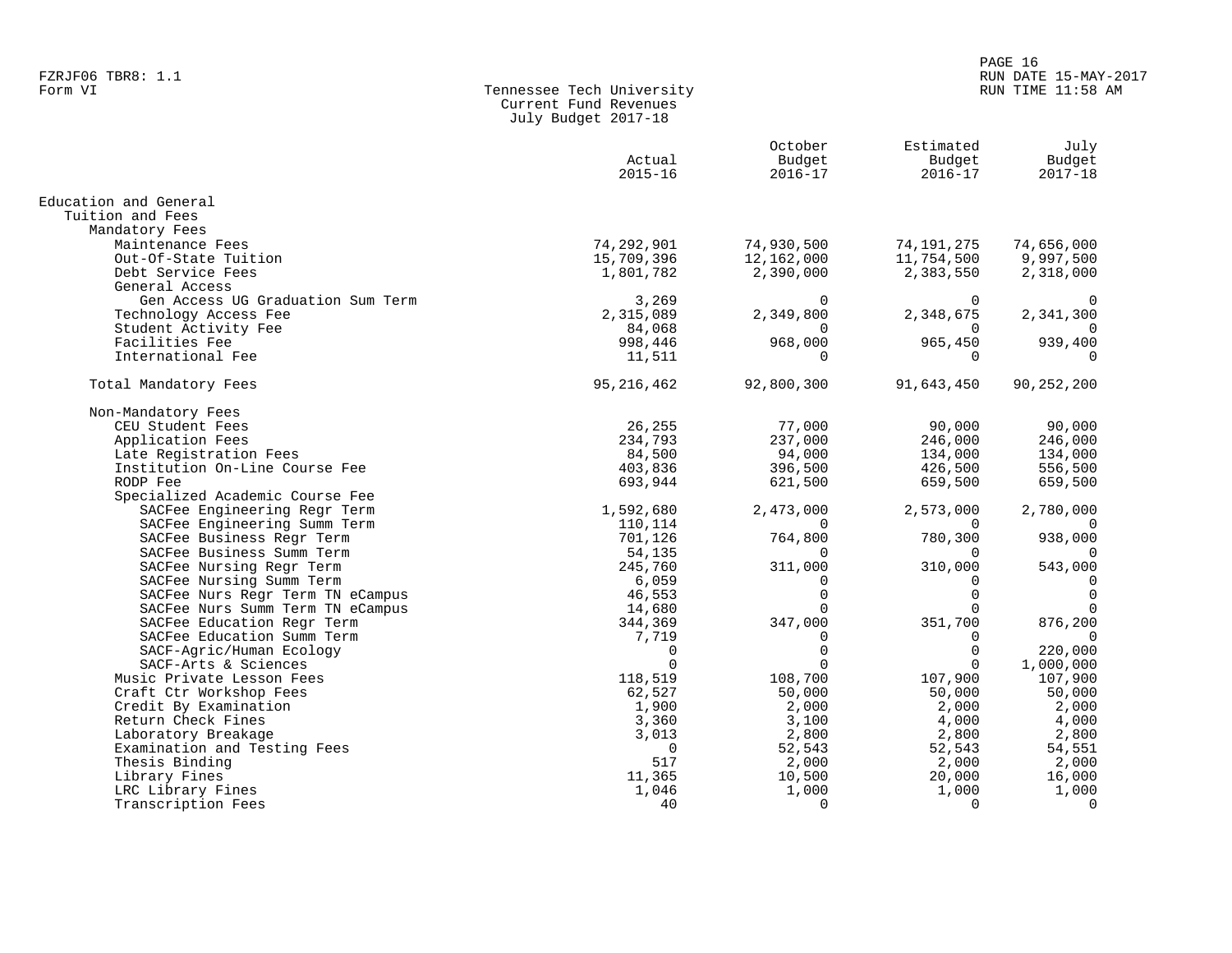## PAGE 17 FZRJF06 TBR8: 1.1 RUN DATE 15-MAY-2017 RUN TIME 11:58 AM

| Form VI | Tennessee Tech University |
|---------|---------------------------|
|         | Current Fund Revenues     |
|         | July Budget 2017-18       |

|                                        | Actual<br>$2015 - 16$ | October<br>Budget<br>$2016 - 17$ | Estimated<br>Budget<br>$2016 - 17$ | July<br>Budget<br>$2017 - 18$ |
|----------------------------------------|-----------------------|----------------------------------|------------------------------------|-------------------------------|
| DMBA Module Fee                        | 10,000                | 5,000                            | $\Omega$                           | 0                             |
| Eagle Card Replacement Fees            | 13,284                | 12,700                           | 12,700                             | 12,700                        |
| Alternative Del Fee Sum Undrgrd        | 15,080                | 0                                | $\Omega$                           | $\mathbf{0}$                  |
| Alternative Del Fee Sum Grad           | 11,943                | $\Omega$                         | $\Omega$                           | $\Omega$                      |
| Recital Fees                           | 750                   | $\Omega$                         | 4,000                              | 4,000                         |
| Workshop Fee Meals                     | 6,528                 | $\Omega$                         | $\Omega$                           | $\Omega$                      |
| Golf Fees                              | $\Omega$              | $\Omega$                         | 7,150                              | 7,150                         |
| Sales Tax Transmitted                  | $-2,073$              | $\Omega$                         | $\Omega$                           | $\Omega$                      |
| Total Non-Mandatory Fees               | 4,824,322             | 5,572,143                        | 5,837,093                          | 8,307,301                     |
| Total Tuition & Fees                   | 100,040,784           | 98, 372, 443                     | 97,480,543                         | 98,559,501                    |
| State Appropriations                   | 38,849,188            | 41,991,800                       | 41,991,800                         | 45, 448, 900                  |
| Federal Grants and Contracts           | 913,141               | 869,670                          | 869,670                            | 869,670                       |
| State Grants & Contracts               | 49,911                | 59,400                           | 59,400                             | 59,400                        |
| Local Grants & Contracts               | $\Omega$              | 3,200                            | 3,200                              | 3,200                         |
| Private Grants & Contracts             | 34,819                | 39,100                           | 39,100                             | 39,100                        |
| Private Gifts                          | 18,400                | $\Omega$                         | $\Omega$                           | $\Omega$                      |
| Sales & Services of Educ. Activities   |                       |                                  |                                    |                               |
| Child Care Centers - Educational       | 457,100               | 427,870                          | 427,870                            | 393,040                       |
| Extramurals                            | $\Omega$              | 820                              | 820                                | 820                           |
| Band Camps                             | 37,340                | 51,270                           | 51,270                             | 53,330                        |
| Livestock Dairy Beef Cattle            | 341,942               | 325,050                          | 320,150                            | 325,050                       |
| Livestock Dairy Sheep                  | 10,483                | 6,900                            | 8,800                              | 6,900                         |
| Livestock Dairy Hogs                   | 25,376                | 13,870                           | 16,500                             | 13,870                        |
| Dramatics                              | 3,206                 | 2,420                            | 2,420                              | 2,420                         |
| Sales Svcs Edu Depts Taxable           | 6,770                 | 6,678                            | 6,933                              | 5,580                         |
| Sales Svcs Edu Depts Nontaxable        | 10,117<br>$-304$      | 13,975<br>$\Omega$               | 13,975<br>$\Omega$                 | 13,975<br>$\overline{0}$      |
| Sales Tax Transmitted<br>Workshop Fees | 74,242                | 26,265                           | 11,340                             | 7,875                         |
| Dairy Cattle                           | $\Omega$              | 430                              | $\Omega$                           | 430                           |
| Showing Fitting Services               | $\Omega$              | 5,240                            | $\Omega$                           | 5,240                         |
| Bull Development Center                | 2,968                 | 6,000                            | 5,000                              | 6,000                         |
| Business Media Service Center          | 523,500               | 498,570                          | 554,070                            | 498,570                       |
| Sponsorships                           | 5,043                 | $\Omega$                         | 6,250                              | $\Omega$                      |
| Federal Program Income                 | 5,079                 | $\Omega$                         | $\Omega$                           | $\Omega$                      |
| Vegetables and Garden Products         | 87,945                | 71,000                           | 97,128                             | 71,000                        |
| Bull Sales                             | 88,244                | 50,000                           | 48,400                             | 50,000                        |
| Oakley Ag Ctr Student Rental           | $\Omega$              | 15,000                           | 15,000                             | 15,000                        |
| Membership Dues Collected              | 100,000               | 50,000                           | $\Omega$                           | $\mathbf 0$                   |
| Indirect Cost Recovery Unrestricted    | 130,875               | 124,640                          | 193,210                            | 124,640                       |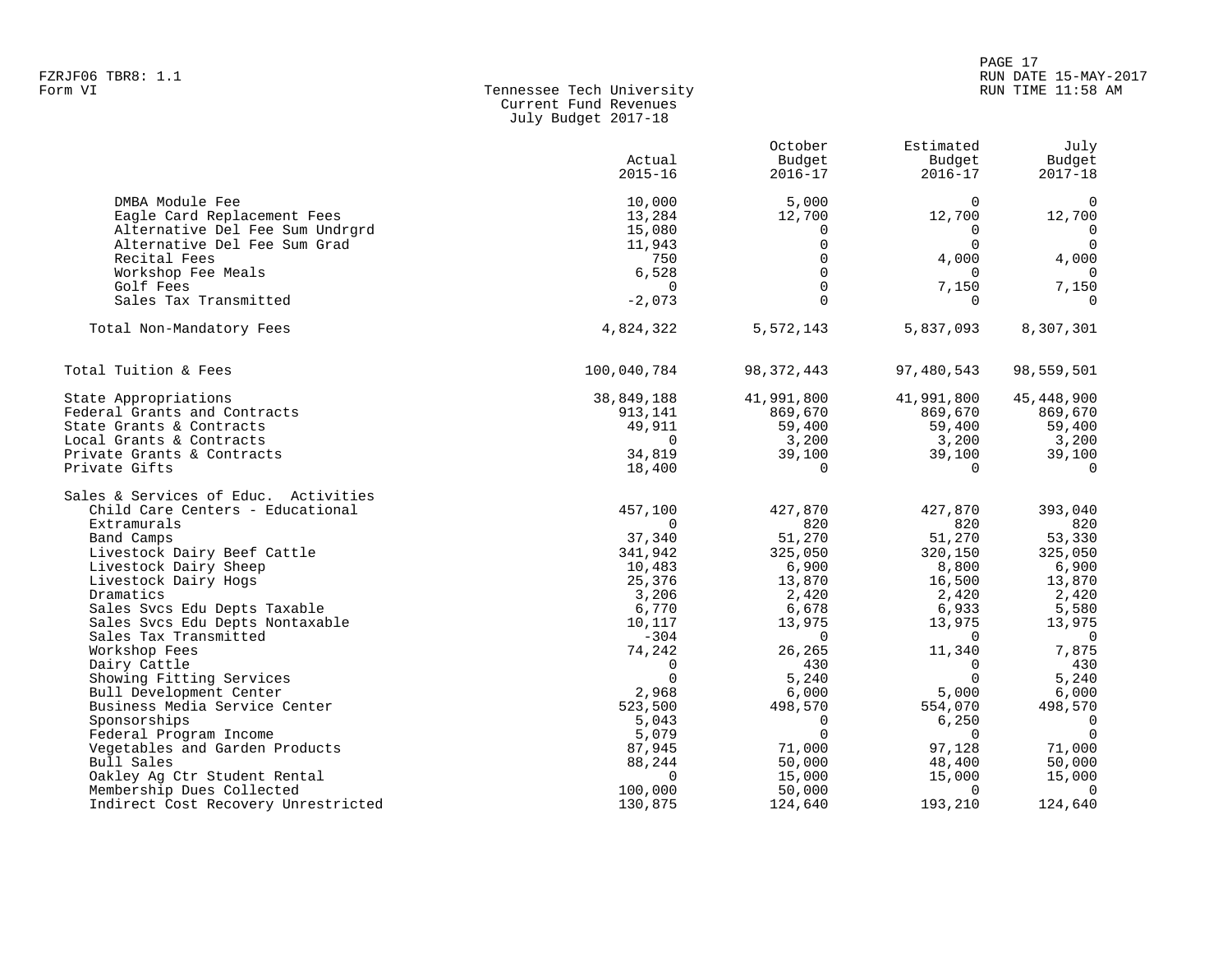# PAGE 18 FZRJF06 TBR8: 1.1<br>Form VI RUN DATE 15-MAY-2017 Tennessee Tech University Number of RUN DATE 15-MAY-2017 RUN TIME 11:58 AM

| Form VI | Tennessee Tech Universit |
|---------|--------------------------|
|         | Current Fund Revenues    |
|         | July Budget 2017-18      |

|                                            | Actual      | October<br>Budget | Estimated<br>Budget | July<br>Budget      |
|--------------------------------------------|-------------|-------------------|---------------------|---------------------|
|                                            | $2015 - 16$ | $2016 - 17$       | $2016 - 17$         | $2017 - 18$         |
| Plant Sales                                | 1,242       | 2,220             | 1,147               | 2,220               |
| Competitions                               | 56          | $\Omega$          | $\Omega$            | $\Omega$            |
| Instructional Equipment Rental             | 17,043      | 2,000             | 41,000              | 2,000               |
| Examination and Testing Fees               | 4,170       | 8,500             | 8,500               | 8,500               |
| Examination and Testing COMPASS            | 7,990       | 6,000             | 6,000               | 6,000               |
| ACT GED Testing                            | $\Omega$    | 70                | 70                  | 70                  |
| Certified Teacher Test/Praxis              | 40,035      | 40,000            | 40,000              | 40,000              |
| Lab Manuals                                | 37,910      | 29,601            | 24,231              | 24,231              |
| Livestock Chickens                         | 1,110       | 0                 | $\Omega$            | $\Omega$            |
| CLEP Testing Fees                          | 1,350       | $\Omega$          | $\Omega$            | $\mathbf 0$         |
| Western Gov Testing Fees                   | 25          | $\Omega$          | $\Omega$            | $\mathbf 0$         |
| Independent Study Testing Fee              | 225         | $\Omega$          | $\Omega$            | $\mathsf{O}\xspace$ |
| edTPA Remediation Scoring Fee              | 450         | $\Omega$          | $\Omega$            | $\mathsf{O}\xspace$ |
| Sales &Services Edu Bad Debt Contra        | $-590$      | $\Omega$          | $\cap$              |                     |
| Total Sales & Services of Educ. Activities | 2,020,942   | 1,784,389         | 1,900,084           | 1,676,761           |
| Sales & Services of Other Activities       |             |                   |                     |                     |
| Athletics                                  | 6,360,990   | 6,011,390         | 6,195,279           | 5,892,390           |
| Sales and Service Other Act Taxable        | 81,194      | 35,000            | 74,380              | 35,940              |
| Sales and Serv Other Act Nontaxable        | 937,441     | 558,067           | 886,250             | 835,945             |
| Sales & Serv Oth Sales Tax Transmit        | $-16, 148$  | $-4,130$          | $-4,330$            | $-4,130$            |
| Parking Permits-Staff                      | 48,895      | 574,000           | 265,000             | 288,000             |
| Parking Permits-Student                    | 1,184       | 726,000           | 892,000             | 826,000             |
| Campus Access Summer Term                  | 20,517      | $\Omega$          | $\Omega$            | $\overline{0}$      |
| Facilities Rental                          | 158,262     | 139,009           | 139,869             | 139,009             |
| Agric Pavilion Concessions Taxable         | 2,582       | 46,000            | $\Omega$            | 46,000              |
| Agric Pavilion Student Resid Rent          | 3,275       | 4,980             | 4,000               | 4,980               |
| Salvage Income                             | 52,146      | 40,000            | 40,000              | 40,000              |
| Royalties Patents Copyrights               | 58          | $\Omega$          | $\Omega$            | $\Omega$            |
| Commissions on Other Sources               | 137,913     | 120,000           | 20,000              | 20,000              |
| PSC Metals Salvage                         | 3,363       |                   |                     |                     |
| Photo Services Sales Taxable               | 5,938       | 32,490            | 22,490              | 32,490              |
| Photo Services Sales Nontaxable            | 28,968      | 0                 | $\Omega$            | $\Omega$            |
| International Student Reg Fee              | 206,600     | 175,600           | 175,600             | 175,600             |
| Airport Transportation Fee                 | 8,820       | 9,440             | 9,440               | 9,440               |
| Intrastate Long Distance (9.75%)           | 13,550      | 21,000            | 21,000              | 21,000              |
| Interstate Long Distance (8.50%)           | 367         | $\Omega$          | $\Omega$            | $\overline{0}$      |
| Long Distance Nontaxable                   | 4,827       | $\Omega$          | $\cap$              | $\Omega$            |
| Printing Services Taxable                  | 8,739       | 22,160            | 28,660              | 22,160              |
| Printing Services Nontaxable               | 91,121      | 50,000            | 50,000              | 50,000              |
| Cable TV Taxable                           | 655         | 600               | 600                 | 600                 |
| Recycling Salvage                          | 995         | 0                 | $\Omega$            | $\overline{0}$      |
| Clinics                                    | 5,625       | $\Omega$          | 5,155               | 2,475               |
|                                            |             |                   |                     |                     |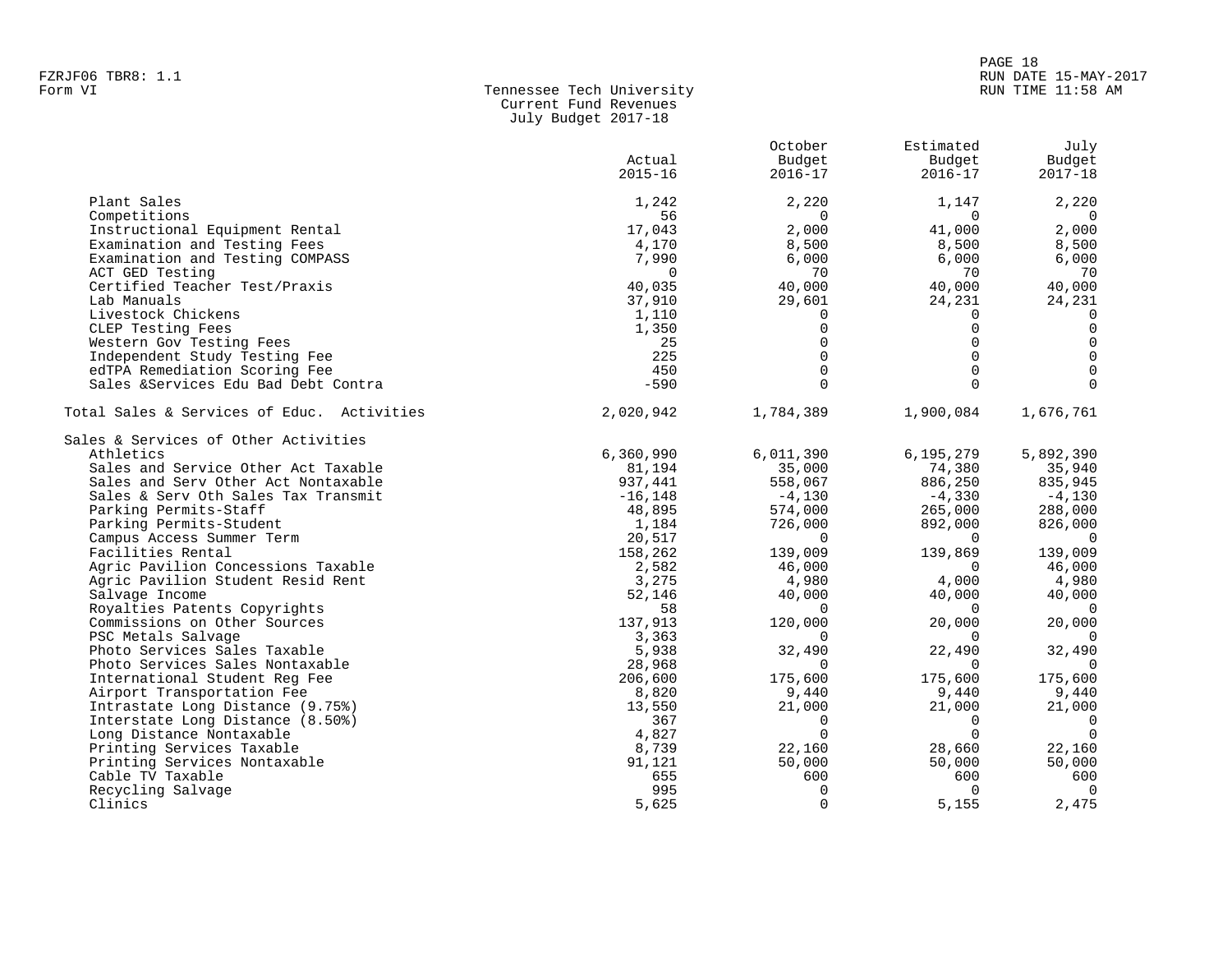| rakorgo ibko: 1.1 |                           |  |
|-------------------|---------------------------|--|
| Form VI           | Tennessee Tech University |  |
|                   | Current Fund Revenues     |  |
|                   | July Budget 2017-18       |  |

|                                            | Actual<br>$2015 - 16$ | October<br>Budget<br>$2016 - 17$ | Estimated<br>Budget<br>$2016 - 17$ | July<br>Budget<br>$2017 - 18$ |
|--------------------------------------------|-----------------------|----------------------------------|------------------------------------|-------------------------------|
| Career Services                            | 107,790               | 43,100                           | 112,865                            | 43,100                        |
| Pharmacy                                   | 70,056                | 63,800                           | 63,800                             | 63,800                        |
| Infirmary Lab                              | 13,628                | 27,000                           | 27,000                             | 27,000                        |
| Health Services Faculty Staff              | 3,140                 | $\Omega$                         | 2,040                              | $\Omega$                      |
| Student Orientation SOAR Req Fees          | 88,552                | 50,000                           | 50,000                             | 50,000                        |
| Student Orientation SOAR Hours Taxb        | 15,345                | 15,000                           | 16,590                             | 15,000                        |
| Career College Fair                        | 5,125                 | 5,880                            | 5,880                              | 5,880                         |
| Replacement Diplomas                       | 810                   | 250                              | 250                                | 250                           |
| Advertising                                | 7,944                 | 6,780                            | 6,780                              | 6,780                         |
| Yearbook Sales Taxable                     | 445                   | 500                              | 500                                | 500                           |
| Yearbook Sales Nontaxable                  | 196                   | $\Omega$                         | $\Omega$                           | $\Omega$                      |
| Copies Taxable                             | 8,137                 | 9,460                            | 3,575                              | 5,535                         |
| Over and Short Taxable                     | 80                    | $\Omega$                         | 0                                  | $\overline{0}$                |
| Salvage of Fixed Assets                    | 19,354                | $\Omega$                         | $\Omega$                           | $\Omega$                      |
| Total Sales & Services of Other Activities | 8,508,479             | 8,783,376                        | 9,114,673                          | 8,655,744                     |
| Other Sources                              |                       |                                  |                                    |                               |
| Traffic Fines                              | 298,807               | 547,500                          | 267,500                            | 267,500                       |
| Over and Short General Nontaxable          | $-15$                 | $\Omega$                         | $\Omega$                           |                               |
| Miscellaneous Income Nontaxable            | 102,980               | 30,000                           | 30,000                             | 30,000                        |
| Intl Education Deposit Forfeiture          | $\Omega$              | 109,500                          | 109,500                            | $\mathbf 0$                   |
| Expired Grants                             | 5,404                 | $\Omega$                         | 0                                  | $\overline{0}$                |
| Other Nonoperating Bad Debt Contra         | 1,668                 | $\Omega$                         | $\Omega$                           | $\Omega$                      |
| Interest Income                            | 285,592               | 285,000                          | 385,000                            | 385,000                       |
| Unrealized Gains and Losses                | $-3, 253$             | 1,000                            | 1,000                              | 1,000                         |
| Total Other Sources                        | 691,183               | 973,000                          | 793,000                            | 683,500                       |
| Total Educational & General                | 151, 126, 847         | 152,876,378                      | 152,251,470                        | 155,995,776                   |
| Auxiliary Enterprises Revenues             |                       |                                  |                                    |                               |
| Book & University Store                    | 581,284               | 526,300                          | 506,300                            | 525,500                       |
| Food Services                              | 2,218,320             | 2,186,800                        | 2,205,300                          | 3,023,231                     |
| Housing                                    | 12,105,975            | 10,429,200                       | 12,286,000                         | 12,356,900                    |
| Post Office                                | 95,220                | 17,000                           | 13,000                             | 4,750                         |
| Wellness Facility                          | 1,566,985             | 1,336,950                        | 1,316,050                          | 1,293,300                     |
| Other Auxiliaries                          | 239,221               | 270,000                          | 270,000                            | 270,000                       |
| Total Auxiliary Revenues                   | 16,807,005            | 14,766,250                       | 16,596,650                         | 17,473,681                    |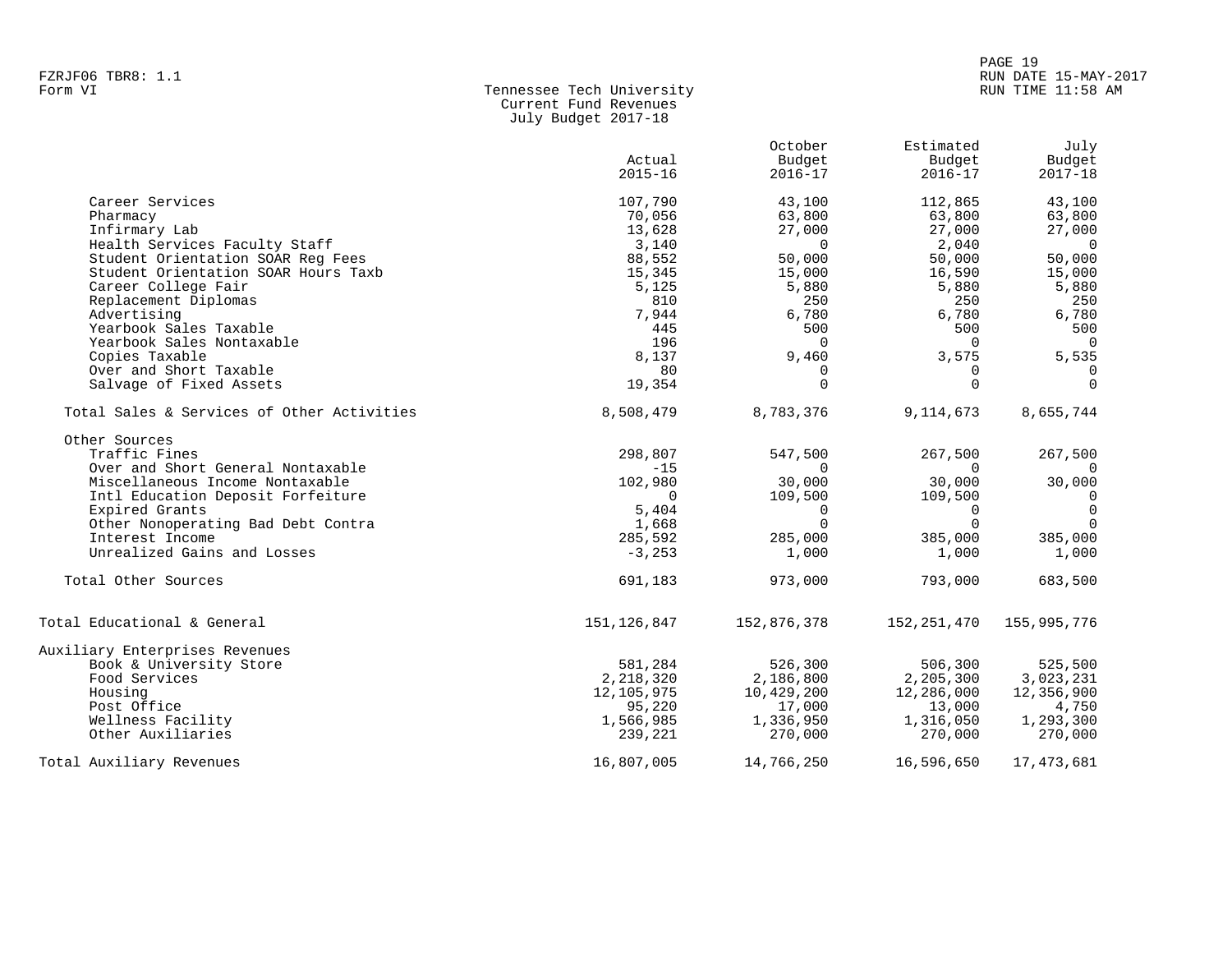| FZRJF06 TBR8: 1.1<br>Form VI | Tennessee Tech University<br>Current Fund Revenues<br>July Budget 2017-18 |                                  |                                | PAGE 20<br>RUN DATE 15-MAY-2017<br>RUN TIME 11:58 AM |  |
|------------------------------|---------------------------------------------------------------------------|----------------------------------|--------------------------------|------------------------------------------------------|--|
|                              | Actual<br>2015-16                                                         | October<br>Budget<br>$2016 - 17$ | Estimated<br>Budget<br>2016-17 | July<br>Budget<br>2017-18                            |  |
| Total Revenues               | 167,933,852                                                               | 167,642,628                      | 168,848,120                    | 173,469,457                                          |  |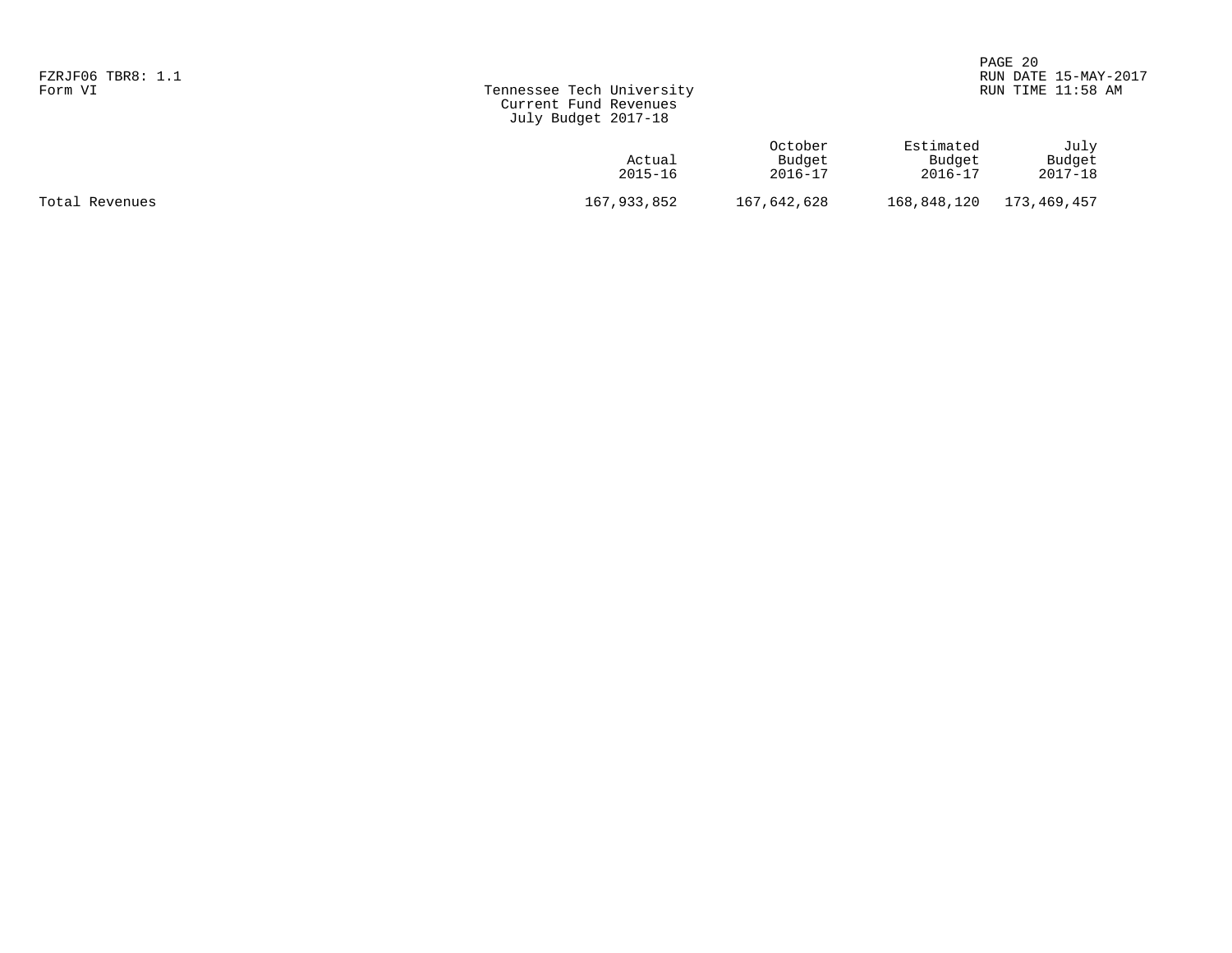|                                               | Actual<br>$2015 - 16$ | October<br>$2016 - 17$ | Estimated<br>$2016 - 17$ | July<br>$2017 - 18$     |
|-----------------------------------------------|-----------------------|------------------------|--------------------------|-------------------------|
| Education and General<br>Instruction (20)     |                       |                        |                          |                         |
| Instruction (200)                             |                       |                        |                          |                         |
| Summer School (120004)                        |                       |                        |                          |                         |
| Salaries - Academic                           | 1, 112, 218           | 17,044<br>$\Omega$     | 17,044<br>$\Omega$       | 17,044                  |
| Salaries - Students<br>Employee Benefits      | 9,698<br>196,952      | 4,531                  | 4,531                    | $\overline{0}$<br>4,531 |
| Operating Expenses                            | 4,412                 | ∩                      | $\Omega$                 | $\Omega$                |
| Total - Summer School (120004):               | 1,323,280             | 21,575                 | 21,575                   | 21,575                  |
| Provost Surplus Instruction (120020)          |                       |                        |                          |                         |
| Salaries - Academic                           | $\mathbf 0$           | 36,594                 | $\Omega$                 | 32,512                  |
| Operating Expenses                            | $\mathbf 0$           | 175,936                | 31,771                   | 0                       |
| Total - Provost Surplus Instruction (120020): | $\mathbf 0$           | 212,530                | 31,771                   | 32,512                  |
| Online & Distance Education (120022)          |                       |                        |                          |                         |
| Salaries - Administrative                     | 6,364                 | 136,968                | 141,050                  | 142,200                 |
| Salaries - Professional                       | $\Omega$              | $\cap$                 | $\Omega$                 | 45,465                  |
| Employee Benefits                             | 487                   | 45,000                 | 45,000                   | 45,000                  |
| Travel                                        | $\Omega$              | $\Omega$               | 1,966                    | 0                       |
| Operating Expenses                            | 9,888                 | 99,068                 | 1,717                    | $\Omega$                |
| Total - Online & Distance Education (120022): | 16,739                | 281,036                | 189,733                  | 232,665                 |
| Other Faculty Instruction (120025)            |                       |                        |                          |                         |
| Salaries - Academic                           | 0                     | 126,315                | 0                        | 126,315                 |
| Salaries - Supporting                         | 0                     | 32,320                 | $\Omega$                 | 32,320                  |
| Employee Benefits                             | $\Omega$              | 18,470                 | 18,470                   | 18,470                  |
| Total - Other Faculty Instruction (120025):   | $\mathbf 0$           | 177,105                | 18,470                   | 177,105                 |
|                                               |                       |                        |                          |                         |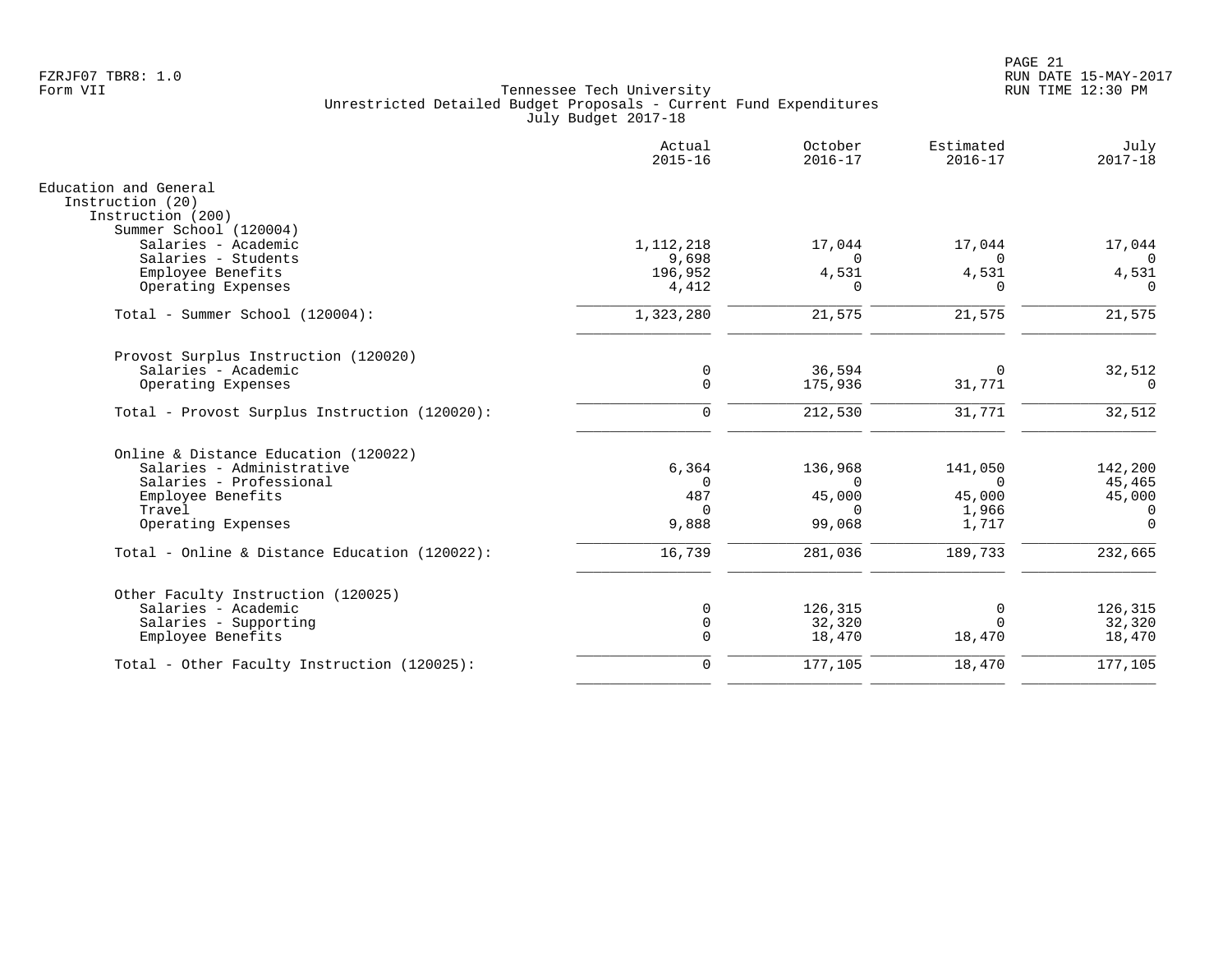|                                                     | Actual<br>$2015 - 16$ | October<br>$2016 - 17$ | Estimated<br>$2016 - 17$ | July<br>$2017 - 18$ |
|-----------------------------------------------------|-----------------------|------------------------|--------------------------|---------------------|
| Strategic Initiatives Instruction (120027)          |                       |                        |                          |                     |
| Salaries - Academic                                 | 7,069                 | $\Omega$               | 16,456                   | $\mathbf 0$         |
| Employee Benefits                                   | 1,355                 | $\Omega$               | 3,500                    | $\Omega$            |
| Travel                                              | $\Omega$              | $\Omega$               | 1,000                    | $\Omega$            |
| Operating Expenses                                  | 3,182                 | 148,566                | 76,610                   | $\Omega$            |
| Capital Outlay                                      | 6,158                 | $\Omega$               | $\Omega$                 | $\Omega$            |
| Total - Strategic Initiatives Instruction (120027): | 17,764                | 148,566                | 97,566                   | $\Omega$            |
| SAF Student Success Fee (121000)                    |                       |                        |                          |                     |
| Salaries - Academic                                 | 216,979               | 225,970                | 212,581                  | 225,970             |
| Salaries - Supporting                               | 1,276                 | 22,880                 | 28                       | 22,880              |
| Salaries - Students                                 | 57,712                | 48,500                 | 48,500                   | 48,500              |
| Salaries - Professional                             | 41,593                | 102,126                | 84,306                   | 102,830             |
| Employee Benefits                                   | 64,207                | 81,230                 | 81,230                   | 81,230              |
| Travel                                              | 1,383                 | 5,000                  | 5,000                    | 5,000               |
| Operating Expenses                                  | 59,003                | 91,102                 | 86,905                   | 20,095              |
| Total - SAF Student Success Fee (121000):           | 442,153               | 576,808                | 518,550                  | 506,505             |
| SAF SS Fee Villages (121001)                        |                       |                        |                          |                     |
| Salaries - Academic                                 | 35,000                | 36,500                 | 36,500                   | 36,500              |
| Salaries - Students                                 | 31,700                | 48,000                 | 28,282                   | 48,000              |
| Salaries - Professional                             | 7,500                 | $\Omega$               | 7,500                    | $\Omega$            |
| Employee Benefits                                   | 18,842                | 8,600                  | 11,165                   | 8,600               |
| Travel                                              | 1,566                 | U                      | $\Omega$                 | $\Omega$            |
| Operating Expenses                                  | 65,395                | 7,723                  | 71,673                   | 5,181               |
| Department Revenues                                 | $\Omega$              | 0                      | $-236$                   | $\Omega$            |
| Total - SAF SS Fee Villages (121001):               | 160,003               | 100,823                | 154,884                  | 98,281              |
|                                                     |                       |                        |                          |                     |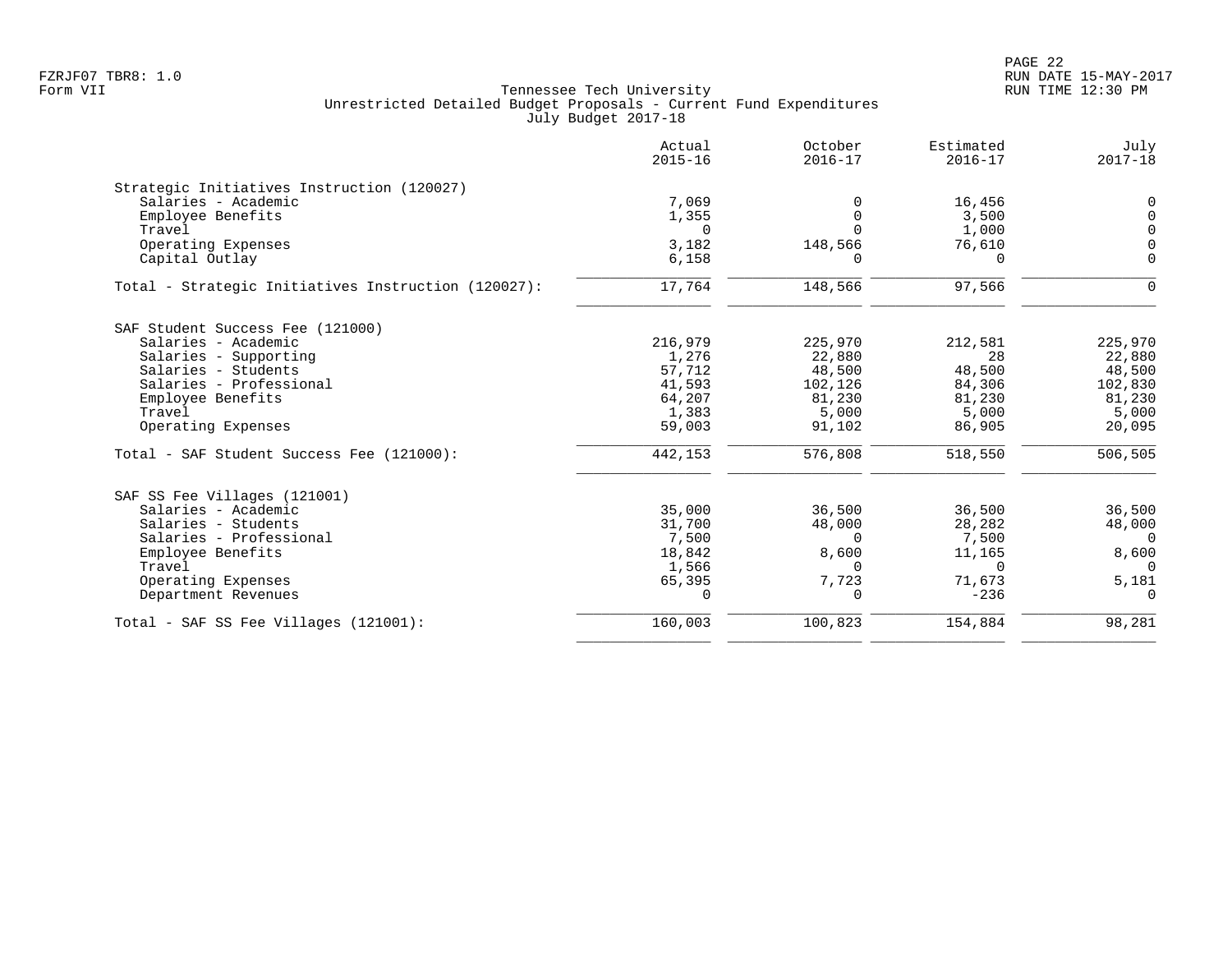PAGE 23 FZRJF07 TBR8: 1.0 RUN DATE 15-MAY-2017

|                                                      | Actual<br>$2015 - 16$ | October<br>$2016 - 17$ | Estimated<br>$2016 - 17$ | July<br>$2017 - 18$ |
|------------------------------------------------------|-----------------------|------------------------|--------------------------|---------------------|
| Instr TAF Equipment (121600)                         |                       |                        |                          |                     |
| Operating Expenses<br>Capital Outlay                 | 17,517<br>$\Omega$    | 971,728<br>5,500       | 971,603<br>5,500         | 237,800<br>5,500    |
| Total - Instr TAF Equipment (121600):                | 17,517                | 977,228                | 977,103                  | 243,300             |
| COOP Education (121801)                              |                       |                        |                          |                     |
| Salaries - Professional                              | 42,676                | 43,634                 | 46,477                   | 48,826              |
| Employee Benefits                                    | 20,069                | 15,555                 | 15,555                   | 15,555              |
| Operating Expenses                                   | 1,342                 | 1,500                  | 1,500                    | 1,500               |
| Total - COOP Education (121801):                     | 64,087                | 60,689                 | 63,532                   | 65,881              |
| Honors College (121900)                              |                       |                        |                          |                     |
| Salaries - Academic                                  | 60,120                | 62,632                 | 56,040                   | 71,500              |
| Salaries - Supporting                                | 27,115                | 28,215                 | 29,392                   | 25,000              |
| Salaries - Students                                  | 3,167                 | 3,780                  | 3,780                    | 3,780               |
| Salaries - Professional                              | 63,108                | 90,946                 | 97,046                   | 85,833              |
| Employee Benefits                                    | 53,670                | 58,408                 | 63,172                   | 53,040              |
| Travel                                               | 4,323                 | 2,340                  | 2,046                    | 2,340               |
| Operating Expenses                                   | 4,115                 | 2,710                  | 19,555                   | 2,710               |
| Total - Honors College (121900):                     | 215,618               | 249,031                | 271,031                  | 244,203             |
| Federal College Work Study Program (122001)          |                       |                        |                          |                     |
| Salaries - Students                                  | 51,678                | 57,730                 | 57,730                   | 57,730              |
| Total - Federal College Work Study Program (122001): | 51,678                | 57,730                 | 57,730                   | 57,730              |
|                                                      |                       |                        |                          |                     |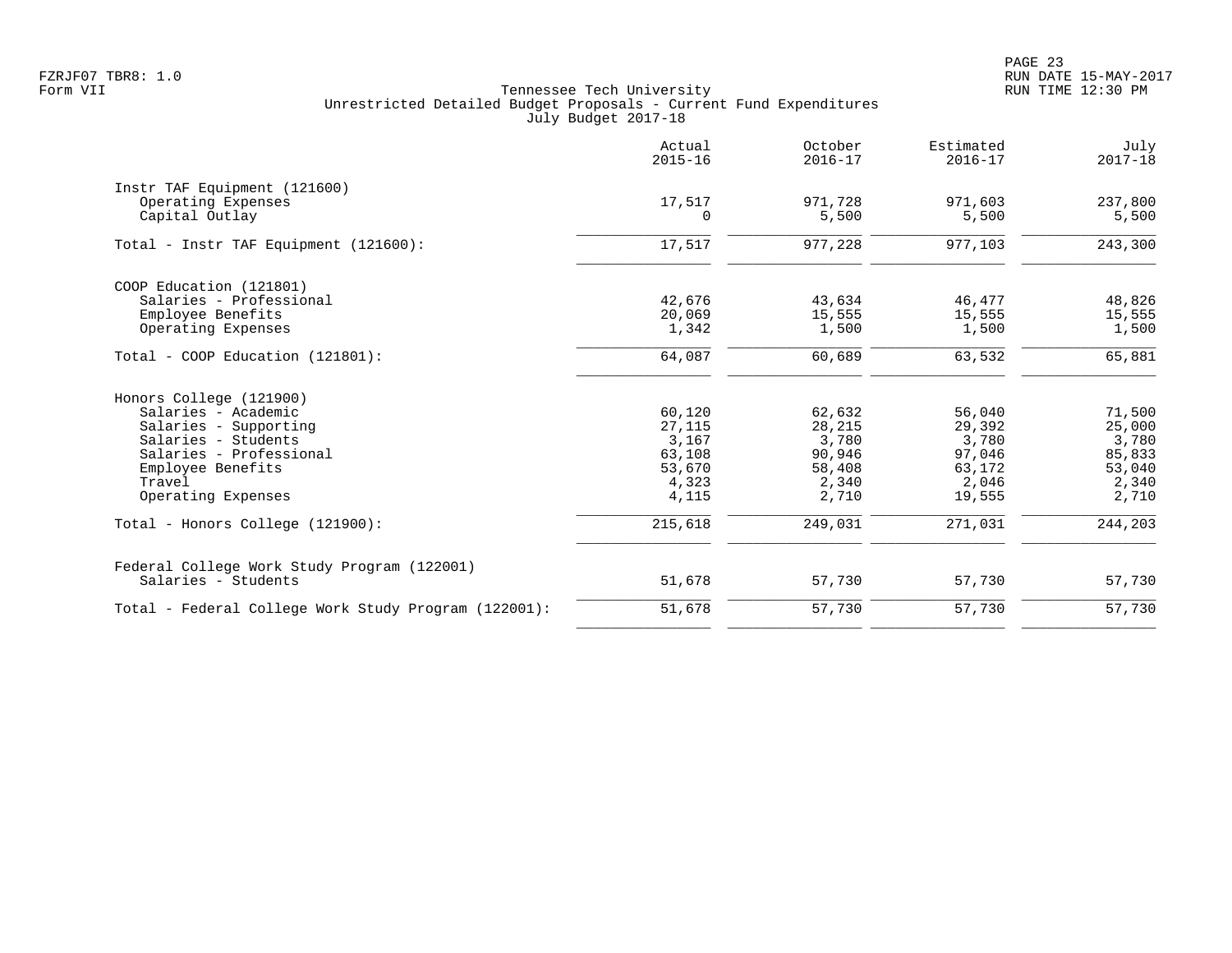|                                                       | Actual<br>$2015 - 16$ | October<br>$2016 - 17$ | Estimated<br>$2016 - 17$ | July<br>$2017 - 18$ |
|-------------------------------------------------------|-----------------------|------------------------|--------------------------|---------------------|
| Military Science (125600)                             |                       |                        |                          |                     |
| Salaries - Supporting                                 | 32,529                | 33,254                 | 33,254                   | 33,562              |
| Employee Benefits                                     | 21,193                | 24,150                 | 24,150                   | 24,150              |
| Operating Expenses<br>Department Revenues             | 8,450<br>$-1$         | 6,690<br>$\Omega$      | 11,420<br>$\Omega$       | 5,460<br>$\Omega$   |
| Total - Military Science (125600):                    | 62,171                | 64,094                 | 68,824                   | 63,172              |
| Arts and Sci Grad Assist (130001)                     |                       |                        |                          |                     |
| Employee Benefits                                     | 275,619               | 277,025                | 277,025                  | 103,610             |
| Total - Arts and Sci Grad Assist (130001):            | 275,619               | 277,025                | 277,025                  | 103,610             |
| Online Course Dev Arts and Science (130010)           |                       |                        |                          |                     |
| Operating Expenses                                    | $\mathbf 0$           | 3,800                  | 3,800                    | 11,800              |
| Total - Online Course Dev Arts and Science (130010):  | $\Omega$              | 3,800                  | 3,800                    | 11,800              |
| SACF Arts & Sciences (130016)                         |                       |                        |                          |                     |
| Employee Benefits<br>Operating Expenses               | 0<br>$\Omega$         | 0<br>$\Omega$          | 0<br>$\Omega$            | 233,600<br>103,800  |
|                                                       |                       |                        |                          |                     |
| Total - SACF Arts & Sciences (130016):                | $\Omega$              | $\Omega$               | $\Omega$                 | 337,400             |
| Summer School Col of Arts & Science (130028)          |                       |                        |                          |                     |
| Salaries - Academic                                   | 282,498               | 393,130                | 393,130                  | 393,130             |
| Salaries - Students<br>Employee Benefits              | 1,080<br>49,711       | $\Omega$<br>104,503    | $\Omega$<br>104,503      | $\Omega$<br>104,503 |
| Total - Summer School Col of Arts & Science (130028): | 333,289               | 497,633                | 497,633                  | 497,633             |
|                                                       |                       |                        |                          |                     |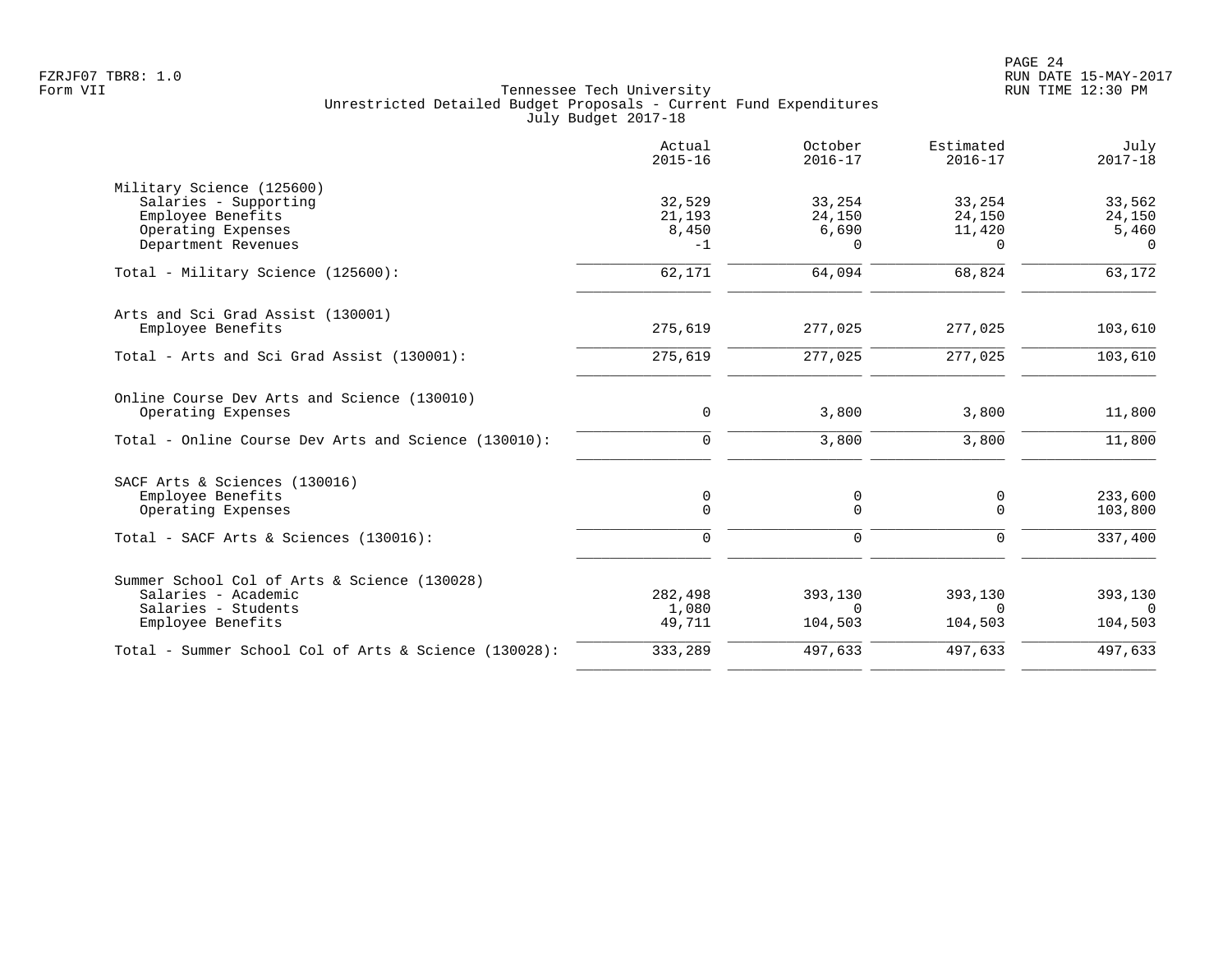|                                                                  | Actual<br>$2015 - 16$ | October<br>$2016 - 17$ | Estimated<br>$2016 - 17$ | July<br>$2017 - 18$ |
|------------------------------------------------------------------|-----------------------|------------------------|--------------------------|---------------------|
| TN eCampus Col of Arts & Science (130031)<br>Salaries - Academic | 61,081                | 282,841                | 282,841                  | 282,841             |
| Employee Benefits                                                | 11,501                | $\Omega$               | $\Omega$                 | $\Omega$            |
| Total - TN eCampus Col of Arts & Science (130031):               | 72,582                | 282,841                | 282,841                  | 282,841             |
| Biology (131000)                                                 |                       |                        |                          |                     |
| Salaries - Academic                                              | 1,433,946             | 1,412,917              | 1,425,384                | 1,359,317           |
| Salaries - Supporting                                            | 72,185                | 72,936                 | 72,936                   | 73,781              |
| Salaries - Students                                              | 64,963                | 68,000                 | 68,000                   | $\Omega$            |
| Salaries - Professional                                          | 80,840                | 82,236                 | 82,619                   | 83,490              |
| Employee Benefits                                                | 583,543               | 474,640                | 469,727                  | 474,640             |
| Travel                                                           | 423                   | $\Omega$               | 400                      | $\Omega$            |
| Operating Expenses                                               | 79,913                | 34,000                 | 42,685                   | 34,000              |
| Capital Outlay                                                   | 64,562                | $\Omega$               | $\Omega$                 | $\Omega$            |
| $Total - Biology (131000):$                                      | 2,380,375             | 2,144,729              | 2,161,751                | 2,025,228           |
| Biology Lab Fees (131001)                                        |                       |                        |                          |                     |
| Travel                                                           | 12,611                | 9.400                  | 9,400                    | 0                   |
| Operating Expenses                                               | 81,828                | 75,530                 | 75,530                   | $\Omega$            |
| Total - Biology Lab Fees (131001):                               | 94,439                | 84,930                 | 84,930                   | 0                   |
| Biology TAs (131006)                                             |                       |                        |                          |                     |
| Salaries - Academic                                              | 28,800                | 0                      | 0                        | 0                   |
| Employee Benefits                                                | 21,324                | 0                      | $\mathbf 0$              | $\Omega$            |
| Total - Biology TAs $(131006)$ :                                 | 50,124                | 0                      | $\mathbf 0$              | $\mathbf 0$         |
|                                                                  |                       |                        |                          |                     |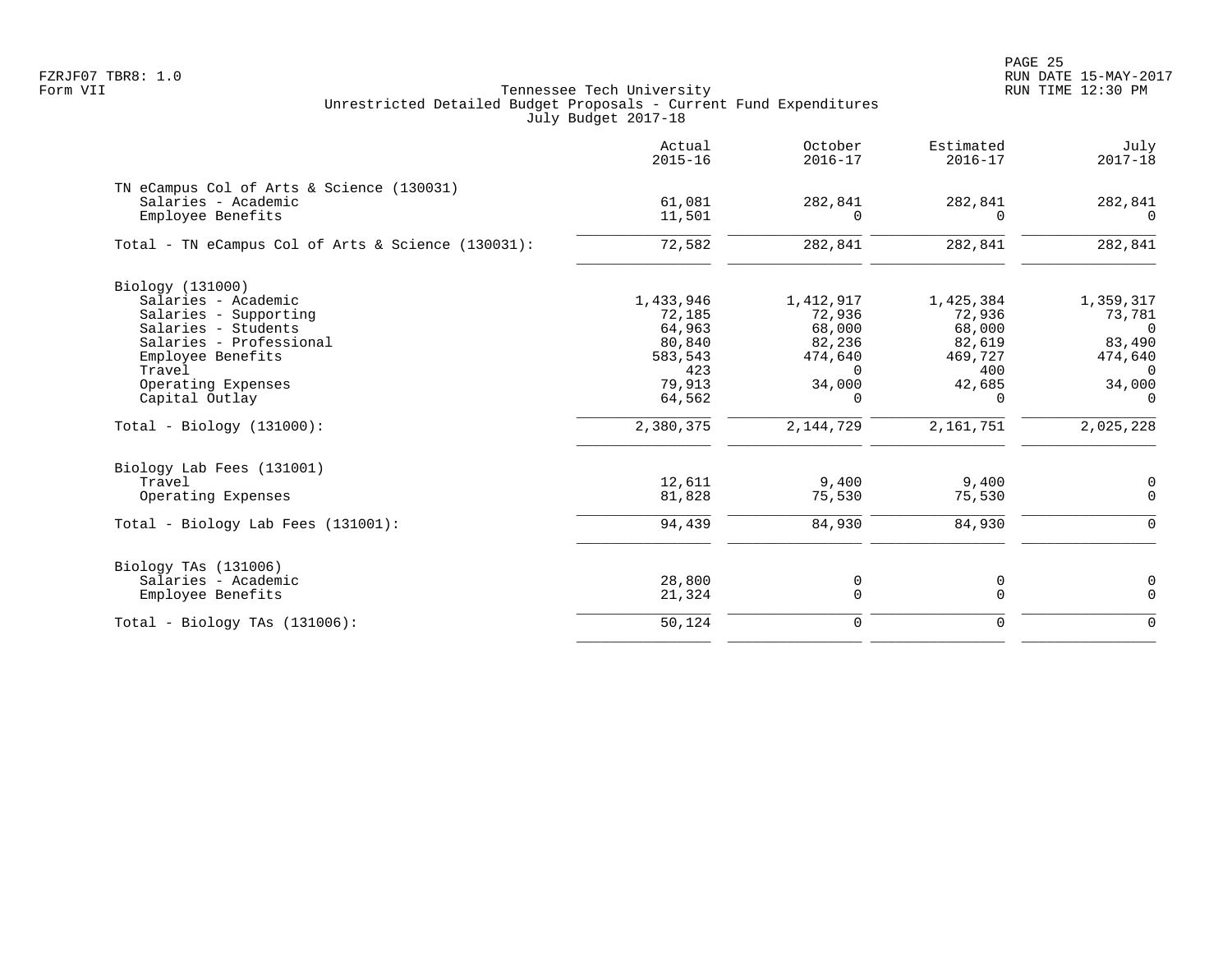PAGE 26 FZRJF07 TBR8: 1.0 RUN DATE 15-MAY-2017

|                                                                                                       | Actual<br>$2015 - 16$           | October<br>$2016 - 17$       | Estimated<br>$2016 - 17$     | July<br>$2017 - 18$          |
|-------------------------------------------------------------------------------------------------------|---------------------------------|------------------------------|------------------------------|------------------------------|
| Biology Lab Manuals (131008)<br>Operating Expenses<br>Department Revenues                             | 660<br>$-60$                    | 1,915<br><sup>n</sup>        | 1,915<br>O                   | 1,915<br>$\Omega$            |
| Total - Biology Lab Manuals (131008):                                                                 | 600                             | 1,915                        | 1,915                        | 1,915                        |
| Biology Lab Materials (131009)<br>Operating Expenses                                                  | 25,000                          | $\mathbf 0$                  | $\mathbf 0$                  | $\mathbf 0$                  |
| Total - Biology Lab Materials (131009):                                                               | 25,000                          | 0                            | 0                            |                              |
| SACF Biology (131016)<br>Salaries - Academic<br>Salaries - Students<br>Total - SACF Biology (131016): | 0<br>$\mathbf 0$<br>$\mathbf 0$ | 0<br>0<br>0                  | 0<br>$\mathbf 0$<br>0        | 115,200<br>68,000<br>183,200 |
| SACF Biology Lab (131017)<br>Travel<br>Operating Expenses<br>Total - SACF Biology Lab (131017):       | 0<br>$\Omega$<br>$\mathbf 0$    | 0<br>$\Omega$<br>$\mathbf 0$ | 0<br>$\Omega$<br>$\mathbf 0$ | 9,400<br>76,000<br>85,400    |
| SACF Biology Equipment Maintenance (131018)<br>Operating Expenses                                     | 0                               | 0                            | 0                            | 10,000                       |
| Total - SACF Biology Equipment Maintenance (131018):                                                  | $\mathbf 0$                     | $\mathbf 0$                  | $\mathbf 0$                  | 10,000                       |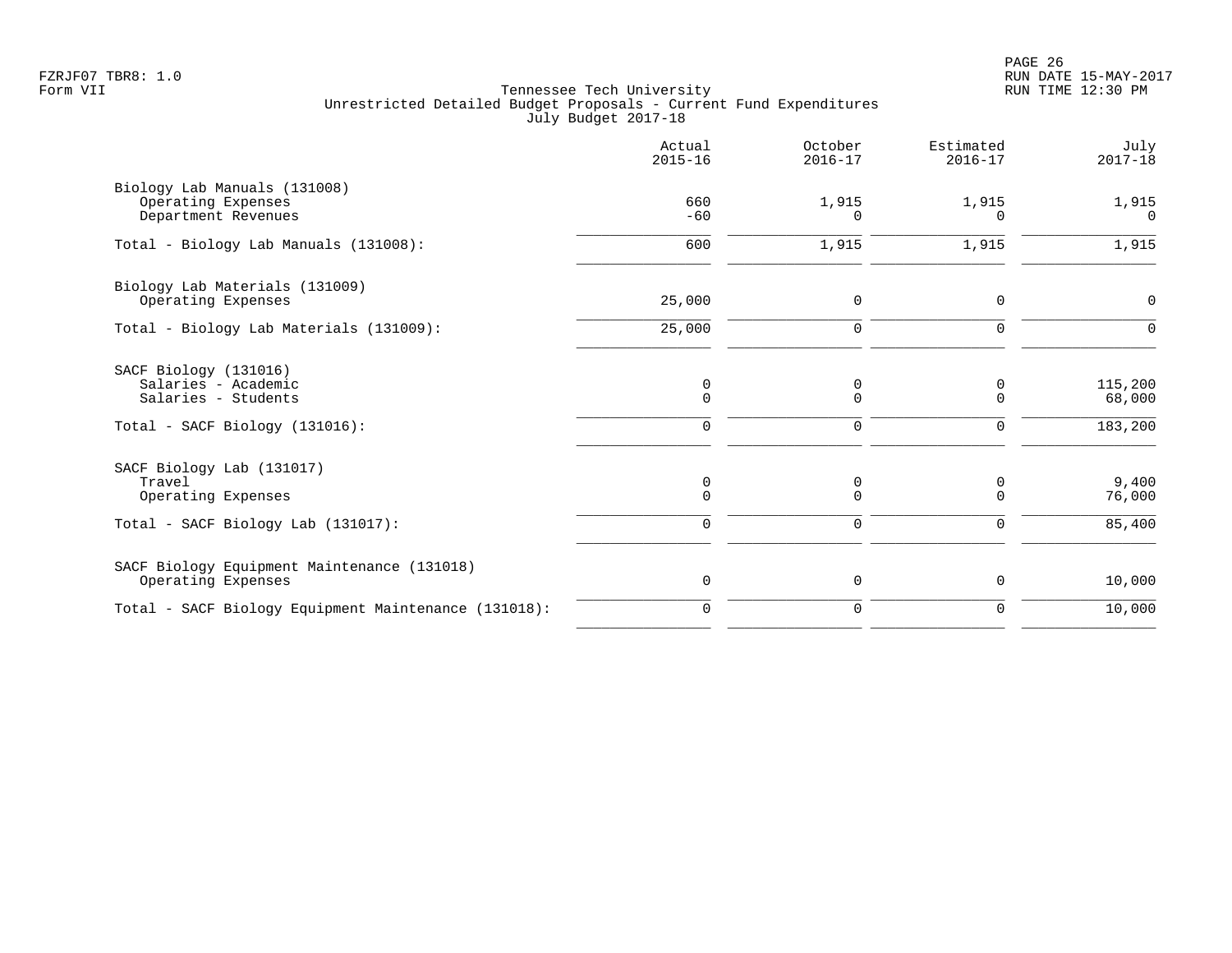|                                                   | Actual<br>$2015 - 16$ | October<br>$2016 - 17$ | Estimated<br>$2016 - 17$ | July<br>$2017 - 18$ |
|---------------------------------------------------|-----------------------|------------------------|--------------------------|---------------------|
| Chemistry (131500)                                |                       |                        |                          |                     |
| Salaries - Academic                               | 1,555,810             | 1,561,309              | 1,553,100                | 1,439,752           |
| Salaries - Supporting                             | 76,268                | 78,968                 | 75,068                   | 71,773              |
| Salaries - Students                               | 23,736                | 27,800                 | 27,800                   | $\Omega$            |
| Salaries - Professional                           | 54,308                | 55,208                 | 55,208                   | 55,574              |
| Employee Benefits                                 | 598,185               | 486,980                | 486,980                  | 486,980             |
| Travel                                            | 1,996                 | 2,000                  | 2,000                    | 2,000               |
| Operating Expenses                                | 42,985                | 34,000                 | 40,083                   | 34,000              |
| Capital Outlay                                    | 40,920                | $\Omega$               | 0                        | $\Omega$            |
| Total - Chemistry $(131500)$ :                    | 2,394,208             | 2,246,265              | 2,240,239                | 2,090,079           |
| Chemistry NMR Maint (131501)                      |                       |                        |                          |                     |
| Operating Expenses                                | 12,998                | 25,000                 | 15,860                   | $\mathbf 0$         |
| Total - Chemistry NMR Maint (131501):             | 12,998                | 25,000                 | 15,860                   | $\Omega$            |
| Chemistry Lab Fees (131502)                       |                       |                        |                          |                     |
| Operating Expenses                                | 67,136                | 63,900                 | 63,900                   | $\mathbf 0$         |
| Total - Chemistry Lab Fees (131502):              | 67,136                | 63,900                 | 63,900                   | $\Omega$            |
|                                                   |                       |                        |                          |                     |
| Preprofessional Health Services (131503)          |                       |                        |                          |                     |
| Salaries - Supporting                             | 23,371                | 25,214                 | 20,377                   | 22,282              |
| Employee Benefits                                 | 5,951                 | 5,700                  | 5,700                    | 5,700               |
| Travel                                            | $\Omega$              | 500                    | 500                      | 500                 |
| Operating Expenses                                | 1,257                 | 860                    | 860                      | 860                 |
| Total - Preprofessional Health Services (131503): | 30,579                | 32,274                 | 27,437                   | 29,342              |
|                                                   |                       |                        |                          |                     |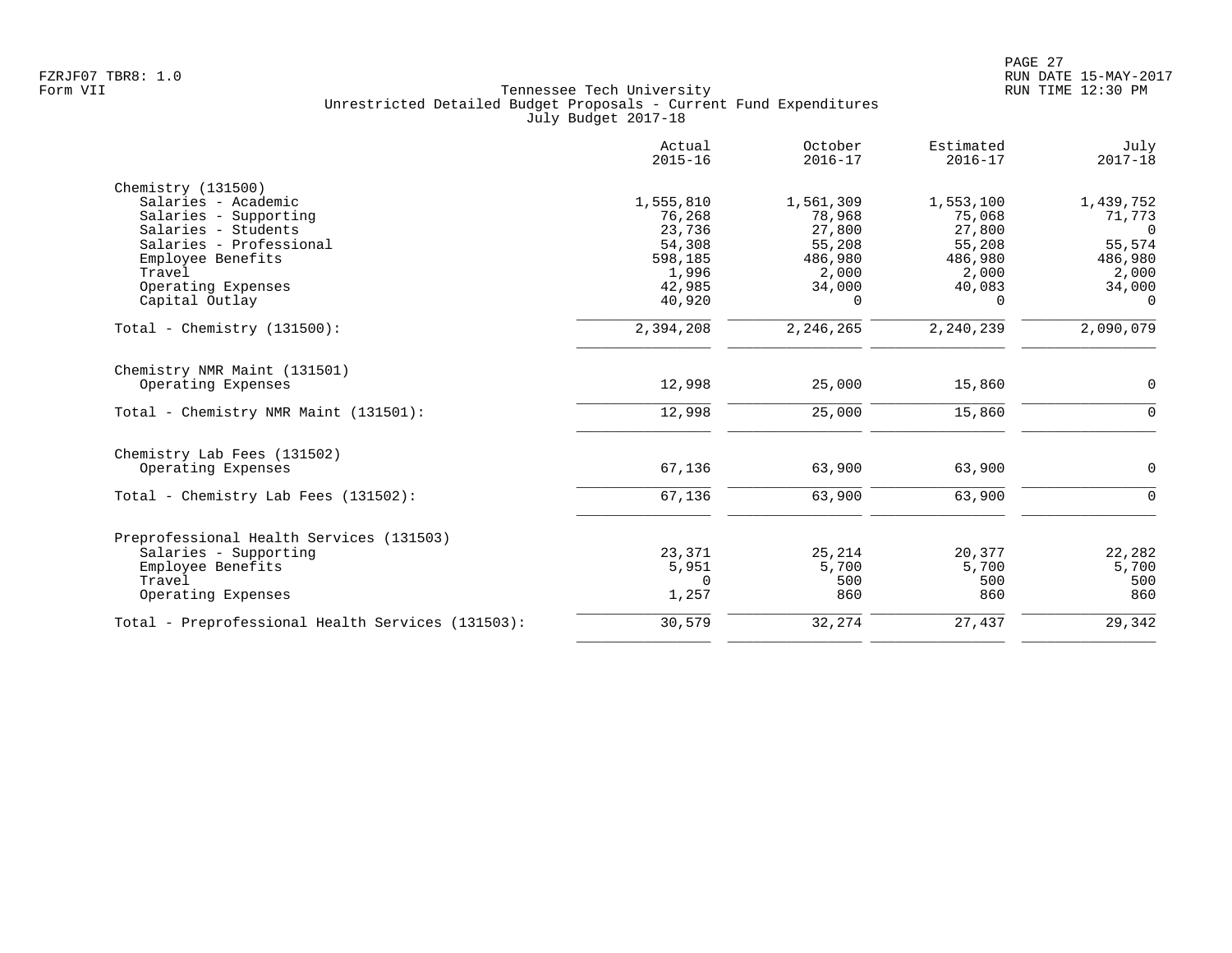| Actual<br>$2015 - 16$ | October<br>$2016 - 17$                       | Estimated<br>$2016 - 17$               | July<br>$2017 - 18$                    |
|-----------------------|----------------------------------------------|----------------------------------------|----------------------------------------|
|                       |                                              |                                        |                                        |
| 61,667                | 67,850                                       | 67,850                                 | 72,650                                 |
| 46,066                | 37,900                                       | 52,650                                 | 37,900                                 |
| 15,041                | 14,030                                       | 2,530                                  | 14,030                                 |
|                       |                                              |                                        | 1,590                                  |
|                       |                                              |                                        | 3,700                                  |
|                       |                                              |                                        | 5,660                                  |
| 131,748               | 130,730                                      | 133,980                                | 135,530                                |
|                       |                                              |                                        |                                        |
|                       |                                              |                                        | 0                                      |
| 123,961               | 75,250                                       | 84,390                                 | $\mathbf 0$                            |
|                       |                                              |                                        |                                        |
|                       |                                              |                                        | $\mathbf 0$                            |
| 45,298                | $\Omega$                                     | $\Omega$                               | $\Omega$                               |
| 93,298                | 0                                            | 0                                      | $\mathbf 0$                            |
|                       |                                              |                                        |                                        |
| 7,693                 | 0                                            | 0                                      | 0                                      |
| 17,307                | 0                                            | $\mathbf 0$                            | $\Omega$                               |
| 25,000                | 0                                            | 0                                      | 0                                      |
|                       | 1,747<br>4,073<br>3,154<br>123,961<br>48,000 | 1,590<br>3,700<br>5,660<br>75,250<br>0 | 1,590<br>5,500<br>3,860<br>84,390<br>0 |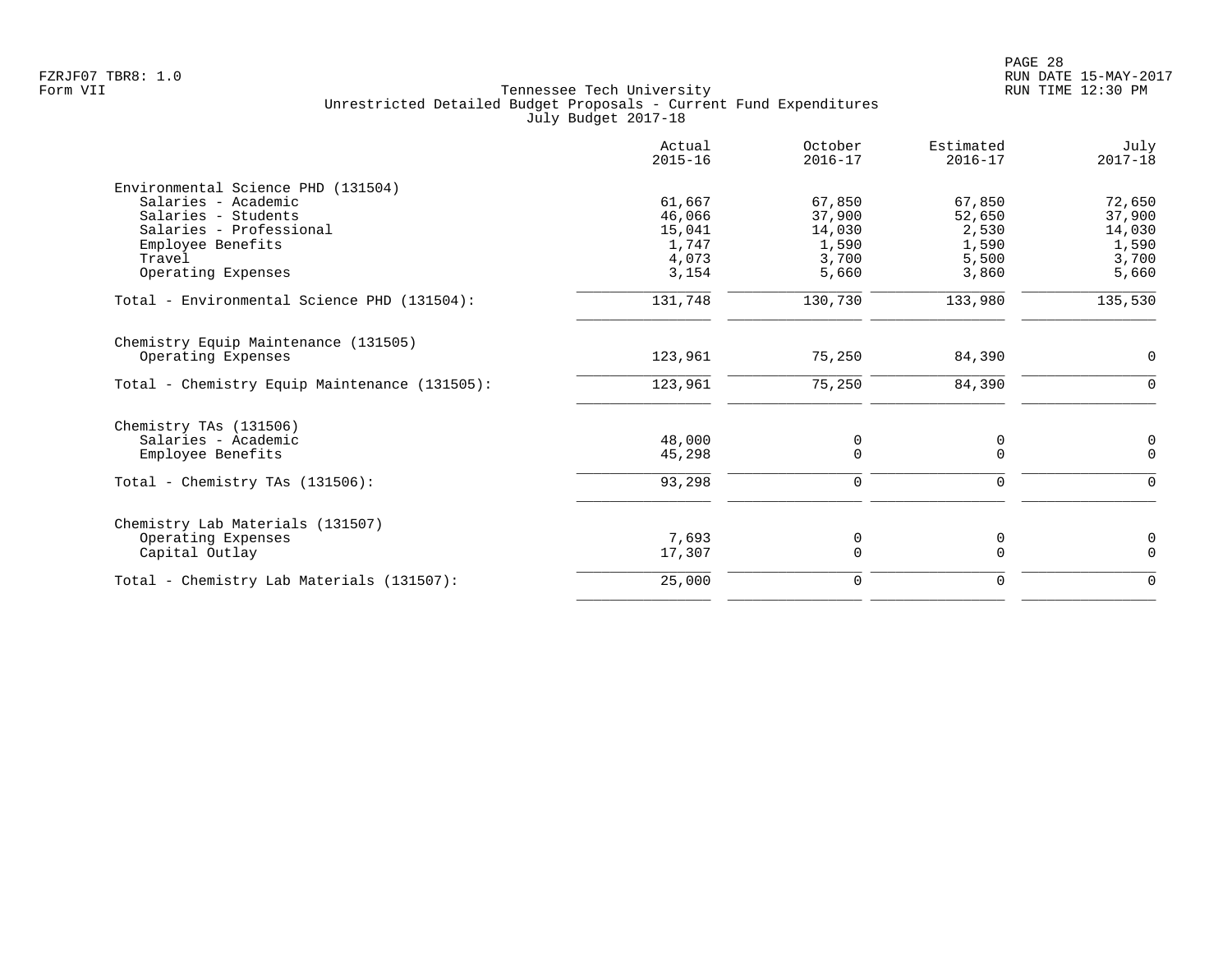|                                                  | Actual<br>$2015 - 16$ | October<br>$2016 - 17$ | Estimated<br>$2016 - 17$ | July<br>$2017 - 18$ |
|--------------------------------------------------|-----------------------|------------------------|--------------------------|---------------------|
| SACF Chemistry (131517)                          |                       |                        |                          |                     |
| Salaries - Academic                              | 0                     | 0                      | 0                        | 144,000             |
| Salaries - Students                              | $\Omega$              | $\Omega$               | $\Omega$                 | 27,000              |
| Total - SACF Chemistry (131517):                 | $\Omega$              | $\Omega$               | $\Omega$                 | 171,000             |
| SACF Chemistry Lab Expenses (131518)             |                       |                        |                          |                     |
| Operating Expenses                               | $\mathsf{O}$          | 0                      | $\mathbf 0$              | 53,000              |
| Total - SACF Chemistry Lab Expenses (131518):    | $\mathbf 0$           | $\Omega$               | $\Omega$                 | 53,000              |
| SACF Chemistry Equipment Maint (131519)          |                       |                        |                          |                     |
| Operating Expenses                               | $\mathbf 0$           | 0                      | $\mathbf 0$              | 100,000             |
| Total - SACF Chemistry Equipment Maint (131519): | $\Omega$              | $\Omega$               | $\Omega$                 | 100,000             |
| SACF Chemistry Cryogens (131520)                 |                       |                        |                          |                     |
| Operating Expenses                               | $\mathbf 0$           | 0                      | $\Omega$                 | 14,000              |
| Total - SACF Chemistry Cryogens (131520):        | $\Omega$              | $\mathbf 0$            | $\Omega$                 | 14,000              |
| Computer Science (132000)                        |                       |                        |                          |                     |
| Salaries - Academic                              | 854,517               | 1,004,437              | 969,581                  | 950,756             |
| Salaries - Supporting                            | 51,095                | 52,895                 | 54,588                   | 51,128              |
| Salaries - Students                              | $\Omega$              | $\Omega$               | 2,108                    | $\Omega$            |
| Salaries - Professional                          | 41,348                | 42,423                 | 27,020                   | 42,123              |
| Employee Benefits<br>Operating Expenses          | 281,177<br>31,139     | 252,870<br>15,830      | 252,870<br>33,639        | 252,870<br>16,630   |
| Total - Computer Science (132000):               | 1,259,276             | 1,368,455              | 1,339,806                | 1,313,507           |
|                                                  |                       |                        |                          |                     |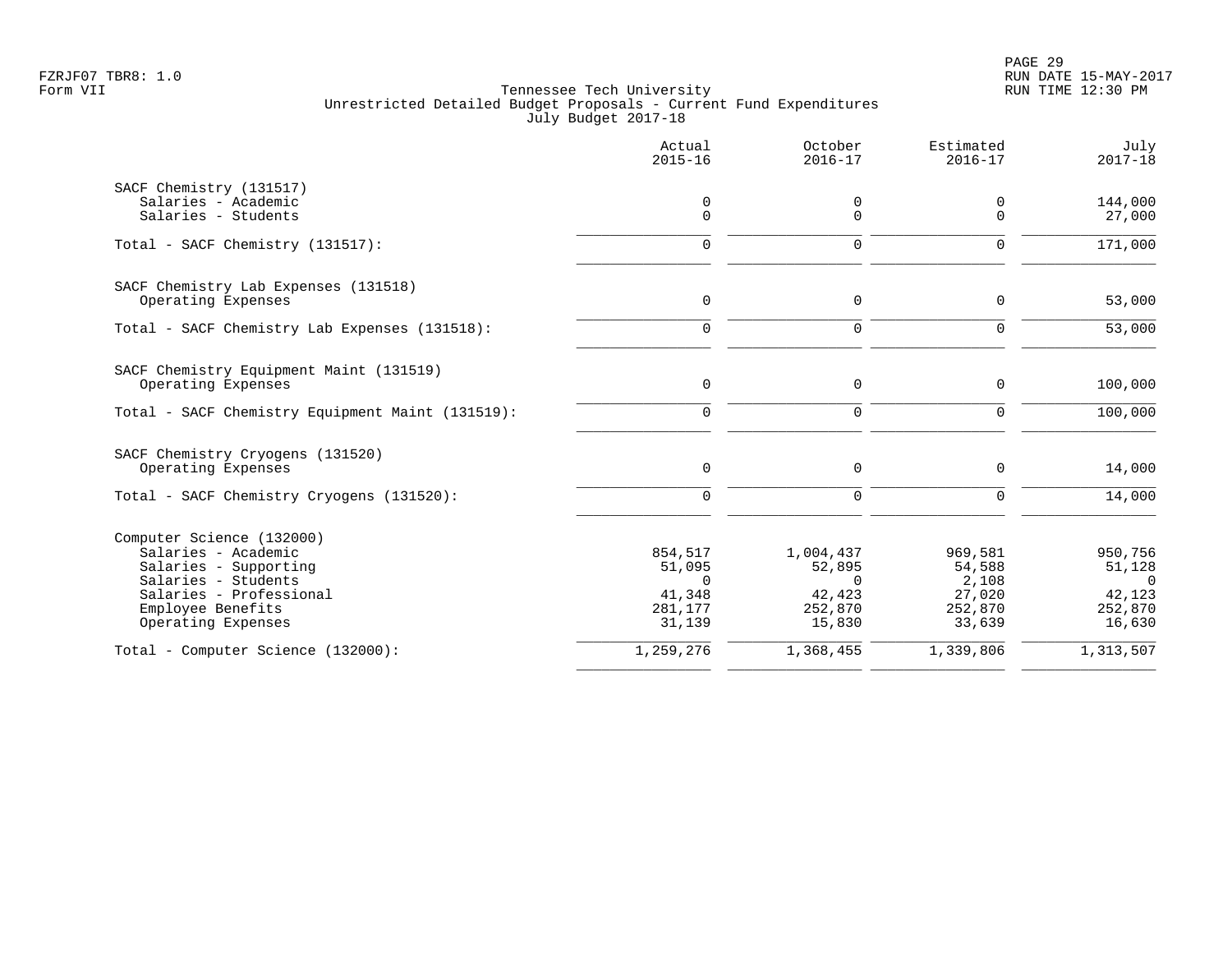PAGE 30 FZRJF07 TBR8: 1.0 RUN DATE 15-MAY-2017

| Actual<br>$2015 - 16$ | October<br>$2016 - 17$ | Estimated<br>$2016 - 17$ | July<br>$2017 - 18$ |
|-----------------------|------------------------|--------------------------|---------------------|
|                       |                        |                          |                     |
| 34,800                | 0                      | $\Omega$                 | 0                   |
| 51,136                | $\Omega$               | 15,920                   | $\Omega$            |
| 85,936                | 0                      | 15,920                   | $\Omega$            |
|                       |                        |                          |                     |
| 41,997                | $\mathbf 0$            | 79,539                   | $\mathbf 0$         |
| 41,997                | $\mathbf 0$            | 79,539                   | $\Omega$            |
|                       |                        |                          |                     |
|                       |                        |                          | 518,353             |
| 28,162                | 28,669                 | 28,669                   | 28,904              |
| 4,894                 | 5,300                  | 5,600                    | $\Omega$            |
| 192,494               | 178,540                | 178,540                  | 178,540             |
| 45                    | $\Omega$               | $\Omega$                 | $\Omega$            |
| 14,679                | 15,000                 | 15,000                   | 15,000              |
|                       | $\Omega$               | $\Omega$                 | $\Omega$            |
| 746,478               | 744,360                | 777,120                  | 740,797             |
|                       |                        |                          |                     |
| 3,992                 | $\Omega$               |                          | 0                   |
| 5,253                 | 9,650                  | 7,150                    | $\mathbf 0$         |
| 9,245                 | 9,650                  | 9,650                    | $\overline{0}$      |
|                       | 505,433<br>771         | 516,851                  | 549,311<br>2,500    |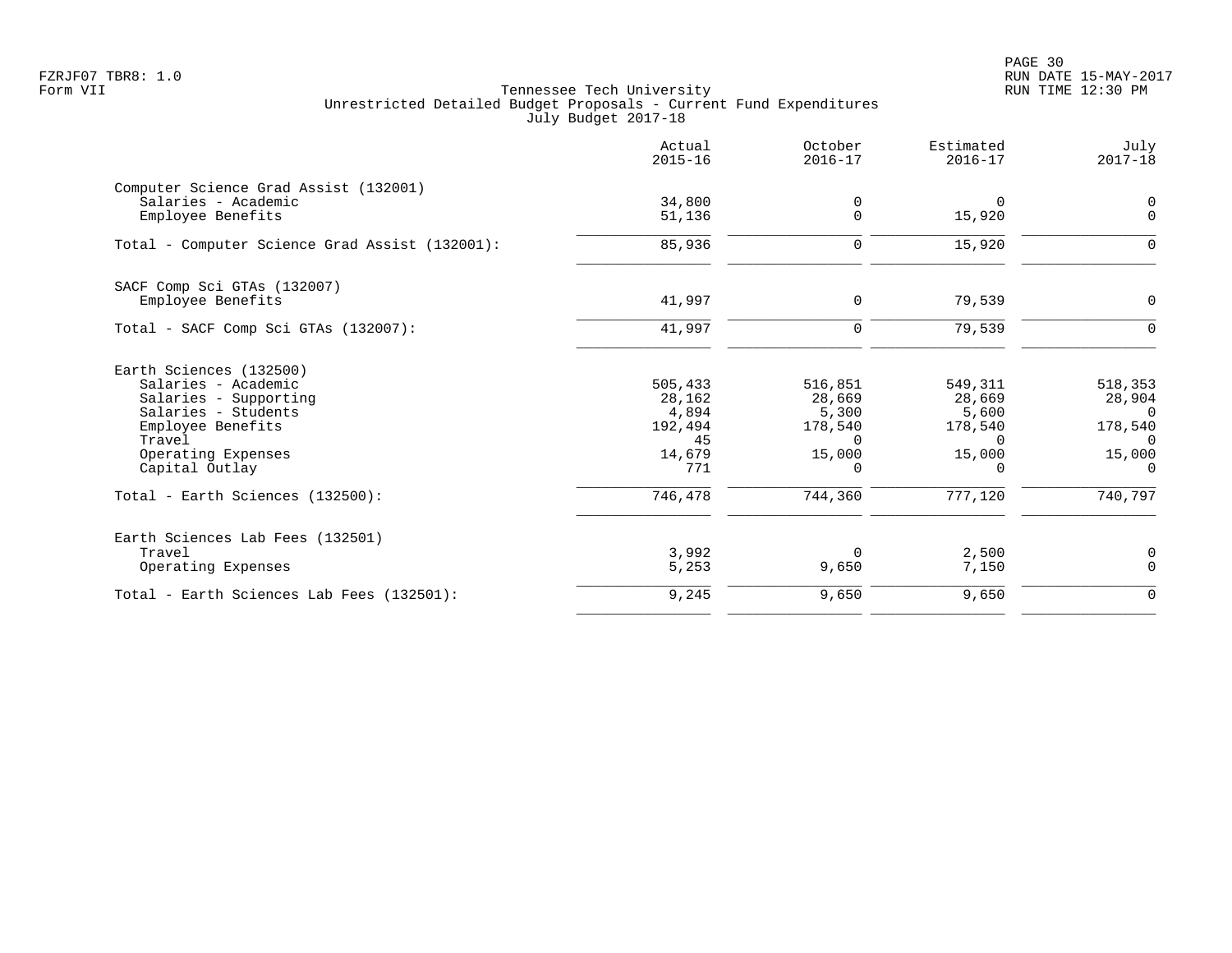PAGE 31 FZRJF07 TBR8: 1.0 RUN DATE 15-MAY-2017

|                                                                                                                                              | Actual<br>$2015 - 16$                                    | October<br>$2016 - 17$                                      | Estimated<br>$2016 - 17$                                    | July<br>$2017 - 18$                                         |
|----------------------------------------------------------------------------------------------------------------------------------------------|----------------------------------------------------------|-------------------------------------------------------------|-------------------------------------------------------------|-------------------------------------------------------------|
| Earth Science Lab Materials (132506)<br>Operating Expenses<br>Capital Outlay                                                                 | 13,713<br>1,000                                          | 0<br>$\Omega$                                               | 0<br>$\Omega$                                               | 0<br>$\Omega$                                               |
| Total - Earth Science Lab Materials (132506):                                                                                                | 14,713                                                   | $\mathbf 0$                                                 | 0                                                           |                                                             |
| SACF Earth Sciences (132516)<br>Salaries - Students                                                                                          | 0                                                        | 0                                                           | $\Omega$                                                    | 5,300                                                       |
| Total - SACF Earth Sciences (132516):                                                                                                        | $\Omega$                                                 | $\Omega$                                                    | $\Omega$                                                    | 5,300                                                       |
| SACF Earth Sciences Lab Expenses (132517)<br>Travel<br>Operating Expenses                                                                    | $\mathbf 0$<br>$\mathbf 0$                               | 0<br>0                                                      | 0<br>$\mathbf 0$                                            | 2,500<br>7,200                                              |
| Total - SACF Earth Sciences Lab Expenses (132517):                                                                                           | $\mathbf 0$                                              | 0                                                           | 0                                                           | 9,700                                                       |
| SACF Earth Sciences Equipment Maint (132518)<br>Operating Expenses                                                                           | $\mathbf 0$                                              | 0                                                           | 0                                                           | 12,000                                                      |
| Total - SACF Earth Sciences Equipment Maint (132518):                                                                                        | 0                                                        | $\mathbf 0$                                                 | $\mathbf 0$                                                 | 12,000                                                      |
| English (133000)<br>Salaries - Academic<br>Salaries - Supporting<br>Salaries - Students<br>Employee Benefits<br>Travel<br>Operating Expenses | 1,787,460<br>53,417<br>2,540<br>625,956<br>217<br>34,380 | 1,839,549<br>56,444<br>$\Omega$<br>514,600<br>500<br>27,943 | 1,794,288<br>57,363<br>$\Omega$<br>514,600<br>500<br>32,043 | 1,891,089<br>58,262<br>300<br>514,600<br>$\Omega$<br>28,100 |
| Total - English $(133000)$ :                                                                                                                 | 2,503,970                                                | 2,439,036                                                   | 2,398,794                                                   | 2,492,351                                                   |
|                                                                                                                                              |                                                          |                                                             |                                                             |                                                             |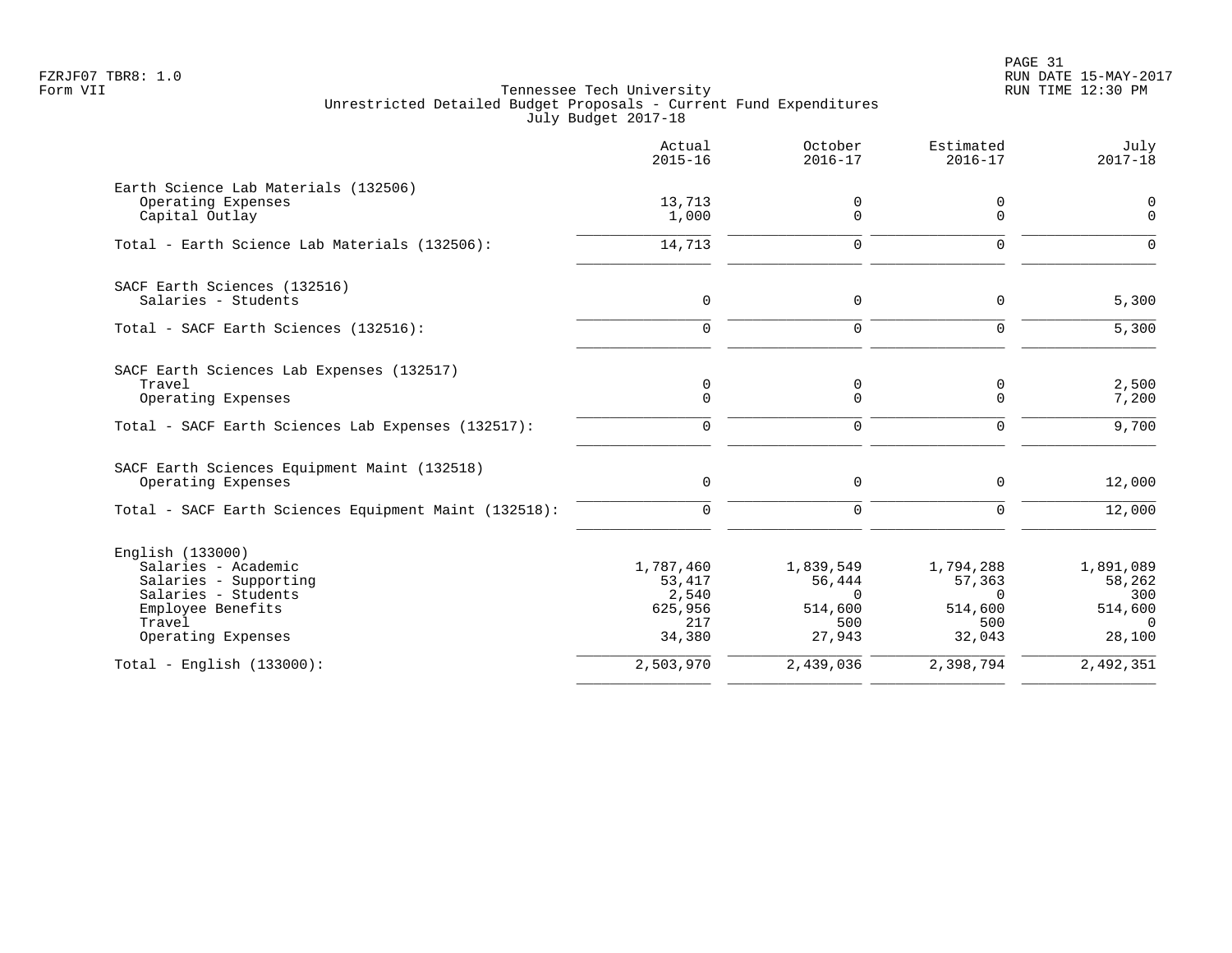|                                     | Actual<br>$2015 - 16$ | October<br>$2016 - 17$ | Estimated<br>$2016 - 17$ | July<br>$2017 - 18$ |
|-------------------------------------|-----------------------|------------------------|--------------------------|---------------------|
| Speech (133001)                     |                       |                        |                          |                     |
| Travel                              | 21,499                | 10,000                 | 20,000                   | 10,000              |
| Total - Speech $(133001)$ :         | 21,499                | 10,000                 | 20,000                   | 10,000              |
| Communication (133003)              |                       |                        |                          |                     |
| Salaries - Academic                 | 649,481               | 636,392                | 650,561                  | 651,392             |
| Salaries - Supporting               | 28,662                | 29,169                 | 29,169                   | 29,404              |
| Employee Benefits                   | 225,201               | 201,330                | 201,330                  | 201,330             |
| Operating Expenses                  | 16,893                | 13,000                 | 13,000                   | 13,000              |
| Total - Communication (133003):     | 920,237               | 879,891                | 894,060                  | 895,126             |
| Theatre (133004)                    |                       |                        |                          |                     |
| Salaries - Supporting               | 18,498                | 19,000                 | 20,000                   | 20,000              |
| Employee Benefits                   | 1,415                 | 3,500                  | 1,530                    | 1,530               |
| Operating Expenses                  | 21,492                | 22,420                 | 20,770                   | 22,420              |
| Total - Theatre $(133004)$ :        | 41,405                | 44,920                 | 42,300                   | 43,950              |
| Foreign Languages (133500)          |                       |                        |                          |                     |
| Salaries - Academic                 | 490,281               | 466,127                | 486,663                  | 500,945             |
| Salaries - Supporting               | 28,162                | 28,669                 | 28,669                   | 28,904              |
| Salaries - Students                 | 2,520                 | 5,220                  | 1,073                    | 5,220               |
| Employee Benefits                   | 183,315               | 166,530                | 166,530                  | 166,530             |
| Operating Expenses                  | 10,657                | 10,000                 | 12,500                   | 10,000              |
| Total - Foreign Languages (133500): | 714,935               | 676,546                | 695,435                  | 711,599             |
|                                     |                       |                        |                          |                     |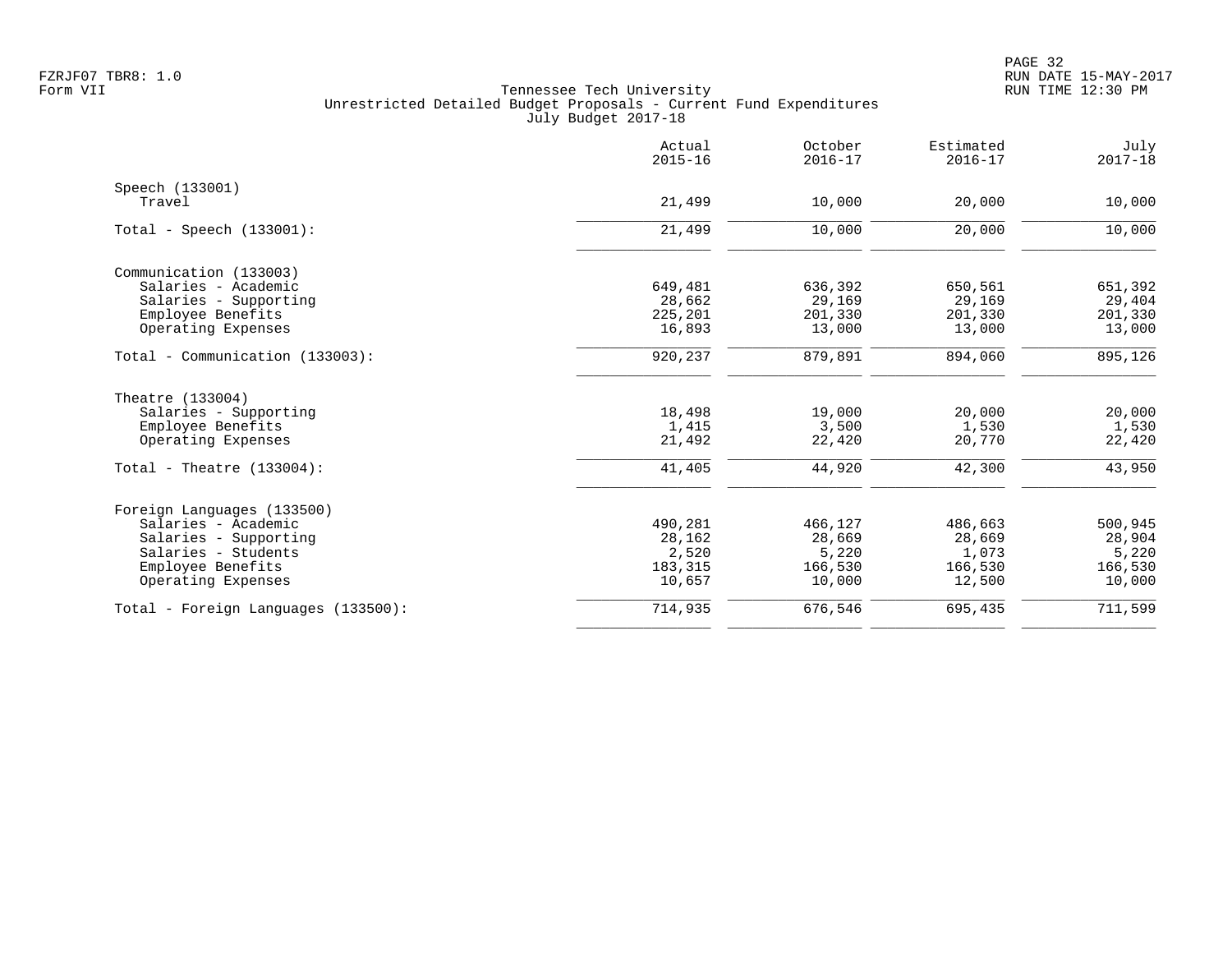| Actual<br>$2015 - 16$ | October<br>$2016 - 17$                 | Estimated<br>$2016 - 17$           | July<br>$2017 - 18$                |
|-----------------------|----------------------------------------|------------------------------------|------------------------------------|
|                       |                                        |                                    |                                    |
| 750,577               | 693,076                                | 674,580                            | 692,279                            |
| 26,418                | 26,901                                 | 26,901                             | 27,128                             |
| 283,065               | 237,270                                | 237,270                            | 237,270                            |
| 18,090                | 11,810                                 | 16,226                             | 11,810                             |
| 1,078,150             | 969,057                                | 954,977                            | 968,487                            |
|                       |                                        |                                    |                                    |
| 0                     | $\Omega$                               | 96                                 | 0                                  |
| $\mathbf 0$           | 3,465                                  | 3,369                              | $\Omega$                           |
| $\Omega$              | 3,465                                  | 3,465                              | $\Omega$                           |
|                       |                                        |                                    |                                    |
|                       |                                        |                                    | 1,733,085                          |
|                       |                                        |                                    | 58,369                             |
|                       |                                        |                                    | 20,000                             |
| 583,744               | 495,060                                | 495,060                            | 495,060                            |
| 914                   | 4,000                                  | 4,000                              | $\Omega$                           |
| 24,272                | 20,000                                 | 20,000                             | 24,000                             |
| 2,273,680             | 2, 237, 239                            | 2,182,429                          | 2,330,514                          |
|                       |                                        |                                    |                                    |
|                       |                                        |                                    | 0                                  |
| 7,547                 | $\mathbf 0$                            | $\mathbf 0$                        | $\Omega$                           |
| 14,987                | 0                                      | $\mathbf 0$                        | $\Omega$                           |
|                       | 1,589,577<br>58,883<br>16,290<br>7,440 | 1,640,270<br>57,909<br>20,000<br>0 | 1,585,460<br>57,909<br>20,000<br>0 |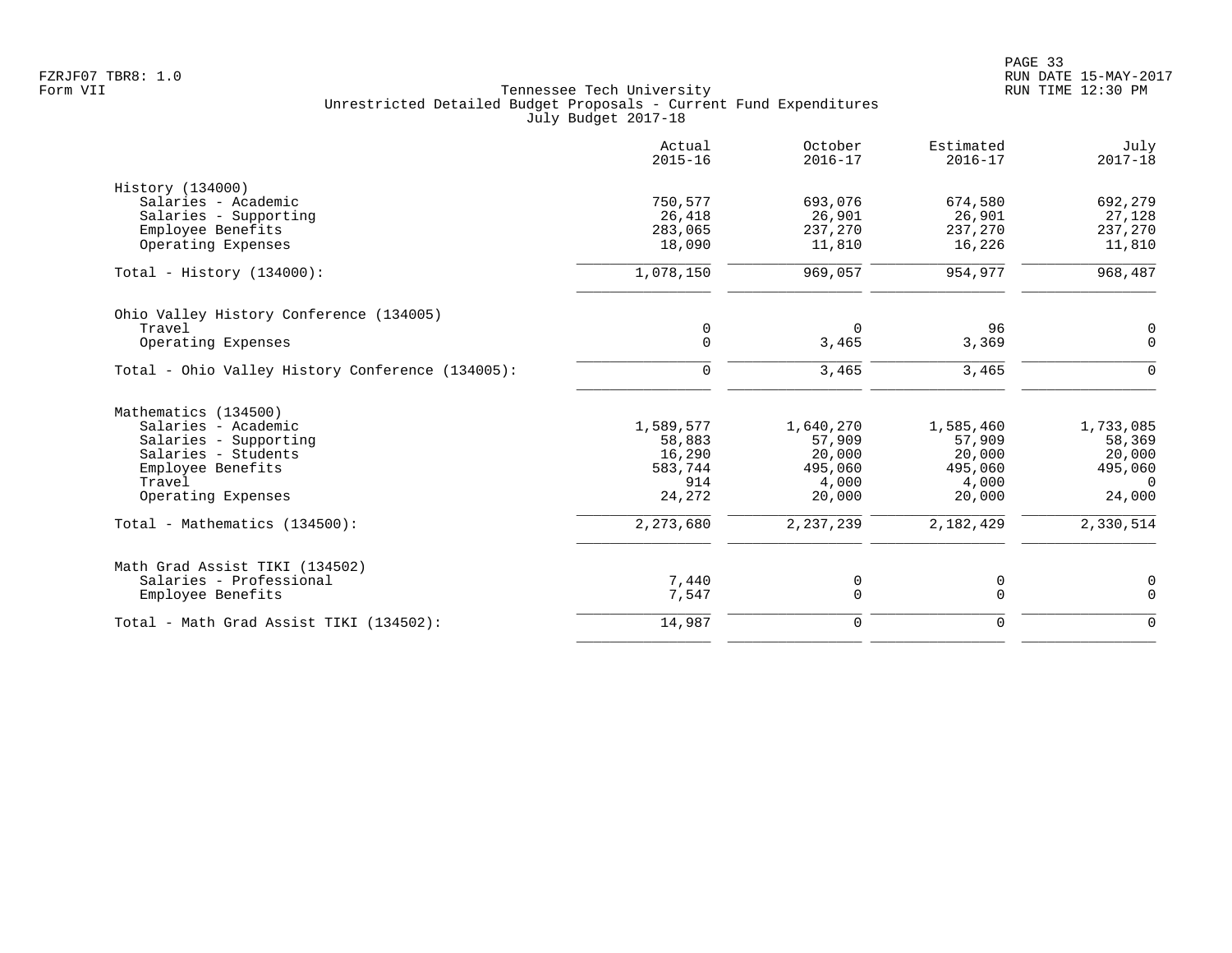PAGE 34 FZRJF07 TBR8: 1.0 RUN DATE 15-MAY-2017

|                                         | Actual<br>$2015 - 16$ | October<br>$2016 - 17$ | Estimated<br>$2016 - 17$ | July<br>$2017 - 18$ |
|-----------------------------------------|-----------------------|------------------------|--------------------------|---------------------|
| Math TAs (134506)                       |                       |                        |                          |                     |
| Salaries - Academic                     | 19,200                | 0                      | 0                        | 0                   |
| Employee Benefits                       | 15,093                | $\mathsf{O}$           | $\mathbf 0$              | 0                   |
| Total - Math TAs $(134506)$ :           | 34,293                | 0                      | 0                        | 0                   |
| Physics (135000)                        |                       |                        |                          |                     |
| Salaries - Academic                     | 666,145               | 684,344                | 673,344                  | 675,469             |
| Salaries - Supporting                   | 74,841                | 75,906                 | 75,906                   | 76,361              |
| Salaries - Students                     | 16,126                | 19,000                 | 16,000                   | $\Omega$            |
| Employee Benefits                       | 272,702               | 221,940                | 221,940                  | 221,940             |
| Operating Expenses                      | 7,596                 | 12,000                 | 15,000                   | 12,000              |
| Total - Physics $(135000)$ :            | 1,037,410             | 1,013,190              | 1,002,190                | 985,770             |
| Physics Lab Fees (135001)               |                       |                        |                          |                     |
| Operating Expenses                      | 12,392                | 18,930                 | 18,930                   | 18,930              |
| Total - Physics Lab Fees (135001):      | 12,392                | 18,930                 | 18,930                   | 18,930              |
| Physics Lab Materials (135007)          |                       |                        |                          |                     |
| Operating Expenses                      | 5,547                 | 695                    | 695                      | 0                   |
| Capital Outlay                          | 0                     | 8,705                  | 8,705                    | $\mathbf 0$         |
| Total - Physics Lab Materials (135007): | 5,547                 | 9,400                  | 9,400                    | $\mathbf 0$         |
|                                         |                       |                        |                          |                     |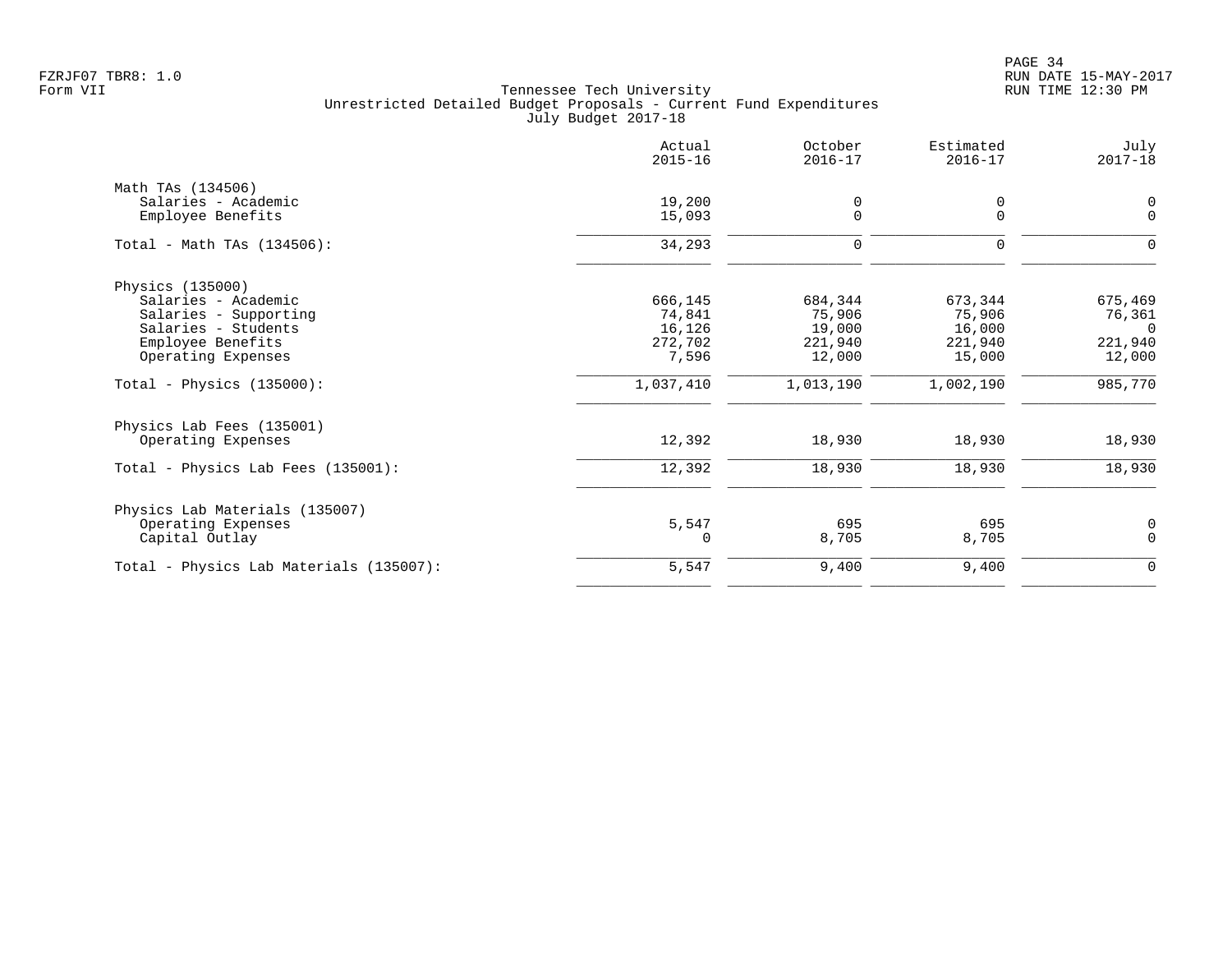|                                                      | Actual<br>$2015 - 16$ | October<br>$2016 - 17$ | Estimated<br>$2016 - 17$ | July<br>$2017 - 18$ |
|------------------------------------------------------|-----------------------|------------------------|--------------------------|---------------------|
| SACF Physics (135016)                                |                       |                        |                          |                     |
| Salaries - Students                                  | $\mathbf 0$           | 0                      | $\mathbf 0$              | 19,000              |
| Total - SACF Physics (135016):                       | $\mathbf 0$           | $\mathbf 0$            | $\mathbf 0$              | 19,000              |
| Sociology and Political Science (135500)             |                       |                        |                          |                     |
| Salaries - Academic                                  | 929,080               | 1,050,056              | 986,997                  | 1,117,107           |
| Salaries - Supporting                                | 25,798                | 26,485                 | 26,485                   | 26,714              |
| Employee Benefits                                    | 356,368               | 311,700                | 311,700                  | 311,700             |
| Travel                                               | 5,591                 | $\Omega$               | 168                      | $\Omega$            |
| Operating Expenses                                   | 42,373<br>$-3,285$    | 16,000<br>$\Omega$     | 42,482<br>$\Omega$       | 16,000<br>$\Omega$  |
| Department Revenues                                  |                       |                        |                          |                     |
| Total - Sociology and Political Science (135500):    | 1,355,925             | 1,404,241              | 1,367,832                | 1,471,521           |
| General Curriculum Student Success (136000)          |                       |                        |                          |                     |
| Salaries - Academic                                  | $-3,060$              | $\Omega$               | 3,060                    | $\overline{0}$      |
| Salaries - Supporting                                | 27,388                | 28,388                 | 26,556                   | 27,500              |
| Salaries - Students                                  | 930                   | 1,800                  | $\Omega$                 | 1,800               |
| Salaries - Professional                              | 149,040               | 110,395                | 110,395                  | 110,895             |
| Employee Benefits                                    | 51,264                | 47,050                 | 47,050                   | 47,050              |
| Operating Expenses                                   | 3,938                 | 3,050                  | 3,622                    | 3,050               |
| Total - General Curriculum Student Success (136000): | 229,500               | 190,683                | 190,683                  | 190,295             |
| Gen Curr Studt Succ Grad Assist (136001)             |                       |                        |                          |                     |
| Employee Benefits                                    | 13,370                | 10,710                 | 10,710                   | 10,710              |
| Total - Gen Curr Studt Succ Grad Assist (136001):    | 13,370                | 10,710                 | 10,710                   | 10,710              |
|                                                      |                       |                        |                          |                     |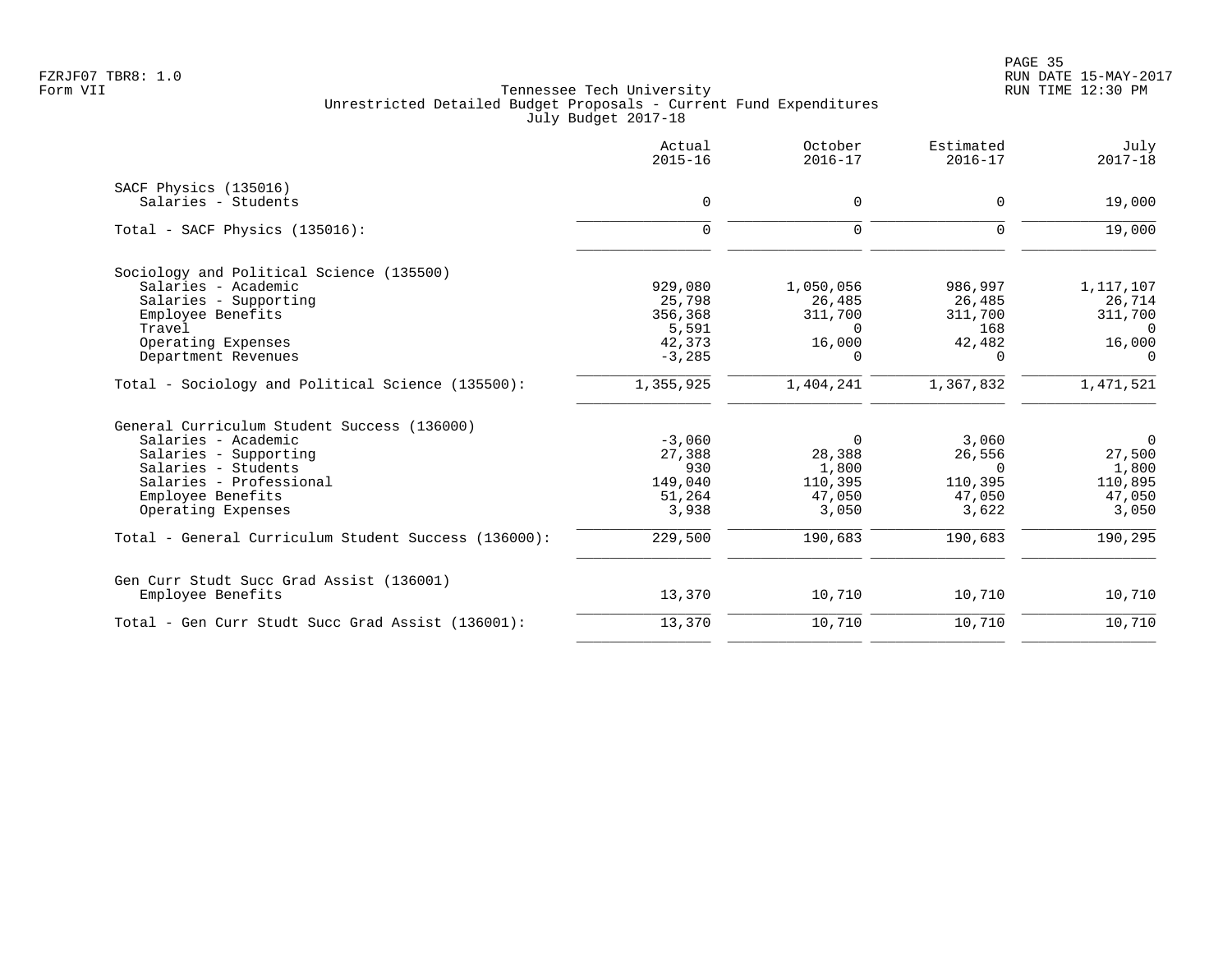|                                                       | Actual<br>$2015 - 16$ | October<br>$2016 - 17$ | Estimated<br>$2016 - 17$ | July<br>$2017 - 18$ |
|-------------------------------------------------------|-----------------------|------------------------|--------------------------|---------------------|
| SACF Engineering Spec Acad Crs Fees (137001)          |                       |                        |                          |                     |
| Salaries - Academic                                   | 541,207               | 260,484                | 831,033                  | 426,784             |
| Salaries - Students                                   | 182,534               | 73,000                 | 164,000                  | 73,000              |
| Salaries - Professional                               | 38,566                | 56,535                 | 56,535                   | 56,762              |
| Employee Benefits                                     | 56,537                | 64,750                 | 55,836                   | 64,750              |
| Travel                                                | 148,300               | 36,000                 | 79,000                   | 36,000              |
| Operating Expenses                                    | 714,172               | 1,797,589              | 658,014                  | 1,885,034           |
| Capital Outlay                                        | 36,833                | 6,000                  | 50,000                   | 6,000               |
| Department Revenues                                   | $-10$                 | $\Omega$               | $\Omega$                 | $\Omega$            |
| Total - SACF Engineering Spec Acad Crs Fees (137001): | 1,718,139             | 2,294,358              | 1,894,418                | 2,548,330           |
| SACF Enginrg Student Success (137002)                 |                       |                        |                          |                     |
| Salaries - Academic                                   | $-800$                | $\Omega$               | $-1,200$                 | $\overline{0}$      |
| Salaries - Supporting                                 | 27,331                | 30,205                 | 30,205                   | 30,473              |
| Salaries - Students                                   | 10,901                | $\Omega$               | 11,894                   | $\Omega$            |
| Salaries - Professional                               | 111,567               | 98,188                 | 126,547                  | 103,981             |
| Employee Benefits                                     | 54,837                | 45,293                 | 58,118                   | 45,293              |
| Travel                                                | 37,336                | $\Omega$               | 21,351                   | $\Omega$            |
| Operating Expenses                                    | 89,708                | 47,065                 | 23,086                   | 51,923              |
| Total - SACF Enginrg Student Success (137002):        | 330,880               | 220,751                | 270,001                  | 231,670             |
| Engineering Instruction Support (137008)              |                       |                        |                          |                     |
| Employee Benefits                                     | 0                     | 6,000                  | 6,000                    | 6,000               |
| Total - Engineering Instruction Support (137008):     | 0                     | 6,000                  | 6,000                    | 6,000               |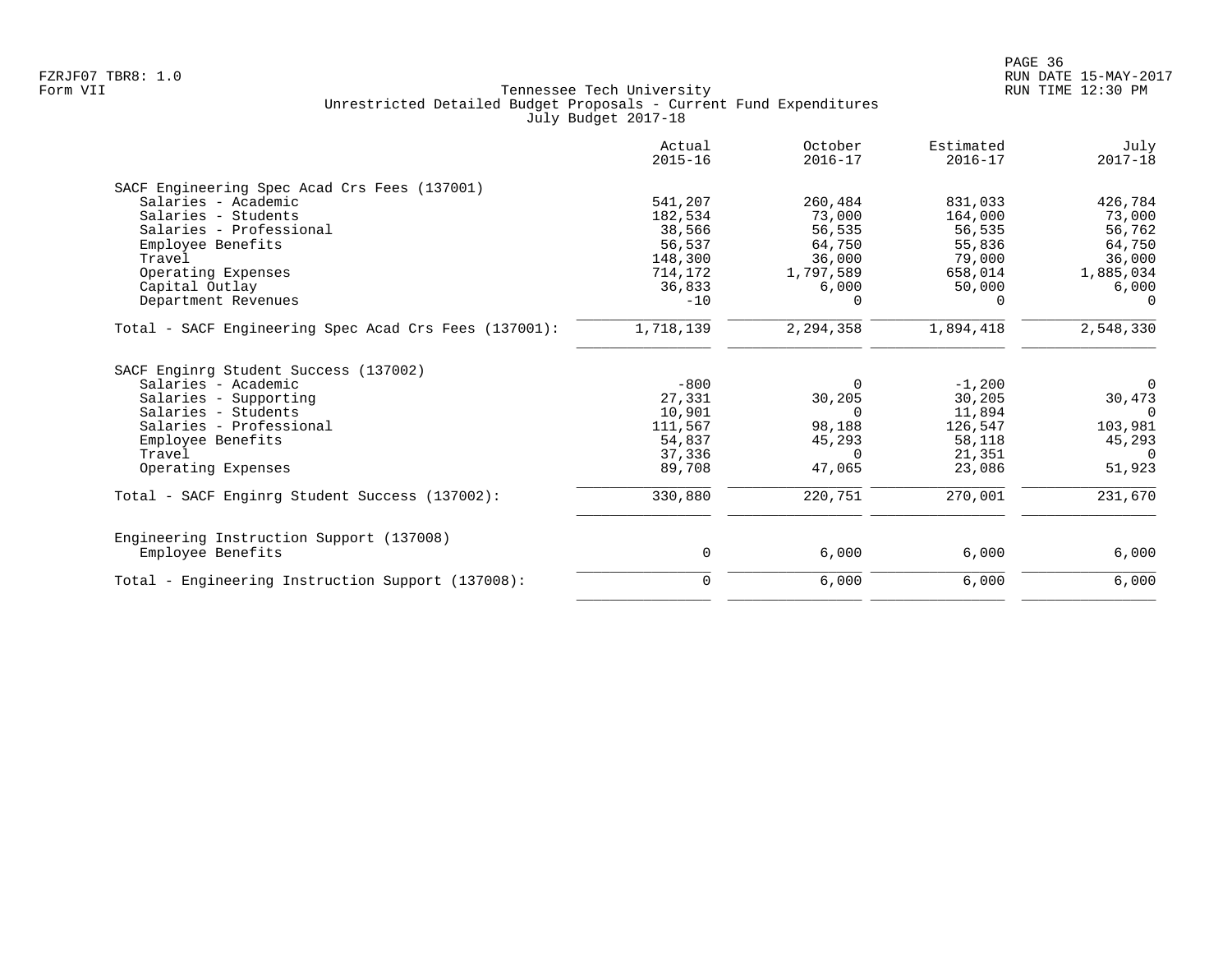PAGE 37 FZRJF07 TBR8: 1.0 RUN DATE 15-MAY-2017

|                                                    | Actual<br>$2015 - 16$ | October<br>$2016 - 17$ | Estimated<br>$2016 - 17$ | July<br>$2017 - 18$ |
|----------------------------------------------------|-----------------------|------------------------|--------------------------|---------------------|
| SACF Dean of Engineering GTAs (137010)             |                       |                        |                          |                     |
| Employee Benefits                                  | 9,681                 | 0                      | 9,652                    | $\mathbf 0$         |
| Total - SACF Dean of Engineering GTAs (137010):    | 9,681                 | $\Omega$               | 9,652                    | $\Omega$            |
| Engr Match - SACF $1$ YR (137017)                  |                       |                        |                          |                     |
| Operating Expenses                                 | $\mathbf 0$           | 408,000                | 408,000                  | $\mathbf 0$         |
| Total - Engr Match - SACF $1$ YR (137017):         | $\mathbf 0$           | 408,000                | 408,000                  | $\Omega$            |
| Engineering MOE Funding (137020)                   |                       |                        |                          |                     |
| Salaries - Academic                                | 477,711               | 484,007                | 484,007                  | 485,148             |
| Employee Benefits                                  | 128,514               | 128,000                | 128,000                  | 128,000             |
| Total - Engineering MOE Funding (137020):          | 606,225               | 612,007                | 612,007                  | 613,148             |
| Summer School Col of Engineering (137028)          |                       |                        |                          |                     |
| Salaries - Academic                                | 226,218               | 342,751                | 342,751                  | 342,751             |
| Salaries - Students<br>Employee Benefits           | 17,259<br>41,709      | $\Omega$<br>91,111     | $\Omega$<br>91,111       | $\Omega$<br>91,111  |
| Total - Summer School Col of Engineering (137028): | 285,186               | 433,862                | 433,862                  | 433,862             |
| General & Basic Engineering (137200)               |                       |                        |                          |                     |
| Salaries - Academic                                | 328,449               | 212,141                | 215,891                  | 156,401             |
| Salaries - Supporting                              | 28,262                | 28,769                 | 28,769                   | 29,004              |
| Salaries - Students<br>Employee Benefits           | 87<br>130,278         | $\Omega$<br>118,180    | $\Omega$<br>118,180      | $\Omega$<br>118,180 |
| Travel                                             | $\Omega$              | 2,800                  | 3,590                    | $\Omega$            |
| Operating Expenses                                 | 5,210                 | 14,639                 | 13,849                   | 11,420              |
| Total - General & Basic Engineering (137200):      | 492,286               | 376,529                | 380,279                  | 315,005             |
|                                                    |                       |                        |                          |                     |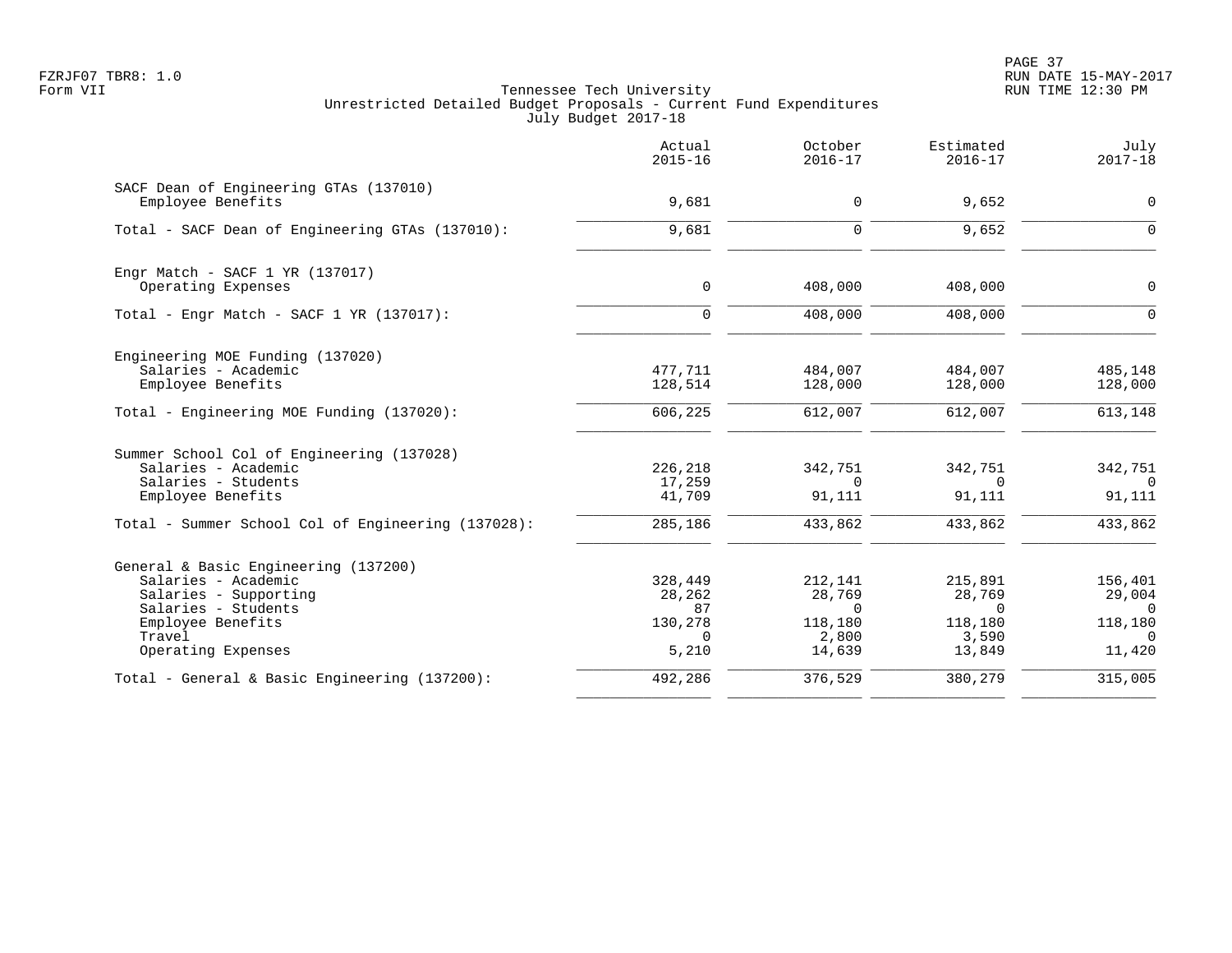|                                                    | Actual<br>$2015 - 16$ | October<br>$2016 - 17$ | Estimated<br>$2016 - 17$ | July<br>$2017 - 18$ |
|----------------------------------------------------|-----------------------|------------------------|--------------------------|---------------------|
| Basic Engr Lab Fees (137203)<br>Operating Expenses | 18,366                | 18,400                 | 18,400                   | 18,400              |
|                                                    |                       |                        |                          |                     |
| Total - Basic Engr Lab Fees (137203):              | 18,366                | 18,400                 | 18,400                   | 18,400              |
| Joint BSE with ETSU (137214)                       |                       |                        |                          |                     |
| Salaries - Academic                                | 0                     | 0                      | 3,000                    | $\mathbf 0$         |
| Employee Benefits                                  | $\mathbf 0$           | $\mathbf 0$            | 225                      | $\mathbf 0$         |
| Total - Joint BSE with ETSU (137214):              | $\mathbf 0$           | 0                      | 3,225                    | $\Omega$            |
| Chemical Engineering (137400)                      |                       |                        |                          |                     |
| Salaries - Academic                                | 773,052               | 807,467                | 726,396                  | 809,169             |
| Salaries - Supporting                              | 95,105                | 97,803                 | 98,092                   | 98,504              |
| Salaries - Students                                | 1,125                 | $\Omega$               | 2,342                    | 0                   |
| Salaries - Professional                            | 39,057                | 18,000                 | 18,000                   | $\Omega$            |
| Employee Benefits                                  | 274,231               | 227,155                | 227,155                  | 227,155             |
| Travel                                             | 1,041                 | $\Omega$               | $\Omega$                 | $\Omega$            |
| Operating Expenses                                 | 17,933                | 9,700                  | 30,527                   | 9,700               |
| Total - Chemical Engineering (137400):             | 1,201,544             | 1,160,125              | 1,102,512                | 1,144,528           |
| Chemical Engr Grad Assistant (137401)              |                       |                        |                          |                     |
| Salaries - Academic                                | 15,000                | $\Omega$               | $\Omega$                 | 0                   |
| Employee Benefits                                  | 32,011                | 7,038                  | 35,596                   | $\Omega$            |
| Total - Chemical Engr Grad Assistant (137401):     | 47,011                | 7,038                  | 35,596                   | $\mathbf 0$         |
|                                                    |                       |                        |                          |                     |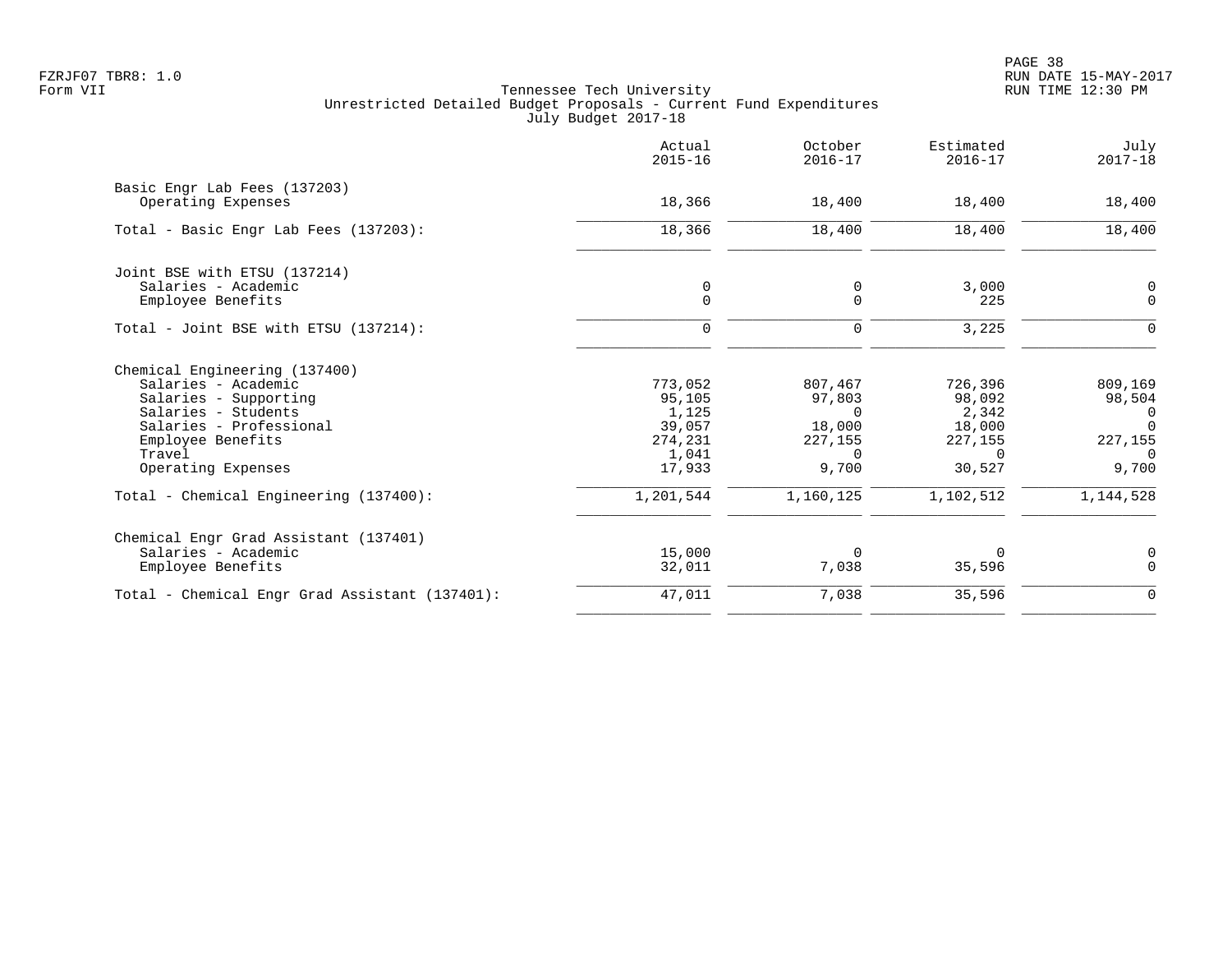PAGE 39 FZRJF07 TBR8: 1.0 RUN DATE 15-MAY-2017

|                                                       | Actual<br>$2015 - 16$ | October<br>$2016 - 17$ | Estimated<br>$2016 - 17$ | July<br>$2017 - 18$ |
|-------------------------------------------------------|-----------------------|------------------------|--------------------------|---------------------|
| Chemical Engr Lab Fees (137402)<br>Operating Expenses | 5,800                 | 5,800                  | 5,800                    | 5,800               |
|                                                       |                       |                        |                          |                     |
| Total - Chemical Engr Lab Fees (137402):              | 5,800                 | 5,800                  | 5,800                    | 5,800               |
| SACF Chemical Engrg GTA (137406)                      |                       |                        |                          |                     |
| Employee Benefits                                     | 65,968                | $\mathbf 0$            | 44,512                   | $\mathbf 0$         |
| Total - SACF Chemical Engrg GTA (137406):             | 65,968                | $\mathbf 0$            | 44,512                   | $\Omega$            |
| Chem Engr Chall Grad Assit (137408)                   |                       |                        |                          |                     |
| Salaries - Students                                   | $\mathbf 0$           | $\Omega$               | 1,886                    | 0                   |
| Salaries - Professional                               | 8,305                 | $\Omega$               | 9,550                    | $\mathsf 0$         |
| Employee Benefits                                     | 4,839                 | 0                      | 3,564                    | $\mathsf 0$         |
| Travel                                                | 726                   | $\mathbf 0$            | 0                        | $\overline{0}$      |
| Operating Expenses                                    | 171                   | $\Omega$               | $\Omega$                 | $\Omega$            |
| Total - Chem Engr Chall Grad Assit (137408):          | 14,041                | $\mathbf 0$            | 15,000                   | $\Omega$            |
| Civil and Environmental Engineering (137600)          |                       |                        |                          |                     |
| Salaries - Academic                                   | 1,280,052             | 1,266,799              | 1,193,531                | 1,193,515           |
| Salaries - Supporting                                 | 101,138               | 100,528                | 107,547                  | 103,878             |
| Salaries - Professional                               | 29,869                | $\Omega$               | 10,006                   | $\Omega$            |
| Employee Benefits                                     | 471,508               | 368,040                | 368,040                  | 368,040             |
| Travel                                                | 144                   | $\Omega$               | 510                      |                     |
| Operating Expenses                                    | 22,376                | 18,550                 | 19,155                   | 18,550              |
| Total - Civil and Environmental Engineering (137600): | 1,905,087             | 1,753,917              | 1,698,789                | 1,683,983           |
|                                                       |                       |                        |                          |                     |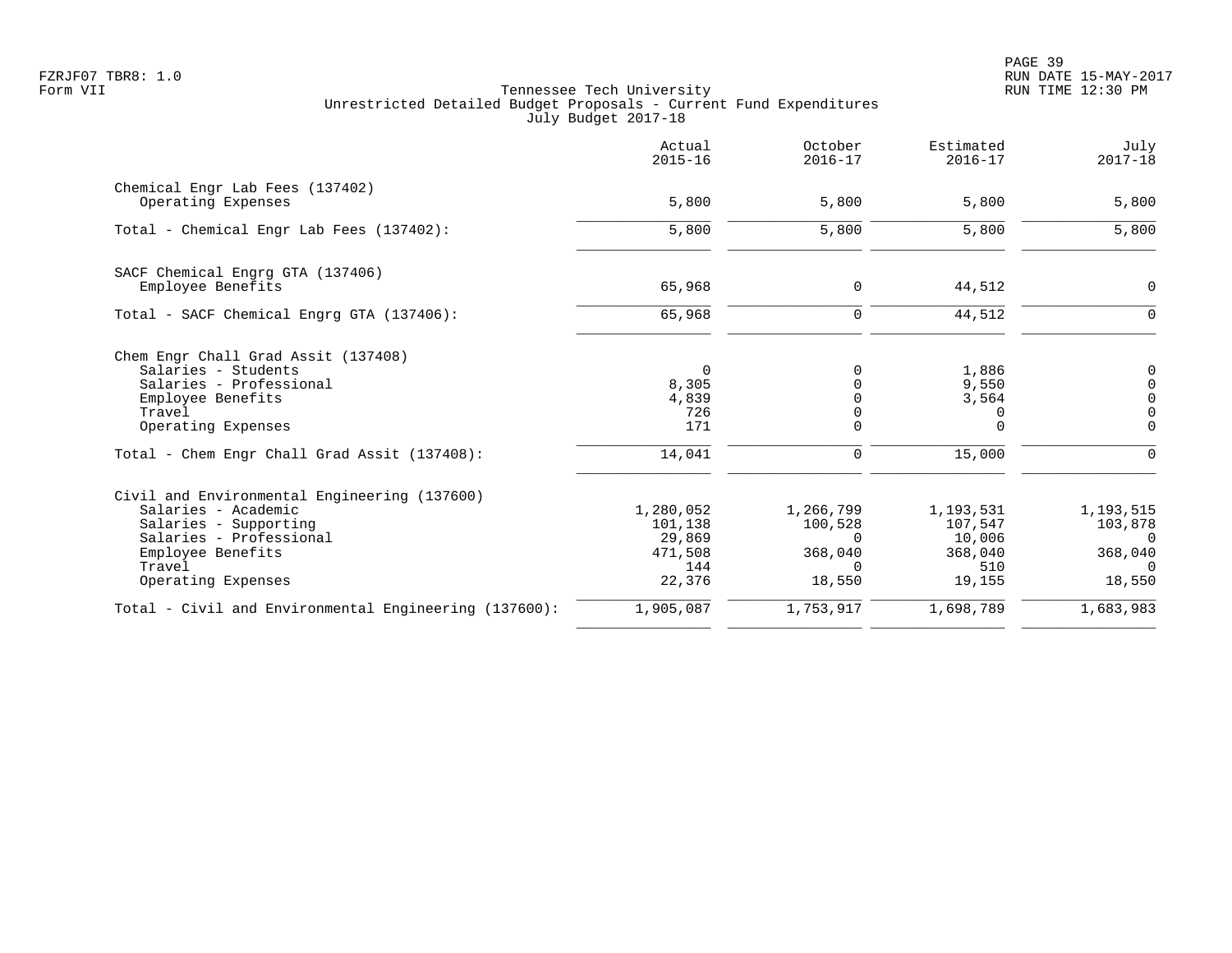PAGE 40 FZRJF07 TBR8: 1.0 RUN DATE 15-MAY-2017

|                                                              | Actual<br>$2015 - 16$ | October<br>$2016 - 17$ | Estimated<br>$2016 - 17$ | July<br>$2017 - 18$ |
|--------------------------------------------------------------|-----------------------|------------------------|--------------------------|---------------------|
| Civil and Envir Grad Assistant (137601)<br>Employee Benefits | 33,725                | $\mathbf 0$            | 10,832                   | $\Omega$            |
| Total - Civil and Envir Grad Assistant (137601):             | 33,725                | $\mathbf 0$            | 10,832                   | $\Omega$            |
| Civil and Envir Lab Fees (137602)<br>Operating Expenses      | 4,000                 | 4,000                  | 4,000                    | 4,000               |
|                                                              |                       |                        |                          |                     |
| Total - Civil and Envir Lab Fees (137602):                   | 4,000                 | 4,000                  | 4,000                    | 4,000               |
| SACF Civil n Envir Engrg GTA (137606)<br>Employee Benefits   | 17,025                | 0                      | 66,190                   | 0                   |
| Total - SACF Civil n Envir Engrg GTA (137606):               | 17,025                | $\mathbf 0$            | 66,190                   | $\Omega$            |
| Elect and Comptr Engr Office (137800)                        |                       |                        |                          |                     |
| Salaries - Academic                                          | 1,378,475             | 1,324,795              | 1,277,936                | 1,354,383           |
| Salaries - Supporting                                        | 123,566               | 125,642                | 108,405                  | 100,072             |
| Salaries - Students                                          | 220                   | $\Omega$               | $\Omega$                 | $\Omega$            |
| Salaries - Professional                                      | 71,213                | 61,716                 | 90,475                   | 100,505             |
| Employee Benefits                                            | 534,311               | 450,690                | 450,690                  | 450,690             |
| Travel<br>Operating Expenses                                 | 15,026<br>63,428      | $\Omega$<br>19,250     | $\Omega$<br>55,343       | $\Omega$<br>19,250  |
| Capital Outlay                                               | 7,000                 | $\Omega$               | 29,000                   |                     |
| Total - Elect and Comptr Engr Office (137800):               | 2,193,239             | 1,982,093              | 2,011,849                | 2,024,900           |
|                                                              |                       |                        |                          |                     |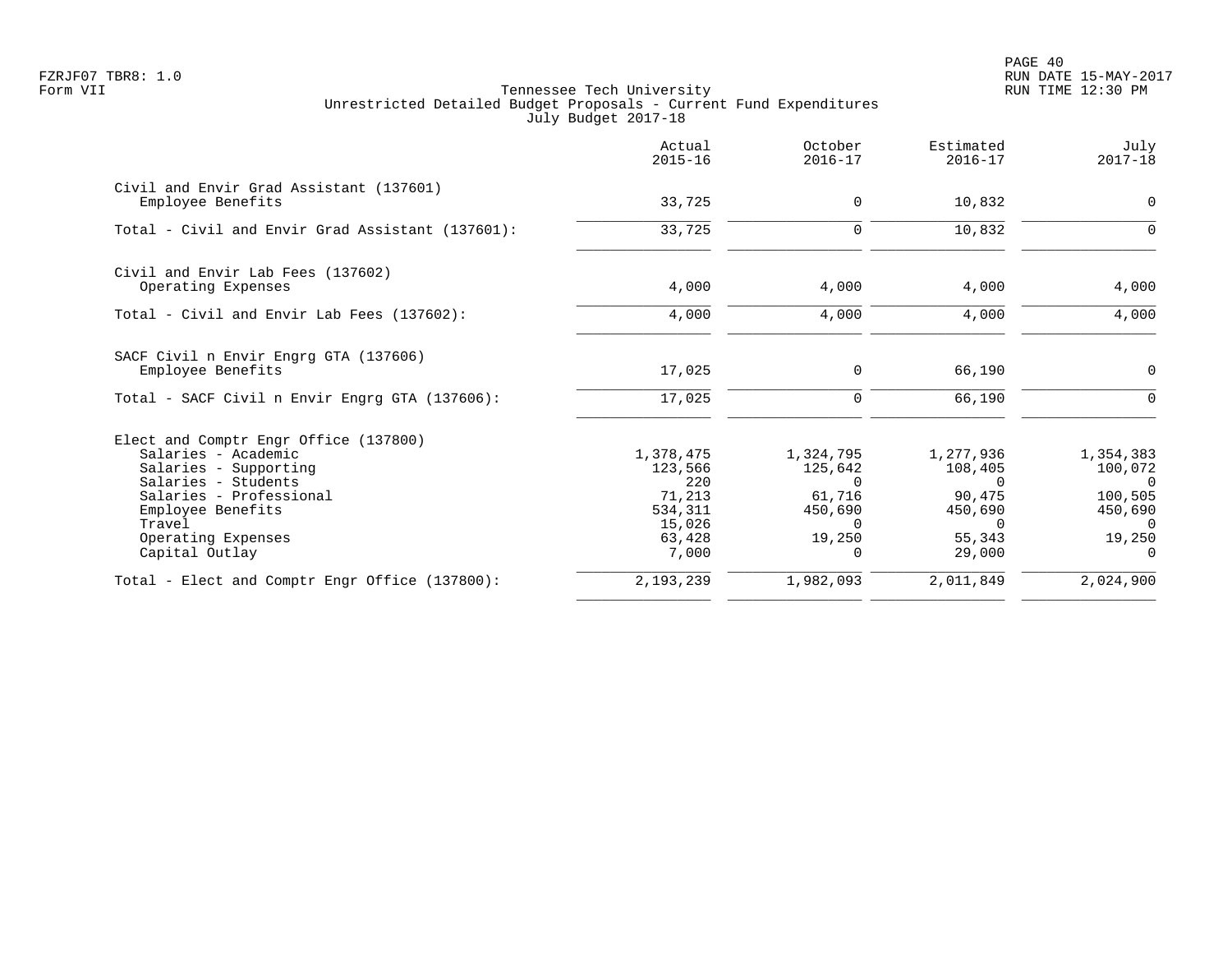PAGE 41 FZRJF07 TBR8: 1.0 RUN DATE 15-MAY-2017

|                                                      | Actual<br>$2015 - 16$ | October<br>$2016 - 17$ | Estimated<br>$2016 - 17$ | July<br>$2017 - 18$ |
|------------------------------------------------------|-----------------------|------------------------|--------------------------|---------------------|
| Elect and Comp Engr Grad Assist (137801)             |                       |                        |                          |                     |
| Salaries - Academic<br>Employee Benefits             | 21,000<br>78,109      | $\mathbf 0$<br>9,329   | $\Omega$<br>9,329        | 0<br>$\mathbf 0$    |
| Total - Elect and Comp Engr Grad Assist (137801):    | 99,109                | 9,329                  | 9,329                    | $\Omega$            |
| Elect and Comp Lab Fees (137802)                     |                       |                        |                          |                     |
| Operating Expenses                                   | 4,500                 | 4,500                  | 4,500                    | 4,500               |
| Total - Elect and Comp Lab Fees (137802):            | 4,500                 | 4,500                  | 4,500                    | 4,500               |
| SACF Elect n Comp GTAs (137807)                      |                       |                        |                          |                     |
| Employee Benefits                                    | 90,071                | $\mathbf 0$            | 104,013                  | $\mathbf 0$         |
| Total - SACF Elect n Comp GTAs (137807):             | 90,071                | $\mathbf 0$            | 104,013                  | $\mathbf 0$         |
| Dept Manuf & EngineeringTechnology (138200)          |                       |                        |                          |                     |
| Salaries - Academic                                  | 416,218               | 422,169                | 442,966                  | 423,243             |
| Salaries - Supporting                                | 74,819                | 75,885                 | 61,035                   | 73,507              |
| Employee Benefits<br>Travel                          | 161,392<br>$\Omega$   | 174,450<br>$\Omega$    | 174,450<br>84            | 174,450<br>$\Omega$ |
| Operating Expenses                                   | 10,959                | 11,050                 | 10,966                   | 11,050              |
| Capital Outlay                                       | 17,250                | $\Omega$               | $\Omega$                 |                     |
| Total - Dept Manuf & EngineeringTechnology (138200): | 680,638               | 683,554                | 689,501                  | 682,250             |
|                                                      |                       |                        |                          |                     |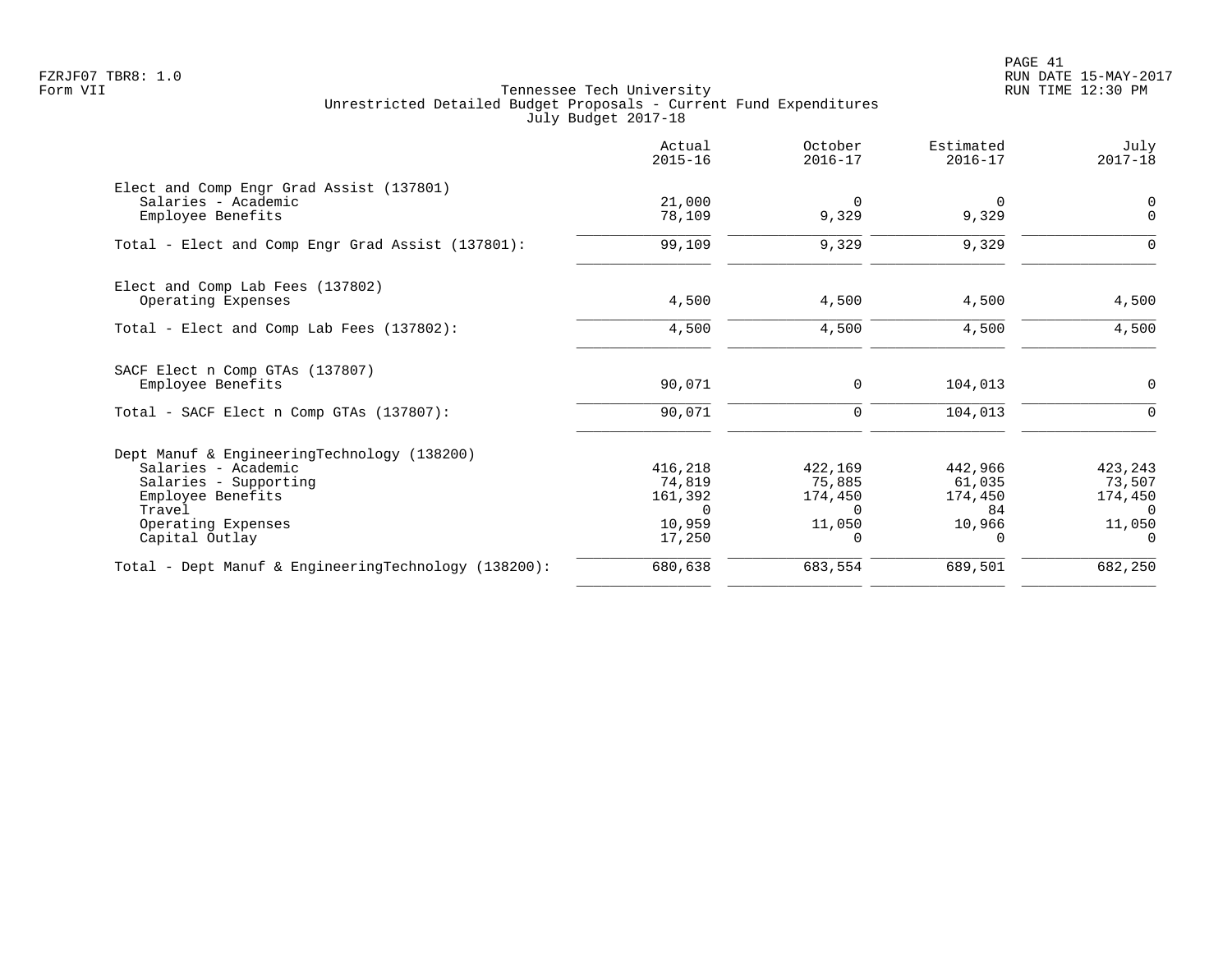| Actual<br>$2015 - 16$ | October<br>$2016 - 17$                  | Estimated<br>$2016 - 17$           | July<br>$2017 - 18$     |
|-----------------------|-----------------------------------------|------------------------------------|-------------------------|
|                       |                                         |                                    |                         |
|                       |                                         |                                    | 5,000                   |
| 4,846                 | 5,000                                   | 5,000                              | 5,000                   |
|                       |                                         |                                    |                         |
|                       |                                         |                                    | 1,760,030               |
| 91,543                | 94,439                                  | 95,439                             | 95,193                  |
|                       |                                         | 108,519                            | 105,720                 |
| 662,946               | 523,800                                 | 523,070                            | 523,800                 |
| 2,399                 | $\Omega$                                | 1,998                              | $\Omega$                |
| 57,329                | 24,540                                  | 52,196                             | 24,540                  |
| 2,802,938             | 2,578,026                               | 2,485,719                          | 2,509,283               |
|                       |                                         |                                    |                         |
|                       |                                         |                                    | $\mathbf 0$             |
| 57,218                | $\Omega$                                | $\Omega$                           | $\Omega$                |
| 94,418                | 0                                       | 0                                  | $\mathbf 0$             |
|                       |                                         |                                    |                         |
| 10                    | $\Omega$                                | 0                                  | $\Omega$                |
| 12,540                | 12,200                                  | 12,200                             | 12,200                  |
| 12,550                | 12,200                                  | 12,200                             | 12,200                  |
|                       | 4,846<br>1,885,405<br>103,316<br>37,200 | 5,000<br>1,830,228<br>105,019<br>0 | 5,000<br>1,704,497<br>0 |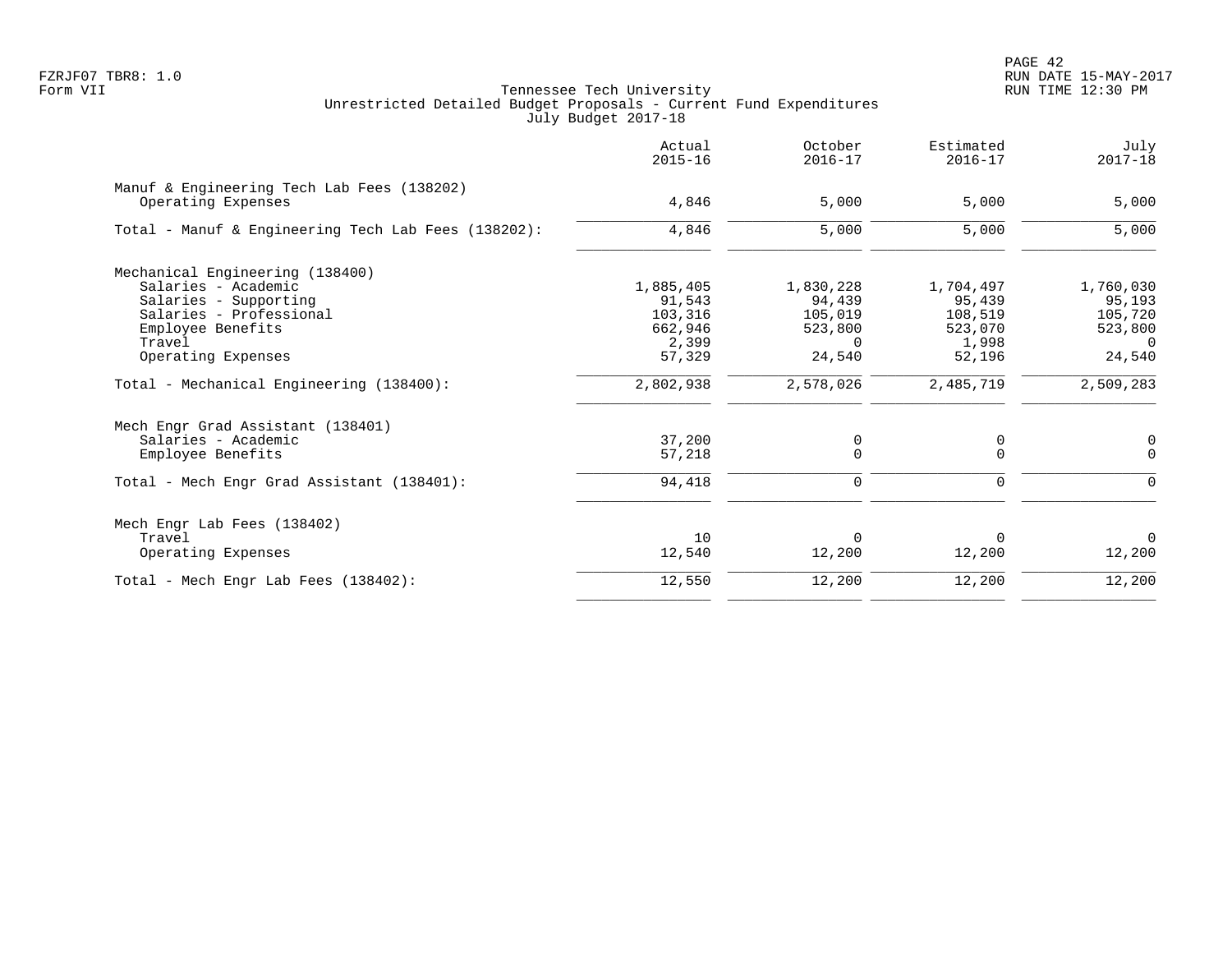|                                                                                                                                                                         | Actual<br>$2015 - 16$                               | October<br>$2016 - 17$                                   | Estimated<br>$2016 - 17$                                   | July<br>$2017 - 18$                                                         |
|-------------------------------------------------------------------------------------------------------------------------------------------------------------------------|-----------------------------------------------------|----------------------------------------------------------|------------------------------------------------------------|-----------------------------------------------------------------------------|
| SACF Mechanical Eng GTAs (138406)<br>Employee Benefits                                                                                                                  | 75,075                                              | $\mathbf 0$                                              | 146,784                                                    | $\mathbf 0$                                                                 |
| Total - SACF Mechanical Eng GTAs (138406):                                                                                                                              | 75,075                                              | $\Omega$                                                 | 146,784                                                    | $\Omega$                                                                    |
| Indirect Cost Mech Engr (138429)<br>Travel                                                                                                                              | 504                                                 | $\mathbf 0$                                              | $\Omega$                                                   | $\Omega$                                                                    |
| Total - Indirect Cost Mech Engr (138429):                                                                                                                               | 504                                                 | $\mathbf 0$                                              | $\Omega$                                                   | $\Omega$                                                                    |
| Summer School Col of Inter Studies (139328)<br>Salaries - Academic<br>Employee Benefits<br>Total - Summer School Col of Inter Studies (139328):                         | 32,400<br>5,306<br>37,706                           | 53,484<br>14,217<br>67,701                               | 53,484<br>14,217<br>67,701                                 | 53,484<br>14,217<br>67,701                                                  |
| TN eCampus Col Interdisci Studies (139331)<br>Salaries - Academic<br>Employee Benefits<br>Total - TN eCampus Col Interdisci Studies (139331):                           | 17,084<br>2,563<br>19,647                           | 96,677<br>$\Omega$<br>96,677                             | 96,677<br>0<br>96,677                                      | 96,677<br>$\Omega$<br>96,677                                                |
| SACF Business Spec Acad Course Fee (140002)<br>Salaries - Academic<br>Salaries - Supporting<br>Salaries - Students<br>Employee Benefits<br>Travel<br>Operating Expenses | 17,672<br>970<br>8,925<br>3,714<br>25,763<br>82,082 | $\Omega$<br>0<br>$\Omega$<br>22,390<br>25,000<br>143,723 | 16,001<br>$\Omega$<br>13,457<br>22,390<br>19,843<br>88,045 | $\overline{0}$<br>$\overline{0}$<br>$\Omega$<br>22,390<br>25,000<br>145,554 |
| Total - SACF Business Spec Acad Course Fee (140002):                                                                                                                    | 139,126                                             | 191,113                                                  | 159,736                                                    | 192,944                                                                     |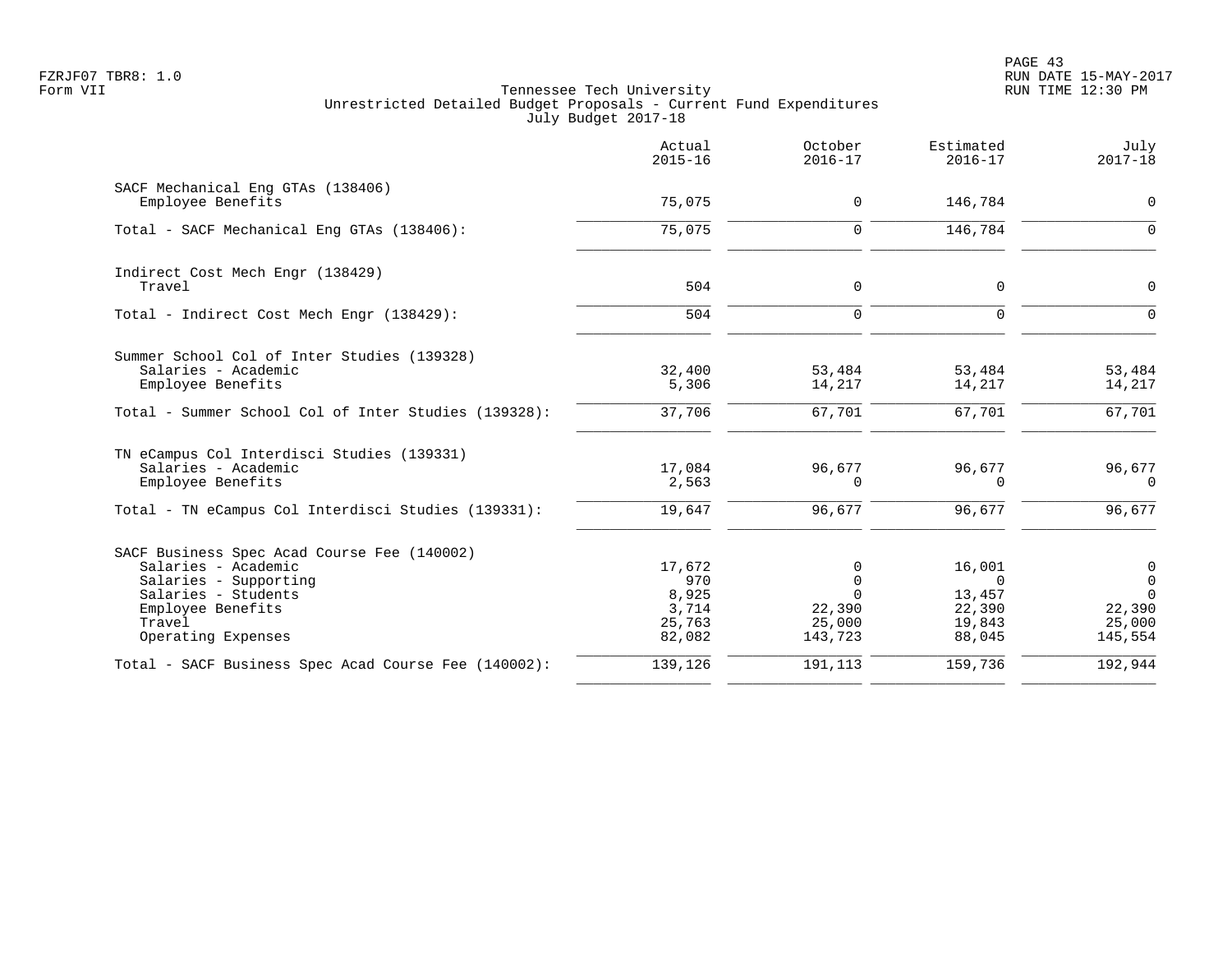PAGE 44 FZRJF07 TBR8: 1.0 RUN DATE 15-MAY-2017

|                                                     | Actual<br>$2015 - 16$ | October<br>$2016 - 17$ | Estimated<br>$2016 - 17$ | July<br>$2017 - 18$ |
|-----------------------------------------------------|-----------------------|------------------------|--------------------------|---------------------|
| Summer School College of Business (140028)          |                       |                        |                          |                     |
| Salaries - Academic                                 | 126,670               | 205,105                | 205,105                  | 205,105             |
| Employee Benefits                                   | 22,807                | 54,522                 | 54,522                   | 54,522              |
| Total - Summer School College of Business (140028): | 149,477               | 259,627                | 259,627                  | 259,627             |
| TN eCampus College of Business (140031)             |                       |                        |                          |                     |
| Salaries - Academic                                 | 2,790                 | 34,520                 | 34,520                   | 34,520              |
| Employee Benefits                                   | 213                   | $\Omega$               | $\Omega$                 | $\Omega$            |
| Total - TN eCampus College of Business (140031):    | 3,003                 | 34,520                 | 34,520                   | 34,520              |
| Online Course Dev Business Admin (140110)           |                       |                        |                          |                     |
| Salaries - Students                                 | 8,415                 | 0                      | 0                        | $\overline{0}$      |
| Employee Benefits                                   | 74                    | $\Omega$               | $\cap$                   | $\Omega$            |
| Operating Expenses                                  | 31,736                | 50,526                 | 46,446                   | 43,409              |
| Total - Online Course Dev Business Admin (140110):  | 40,225                | 50,526                 | 46,446                   | 43,409              |
| Accounting and Bus Law (141500)                     |                       |                        |                          |                     |
| Salaries - Academic                                 | 895,242               | 912,129                | 912,129                  | 850,697             |
| Salaries - Supporting                               | 23,306                | 27,578                 | 24,458                   | 27,000              |
| Salaries - Students                                 | 667                   | 930                    | 930                      | 930                 |
| Employee Benefits                                   | 272,151               | 237,500                | 237,500                  | 283,000             |
| Operating Expenses                                  | 8,101                 | $\Omega$               | 1,000                    | $\Omega$            |
| Total - Accounting and Bus Law $(141500)$ :         | 1,199,467             | 1,178,137              | 1,176,017                | 1,161,627           |
|                                                     |                       |                        |                          |                     |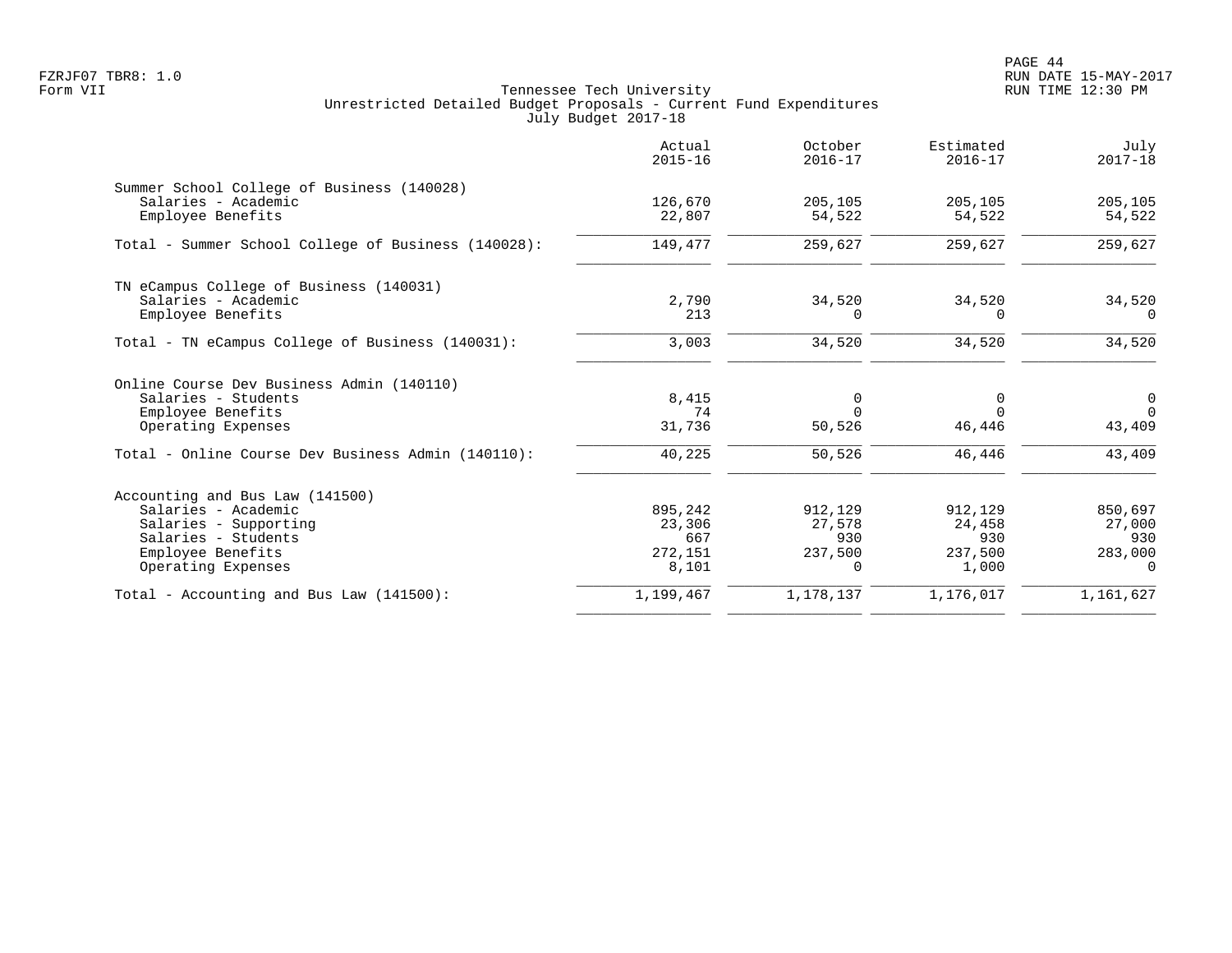|                                               | Actual<br>$2015 - 16$ | October<br>$2016 - 17$ | Estimated<br>$2016 - 17$ | July<br>$2017 - 18$ |
|-----------------------------------------------|-----------------------|------------------------|--------------------------|---------------------|
| SACF Accounting and Bus Law (141501)          |                       |                        |                          |                     |
| Salaries - Academic                           | 120,904               | 101,041                | 127,172                  | 277,193             |
| Employee Benefits                             | 23,341                | 18,030                 | 18,030                   | 18,030              |
| Travel                                        | 12,100                | 13,200                 | 5,060                    | $\Omega$            |
| Operating Expenses                            | $\Omega$              | 10,000                 | 10,000                   | $\Omega$            |
| Total - SACF Accounting and Bus Law (141501): | 156,345               | 142,271                | 160,262                  | 295,223             |
| MBA Studies (142000)                          |                       |                        |                          |                     |
| Salaries - Administrative                     | $\mathbf 0$           | 1,295                  | 1,295                    | $\overline{0}$      |
| Salaries - Supporting                         | 24,319                | 24,998                 | 25,603                   | 26,335              |
| Salaries - Students                           | 4,550                 | $\Omega$               | $\Omega$                 | $\Omega$            |
| Salaries - Professional                       | 90,330                | 122,095                | 122,095                  | 122,538             |
| Employee Benefits                             | 25,817                | 24,410                 | 24,410                   | 24,410              |
| Operating Expenses                            | 2,497                 | $\Omega$               | $\Omega$                 | 1,295               |
| Total - MBA Studies (142000):                 | 147,513               | 172,798                | 173,403                  | 174,578             |
| SACF MBA Studies (142001)                     |                       |                        |                          |                     |
| Operating Expenses                            | 0                     | 2,800                  | 2,800                    | $\mathbf 0$         |
| Total - SACF MBA Studies (142001):            | $\mathbf 0$           | 2,800                  | 2,800                    | $\Omega$            |
| Management Programs (142002)                  |                       |                        |                          |                     |
| Employee Benefits                             | 0                     | 570                    | 570                      | 570                 |
| Total - Management Programs (142002):         | $\mathbf 0$           | 570                    | 570                      | 570                 |
|                                               |                       |                        |                          |                     |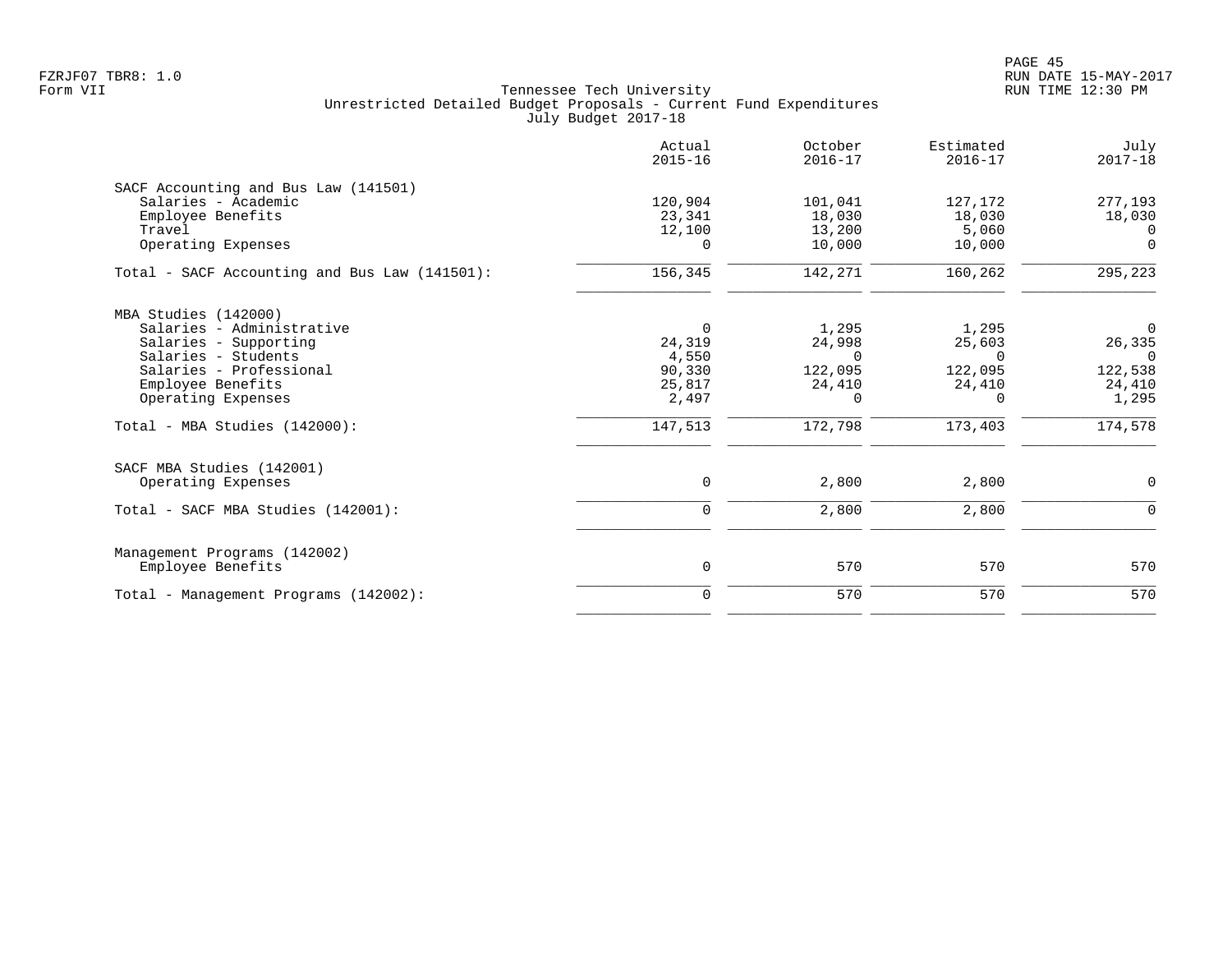PAGE 46 FZRJF07 TBR8: 1.0 RUN DATE 15-MAY-2017

|                                                   | Actual<br>$2015 - 16$ | October<br>$2016 - 17$ | Estimated<br>$2016 - 17$ | July<br>$2017 - 18$ |
|---------------------------------------------------|-----------------------|------------------------|--------------------------|---------------------|
| MBA Bus Grad Assist (142004)                      |                       |                        |                          |                     |
| Salaries - Academic                               | 4,400                 | $\Omega$               | $\Omega$                 | $\overline{0}$      |
| Employee Benefits                                 | 128,049               | 112,000                | 112,000                  | 112,000             |
| Total - MBA Bus Grad Assist (142004):             | 132,449               | 112,000                | 112,000                  | 112,000             |
| Master of Accountancy (142200)                    |                       |                        |                          |                     |
| Operating Expenses                                | $\mathbf 0$           | 0                      | 0                        | 202,000             |
| Total - Master of Accountancy (142200):           | $\mathbf 0$           | $\mathbf 0$            | 0                        | 202,000             |
| Economics Finance and Marketing (142500)          |                       |                        |                          |                     |
| Salaries - Academic                               | 1,128,583             | 1,190,859              | 1,208,859                | 1,154,276           |
| Salaries - Supporting                             | 34,490                | 34,954                 | 34,954                   | 35,109              |
| Employee Benefits                                 | 354,720               | 271,840                | 271,840                  | 271,840             |
| Travel                                            | 1,194                 | 0                      | $\Omega$                 | $\Omega$            |
| Operating Expenses                                | 13,996                | $\Omega$               | $\Omega$                 | $\Omega$            |
| Total - Economics Finance and Marketing (142500): | 1,532,983             | 1,497,653              | 1,515,653                | 1,461,225           |
| SACF Econ Fin and Marketing (142501)              |                       |                        |                          |                     |
| Salaries - Academic                               | 207,744               | 179,086                | 182,356                  | 202,724             |
| Employee Benefits                                 | 47,609                | 36,300                 | 36,300                   | 36,300              |
| Travel                                            | 23,407                | 23,350                 | 12,051                   | $\Omega$            |
| Operating Expenses                                | $\Omega$              | 14,000                 | 14,000                   | $\Omega$            |
| Total - SACF Econ Fin and Marketing (142501):     | 278,760               | 252,736                | 244,707                  | 239,024             |
|                                                   |                       |                        |                          |                     |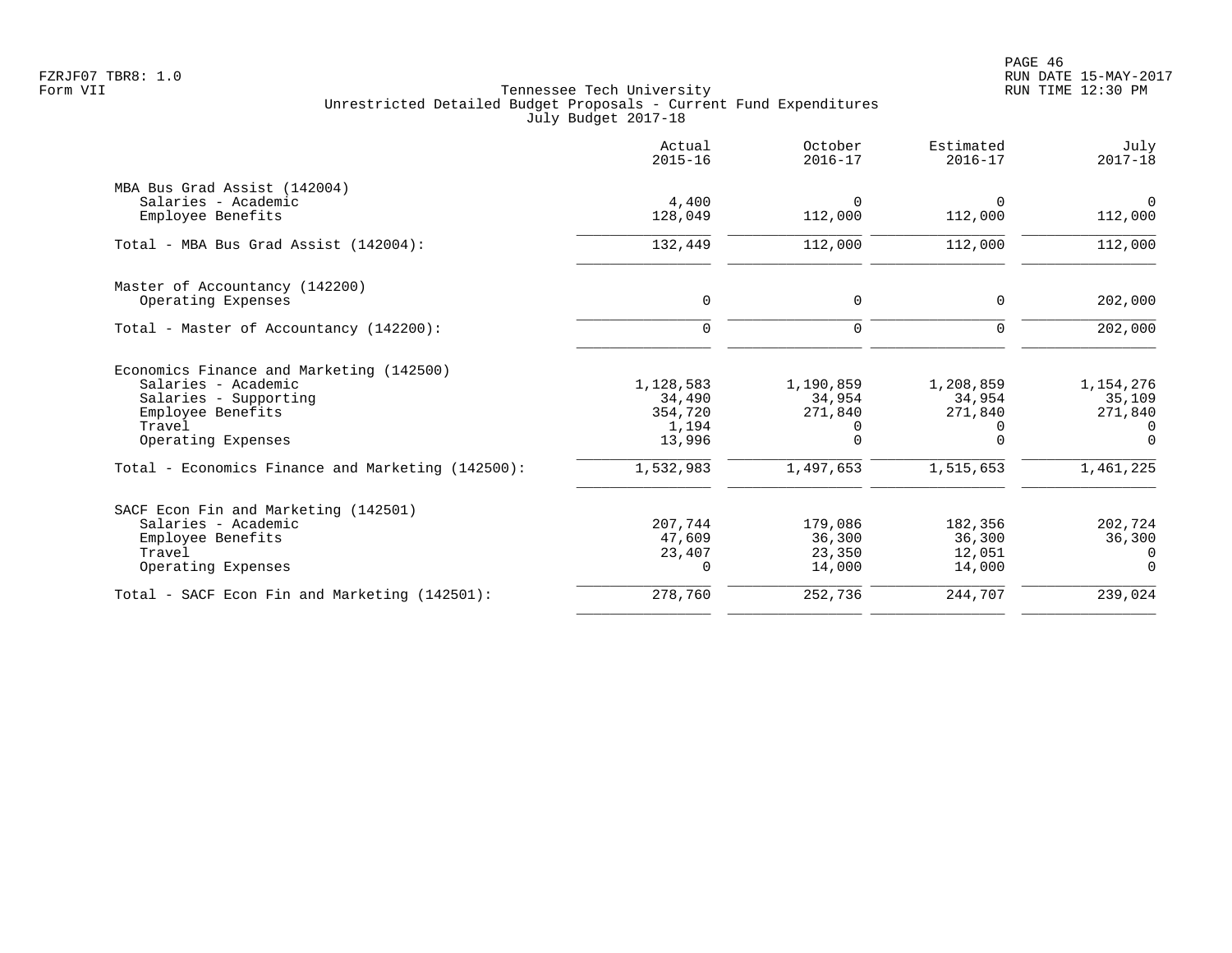|                                                     | Actual<br>$2015 - 16$ | October<br>$2016 - 17$ | Estimated<br>$2016 - 17$ | July<br>$2017 - 18$ |
|-----------------------------------------------------|-----------------------|------------------------|--------------------------|---------------------|
| Basic Business (143000)                             |                       |                        |                          |                     |
| Salaries - Supporting                               | 71,302                | 73,041                 | 99,772                   | 97,771              |
| Salaries - Professional                             | 77,634                | 79,265                 | 79,265                   | 79,743              |
| Employee Benefits                                   | 56,110                | 54,130                 | 54,130                   | 54,130              |
| Operating Expenses                                  | 6,504                 |                        | $\Omega$                 | $\Omega$            |
| Total - Basic Business (143000):                    | 211,550               | 206,436                | 233,167                  | 231,644             |
| SACF Basic Business (143001)                        |                       |                        |                          |                     |
| Salaries - Supporting                               | 3,504                 | $\Omega$               | 2,288                    | $\Omega$            |
| Salaries - Professional                             | 25,041                | 26,637                 | 26,637                   | 26,863              |
| Employee Benefits                                   | 18,239                | 9,110                  | 15,360                   | 9,110               |
| Operating Expenses                                  | 0                     | 6,500                  | 6,500                    | $\Omega$            |
| Total - SACF Basic Business (143001):               | 46,784                | 42,247                 | 50,785                   | 35,973              |
| Decision Sciences and Management (144000)           |                       |                        |                          |                     |
| Salaries - Academic                                 | 1,174,858             | 1,187,239              | 1,193,819                | 1,190,569           |
| Salaries - Supporting                               | 28,562                | 29,084                 | 29,084                   | 29,325              |
| Employee Benefits                                   | 342,590               | 287,330                | 287,330                  | 287,330             |
| Operating Expenses                                  | 7,827                 | 2,500                  | 2,500                    | $\Omega$            |
| Total - Decision Sciences and Management (144000):  | 1,553,837             | 1,506,153              | 1,512,733                | 1,507,224           |
| SACF Decision Sciences and Mangmt (144001)          |                       |                        |                          |                     |
| Salaries - Academic                                 | 104,160               | 141,227                | 170,604                  | 150,006             |
| Employee Benefits                                   | 16,961                | 15,830                 | 15,830                   | 15,830              |
| Travel                                              | 10,011                | 10,010                 | 5,010                    | $\Omega$            |
| Operating Expenses                                  | 0                     | 10,090                 | 10,090                   | $\Omega$            |
| Total - SACF Decision Sciences and Mangmt (144001): | 131,132               | 177,157                | 201,534                  | 165,836             |
|                                                     |                       |                        |                          |                     |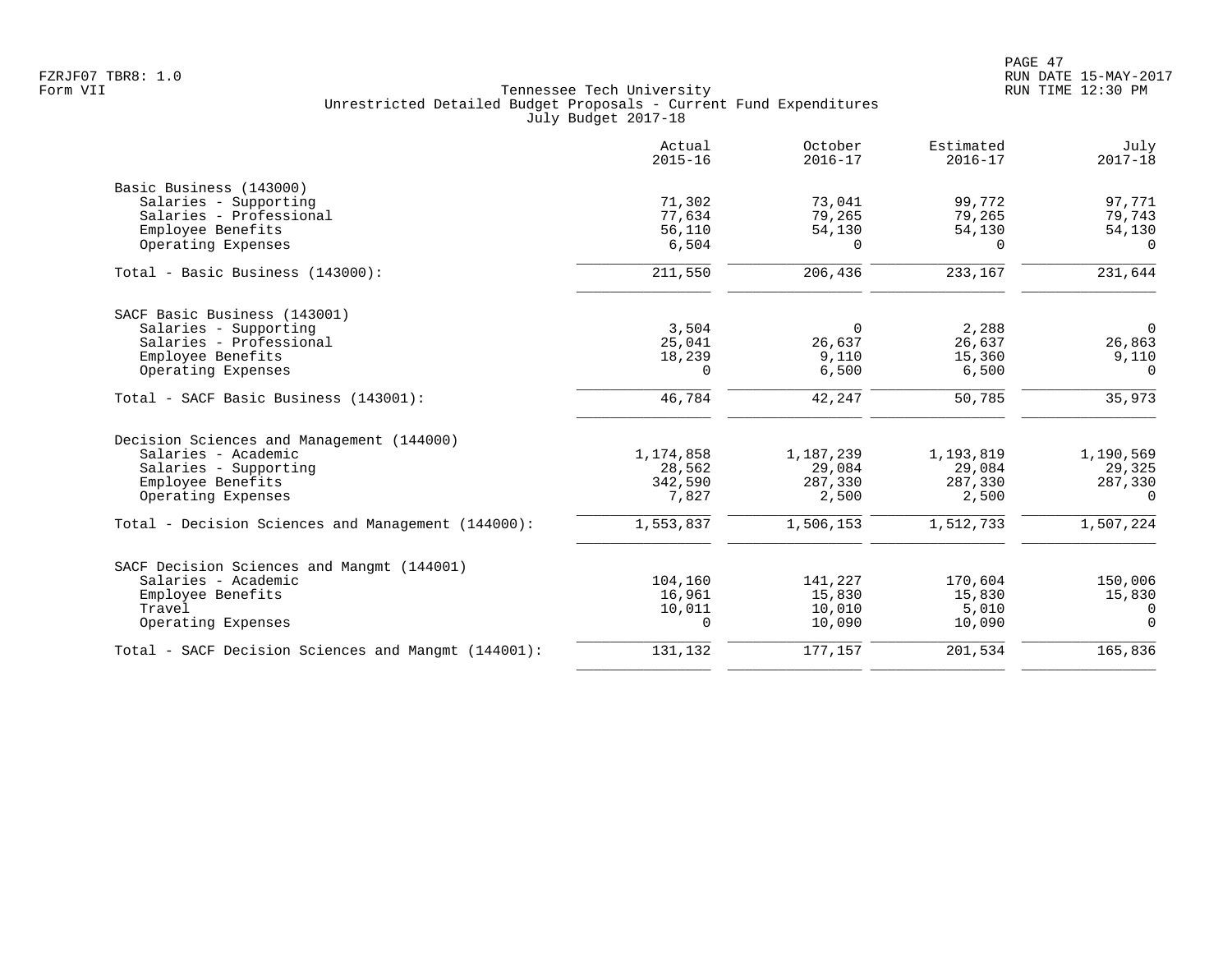|                                                                                                                                                  | Actual<br>$2015 - 16$                       | October<br>$2016 - 17$                       | Estimated<br>$2016 - 17$                     | July<br>$2017 - 18$                          |
|--------------------------------------------------------------------------------------------------------------------------------------------------|---------------------------------------------|----------------------------------------------|----------------------------------------------|----------------------------------------------|
| World Cultures (144003)<br>Operating Expenses                                                                                                    | 949                                         | 950                                          | 950                                          | 950                                          |
| Total - World Cultures (144003):                                                                                                                 | 949                                         | 950                                          | 950                                          | 950                                          |
| Fleetguard Cummins Computer Ctr (145000)<br>Operating Expenses                                                                                   | 3,418                                       | 3,420                                        | 3,420                                        | 3,420                                        |
| Total - Fleetguard Cummins Computer Ctr (145000):                                                                                                | 3,418                                       | 3,420                                        | 3,420                                        | 3,420                                        |
| External Relations (146000)<br>Employee Benefits                                                                                                 | 0                                           | 22,260                                       | 22,260                                       | 22,260                                       |
| Total - External Relations (146000):                                                                                                             | $\mathbf 0$                                 | 22,260                                       | 22,260                                       | 22, 260                                      |
| Governors Schools (148000)<br>Salaries - Academic<br>Salaries - Supporting<br>Salaries - Professional<br>Employee Benefits<br>Operating Expenses | 3,000<br>$\Omega$<br>4,894<br>607<br>13,861 | 5,500<br>4,000<br>$\Omega$<br>3,000<br>7,654 | 5,500<br>4,000<br>$\Omega$<br>3,000<br>9,166 | 5,500<br>4,000<br>$\Omega$<br>3,000<br>1,378 |
| Total - Governors Schools (148000):                                                                                                              | 22,362                                      | 20,154                                       | 21,666                                       | 13,878                                       |
| Education Grad Assistant (150001)<br>Employee Benefits                                                                                           | 258,137                                     | 275,280                                      | 275,280                                      | 275,280                                      |
| Total - Education Grad Assistant (150001):                                                                                                       | 258,137                                     | 275,280                                      | 275,280                                      | 275,280                                      |
|                                                                                                                                                  |                                             |                                              |                                              |                                              |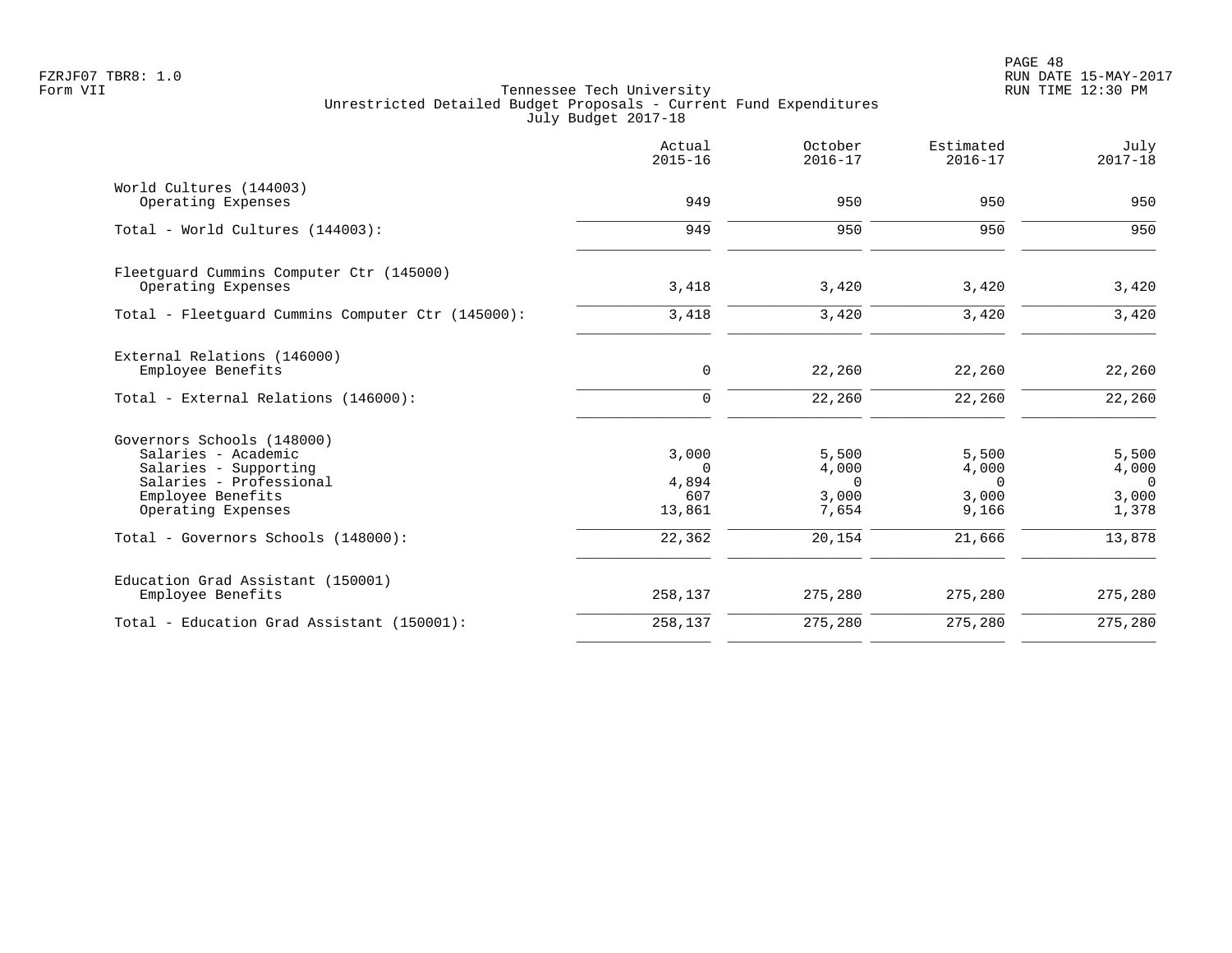PAGE 49 FZRJF07 TBR8: 1.0 RUN DATE 15-MAY-2017

|                                                  | Actual<br>$2015 - 16$ | October<br>$2016 - 17$  | Estimated<br>$2016 - 17$ | July<br>$2017 - 18$     |
|--------------------------------------------------|-----------------------|-------------------------|--------------------------|-------------------------|
| Educ TIKI Grad Assistant (150002)                |                       |                         |                          |                         |
| Salaries - Professional<br>Employee Benefits     | 12,000<br>10,613      | $\mathbf 0$<br>$\Omega$ | 10,800<br>9,200          | $\mathbf 0$<br>$\Omega$ |
| Total - Educ TIKI Grad Assistant (150002):       | 22,613                | $\mathbf 0$             | 20,000                   | $\Omega$                |
| SACF Education (150008)                          |                       |                         |                          |                         |
| Operating Expenses                               | 0                     | 0                       | $\Omega$                 | 4,516                   |
| Total - SACF Education (150008):                 | $\Omega$              | $\Omega$                | $\Omega$                 | 4,516                   |
| SACF Education Ready-to-Teach (150009)           |                       |                         |                          |                         |
| Salaries - Administrative                        | 1,505                 | 0                       | 0                        | $\overline{0}$          |
| Salaries - Supporting                            | 158,193               | 82,000                  | 82,000                   | 82,000                  |
| Salaries - Professional                          | 98,574                | 100,049                 | 100,049                  | 100,674                 |
| Employee Benefits                                | 59,649                | 45,040                  | 45,040                   | 45,040                  |
| Travel<br>Operating Expenses                     | 19,800<br>40,409      | 40,000<br>79,911        | 40,000<br>84,611         | 40,000<br>83,986        |
| Total - SACF Education Ready-to-Teach (150009):  | 378,130               | 347,000                 | 351,700                  | 351,700                 |
| Summer School Col of Education (150028)          |                       |                         |                          |                         |
| Salaries - Academic                              | 265,078               | 408,849                 | 408,849                  | 408,849                 |
| Employee Benefits                                | 52,572                | 108,681                 | 108,681                  | 108,681                 |
| Total - Summer School Col of Education (150028): | 317,650               | 517,530                 | 517,530                  | 517,530                 |
|                                                  |                       |                         |                          |                         |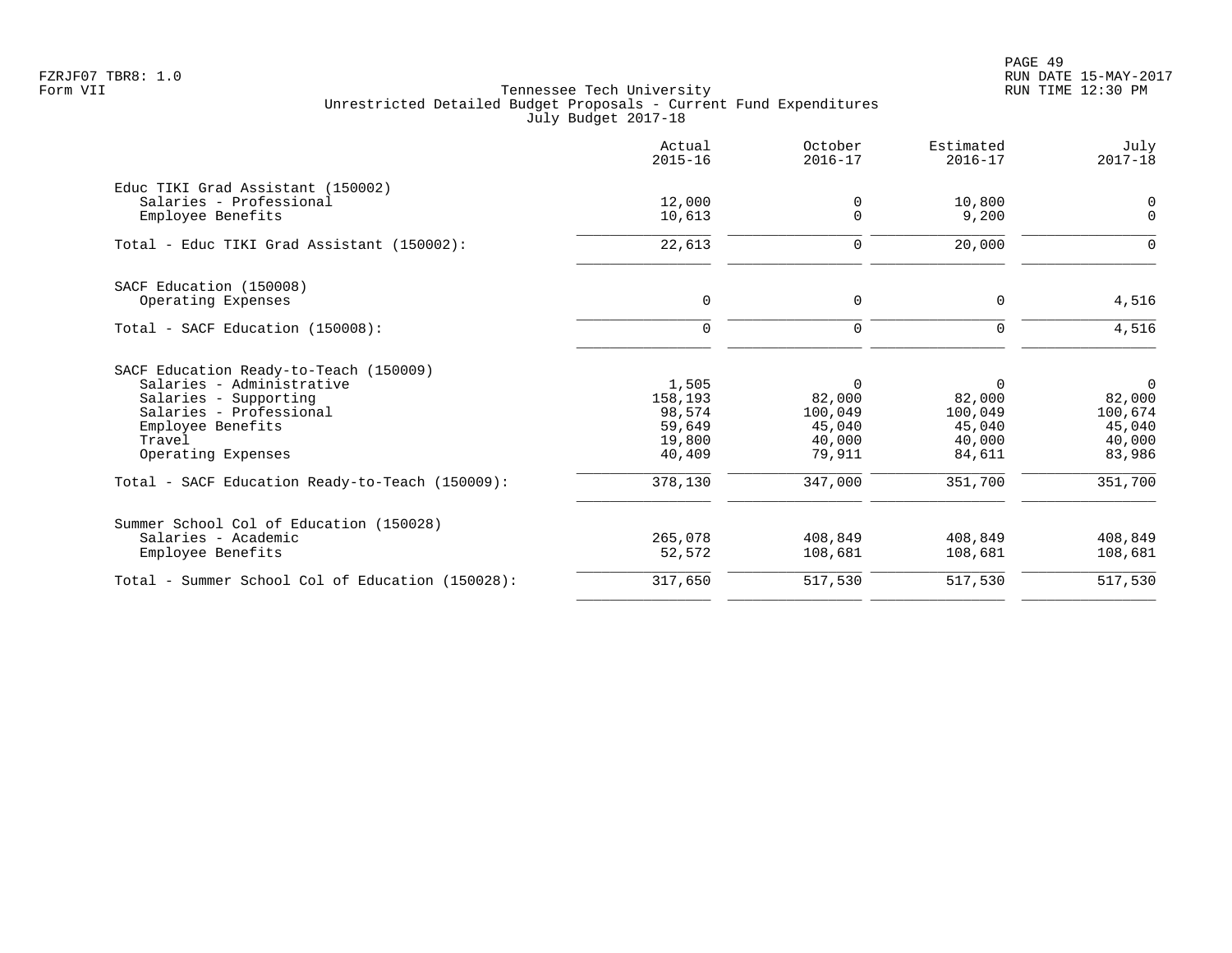PAGE 50 FZRJF07 TBR8: 1.0 RUN DATE 15-MAY-2017

| Actual<br>$2015 - 16$ | October<br>$2016 - 17$                                                          | Estimated<br>$2016 - 17$                                                                        | July<br>$2017 - 18$                                                           |
|-----------------------|---------------------------------------------------------------------------------|-------------------------------------------------------------------------------------------------|-------------------------------------------------------------------------------|
|                       |                                                                                 |                                                                                                 |                                                                               |
| 837                   | 19,045                                                                          | 19,045                                                                                          | 14,045                                                                        |
| 64                    | $\Omega$                                                                        | $\Omega$                                                                                        | $\Omega$                                                                      |
| 901                   | 19,045                                                                          | 19,045                                                                                          | 14,045                                                                        |
|                       |                                                                                 |                                                                                                 |                                                                               |
|                       |                                                                                 |                                                                                                 | 306,987                                                                       |
| 73                    |                                                                                 | 160                                                                                             | 1,960                                                                         |
| 2,507                 |                                                                                 |                                                                                                 | 7,820                                                                         |
| 109,051               | 96,390                                                                          | 96,390                                                                                          | 96,390                                                                        |
|                       | 1,420                                                                           | 1,420                                                                                           | 1,420                                                                         |
|                       |                                                                                 | 8,650                                                                                           | 11,630                                                                        |
| $-120$                | 0                                                                               | $-20$                                                                                           | $\Omega$                                                                      |
| 428,646               | 425,358                                                                         | 419,789                                                                                         | 426, 207                                                                      |
|                       |                                                                                 |                                                                                                 |                                                                               |
|                       |                                                                                 |                                                                                                 | 0                                                                             |
|                       |                                                                                 |                                                                                                 | $\mathbf 0$                                                                   |
|                       |                                                                                 |                                                                                                 | $\Omega$                                                                      |
| 3,408                 | 71,013                                                                          | 71,013                                                                                          | 40,000                                                                        |
| 9,172                 | 71,013                                                                          | 71,013                                                                                          | 40,000                                                                        |
|                       |                                                                                 |                                                                                                 |                                                                               |
|                       |                                                                                 |                                                                                                 | 30,105                                                                        |
|                       |                                                                                 |                                                                                                 | 120,045                                                                       |
|                       |                                                                                 |                                                                                                 | 64,505                                                                        |
| 1,214                 | 1,283                                                                           | 1,283                                                                                           | 1,283                                                                         |
| 243,276               | 244,246                                                                         | 215,880                                                                                         | 215,938                                                                       |
|                       | 307,701<br>1,322<br>8,112<br>763<br>4,478<br>523<br>58,014<br>118,600<br>65,448 | 306,138<br>1,960<br>7,820<br>11,630<br>0<br>$\Omega$<br>$\Omega$<br>59,112<br>119,346<br>64,505 | 307,938<br>5,251<br>0<br>$\mathbf 0$<br>$\cap$<br>30,746<br>119,346<br>64,505 |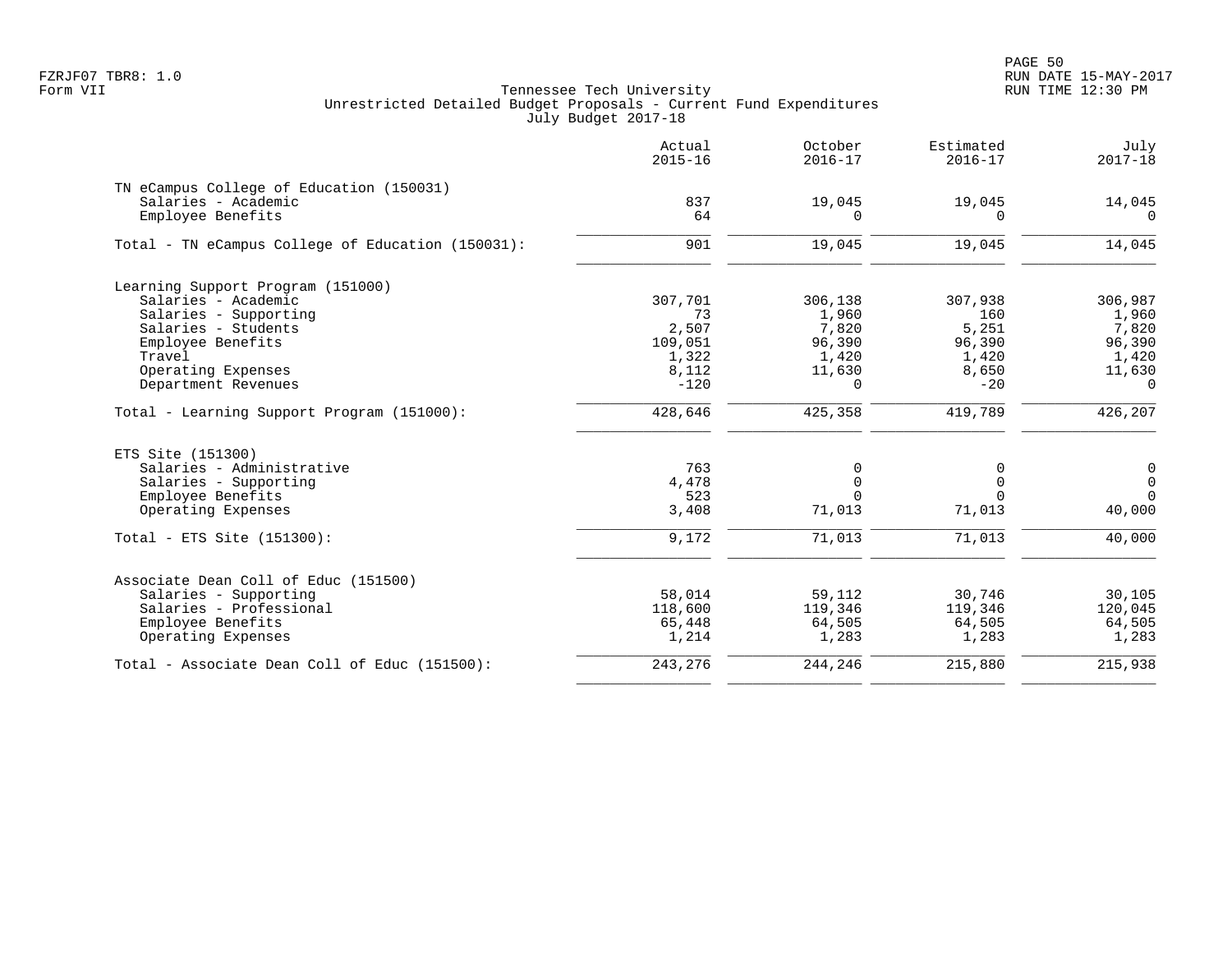| Actual<br>$2015 - 16$ | October<br>$2016 - 17$     | Estimated<br>$2016 - 17$ | July<br>$2017 - 18$      |
|-----------------------|----------------------------|--------------------------|--------------------------|
|                       |                            |                          |                          |
| 10,283                | 15,490                     | 15,490                   | 15,490                   |
| 78,500                | 84,000                     | 84,000                   | 84,000                   |
| $-2,881$              | 6,300                      | 6,300                    | 6,300                    |
| 4,120                 | 3,572                      | 3,572                    | 3,572                    |
| 90,022                | 109,362                    | 109,362                  | 109,362                  |
|                       |                            |                          |                          |
| 70,193                | 86,730                     | 86,730                   | 86,730                   |
| 70,193                | 86,730                     | 86,730                   | 86,730                   |
|                       |                            |                          |                          |
|                       |                            |                          | 1,020,815                |
|                       |                            |                          | 34,709                   |
| $\Omega$              | 860                        | $\Omega$                 | 860                      |
| 9,400                 | $\Omega$                   | 9,400                    | 9,400                    |
| 384,365               | 317,200                    | 317,200                  | 317,200                  |
| 7,338                 | $\Omega$                   | 13,500                   | $\Omega$                 |
| 15,391                | 18,450                     | 18,152                   | 8,450                    |
| 1,439,884             | 1,423,293                  | 1,417,283                | 1,391,434                |
|                       |                            |                          |                          |
|                       |                            |                          | 0                        |
| 7,547                 | $\Omega$                   | $\mathbf 0$              | $\mathbf 0$              |
| 12,547                | 0                          | $\mathbf 0$              | $\mathbf 0$              |
|                       | 998,134<br>25,256<br>5,000 | 1,052,319<br>34,464<br>0 | 1,033,297<br>25,734<br>0 |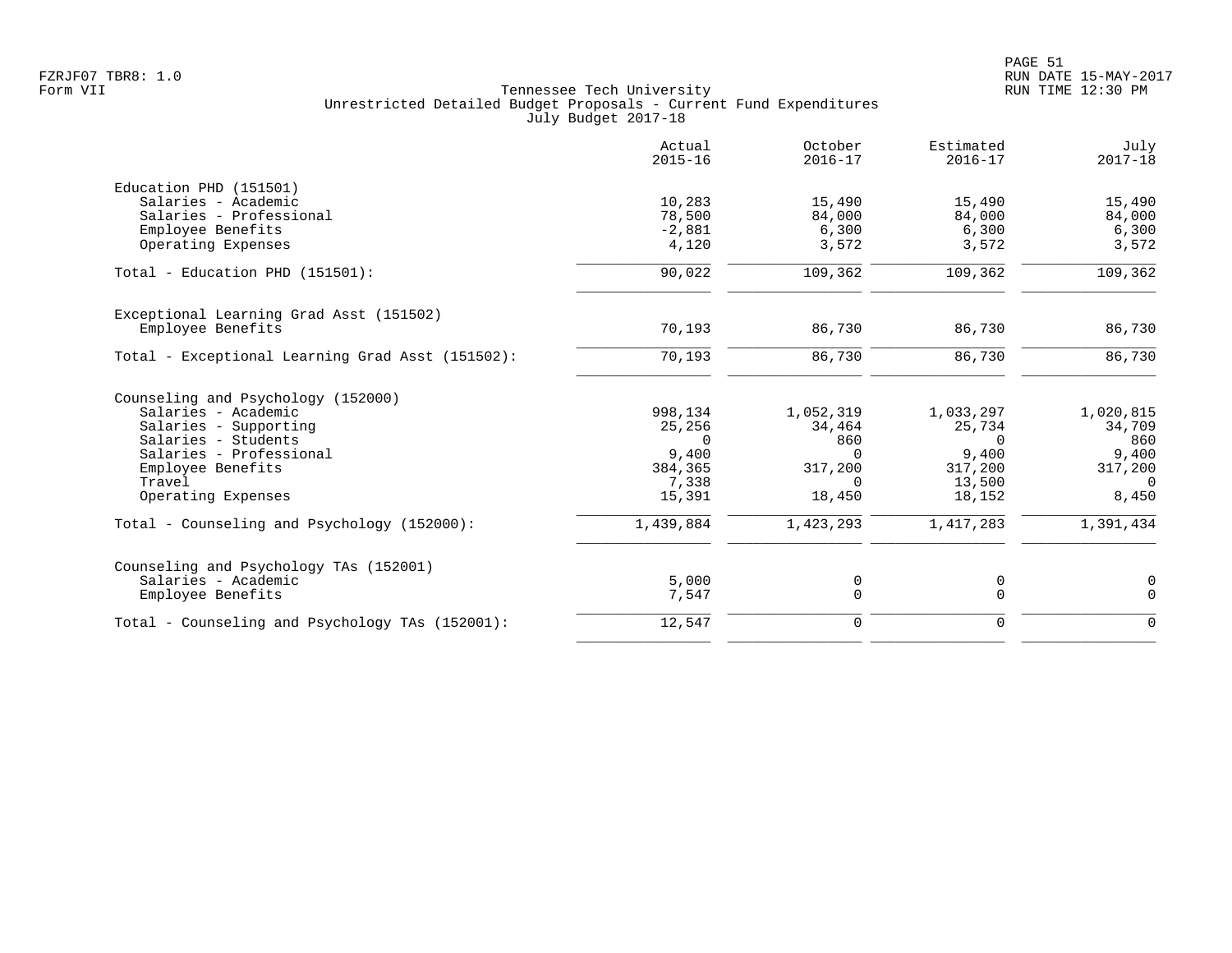|                                                   | Actual<br>$2015 - 16$ | October<br>$2016 - 17$ | Estimated<br>$2016 - 17$ | July<br>$2017 - 18$ |
|---------------------------------------------------|-----------------------|------------------------|--------------------------|---------------------|
| SACF Counseling and Psychology (152008)           |                       |                        |                          |                     |
| Salaries - Academic                               |                       | 0                      | 0                        | 22,887              |
| Operating Expenses                                | $\mathbf 0$           | 0                      | $\Omega$                 | 23,000              |
| Total - SACF Counseling and Psychology (152008):  | $\Omega$              | $\Omega$               | $\Omega$                 | 45,887              |
| Department of Teacher Education (152500)          |                       |                        |                          |                     |
| Salaries - Academic                               | 187,599               | 178,754                | 178,754                  | 180,600             |
| Salaries - Supporting                             | 59,711                | 60,773                 | 60,773                   | 61,259              |
| Salaries - Students                               | $\Omega$              | 1,000                  | 1,000                    | 1,000               |
| Salaries - Professional                           | 50,160                | 97,393                 | 97,393                   | 97,860              |
| Employee Benefits                                 | 114,106               | 108,900                | 108,900                  | 108,900             |
| Travel                                            | 3,351                 | 22,650                 | 22,650                   | 22,650              |
| Operating Expenses                                | 39,508                | 38,712                 | 37,137                   | 34,931              |
| Total - Department of Teacher Education (152500): | 454,435               | 508,182                | 506,607                  | 507,200             |
| Curriculum and Instr Office (153000)              |                       |                        |                          |                     |
| Salaries - Academic                               | 2,029,495             | 2, 116, 715            | 2,125,676                | 2,035,136           |
| Salaries - Supporting                             | 108,359               | 77,958                 | 85,473                   | 78,849              |
| Salaries - Professional                           | $\Omega$              | $\Omega$               | 1,988                    | 0                   |
| Employee Benefits                                 | 781,568               | 650,700                | 650,700                  | 650,700             |
| Travel                                            | 42,688                | 20,490                 | 55,127                   | 20,490              |
| Operating Expenses                                | 35,291                | 44,045                 | 88,309                   | 34,045              |
| Total - Curriculum and Instr Office (153000):     | 2,997,401             | 2,909,908              | 3,007,273                | 2,819,220           |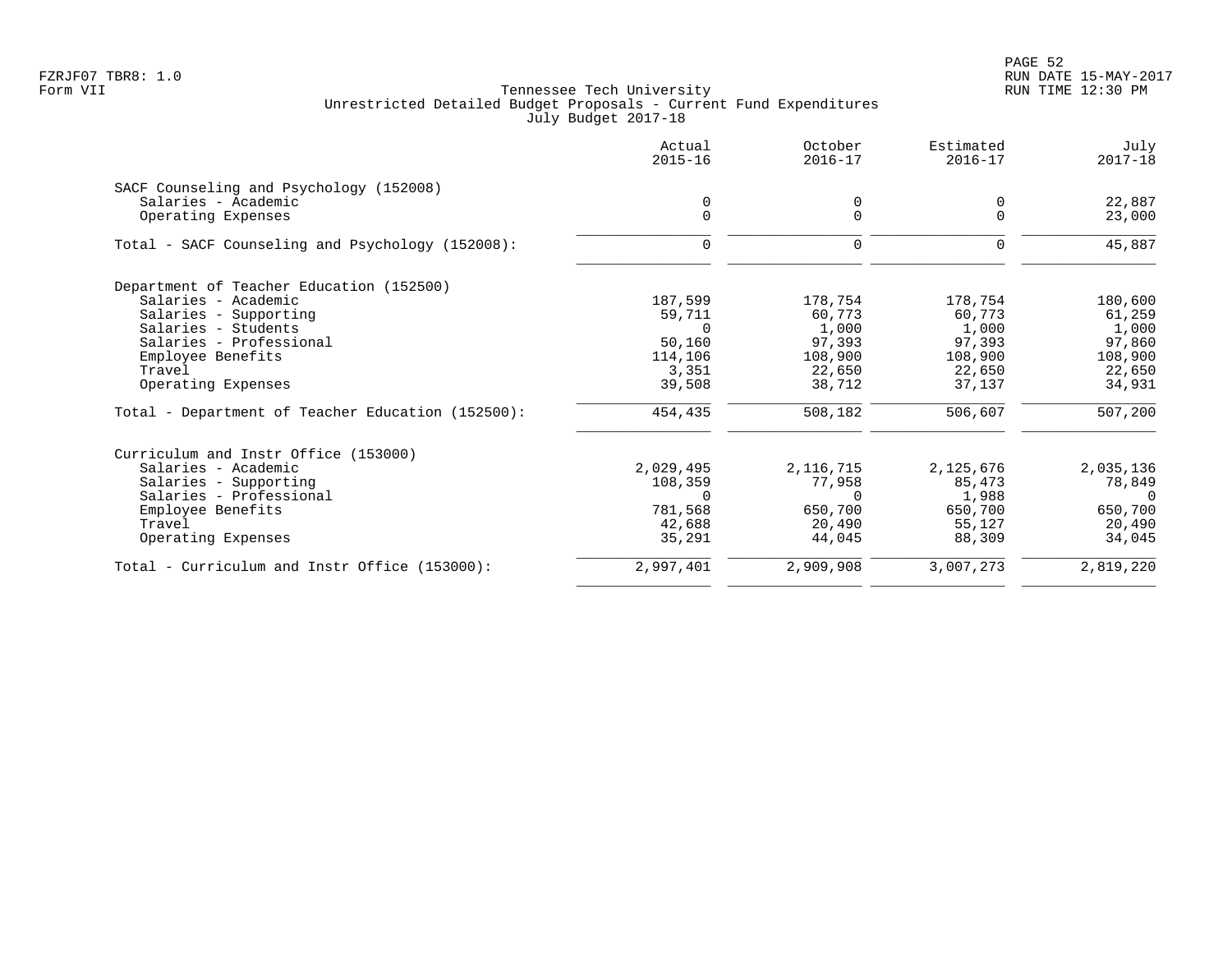PAGE 53 FZRJF07 TBR8: 1.0 RUN DATE 15-MAY-2017

|                                                 | Actual<br>$2015 - 16$ | October<br>$2016 - 17$ | Estimated<br>$2016 - 17$ | July<br>$2017 - 18$ |
|-------------------------------------------------|-----------------------|------------------------|--------------------------|---------------------|
| SACF Curriculum & Instruction (153008)          |                       |                        |                          |                     |
| Salaries - Academic                             | 0                     | 0                      | 0                        | 91,040              |
| Operating Expenses                              | $\mathbf 0$           | $\mathbf 0$            | $\Omega$                 | 123,000             |
| Total - SACF Curriculum & Instruction (153008): | $\mathbf 0$           | $\mathbf 0$            | $\mathbf 0$              | 214,040             |
| Two Plus Two Tullahoma (153050)                 |                       |                        |                          |                     |
| Salaries - Academic                             | 100,776               | 102,871                | 102,871                  | 103,184             |
| Employee Benefits                               | 38,078                | 34,520                 | 34,520                   | 34,520              |
| Travel                                          | 1,274                 | 7,595                  | 241                      | 7,595               |
| Operating Expenses                              | 2,538                 | 2,800                  | 94                       | 2,800               |
| Total - Two Plus Two Tullahoma (153050):        | 142,666               | 147,786                | 137,726                  | 148,099             |
| Two Plus Two Crossville (153051)                |                       |                        |                          |                     |
| Salaries - Academic                             | 55,621                | 57,959                 | 56,159                   | 58,168              |
| Employee Benefits                               | 29,404                | 26,590                 | 26,590                   | 26,590              |
| Travel                                          | 733                   | 7,900                  | $\Omega$                 | 7,900               |
| Operating Expenses                              | 2,324                 | 1,000                  | 330                      | 1,000               |
| Total - Two Plus Two Crossville (153051):       | 88,082                | 93,449                 | 83,079                   | 93,658              |
| Two Plus Two Oak Ridge (153052)                 |                       |                        |                          |                     |
| Salaries - Academic                             | 204,817               | 206,711                | 206,711                  | 207,411             |
| Employee Benefits                               | 85,146                | 78,140                 | 78,140                   | 78,140              |
| Travel                                          | 1,464                 | 6,670                  | $\Omega$                 | 6,670               |
| Operating Expenses                              | 2,130                 | 1,734                  | $\Omega$                 | 1,734               |
| Total - Two Plus Two Oak Ridge (153052):        | 293,557               | 293,255                | 284,851                  | 293,955             |
|                                                 |                       |                        |                          |                     |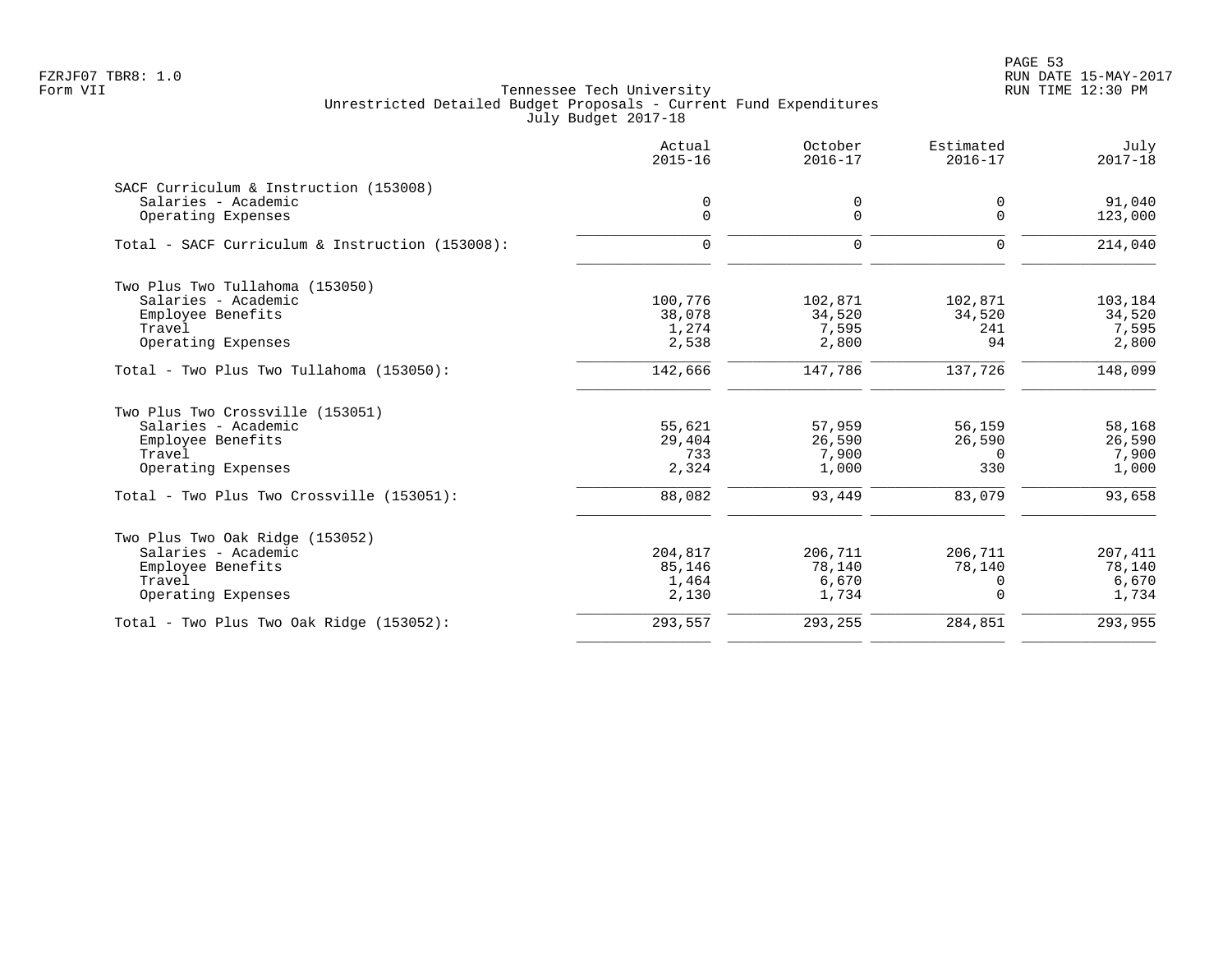|                                                  | Actual<br>$2015 - 16$ | October<br>$2016 - 17$ | Estimated<br>$2016 - 17$ | July<br>$2017 - 18$ |
|--------------------------------------------------|-----------------------|------------------------|--------------------------|---------------------|
| Two Plus Two Pellissippi (153053)                |                       |                        |                          |                     |
| Salaries - Academic                              | 185,912               | 187,680                | 187,680                  | 188,346             |
| Employee Benefits                                | 80,559                | 72,300                 | 72,300                   | 72,300              |
| Travel                                           | 4,300                 | 10,850                 | $\Omega$                 | 10,850              |
| Operating Expenses                               | 5,958                 | 4,200                  | 363                      | 4,200               |
| Total - Two Plus Two Pellissippi (153053):       | 276,729               | 275,030                | 260,343                  | 275,696             |
| Two Plus Two Chattanooga (153054)                |                       |                        |                          |                     |
| Salaries - Academic                              | 86,156                | 95,137                 | 87,236                   | 95,321              |
| Employee Benefits                                | 40,682                | 36,660                 | 36,660                   | 36,660              |
| Travel                                           | 2,877                 | 7,345                  | 659                      | 7,345               |
| Operating Expenses                               | 2,425                 | 1,400                  | 79                       | 1,400               |
| Total - Two Plus Two Chattanooga (153054):       | 132,140               | 140,542                | 124,634                  | 140,726             |
| Two Plus Two Motlow (153055)                     |                       |                        |                          |                     |
| Salaries - Academic                              | 71,814                | 42,758                 | 1,200                    | 53,558              |
| Employee Benefits                                | 33,018                | 29,270                 | 29,270                   | 29,270              |
| Travel                                           | 546                   | 5,367                  | 42                       | 5,367               |
| Operating Expenses                               | 2,010                 | 2,000                  | 210                      | 2,000               |
| Total - Two Plus Two Motlow (153055):            | 107,388               | 79,395                 | 30,722                   | 90,195              |
| Two Plus Two Roane St Harriman (153056)          |                       |                        |                          |                     |
| Salaries - Academic                              | 63,563                | 65,961                 | 64,161                   | 66,185              |
| Employee Benefits                                | 31,388                | 30,170                 | 30,170                   | 30,170              |
| Travel                                           | 664                   | 4,638                  | 99                       | 4,638               |
| Operating Expenses                               | 4,299                 | 1,150                  | $\Omega$                 | 1,150               |
| Total - Two Plus Two Roane St Harriman (153056): | 99,914                | 101,919                | 94,430                   | 102,143             |
|                                                  |                       |                        |                          |                     |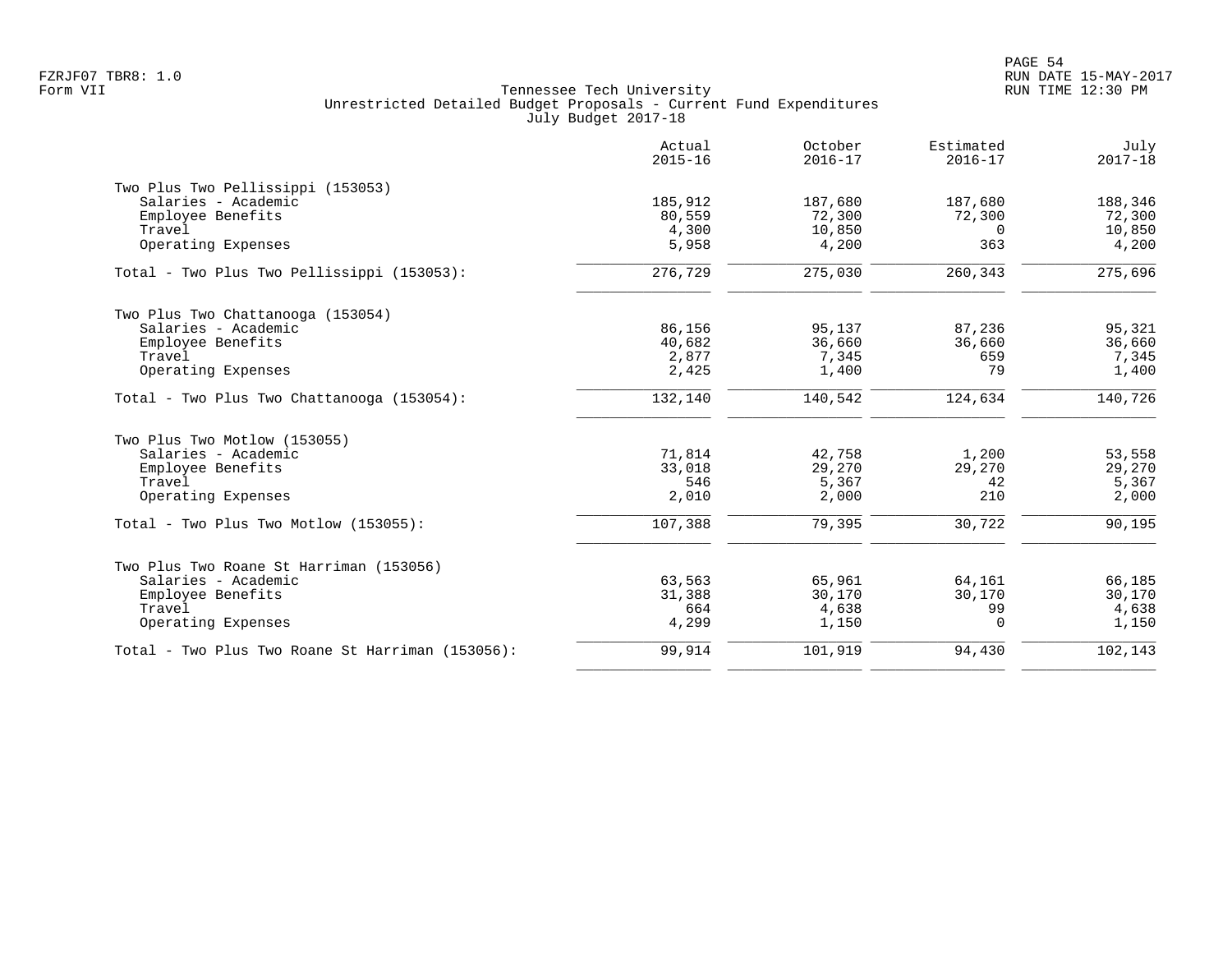|                                                     | Actual<br>$2015 - 16$ | October<br>$2016 - 17$ | Estimated<br>$2016 - 17$ | July<br>$2017 - 18$ |
|-----------------------------------------------------|-----------------------|------------------------|--------------------------|---------------------|
| Two Plus Two Scott Co (153059)                      |                       |                        |                          |                     |
| Salaries - Academic                                 | 42,420                | 45,519                 | 43,059                   | 45,704              |
| Employee Benefits                                   | 26,023                | 25,420                 | 25,420                   | 25,420              |
| Travel                                              | 1,349                 | 2,768                  | $\Omega$                 | 2,768               |
| Operating Expenses                                  | 889                   | 1,010                  | $\overline{0}$           | 1,010               |
| Total - Two Plus Two Scott Co (153059):             | 70,681                | 74,717                 | 68,479                   | 74,902              |
| Exercise Sci Physical Ed Wellness (154000)          |                       |                        |                          |                     |
| Salaries - Academic                                 | 655,157               | 715,054                | 676,365                  | 688,344             |
| Salaries - Supporting                               | 39,898                | 38,181                 | 40,081                   | 38,342              |
| Salaries - Students                                 | 94                    | 100                    | 100                      | 100                 |
| Salaries - Professional                             | 8,800                 | 4,000                  | 4,000                    | 4,000               |
| Employee Benefits                                   | 254,029               | 228,840                | 228,840                  | 228,840             |
| Travel                                              | 5,022                 | $\overline{0}$         | 2,370                    | $\overline{0}$      |
| Operating Expenses                                  | 29,044                | 22,100                 | 40,163                   | 22,100              |
| Total - Exercise Sci Physical Ed Wellness (154000): | 992,044               | 1,008,275              | 991,919                  | 981,726             |
| EXPW Special Courses (154001)                       |                       |                        |                          |                     |
| Employee Benefits                                   | 0                     | 30                     | 30                       | 30                  |
| Operating Expenses                                  | 30                    | $\overline{0}$         | $\Omega$                 | $\Omega$            |
| Total - EXPW Special Courses (154001):              | 30                    | 30                     | 30                       | 30                  |
| EXPW Special Courses Transf In (154002)             |                       |                        |                          |                     |
| Salaries - Academic                                 | 219                   | $\overline{0}$         | 0                        | $\overline{0}$      |
| Salaries - Students                                 | 3,611                 | 3,000                  | 3,000                    | 3,000               |
| Employee Benefits                                   | 118                   | $\Omega$               | $\Omega$                 | $\Omega$            |
| Operating Expenses                                  | $\Omega$              | 9,053                  | 9,053                    | 5,000               |
| Total - EXPW Special Courses Transf In (154002):    | 3,948                 | 12,053                 | 12,053                   | 8,000               |
|                                                     |                       |                        |                          |                     |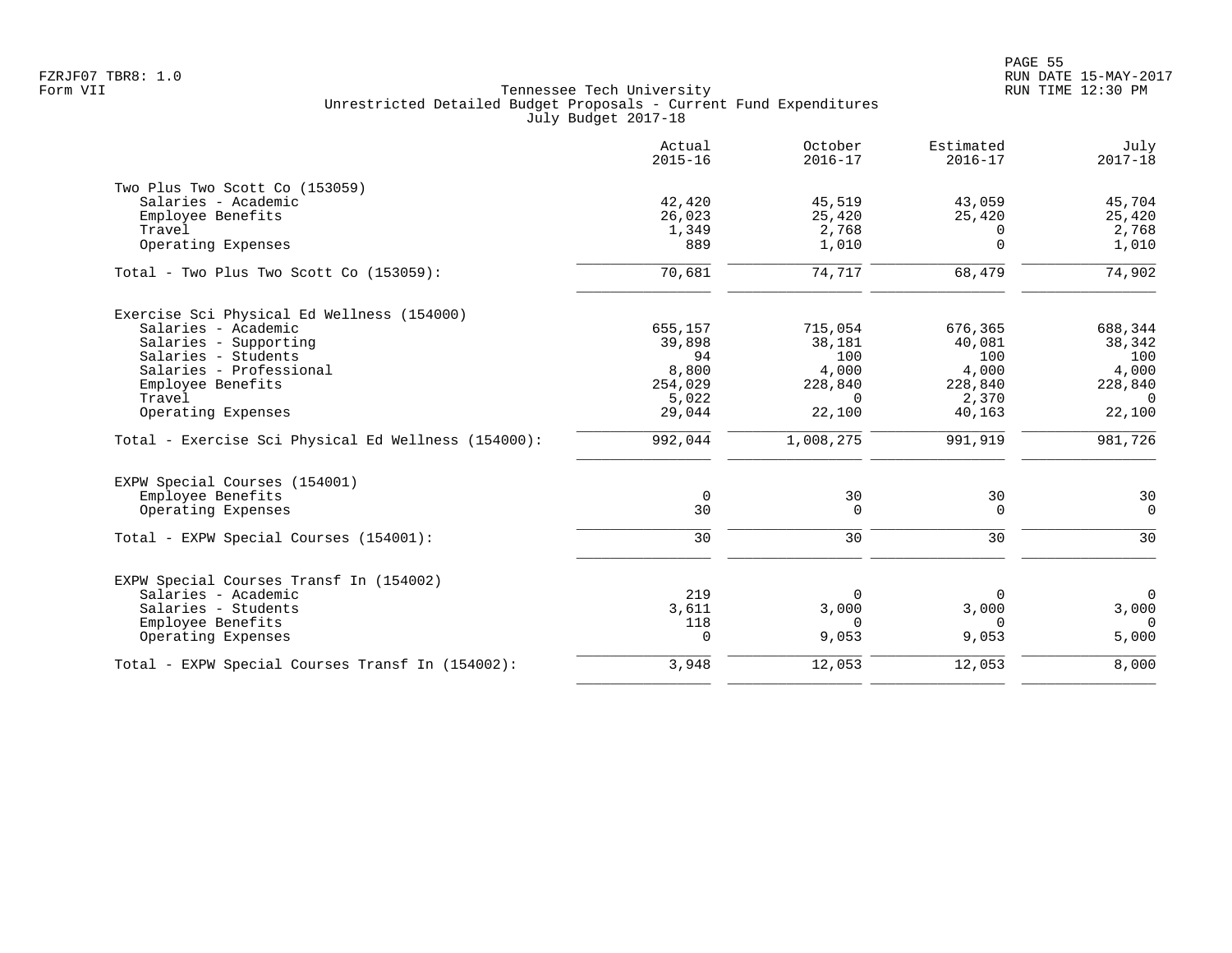| $\mathbf 0$<br>$\mathbf 0$<br>151,615<br>7,789<br>$\Omega$ | $\mathbf 0$<br>$\mathbf 0$<br>114,624<br>8,118                                                      | 7,150<br>7,150<br>114,624      | 7,150<br>7,150            |
|------------------------------------------------------------|-----------------------------------------------------------------------------------------------------|--------------------------------|---------------------------|
|                                                            |                                                                                                     |                                |                           |
|                                                            |                                                                                                     |                                |                           |
|                                                            |                                                                                                     |                                |                           |
|                                                            |                                                                                                     |                                |                           |
|                                                            |                                                                                                     |                                | 115,915                   |
|                                                            |                                                                                                     | 8,118                          | 8,157                     |
|                                                            | 9,000<br>38,000                                                                                     | 9,000<br>38,000                | 9,000<br>38,000           |
|                                                            | 169,742                                                                                             | 169,742                        | 171,072                   |
|                                                            |                                                                                                     |                                |                           |
| 761                                                        | 11,777                                                                                              | 11,777                         | 3,000                     |
| 761                                                        | 11,777                                                                                              | 11,777                         | 3,000                     |
|                                                            |                                                                                                     |                                |                           |
|                                                            |                                                                                                     | 0                              | 29,057                    |
| $\mathbf 0$                                                | $\Omega$                                                                                            | $\Omega$                       | 38,000                    |
| $\mathbf 0$                                                | $\mathbf 0$                                                                                         | $\mathbf 0$                    | 67,057                    |
|                                                            |                                                                                                     |                                |                           |
|                                                            | 1,692,826                                                                                           | 1,759,346                      | 1,639,164                 |
|                                                            | 122,683                                                                                             | 123,557                        | 123,639                   |
|                                                            |                                                                                                     |                                | 1,000                     |
|                                                            |                                                                                                     |                                | 573,100                   |
|                                                            | 69,820                                                                                              | 48,286                         | 1,370<br>61,187           |
|                                                            | 2,460,799                                                                                           | 2,517,892                      | 2,399,460                 |
|                                                            | 45,174<br>204,578<br>0<br>1,710,447<br>96,824<br>2,342<br>633,348<br>58,556<br>116,293<br>2,617,810 | 0<br>1,000<br>573,100<br>1,370 | 6,200<br>573,100<br>7,403 |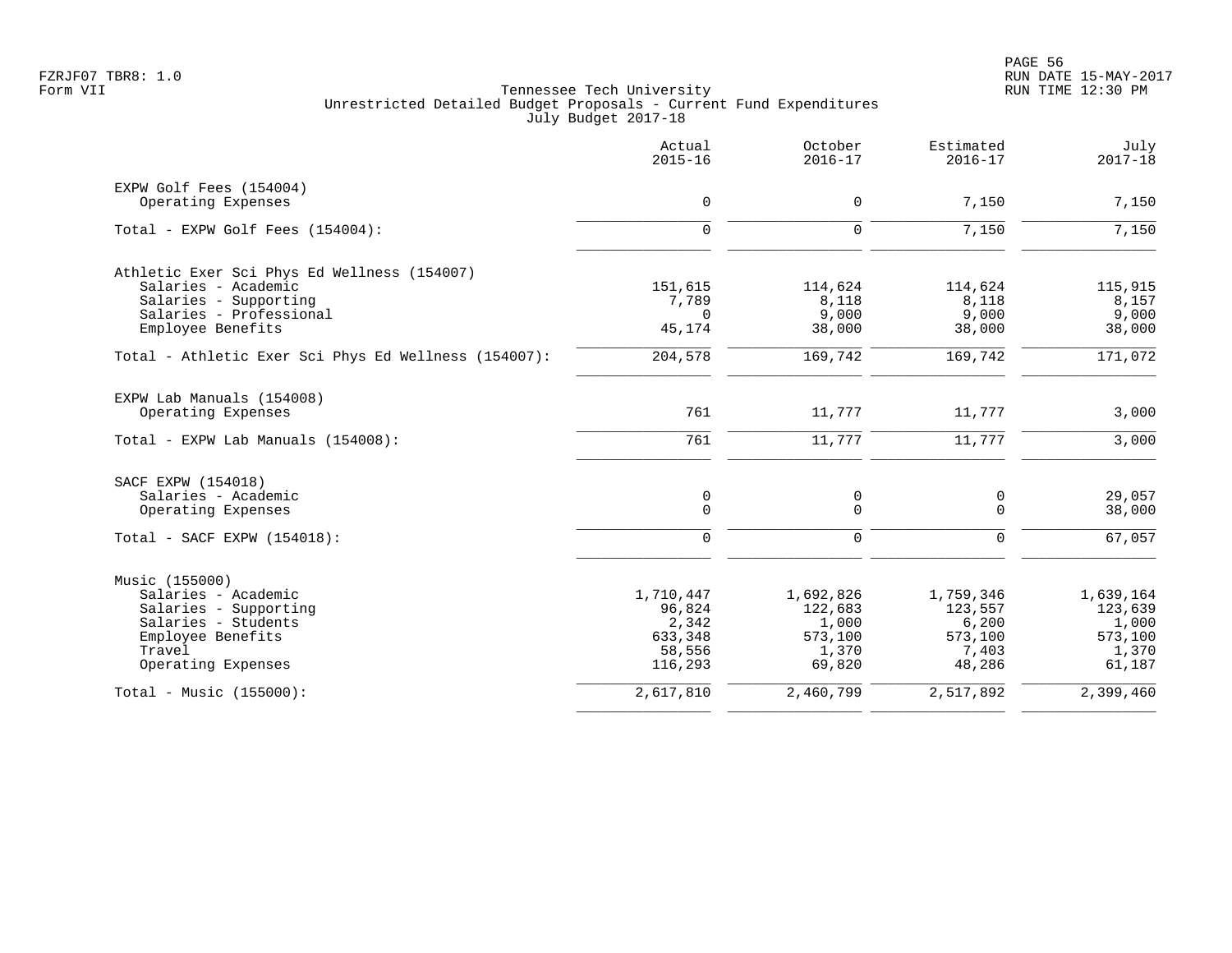|                                          | Actual<br>$2015 - 16$ | October<br>$2016 - 17$ | Estimated<br>$2016 - 17$ | July<br>$2017 - 18$ |
|------------------------------------------|-----------------------|------------------------|--------------------------|---------------------|
| Music Scholarships (155005)              |                       |                        |                          |                     |
| Operating Expenses                       | 386,475               | 383,880                | 384,880                  | 383,880             |
| Total - Music Scholarships (155005):     | 386,475               | 383,880                | 384,880                  | 383,880             |
| Choral (155008)                          |                       |                        |                          |                     |
| Travel                                   | 3,742                 | $\Omega$               | $\Omega$                 | $\mathbf 0$         |
| Operating Expenses                       | 3,504                 | 4,180                  | 4,180                    | 4,180               |
| Total - Choral $(155008):$               | 7,246                 | 4,180                  | 4,180                    | 4,180               |
| SACF Music (155017)                      |                       |                        |                          |                     |
| Salaries - Academic                      | $\mathsf{O}$          | 0                      | 0                        | 49,016              |
| Operating Expenses                       | $\mathbf 0$           | $\mathbf 0$            | $\mathbf 0$              | 62,500              |
| $Total - SACF Music (155017):$           | $\mathbf 0$           | $\mathbf 0$            | $\mathbf 0$              | 111, 516            |
| SACF Music & Art (155200)                |                       |                        |                          |                     |
| Operating Expenses                       | $\mathbf 0$           | $\mathbf 0$            | $\mathbf 0$              | 2,055               |
| Total - SACF Music & Art $(155200)$ :    | $\mathbf 0$           | $\mathbf 0$            | $\mathbf 0$              | 2,055               |
| Art, Craft & Design (155300)             |                       |                        |                          |                     |
| Salaries - Academic                      | 367,607               | 409,668                | 429,656                  | 375,414             |
| Salaries - Supporting                    | 43,097                | 27,524                 | 27,524                   | 27,731              |
| Employee Benefits<br>Travel              | 125,856               | 127,500                | 127,500                  | 127,500             |
| Operating Expenses                       | 2,452<br>12,529       | 1,360<br>12,138        | 1,360<br>14,033          | 1,360<br>12,138     |
| Total - Art, Craft & Design $(155300)$ : | 551,541               | 578,190                | 600,073                  | 544,143             |
|                                          |                       |                        |                          |                     |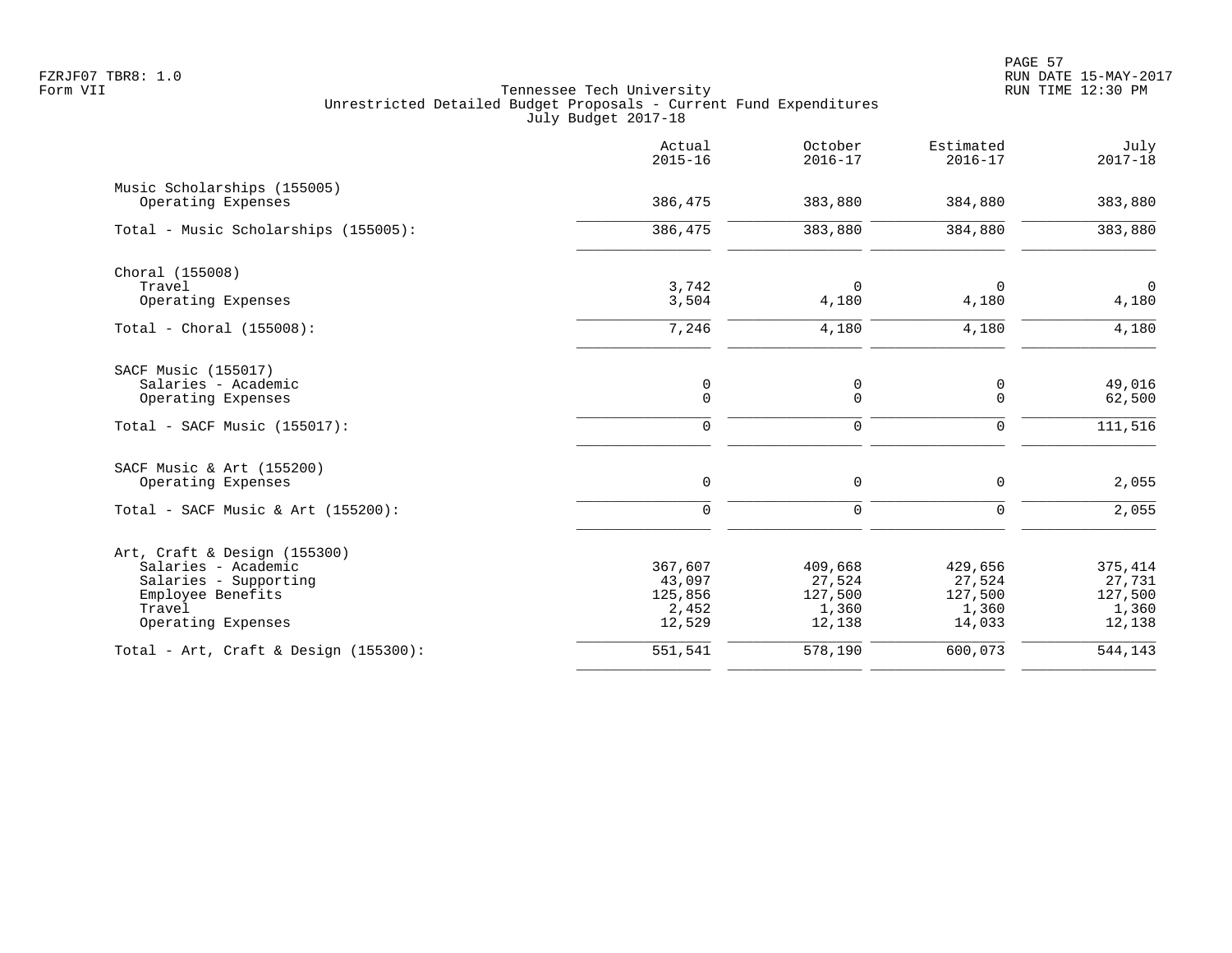|                                                                                | Actual<br>$2015 - 16$ | October<br>$2016 - 17$ | Estimated<br>$2016 - 17$ | July<br>$2017 - 18$ |
|--------------------------------------------------------------------------------|-----------------------|------------------------|--------------------------|---------------------|
| Art Course Fee (155301)                                                        |                       |                        |                          |                     |
| Salaries - Supporting                                                          | 300                   |                        | 0                        | 0                   |
| Salaries - Students                                                            | 195                   | O                      | $\mathbf 0$              | $\mathbf 0$         |
| Employee Benefits                                                              | 23                    | $\Omega$               | $\Omega$                 | $\mathbf 0$         |
| Travel                                                                         | $\Omega$              | $\Omega$               | 170                      | $\Omega$            |
| Operating Expenses                                                             | 4,199                 | 6,940                  | 6,739                    | 6,915               |
| Total - Art Course Fee (155301):                                               | 4,717                 | 6,940                  | 6,909                    | 6,915               |
| Art Faculty CC (155302)                                                        |                       |                        |                          |                     |
| Salaries - Academic                                                            | 346,268               | 274,003                | 274,003                  | 275,023             |
| Employee Benefits                                                              | 104,475               | 106,765                | 106,765                  | 106,765             |
| Total - Art Faculty CC $(155302)$ :                                            | 450,743               | 380,768                | 380,768                  | 381,788             |
| SACF Art, Craft & Design (155308)<br>Salaries - Academic<br>Operating Expenses | 0<br>$\mathbf 0$      | 0<br>0                 | 0<br>0                   | 34,929<br>44,500    |
| Total - SACF Art, Craft & Design (155308):                                     | $\mathbf 0$           | 0                      | 0                        | 79,429              |
| Craft Center Instruction (155500)                                              |                       |                        |                          |                     |
| Salaries - Academic                                                            | 3,600                 | $\Omega$               | 0                        | $\Omega$            |
| Salaries - Supporting                                                          | 11,200                | 12,600                 | 8,400                    | 12,600              |
| Salaries - Professional                                                        | 41,565                | 0                      | 0                        | 0                   |
| Employee Benefits                                                              | 15,621                | $\Omega$               | $\Omega$                 | $\mathbf 0$         |
| Travel                                                                         | 3,383                 | $\Omega$               | 5,220                    | $\Omega$            |
| Operating Expenses                                                             | 51,619                | 61,850                 | 66,050                   | 61,850              |
| Total - Craft Center Instruction (155500):                                     | 126,988               | 74,450                 | 79,670                   | 74,450              |
|                                                                                |                       |                        |                          |                     |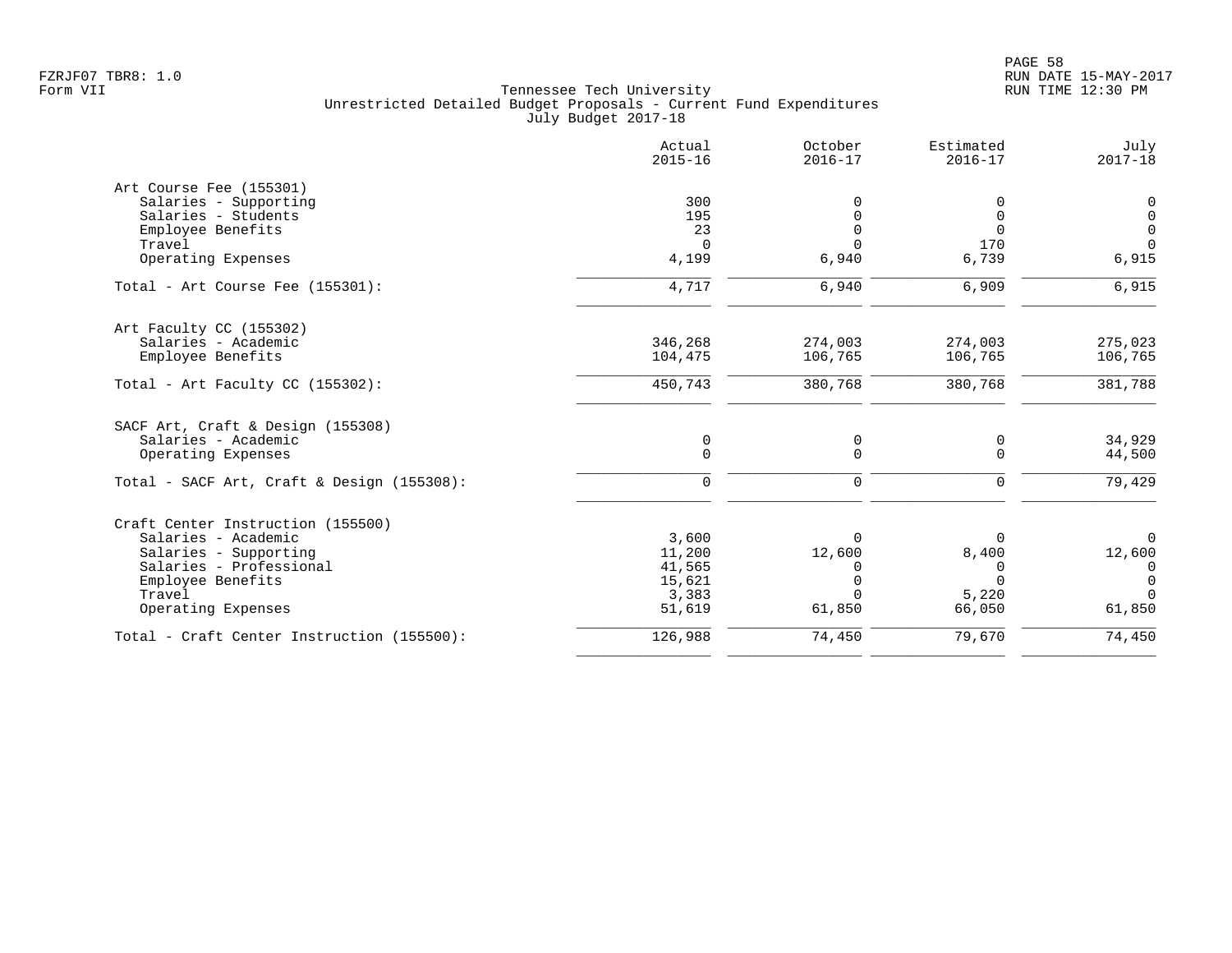PAGE 59 FZRJF07 TBR8: 1.0 RUN DATE 15-MAY-2017

|                                                       | Actual<br>$2015 - 16$ | October<br>$2016 - 17$ | Estimated<br>$2016 - 17$ | July<br>$2017 - 18$ |
|-------------------------------------------------------|-----------------------|------------------------|--------------------------|---------------------|
| SACF Agriculture & Human Ecology (160008)             |                       |                        |                          |                     |
| Salaries - Academic                                   | 0                     | 0                      | 0                        | 30,500              |
| Travel                                                | $\mathbf 0$           | $\mathbf 0$            | 0                        | 30,000              |
| Operating Expenses                                    | $\Omega$              | $\Omega$               | $\Omega$                 | 34,500              |
| Total - SACF Agriculture & Human Ecology (160008):    | $\mathbf 0$           | $\mathbf 0$            | $\mathbf 0$              | 95,000              |
| Online Course Dev Ag and Human Ecol (160010)          |                       |                        |                          |                     |
| Salaries - Supporting                                 | 5,228                 | 0                      | 1,439                    | $\mathsf{O}$        |
| Employee Benefits                                     | 400                   | $\Omega$               | 124                      | $\Omega$            |
| Operating Expenses                                    | 3,127                 | 3,356                  | 1,793                    | 1,678               |
| Total - Online Course Dev Ag and Human Ecol (160010): | 8,755                 | 3,356                  | 3,356                    | 1,678               |
| Summer School Col Aq & HEC (160028)                   |                       |                        |                          |                     |
| Salaries - Academic                                   | 28,626                | 45,253                 | 45,253                   | 45,253              |
| Employee Benefits                                     | 5,720                 | 12,029                 | 12,029                   | 12,029              |
| Total - Summer School Col Aq & HEC (160028):          | 34,346                | 57,282                 | 57,282                   | 57,282              |
| School of Agriculture (163000)                        |                       |                        |                          |                     |
| Salaries - Academic                                   | 855,632               | 920,579                | 911,861                  | 866,291             |
| Salaries - Supporting                                 | 42,814                | 43,400                 | 43,502                   | 43,663              |
| Salaries - Students                                   | 253                   | $\Omega$               | 145                      | $\overline{0}$      |
| Employee Benefits                                     | 316,406               | 292,785                | 292,785                  | 292,785             |
| Travel                                                | 15,603                | 500                    | 6,859                    | 500                 |
| Operating Expenses                                    | 47,558                | 21,672                 | 18,901                   | 15,800              |
| Department Revenues                                   | $-216$                | 0                      | 0                        | 0                   |
| Total - School of Agriculture (163000):               | 1,278,050             | 1,278,936              | 1,274,053                | 1,219,039           |
|                                                       |                       |                        |                          |                     |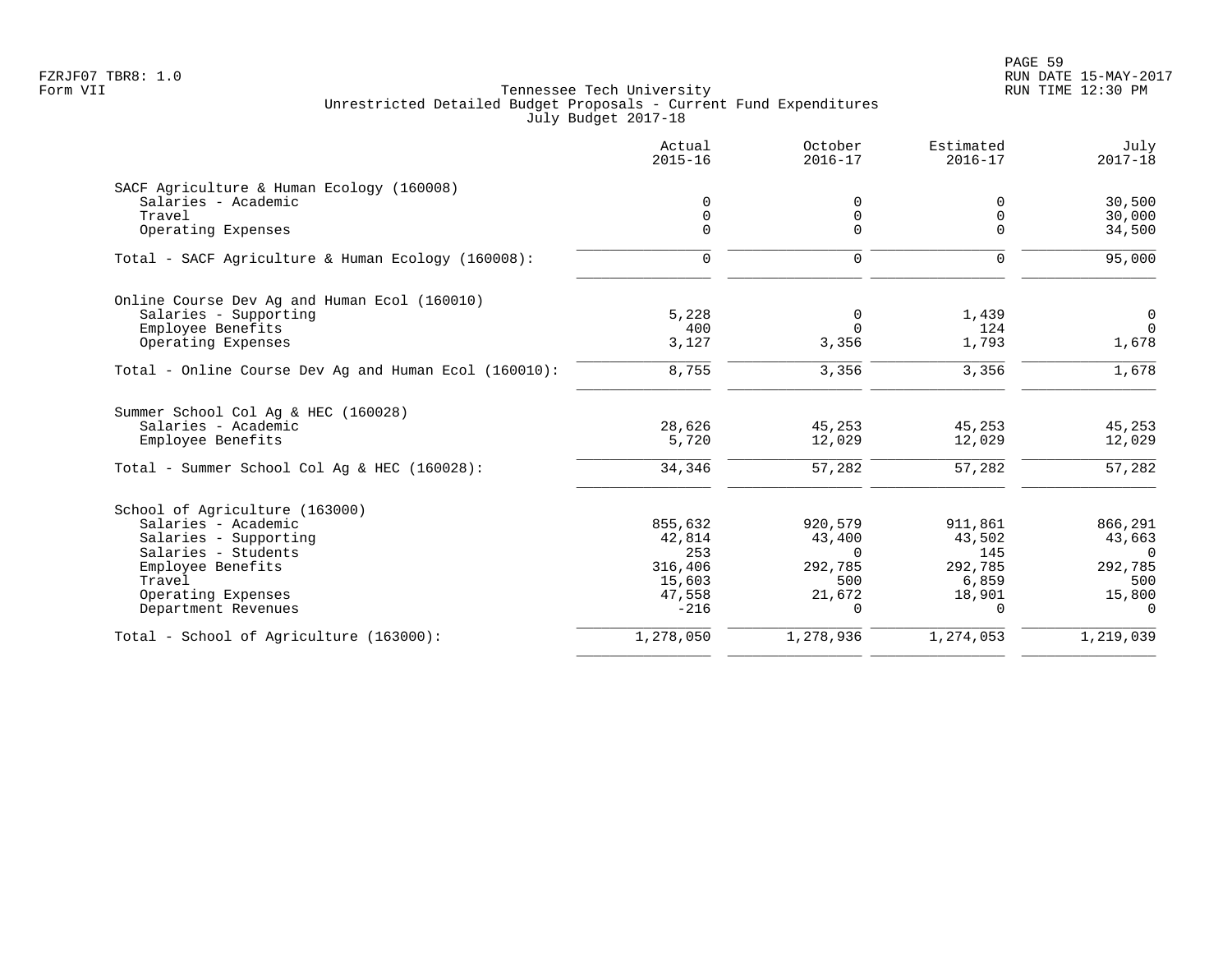|                                           | Actual<br>$2015 - 16$ | October<br>$2016 - 17$ | Estimated<br>$2016 - 17$ | July<br>$2017 - 18$ |
|-------------------------------------------|-----------------------|------------------------|--------------------------|---------------------|
| Lab Fee Agriculture (163001)              |                       |                        |                          |                     |
| Travel<br>Operating Expenses              | 1,611<br>14,150       | 220<br>16,063          | 1,000<br>15,283          | 220<br>15,980       |
| Total - Lab Fee Agriculture (163001):     | 15,761                | 16,283                 | 16,283                   | 16,200              |
| Dept Match Agriculture (163005)           |                       |                        |                          |                     |
| Employee Benefits                         | $\Omega$              | 10,761                 | 10,761                   | 0                   |
| Travel                                    | 3,241                 | 0                      | 0                        | $\mathbf 0$         |
| Operating Expenses                        | 998                   | $\Omega$               | $\Omega$                 | $\mathbf 0$         |
| Total - Dept Match Agriculture (163005):  | 4,239                 | 10,761                 | 10,761                   | $\mathbf 0$         |
| SACF Agriculture (163008)                 |                       |                        |                          |                     |
| Salaries - Academic                       | 0                     | 0                      | $\mathbf 0$              | 65,000              |
| Total - SACF Agriculture (163008):        | $\mathbf 0$           | $\mathbf 0$            | $\Omega$                 | 65,000              |
| School of Human Ecology (165000)          |                       |                        |                          |                     |
| Salaries - Academic                       | 575,238               | 591,630                | 567,754                  | 559,486             |
| Salaries - Supporting                     | 39,670                | 26,775                 | 29,482                   | 26,440              |
| Employee Benefits                         | 223,069               | 197,250                | 197,250                  | 197,250             |
| Travel                                    | 1,615                 | $\Omega$               | $\Omega$                 | $\Omega$            |
| Operating Expenses                        | 10,015                | 8,780                  | 30,949                   | 8,780               |
| Total - School of Human Ecology (165000): | 849,607               | 824,435                | 825,435                  | 791,956             |
|                                           |                       |                        |                          |                     |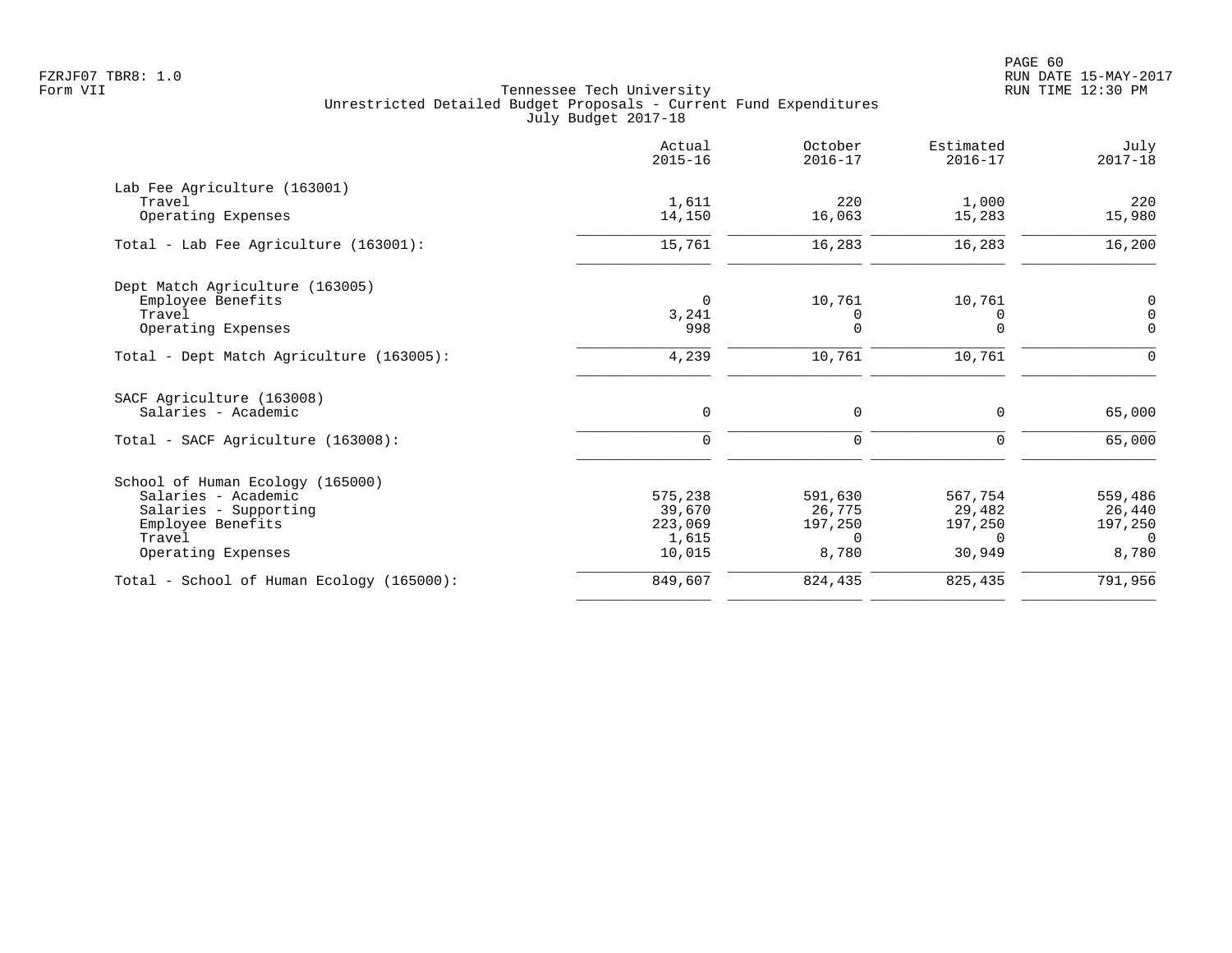|                                                                                                                                                                                                       | Actual<br>$2015 - 16$                                                         | October<br>$2016 - 17$                                                               | Estimated<br>$2016 - 17$                                                             | July<br>$2017 - 18$                                                                  |
|-------------------------------------------------------------------------------------------------------------------------------------------------------------------------------------------------------|-------------------------------------------------------------------------------|--------------------------------------------------------------------------------------|--------------------------------------------------------------------------------------|--------------------------------------------------------------------------------------|
| Lab Fee Human Ecology (165001)<br>Operating Expenses                                                                                                                                                  | 3,479                                                                         | 3,500                                                                                | 3,500                                                                                | 3,500                                                                                |
| Total - Lab Fee Human Ecology (165001):                                                                                                                                                               | 3,479                                                                         | 3,500                                                                                | 3,500                                                                                | 3,500                                                                                |
| Human Ecology South Hall Cafe (165006)<br>Operating Expenses<br>Department Revenues                                                                                                                   | 4,714<br>$-77$                                                                | 0<br>0                                                                               | 0<br>0                                                                               | $\mathsf 0$<br>$\Omega$                                                              |
| Total - Human Ecology South Hall Cafe (165006):                                                                                                                                                       | 4,637                                                                         | 0                                                                                    | $\mathbf 0$                                                                          | $\cap$                                                                               |
| SACF Human Ecology (165008)<br>Salaries - Academic                                                                                                                                                    | 0                                                                             | 0                                                                                    | $\mathbf 0$                                                                          | 60,000                                                                               |
| Total - SACF Human Ecology (165008):                                                                                                                                                                  | 0                                                                             | 0                                                                                    | 0                                                                                    | 60,000                                                                               |
| Lab Fee Nursing (166000)<br>Travel<br>Operating Expenses<br>Total - Lab Fee Nursing (166000):                                                                                                         | 0<br>22,843<br>22,843                                                         | $\Omega$<br>22,800<br>22,800                                                         | 231<br>22,569<br>22,800                                                              | $\Omega$<br>22,800<br>22,800                                                         |
| Nursing Instruction (166001)<br>Salaries - Academic<br>Salaries - Supporting<br>Salaries - Students<br>Salaries - Professional<br>Employee Benefits<br>Travel<br>Operating Expenses<br>Capital Outlay | 1,061,838<br>22,693<br>1,360<br>195,425<br>453,237<br>15,892<br>41,836<br>163 | 1,150,712<br>69,316<br>$\Omega$<br>172,696<br>473,345<br>4,690<br>48,469<br>$\Omega$ | 1,156,647<br>69,886<br>$\Omega$<br>175,275<br>473,345<br>6,190<br>37,164<br>$\Omega$ | 1,127,712<br>70,030<br>$\Omega$<br>178,658<br>483,745<br>4,690<br>15,769<br>$\Omega$ |
| Total - Nursing Instruction (166001):                                                                                                                                                                 | 1,792,444                                                                     | 1,919,228                                                                            | 1,918,507                                                                            | 1,880,604                                                                            |
|                                                                                                                                                                                                       |                                                                               |                                                                                      |                                                                                      |                                                                                      |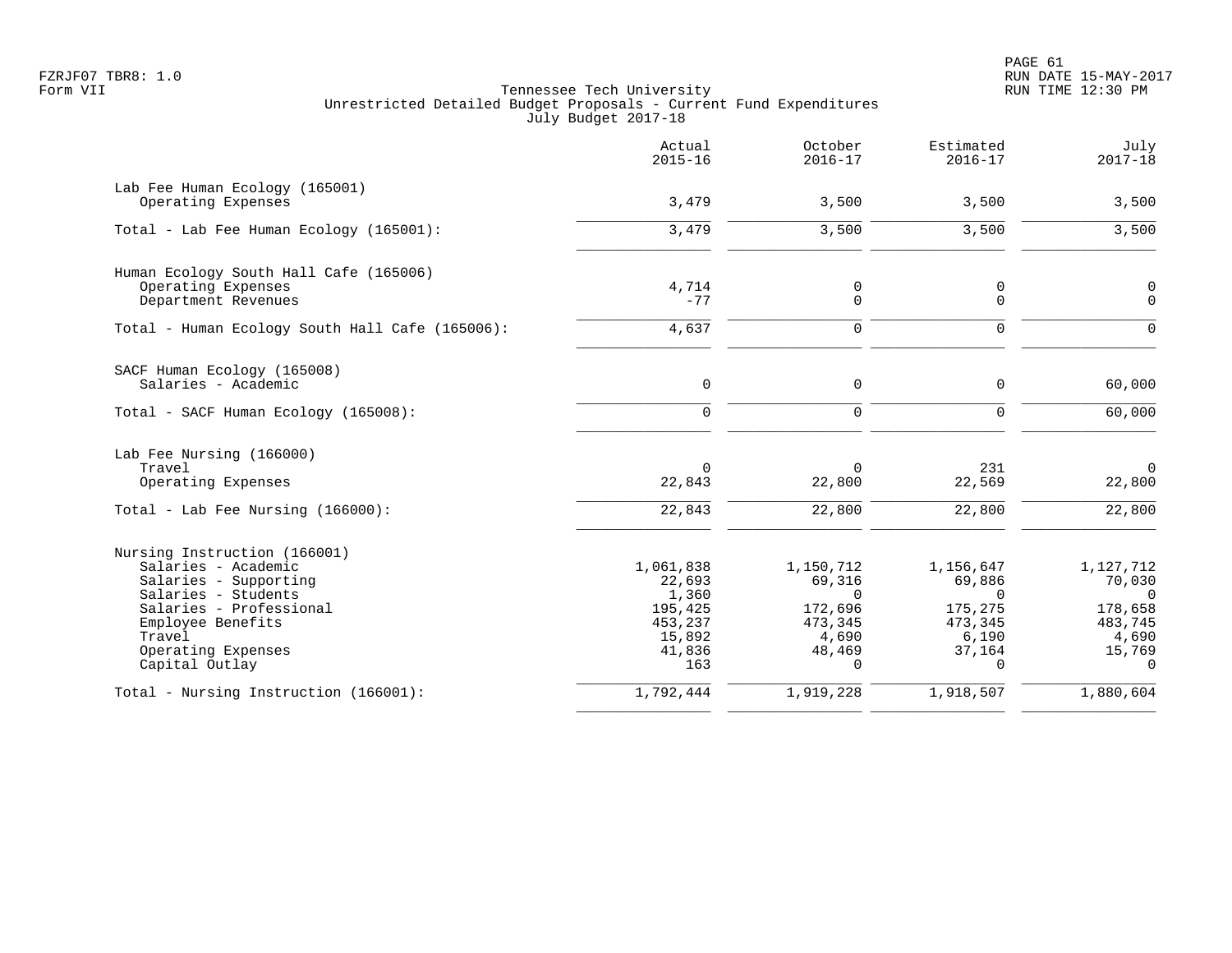| Actual<br>$2015 - 16$ | October<br>$2016 - 17$     | Estimated<br>$2016 - 17$ | July<br>$2017 - 18$        |
|-----------------------|----------------------------|--------------------------|----------------------------|
|                       |                            |                          |                            |
| 0                     | 3,500                      | 9,500                    | 3,500                      |
| $\Omega$              | 500                        | 14,888                   | 500                        |
| 13,293                | 73,499                     | 52,953                   | 31,956                     |
| 13,293                | 77,499                     | 77,341                   | 35,956                     |
|                       |                            |                          |                            |
|                       |                            |                          | 346,340                    |
|                       | $\Omega$                   |                          | $\Omega$                   |
|                       |                            |                          | 26,830                     |
| 17,804                | $\Omega$                   | $\Omega$                 | $\Omega$                   |
| 8,968                 | 104,864                    | 18,331                   | 149,830                    |
| 393,839               | 326,639                    | 325,639                  | 523,000                    |
|                       |                            |                          |                            |
| 11,613                | 0                          | 14,483                   | 0                          |
| 2,176                 | $\Omega$                   | $\Omega$                 | $\Omega$                   |
| 19,758                | 66,033                     | 51,550                   | 49,790                     |
| 33,547                | 66,033                     | 66,033                   | 49,790                     |
|                       |                            |                          |                            |
| $\mathsf{O}$          | 0                          | 0                        | 20,000                     |
| $\mathbf 0$           | 0                          | 0                        | 20,000                     |
|                       | 297,946<br>2,538<br>66,583 | 194,945<br>26,830        | 275,978<br>4,500<br>26,830 |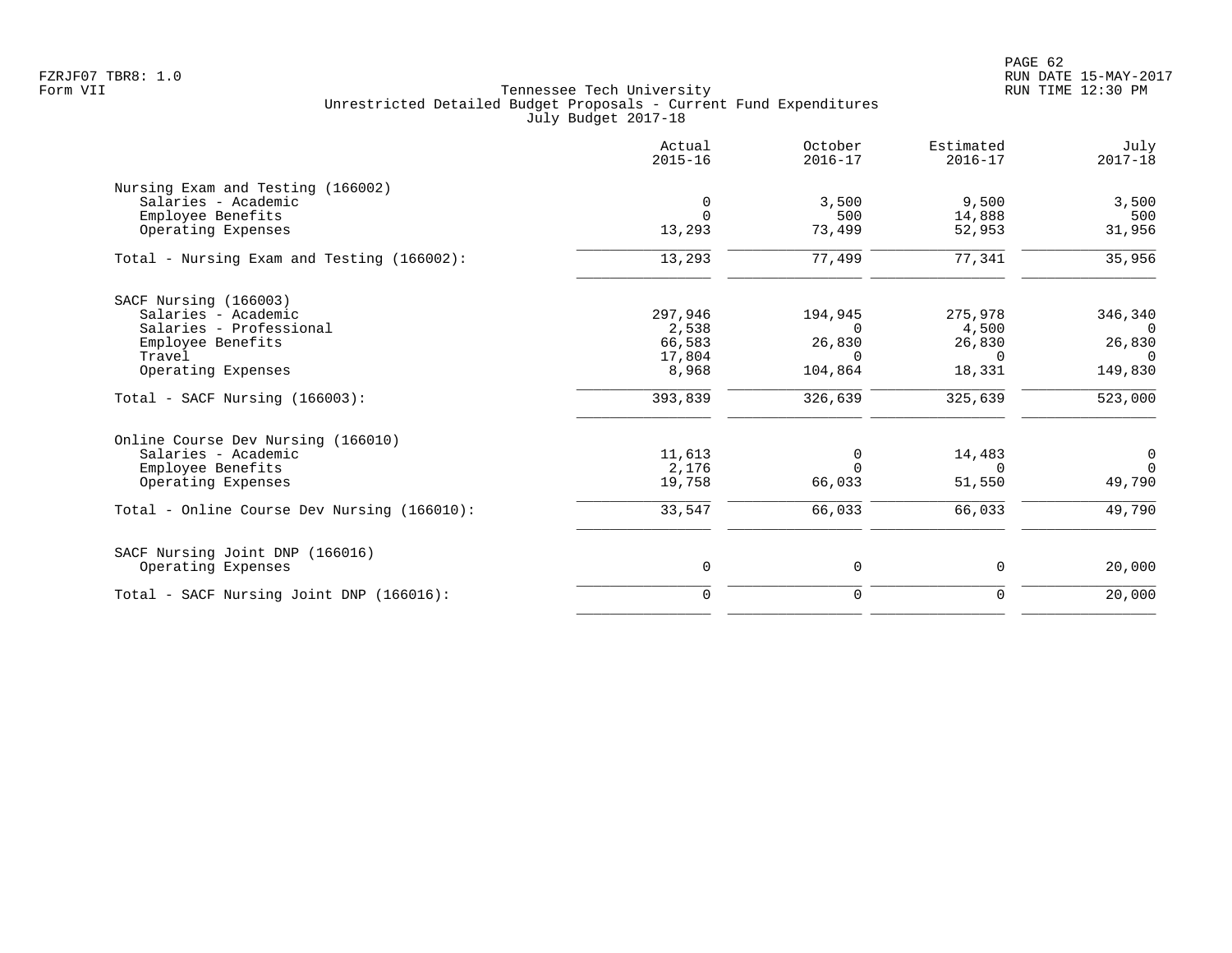PAGE 63 FZRJF07 TBR8: 1.0 RUN DATE 15-MAY-2017

|                                                                                                             | Actual<br>$2015 - 16$           | October<br>$2016 - 17$        | Estimated<br>$2016 - 17$    | July<br>$2017 - 18$              |
|-------------------------------------------------------------------------------------------------------------|---------------------------------|-------------------------------|-----------------------------|----------------------------------|
| Summer School School of Nursing (166028)<br>Salaries - Academic<br>Employee Benefits                        | 7,417<br>1,310                  | 41,657<br>11,073              | 41,657<br>11,073            | 41,657<br>11,073                 |
| Total - Summer School School of Nursing (166028):                                                           | 8,727                           | 52,730                        | 52,730                      | 52,730                           |
| TN eCampus School of Nursing (166031)<br>Salaries - Academic<br>Employee Benefits                           | 34,523<br>5,901                 | 368,417<br>0                  | 368,417<br>$\Omega$         | 168,417<br>$\Omega$              |
| Total - TN eCampus School of Nursing (166031):                                                              | 40,424                          | 368,417                       | 368,417                     | 168,417                          |
| GA Instruction Pool (170006)<br>Employee Benefits                                                           | 0                               | 99,910                        | 24,610                      | 75,000                           |
| Total - GA Instruction Pool (170006):                                                                       | 0                               | 99,910                        | 24,610                      | 75,000                           |
| TTU Matching (171000)<br>Employee Benefits<br>Travel<br>$Total - TTU Matching (171000):$                    | 0<br>$\mathbf 0$<br>$\mathbf 0$ | 7,500<br>0<br>7,500           | 5,000<br>2,500<br>7,500     | 0<br>$\mathbf 0$<br>$\mathbf 0$  |
| Minority Graduate Assistant (176004)<br>Salaries - Students<br>Salaries - Professional<br>Employee Benefits | 9,675<br>51,333<br>51,053       | $\Omega$<br>49,910<br>251,589 | 22,880<br>49,910<br>228,709 | $\mathbf 0$<br>49,910<br>156,870 |
| Total - Minority Graduate Assistant (176004):                                                               | 112,061                         | 301,499                       | 301,499                     | 206,780                          |
|                                                                                                             |                                 |                               |                             |                                  |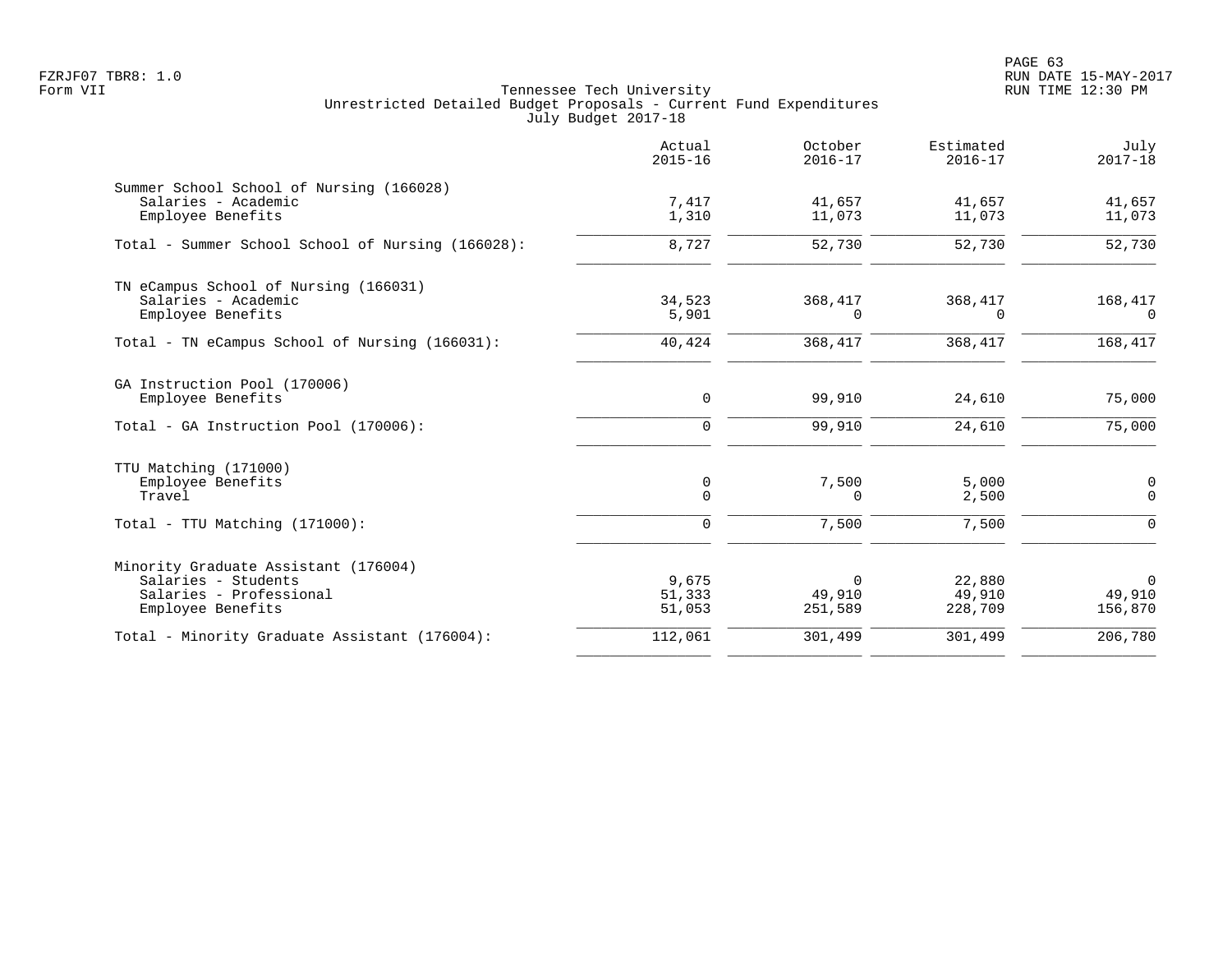|                                        | Actual<br>$2015 - 16$ | October<br>$2016 - 17$ | Estimated<br>$2016 - 17$ | July<br>$2017 - 18$ |
|----------------------------------------|-----------------------|------------------------|--------------------------|---------------------|
| Ext Edu Off Campus (180003)            |                       |                        |                          |                     |
| Salaries - Students                    | 0                     | $\Omega$               | $\Omega$                 | 650                 |
| Employee Benefits                      | $\Omega$              | 8,110                  | 8,110                    | 8,110               |
| Operating Expenses                     | 24,004                | 8,460                  | 8,460                    | 3,000               |
| Capital Outlay                         | 1,916                 | 0                      | $\Omega$                 | $\Omega$            |
| Total - Ext Edu Off Campus (180003):   | 25,920                | 16,570                 | 16,570                   | 11,760              |
| Ext Educ Overload (180005)             |                       |                        |                          |                     |
| Employee Benefits                      | $\mathbf 0$           | 5,010                  | 5,010                    | 5,010               |
| Total - Ext Educ Overload (180005):    | $\mathbf 0$           | 5,010                  | 5,010                    | $5,010$             |
| Distance MBA (180500)                  |                       |                        |                          |                     |
| Salaries - Academic                    | 305,223               | 288,190                | 303,676                  | 288,190             |
| Salaries - Supporting                  | 0                     | 5,864                  | 6,009                    | 6,254               |
| Salaries - Students                    | $\Omega$              | $\Omega$               | 200                      | $\overline{0}$      |
| Salaries - Professional                | 90,552                | 90,760                 | 66,846                   | 54,234              |
| Employee Benefits                      | 93,937                | 91,290                 | 91,290                   | 91,290              |
| Travel                                 | 2,998                 | $\Omega$               | 2,606                    | $\Omega$            |
| Operating Expenses                     | 50,763                | 112,850                | 107,077                  | 116,650             |
| Total - Distance MBA (180500):         | 543,473               | 588,954                | 577,704                  | 556,618             |
| Distance MBA Modules (180501)          |                       |                        |                          |                     |
| Salaries - Academic                    | $\mathbf 0$           | 7,125                  | 0                        | $\mathbf 0$         |
| Employee Benefits                      | $\Omega$              | 8,030                  | 0                        | $\mathbf 0$         |
| Operating Expenses                     | 8,416                 | $-10, 155$             | 0                        | $\Omega$            |
| Total - Distance MBA Modules (180501): | 8,416                 | 5,000                  | 0                        | $\mathbf 0$         |
|                                        |                       |                        |                          |                     |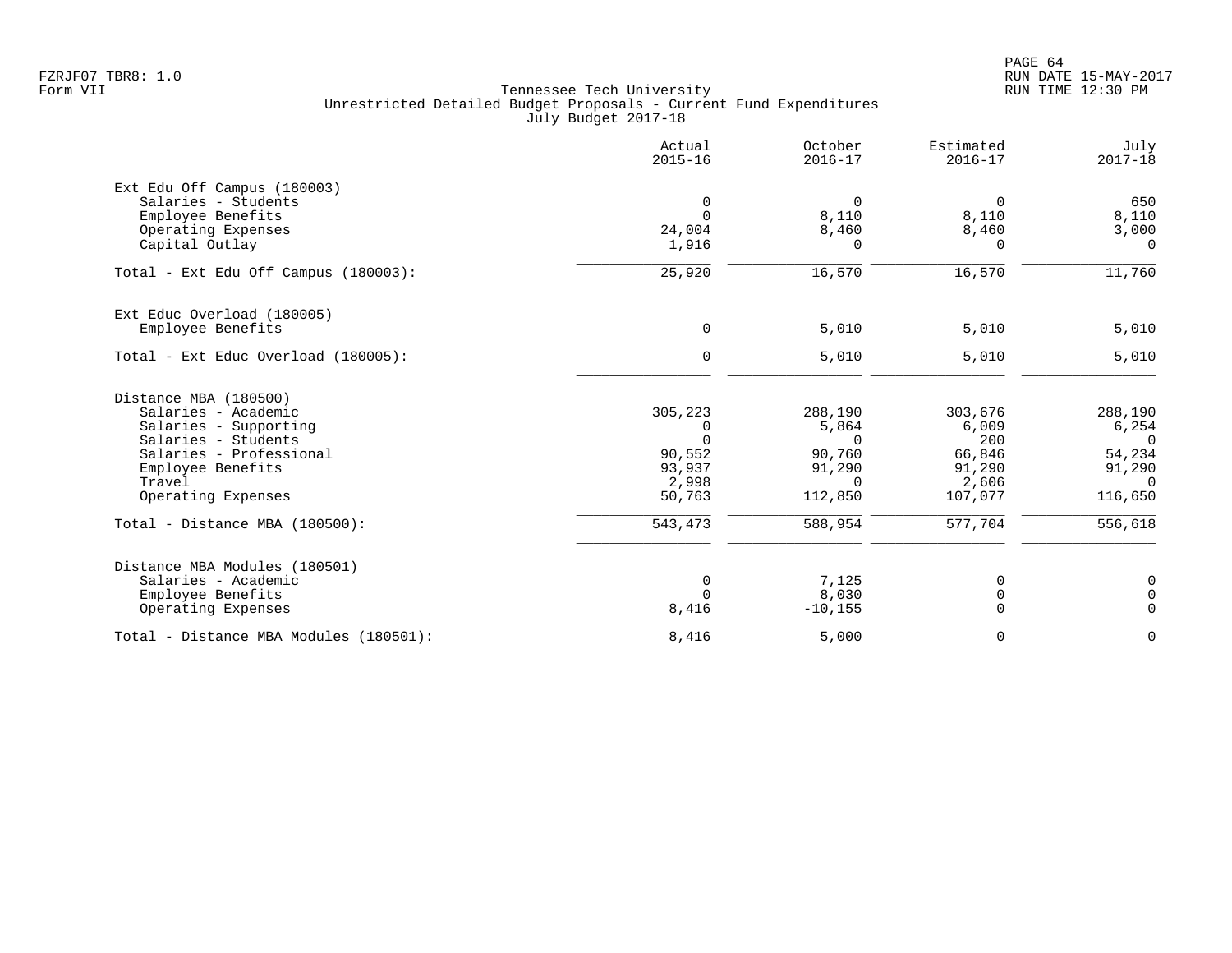|                                                       | Actual<br>$2015 - 16$ | October<br>$2016 - 17$ | Estimated<br>$2016 - 17$ | July<br>$2017 - 18$ |
|-------------------------------------------------------|-----------------------|------------------------|--------------------------|---------------------|
| Non Credit Ext Educ Instruction (181001)              |                       |                        |                          |                     |
| Salaries - Academic                                   | 2,844                 | $\Omega$               | O.                       | $\Omega$            |
| Salaries - Supporting                                 | 24,686                |                        |                          | $\Omega$            |
| Salaries - Professional                               | 6,466                 |                        |                          | $\mathbf 0$         |
| Employee Benefits                                     | 9,268                 |                        |                          | $\Omega$            |
| Operating Expenses                                    | 2,887                 | $\Omega$               |                          | $\Omega$            |
| Total - Non Credit Ext Educ Instruction (181001):     | 46,151                | $\mathbf 0$            | 0                        |                     |
| Non Credit Extended Programs (181002)                 |                       |                        |                          |                     |
| Salaries - Academic                                   | 10,648                | 6,000                  | 6,125                    | 6,000               |
| Salaries - Supporting                                 | 48,639                | 24,032                 | 18,675                   | 0                   |
| Employee Benefits                                     | 23,303                | $\Omega$               | $\Omega$                 | $\Omega$            |
| Travel                                                | 2,907                 | 200                    | 27                       | 200                 |
| Operating Expenses                                    | 61,437                | 33,980                 | 33,510                   | 29,747              |
| Department Revenues                                   | $-2, 274$             | 0                      | $\Omega$                 | $\Omega$            |
| Total - Non Credit Extended Programs (181002):        | 144,660               | 64,212                 | 58,337                   | 35,947              |
| Governor Sch fr Emerging Technology (183000)          |                       |                        |                          |                     |
| Salaries - Academic                                   | 13,021                | 13,644                 | 13,644                   | 13,644              |
| Salaries - Students                                   | 5,772                 | $\Omega$               | $\Omega$                 | $\Omega$            |
| Employee Benefits                                     | 3,227                 | 7,100                  | 7,100                    | 7,100               |
| Operating Expenses                                    | 10,593                | 10,455                 | 10,455                   | $-2,276$            |
| Total - Governor Sch fr Emerging Technology (183000): | 32,613                | 31,199                 | 31,199                   | 18,468              |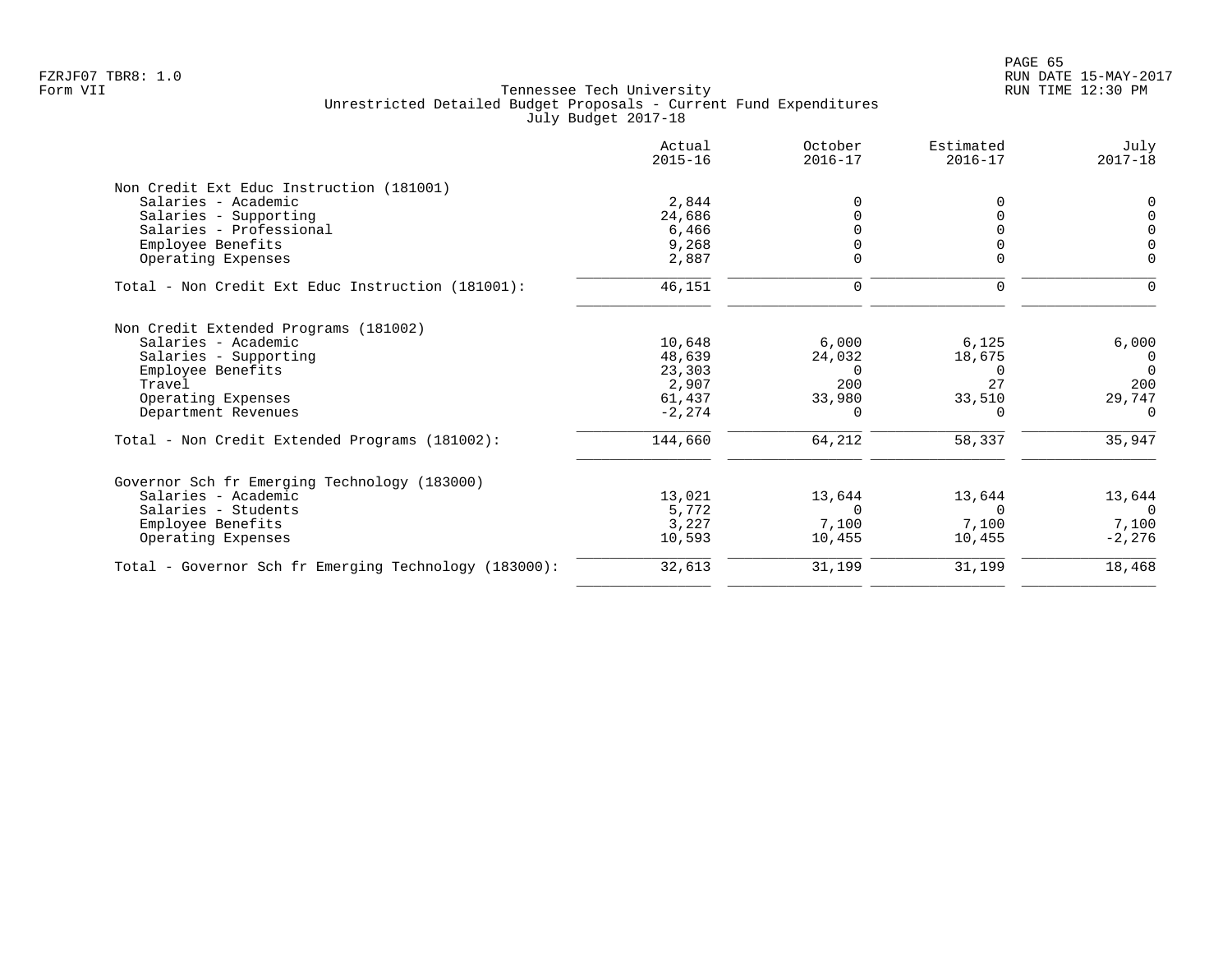|                                                  | Actual<br>$2015 - 16$ | October<br>$2016 - 17$ | Estimated<br>$2016 - 17$ | July<br>$2017 - 18$ |
|--------------------------------------------------|-----------------------|------------------------|--------------------------|---------------------|
| Two Plus Two Eled Crossville (184000)            |                       |                        |                          |                     |
| Salaries - Supporting                            | 22,350                | 20,260                 | 19,289                   | 12,521              |
| Salaries - Professional                          | 15,386                | 49,167                 | 49,167                   | 60,020              |
| Employee Benefits                                | 10,335                | 30,310                 | 30,310                   | 30,310              |
| Travel                                           | 464                   | 1,433                  | 2,297                    | 1,090               |
| Operating Expenses                               | 11,451                | 12,000                 | 13,157                   | 1,740               |
| Total - Two Plus Two Eled Crossville (184000):   | 59,986                | 113,170                | 114,220                  | 105,681             |
| Two Plus Two Eled Oak Ridge (184001)             |                       |                        |                          |                     |
| Salaries - Supporting                            | 12,275                | 12,460                 | 12,460                   | 12,521              |
| Employee Benefits                                | 2,784                 | 2,825                  | 2,825                    | 2,825               |
| Travel                                           | 155                   | 156                    | 0                        | 156                 |
| Operating Expenses                               | 12,065                | 12,066                 | 12,222                   | 12,066              |
| Total - Two Plus Two Eled Oak Ridge (184001):    | 27,279                | 27,507                 | 27,507                   | 27,568              |
| Two Plus Two Eled Pellissippii (184002)          |                       |                        |                          |                     |
| Salaries - Supporting                            | 11,722                | 11,898                 | 11,937                   | 11,956              |
| Employee Benefits                                | 3,259                 | 3,270                  | 3,270                    | 3,270               |
| Travel                                           | 313                   | 1,290                  | 0                        | 1,290               |
| Operating Expenses                               | 45,419                | 50,000                 | 50,051                   | 16,600              |
| Total - Two Plus Two Eled Pellissippii (184002): | 60,713                | 66,458                 | 65,258                   | 33,116              |
| Two Plus Two Eled Chattanooga (184003)           |                       |                        |                          |                     |
| Employee Benefits                                | $\Omega$              | 350                    | 350                      | 350                 |
| Operating Expenses                               | 10,900                | 10,900                 | 10,900                   | 10,900              |
| Total - Two Plus Two Eled Chattanooga (184003):  | 10,900                | 11,250                 | 11,250                   | 11,250              |
|                                                  |                       |                        |                          |                     |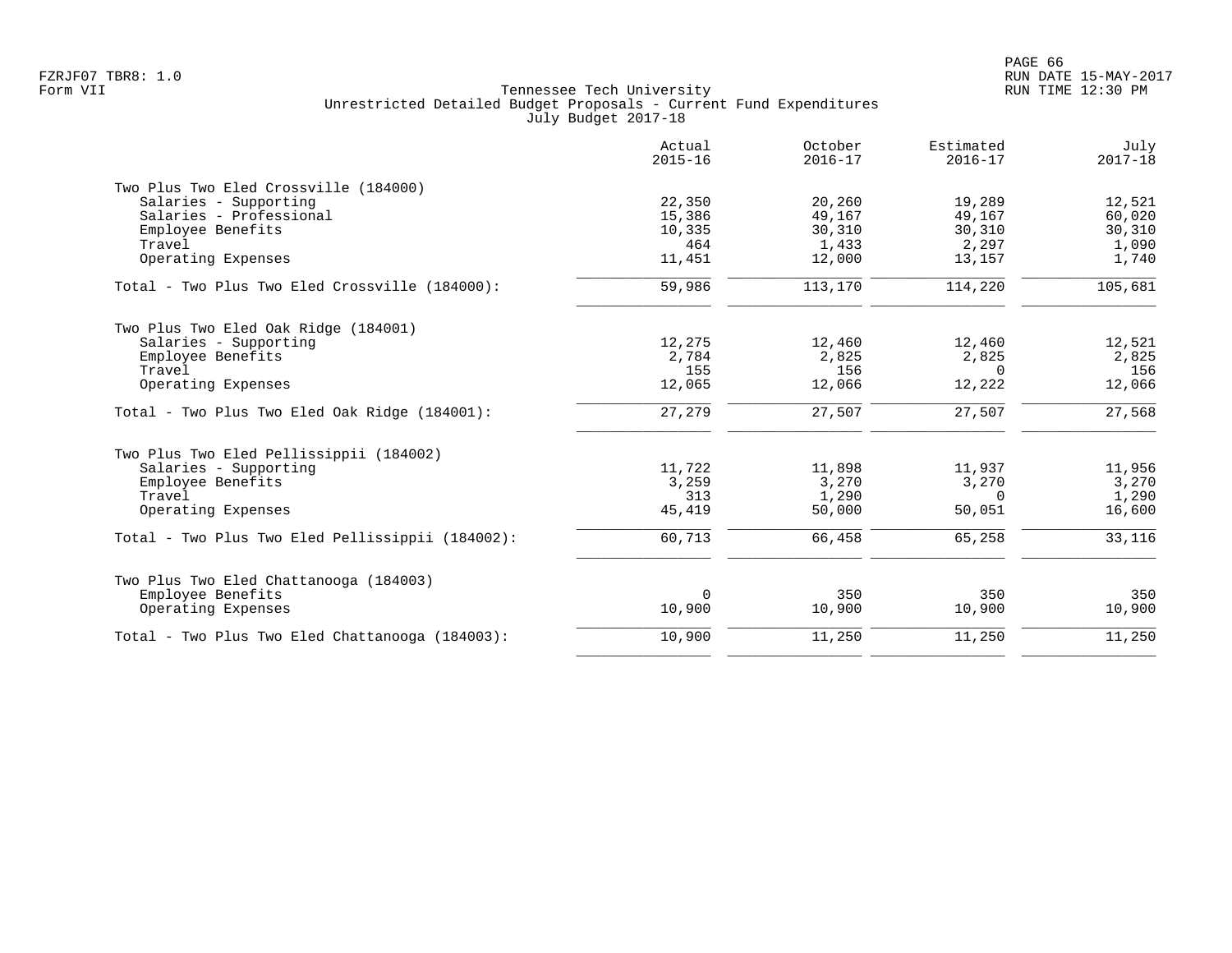|                                                 | Actual<br>$2015 - 16$ | October<br>$2016 - 17$ | Estimated<br>$2016 - 17$ | July<br>$2017 - 18$ |
|-------------------------------------------------|-----------------------|------------------------|--------------------------|---------------------|
| Two Plus Two Eled Motlow (184004)               |                       |                        |                          |                     |
| Salaries - Academic                             | $\mathbf 0$           | 690                    | $\overline{0}$           | 690                 |
| Salaries - Supporting                           | 12,275                | 12,460                 | 12,460                   | 12,521              |
| Salaries - Professional                         | 61,520                | 62,501                 | 62,501                   | 62,894              |
| Employee Benefits                               | 20,247                | 20,340                 | 20,340                   | 20,340              |
| Travel                                          | 6,793                 | 6,793                  | 4,419                    | 6,793               |
| Operating Expenses                              | 4,296                 | 5,700                  | 8,214                    | 5,700               |
| Total - Two Plus Two Eled Motlow (184004):      | 105,131               | 108,484                | 107,934                  | 108,938             |
| Two Plus Two Eled Tullahoma (184005)            |                       |                        |                          |                     |
| Employee Benefits                               | 0                     | 300                    | 300                      | 300                 |
| Travel                                          | $\Omega$              | 1,000                  | $\Omega$                 | 1,000               |
| Operating Expenses                              | 4,400                 | 7,000                  | 8,000                    | 7,000               |
| Total - Two Plus Two Eled Tullahoma (184005):   | 4,400                 | 8,300                  | 8,300                    | 8,300               |
| Two Plus Two Eled RS Harriman (184006)          |                       |                        |                          |                     |
| Salaries - Academic                             | 0                     | 1,300                  | $\Omega$                 | 1,300               |
| Employee Benefits                               | $\mathbf 0$           | 1,000                  | 1,000                    | 1,000               |
| Travel                                          | 33                    | 750                    | $\Omega$                 | 750                 |
| Operating Expenses                              | 1,099                 | 6,002                  | 8,052                    | 6,002               |
| Total - Two Plus Two Eled RS Harriman (184006): | 1,132                 | 9,052                  | 9,052                    | 9,052               |
| Two Plus Two Eled Scott Co (184007)             |                       |                        |                          |                     |
| Salaries - Academic                             | $\Omega$              | 550                    | $\mathbf 0$              | 550                 |
| Salaries - Supporting                           | 14,723                | 15,000                 | 13,358                   | $\Omega$            |
| Employee Benefits                               | 1,127                 | 1,600                  | 1,600                    | 1,600               |
| Travel                                          | 797                   | 1,382                  | 882                      | 1,382               |
| Operating Expenses                              | 7,172                 | 11,990                 | 14,682                   | 11,990              |
| Total - Two Plus Two Eled Scott Co (184007):    | 23,819                | 30,522                 | 30,522                   | 15,522              |
|                                                 |                       |                        |                          |                     |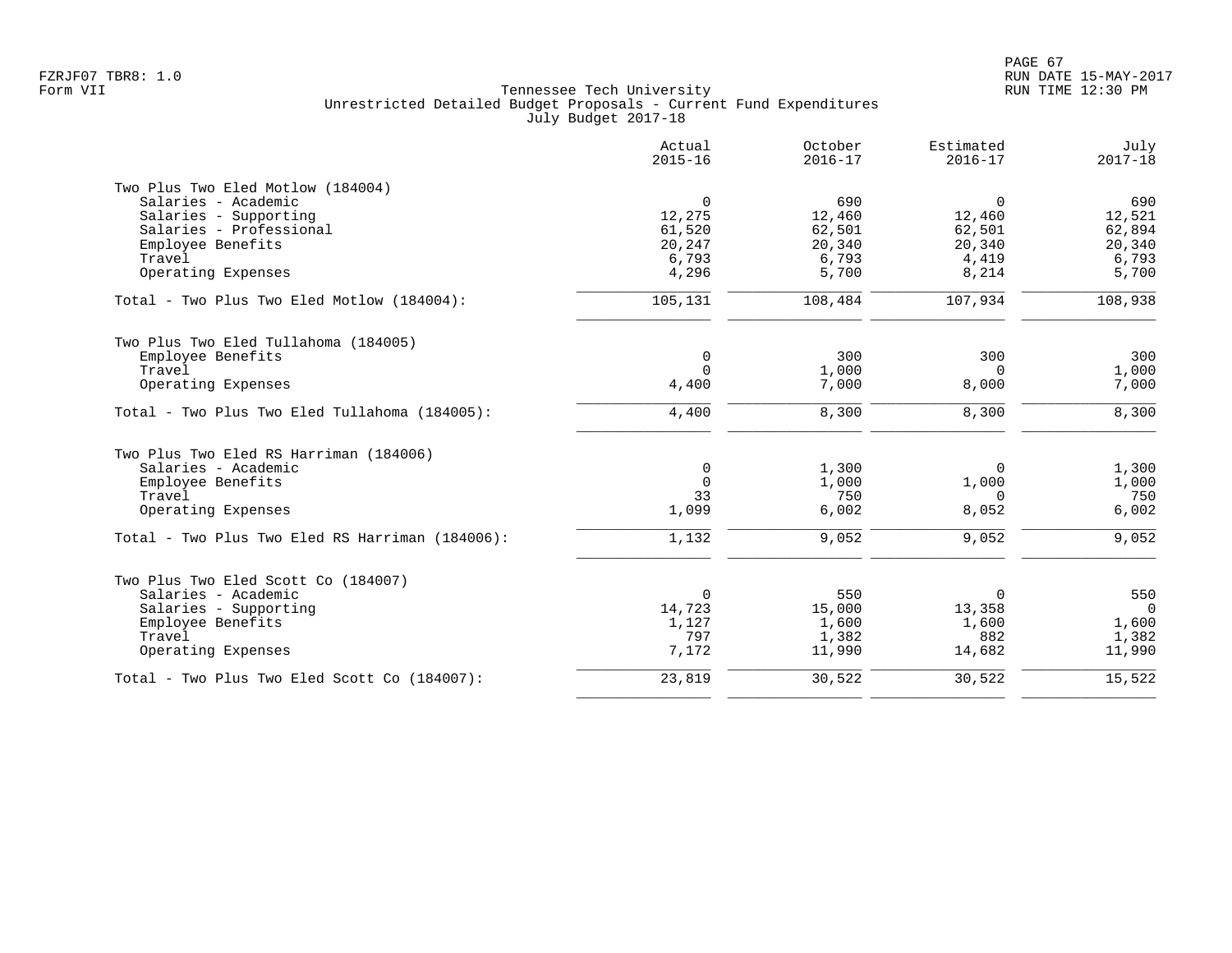|                                                      | Actual<br>$2015 - 16$ | October<br>$2016 - 17$ | Estimated<br>$2016 - 17$ | July<br>$2017 - 18$ |
|------------------------------------------------------|-----------------------|------------------------|--------------------------|---------------------|
| Ex Ed 2plus2 Eled Columbia (184008)                  |                       | 0                      |                          | $\mathbf 0$         |
| Salaries - Supporting                                | 0                     |                        | 10,000                   |                     |
| Total - Ex Ed 2plus2 Eled Columbia (184008):         | $\mathbf 0$           | $\mathbf 0$            | 10,000                   | $\mathbf 0$         |
| Interdisciplinary Studies Instruct (185000)          |                       |                        |                          |                     |
| Salaries - Academic                                  | 271,664               | 232,312                | 251,166                  | 229,452             |
| Salaries - Supporting                                | 44,501                | 43,412                 | 39,004                   | 43,112              |
| Salaries - Students                                  | 8,129                 | $\Omega$               | 908                      | $\overline{0}$      |
| Employee Benefits                                    | 91,088                | 92,610                 | 92,610                   | 92,610              |
| Travel                                               | 8,190                 | 25,000                 | 6,762                    | 9,762               |
| Operating Expenses                                   | 16,149                | 20,095                 | 24,595                   | 18,000              |
| Total - Interdisciplinary Studies Instruct (185000): | 439,721               | 413,429                | 415,045                  | 392,936             |
| Professional Studies (185001)                        |                       |                        |                          |                     |
| Salaries - Academic                                  | 63,007                | 71,329                 | 70,268                   | 53,219              |
| Salaries - Supporting                                | $\Omega$              | $\Omega$               | $\Omega$                 | 32,950              |
| Employee Benefits                                    | 13,911                | 16,685                 | 16,685                   | 16,685              |
| Travel                                               | $\Omega$              | 4,000                  | 761                      | 2,000               |
| Operating Expenses                                   | 664                   | 3,000                  | 1,500                    | 3,000               |
| Total - Professional Studies (185001):               | 77,582                | 95,014                 | 89,214                   | 107,854             |
| TN eCampus Instruction (185002)                      |                       |                        |                          |                     |
| Salaries - Academic                                  | 584,392               | 68,424                 | 0                        | 13,491              |
| Salaries - Supporting                                | 30,637                | 54,315                 | 58,592                   | 25,480              |
| Salaries - Professional                              | 61,344                | 2,500                  | 62,433                   | 62,863              |
| Employee Benefits                                    | 133,009               | 195,425                | 195,425                  | 195,425             |
| Travel                                               | 499                   | 4,330                  | 4,330                    | 4,330               |
| Operating Expenses                                   | 10,877                | 32,040                 | 36,254                   | 60,398              |
| Total - TN eCampus Instruction (185002):             | 820,758               | 357,034                | 357,034                  | 361,987             |
|                                                      |                       |                        |                          |                     |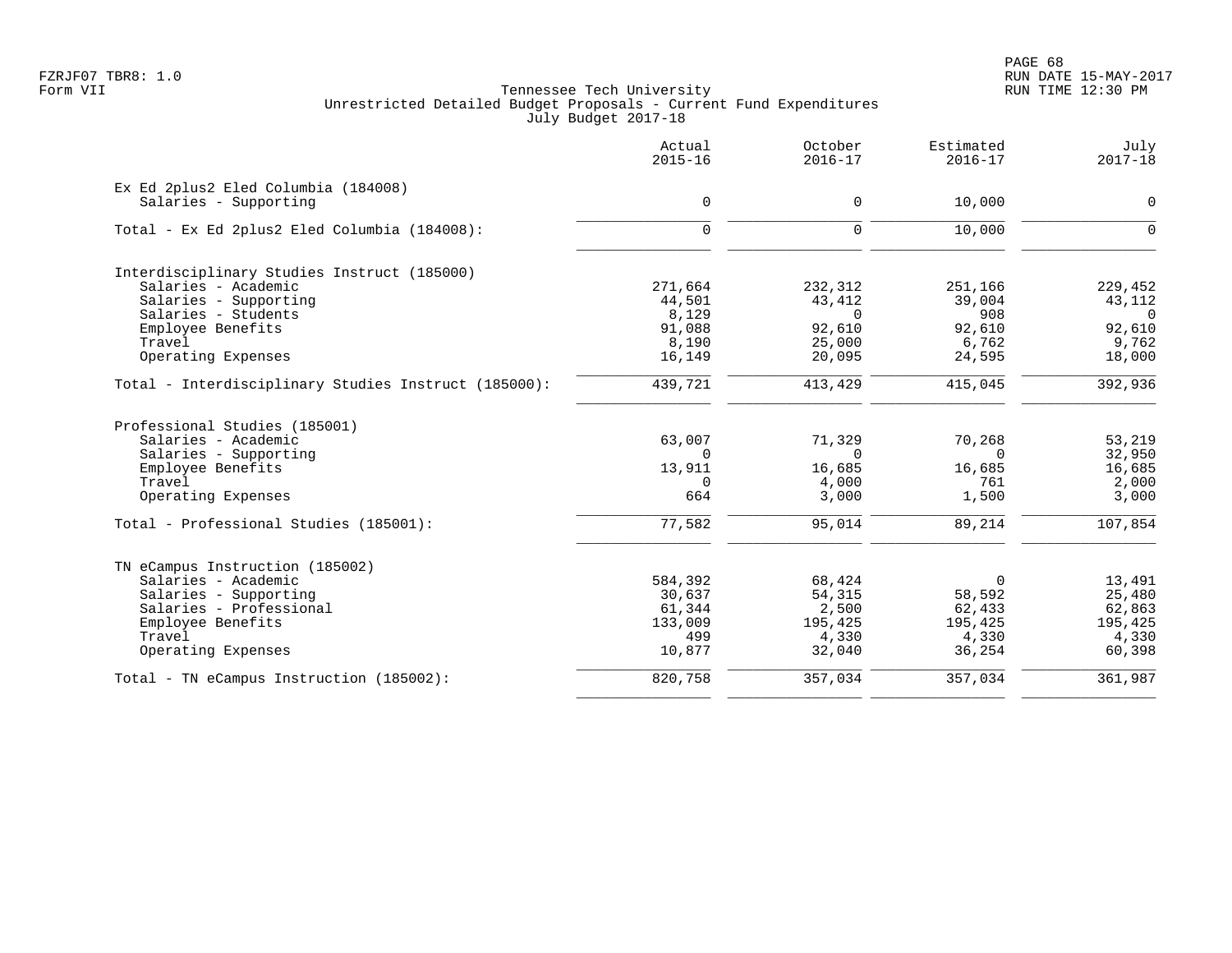|                                                                     | Actual<br>$2015 - 16$ | October<br>$2016 - 17$ | Estimated<br>$2016 - 17$ | July<br>$2017 - 18$ |
|---------------------------------------------------------------------|-----------------------|------------------------|--------------------------|---------------------|
| Environmental Studies Udrgrd (185005)                               |                       |                        |                          |                     |
| Salaries - Administrative                                           | $\Omega$              | $\Omega$               | $\Omega$                 | 5,000               |
| Salaries - Academic                                                 | 119,728               | 132,207                | 134,357                  | 147,285             |
| Salaries - Supporting                                               | 25,594                | 26,074                 | 26,074                   | 31,300              |
| Salaries - Professional                                             | $\Omega$              | $\Omega$               | $\Omega$                 | 9,204               |
| Employee Benefits                                                   | 64,347                | 61,270                 | 61,270                   | 61,270              |
| Travel                                                              | 2,366                 | 1,900                  | 1,900                    | 1,900               |
| Operating Expenses                                                  | 7,624                 | 5,000                  | 5,000                    | 5,000               |
| Total - Environmental Studies Udrgrd (185005):                      | 219,659               | 226,451                | 228,601                  | 260,959             |
| Interdiscip Studies Campus Instr (185007)                           |                       |                        |                          |                     |
| Employee Benefits                                                   | 0                     | 2,330                  | 2,330                    | 2,330               |
| Total - Interdiscip Studies Campus Instr (185007):                  | $\mathbf 0$           | 2,330                  | 2,330                    | 2,330               |
|                                                                     |                       |                        |                          |                     |
| Interdisc Studies Online Course Fee (185008)<br>Salaries - Academic |                       |                        | 0                        |                     |
|                                                                     | 0                     | 0                      |                          | 31,500              |
| Total - Interdisc Studies Online Course Fee (185008):               | 0                     | 0                      | 0                        | 31,500              |
| Online Course Dev Interdiscipl Stys (185010)                        |                       |                        |                          |                     |
| Salaries - Academic                                                 | 17,004                | $\Omega$               | 0                        | $\Omega$            |
| Employee Benefits                                                   | 3,381                 |                        | $\Omega$                 | $\Omega$            |
| Operating Expenses                                                  | $\Omega$              | 38,834                 | 9,224                    | $\Omega$            |
| Total - Online Course Dev Interdiscipl Stys (185010):               | 20,385                | 38,834                 | 9,224                    | $\mathbf 0$         |
|                                                                     |                       |                        |                          |                     |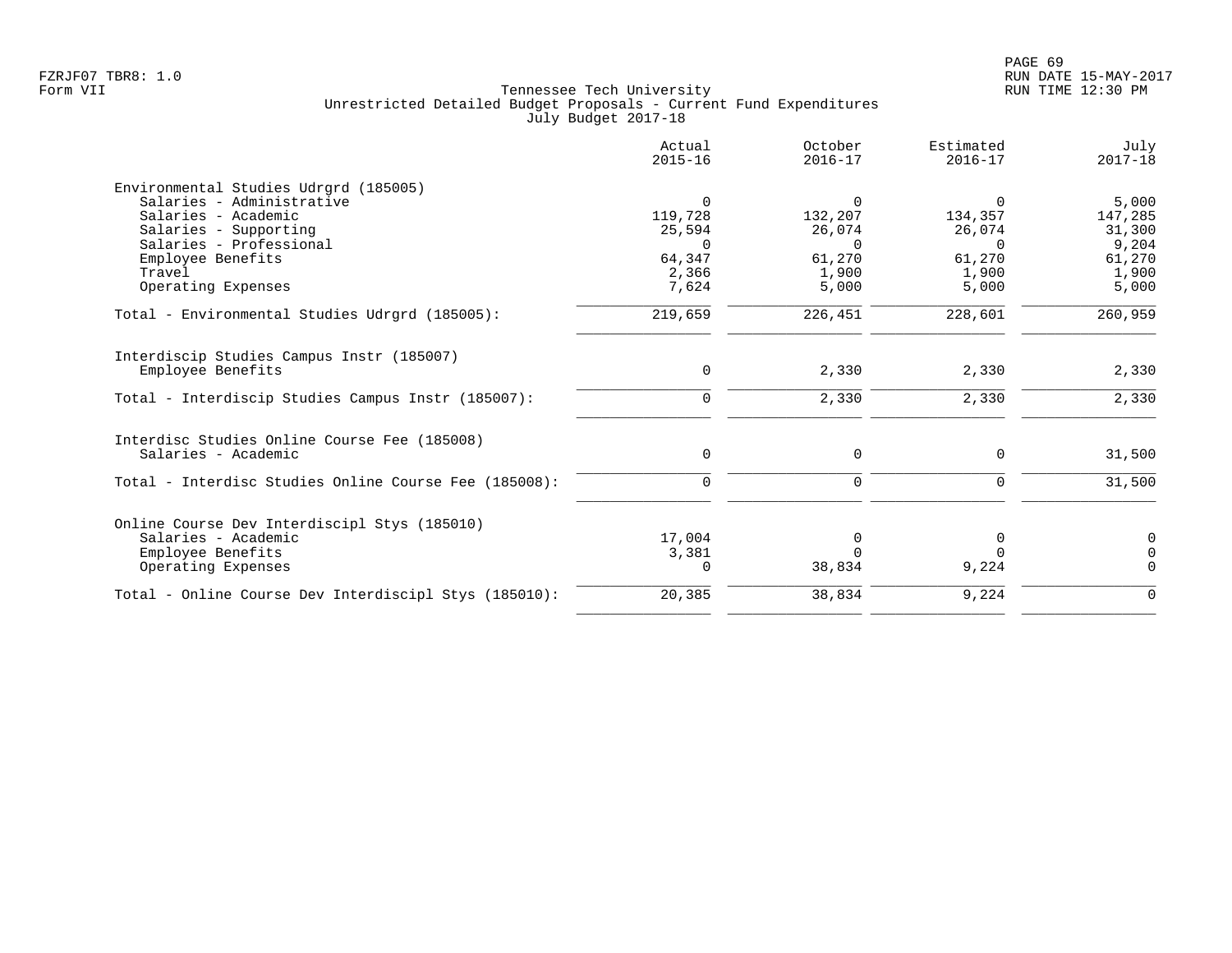|                                                 | Actual<br>$2015 - 16$ | October<br>$2016 - 17$ | Estimated<br>$2016 - 17$ | July<br>$2017 - 18$ |
|-------------------------------------------------|-----------------------|------------------------|--------------------------|---------------------|
| Public Safety Instruction (185502)              |                       |                        |                          |                     |
| Salaries - Academic                             | 17,000                | 12,600                 | 19,875                   | 943                 |
| Employee Benefits                               | 1,301                 | $\Omega$               | $\Omega$                 | $\Omega$            |
| Total - Public Safety Instruction (185502):     | 18,301                | 12,600                 | 19,875                   | 943                 |
| Environmental Sci Grad Assist (188000)          |                       |                        |                          |                     |
| Salaries - Academic                             | 42,315                | $\Omega$               | $\Omega$                 | $\mathbf 0$         |
| Employee Benefits                               | 68,763                | 45,000                 | 45,000                   | 45,000              |
| Total - Environmental Sci Grad Assist (188000): | 111,078               | 45,000                 | 45,000                   | 45,000              |
| EVS Challenge (188001)                          |                       |                        |                          |                     |
| Salaries - Professional                         | 15,000                | 0                      | 30,000                   | 0                   |
| Employee Benefits                               | 8,961                 | $\Omega$               | $\Omega$                 | $\mathbf 0$         |
| Total - EVS Challenge (188001):                 | 23,961                | 0                      | 30,000                   | 0                   |
| Environmental Science Masters (188002)          |                       |                        |                          |                     |
| Salaries - Academic                             | 2,009                 | 4,800                  | 14,110                   | 0                   |
| Salaries - Students                             | 7,350                 | 5,000                  | 20,840                   | $\mathsf 0$         |
| Salaries - Professional                         | 480                   | $\Omega$               | 4,250                    | $\Omega$            |
| Employee Benefits                               | 664                   | 615                    | 615                      | 615                 |
| Travel                                          | 1,737                 | 4,000                  | 2,000                    | 4,000               |
| Operating Expenses                              | 319                   | 3,000                  | 670                      | 3,000               |
| Total - Environmental Science Masters (188002): | 12,559                | 17,415                 | 42,485                   | 7,615               |
|                                                 |                       |                        |                          |                     |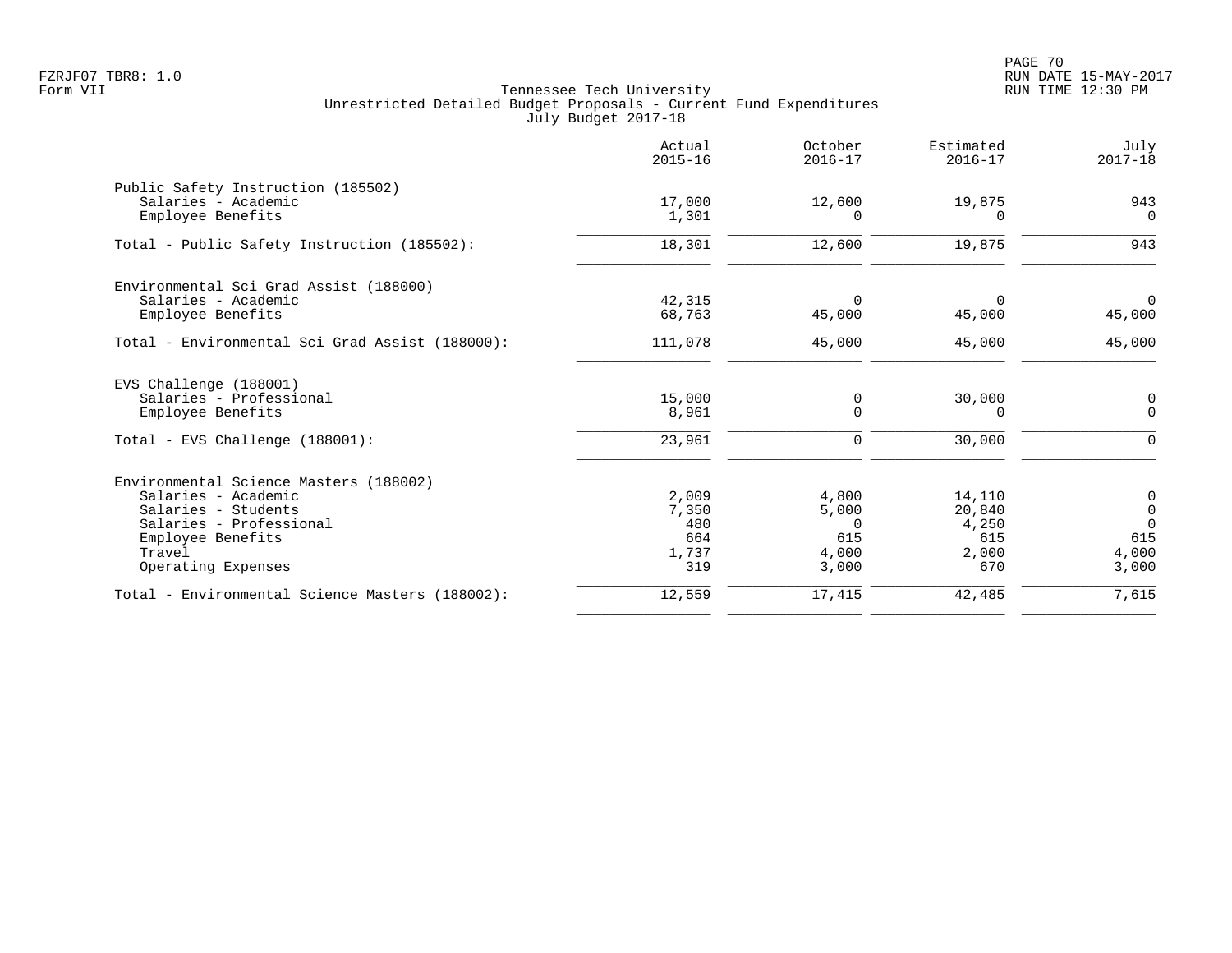|                                                     | Actual<br>$2015 - 16$ | October<br>$2016 - 17$ | Estimated<br>$2016 - 17$ | July<br>$2017 - 18$ |
|-----------------------------------------------------|-----------------------|------------------------|--------------------------|---------------------|
| Interdisciplinary Student Success (189000)          |                       |                        |                          |                     |
| Salaries - Supporting                               | 388                   | 0                      | 0                        | $\overline{0}$      |
| Salaries - Students                                 | 371                   | $\Omega$               | $\Omega$                 | $\Omega$            |
| Salaries - Professional                             | 135,727               | 138,159                | 139,760                  | 141,914             |
| Employee Benefits                                   | 68,916                | 64,325                 | 64,325                   | 64,325              |
| Travel                                              | 6,763                 | 4,000                  | 5,500                    | 2,000               |
| Operating Expenses                                  | 6,380                 | 5,000                  | 3,500                    | 5,000               |
| Total - Interdisciplinary Student Success (189000): | 218,545               | 211,484                | 213,085                  | 213,239             |
| TAF Technology Access Fee (190006)                  |                       |                        |                          |                     |
| Salaries - Students                                 | 206,034               | 118,830                | 182,690                  | 118,830             |
| Employee Benefits                                   | 5,065                 | 15,310                 | 15,310                   | 15,310              |
| Operating Expenses                                  | 1,921,504             | 2,364,299              | 2,299,439                | 1,410,194           |
| Capital Outlay                                      | 37,305                | 100,000                | 100,000                  | 100,000             |
| Total - TAF Technology Access Fee (190006):         | 2,169,908             | 2,598,439              | 2,597,439                | 1,644,334           |
| Craft Center Instuct Transfer (200007)              |                       |                        |                          |                     |
| Operating Expenses                                  | $-374,000$            | $-374,000$             | $-374,000$               | $-374,000$          |
| Total - Craft Center Instuct Transfer (200007):     | $-374,000$            | $-374,000$             | $-374,000$               | $-374,000$          |
| CHEC TAF Tech Access Fee (210004)                   |                       |                        |                          |                     |
| Operating Expenses                                  | 0                     | 100,000                | 100,000                  | 30,000              |
| Total - CHEC TAF Tech Access Fee (210004):          | $\mathbf 0$           | 100,000                | 100,000                  | 30,000              |
|                                                     |                       |                        |                          |                     |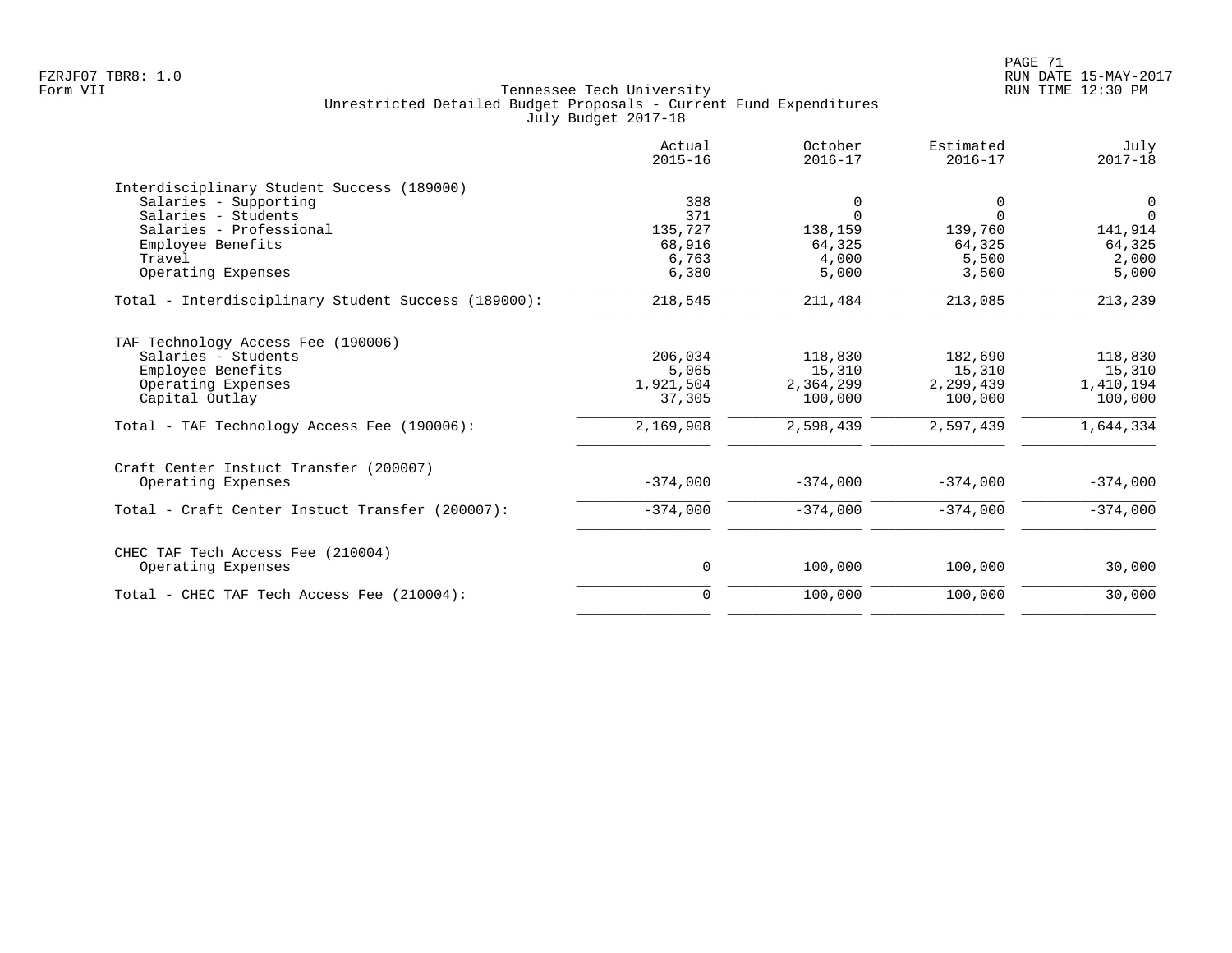PAGE 72 FZRJF07 TBR8: 1.0 RUN DATE 15-MAY-2017

|                                              | Actual<br>$2015 - 16$ | October<br>$2016 - 17$ | Estimated<br>$2016 - 17$ | July<br>$2017 - 18$ |
|----------------------------------------------|-----------------------|------------------------|--------------------------|---------------------|
| CHEC Tutoring Math (210020)                  |                       |                        |                          |                     |
| Salaries - Supporting<br>Employee Benefits   | 2,046<br>157          | 0<br>$\Omega$          | $\Omega$                 | 0<br>$\Omega$       |
| Total - CHEC Tutoring Math (210020):         | 2,203                 | 0                      | 0                        | $\Omega$            |
| CHEC Tutoring Writing (210021)               |                       |                        |                          |                     |
| Salaries - Supporting                        | 3,046                 | 0                      | 0                        | 0                   |
| Employee Benefits                            | 233                   | $\mathbf 0$            | $\Omega$                 | $\mathbf 0$         |
| Total - CHEC Tutoring Writing (210021):      | 3,279                 | $\mathbf 0$            | $\mathbf 0$              | $\Omega$            |
| CHEC Lab Supplies (210022)                   |                       |                        |                          |                     |
| Salaries - Supporting                        | 7,336                 | $\Omega$               |                          | 0                   |
| Employee Benefits                            | 561                   | 0                      | O                        | 0                   |
| Operating Expenses                           | 5,196                 | $\Omega$               | $\Omega$                 | $\Omega$            |
| Total - CHEC Lab Supplies (210022):          | 13,093                | 0                      | 0                        | $\Omega$            |
| CHEC EETH & Comp Operating (210023)          |                       |                        |                          |                     |
| Salaries - Supporting                        | 3,624                 | $\Omega$               |                          | 0                   |
| Employee Benefits                            | 278                   | $\Omega$               |                          | $\mathbf 0$         |
| Operating Expenses                           | 3,281                 | $\Omega$               | U                        | $\Omega$            |
| Total - CHEC EETH & Comp Operating (210023): | 7,183                 | 0                      | 0                        | $\Omega$            |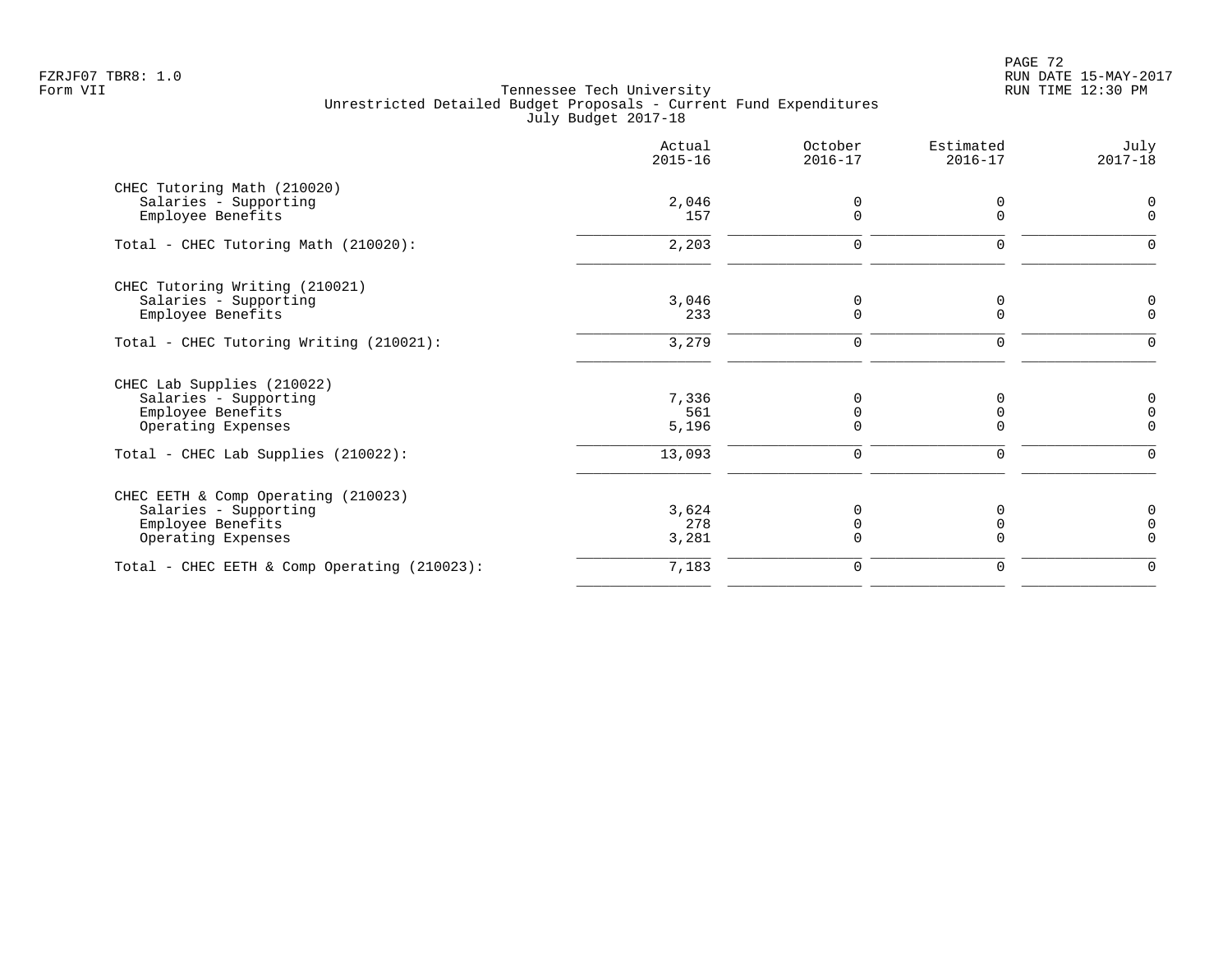PAGE 73 FZRJF07 TBR8: 1.0 RUN DATE 15-MAY-2017

|                                                                                                                                                                               | Actual<br>$2015 - 16$                                             | October<br>$2016 - 17$                                    | Estimated<br>$2016 - 17$                                  | July<br>$2017 - 18$                                            |
|-------------------------------------------------------------------------------------------------------------------------------------------------------------------------------|-------------------------------------------------------------------|-----------------------------------------------------------|-----------------------------------------------------------|----------------------------------------------------------------|
| TBR Spouse Dependent Discount (700000)<br>Employee Benefits                                                                                                                   | 365,354                                                           | 226,140                                                   | 226,140                                                   | 226,140                                                        |
| Total - TBR Spouse Dependent Discount (700000):                                                                                                                               | 365,354                                                           | 226,140                                                   | 226,140                                                   | 226,140                                                        |
| TBR Employ Remission PC191 (700001)<br>Employee Benefits                                                                                                                      | 133,259                                                           | 62,600                                                    | 62,600                                                    | 62,600                                                         |
| Total - TBR Employ Remission PC191 (700001):                                                                                                                                  | 133,259                                                           | 62,600                                                    | 62,600                                                    | 62,600                                                         |
| E and G Data Processing Allocation (700003)<br>Department Revenues                                                                                                            | 3,953,235                                                         | 4,474,870                                                 | 4,313,900                                                 | 4,251,230                                                      |
| Total - E and G Data Processing Allocation (700003):                                                                                                                          | 3,953,235                                                         | 4,474,870                                                 | 4,313,900                                                 | 4, 251, 230                                                    |
| E and G Claims Adjustment (700004)<br>Operating Expenses                                                                                                                      | 252,484                                                           | 210,800                                                   | 210,800                                                   | 210,800                                                        |
| Total - E and G Claims Adjustment $(700004)$ :                                                                                                                                | 252,484                                                           | 210,800                                                   | 210,800                                                   | 210,800                                                        |
| $E$ and G Support (700005)<br>Salaries - Administrative<br>Salaries - Academic<br>Salaries - Supporting<br>Salaries - Professional<br>Employee Benefits<br>Operating Expenses | $\mathbf 0$<br>$\mathbf 0$<br>0<br>$\Omega$<br>92,346<br>$-6,834$ | 680<br>356,088<br>11,757<br>9,382<br>329,129<br>$-68,572$ | 680<br>356,088<br>11,757<br>9,382<br>329,129<br>$-49,795$ | 4,240<br>1,103,105<br>62,000<br>56,645<br>697,194<br>$-77,159$ |
| Total - E and G Support $(700005)$ :                                                                                                                                          | 85,512                                                            | 638,464                                                   | 657,241                                                   | 1,846,025                                                      |
|                                                                                                                                                                               |                                                                   |                                                           |                                                           |                                                                |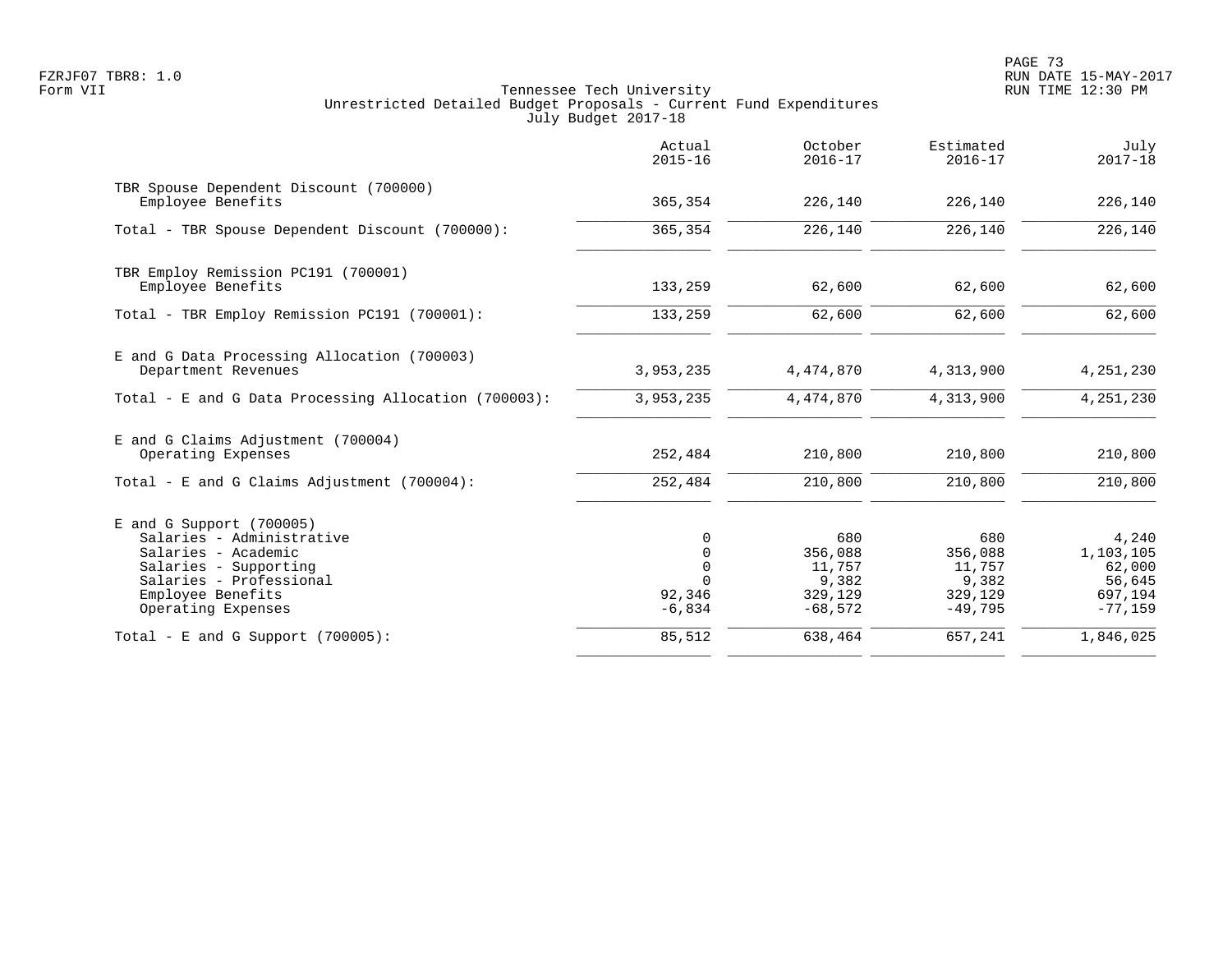|                                                     | Actual<br>$2015 - 16$ | October<br>$2016 - 17$ | Estimated<br>$2016 - 17$ | July<br>$2017 - 18$ |
|-----------------------------------------------------|-----------------------|------------------------|--------------------------|---------------------|
| Pool Reclass (700007)                               |                       |                        |                          |                     |
| Salaries - Supporting                               | $\mathbf 0$           | 10,000                 | 10,000                   | 10,000              |
| Total - Pool Reclass (700007):                      | $\mathbf 0$           | 10,000                 | 10,000                   | 10,000              |
| Pool Degree Adj (700008)                            |                       |                        |                          |                     |
| Salaries - Academic                                 | $\mathbf 0$           | 5,000                  | 5,000                    | 5,000               |
| Total - Pool Degree Adj (700008):                   | $\mathbf 0$           | 5,000                  | 5,000                    | 5,000               |
| E and G Other Salary Pool (700009)                  |                       |                        |                          |                     |
| Salaries - Academic                                 | 0                     | 110,800                | 110,800                  | 110,800             |
| Salaries - Supporting                               | $\mathbf 0$           | 5,650                  | 5,650                    | 5,650               |
| Total - E and G Other Salary Pool (700009):         | 0                     | 116,450                | 116,450                  | 116,450             |
| Post Office Allocation (700045)                     |                       |                        |                          |                     |
| Operating Expenses                                  | $\mathbf 0$           | 27,340                 | 27,340                   | 27,340              |
| Department Revenues                                 | 26,440                | $\Omega$               | $\Omega$                 | $\Omega$            |
| Total - Post Office Allocation (700045):            | 26,440                | 27,340                 | 27,340                   | 27,340              |
| TTU Staff Tuit Maint Reimbursment (700068)          |                       |                        |                          |                     |
| Employee Benefits                                   | 129,944               | 96,964                 | 96,964                   | 96,964              |
| Total - TTU Staff Tuit Maint Reimbursment (700068): | 129,944               | 96,964                 | 96,964                   | 96,964              |
|                                                     |                       |                        |                          |                     |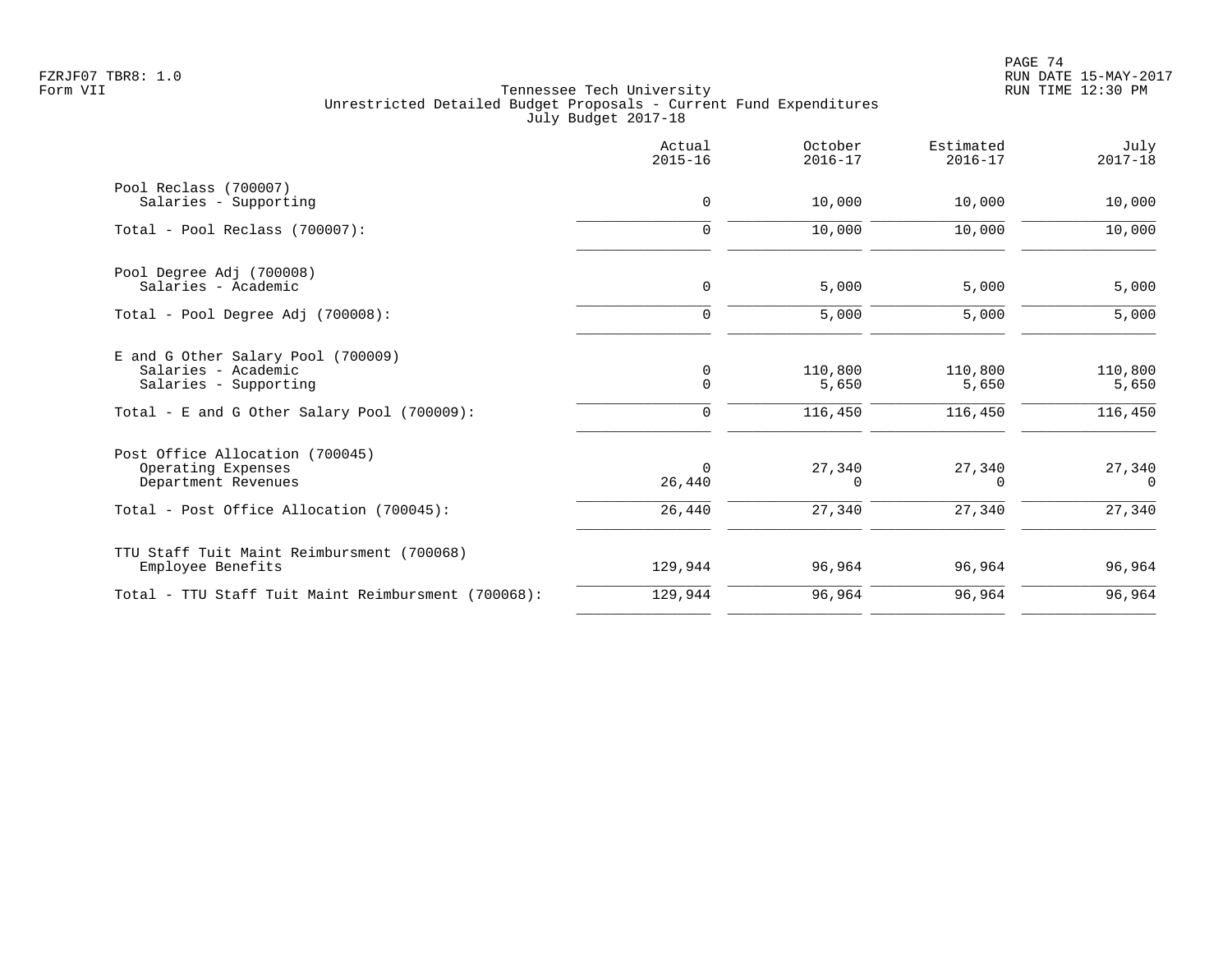PAGE 75

# FZRJF07 TBR8: 1.0 RUN DATE 15-MAY-2017 Tennessee Tech University Unrestricted Detailed Budget Proposals - Current Fund Expenditures July Budget 2017-18

|                                                                                                                                                                                                                           | Actual<br>$2015 - 16$                                                                                                      | October<br>$2016 - 17$                                                                                                     | Estimated<br>$2016 - 17$                                                                                                 | July<br>$2017 - 18$                                                                                                        |
|---------------------------------------------------------------------------------------------------------------------------------------------------------------------------------------------------------------------------|----------------------------------------------------------------------------------------------------------------------------|----------------------------------------------------------------------------------------------------------------------------|--------------------------------------------------------------------------------------------------------------------------|----------------------------------------------------------------------------------------------------------------------------|
| TAF Carryforward Resources (700072)<br>Operating Expenses                                                                                                                                                                 | $\mathbf 0$                                                                                                                | $-1,430,213$                                                                                                               | $-1,430,213$                                                                                                             | $-1,430,213$                                                                                                               |
| Total - TAF Carryforward Resources (700072):                                                                                                                                                                              | $\Omega$                                                                                                                   | $-1,430,213$                                                                                                               | $-1,430,213$                                                                                                             | $-1,430,213$                                                                                                               |
| Total - Instruction (200):                                                                                                                                                                                                |                                                                                                                            |                                                                                                                            |                                                                                                                          |                                                                                                                            |
| Salaries - Administrative<br>Salaries - Academic<br>Salaries - Supporting<br>Salaries - Students<br>Salaries - Professional<br>Employee Benefits<br>Travel<br>Operating Expenses<br>Capital Outlay<br>Department Revenues | 8,632<br>36,563,180<br>2,369,724<br>815,476<br>2,156,056<br>15, 385, 131<br>587,236<br>5, 148, 377<br>231,185<br>3,973,632 | 138,943<br>36, 547, 745<br>2,389,194<br>554,570<br>2,097,316<br>13,583,298<br>349,867<br>7,119,732<br>120,205<br>4,474,870 | 143,025<br>36,630,584<br>2,305,061<br>769,246<br>2,250,730<br>14,021,466<br>402,098<br>5,684,217<br>193,205<br>4,313,644 | 151,440<br>37,659,294<br>2,370,192<br>549,720<br>2,286,499<br>13,897,823<br>308,926<br>4,986,318<br>111,500<br>4,251,230   |
| Total                                                                                                                                                                                                                     | 67, 238, 629                                                                                                               | 67, 375, 740                                                                                                               | 66, 713, 276                                                                                                             | 66, 572, 942                                                                                                               |
| Total - Instruction $(20)$ :                                                                                                                                                                                              |                                                                                                                            |                                                                                                                            |                                                                                                                          |                                                                                                                            |
| Salaries - Administrative<br>Salaries - Academic<br>Salaries - Supporting<br>Salaries - Students<br>Salaries - Professional<br>Employee Benefits<br>Travel<br>Operating Expense<br>Capital Outlay<br>Department Revenues  | 8,632<br>36,563,180<br>2,369,724<br>815,476<br>2,156,056<br>15, 385, 131<br>587,236<br>5, 148, 377<br>231,185<br>3,973,632 | 138,943<br>36, 547, 745<br>2,389,194<br>554,570<br>2,097,316<br>13,583,298<br>349,867<br>7,119,732<br>120,205<br>4,474,870 | 143,025<br>36,630,584<br>2,305,061<br>769,246<br>2,250,730<br>14,021,466<br>402,098<br>5,684,217<br>193,205<br>4,313,644 | 151,440<br>37,659,294<br>2,370,192<br>549,720<br>2,286,499<br>13,897,823<br>308,926<br>4,986,318<br>111,500<br>4, 251, 230 |
| Total                                                                                                                                                                                                                     | 67,238,629                                                                                                                 | 67, 375, 740                                                                                                               | 66, 713, 276                                                                                                             | 66, 572, 942                                                                                                               |

 Research (25) Research (250)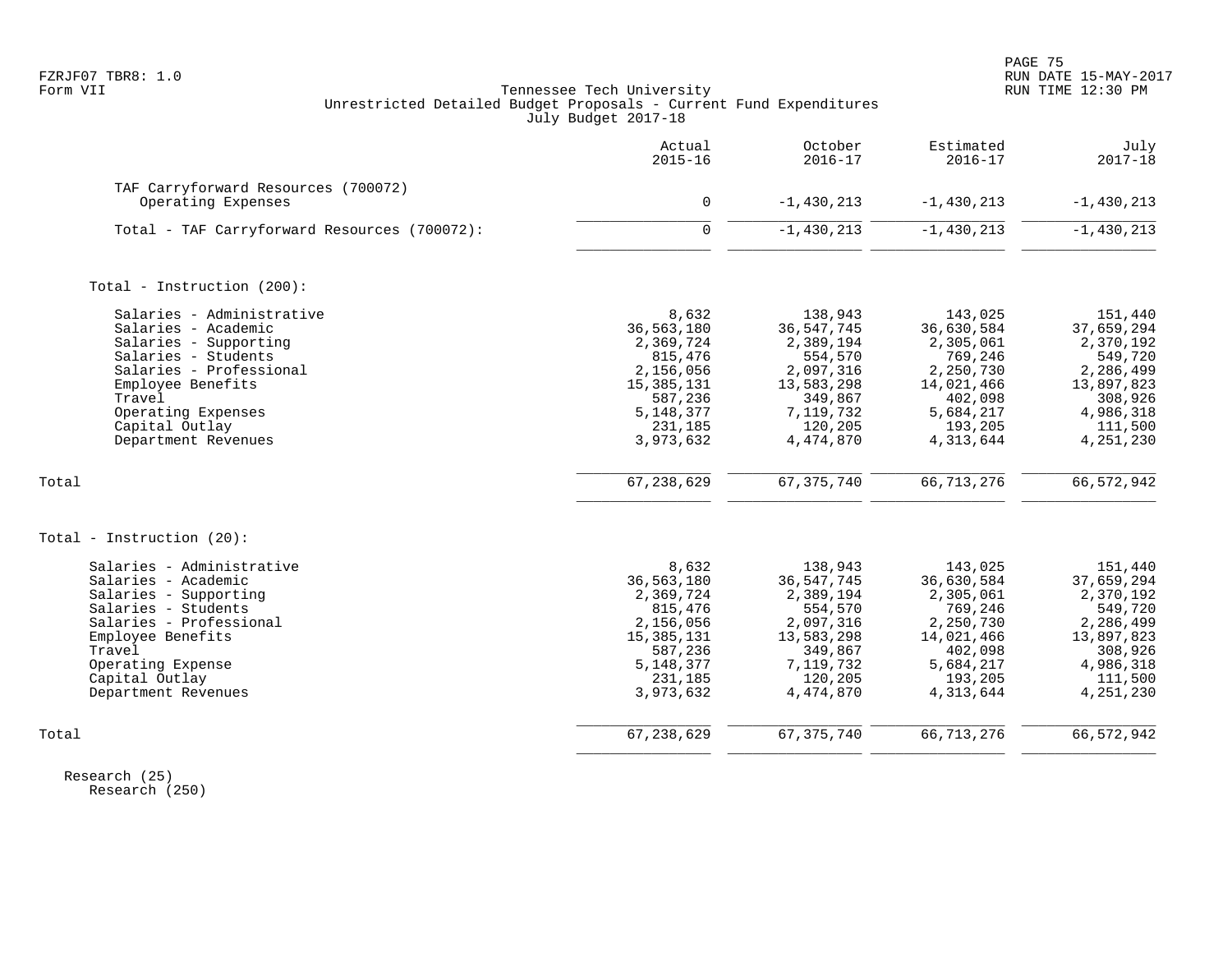|                                                                                                                                                                   | Actual<br>$2015 - 16$                           | October<br>$2016 - 17$                       | Estimated<br>$2016 - 17$                            | July<br>$2017 - 18$                            |
|-------------------------------------------------------------------------------------------------------------------------------------------------------------------|-------------------------------------------------|----------------------------------------------|-----------------------------------------------------|------------------------------------------------|
| Strategic Research Initiatives (118001)<br>Salaries - Administrative<br>Salaries - Students<br>Salaries - Professional<br>Employee Benefits<br>Operating Expenses | 155,994<br>5,565<br>81,115<br>75,194<br>147,264 | 162,800<br>0<br>$\Omega$<br>56,000<br>12,448 | 162,800<br>$\Omega$<br>$\Omega$<br>56,000<br>12,448 | 163,700<br>0<br>$\Omega$<br>56,000<br>$\Omega$ |
| Capital Outlay<br>Total - Strategic Research Initiatives (118001):                                                                                                | 132,987<br>598,119                              | 7,490<br>238,738                             | 37,490<br>268,738                                   | $\Omega$<br>219,700                            |
| Indirect Cost VP Research Econ Dev (118029)<br>Operating Expenses<br>Total - Indirect Cost VP Research Econ Dev (118029):                                         | $\mathbf 0$<br>$\mathbf 0$                      | 1,400<br>1,400                               | 1,400<br>1,400                                      | $\Omega$<br>$\Omega$                           |
| Center for Healthcare Informatics (118300)<br>Salaries - Academic<br>Salaries - Students<br>Salaries - Professional<br>Employee Benefits                          | 9,477<br>30,876<br>7,200<br>12,207              | $\Omega$<br>U                                | 0<br>0                                              | 0<br>$\Omega$<br>$\mathbf 0$<br>$\Omega$       |
| Total - Center for Healthcare Informatics (118300):                                                                                                               | 59,760                                          | 0                                            | 0                                                   | ∩                                              |
| Distinguished Faculty Fellowships (120024)<br>Salaries - Academic<br>Employee Benefits<br>Operating Expenses                                                      | $\Omega$<br>$\Omega$<br>$\Omega$                | 7,500<br>5,300<br>12,500                     | 5,300<br>$\Omega$                                   | 7,500<br>5,300<br>12,500                       |
| Total - Distinguished Faculty Fellowships (120024):                                                                                                               | $\mathbf 0$                                     | 25,300                                       | 5,300                                               | 25,300                                         |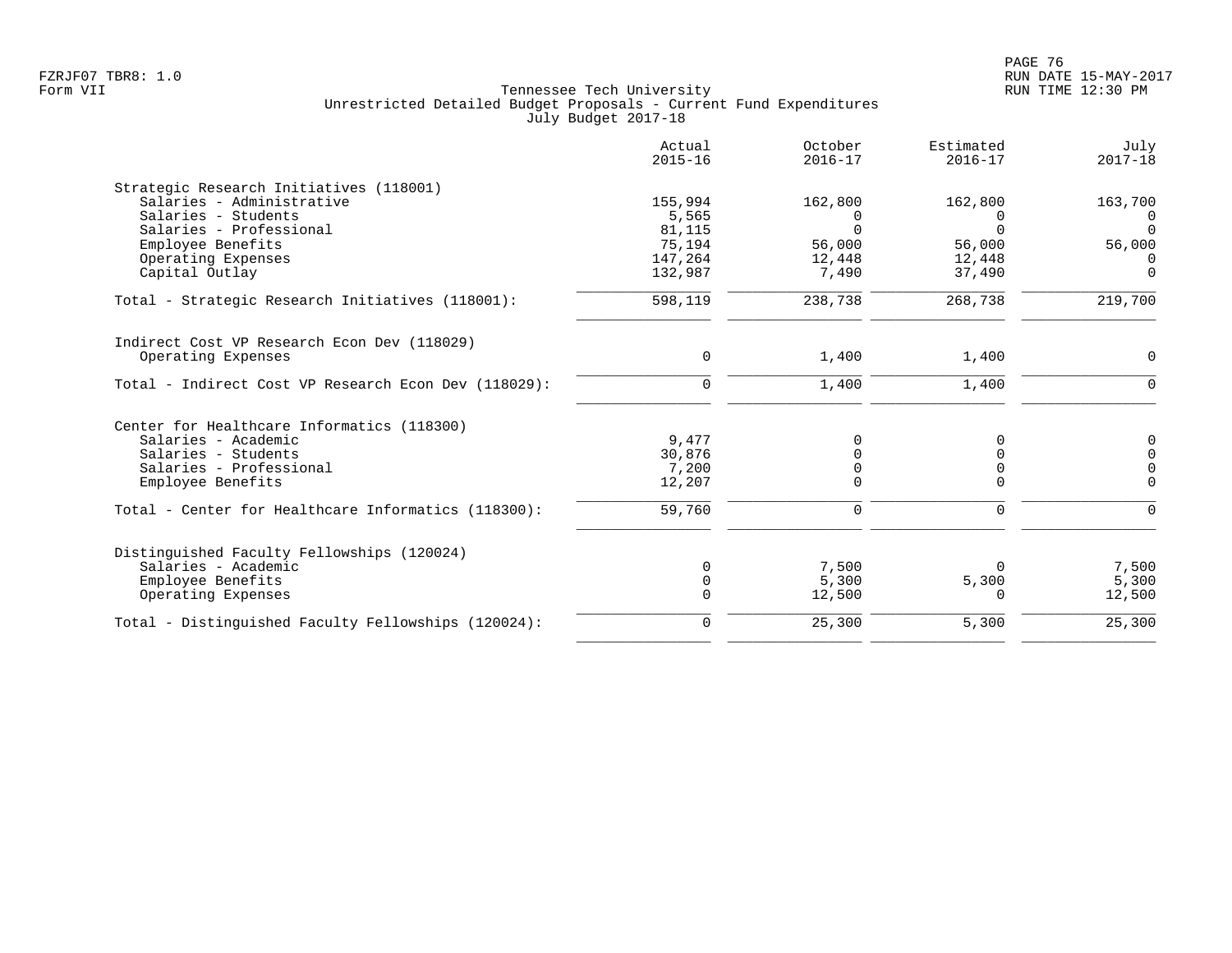PAGE 77 FZRJF07 TBR8: 1.0 RUN DATE 15-MAY-2017

|                                                      | Actual<br>$2015 - 16$ | October<br>$2016 - 17$ | Estimated<br>$2016 - 17$ | July<br>$2017 - 18$ |
|------------------------------------------------------|-----------------------|------------------------|--------------------------|---------------------|
| SAF Undergrad Research Initiative (121002)           |                       |                        |                          |                     |
| Salaries - Students                                  | 34,765                | 30,000                 | 18,220                   | 30,000              |
| Employee Benefits                                    | 1,515                 | 2,000                  | 2,000                    | 2,000               |
| Travel                                               | 46,753                | 10,000                 | 21,780                   | 10,000              |
| Operating Expenses                                   | 41,853                | 60,097                 | 60,097                   | 58,000              |
| Total - SAF Undergrad Research Initiative (121002):  | 124,886               | 102,097                | 102,097                  | 100,000             |
| QEP Operating (121702)                               |                       |                        |                          |                     |
| Salaries - Administrative                            | 1,000                 | $\Omega$               | 8,000                    | $\overline{0}$      |
| Salaries - Academic                                  | 75,369                | 9,252                  | 47,296                   | 5,000               |
| Salaries - Supporting                                | 6,572                 | 13,415                 | 12,885                   | 26,829              |
| Salaries - Students                                  | 49,525                | 37,788                 | 44,288                   | $\overline{0}$      |
| Salaries - Professional                              | 8,000                 | 2,500                  | 20,000                   | $\Omega$            |
| Employee Benefits                                    | 31,767                | 16,411                 | 21,411                   | 9,200               |
| Travel                                               | 6,047                 | 9,908                  | 19,908                   | 1,000               |
| Operating Expenses                                   | 97,200                | 475,137                | 384,593                  | 542,131             |
| Total - QEP Operating $(121702)$ :                   | 275,480               | 564,411                | 558,381                  | 584,160             |
| Federal College Work Study Program (122001)          |                       |                        |                          |                     |
| Salaries - Students                                  | 573                   | 390                    | 390                      | 390                 |
| Total - Federal College Work Study Program (122001): | 573                   | 390                    | 390                      | 390                 |
| IC Faculty Counseling Center (127211)                |                       |                        |                          |                     |
| Salaries - Academic                                  | 0                     | 0                      | 1,080                    | 0                   |
| Total - IC Faculty Counseling Center (127211):       | $\mathbf 0$           | 0                      | 1,080                    | $\mathbf 0$         |
|                                                      |                       |                        |                          |                     |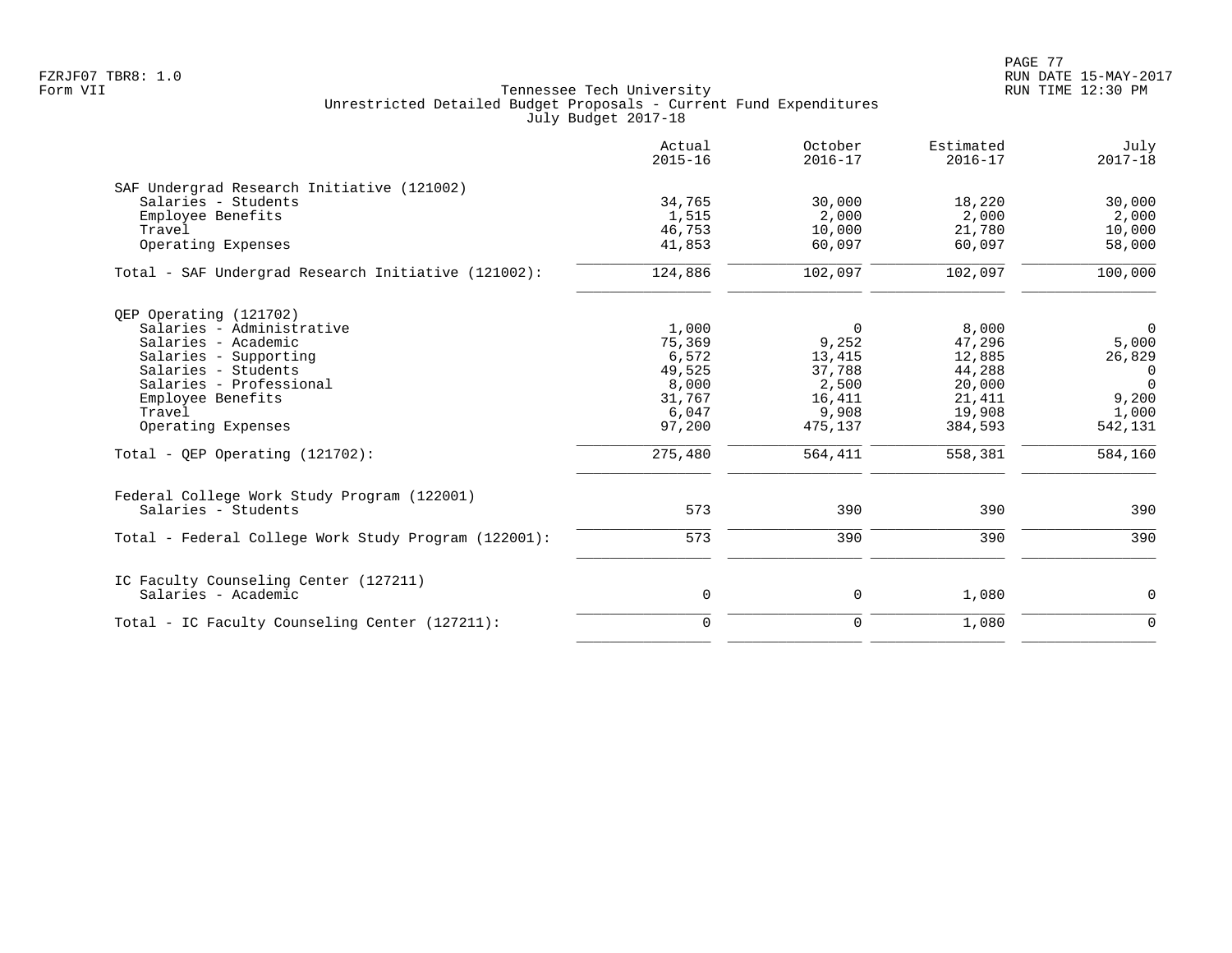|                                                  | Actual<br>$2015 - 16$ | October<br>$2016 - 17$ | Estimated<br>$2016 - 17$ | July<br>$2017 - 18$     |
|--------------------------------------------------|-----------------------|------------------------|--------------------------|-------------------------|
| Upper Cumberland Hum Sci (130008)<br>Travel      | 386                   | 470                    | 377                      | 470                     |
| Operating Expenses                               | 970                   | 970                    | 1,063                    | 970                     |
| Total - Upper Cumberland Hum Sci (130008):       | 1,356                 | 1,440                  | 1,440                    | 1,440                   |
| Research Arts and Science (130014)               |                       |                        |                          |                         |
| Travel<br>Operating Expenses                     | 2,836<br>0            | 392<br>3,000           | 392<br>3,000             | 0<br>$\mathbf 0$        |
| Total - Research Arts and Science (130014):      | 2,836                 | 3,392                  | 3,392                    | $\Omega$                |
| Match Arts & Sciences (130015)                   |                       |                        |                          |                         |
| Capital Outlay                                   | 25,000                | $-25,000$              | 0                        | $\mathbf 0$             |
| Total - Match Arts & Sciences (130015):          | 25,000                | $-25,000$              | $\Omega$                 | $\Omega$                |
| Indirect Cost Arts and Science (130029)          |                       |                        |                          |                         |
| Salaries - Academic<br>Employee Benefits         | 2,000<br>363          | 0<br>$\Omega$          | 0<br>$\Omega$            | $\mathbf 0$<br>$\Omega$ |
| Operating Expenses                               | 5,474                 | 71,868                 | 71,868                   | $\Omega$                |
| Capital Outlay                                   | 8,066                 | $\Omega$               | $\Omega$                 | $\mathbf 0$             |
| Total - Indirect Cost Arts and Science (130029): | 15,903                | 71,868                 | 71,868                   | $\Omega$                |
| Match Biology (131005)                           |                       |                        |                          |                         |
| Salaries - Academic                              | $\Omega$              | $\Omega$               | 3,940                    | $\mathbf 0$             |
| Salaries - Students<br>Salaries - Professional   | 1,468<br>4,800        | $-10,885$<br>0         | $-10,885$<br>$\Omega$    | $\Omega$<br>0           |
| Employee Benefits                                | 3,885                 | $\Omega$               | 1,576                    | $\Omega$                |
| Total - Match Biology (131005):                  | 10,153                | $-10,885$              | $-5,369$                 | $\Omega$                |
|                                                  |                       |                        |                          |                         |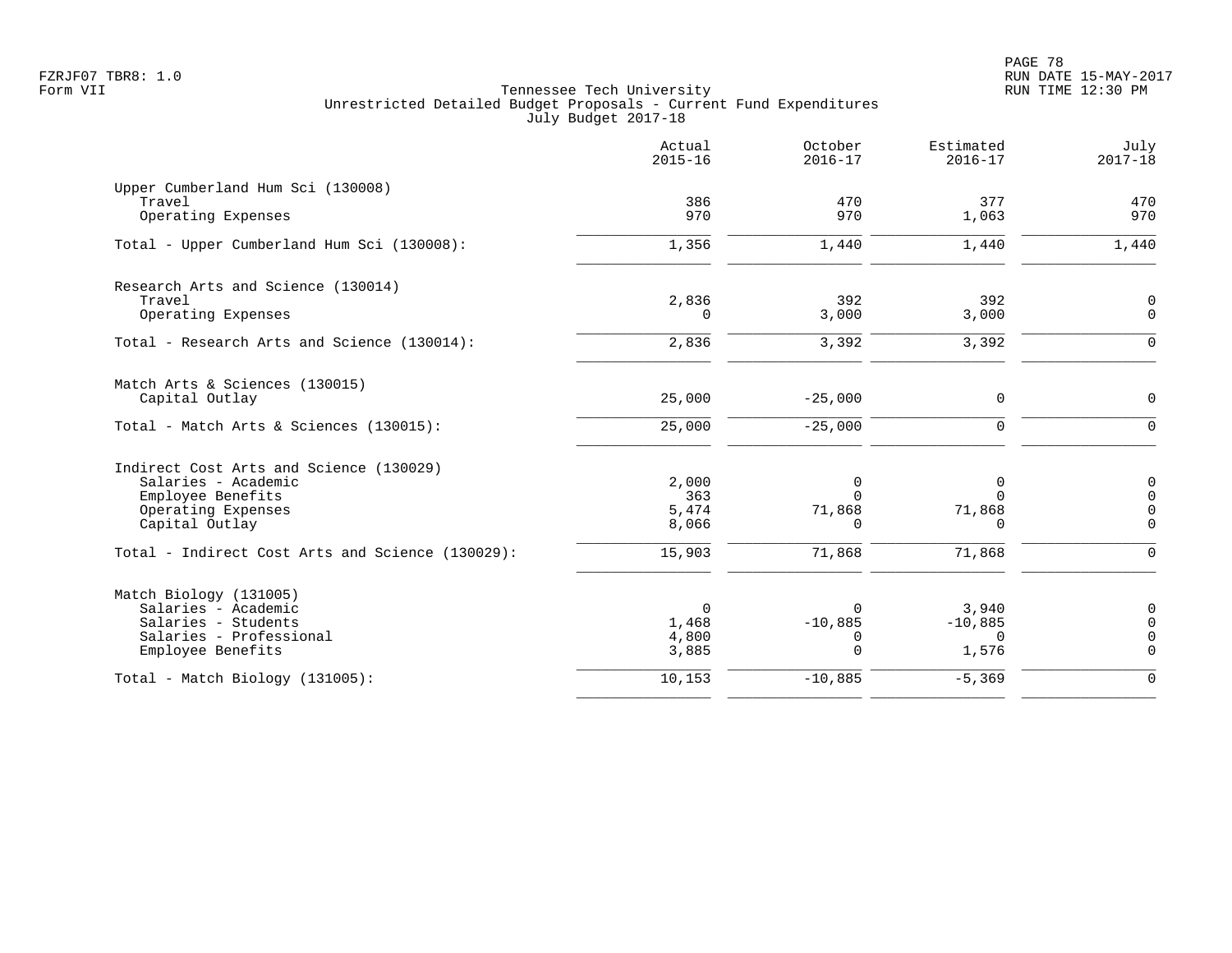PAGE 79 FZRJF07 TBR8: 1.0 RUN DATE 15-MAY-2017

| 5,229<br>585<br>$\Omega$ | 0<br>$\Omega$<br>12,153               | 1,870<br>$\Omega$<br>12,153 | $\begin{matrix} 0 \\ 0 \end{matrix}$       |
|--------------------------|---------------------------------------|-----------------------------|--------------------------------------------|
|                          |                                       |                             |                                            |
|                          |                                       |                             |                                            |
|                          |                                       |                             |                                            |
|                          |                                       |                             | $\mathbf 0$                                |
|                          | 12,153                                | 14,023                      | $\Omega$                                   |
|                          |                                       |                             |                                            |
| 25,500                   | 48,250                                | 51,000                      | $\mathbf 0$                                |
| 25,500                   | 48,250                                | 51,000                      | 0                                          |
|                          |                                       |                             |                                            |
|                          |                                       |                             | 0                                          |
| $\Omega$                 | $\Omega$                              | 3,337                       | $\mathbf 0$                                |
| 3,750                    | 3,750                                 | 19,619                      | $\Omega$                                   |
|                          |                                       |                             |                                            |
| 7,965                    | 0                                     |                             | $\begin{smallmatrix}0\\0\end{smallmatrix}$ |
|                          |                                       |                             |                                            |
|                          |                                       |                             | $\overline{0}$                             |
|                          |                                       |                             | $\mathbf 0$                                |
| 14,285                   | 9,987                                 | 15,698                      | 0                                          |
|                          | 5,814<br>3,750<br>359<br>420<br>5,541 | 3,750<br>$\Omega$<br>9,987  | 16,282<br>2,726<br>147<br>1,040<br>11,785  |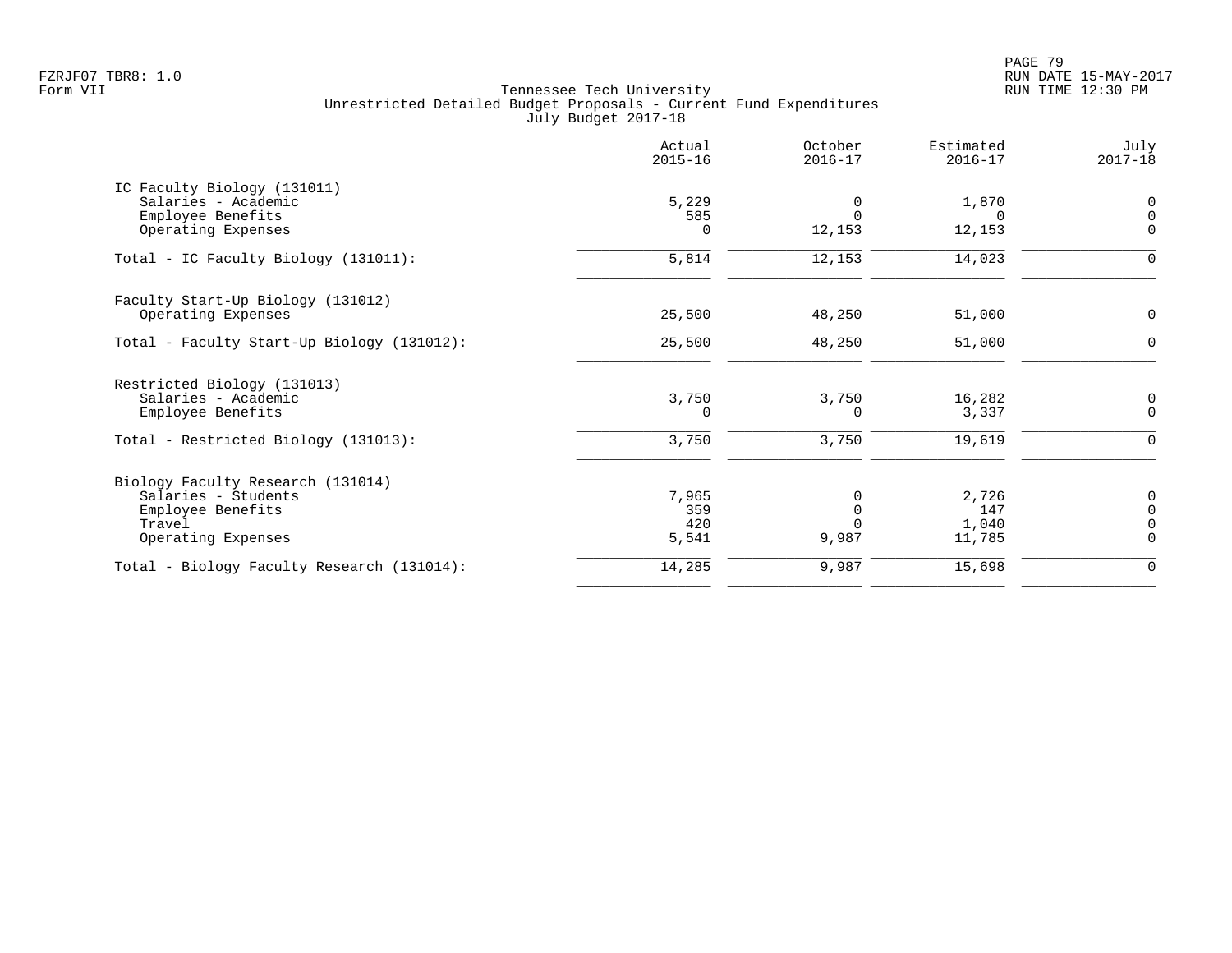PAGE 80 FZRJF07 TBR8: 1.0 RUN DATE 15-MAY-2017

|                                                                                                           | Actual<br>$2015 - 16$     | October<br>$2016 - 17$                    | Estimated<br>$2016 - 17$        | July<br>$2017 - 18$                       |
|-----------------------------------------------------------------------------------------------------------|---------------------------|-------------------------------------------|---------------------------------|-------------------------------------------|
| IC Faculty Fisheries (131021)<br>Salaries - Academic<br>Employee Benefits<br>Operating Expenses           | 535<br>98<br>1,700        | 0<br>$\Omega$<br>16,153                   | 0<br>$\Omega$<br>17,713         | $\mathsf 0$<br>$\overline{0}$<br>$\Omega$ |
| Total - IC Faculty Fisheries (131021):                                                                    | 2,333                     | 16,153                                    | 17,713                          | $\Omega$                                  |
| Indirect Cost Biology (131029)<br>Travel<br>Operating Expenses                                            | 1,976<br>13,529           | $\Omega$<br>13,193                        | 700<br>13,043                   | 0<br>$\Omega$                             |
| Total - Indirect Cost Biology (131029):                                                                   | 15,505                    | 13,193                                    | 13,743                          | $\Omega$                                  |
| Indirect Cost Fisheries (131039)<br>Operating Expenses<br>Total - Indirect Cost Fisheries (131039):       | 14,760<br>14,760          | 16,150<br>16,150                          | 16,450<br>16,450                | $\mathbf 0$<br>$\Omega$                   |
| Chemistry Student Research Developm (131510)<br>Operating Expenses                                        | 6,620                     | 35,932                                    | 33,247                          | 12,613                                    |
| Total - Chemistry Student Research Developm (131510):                                                     | 6,620                     | 35,932                                    | 33,247                          | 12,613                                    |
| IC Faculty Chemistry (131511)<br>Salaries - Academic<br>Employee Benefits<br>Travel<br>Operating Expenses | 698<br>63<br>970<br>2,361 | $\Omega$<br>$\Omega$<br>$\Omega$<br>1,063 | 564<br>$\Omega$<br>120<br>3,213 | 0<br>$\Omega$<br>$\Omega$<br>$\Omega$     |
| Total - IC Faculty Chemistry (131511):                                                                    | 4,092                     | 1,063                                     | 3,897                           | $\Omega$                                  |
|                                                                                                           |                           |                                           |                                 |                                           |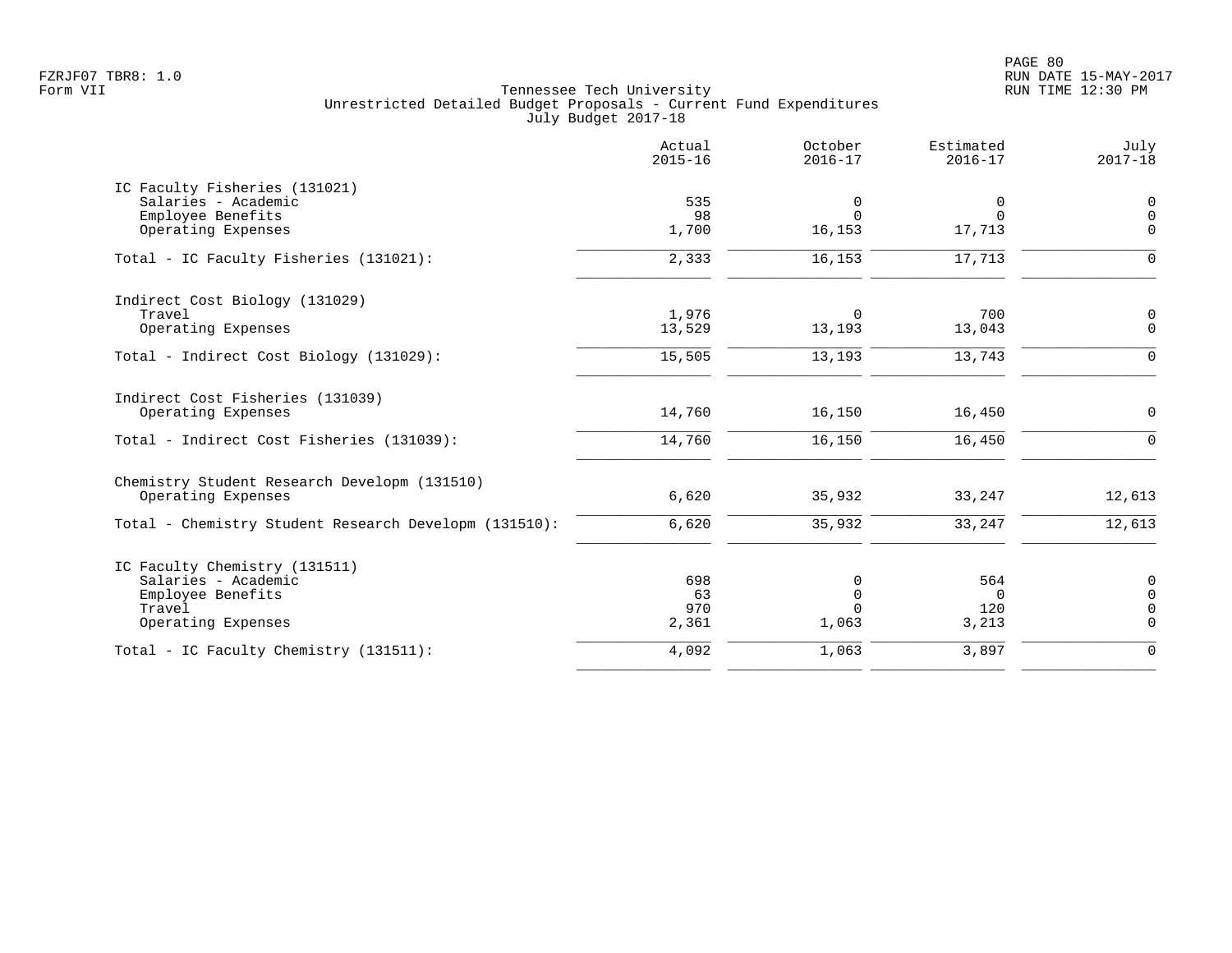|                                                                                                           | Actual<br>$2015 - 16$           | October<br>$2016 - 17$   | Estimated<br>$2016 - 17$ | July<br>$2017 - 18$                       |
|-----------------------------------------------------------------------------------------------------------|---------------------------------|--------------------------|--------------------------|-------------------------------------------|
| Faculty Start-Up Chemistry (131512)<br>Operating Expenses<br>Capital Outlay                               | 12,713<br>31,474                | 70,213<br>0              | 70,577<br>0              | 0<br>$\mathbf 0$                          |
| Total - Faculty Start-Up Chemistry (131512):                                                              | 44,187                          | 70,213                   | 70,577                   | $\mathbf 0$                               |
| Faculty Research Chemistry (131514)<br>Salaries - Students<br>Travel<br>Operating Expenses                | $\mathbf 0$<br>$\mathbf 0$<br>2 | 2,000<br>2,500<br>15,500 | 2,000<br>2,500<br>15,500 | $\mathbf 0$<br>$\mathbf 0$<br>$\mathbf 0$ |
| Total - Faculty Research Chemistry (131514):                                                              | $\overline{a}$                  | 20,000                   | 20,000                   | $\mathbf 0$                               |
| Match Chemistry (131515)<br>Salaries - Academic<br>Employee Benefits<br>Total - Match Chemistry (131515): | 8,606<br>2,117<br>10,723        | 0<br>0<br>0              | 0<br>0<br>$\mathbf 0$    | 0<br>$\mathbf 0$<br>$\mathbf 0$           |
| Indirect Cost Chemistry (131529)<br>Operating Expenses                                                    | 2,580                           | 6,270                    | 6,356                    | 0                                         |
| Total - Indirect Cost Chemistry (131529):                                                                 | 2,580                           | 6,270                    | 6,356                    | $\mathbf 0$                               |
| Match Computer Science (132005)<br>Salaries - Academic<br>Employee Benefits                               | 49,518<br>11,535                | 0<br>$\mathbf 0$         | 0<br>0                   | 0<br>$\mathbf 0$                          |
| Total - Match Computer Science (132005):                                                                  | 61,053                          | 0                        | $\mathbf 0$              | $\Omega$                                  |
|                                                                                                           |                                 |                          |                          |                                           |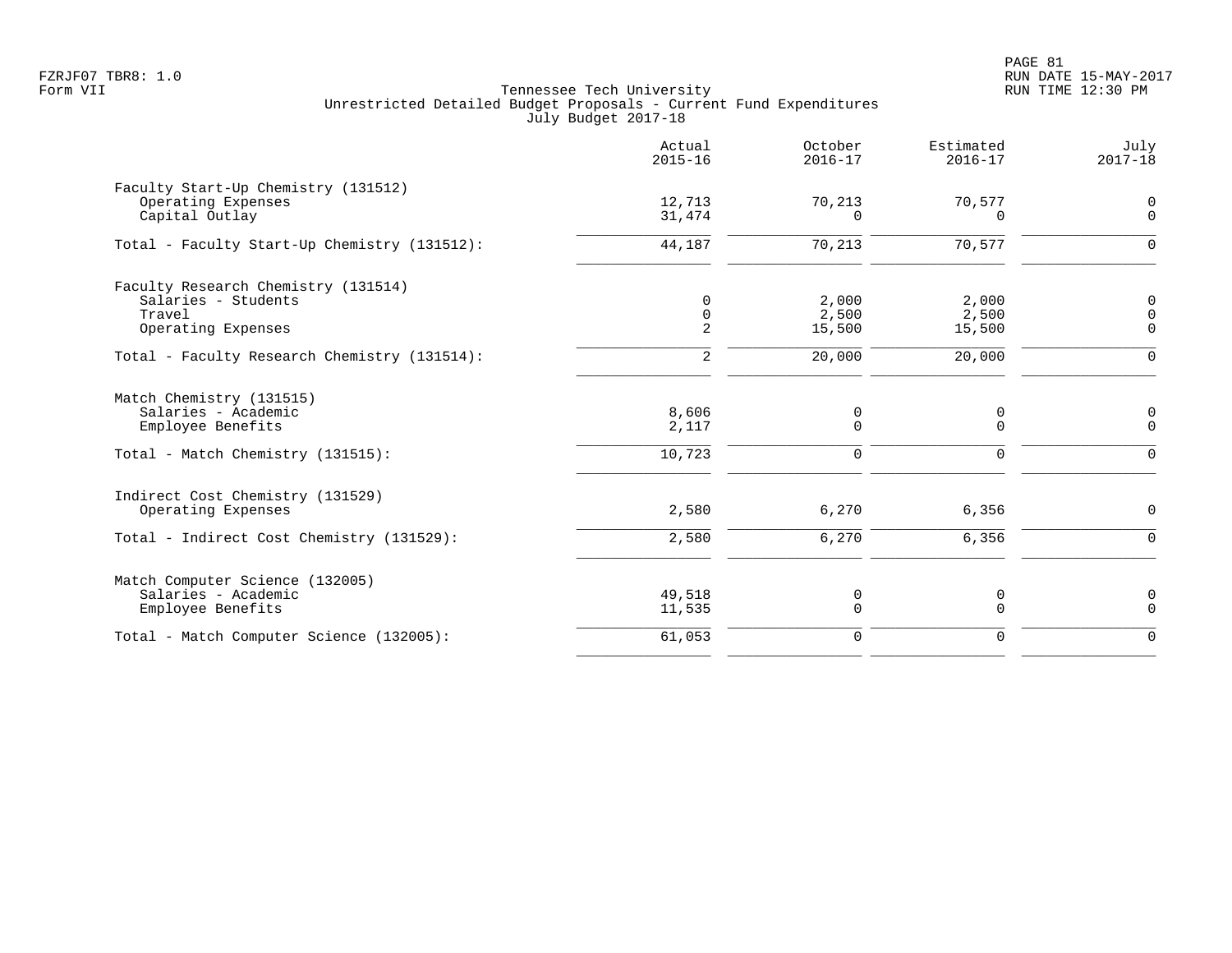|                                                                                                                                     | Actual<br>$2015 - 16$                         | October<br>$2016 - 17$ | Estimated<br>$2016 - 17$               | July<br>$2017 - 18$                                                        |
|-------------------------------------------------------------------------------------------------------------------------------------|-----------------------------------------------|------------------------|----------------------------------------|----------------------------------------------------------------------------|
| IC Faculty Computer Sci (132011)<br>Salaries - Academic<br>Salaries - Students<br>Employee Benefits<br>Travel<br>Operating Expenses | 7,033<br>$\Omega$<br>1,121<br>868<br>$\Omega$ | 13,767                 | 5,630<br>1,200<br>374<br>411<br>17,142 | $\mathbf 0$<br>$\mathbf 0$<br>$\mathbf 0$<br>$\overline{0}$<br>$\mathbf 0$ |
| Total - IC Faculty Computer Sci (132011):                                                                                           | 9,022                                         | 13,767                 | 24,757                                 | $\Omega$                                                                   |
| IC Faculty Communications (132021)<br>Operating Expenses                                                                            | $\mathbf 0$                                   | $\mathbf 0$            | 150                                    | $\mathbf 0$                                                                |
| Total - IC Faculty Communications (132021):                                                                                         | $\mathbf 0$                                   | $\mathbf 0$            | 150                                    | $\mathbf 0$                                                                |
| Indirect Cost Computer Science (132029)<br>Travel<br>Operating Expenses                                                             | 4,023<br>280                                  | $\Omega$<br>40,672     | 4,159<br>25,815                        | 0<br>$\Omega$                                                              |
| Total - Indirect Cost Computer Science (132029):                                                                                    | 4,303                                         | 40,672                 | 29,974                                 | $\mathbf 0$                                                                |
| IC Faculty Earth Science (132511)<br>Salaries - Academic<br>Employee Benefits<br>Operating Expenses                                 | 391<br>89<br>$\mathbf 0$                      | 0<br>$\Omega$<br>2,470 | O<br>0<br>2,470                        | 0<br>$\mathbf 0$<br>$\Omega$                                               |
| Total - IC Faculty Earth Science (132511):                                                                                          | 480                                           | 2,470                  | 2,470                                  | $\mathbf 0$                                                                |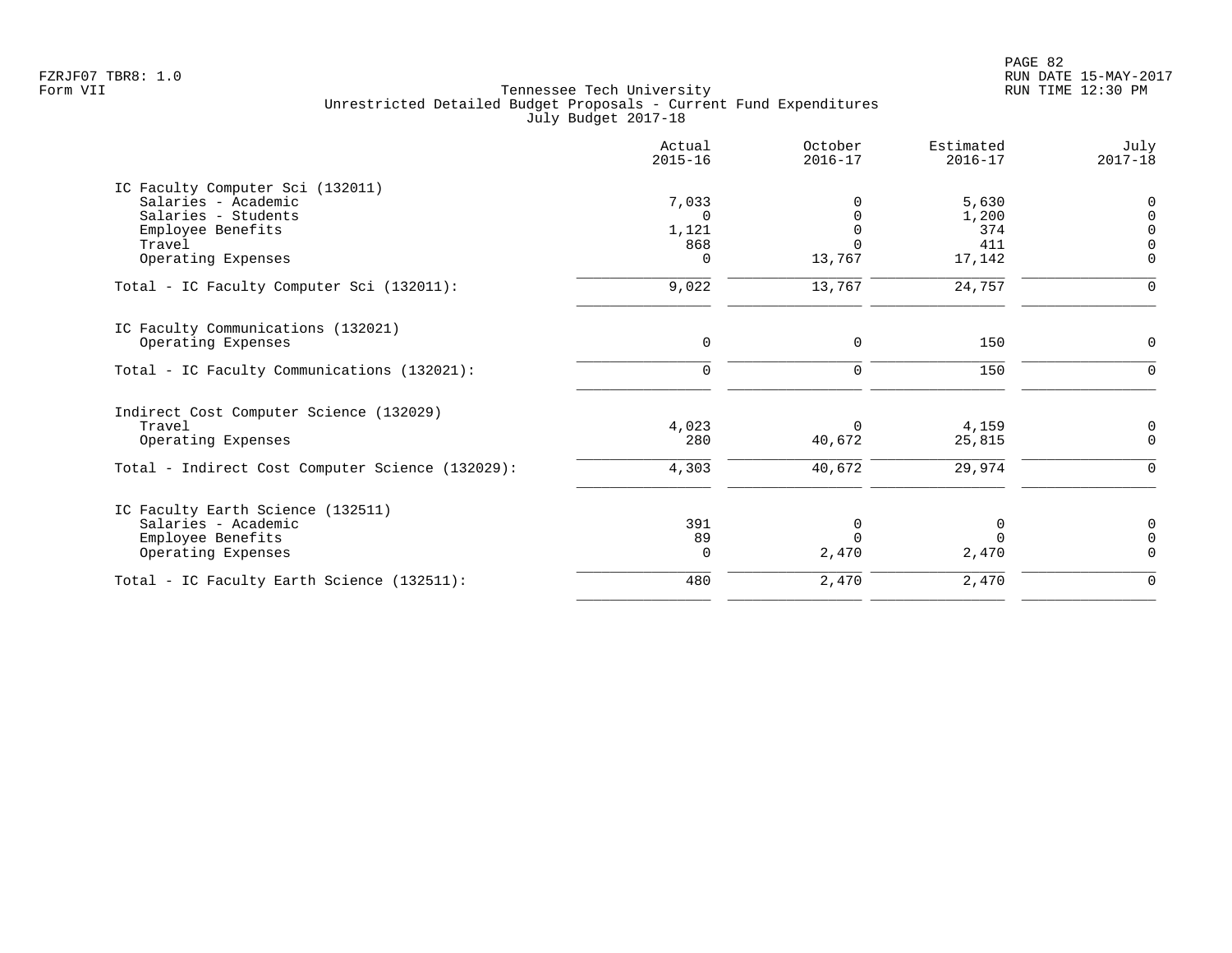PAGE 83 FZRJF07 TBR8: 1.0 RUN DATE 15-MAY-2017

|                                                                       | Actual<br>$2015 - 16$ | October<br>$2016 - 17$ | Estimated<br>$2016 - 17$ | July<br>$2017 - 18$ |
|-----------------------------------------------------------------------|-----------------------|------------------------|--------------------------|---------------------|
| Faculty Start-Up Earth Sciences (132512)<br>Operating Expenses        | $\mathbf 0$           | 24,000                 | 24,000                   | $\mathbf 0$         |
| Total - Faculty Start-Up Earth Sciences (132512):                     | $\Omega$              | 24,000                 | 24,000                   | $\Omega$            |
| Indirect Cost Earth Sciences (132529)<br>Travel<br>Operating Expenses | 478<br>$\Omega$       | 0<br>2,957             | 0<br>2,957               | 0<br>$\mathbf 0$    |
| Total - Indirect Cost Earth Sciences (132529):                        | 478                   | 2,957                  | 2,957                    | $\Omega$            |
| Faculty Research English (133014)<br>Travel                           | 2,994                 | $\mathbf 0$            | $\mathbf 0$              | $\mathbf 0$         |
| Total - Faculty Research English (133014):                            | 2,994                 | $\mathbf 0$            | $\Omega$                 | $\Omega$            |
| Indirect Cost English Communicat (133029)<br>Operating Expenses       | $\mathbf 0$           | 890                    | 970                      | 0                   |
| Total - Indirect Cost English Communicat (133029):                    | $\mathbf 0$           | 890                    | 970                      | $\Omega$            |
| Faculty Research Foreign Lang (133514)<br>Operating Expenses          | 747                   | 0                      | 0                        | 0                   |
| Total - Faculty Research Foreign Lang (133514):                       | 747                   | $\mathbf 0$            | 0                        | 0                   |
|                                                                       |                       |                        |                          |                     |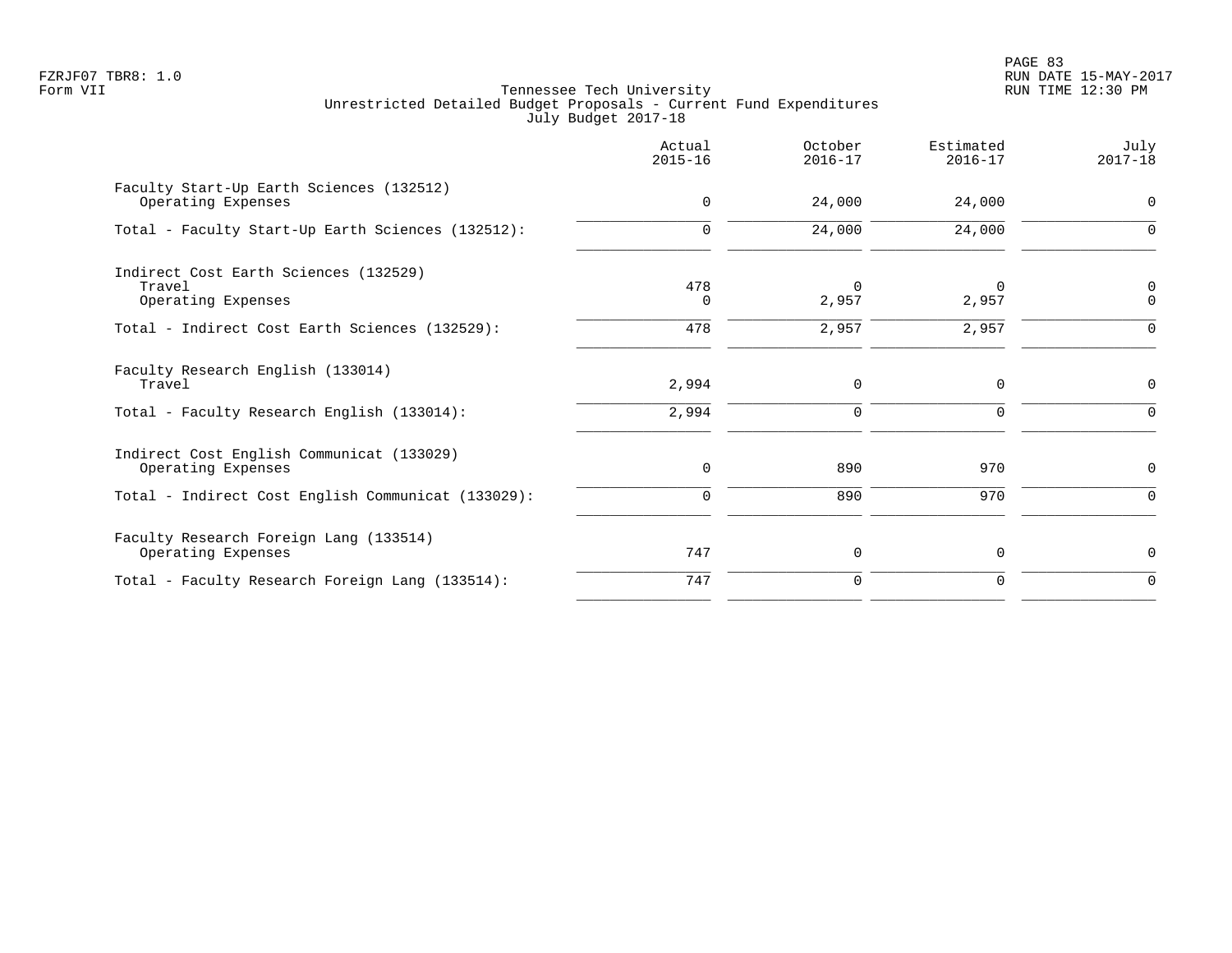|                                                                                                                         | Actual<br>$2015 - 16$    | October<br>$2016 - 17$ | Estimated<br>$2016 - 17$   | July<br>$2017 - 18$                             |
|-------------------------------------------------------------------------------------------------------------------------|--------------------------|------------------------|----------------------------|-------------------------------------------------|
| Faculty Research History (134014)<br>Travel                                                                             | $\mathbf 0$              | 2,971                  | 2,971                      | $\mathbf 0$                                     |
| Total - Faculty Research History (134014):                                                                              | $\mathbf 0$              | 2,971                  | 2,971                      | $\Omega$                                        |
| Indirect Cost History (134029)<br>Operating Expenses                                                                    | $\mathbf 0$              | 440                    | 440                        | $\mathbf 0$                                     |
| Total - Indirect Cost History (134029):                                                                                 | $\mathbf 0$              | 440                    | 440                        | $\Omega$                                        |
| IC Faculty Mathematics (134511)<br>Salaries - Academic<br>Employee Benefits<br>Total - IC Faculty Mathematics (134511): | 136<br>25<br>161         | 0<br>0<br>0            | 440<br>0<br>440            | 0<br>$\mathbf 0$<br>$\mathbf 0$                 |
| Indirect Cost Mathematics (134529)<br>Operating Expenses                                                                | 380                      | 9,175                  | 9,175                      | 0                                               |
| Total - Indirect Cost Mathematics (134529):                                                                             | 380                      | 9,175                  | 9,175                      | $\Omega$                                        |
| IC Faculty Physics (135011)<br>Salaries - Academic<br>Employee Benefits<br>Operating Expenses                           | 1,581<br>214<br>$\Omega$ | 0<br>$\Omega$<br>2,115 | 1,880<br>$\Omega$<br>3,195 | $\mathbf 0$<br>$\overline{0}$<br>$\overline{0}$ |
| Total - IC Faculty Physics (135011):                                                                                    | 1,795                    | 2,115                  | 5,075                      | $\mathbf 0$                                     |
|                                                                                                                         |                          |                        |                            |                                                 |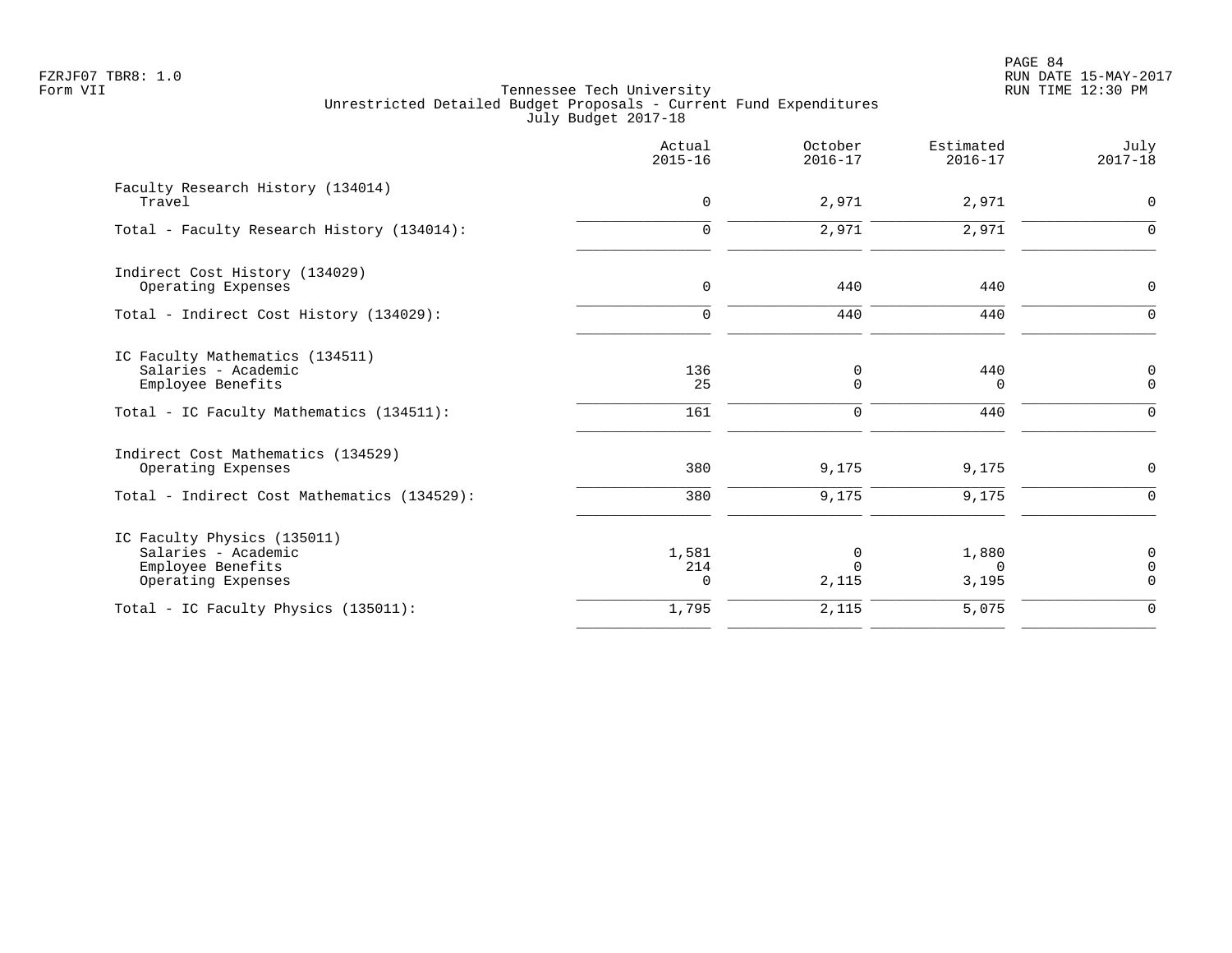|                                                                                                             | Actual<br>$2015 - 16$    | October<br>$2016 - 17$     | Estimated<br>$2016 - 17$   | July<br>$2017 - 18$                 |
|-------------------------------------------------------------------------------------------------------------|--------------------------|----------------------------|----------------------------|-------------------------------------|
| Faculty Start-Up Physics (135012)<br>Travel<br>Operating Expenses                                           | 8,389<br>$\Omega$        | 0<br>4,115                 | 0<br>4,115                 | $\mathbf 0$<br>$\mathbf 0$          |
| Total - Faculty Start-Up Physics (135012):                                                                  | 8,389                    | 4,115                      | 4,115                      | $\Omega$                            |
| Faculty Research Physics (135014)<br>Travel                                                                 | 711                      | $\mathbf 0$                | $\mathbf 0$                | $\Omega$                            |
| Total - Faculty Research Physics (135014):                                                                  | 711                      | $\Omega$                   | $\mathbf 0$                | $\Omega$                            |
| Indirect Cost Physics (135029)<br>Travel<br>Operating Expenses<br>Total - Indirect Cost Physics (135029):   | 1,358<br>3,386<br>4,744  | $\Omega$<br>6,634<br>6,634 | $\Omega$<br>6,634<br>6,634 | 0<br>$\Omega$<br>$\Omega$           |
| Summer Research Soc Pol (135510)<br>Salaries - Academic<br>Total - Summer Research Soc Pol (135510):        | 0<br>$\Omega$            | 5,000<br>5,000             | 10,000<br>10,000           | $\mathbf 0$<br>$\Omega$             |
| IC Faculty Sociology and Pol Sci (135511)<br>Salaries - Academic<br>Employee Benefits<br>Operating Expenses | 3,153<br>566<br>$\Omega$ | 0<br>8,438                 | 0<br>$\Omega$<br>8,438     | $\mathbf 0$<br>$\Omega$<br>$\Omega$ |
| Total - IC Faculty Sociology and Pol Sci (135511):                                                          | 3,719                    | 8,438                      | 8,438                      | $\mathbf 0$                         |
|                                                                                                             |                          |                            |                            |                                     |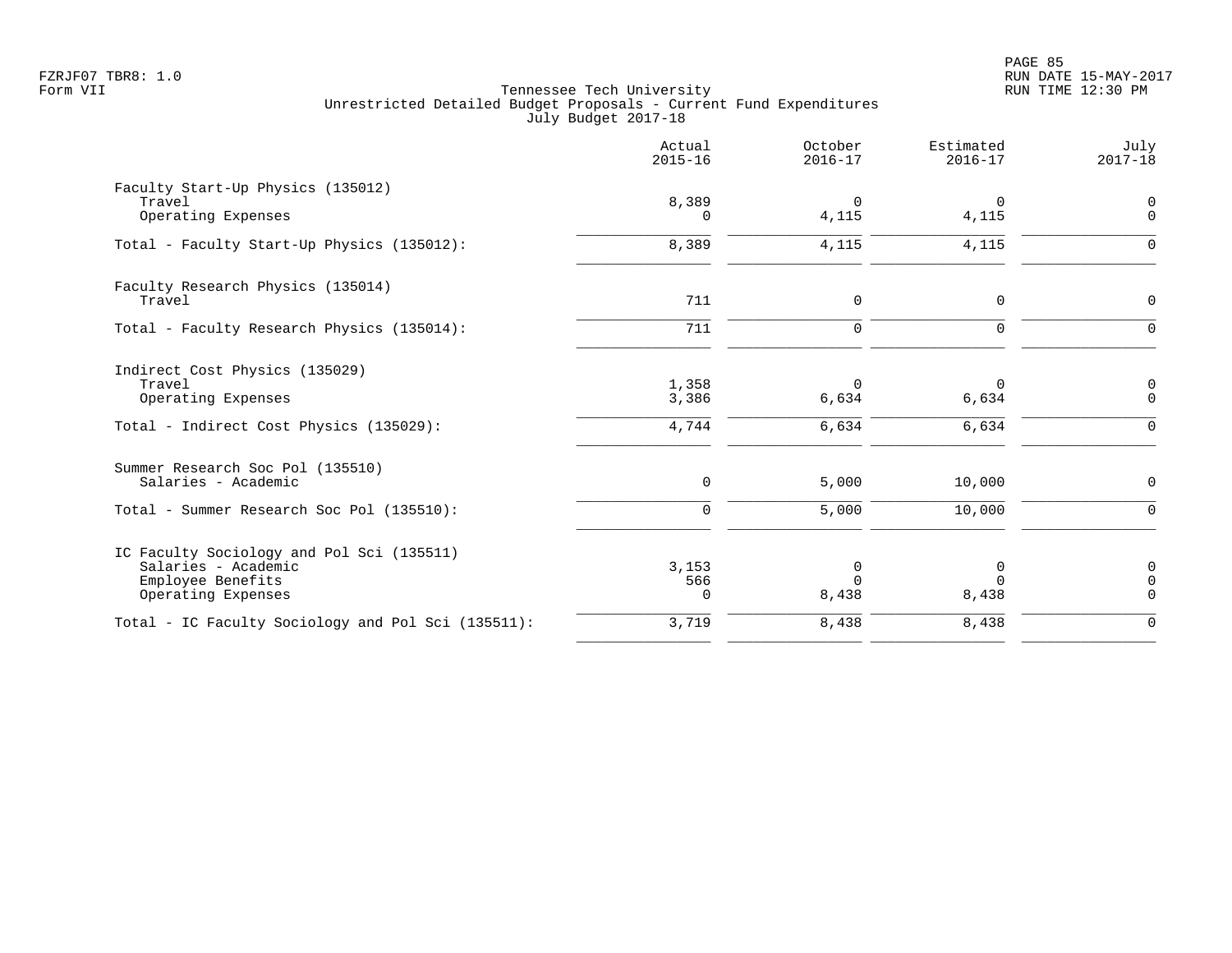PAGE 86 FZRJF07 TBR8: 1.0 RUN DATE 15-MAY-2017

|                                                                                                                                                   | Actual<br>$2015 - 16$                        | October<br>$2016 - 17$                                | Estimated<br>$2016 - 17$                   | July<br>$2017 - 18$                                        |
|---------------------------------------------------------------------------------------------------------------------------------------------------|----------------------------------------------|-------------------------------------------------------|--------------------------------------------|------------------------------------------------------------|
| Indirect Cost Soc and Pol Sci (135529)<br>Operating Expenses                                                                                      | $\mathbf 0$                                  | 44,410                                                | 44,430                                     | $\mathbf 0$                                                |
| Total - Indirect Cost Soc and Pol Sci (135529):                                                                                                   | $\mathbf 0$                                  | 44,410                                                | 44,430                                     | $\Omega$                                                   |
| Research College of Engineering (137004)<br>Travel<br>Operating Expenses                                                                          | 2,800<br>$\Omega$                            | $\mathbf 0$<br>3,000                                  | $\Omega$<br>3,000                          | 0<br>$\overline{0}$                                        |
| Total - Research College of Engineering (137004):                                                                                                 | 2,800                                        | 3,000                                                 | 3,000                                      | $\Omega$                                                   |
| Match Dean Engineering (137005)<br>Capital Outlay                                                                                                 | 10,000                                       | $\mathbf 0$                                           | $\mathbf 0$                                | $\mathsf{O}$                                               |
| Total - Match Dean Engineering (137005):                                                                                                          | 10,000                                       | $\mathbf 0$                                           | $\mathbf 0$                                | $\mathbf 0$                                                |
| IC Faculty Dean of Engineering (137011)<br>Salaries - Academic<br>Employee Benefits<br>Operating Expenses                                         | 0<br>$\mathbf 0$<br>$\Omega$                 | 0<br>$\mathbf 0$<br>280                               | 473<br>57<br>800                           | $\mathbf 0$<br>$\mathsf{O}$<br>$\Omega$                    |
| Total - IC Faculty Dean of Engineering (137011):                                                                                                  | $\mathbf 0$                                  | 280                                                   | 1,330                                      | $\Omega$                                                   |
| Indirect Cost Coll of Engineering (137029)<br>Salaries - Academic<br>Salaries - Professional<br>Employee Benefits<br>Travel<br>Operating Expenses | 14,011<br>8,243<br>6,279<br>32,573<br>23,263 | $\Omega$<br>32,500<br>$\Omega$<br>$\Omega$<br>160,533 | 0<br>34,944<br>16,640<br>10,000<br>143,760 | $\overline{0}$<br>42,800<br>2,800<br>$\Omega$<br>$-43,300$ |
| Total - Indirect Cost Coll of Engineering (137029):                                                                                               | 84,369                                       | 193,033                                               | 205, 344                                   | 2,300                                                      |
|                                                                                                                                                   |                                              |                                                       |                                            |                                                            |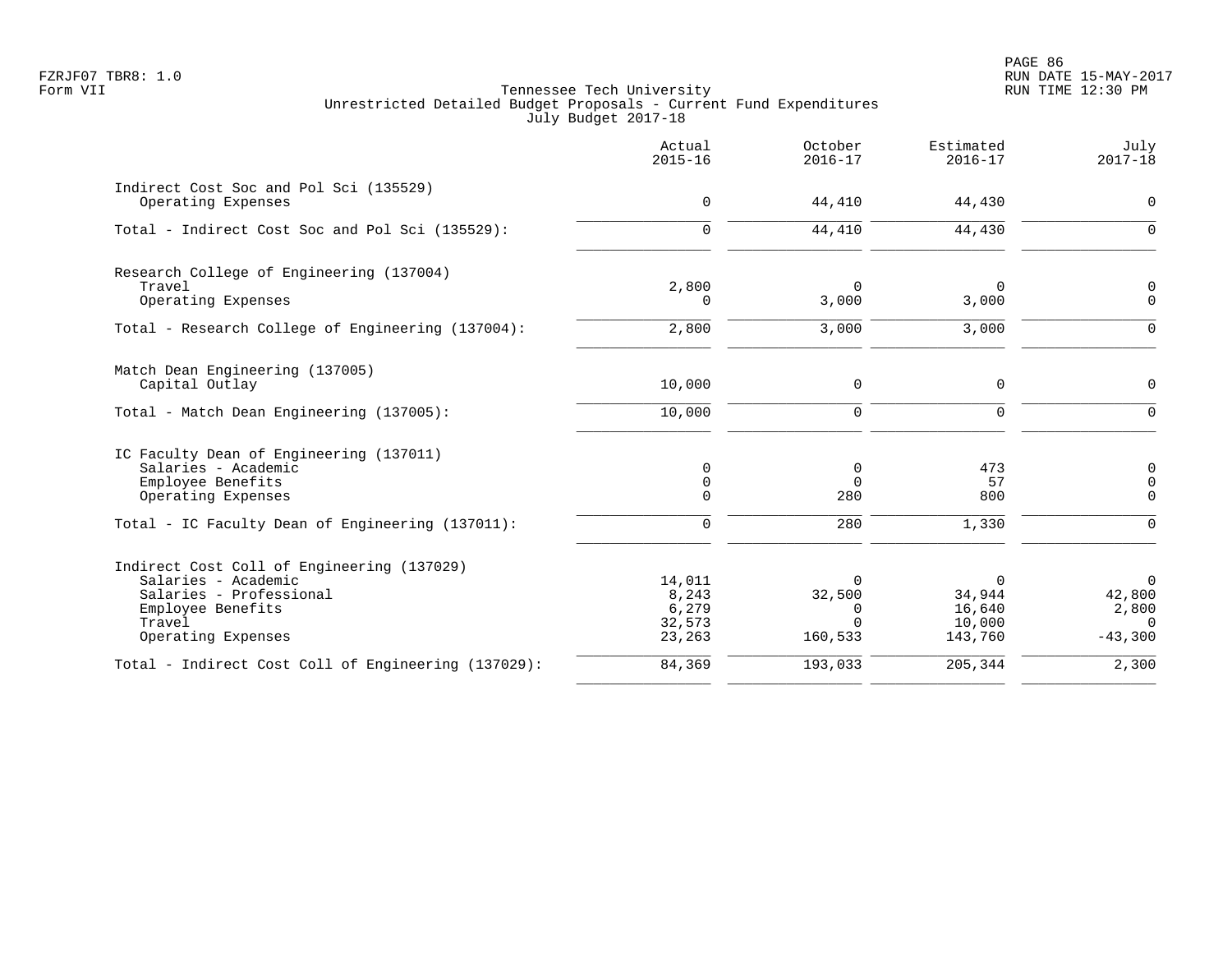PAGE 87 FZRJF07 TBR8: 1.0 RUN DATE 15-MAY-2017

|                                                                                                                                    | Actual<br>$2015 - 16$               | October<br>$2016 - 17$   | Estimated<br>$2016 - 17$       | July<br>$2017 - 18$                                         |
|------------------------------------------------------------------------------------------------------------------------------------|-------------------------------------|--------------------------|--------------------------------|-------------------------------------------------------------|
| IC Faculty Basic Engineering (137211)<br>Operating Expenses                                                                        | $\mathbf 0$                         | 173                      | 173                            | $\mathbf 0$                                                 |
| Total - IC Faculty Basic Engineering (137211):                                                                                     | $\Omega$                            | 173                      | 173                            | $\Omega$                                                    |
| Indirect Cost Basic Engineering (137229)<br>Travel<br>Operating Expenses                                                           | 2,222<br>$\Omega$                   | $\Omega$<br>4,318        | 0<br>4,318                     | 0<br>$\mathbf 0$                                            |
| Total - Indirect Cost Basic Engineering (137229):                                                                                  | 2,222                               | 4,318                    | 4,318                          | $\Omega$                                                    |
| Faculty Research Chem Engineering (137404)<br>Salaries - Students<br>Travel<br>Total - Faculty Research Chem Engineering (137404): | 0<br>$\mathbf 0$<br>0               | 8,500<br>1,500<br>10,000 | 8,500<br>1,500<br>10,000       | 0<br>$\mathbf 0$<br>$\Omega$                                |
|                                                                                                                                    |                                     |                          |                                |                                                             |
| IC Faculty Chemical Engineering (137411)<br>Salaries - Academic<br>Salaries - Students<br>Travel<br>Operating Expenses             | $\Omega$<br>2,880<br>1,329<br>2,236 | $\Omega$<br>0<br>4,443   | 410<br>0<br>$\Omega$<br>10,783 | $\mathbf 0$<br>$\overline{0}$<br>$\mathbf 0$<br>$\mathbf 0$ |
| Total - IC Faculty Chemical Engineering (137411):                                                                                  | 6,445                               | 4,443                    | 11,193                         | $\mathbf 0$                                                 |
| Faculty Start-Up Chem Engineering (137412)<br>Capital Outlay                                                                       | 461                                 | 0                        | 0                              | $\mathbf 0$                                                 |
| Total - Faculty Start-Up Chem Engineering (137412):                                                                                | 461                                 | $\mathbf 0$              | $\mathbf 0$                    | $\Omega$                                                    |
|                                                                                                                                    |                                     |                          |                                |                                                             |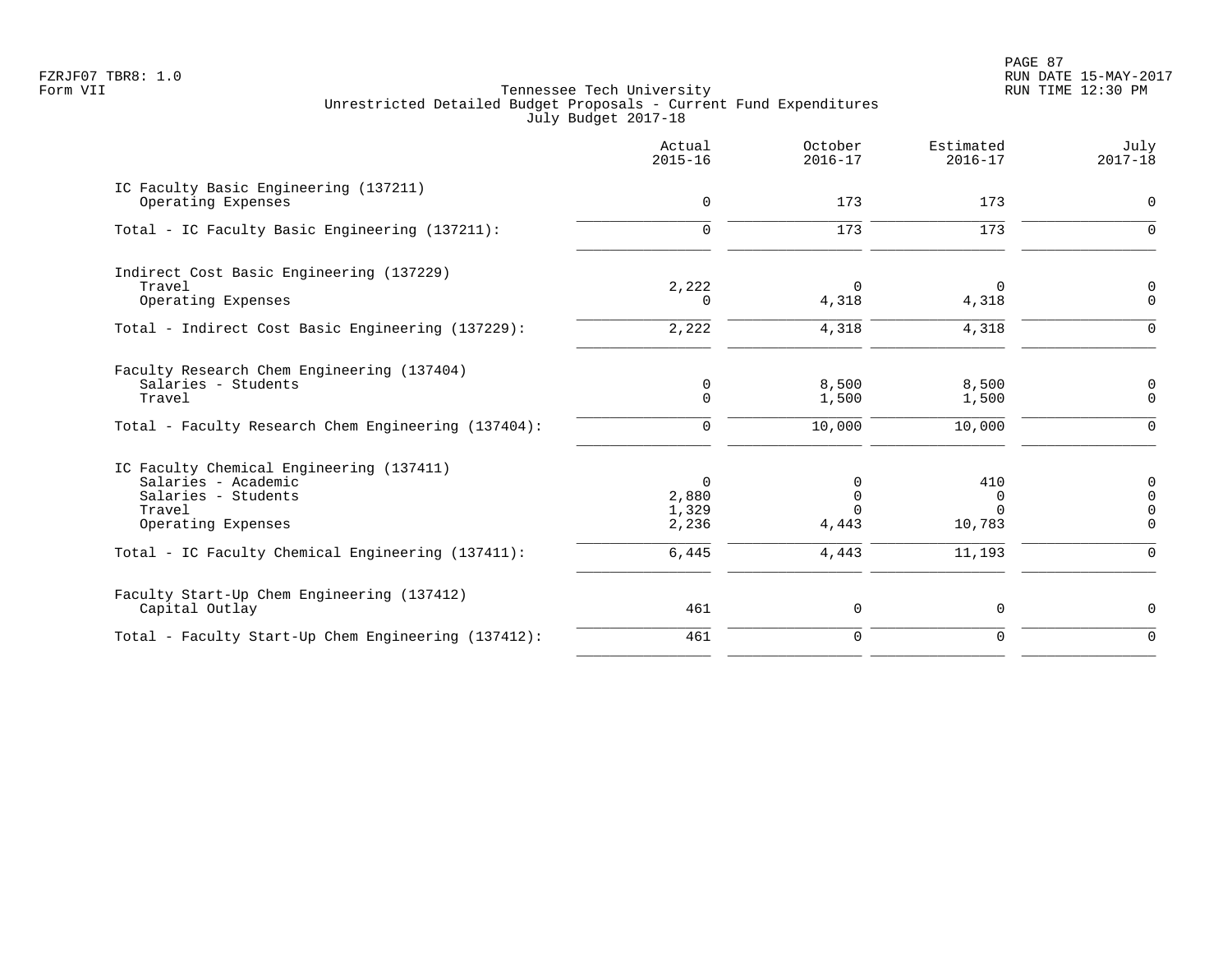|                                                      | Actual<br>$2015 - 16$ | October<br>$2016 - 17$ | Estimated<br>$2016 - 17$ | July<br>$2017 - 18$     |
|------------------------------------------------------|-----------------------|------------------------|--------------------------|-------------------------|
| Indirect Cost Chemical Engineering (137429)          |                       |                        |                          |                         |
| Travel                                               | 5,023                 | $\overline{0}$         | 2,532                    | $\mathsf{O}$            |
| Operating Expenses                                   | 6,634                 | 16,291                 | 13,759                   | $\Omega$                |
| Total - Indirect Cost Chemical Engineering (137429): | 11,657                | 16,291                 | 16,291                   | $\Omega$                |
| IC Faculty Civil and Envir Engr (137611)             |                       |                        |                          |                         |
| Salaries - Academic                                  | 5,032                 | $\mathbf 0$            | 4,561                    | $\Omega$                |
| Employee Benefits                                    | 793                   | $\Omega$               | 753                      | $\Omega$                |
| Operating Expenses                                   | 310                   | 3,763                  | 3,949                    | $\Omega$                |
| Total - IC Faculty Civil and Envir Engr (137611):    | 6,135                 | 3,763                  | 9,263                    | $\Omega$                |
| Indirect Cost Civil Envir Engr (137629)              |                       |                        |                          |                         |
| Salaries - Supporting                                | 574                   | 0                      | <sup>0</sup>             | $\overline{0}$          |
| Salaries - Students                                  | 1,363                 | $\Omega$               | $\Omega$                 | $\mathsf{O}$            |
| Employee Benefits                                    | 164                   | $\Omega$               | $\Omega$                 | $\mathbf 0$             |
| Travel<br>Operating Expenses                         | 1,882<br>18,696       | $\Omega$<br>47,566     | 5,115<br>42,541          | $\mathbf 0$<br>$\Omega$ |
|                                                      |                       |                        |                          |                         |
| Total - Indirect Cost Civil Envir Engr (137629):     | 22,679                | 47,566                 | 47,656                   | $\Omega$                |
| Faculty Research Elect Comp Engr (137804)            |                       |                        |                          |                         |
| Salaries - Academic                                  | $\Omega$              | $\mathbf 0$            | 6,000                    |                         |
| Salaries - Students                                  |                       | 10,104                 | 4,104                    | $\Omega$                |
| Salaries - Professional                              | 0                     | 1,500                  | 1,500                    | $\Omega$                |
| Employee Benefits                                    | $\Omega$              | 826                    | 826                      | $\Omega$                |
| Travel<br>Operating Expenses                         | $\mathbf 0$<br>$-1$   | 3,000<br>4,570         | 3,000<br>4,570           | $\Omega$                |
|                                                      | $-1$                  |                        |                          | $\Omega$                |
| Total - Faculty Research Elect Comp Engr (137804):   |                       | 20,000                 | 20,000                   |                         |
|                                                      |                       |                        |                          |                         |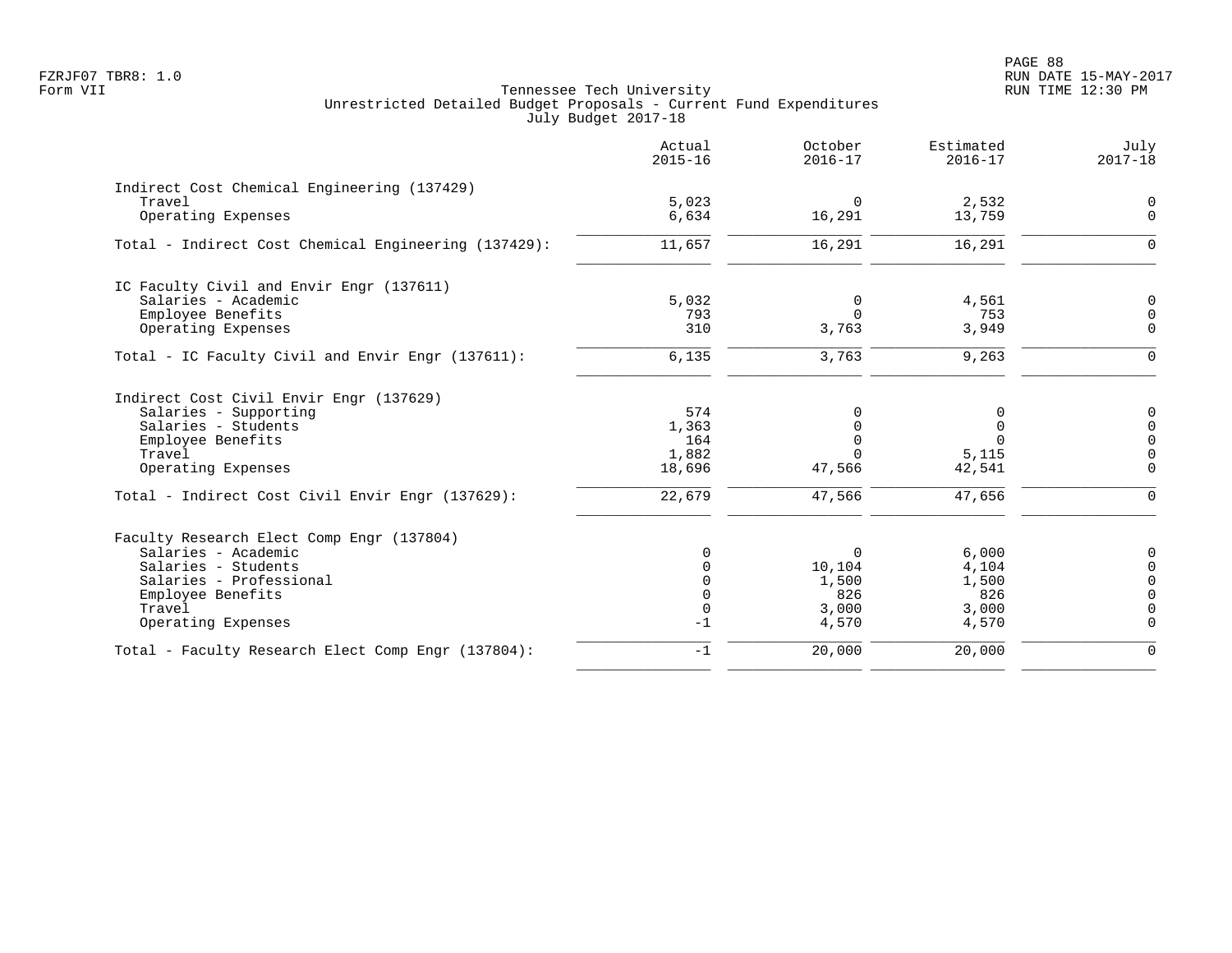PAGE 89 FZRJF07 TBR8: 1.0 RUN DATE 15-MAY-2017

|                                                                                                           | Actual<br>$2015 - 16$    | October<br>$2016 - 17$ | Estimated<br>$2016 - 17$   | July<br>$2017 - 18$       |
|-----------------------------------------------------------------------------------------------------------|--------------------------|------------------------|----------------------------|---------------------------|
| IC Faculty Elect and Comp Engr (137811)<br>Salaries - Academic<br>Employee Benefits<br>Operating Expenses | 2,113<br>333<br>$\Omega$ | 0<br>$\Omega$<br>2,407 | 9,120<br>$\Omega$<br>2,407 | 0<br>$\Omega$<br>$\Omega$ |
| Total - IC Faculty Elect and Comp Engr (137811):                                                          | 2,446                    | 2,407                  | 11,527                     | $\Omega$                  |
| Faculty Start-Up Elect & Comp Engr (137812)<br>Operating Expenses                                         | 10,575                   | 0                      | $\Omega$                   | 0                         |
| Total - Faculty Start-Up Elect & Comp Engr (137812):                                                      | 10,575                   | $\mathbf 0$            | $\Omega$                   | $\Omega$                  |
| Indirect Cost Elect Comp Engr (137829)<br>Operating Expenses                                              | 1,191                    | 24,420                 | 24,420                     | 0                         |
| Total - Indirect Cost Elect Comp Engr (137829):                                                           | 1,191                    | 24,420                 | 24,420                     | $\Omega$                  |
| Faculty Research Manuf Enginrg Tech (138204)<br>Operating Expenses                                        | 391                      | $\mathbf 0$            | $\Omega$                   | $\Omega$                  |
| Total - Faculty Research Manuf Enginrg Tech (138204):                                                     | 391                      | $\mathbf 0$            | $\mathbf 0$                | $\Omega$                  |
| Matching Manuf & Engineering Tech (138205)<br>Salaries - Academic<br>Employee Benefits                    | 894<br>181               | $-603$<br>22           | $-603$<br>22               | 0<br>$\mathbf 0$          |
| Total - Matching Manuf & Engineering Tech (138205):                                                       | 1,075                    | $-581$                 | $-581$                     | $\Omega$                  |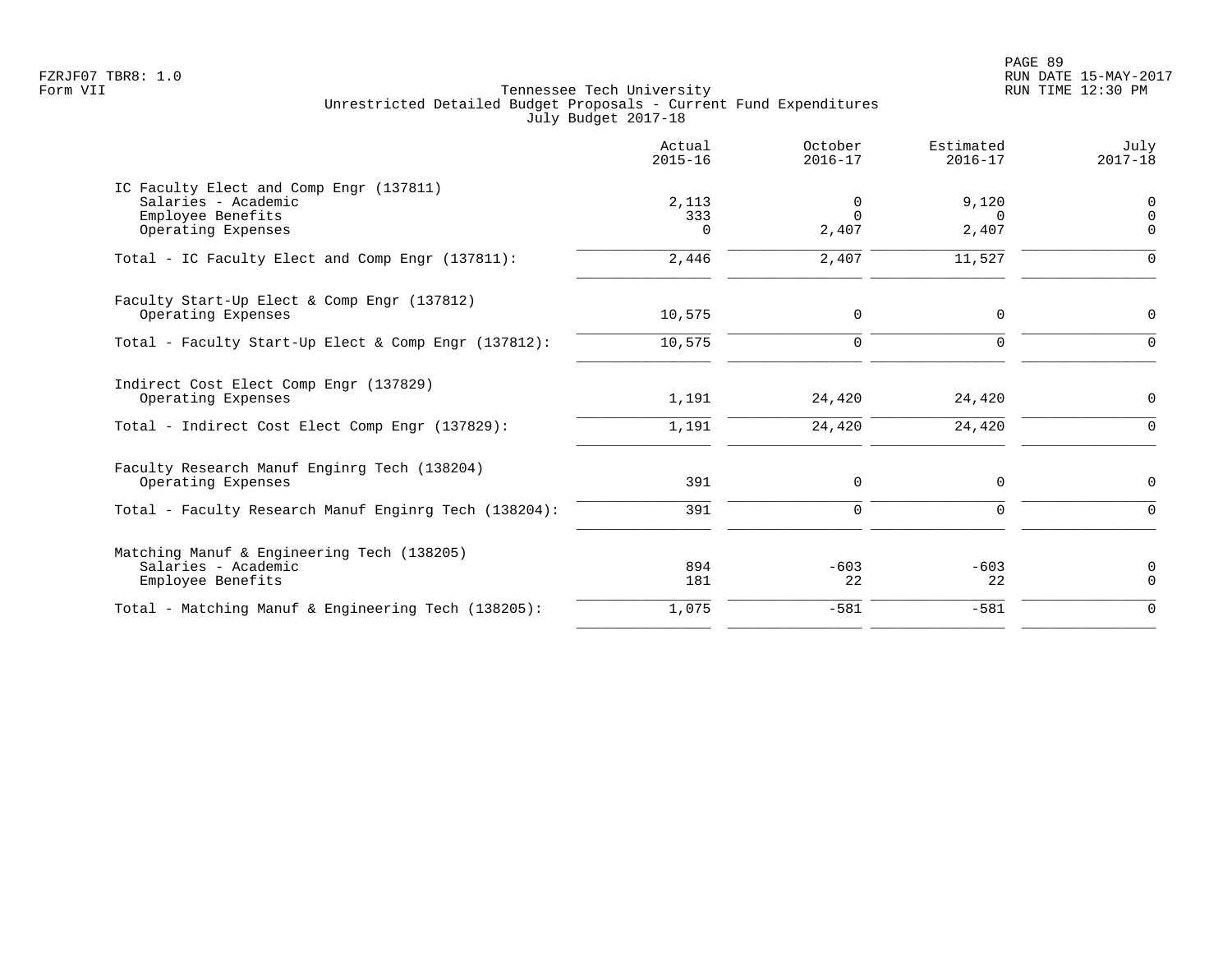PAGE 90 FZRJF07 TBR8: 1.0 RUN DATE 15-MAY-2017

|                                                       | Actual<br>$2015 - 16$ | October<br>$2016 - 17$ | Estimated<br>$2016 - 17$ | July<br>$2017 - 18$ |
|-------------------------------------------------------|-----------------------|------------------------|--------------------------|---------------------|
| IC Faculty Manuf & Engineering Tech (138211)          |                       |                        |                          |                     |
| Salaries - Academic                                   | 212                   | $\Omega$               | 100                      | 0                   |
| Employee Benefits                                     | 26                    | $\Omega$               | 11                       | $\Omega$            |
| Operating Expenses                                    | $\Omega$              | 297                    | 286                      | $\Omega$            |
| Total - IC Faculty Manuf & Engineering Tech (138211): | 238                   | 297                    | 397                      |                     |
| Indirect Cost Manuf & Enginrg Tech (138229)           |                       |                        |                          |                     |
| Travel                                                | 2,810                 | 0                      | 0                        | $\mathbf 0$         |
| Operating Expenses                                    | 4,857                 | 1,766                  | 1,806                    | $\Omega$            |
| Total - Indirect Cost Manuf & Enginrg Tech (138229):  | 7,667                 | 1,766                  | 1,806                    | $\Omega$            |
| Match Mechanical Engineering (138405)                 |                       |                        |                          |                     |
| Salaries - Academic                                   | 8,073                 |                        | 11,947                   | 0                   |
| Salaries - Professional                               | $\Omega$              |                        | 3,000                    | $\Omega$            |
| Employee Benefits                                     | 1,744                 |                        | 5,139                    | $\Omega$            |
| Travel                                                | 2,659                 | $\Omega$               | 841                      | $\mathbf 0$         |
| Total - Match Mechanical Engineering (138405):        | 12,476                | $\mathbf 0$            | 20,927                   | $\Omega$            |
| IC Faculty Mechanical Engineering (138411)            |                       |                        |                          |                     |
| Salaries - Academic                                   | 13,791                | $\Omega$               | 26,430                   | $\Omega$            |
| Employee Benefits                                     | 2,166                 | $\Omega$               | $\Omega$                 | $\Omega$            |
| Operating Expenses                                    | $\Omega$              | 21,712                 | 21,712                   | $\Omega$            |
| Total - IC Faculty Mechanical Engineering (138411):   | 15,957                | 21,712                 | 48,142                   | $\mathbf 0$         |
|                                                       |                       |                        |                          |                     |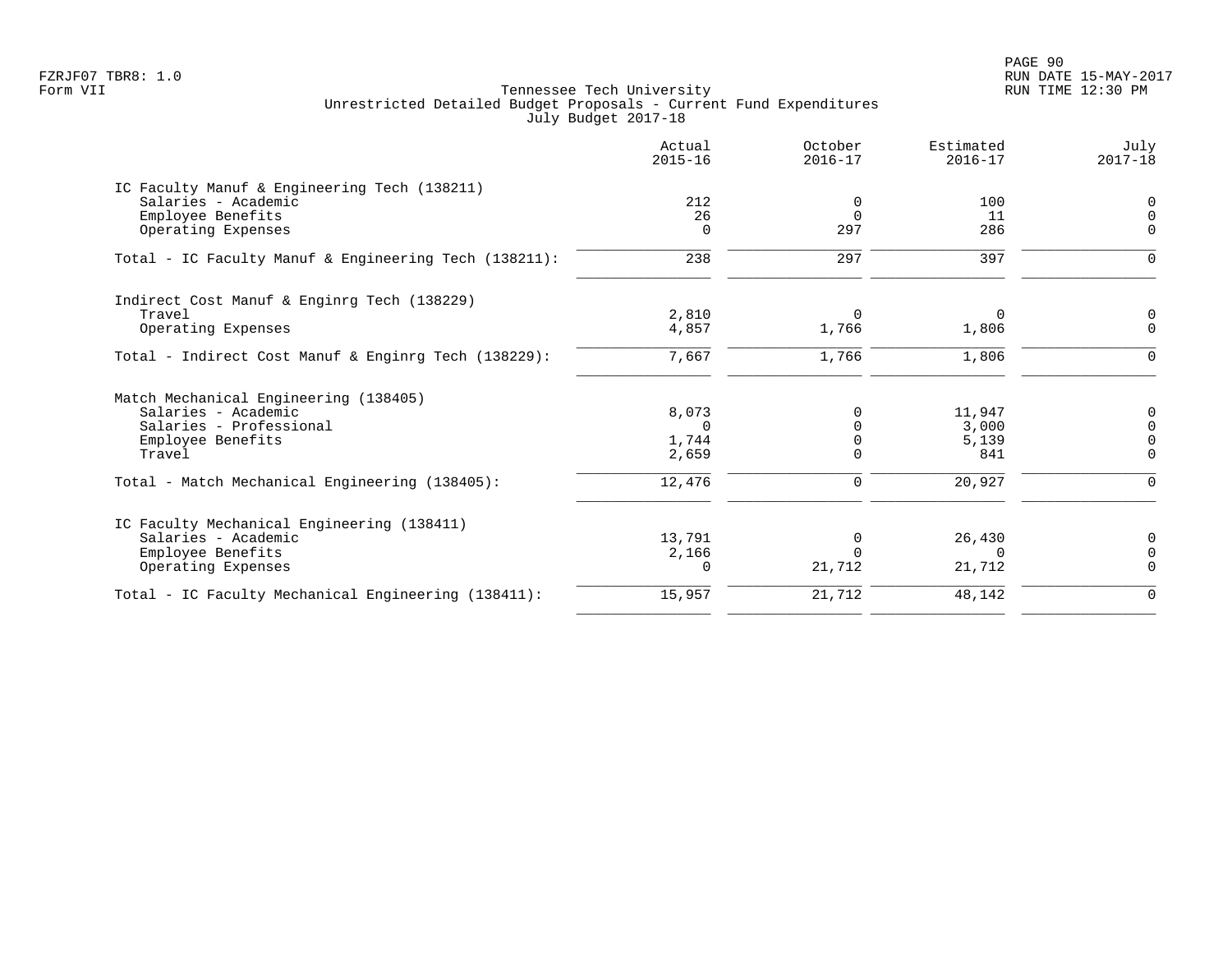PAGE 91 FZRJF07 TBR8: 1.0 RUN DATE 15-MAY-2017

|                                                                      | Actual<br>$2015 - 16$ | October<br>$2016 - 17$ | Estimated<br>$2016 - 17$ | July<br>$2017 - 18$ |
|----------------------------------------------------------------------|-----------------------|------------------------|--------------------------|---------------------|
| Faculty Start-Up Mechanical Engr (138412)<br>Salaries - Professional | 3,000                 | $\Omega$               | 0                        | $\Omega$            |
| Total - Faculty Start-Up Mechanical Engr (138412):                   | 3,000                 | $\mathbf 0$            | $\Omega$                 | $\Omega$            |
| Faculty Research Mechanical Engrg (138414)                           |                       |                        |                          |                     |
| Salaries - Students                                                  | 2,920                 | 0                      | 0                        | 0                   |
| Employee Benefits                                                    | 197                   | $\Omega$               | $\Omega$                 | $\Omega$            |
| Travel                                                               | 1,500                 | 2,000                  | 2,000                    | $\Omega$            |
| Operating Expenses                                                   | 15,144                | 8,000                  | 8,000                    | $\Omega$            |
| Total - Faculty Research Mechanical Engrg (138414):                  | 19,761                | 10,000                 | 10,000                   | $\Omega$            |
| Indirect Cost Mech Engr (138429)                                     |                       |                        |                          |                     |
| Salaries - Academic                                                  | 0                     | 2,000                  | 2,000                    | 0                   |
| Travel                                                               | 1,084                 | $\Omega$               | 1,000                    | $\Omega$            |
| Operating Expenses                                                   | 15,114                | 27,179                 | 16,559                   | $\mathbf 0$         |
| Total - Indirect Cost Mech Engr (138429):                            | 16,198                | 29,179                 | 19,559                   | $\Omega$            |
| IC Faculty Manufacturing Center (139011)                             |                       |                        |                          |                     |
| Salaries - Academic                                                  | 440                   | $\Omega$               | 351                      | $\Omega$            |
| Employee Benefits                                                    | 98                    |                        | 79                       | $\Omega$            |
| Travel                                                               | $\Omega$              |                        | 3,203                    | $\Omega$            |
| Operating Expenses                                                   | 442                   | 8,445                  | 9,072                    | $\Omega$            |
| Total - IC Faculty Manufacturing Center (139011):                    | 980                   | 8,445                  | 12,705                   | $\mathbf 0$         |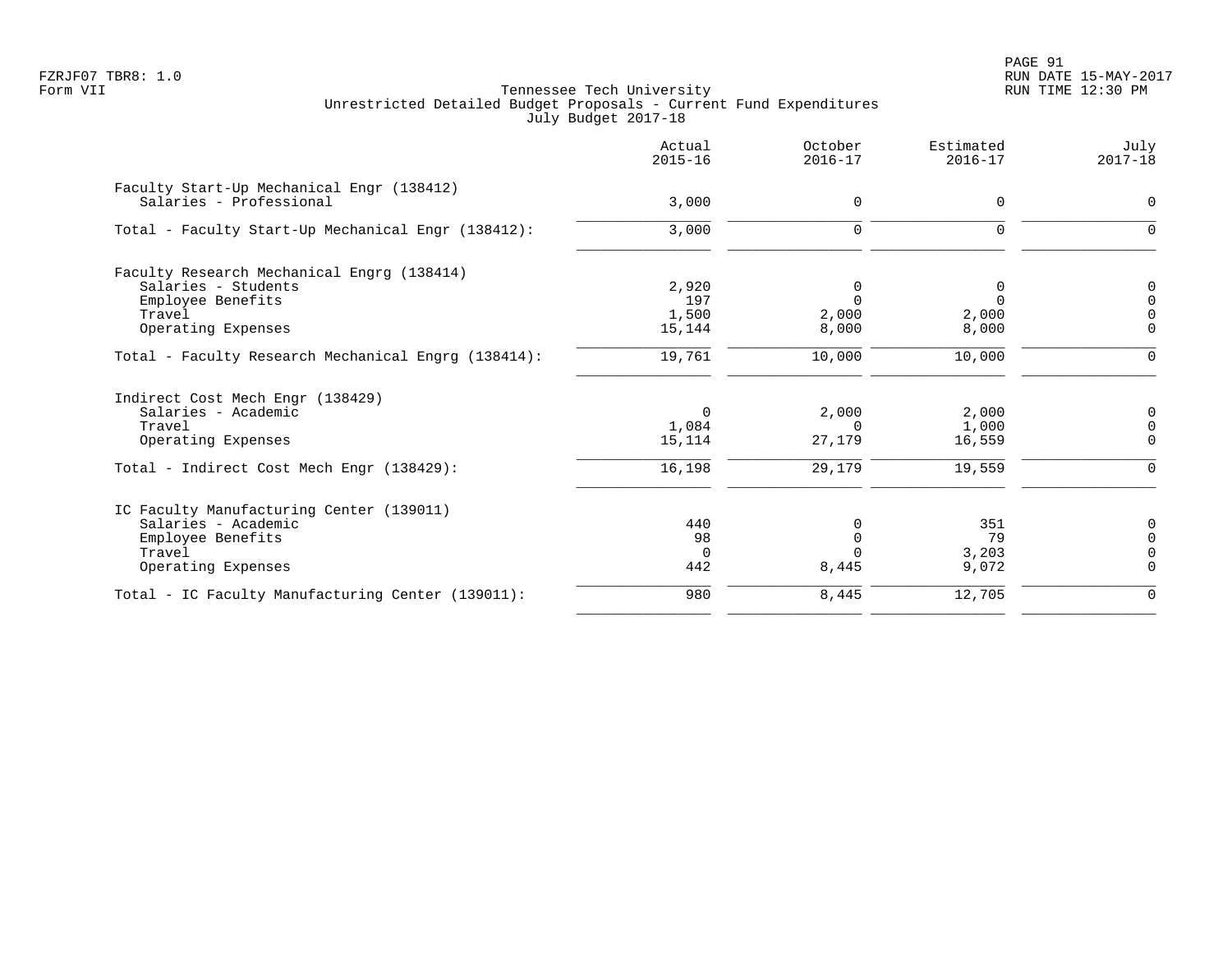|                                                                                                                                          | Actual<br>$2015 - 16$            | October<br>$2016 - 17$                         | Estimated<br>$2016 - 17$                | July<br>$2017 - 18$                          |
|------------------------------------------------------------------------------------------------------------------------------------------|----------------------------------|------------------------------------------------|-----------------------------------------|----------------------------------------------|
| Faculty Research Manufacturing Ctr (139014)<br>Salaries - Students<br>Salaries - Professional<br>Employee Benefits<br>Operating Expenses | 1,301<br>3,250<br>2,520<br>2,072 | <sup>0</sup><br>$\Omega$<br>$\Omega$<br>$\cap$ | $\cap$<br>$\Omega$                      | 0<br>$\Omega$<br><sup>n</sup><br>$\Omega$    |
| Total - Faculty Research Manufacturing Ctr (139014):                                                                                     | 9,143                            | $\Omega$                                       | $\Omega$                                | ∩                                            |
| Indirect Cost Manuf Res Center (139029)<br>Operating Expenses                                                                            | 591                              | 42,330                                         | 42,330                                  | $\Omega$                                     |
| Total - Indirect Cost Manuf Res Center (139029):                                                                                         | 591                              | 42,330                                         | 42,330                                  | $\Omega$                                     |
| CESR Smart Grid Lab Facility (139201)<br>Capital Outlay                                                                                  | 34,810                           | $\Omega$                                       | $\mathbf 0$                             | $\Omega$                                     |
| Total - CESR Smart Grid Lab Facility (139201):                                                                                           | 34,810                           | $\Omega$                                       | $\Omega$                                | $\Omega$                                     |
| IC Faculty Water Center (139411)<br>Operating Expenses                                                                                   | 0                                | 160                                            | 160                                     | $\Omega$                                     |
| Total - IC Faculty Water Center (139411):                                                                                                | $\Omega$                         | 160                                            | 160                                     | $\Omega$                                     |
| Faculty Research Water Center (139414)<br>Salaries - Students<br>Employee Benefits<br>Travel<br>Operating Expenses                       | 1,059<br>60<br>756<br>6,463      | $\Omega$<br>$\Omega$<br>$\Omega$<br>$\Omega$   | <sup>0</sup><br>$\mathbf 0$<br>$\Omega$ | $\Omega$<br>$\Omega$<br>$\Omega$<br>$\Omega$ |
| Total - Faculty Research Water Center (139414):                                                                                          | 8,338                            | $\mathbf 0$                                    | $\Omega$                                | $\Omega$                                     |
|                                                                                                                                          |                                  |                                                |                                         |                                              |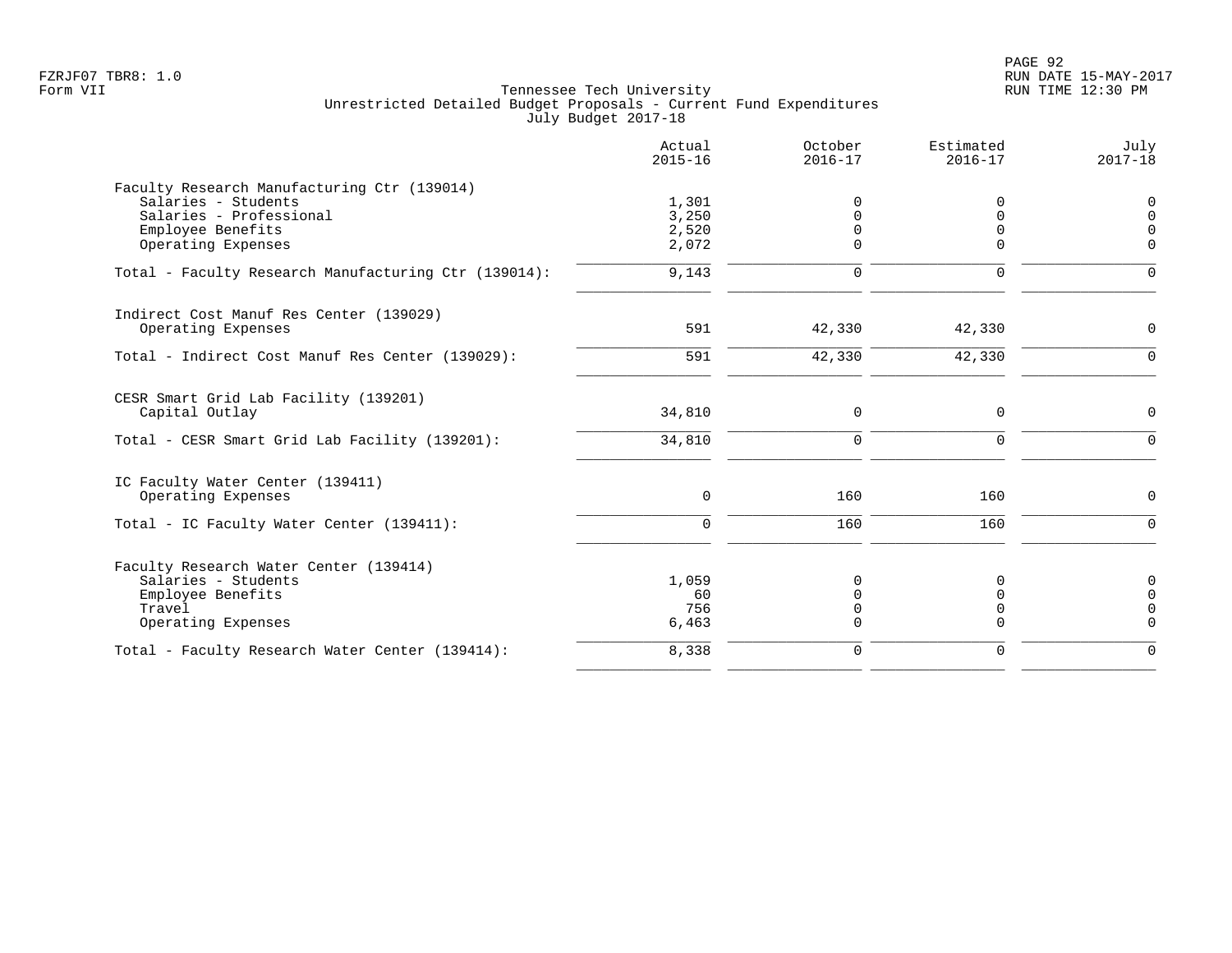|                                                                                                                       | Actual<br>$2015 - 16$        | October<br>$2016 - 17$                        | Estimated<br>$2016 - 17$    | July<br>$2017 - 18$                            |
|-----------------------------------------------------------------------------------------------------------------------|------------------------------|-----------------------------------------------|-----------------------------|------------------------------------------------|
| Indirect Cost Water Res Center (139429)<br>Operating Expenses                                                         | 2,460                        | 1,660                                         | 1,680                       | $\mathbf 0$                                    |
| Total - Indirect Cost Water Res Center (139429):                                                                      | 2,460                        | 1,660                                         | 1,680                       | $\Omega$                                       |
| Cybersecurity Educ Research Center (139600)<br>Operating Expenses                                                     | $\mathbf 0$                  | $\mathbf 0$                                   | 0                           | 500,000                                        |
| Total - Cybersecurity Educ Research Center (139600):                                                                  | $\mathbf 0$                  | $\Omega$                                      | $\Omega$                    | 500,000                                        |
| Indirect Cost Cybersec Educ Rsr Ctr (139629)<br>Operating Expenses                                                    | 550                          | 5,349                                         | 16,047                      | $\mathbf 0$                                    |
| Total - Indirect Cost Cybersec Educ Rsr Ctr (139629):                                                                 | 550                          | 5,349                                         | 16,047                      | $\Omega$                                       |
| Indirect Cost Dean Coll of Bus (140029)<br>Salaries - Students<br>Employee Benefits<br>Operating Expenses             | 14,555<br>510<br>3,216       | 0<br>$\Omega$<br>10,320                       | 0<br><sup>n</sup><br>10,320 | 0<br>$\mathbf 0$<br>$\Omega$                   |
| Total - Indirect Cost Dean Coll of Bus (140029):                                                                      | 18,281                       | 10,320                                        | 10,320                      | $\mathbf 0$                                    |
| Indirect Cost iCube (140129)<br>Salaries - Academic<br>Salaries - Students<br>Employee Benefits<br>Operating Expenses | 986<br>6,955<br>697<br>8,719 | $\Omega$<br>$\mathbf 0$<br>$\Omega$<br>20,255 | $\Omega$<br>20,255          | 0<br>$\mathbf 0$<br>$\mathbf 0$<br>$\mathbf 0$ |
| Total - Indirect Cost iCube (140129):                                                                                 | 17,357                       | 20,255                                        | 20,255                      | $\Omega$                                       |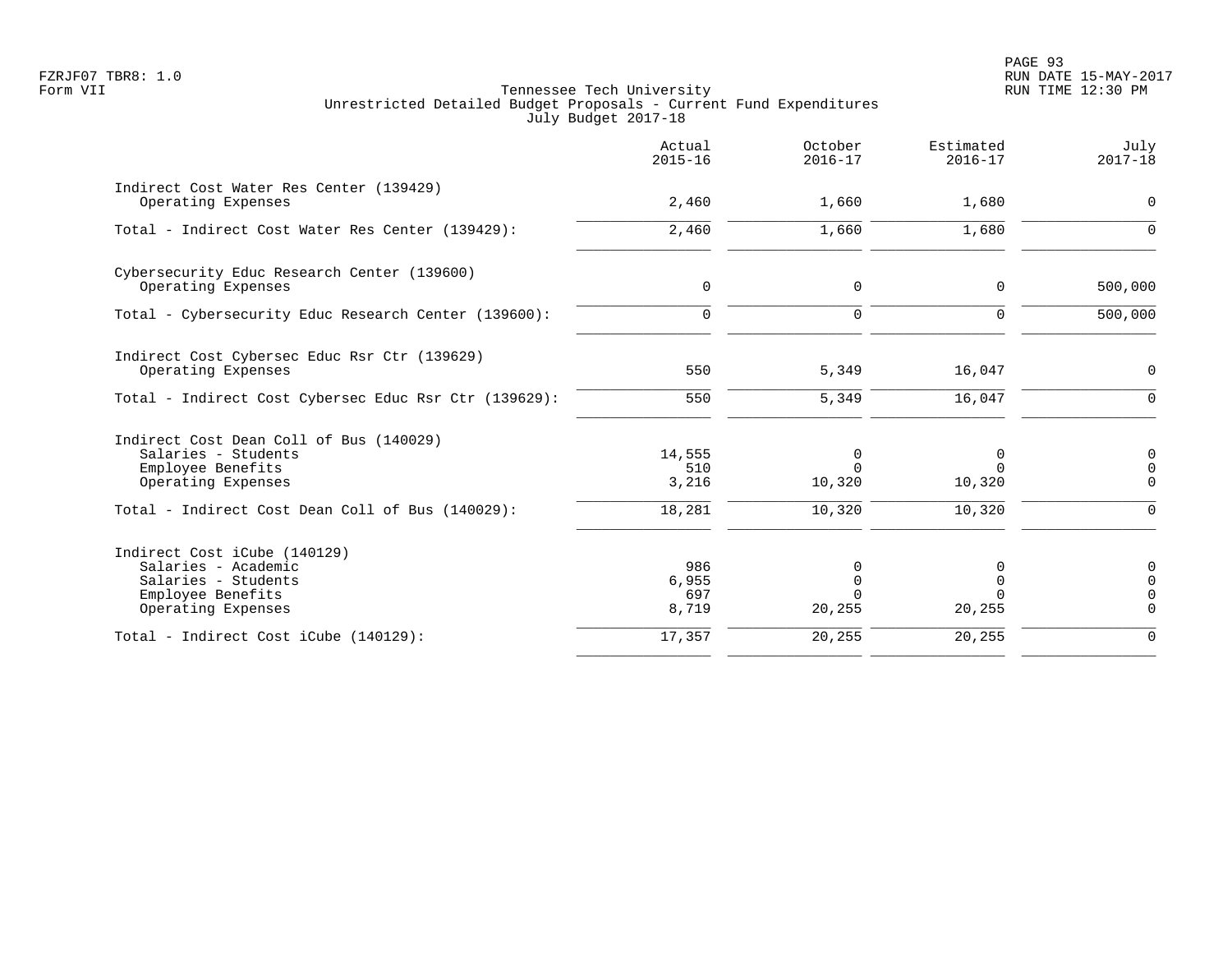PAGE 94 FZRJF07 TBR8: 1.0 RUN DATE 15-MAY-2017

|                                                                                                                                                               | Actual<br>$2015 - 16$            | October<br>$2016 - 17$                                   | Estimated<br>$2016 - 17$         | July<br>$2017 - 18$                         |
|---------------------------------------------------------------------------------------------------------------------------------------------------------------|----------------------------------|----------------------------------------------------------|----------------------------------|---------------------------------------------|
| IC Faculty Econ Finance Marketing (142511)<br>Salaries - Academic<br>Employee Benefits<br>Operating Expenses                                                  | 6,953<br>1,230<br>681            | 0<br>$\Omega$<br>1,100                                   | 7,350<br>$\Omega$<br>1,100       | 0<br>$\mathbf 0$<br>$\Omega$                |
| Total - IC Faculty Econ Finance Marketing (142511):                                                                                                           | 8,864                            | 1,100                                                    | 8,450                            | $\Omega$                                    |
| Indirect Cost Econ and Finance (142529)<br>Operating Expenses                                                                                                 | $\mathbf 0$                      | 840                                                      | 840                              | 0                                           |
| Total - Indirect Cost Econ and Finance (142529):                                                                                                              | $\Omega$                         | 840                                                      | 840                              | $\Omega$                                    |
| Indirect Cost Dec Sci and Mgnt (144029)<br>Salaries - Academic<br>Employee Benefits<br>Operating Expenses<br>Total - Indirect Cost Dec Sci and Mgnt (144029): | 841<br>149<br>$\mathbf 0$<br>990 | $\mathbf 0$<br>$\mathbf 0$<br>$\mathbf 0$<br>$\mathbf 0$ | 1,060<br>$\Omega$<br>40<br>1,100 | 0<br>$\mathbf 0$<br>$\mathbf 0$<br>$\Omega$ |
| Match Dean College of Education (150015)<br>Operating Expenses                                                                                                | 193,216                          | 60,670                                                   | 60,670                           | 0                                           |
| Total - Match Dean College of Education (150015):                                                                                                             | 193,216                          | 60,670                                                   | 60,670                           | 0                                           |
| Indirect Cost College of Educ (150029)<br>Operating Expenses                                                                                                  | 7,681                            | 19,339                                                   | 19,339                           | 0                                           |
| Total - Indirect Cost College of Educ (150029):                                                                                                               | 7,681                            | 19,339                                                   | 19,339                           | $\Omega$                                    |
|                                                                                                                                                               |                                  |                                                          |                                  |                                             |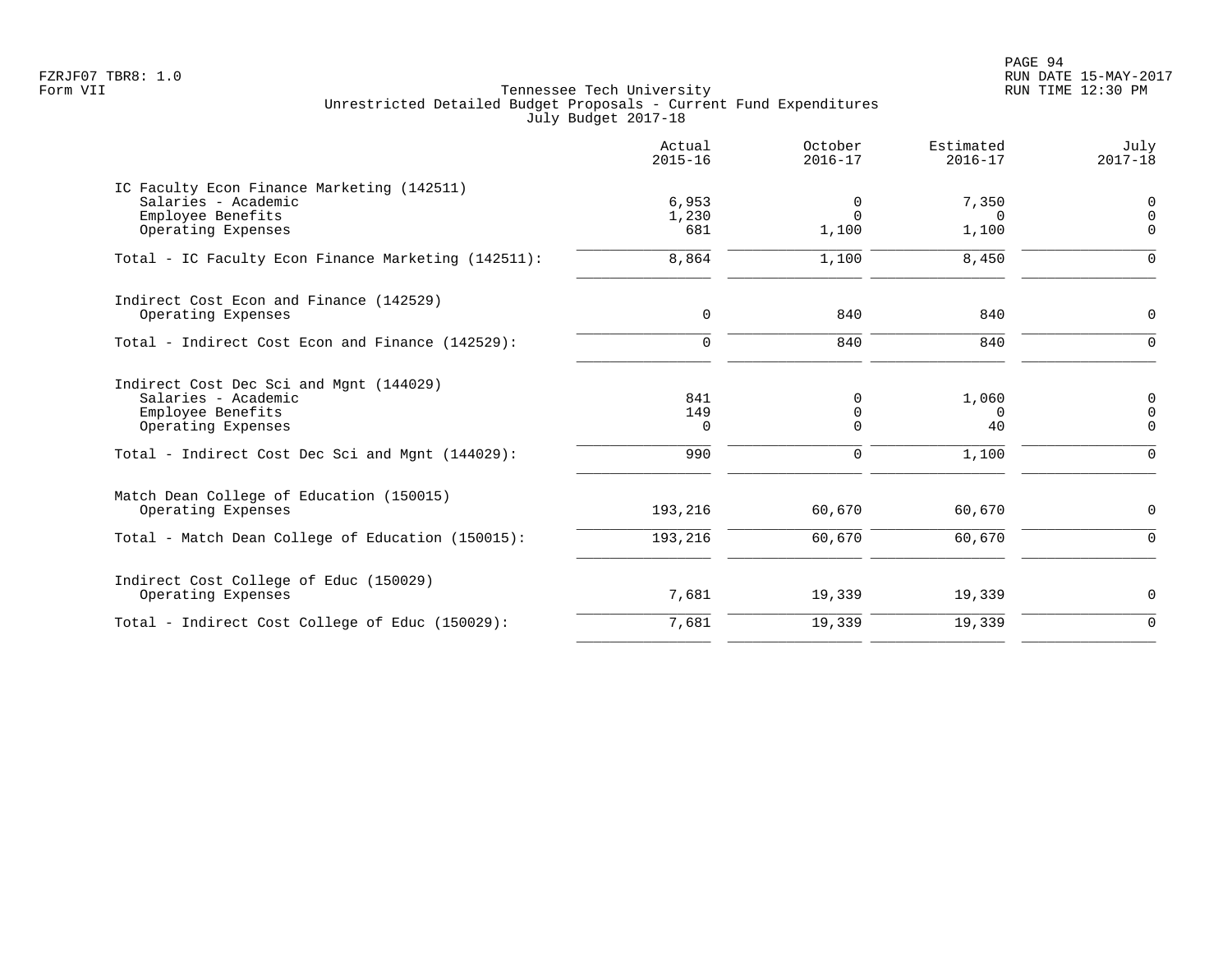|                                                                                                            | Actual<br>$2015 - 16$    | October<br>$2016 - 17$  | Estimated<br>$2016 - 17$ | July<br>$2017 - 18$                       |
|------------------------------------------------------------------------------------------------------------|--------------------------|-------------------------|--------------------------|-------------------------------------------|
| Research Education (151504)<br>Travel<br>Operating Expenses                                                | 600<br>$\Omega$          | 1,900<br>3,000          | 4,900<br>$\Omega$        | $\mathbf 0$<br>$\mathbf 0$                |
| Total - Research Education (151504):                                                                       | 600                      | 4,900                   | 4,900                    | $\Omega$                                  |
| Indirect Cost Assoc Dean Educ (151529)<br>Operating Expenses                                               | $\mathsf{O}$             | 1,322                   | 1,322                    | $\mathbf 0$                               |
| Total - Indirect Cost Assoc Dean Educ (151529):                                                            | $\mathbf 0$              | 1,322                   | 1,322                    | $\mathbf 0$                               |
| Counseling and Psychology (152000)<br>Employee Benefits                                                    | $\mathsf{O}$             | 200                     | 200                      | 200                                       |
| Total - Counseling and Psychology (152000):                                                                | $\mathbf 0$              | 200                     | 200                      | 200                                       |
| Match Counseling Psychology (152005)<br>Salaries - Academic                                                | $\mathbf 0$              | 1,239                   | 1,239                    | $\mathbf 0$                               |
| Total - Match Counseling Psychology (152005):                                                              | $\mathbf 0$              | 1,239                   | 1,239                    | $\Omega$                                  |
| IC Faculty Counseling and Psych (152011)<br>Salaries - Academic<br>Employee Benefits<br>Operating Expenses | 3,162<br>331<br>$\Omega$ | 0<br>$\mathbf 0$<br>555 | 530<br>$\Omega$<br>555   | $\mathbf 0$<br>$\mathbf 0$<br>$\mathbf 0$ |
| Total - IC Faculty Counseling and Psych (152011):                                                          | 3,493                    | 555                     | 1,085                    | $\mathbf 0$                               |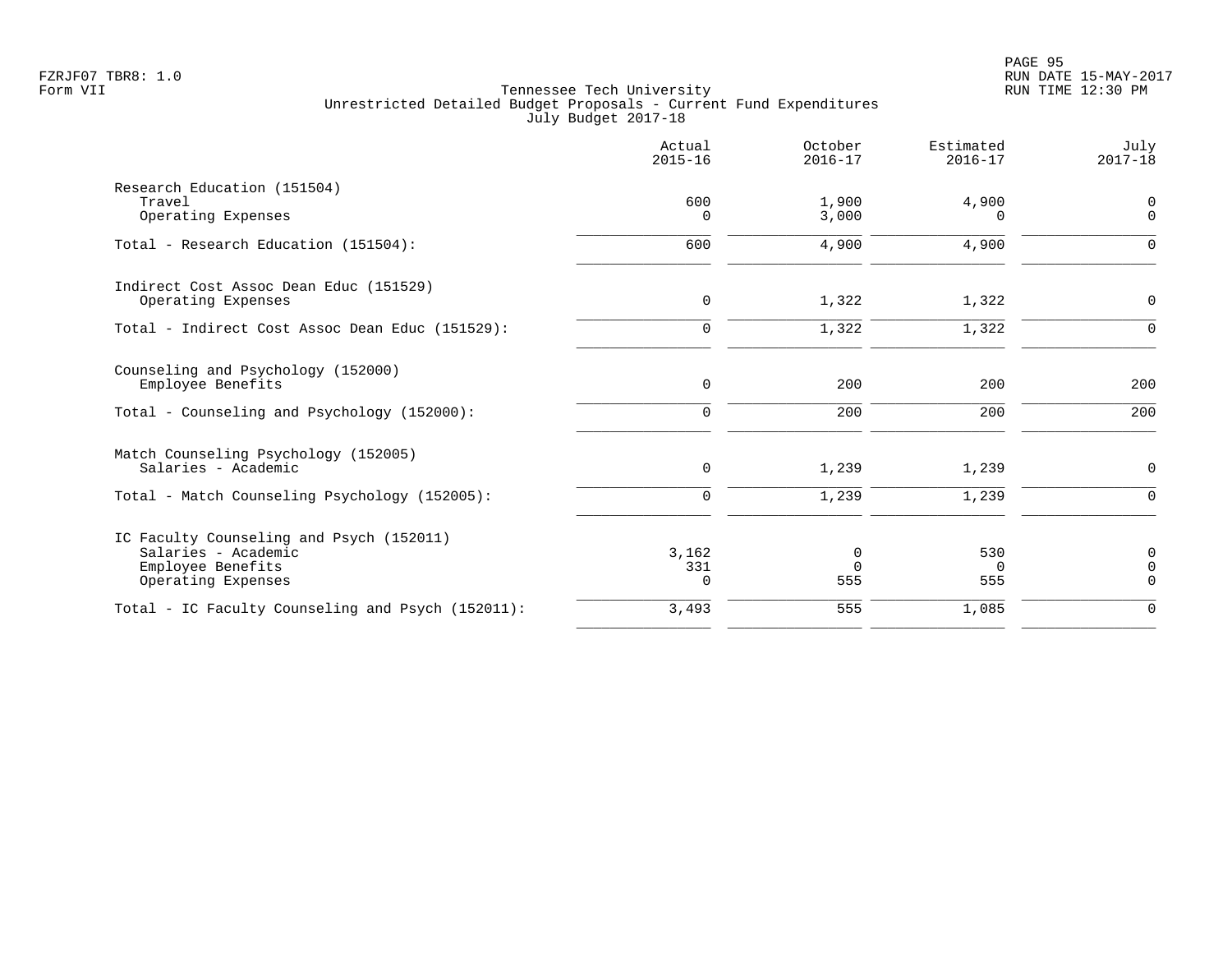|                                                                                                            | Actual<br>$2015 - 16$ | October<br>$2016 - 17$  | Estimated<br>$2016 - 17$ | July<br>$2017 - 18$                 |
|------------------------------------------------------------------------------------------------------------|-----------------------|-------------------------|--------------------------|-------------------------------------|
| Faculty Research Counsel and Psych (152014)<br>Travel                                                      | 3,104                 | 4,200                   | 4,200                    | $\mathbf 0$                         |
| Total - Faculty Research Counsel and Psych (152014):                                                       | 3,104                 | 4,200                   | 4,200                    | $\mathbf 0$                         |
| Indirect Cost Counsel and Psychol (152029)<br>Salaries - Students                                          | 288                   |                         |                          | 0                                   |
| Employee Benefits<br>Travel<br>Operating Expenses                                                          | 19<br>560<br>4,979    | 20,448                  | 20,468                   | $\mathbf 0$<br>$\Omega$<br>$\Omega$ |
| Total - Indirect Cost Counsel and Psychol (152029):                                                        | 5,846                 | 20,448                  | 20,468                   | $\Omega$                            |
| IC Faculty Dept Teacher Educ (152511)<br>Salaries - Academic<br>Employee Benefits                          | 196<br>46             | 0<br>$\Omega$           | 0<br>$\Omega$            | 0<br>$\Omega$                       |
| Total - IC Faculty Dept Teacher Educ (152511):                                                             | 242                   | $\mathbf 0$             | 0                        | $\Omega$                            |
| Match Dept of Teacher Educ (152515)<br>Salaries - Academic<br>Salaries - Professional<br>Employee Benefits | 1,619<br>840<br>799   | 0<br>$\Omega$<br>$-799$ | $-799$                   | 0<br>$\Omega$<br>$\Omega$           |
| Total - Match Dept of Teacher Educ (152515):                                                               | 3,258                 | $-799$                  | $-799$                   | $\Omega$                            |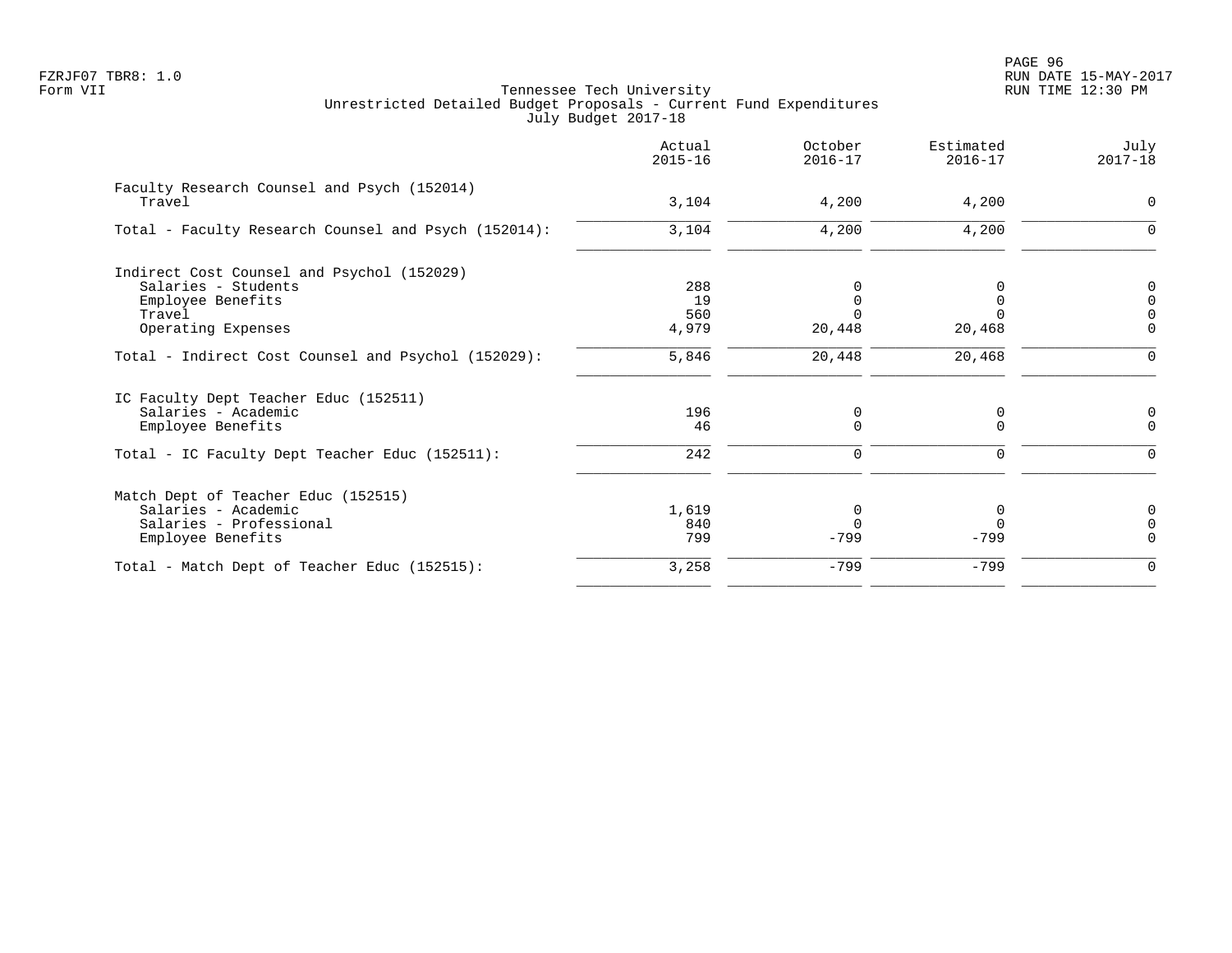|                                                   | Actual<br>$2015 - 16$ | October<br>$2016 - 17$ | Estimated<br>$2016 - 17$ | July<br>$2017 - 18$           |
|---------------------------------------------------|-----------------------|------------------------|--------------------------|-------------------------------|
| Faculty Research Curr Instruct (153004)           |                       |                        |                          |                               |
| Salaries - Students                               | 0                     | 1,200                  | 1,925                    | $\overline{0}$                |
| Travel<br>Operating Expenses                      | $\Omega$<br>3,419     | 0<br>$\Omega$          | 1,470<br>0               | $\Omega$<br>$\Omega$          |
| Total - Faculty Research Curr Instruct (153004):  | 3,419                 | 1,200                  | 3,395                    | $\mathbf 0$                   |
| Matching Curriculum Instruction (153005)          |                       |                        |                          |                               |
| Salaries - Academic<br>Employee Benefits          | 3,762<br>1,393        | $\Omega$<br>$-444$     | $\Omega$<br>$-444$       | $\overline{0}$<br>0           |
| Total - Matching Curriculum Instruction (153005): | 5,155                 | $-444$                 | $-444$                   | $\mathbf 0$                   |
| IC Faculty Curr and Instruction (153011)          |                       |                        |                          |                               |
| Salaries - Academic                               | 2,514                 | 0                      | 890                      | $\mathbf 0$                   |
| Employee Benefits<br>Operating Expenses           | 548<br>1,184          | $\Omega$<br>10,073     | $\Omega$<br>10,673       | $\overline{0}$<br>$\mathbf 0$ |
| Total - IC Faculty Curr and Instruction (153011): | 4,246                 | 10,073                 | 11,563                   | $\mathbf 0$                   |
| Indirect Cost Curr and Instruct (153029)          |                       |                        |                          |                               |
| Operating Expenses                                | 14,482                | 6,373                  | 6,133                    | 0                             |
| Total - Indirect Cost Curr and Instruct (153029): | 14,482                | 6,373                  | 6,133                    | $\mathbf 0$                   |
| Child Dev Lab Indirect Costs (153429)             |                       |                        |                          |                               |
| Operating Expenses                                | 0                     | 366                    | 366                      | 0                             |
| Total - Child Dev Lab Indirect Costs (153429):    | $\mathbf 0$           | 366                    | 366                      | $\mathbf 0$                   |
|                                                   |                       |                        |                          |                               |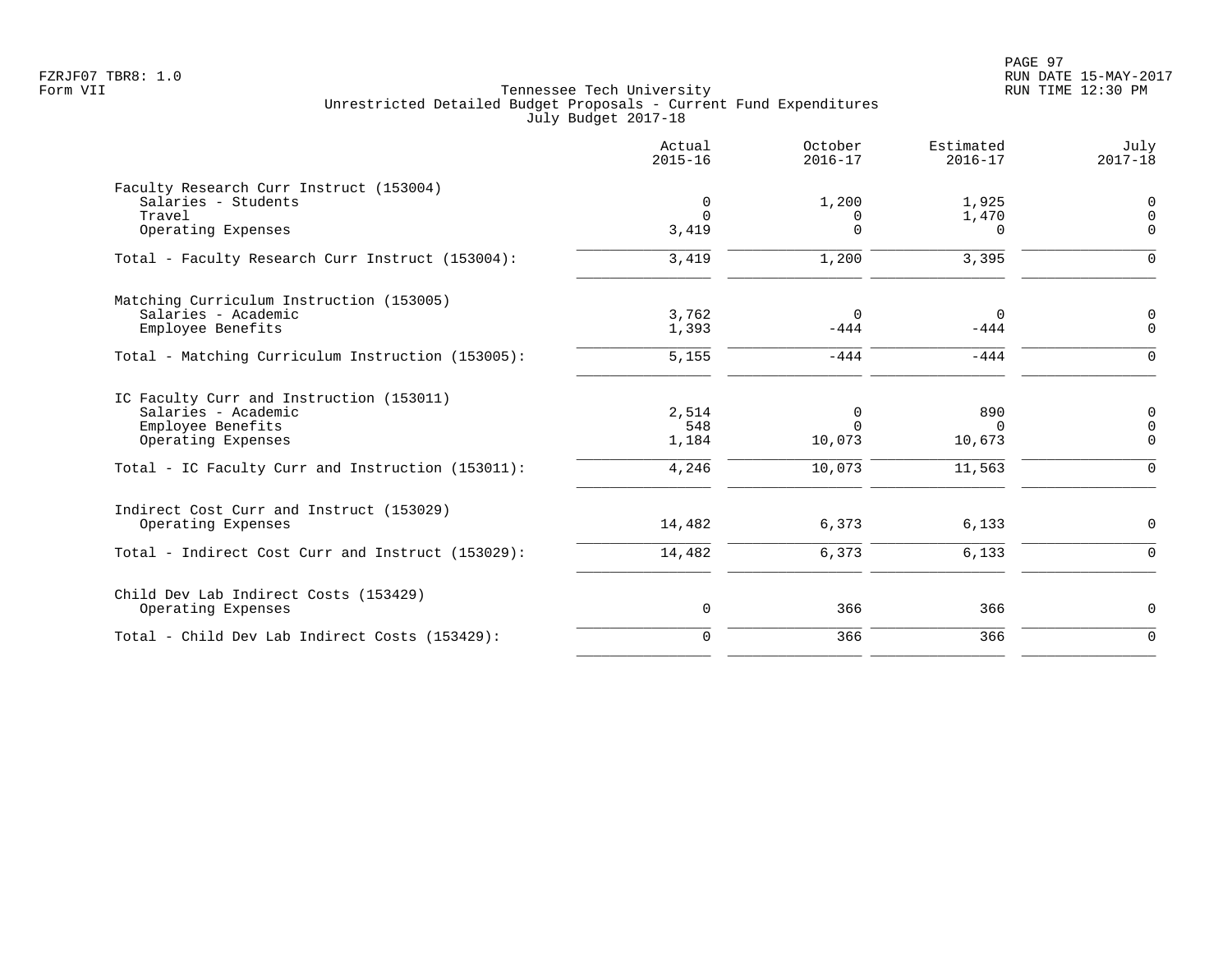PAGE 98 FZRJF07 TBR8: 1.0 RUN DATE 15-MAY-2017

|                                                                                                                                | Actual<br>$2015 - 16$       | October<br>$2016 - 17$                | Estimated<br>$2016 - 17$              | July<br>$2017 - 18$        |
|--------------------------------------------------------------------------------------------------------------------------------|-----------------------------|---------------------------------------|---------------------------------------|----------------------------|
| Faculty Research Music Art (155014)<br>Travel                                                                                  | 2,490                       | $\mathbf 0$                           | $\mathbf 0$                           | $\mathbf 0$                |
| Total - Faculty Research Music Art (155014):                                                                                   | 2,490                       | $\mathbf 0$                           | $\Omega$                              | $\mathbf 0$                |
| IC Faculty Art Craft & Design (155311)<br>Salaries - Academic                                                                  | $\mathbf 0$                 | $\mathbf 0$                           | 150                                   | 0                          |
| Total - IC Faculty Art Craft & Design (155311):                                                                                | $\mathbf 0$                 | $\mathbf 0$                           | 150                                   | 0                          |
| Match STEM (156005)<br>Salaries - Academic<br>Employee Benefits                                                                | 1,513<br>492                | $\Omega$<br>255                       | 2,438<br>797                          | 0<br>$\mathsf 0$           |
| Total - Match STEM (156005):                                                                                                   | 2,005                       | 255                                   | 3,235                                 | $\mathbf 0$                |
| Indirect Costs STEM Center (156009)<br>Salaries - Supporting<br>Salaries - Students<br>Employee Benefits<br>Operating Expenses | 5,360<br>1,270<br>452<br>19 | 0<br>$\mathbf 0$<br>$\Omega$<br>6,845 | 0<br>$\mathbf 0$<br>$\Omega$<br>6,845 | 0<br>$\mathsf 0$<br>0<br>0 |
| Total - Indirect Costs STEM Center (156009):                                                                                   | 7,101                       | 6,845                                 | 6,845                                 | $\mathbf 0$                |
| IC Faculty STEM (156021)<br>Travel<br>Operating Expenses                                                                       | 3,001<br>198                | $\Omega$<br>1,777                     | $\Omega$<br>3,817                     | $\mathsf{0}$<br>0          |
| Total - IC Faculty STEM (156021):                                                                                              | 3,199                       | 1,777                                 | 3,817                                 | $\mathbf 0$                |
|                                                                                                                                |                             |                                       |                                       |                            |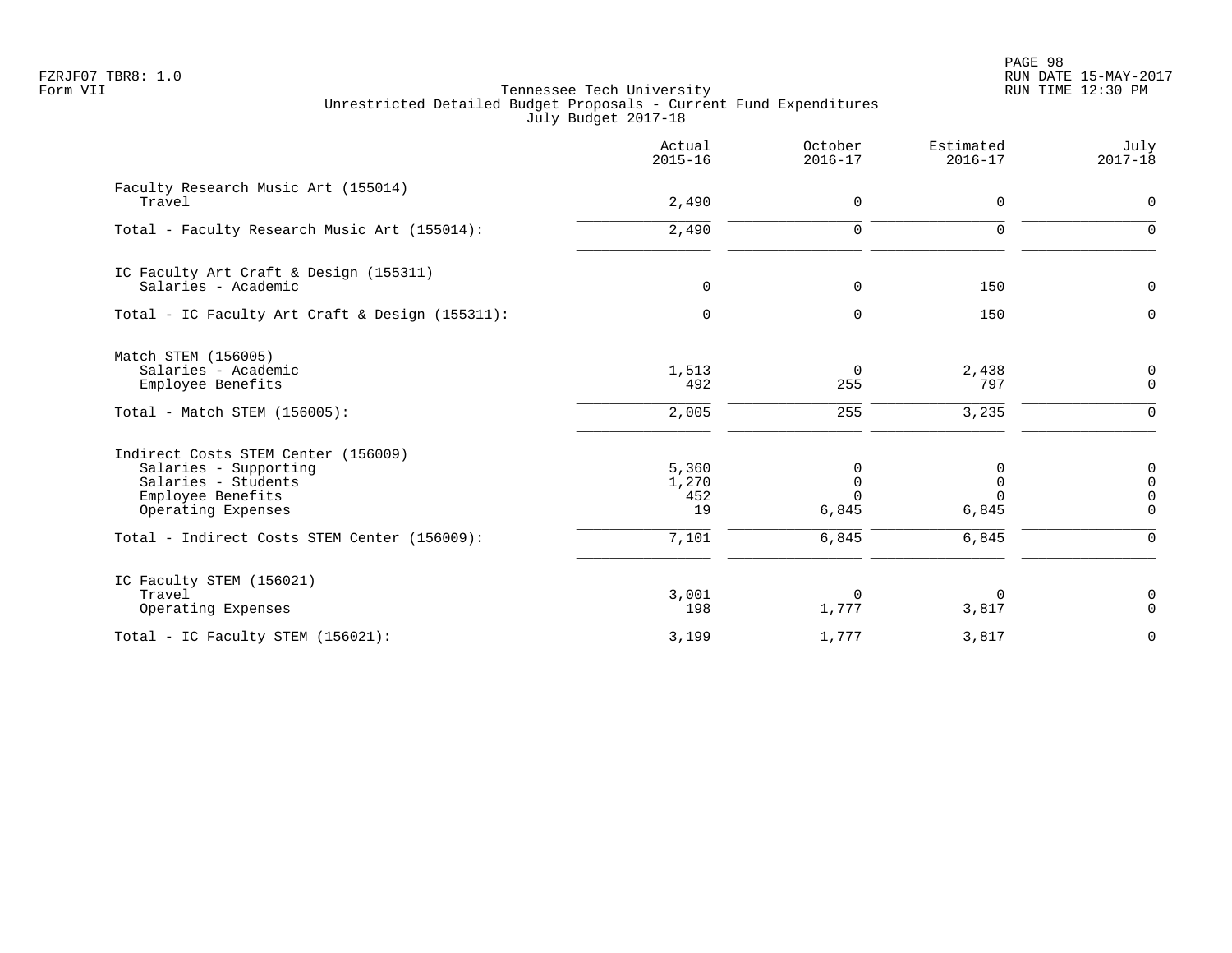|                                                     | Actual<br>$2015 - 16$ | October<br>$2016 - 17$ | Estimated<br>$2016 - 17$ | July<br>$2017 - 18$ |
|-----------------------------------------------------|-----------------------|------------------------|--------------------------|---------------------|
| Indirect Cost Rural Educ (156029)                   |                       |                        |                          |                     |
| Operating Expenses                                  | 0                     | 30                     | 30                       | 0                   |
| Total - Indirect Cost Rural Educ (156029):          | $\Omega$              | 30                     | 30                       | $\Omega$            |
| Horticulture Rest Staff (160001)                    |                       |                        |                          |                     |
| Salaries - Academic                                 | 70,560                | 71,067                 | 71,067                   | 71,236              |
| Salaries - Supporting                               | 70,780                | 71,139                 | 71,139                   | 71,658              |
| Salaries - Students                                 | 7,065                 | $\Omega$               | $\Omega$                 | $\overline{0}$      |
| Employee Benefits                                   | 58,430                | 55,050                 | 55,050                   | 55,050              |
| Travel                                              | 440                   | 470                    | 140                      | 470                 |
| Operating Expenses                                  | 11,167                | 6,900                  | 6,900                    | 6,900               |
| Total - Horticulture Rest Staff (160001):           | 218,442               | 204,626                | 204,296                  | 205,314             |
| Indirect Cost Coll of Ag Hum Ecol (160029)          |                       |                        |                          |                     |
| Travel                                              | 76                    | $\Omega$               | 0                        | 0                   |
| Operating Expenses                                  | 1,929                 | 9,341                  | 9,341                    | $\mathbf 0$         |
| Total - Indirect Cost Coll of Aq Hum Ecol (160029): | 2,005                 | 9,341                  | 9,341                    | $\Omega$            |
| IC Faculty School of Gen Aq (163011)                |                       |                        |                          |                     |
| Salaries - Academic                                 | 957                   | 0                      | 1,100                    | $\mathbf 0$         |
| Employee Benefits                                   | 73                    | $\Omega$               | $\Omega$                 | $\Omega$            |
| Operating Expenses                                  | $\Omega$              | 910                    | 910                      | $\Omega$            |
| Total - IC Faculty School of Gen Ag (163011):       | 1,030                 | 910                    | 2,010                    | $\mathbf 0$         |
|                                                     |                       |                        |                          |                     |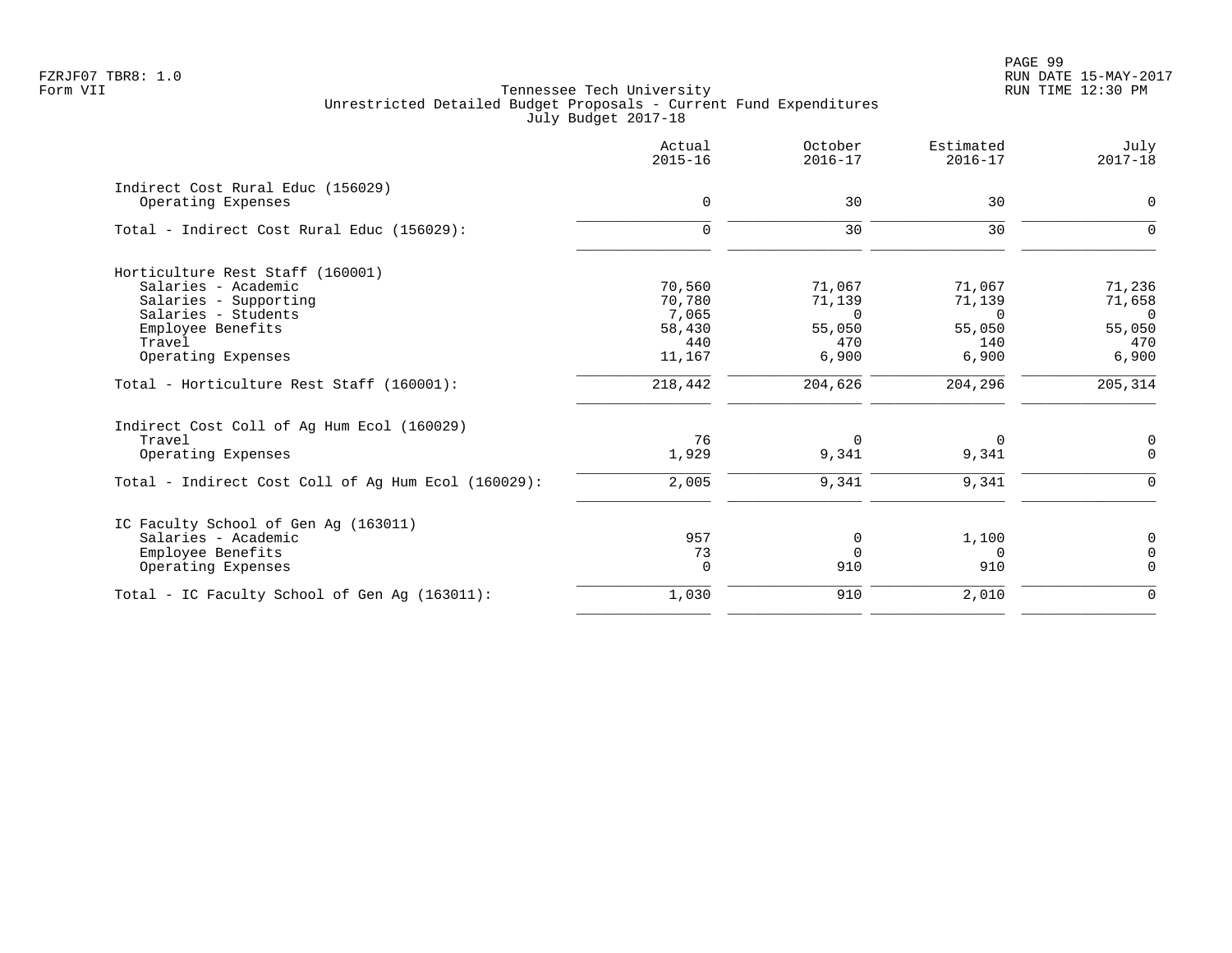PAGE 100 FZRJF07 TBR8: 1.0 RUN DATE 15-MAY-2017

|                                                                                                               | Actual<br>$2015 - 16$            | October<br>$2016 - 17$                | Estimated<br>$2016 - 17$      | July<br>$2017 - 18$                                       |
|---------------------------------------------------------------------------------------------------------------|----------------------------------|---------------------------------------|-------------------------------|-----------------------------------------------------------|
| Faculty Research Agriculture (163014)<br>Operating Expenses                                                   | $\mathbf 0$                      | 10,000                                | 10,000                        | 0                                                         |
| Total - Faculty Research Agriculture (163014):                                                                | $\Omega$                         | 10,000                                | 10,000                        | $\mathbf 0$                                               |
| Indirect Cost Gen Aq (163029)<br>Operating Expenses                                                           | 3,160                            | 2,070                                 | 2,070                         | 0                                                         |
| Total - Indirect Cost Gen Aq (163029):                                                                        | 3,160                            | 2,070                                 | 2,070                         | $\mathbf 0$                                               |
| IC Faculty Human Ecology (165011)<br>Salaries - Academic<br>Employee Benefits<br>Travel<br>Operating Expenses | 994<br>179<br>$\Omega$<br>$-162$ | 0<br>$\mathbf 0$<br>$\Omega$<br>1,167 | 0<br>$\Omega$<br>120<br>2,197 | $\mathsf{0}$<br>$\mathsf 0$<br>$\mathbf 0$<br>$\mathbf 0$ |
| Total - IC Faculty Human Ecology (165011):                                                                    | 1,011                            | 1,167                                 | 2,317                         | $\mathbf 0$                                               |
| Indirect Cost Human Ecology (165029)<br>Travel<br>Operating Expenses                                          | 1,841<br>4,590                   | $\Omega$<br>2,379                     | $\Omega$<br>2,379             | 0<br>0                                                    |
| Total - Indirect Cost Human Ecology (165029):                                                                 | 6,431                            | 2,379                                 | 2,379                         | 0                                                         |
| Faculty Research Nursing (166014)<br>Travel<br>Operating Expenses                                             | 0<br>$\mathbf 0$                 | $\Omega$<br>3,300                     | 3,295<br>5                    | $\mathsf{0}$<br>$\mathbf 0$                               |
| Total - Faculty Research Nursing (166014):                                                                    | $\mathbf 0$                      | 3,300                                 | 3,300                         | $\mathbf 0$                                               |
|                                                                                                               |                                  |                                       |                               |                                                           |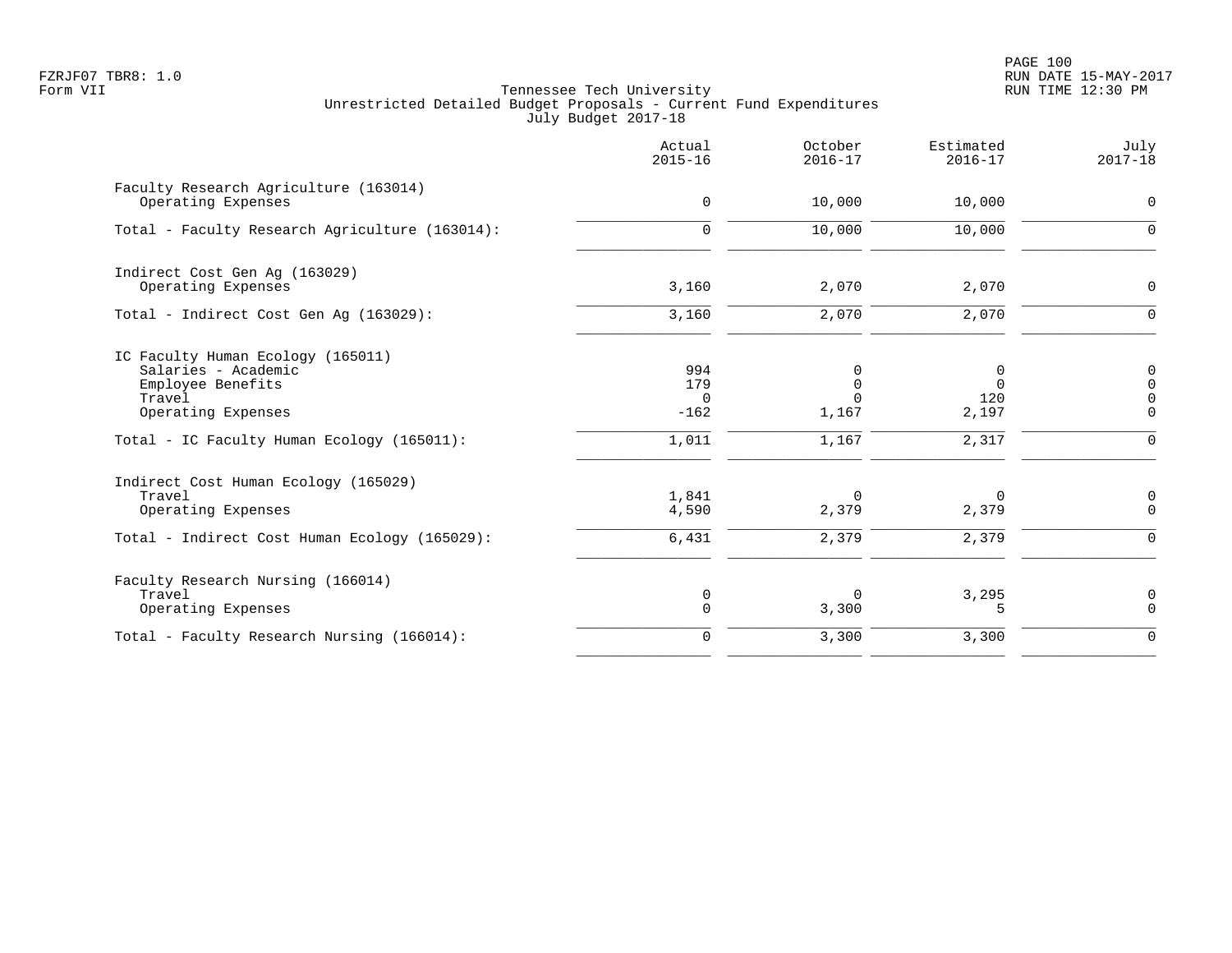|                                                 | Actual<br>$2015 - 16$ | October<br>$2016 - 17$ | Estimated<br>$2016 - 17$ | July<br>$2017 - 18$ |
|-------------------------------------------------|-----------------------|------------------------|--------------------------|---------------------|
| Research Start-up (166015)                      |                       |                        |                          |                     |
| Operating Expenses                              | 10,000                | 65,000                 | 65,000                   | 0                   |
| Total - Research Start-up (166015):             | 10,000                | 65,000                 | 65,000                   | $\mathbf 0$         |
| Research Admin (170001)                         |                       |                        |                          |                     |
| Salaries - Students                             | 3,083                 | 0                      | 0                        | $\overline{0}$      |
| Salaries - Professional                         | 1,200                 | 17,994                 | 8,300                    | $\Omega$            |
| Employee Benefits                               | 827                   | 6,170                  | 6,170                    | 6,170               |
| Travel                                          | 45,064                | $\Omega$               | 20,300                   | 16,600              |
| Operating Expenses                              | 139,796               | $-1,926$               | 171,012                  | $\Omega$            |
| Total - Research Admin (170001):                | 189,970               | 22,238                 | 205,782                  | 22,770              |
| IC Faculty Office of Research (170011)          |                       |                        |                          |                     |
| Operating Expenses                              | $\mathsf{O}$          | 1,680                  | 1,680                    | $\mathbf 0$         |
| Total - IC Faculty Office of Research (170011): | $\mathbf 0$           | 1,680                  | 1,680                    | $\mathbf 0$         |
| TTU Matching (171000)                           |                       |                        |                          |                     |
| Capital Outlay                                  | 130,000               | $-130,000$             | 0                        | 0                   |
| $Total - TTU Matching (171000):$                | 130,000               | $-130,000$             | $\mathbf 0$              | $\Omega$            |
| Indirect Cost Pool 20 Percent (172000)          |                       |                        |                          |                     |
| Operating Expenses                              | 0                     | $-1,500$               | 0                        | 268,310             |
| Total - Indirect Cost Pool 20 Percent (172000): | $\mathbf 0$           | $-1,500$               | $\mathbf 0$              | 268,310             |
|                                                 |                       |                        |                          |                     |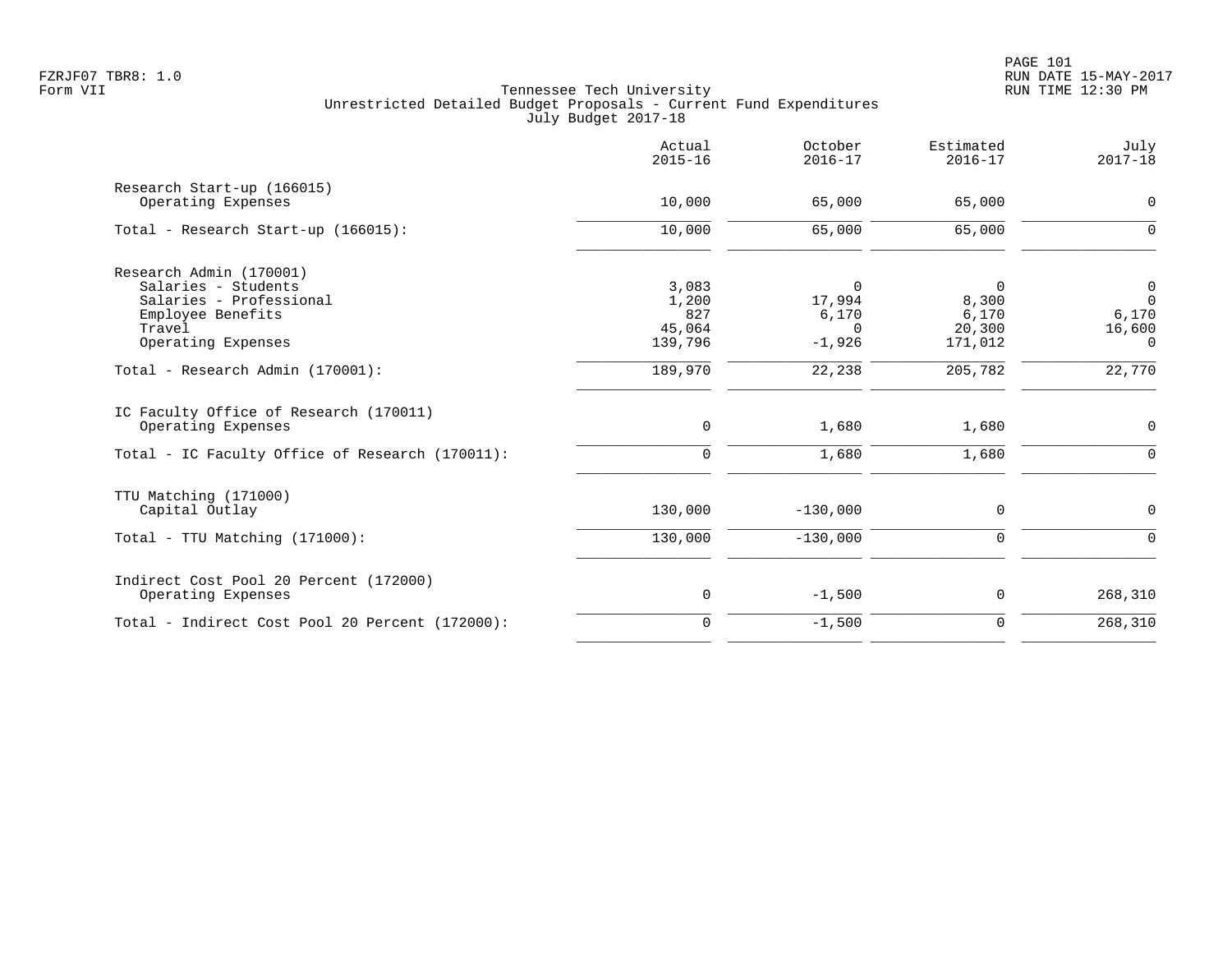PAGE 102 FZRJF07 TBR8: 1.0 RUN DATE 15-MAY-2017

|                                                                                                                       | Actual<br>$2015 - 16$   | October<br>$2016 - 17$     | Estimated<br>$2016 - 17$   | July<br>$2017 - 18$        |
|-----------------------------------------------------------------------------------------------------------------------|-------------------------|----------------------------|----------------------------|----------------------------|
| Indirect Cost Pool Faculty 10 Per (172005)<br>Operating Expenses                                                      | $\mathbf 0$             | 89,200                     | $\Omega$                   | 91,060                     |
| Total - Indirect Cost Pool Faculty 10 Per (172005):                                                                   | $\mathbf 0$             | 89,200                     | $\Omega$                   | 91,060                     |
| Faculty Research 30 Percent (174000)<br>Employee Benefits<br>Operating Expenses                                       | 0<br>$\mathbf 0$        | 19,700<br>152,521          | $\Omega$<br>154,896        | $\Omega$<br>208,429        |
| Total - Faculty Research 30 Percent (174000):                                                                         | $\mathbf 0$             | 172,221                    | 154,896                    | 208,429                    |
| Fac Research Combined (174001)<br>Salaries - Academic<br>Employee Benefits<br>Total - Fac Research Combined (174001): | 4,576<br>1,132<br>5,708 | $\Omega$<br>9,840<br>9,840 | $\Omega$<br>9,840<br>9,840 | $\Omega$<br>9,840<br>9,840 |
| Indirect Costs Extended Programs (180029)<br>Operating Expenses<br>Total - Indirect Costs Extended Programs (180029): | 0<br>$\mathbf 0$        | 3,570<br>3,570             | 3,570<br>3,570             | 0<br>$\Omega$              |
| TBR Spouse Dependent Discount (700000)<br>Employee Benefits                                                           | 11,948                  | 35,150                     | 35,150                     | 35,150                     |
| Total - TBR Spouse Dependent Discount (700000):                                                                       | 11,948                  | 35,150                     | 35,150                     | 35,150                     |
|                                                                                                                       |                         |                            |                            |                            |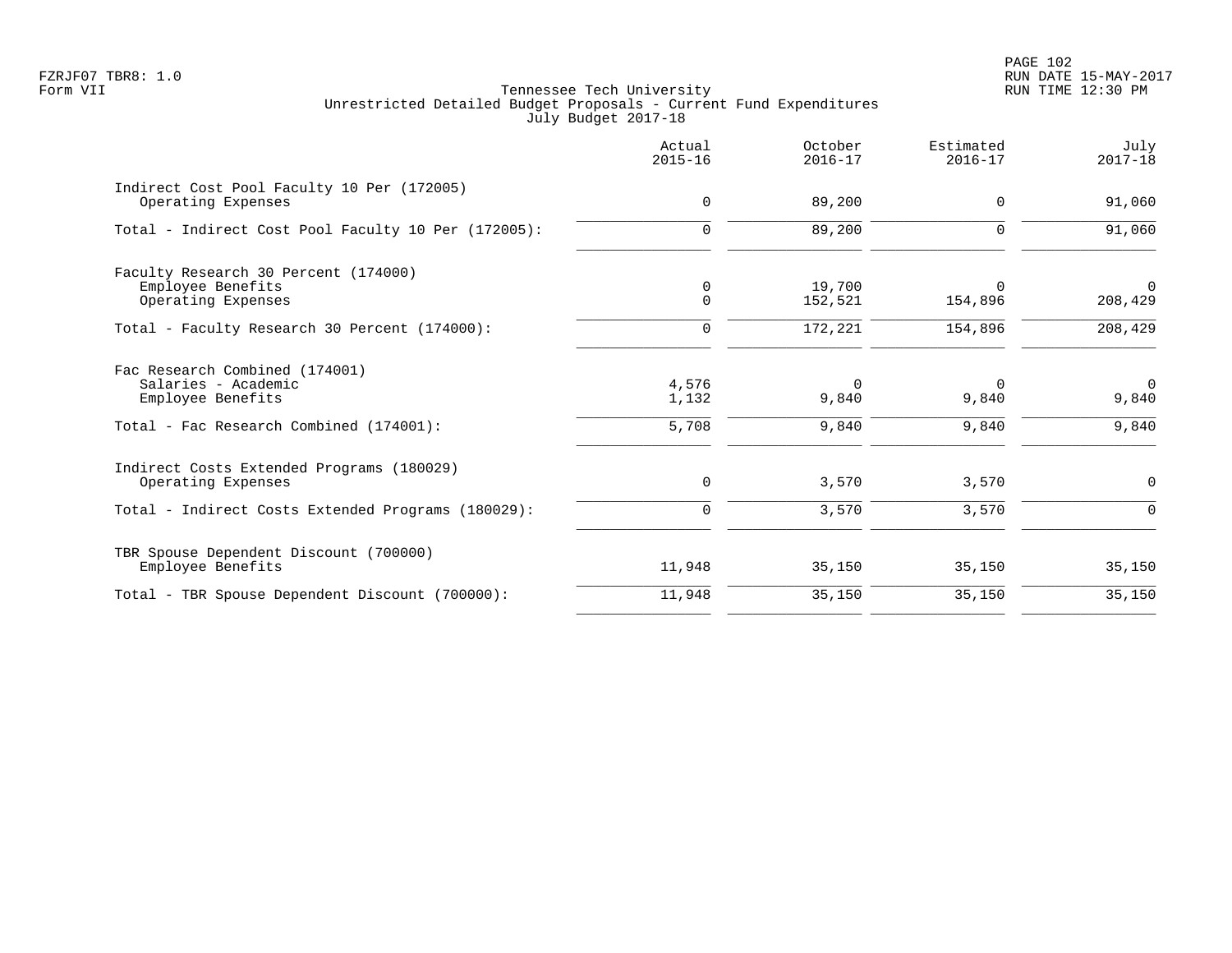PAGE 103 FZRJF07 TBR8: 1.0 RUN DATE 15-MAY-2017

|                                                                                                                                                                               | Actual<br>$2015 - 16$                                     | October<br>$2016 - 17$                         | Estimated<br>$2016 - 17$                    | July<br>$2017 - 18$                                    |
|-------------------------------------------------------------------------------------------------------------------------------------------------------------------------------|-----------------------------------------------------------|------------------------------------------------|---------------------------------------------|--------------------------------------------------------|
| TBR Employ Remission PC191 (700001)<br>Employee Benefits                                                                                                                      | 15,502                                                    | 23,120                                         | 23,120                                      | 23,120                                                 |
| Total - TBR Employ Remission PC191 (700001):                                                                                                                                  | 15,502                                                    | 23,120                                         | 23,120                                      | 23,120                                                 |
| E and G Data Processing Allocation (700003)<br>Department Revenues                                                                                                            | 268,149                                                   | 303,530                                        | 292,610                                     | 288,360                                                |
| Total - E and G Data Processing Allocation (700003):                                                                                                                          | 268,149                                                   | 303,530                                        | 292,610                                     | 288,360                                                |
| E and G Claims Adjustment (700004)<br>Operating Expenses                                                                                                                      | 4,720                                                     | 2,440                                          | 2,440                                       | 2,440                                                  |
| Total - E and G Claims Adjustment (700004):                                                                                                                                   | 4,720                                                     | 2,440                                          | 2,440                                       | 2,440                                                  |
| $E$ and G Support (700005)<br>Salaries - Administrative<br>Salaries - Academic<br>Salaries - Supporting<br>Salaries - Professional<br>Employee Benefits<br>Operating Expenses | 0<br>$\mathbf{0}$<br>$\Omega$<br>$\cap$<br>3,889<br>3,682 | 800<br>272<br>405<br>252<br>54,615<br>$-1,569$ | 800<br>272<br>405<br>252<br>54,615<br>2,418 | 4,895<br>2,045<br>2,855<br>1,215<br>58,470<br>$-3,517$ |
| Total - E and G Support $(700005)$ :                                                                                                                                          | 7,571                                                     | 54,775                                         | 58,762                                      | 65,963                                                 |
| E and G Salary Increase Pool (700010)<br>Salaries - Academic                                                                                                                  | $\mathsf{O}$                                              | 1,800                                          | 1,800                                       | 1,800                                                  |
| Total - E and G Salary Increase Pool (700010):                                                                                                                                | $\mathbf 0$                                               | 1,800                                          | 1,800                                       | 1,800                                                  |
|                                                                                                                                                                               |                                                           |                                                |                                             |                                                        |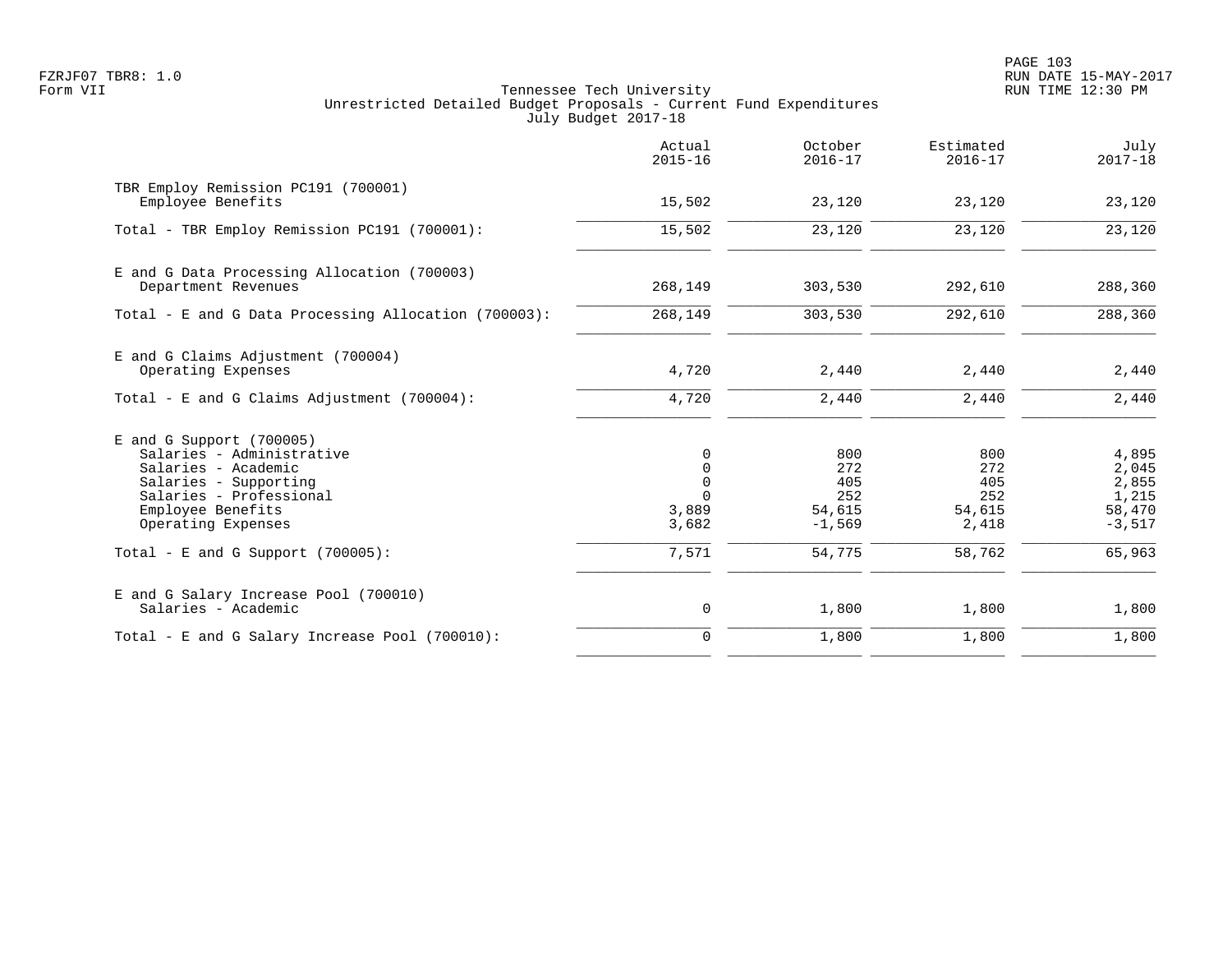PAGE 104 FZRJF07 TBR8: 1.0 RUN DATE 15-MAY-2017

|                                                                                                                                                                                                                           | Actual<br>$2015 - 16$                                                                                     | October<br>$2016 - 17$                                                                                      | Estimated<br>$2016 - 17$                                                                                 | July<br>$2017 - 18$                                                                                |
|---------------------------------------------------------------------------------------------------------------------------------------------------------------------------------------------------------------------------|-----------------------------------------------------------------------------------------------------------|-------------------------------------------------------------------------------------------------------------|----------------------------------------------------------------------------------------------------------|----------------------------------------------------------------------------------------------------|
| Horticulure Rest Staff Alloc (700050)<br>Operating Expenses                                                                                                                                                               | $-92,300$                                                                                                 | $-92,300$                                                                                                   | $-92,300$                                                                                                | $-92,300$                                                                                          |
| Total - Horticulure Rest Staff Alloc (700050):                                                                                                                                                                            | $-92,300$                                                                                                 | $-92,300$                                                                                                   | $-92,300$                                                                                                | $-92,300$                                                                                          |
| TTU Staff Tuit Maint Reimbursment (700068)<br>Employee Benefits                                                                                                                                                           | 7,540                                                                                                     | 7,540                                                                                                       | 7,540                                                                                                    | 7,540                                                                                              |
| Total - TTU Staff Tuit Maint Reimbursment (700068):                                                                                                                                                                       | 7,540                                                                                                     | 7,540                                                                                                       | 7,540                                                                                                    | 7,540                                                                                              |
| Total - Research $(250)$ :                                                                                                                                                                                                |                                                                                                           |                                                                                                             |                                                                                                          |                                                                                                    |
| Salaries - Administrative<br>Salaries - Academic<br>Salaries - Supporting<br>Salaries - Students<br>Salaries - Professional<br>Employee Benefits<br>Travel<br>Operating Expenses<br>Capital Outlay<br>Department Revenues | 156,994<br>310,675<br>83,286<br>173,476<br>117,648<br>262,450<br>190,023<br>818,224<br>372,798<br>268,149 | 163,600<br>101,277<br>84,959<br>79,097<br>54,746<br>290,956<br>39,311<br>1,847,525<br>$-147,510$<br>303,530 | 171,600<br>237,667<br>84,429<br>72,468<br>67,996<br>304,911<br>117,974<br>1,812,860<br>37,490<br>292,610 | 168,595<br>87,581<br>101,342<br>30,390<br>44,015<br>270,840<br>28,540<br>1,564,236<br>0<br>288,360 |
| Total                                                                                                                                                                                                                     | 2,753,723                                                                                                 | 2,817,491                                                                                                   | 3,200,005                                                                                                | 2,583,899                                                                                          |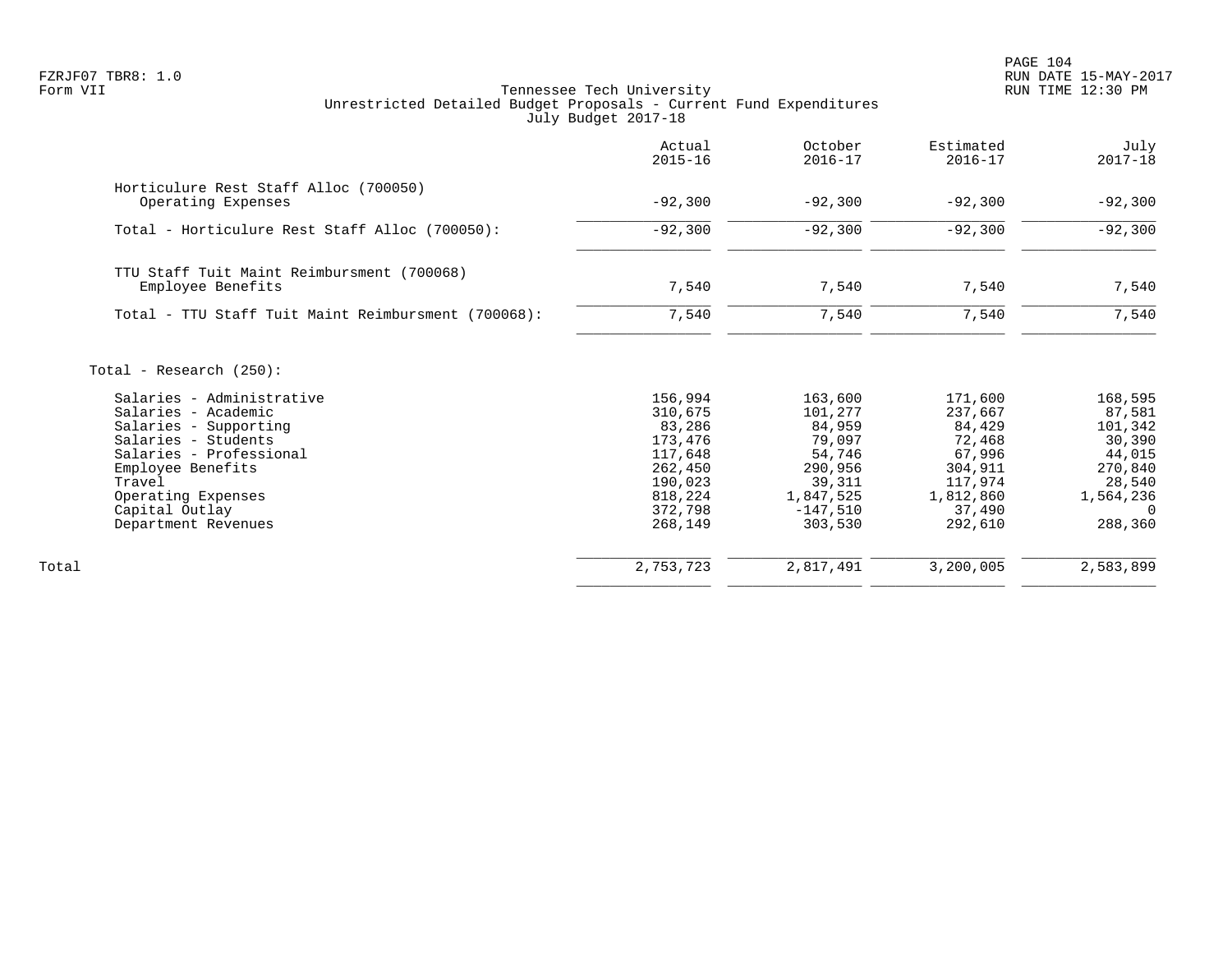|                                          | Actual<br>$2015 - 16$ | October<br>$2016 - 17$ | Estimated<br>$2016 - 17$ | July<br>$2017 - 18$ |
|------------------------------------------|-----------------------|------------------------|--------------------------|---------------------|
| Total - Research $(25)$ :                |                       |                        |                          |                     |
| Salaries - Administrative                | 156,994               | 163,600                | 171,600                  | 168,595             |
| Salaries - Academic                      | 310,675               | 101,277                | 237,667                  | 87,581              |
| Salaries - Supporting                    | 83,286                | 84,959                 | 84,429                   | 101,342             |
| Salaries - Students                      | 173,476               | 79,097                 | 72,468                   | 30,390              |
| Salaries - Professional                  | 117,648               | 54,746                 | 67,996                   | 44,015              |
| Employee Benefits                        | 262,450               | 290,956                | 304,911                  | 270,840             |
| Travel                                   | 190,023               | 39,311                 | 117,974                  | 28,540              |
| Operating Expense                        | 818,224               | 1,847,525              | 1,812,860                | 1,564,236           |
| Capital Outlay                           | 372,798               | $-147,510$             | 37,490                   | $\Omega$            |
| Department Revenues                      | 268,149               | 303,530                | 292,610                  | 288,360             |
| Total                                    | 2,753,723             | 2,817,491              | 3,200,005                | 2,583,899           |
| Public Service (30)                      |                       |                        |                          |                     |
| Public Service (300)                     |                       |                        |                          |                     |
| Craft Center Workshops (121762)          |                       |                        |                          |                     |
| Salaries - Academic                      | 2,486                 | 750                    | 3.000                    | 750                 |
| Salaries - Supporting                    | 6,722                 | 15,750                 | 5,000                    | 15,750              |
| Salaries - Students                      | 1,002                 | 4,000                  | 4,000                    | 4,000               |
| Salaries - Professional                  | 10,219                | 41,397                 | 41,397                   | 42,770              |
| Employee Benefits                        | 13,445                | 23,530                 | 23,530                   | 23,530              |
| Travel                                   | 352                   | 600                    | 600                      | 600                 |
| Operating Expenses                       | 73,214                | 45,240                 | 53,740                   | 45,240              |
| Total - Craft Center Workshops (121762): | 107,440               | 131,267                | 131,267                  | 132,640             |
|                                          |                       |                        |                          |                     |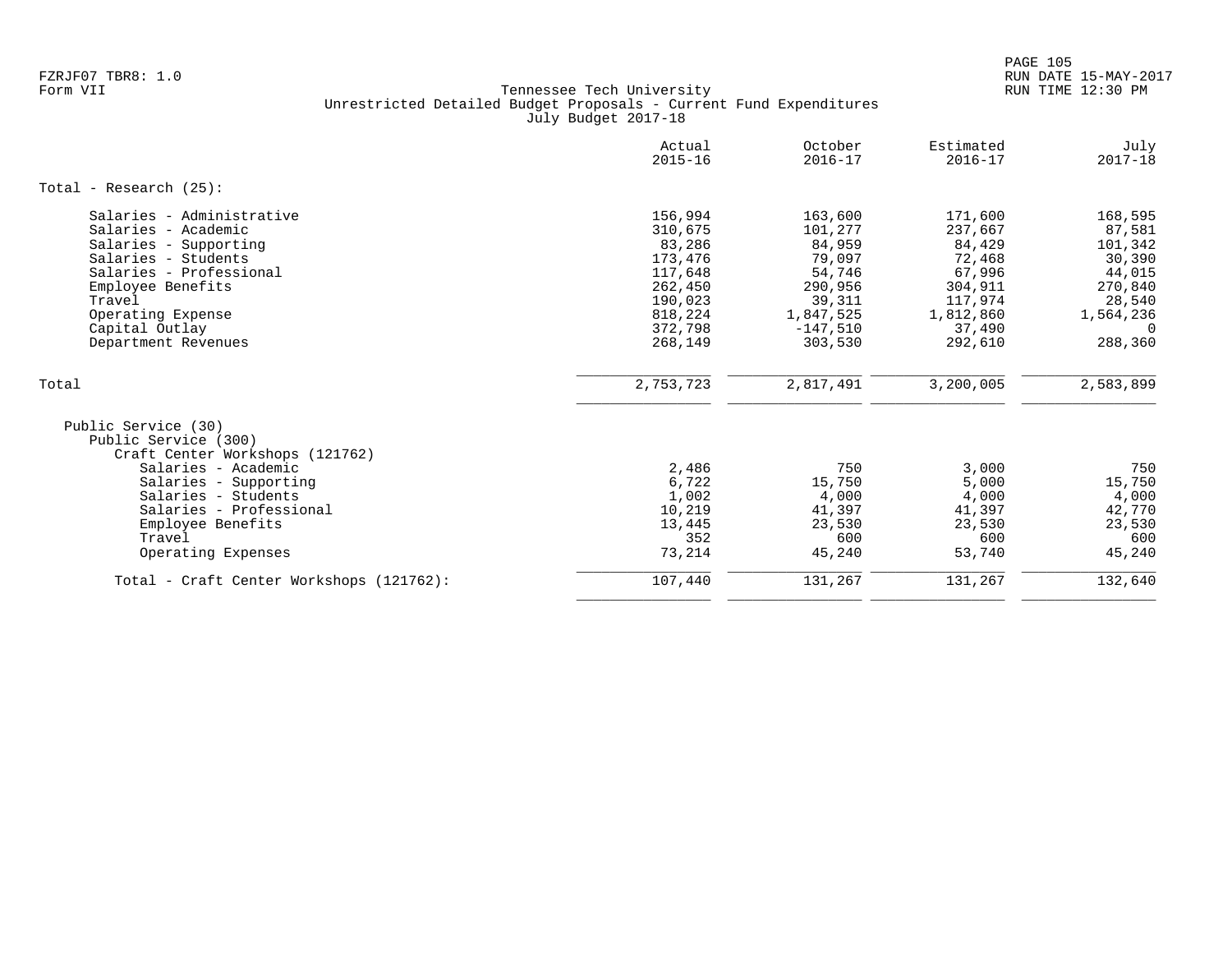| Actual<br>$2015 - 16$ | October<br>$2016 - 17$ | Estimated<br>$2016 - 17$ | July<br>$2017 - 18$ |
|-----------------------|------------------------|--------------------------|---------------------|
| $-50.000$             | $-50.000$              | $-50,000$                | $-50,000$           |
| $-50,000$             | $-50,000$              | $-50,000$                | $-50,000$           |
|                       |                        |                          | 1,000               |
|                       | 760                    | 760                      | 760                 |
|                       | 100                    | 0                        | 100                 |
| 3,844                 | 2,180                  | 3,280                    | 2,180               |
| 3,844                 | 4,040                  | 4,040                    | 4,040               |
| 14,688                | 12,080                 | 12,080                   | 12,080              |
| 14,688                | 12,080                 | 12,080                   | 12,080              |
|                       |                        |                          |                     |
|                       | 10,880                 | 10,880                   | 10,880              |
| 95                    | 5,830                  | 5,830                    | 5,830               |
| 10,616                | 12,074                 | 12,074                   | 6,880               |
|                       | $\Omega$               | 0                        | $\Omega$            |
| 17,661                | 28,784                 | 28,784                   | 23,590              |
|                       | 7,200<br>$-250$        | 1,000                    | $\Omega$            |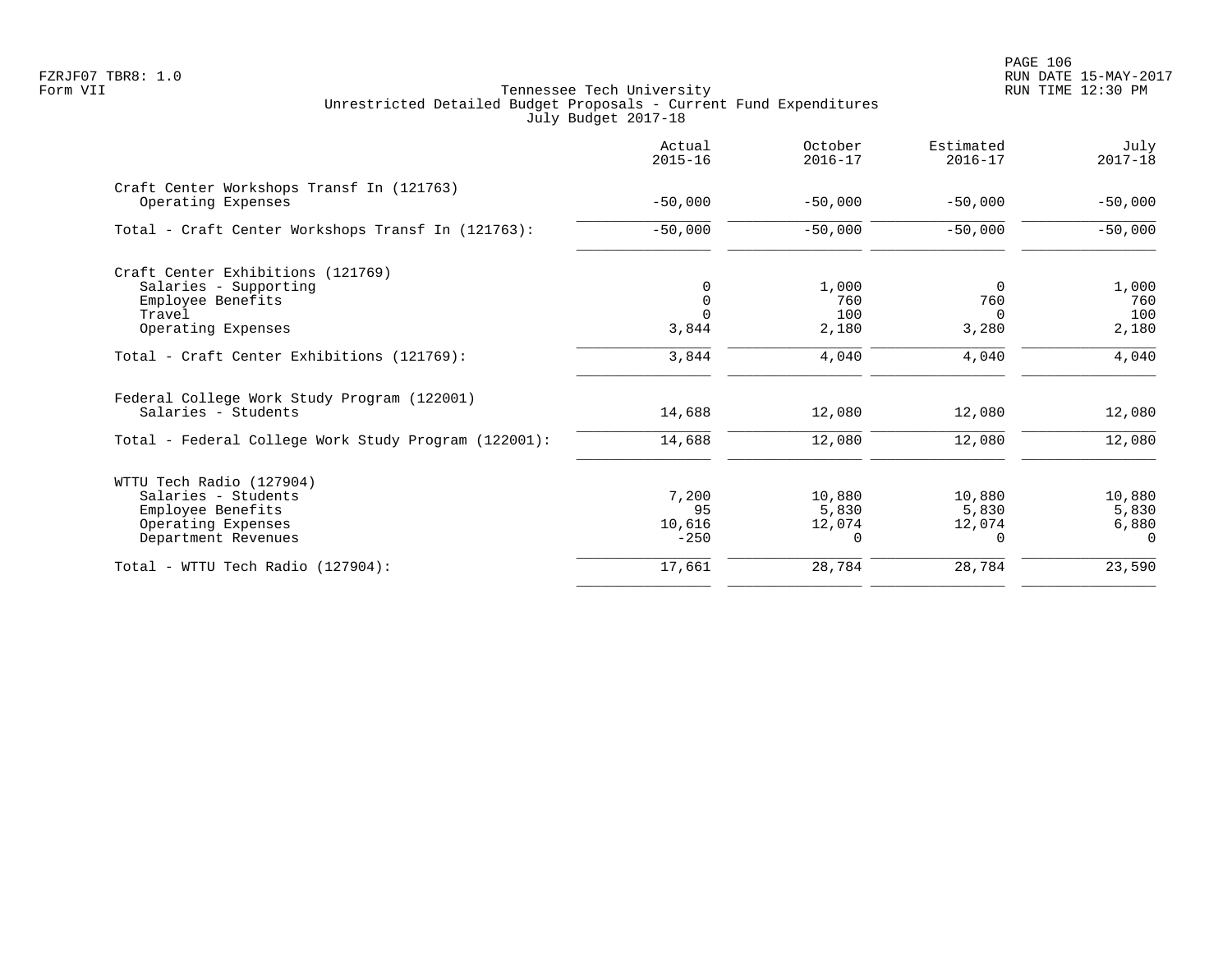|                                                                                                               | Actual<br>$2015 - 16$        | October<br>$2016 - 17$       | Estimated<br>$2016 - 17$  | July<br>$2017 - 18$          |
|---------------------------------------------------------------------------------------------------------------|------------------------------|------------------------------|---------------------------|------------------------------|
| Science Fair (130005)<br>Employee Benefits                                                                    | 0                            | 2,600                        | 2,600                     | 2,600                        |
| Total - Science Fair (130005):                                                                                | $\mathbf 0$                  | 2,600                        | 2,600                     | 2,600                        |
| COOP Fisheries Unit (131002)<br>Salaries - Supporting<br>Employee Benefits<br>Operating Expenses              | 34,388<br>20,989<br>$\Omega$ | 34,859<br>20,715<br>$\Omega$ | 34,859<br>20,715<br>5,430 | 35,016<br>20,715<br>$\Omega$ |
| Total - COOP Fisheries Unit (131002):                                                                         | 55,377                       | 55,574                       | 61,004                    | 55,731                       |
| Restricted English (133013)<br>Operating Expenses<br>Total - Restricted English (133013):                     | 625<br>625                   | 0<br>0                       | 0<br>0                    | $\mathsf{O}$<br>$\Omega$     |
| TN Great War Comm Chair (134001)<br>Travel<br>Operating Expenses<br>Total - TN Great War Comm Chair (134001): | 1,866<br>2,388<br>4,254      | $\Omega$<br>4,775<br>4,775   | 2,000<br>3,215<br>5,215   | 0<br>$\mathbf 0$<br>$\Omega$ |
| Engineering MOE Funding (137020)<br>Employee Benefits                                                         | $\mathbf 0$                  | 2,500                        | 2,500                     | 2,500                        |
| Total - Engineering MOE Funding (137020):                                                                     | $\mathbf 0$                  | 2,500                        | 2,500                     | 2,500                        |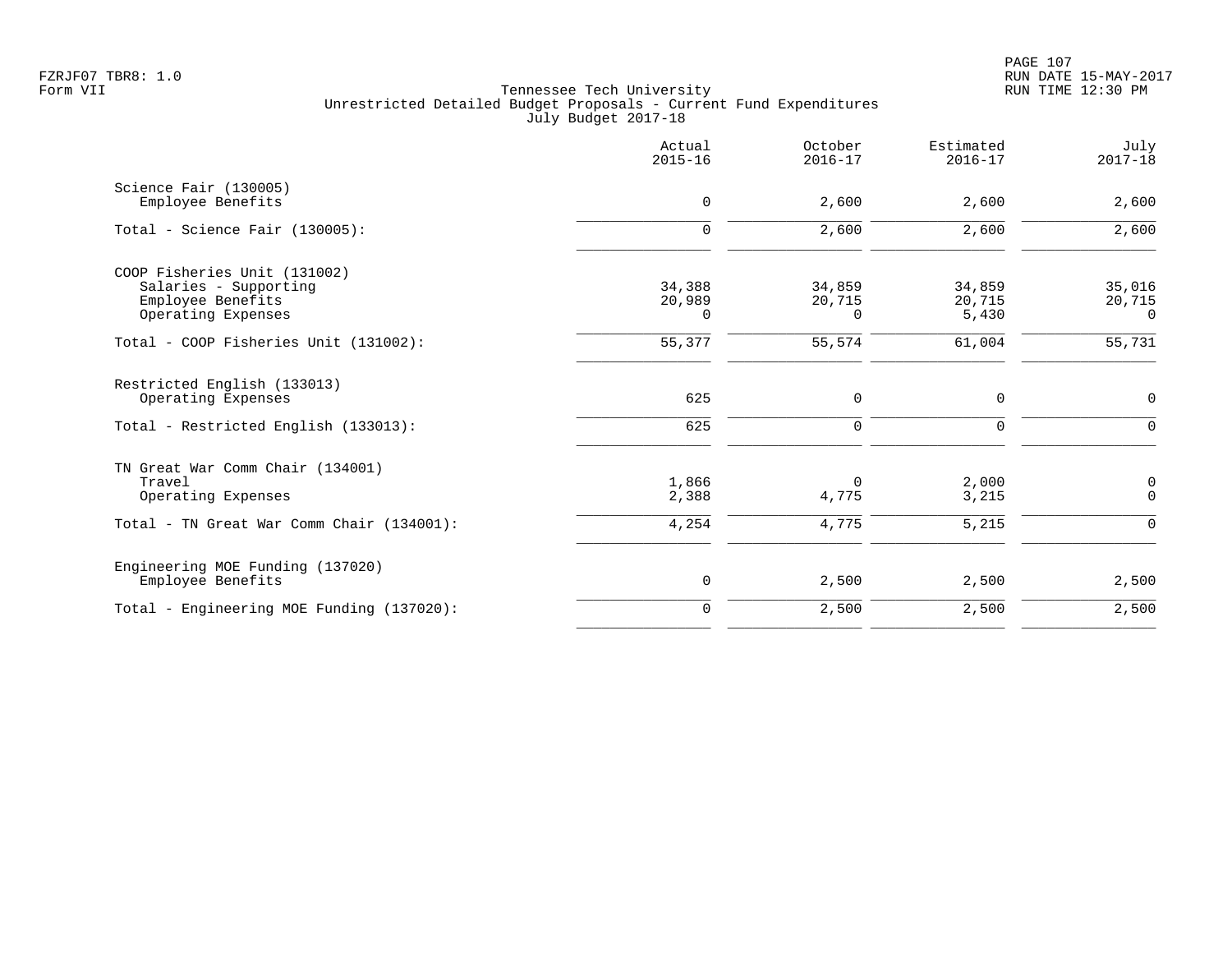|                                                    | Actual<br>$2015 - 16$ | October<br>$2016 - 17$ | Estimated<br>$2016 - 17$ | July<br>$2017 - 18$ |
|----------------------------------------------------|-----------------------|------------------------|--------------------------|---------------------|
| Match Mechanical Engineering (138405)              |                       |                        |                          |                     |
| Salaries - Academic                                | 5,592                 | 0                      | 0                        | $\mathbf 0$         |
| Salaries - Professional                            | $\Omega$              | 0                      | 10,800                   | $\mathbf 0$         |
| Employee Benefits                                  | 1,579                 | $\Omega$               | 6,747                    | $\mathbf 0$         |
| Total - Match Mechanical Engineering (138405):     | 7,171                 | 0                      | 17,547                   | $\Omega$            |
| Restricted Dean Coll of Business (140023)          |                       |                        |                          |                     |
| Salaries - Professional                            | 38,682                | $\mathbf 0$            | 0                        | $\Omega$            |
| Employee Benefits                                  | 9,287                 | $\Omega$               | $\Omega$                 | $\Omega$            |
| Operating Expenses                                 | 0                     | 5,637                  | 5,637                    | $\Omega$            |
| Total - Restricted Dean Coll of Business (140023): | 47,969                | 5,637                  | 5,637                    | $\mathbf 0$         |
| Match College of Business (140035)                 |                       |                        |                          |                     |
| Salaries - Students                                | 2,424                 | 0                      | 0                        | 0                   |
| Salaries - Professional                            | 33,380                | $\mathbf 0$            | 46,330                   | $\mathbf 0$         |
| Employee Benefits                                  | 8,381                 | $\Omega$               | 4,827                    | $\mathbf 0$         |
| Operating Expenses                                 | 4,360                 | 40,370                 | 110,370                  | $\Omega$            |
| Total - Match College of Business (140035):        | 48,545                | 40,370                 | 161,527                  | $\Omega$            |
| TN eCampus Marketing Campaign (140100)             |                       |                        |                          |                     |
| Salaries - Supporting                              | 16,723                | $\Omega$               | 33,099                   | 13,099              |
| Salaries - Students                                | 36,752                | 8,000                  | 22,000                   | 18,000              |
| Salaries - Professional                            | 194,046               | 232,628                | 248,599                  | 202,294             |
| Employee Benefits                                  | 59,467                | 46,800                 | 60,000                   | 46,800              |
| Travel                                             | 41,148                | 30,000                 | 43,000                   | 33,000              |
| Operating Expenses                                 | 134,029               | 183,970                | 254,160                  | 193,970             |
| Total - TN eCampus Marketing Campaign (140100):    | 482,165               | 501,398                | 660,858                  | 507,163             |
|                                                    |                       |                        |                          |                     |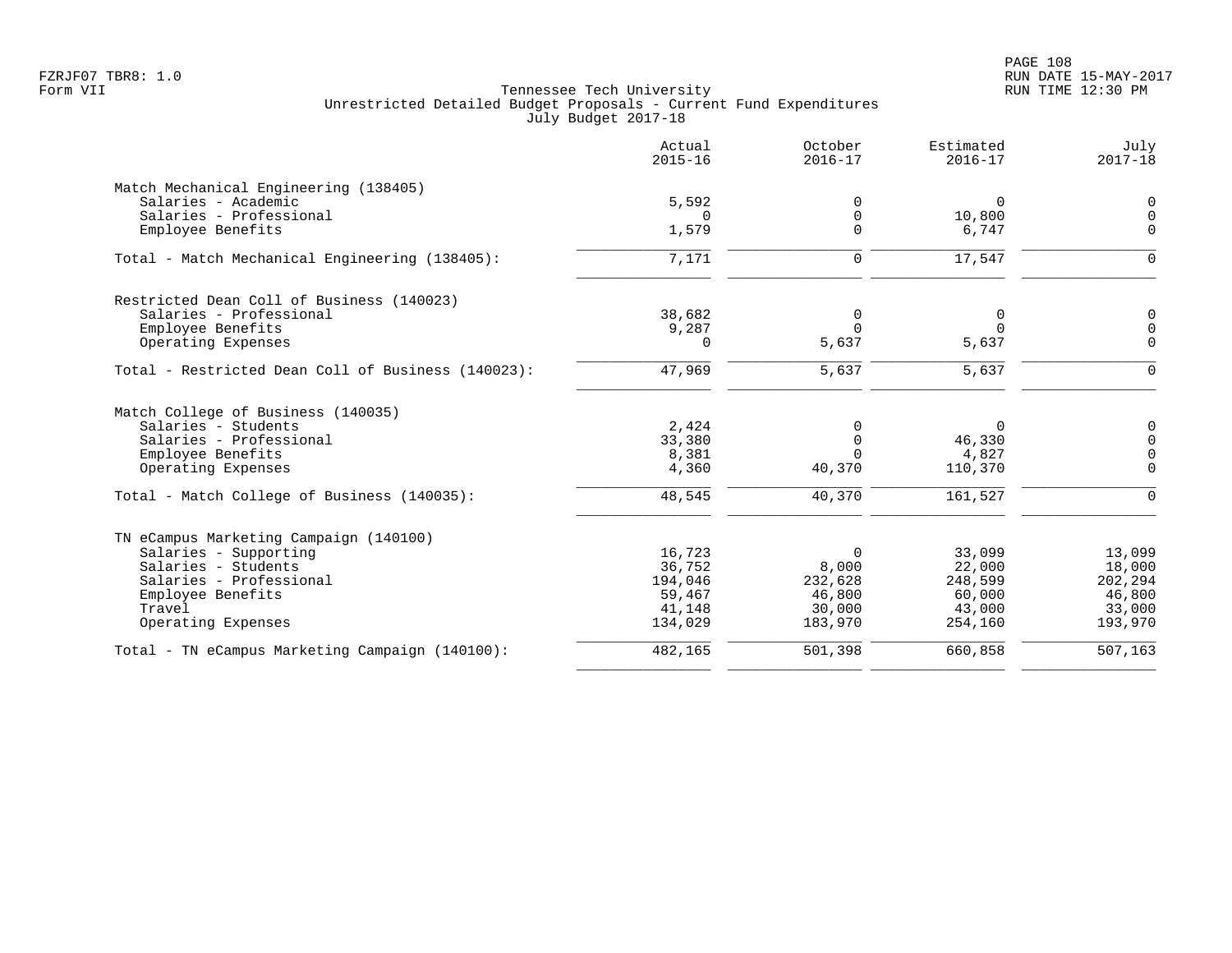|                                               | Actual<br>$2015 - 16$ | October<br>$2016 - 17$ | Estimated<br>$2016 - 17$ | July<br>$2017 - 18$ |
|-----------------------------------------------|-----------------------|------------------------|--------------------------|---------------------|
| iCube (140101)                                |                       |                        |                          |                     |
| Salaries - Professional                       | 300                   | $\Omega$               | $\overline{0}$           | $\overline{0}$      |
| Employee Benefits                             | 158                   | 800                    | 800                      | 800                 |
| Operating Expenses                            | 24,859                | 34,198                 | 34,198                   | 34,198              |
| Department Revenues                           | $-19,895$             | $\Omega$               | $\Omega$                 | $\Omega$            |
| Total - $iCube (140101):$                     | 5,422                 | 34,998                 | 34,998                   | 34,998              |
| Match iCube (140105)                          |                       |                        |                          |                     |
| Salaries - Professional                       | 15,795                | $-4,481$               | $-4,481$                 | 0                   |
| Employee Benefits                             | 4,331                 | 0                      | 0                        | $\mathbf 0$         |
| Operating Expenses                            | 1,849                 | $\Omega$               | $\Omega$                 | $\mathbf 0$         |
| Total - Match iCube (140105):                 | 21,975                | $-4,481$               | $-4,481$                 | $\Omega$            |
| SACF SBDC (147001)                            |                       |                        |                          |                     |
| Employee Benefits                             | $\mathbf 0$           | 850                    | 850                      | 850                 |
| Total - SACF SBDC (147001):                   | $\mathbf 0$           | 850                    | 850                      | 850                 |
| Match Child Development Lab (153405)          |                       |                        |                          |                     |
| Salaries - Supporting                         | 6,678                 | 9,000                  | 9,000                    | $\mathbf 0$         |
| Salaries - Students                           | 12,014                | $\Omega$               | $\Omega$                 | $\mathbf 0$         |
| Salaries - Professional                       | $\Omega$              | 10,000                 | 10,000                   | $\mathbf 0$         |
| Employee Benefits                             | 1,948                 | $\Omega$               | $\Omega$                 | $\mathbf 0$         |
| Travel                                        | $\Omega$              | 13,229                 | 13,229                   | $\Omega$            |
| Operating Expenses                            | 664                   | 8,958                  | 8,958                    | $\mathbf 0$         |
| Total - Match Child Development Lab (153405): | 21,304                | 41,187                 | 41,187                   | $\mathbf 0$         |
|                                               |                       |                        |                          |                     |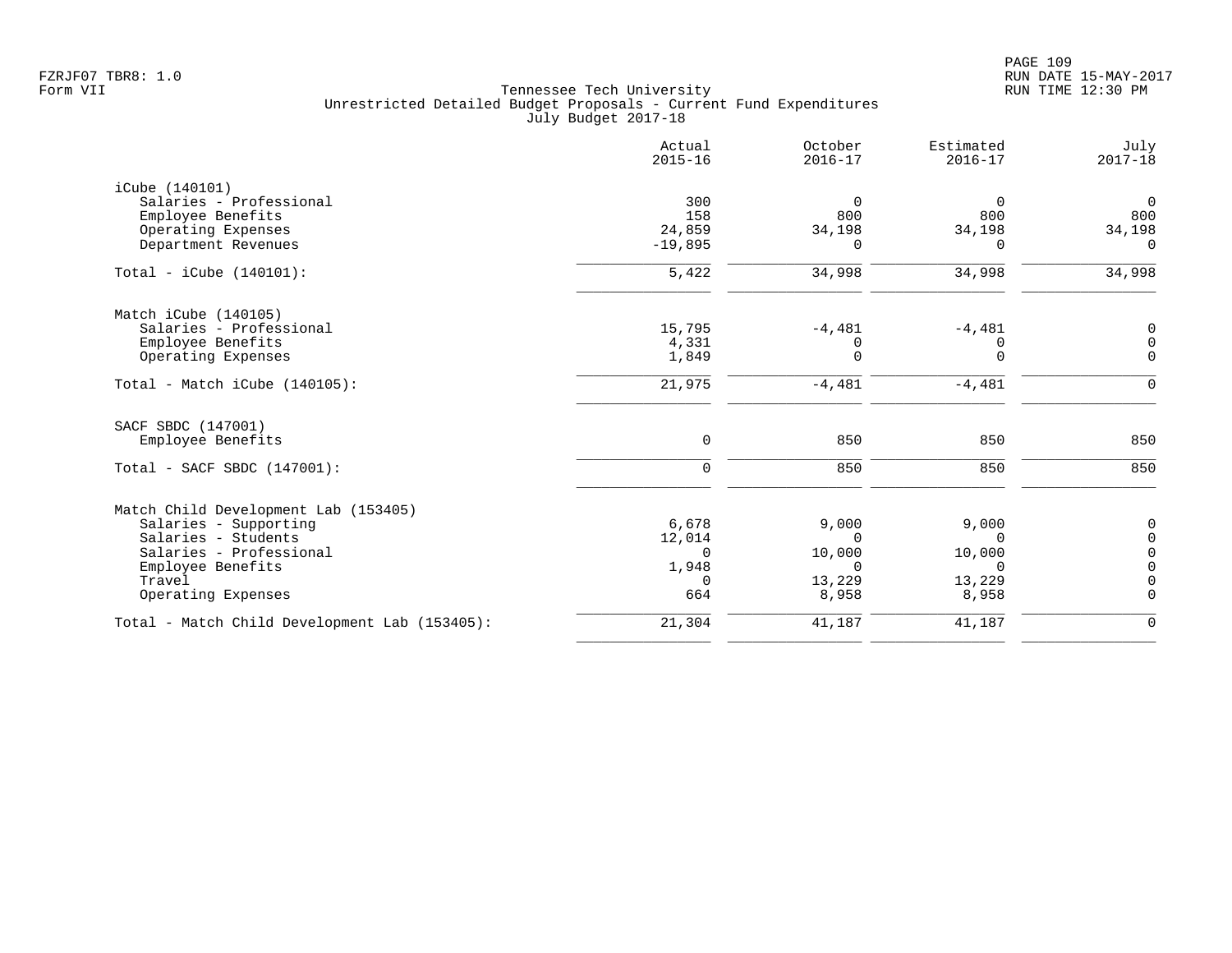|                                           | Actual<br>$2015 - 16$ | October<br>$2016 - 17$ | Estimated<br>$2016 - 17$ | July<br>$2017 - 18$ |
|-------------------------------------------|-----------------------|------------------------|--------------------------|---------------------|
| Band Camps and Clinics (155002)           |                       |                        |                          |                     |
| Salaries - Academic                       | $\mathbf 0$           | $\Omega$               | 2,464                    | $\mathbf 0$         |
| Operating Expenses                        | 37,438                | 31,270                 | 28,806                   | 33,330              |
| Total - Band Camps and Clinics (155002):  | 37,438                | 31,270                 | 31,270                   | 33,330              |
| Southeast Chamber Music (155007)          |                       |                        |                          |                     |
| Salaries - Academic                       | 500                   | 0                      | 0                        | $\mathsf{O}$        |
| Salaries - Students                       | 150                   | $\Omega$               | $\Omega$                 | $\overline{0}$      |
| Employee Benefits                         | 101                   | 2,000                  | 2,000                    | 2,000               |
| Operating Expenses                        | 3,738                 | 18,000                 | 18,000                   | 18,000              |
| Total - Southeast Chamber Music (155007): | 4,489                 | 20,000                 | 20,000                   | 20,000              |
| Rural Education Program (156000)          |                       |                        |                          |                     |
| Operating Expenses                        | $\mathbf 0$           | 1,670                  | 1,670                    | 1,670               |
| Total - Rural Education Program (156000): | $\mathbf 0$           | 1,670                  | 1,670                    | 1,670               |
| STEM Operating (156002)                   |                       |                        |                          |                     |
| Salaries - Academic                       | 104,051               | 117,157                | 89,685                   | 117,542             |
| Salaries - Supporting                     | 146,320               | 165,514                | 166,822                  | 164,860             |
| Salaries - Students                       | 32,188                | 16,460                 | 32,450                   | 400                 |
| Salaries - Professional                   | 70,872                | 85,397                 | 63,710                   | 89,843              |
| Employee Benefits                         | 119,995               | 134,130                | 133,588                  | 134,130             |
| Travel                                    | 3,971                 | 7,760                  | 7,730                    | 2,820               |
| Operating Expenses                        | 59,097                | 37,300                 | 66,753                   | 54,240              |
| Total - STEM Operating (156002):          | 536,494               | 563,718                | 560,738                  | 563,835             |
|                                           |                       |                        |                          |                     |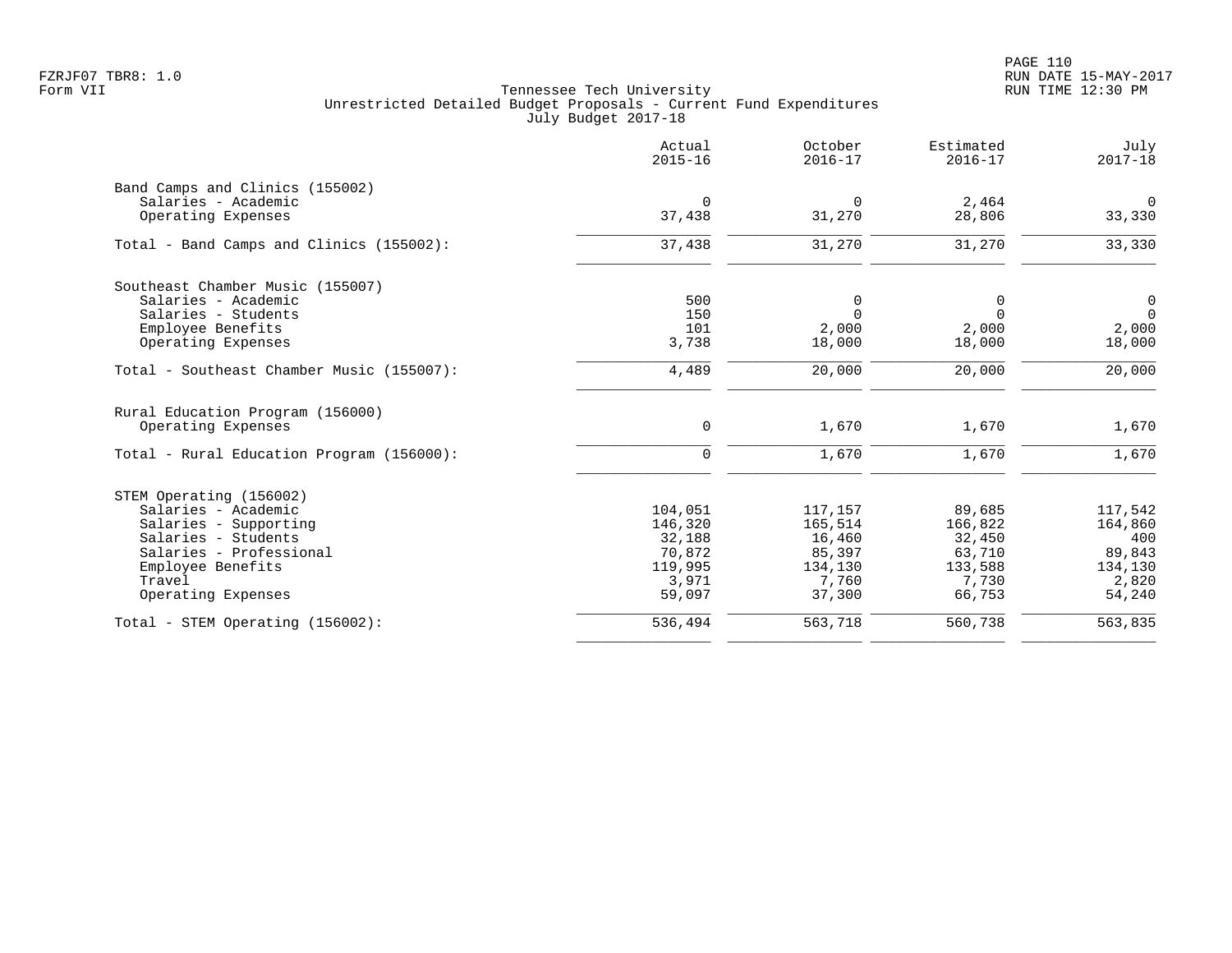PAGE 111 FZRJF07 TBR8: 1.0 RUN DATE 15-MAY-2017

|                                                                                            | Actual<br>$2015 - 16$ | October<br>$2016 - 17$ | Estimated<br>$2016 - 17$ | July<br>$2017 - 18$ |
|--------------------------------------------------------------------------------------------|-----------------------|------------------------|--------------------------|---------------------|
| STEM Graduate Assistant (156003)<br>Employee Benefits                                      | 14,183                | 23,130                 | 23,130                   | 23,130              |
| Total - STEM Graduate Assistant (156003):                                                  | 14,183                | 23,130                 | 23,130                   | 23,130              |
| STEM Workshops (156004)<br>Salaries - Academic<br>Salaries - Students<br>Employee Benefits | 594<br>758<br>193     | 6,500<br>500<br>1,600  | 2,165<br>165<br>535      | 2,165<br>165<br>535 |
| Operating Expenses<br>Total - STEM Workshops (156004):                                     | 833<br>2,378          | 36,753<br>45,353       | 27,488<br>30,353         | 2,135<br>5,000      |
| STEM Equip Rental (156006)<br>Operating Expenses<br>Total - STEM Equip Rental (156006):    | 730<br>730            | 3,828<br>3,828         | 3,828<br>3,828           | 2,000<br>2,000      |
| STEM Science Fair (156007)<br>Operating Expenses                                           | 847                   | 7,543                  | 7,543                    | $\mathbf 0$         |
| Total - STEM Science Fair (156007):                                                        | 847                   | 7,543                  | 7,543                    | $\mathbf 0$         |
| STEM Mobile (156008)<br>Travel<br>Operating Expenses                                       | 2,556<br>14,228       | 0<br>13,948            | 0<br>52,948              | 0<br>$\mathbf 0$    |
| Total - STEM Mobile (156008):                                                              | 16,784                | 13,948                 | 52,948                   | $\mathbf 0$         |
|                                                                                            |                       |                        |                          |                     |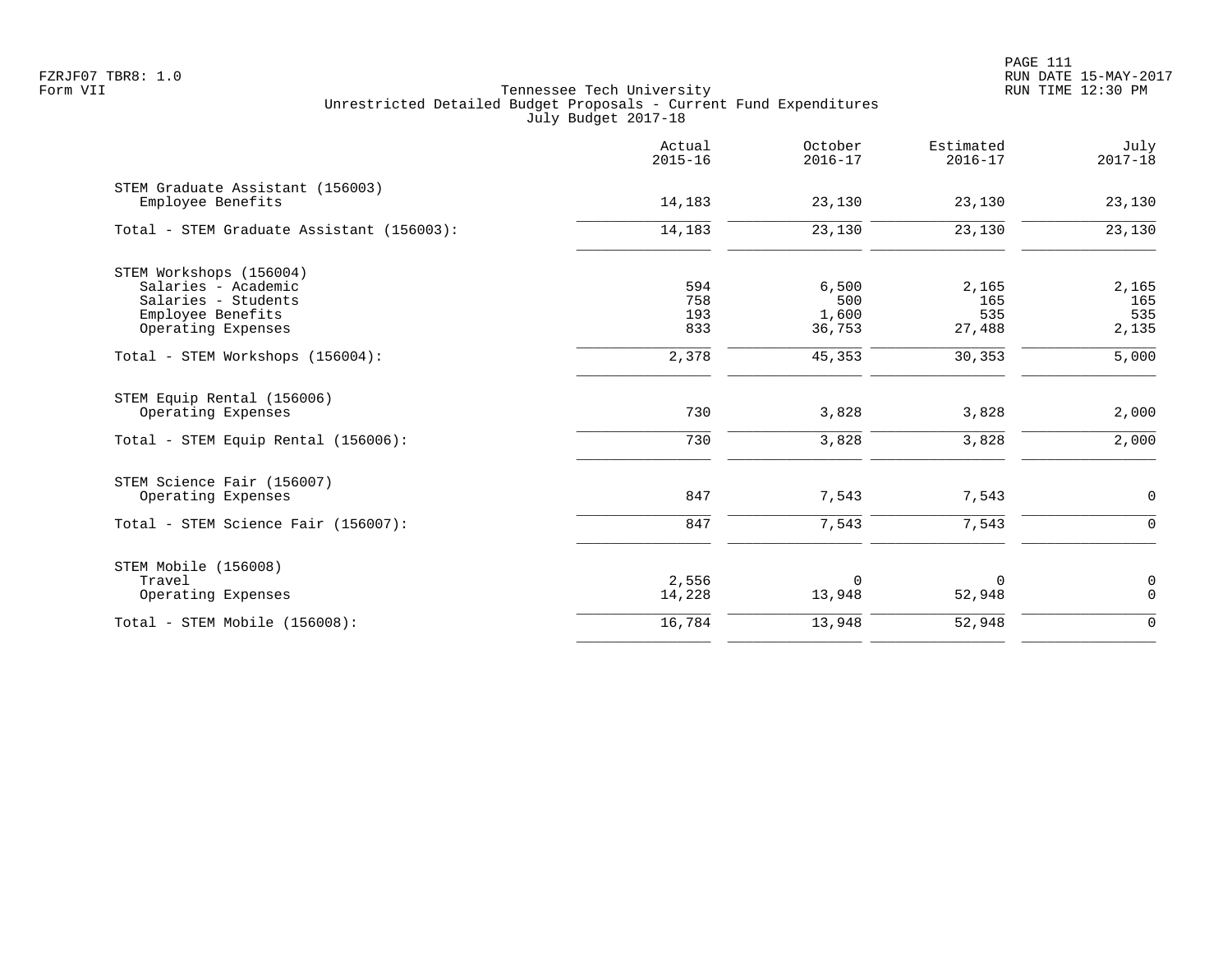|                                         | Actual<br>$2015 - 16$ | October<br>$2016 - 17$ | Estimated<br>$2016 - 17$ | July<br>$2017 - 18$ |
|-----------------------------------------|-----------------------|------------------------|--------------------------|---------------------|
| Ag Pavilion (161000)                    |                       |                        |                          |                     |
| Salaries - Supporting                   | 36,370                | 35,106                 | 35,106                   | 35,050              |
| Salaries - Students                     | 23,970                | 3,000                  | 3,000                    | 3,000               |
| Salaries - Professional                 | 58,909<br>49,921      | 62,622                 | 62,622                   | 63,259              |
| Employee Benefits<br>Operating Expenses | 44,468                | 48,315<br>69,430       | 48,315<br>69,430         | 48,315<br>69,590    |
| Department Revenues                     | $-25$                 | $\Omega$               | 0                        | $\Omega$            |
| Total - Ag Pavilion $(161000)$ :        | 213,613               | 218,473                | 218,473                  | 219,214             |
| Match Human Ecology (165015)            |                       |                        |                          |                     |
| Salaries - Professional                 | 4,193                 | $\Omega$               | 0                        | 0                   |
| Employee Benefits                       | 1,539                 | $-1,538$               | $-1,538$                 | $\Omega$            |
| Total - Match Human Ecology (165015):   | 5,732                 | $-1,538$               | $-1,538$                 | $\mathbf 0$         |
| Extended Education (180001)             |                       |                        |                          |                     |
| Employee Benefits                       | 0                     | 100                    | 100                      | 100                 |
| Total - Extended Education (180001):    | 0                     | 100                    | 100                      | 100                 |
| Ext Prog Vehicles (180007)              |                       |                        |                          |                     |
| Operating Expenses                      | 345                   | 1,000                  | 1,000                    | 1,000               |
| Total - Ext Prog Vehicles (180007):     | 345                   | 1,000                  | 1,000                    | 1,000               |
|                                         |                       |                        |                          |                     |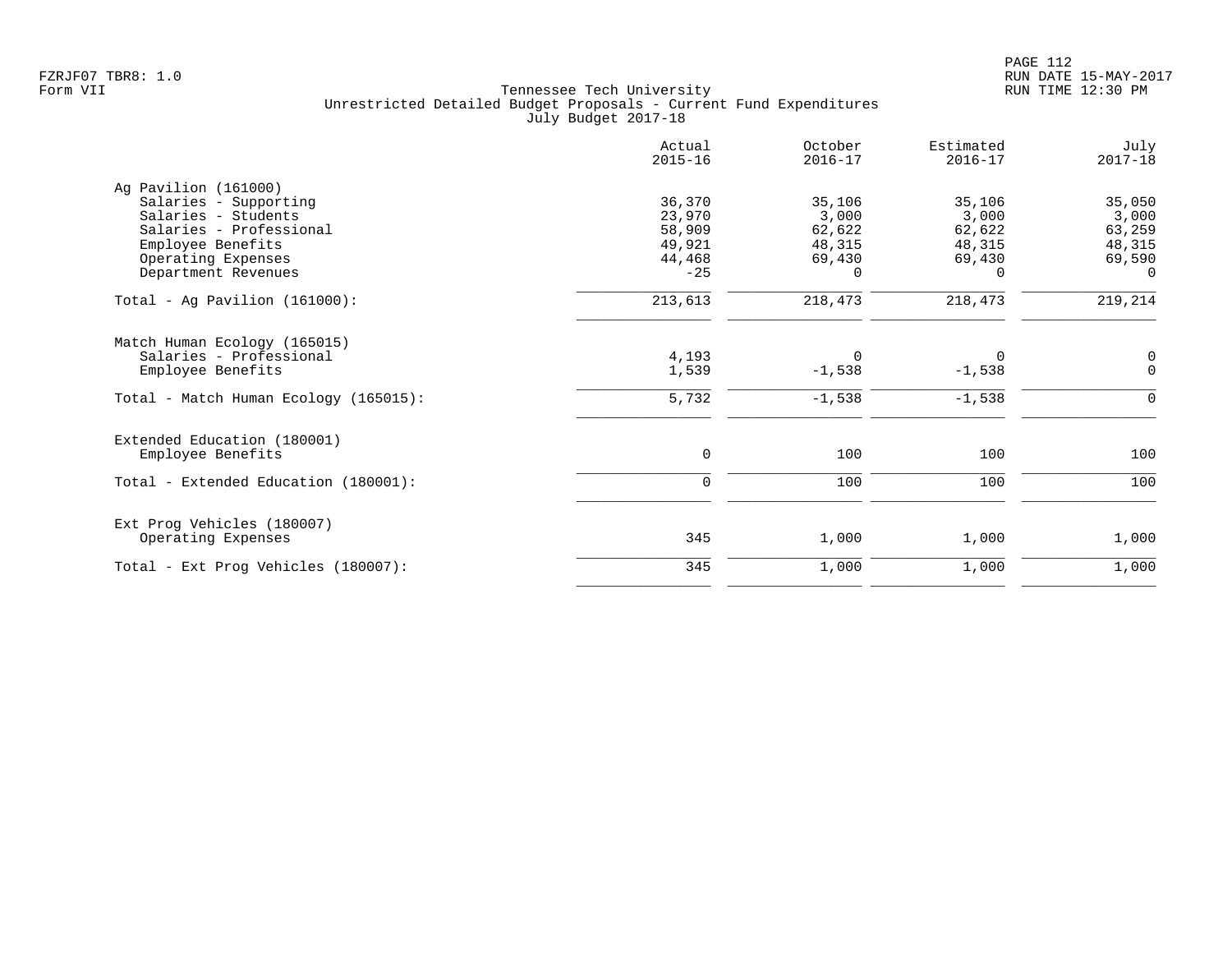PAGE 113 FZRJF07 TBR8: 1.0 RUN DATE 15-MAY-2017

|                                                                                                                                                                  | Actual<br>$2015 - 16$                              | October<br>$2016 - 17$                                | Estimated<br>$2016 - 17$                                   | July<br>$2017 - 18$                                 |
|------------------------------------------------------------------------------------------------------------------------------------------------------------------|----------------------------------------------------|-------------------------------------------------------|------------------------------------------------------------|-----------------------------------------------------|
| Ext Prog Vehicles Transfer In (180008)<br>Operating Expenses                                                                                                     | $\mathbf 0$                                        | $-2,000$                                              | $-2,000$                                                   | $-2,000$                                            |
| Total - Ext Prog Vehicles Transfer In (180008):                                                                                                                  | $\Omega$                                           | $-2,000$                                              | $-2,000$                                                   | $-2,000$                                            |
| Highlands Workforce Development (180201)<br>Employee Benefits<br>Operating Expenses                                                                              | $\Omega$<br>39,658                                 | 2,900<br>43,242                                       | 2,900<br>43,242                                            | 2,900<br>$\Omega$                                   |
| Total - Highlands Workforce Development (180201):                                                                                                                | 39,658                                             | 46,142                                                | 46,142                                                     | 2,900                                               |
| Economic Development Events (180202)<br>Operating Expenses                                                                                                       | 0                                                  | 0                                                     | 1,590                                                      | 0                                                   |
| Total - Economic Development Events (180202):                                                                                                                    | $\Omega$                                           | 0                                                     | 1,590                                                      | $\Omega$                                            |
| Ext Educ NC Seminars (181004)<br>Operating Expenses                                                                                                              | 883                                                | 1,800                                                 | 1,800                                                      | 1,800                                               |
| Total - Ext Educ NC Seminars (181004):                                                                                                                           | 883                                                | 1,800                                                 | 1,800                                                      | 1,800                                               |
| Service Learning Center (187000)<br>Salaries - Supporting<br>Salaries - Students<br>Salaries - Professional<br>Employee Benefits<br>Travel<br>Operating Expenses | 104<br>2,259<br>65,881<br>33,894<br>1,184<br>7,401 | $\Omega$<br>860<br>67,410<br>33,425<br>2,140<br>5,000 | $\Omega$<br>1,020<br>75,631<br>33,425<br>$\Omega$<br>6,280 | 0<br>$\Omega$<br>43,941<br>33,425<br>3,000<br>5,000 |
| Total - Service Learning Center (187000):                                                                                                                        | 110,723                                            | 108,835                                               | 116,356                                                    | 85,366                                              |
|                                                                                                                                                                  |                                                    |                                                       |                                                            |                                                     |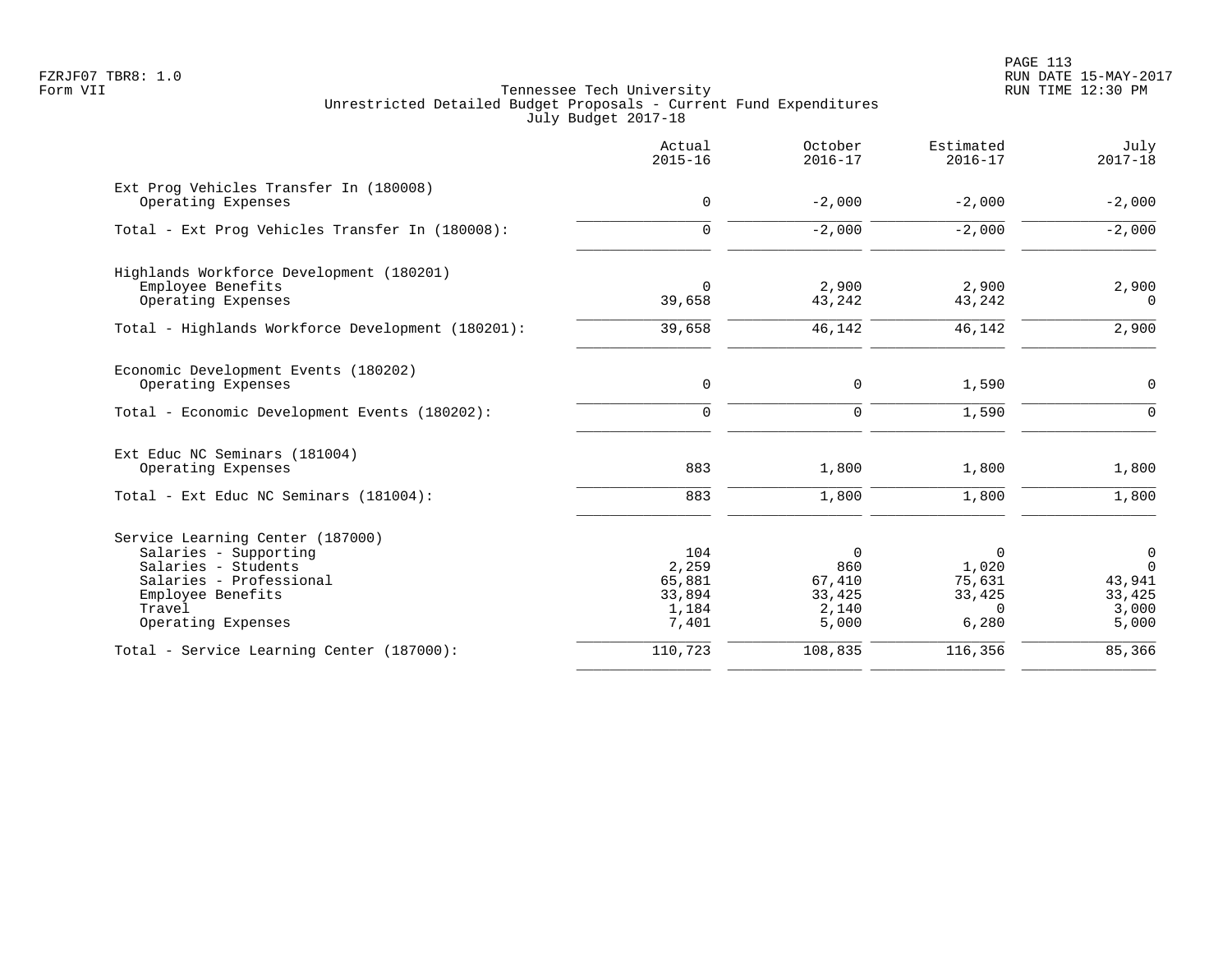|                                                                    | Actual<br>$2015 - 16$ | October<br>$2016 - 17$ | Estimated<br>$2016 - 17$ | July<br>$2017 - 18$     |
|--------------------------------------------------------------------|-----------------------|------------------------|--------------------------|-------------------------|
| TVC Summit (200018)<br>Operating Expenses<br>Capital Outlay        | 27,637<br>10,236      | 13,289<br>0            | 13,289<br>$\Omega$       | $\mathbf 0$<br>$\Omega$ |
| $Total - TVC Summit (200018):$                                     | 37,873                | 13,289                 | 13,289                   | 0                       |
| TBR Spouse Dependent Discount (700000)<br>Employee Benefits        | 6,386                 | 11,580                 | 11,580                   | 11,580                  |
| Total - TBR Spouse Dependent Discount (700000):                    | 6,386                 | 11,580                 | 11,580                   | 11,580                  |
| TBR Employ Remission PC191 (700001)<br>Employee Benefits           | 12,118                | 11,840                 | 11,840                   | 11,840                  |
| Total - TBR Employ Remission PC191 (700001):                       | 12,118                | 11,840                 | 11,840                   | 11,840                  |
| E and G Data Processing Allocation (700003)<br>Department Revenues | 694,888               | 786,580                | 758,280                  | 747,270                 |
| Total - E and G Data Processing Allocation (700003):               | 694,888               | 786,580                | 758,280                  | 747,270                 |
| E and G Claims Adjustment (700004)<br>Operating Expenses           | 5,420                 | 4,960                  | 4,960                    | 4,960                   |
| Total - E and G Claims Adjustment $(700004)$ :                     | 5,420                 | 4,960                  | 4,960                    | 4,960                   |
|                                                                    |                       |                        |                          |                         |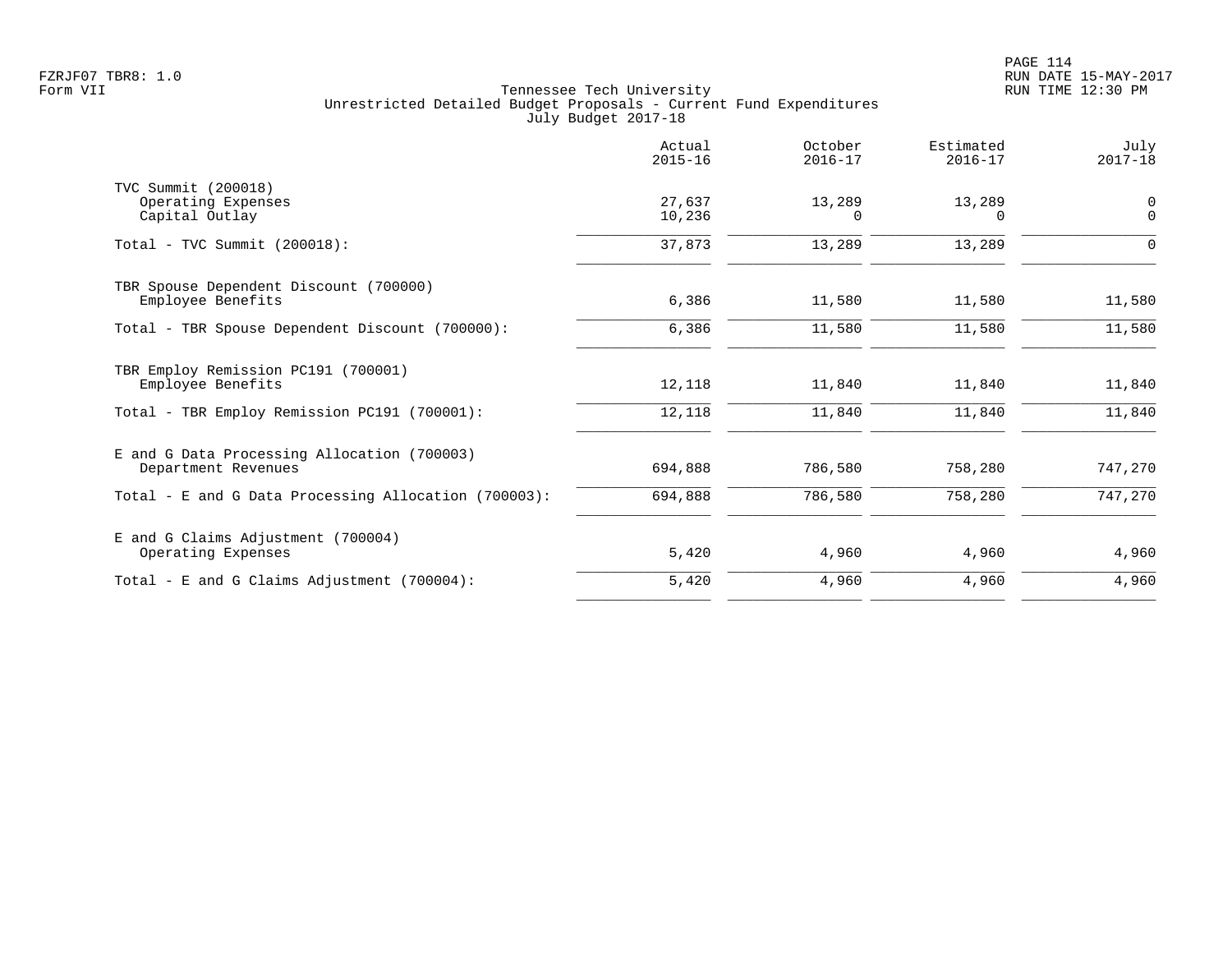| Actual<br>$2015 - 16$ | October<br>$2016 - 17$     | Estimated<br>$2016 - 17$           | July<br>$2017 - 18$     |
|-----------------------|----------------------------|------------------------------------|-------------------------|
|                       |                            |                                    |                         |
|                       | 572                        | 572                                | 3,460                   |
| $\mathbf 0$           | 1,115                      | 1,115                              | 7,145                   |
|                       |                            | 1,967                              | 10,460                  |
|                       |                            |                                    | 59,305                  |
|                       |                            |                                    | $-4,601$                |
| 8,981                 | 52,481                     | 55,061                             | 75,769                  |
|                       |                            |                                    |                         |
| 0                     | 38,400                     | 38,400                             | 38,400                  |
| 0                     | 38,400                     | 38,400                             | 38,400                  |
|                       |                            |                                    |                         |
|                       |                            |                                    | 970                     |
| 1,010                 | $\Omega$                   | $\Omega$                           | $\Omega$                |
| 1,010                 | 970                        | 970                                | 970                     |
|                       |                            |                                    |                         |
| 5,007                 | 5,190                      | 5,190                              | 5,190                   |
| 5,007                 | 5,190                      | 5,190                              | 5,190                   |
|                       | 3,897<br>5,084<br>$\Omega$ | 1,967<br>51,935<br>$-3,108$<br>970 | 51,935<br>$-528$<br>970 |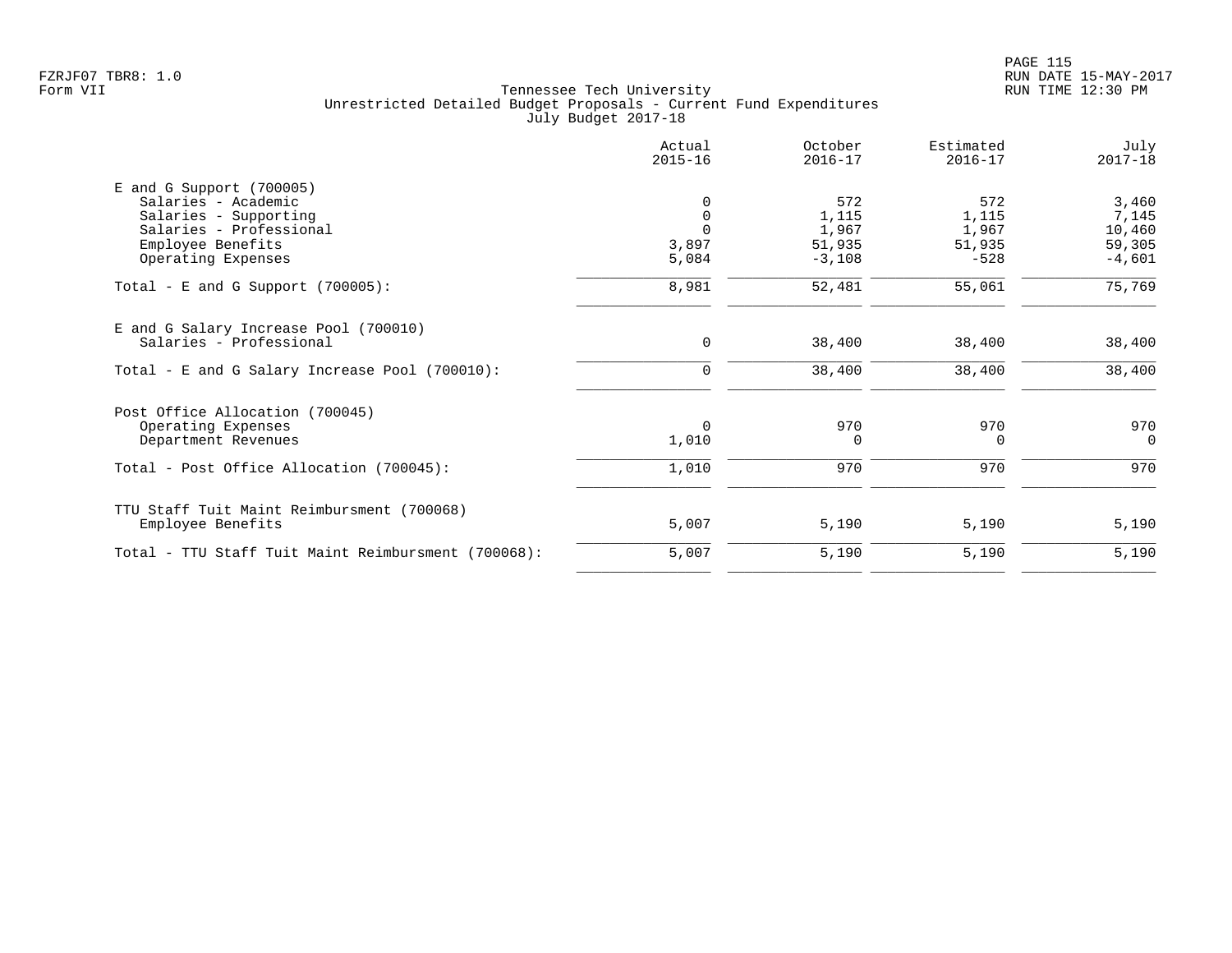| Actual<br>$2015 - 16$ | October<br>$2016 - 17$                    | Estimated<br>$2016 - 17$ | July<br>$2017 - 18$  |
|-----------------------|-------------------------------------------|--------------------------|----------------------|
|                       |                                           |                          |                      |
| 113,223               | 124,979                                   | 97,886                   | 123,917              |
| 247,305               | 262,344                                   | 285,001                  | 271,920              |
| 133,405               | 55,780                                    | 85,595                   | 48,525               |
| 492,277               | 535,340                                   | 594,975                  | 490,967              |
| 366,914               | 428,992                                   | 452,159                  | 436,835              |
|                       | 53,829                                    | 66,559                   | 39,520               |
| 454,255               | 572,297                                   | 788,131                  | 420,562              |
| 10,236                | 0                                         | $\Omega$                 | $\overline{0}$       |
|                       |                                           |                          | 747,270              |
|                       |                                           |                          | 2,579,516            |
|                       |                                           |                          |                      |
|                       |                                           |                          |                      |
|                       | 124,979                                   | 97,886                   | 123,917              |
| 247,305               | 262,344                                   | 285,001                  | 271,920              |
| 133,405               | 55,780                                    | 85,595                   | 48,525               |
| 492,277               | 535,340                                   | 594,975                  | 490,967              |
| 366,914               | 428,992                                   | 452,159                  | 436,835              |
| 51,077                | 53,829                                    | 66,559                   | 39,520               |
| 454,255               | 572,297                                   | 788,131                  | 420,562              |
| 10,236                | $\Omega$                                  | $\Omega$                 | $\Omega$             |
| 675,728               | 786,580                                   | 758,280                  | 747,270              |
| 2,544,420             | 2,820,141                                 | 3,128,586                | 2,579,516            |
|                       | 51,077<br>675,728<br>2,544,420<br>113,223 | 786,580<br>2,820,141     | 758,280<br>3,128,586 |

 Academic Support (35) Academic Support (350)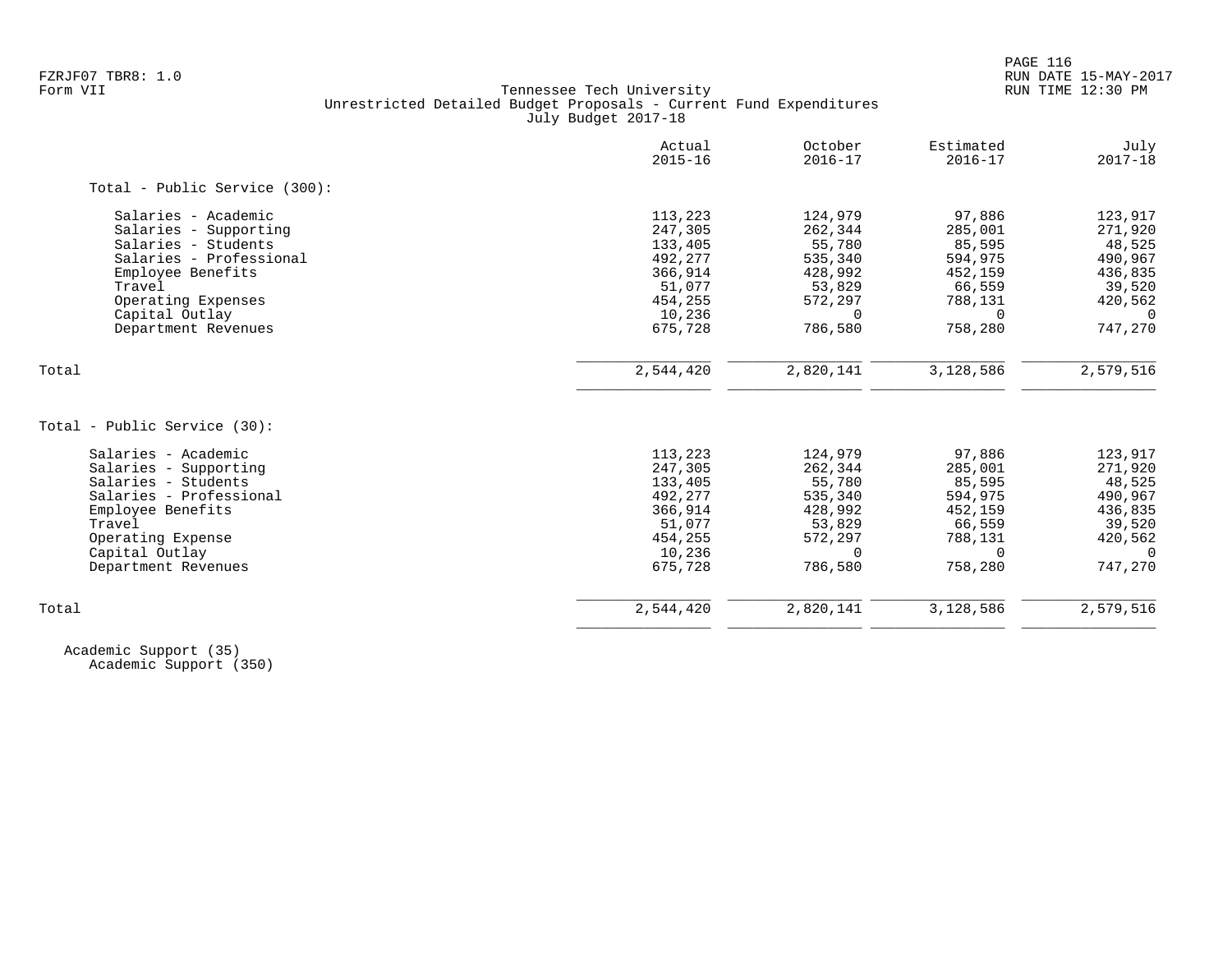|                                                    | Actual<br>$2015 - 16$ | October<br>$2016 - 17$ | Estimated<br>$2016 - 17$ | July<br>$2017 - 18$ |
|----------------------------------------------------|-----------------------|------------------------|--------------------------|---------------------|
| Testing and Surveys (120006)<br>Operating Expenses | 41,428                | 32,400                 | 45,475                   | 32,400              |
| Total - Testing and Surveys (120006):              | 41,428                | 32,400                 | 45,475                   | 32,400              |
| Self Study Accred Fee (120007)                     |                       |                        |                          |                     |
| Employee Benefits                                  | 0                     | 3,400                  | 3,400                    | 3,400               |
| Travel                                             | 1,745                 | 1,100                  | 5,850                    | 80                  |
| Operating Expenses                                 | 39,851                | 53,017                 | 40,250                   | $\mathbf 0$         |
| Total - Self Study Accred Fee (120007):            | 41,596                | 57,517                 | 49,500                   | 3,480               |
| Faculty Recruitment (120008)                       |                       |                        |                          |                     |
| Travel                                             | 54,003                | 12,620                 | 52,620                   | 0                   |
| Operating Expenses                                 | 16,564                | 6,936                  | 6,440                    | $\mathbf 0$         |
| Total - Faculty Recruitment (120008):              | 70,567                | 19,556                 | 59,060                   | $\Omega$            |
| Faculty Moving (120009)                            |                       |                        |                          |                     |
| Salaries - Administrative                          | 4,000                 | 0                      | 5,000                    | 0                   |
| Salaries - Academic                                | 82,000                | $\Omega$               | 77,000                   | $\Omega$            |
| Employee Benefits                                  | 9,387                 |                        | 11,297                   | $\Omega$            |
| Travel                                             | $\Omega$              | 4,620                  | 0                        | $\Omega$            |
| Total - Faculty Moving (120009):                   | 95,387                | 4,620                  | 93,297                   | 0                   |
|                                                    |                       |                        |                          |                     |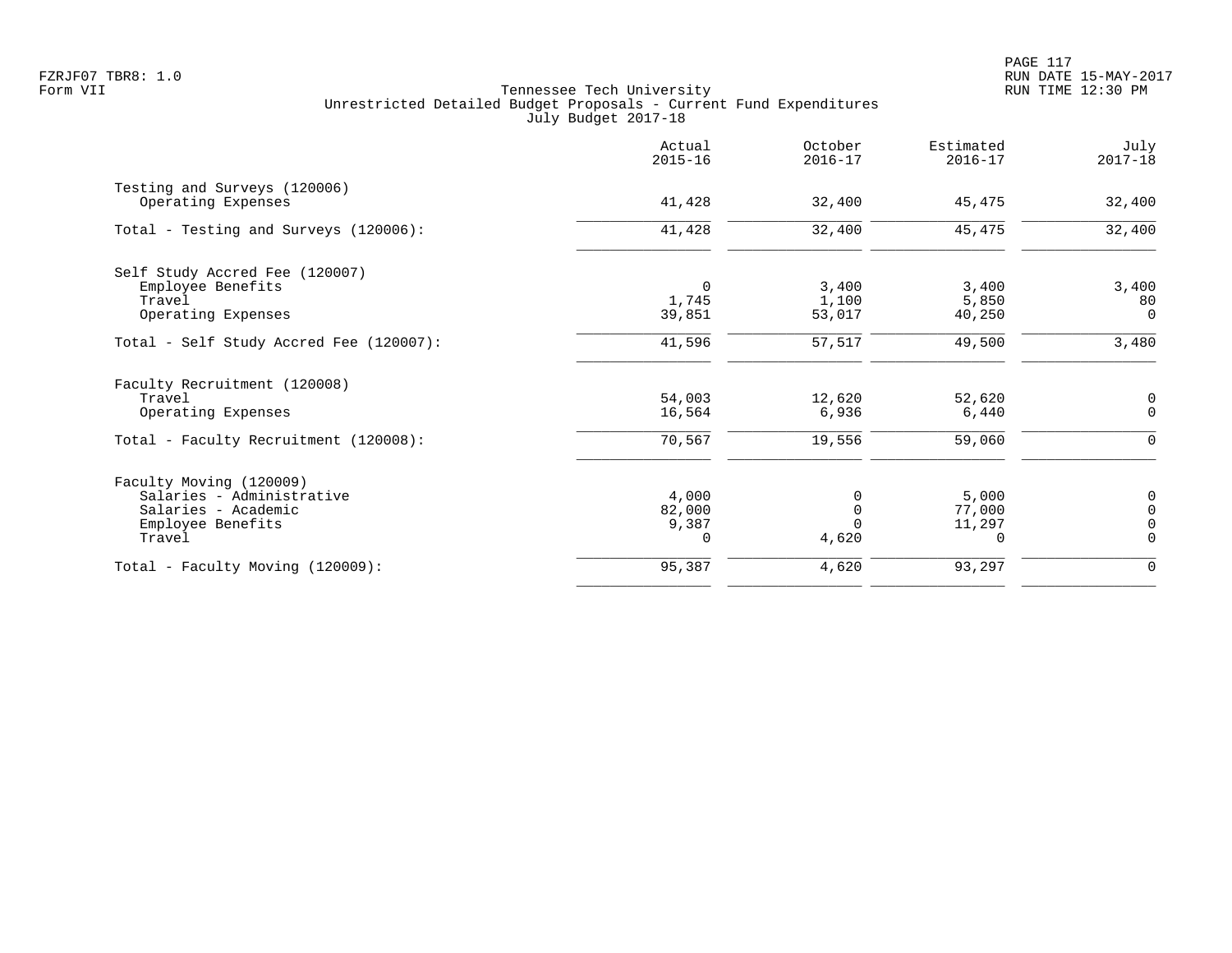| Actual<br>$2015 - 16$ | October<br>$2016 - 17$    | Estimated<br>$2016 - 17$ | July<br>$2017 - 18$                  |
|-----------------------|---------------------------|--------------------------|--------------------------------------|
|                       |                           |                          |                                      |
| 50,802                | 0                         | 39,183                   | $\Omega$                             |
| $\Omega$              | $\Omega$                  | $\Omega$                 | 11,111                               |
|                       | $\Omega$                  |                          | $\Omega$                             |
|                       |                           |                          | $\Omega$                             |
|                       | 3,500                     |                          | 3,500                                |
| 15,994                | $\Omega$                  |                          | $\Omega$                             |
| 129,466               |                           | 213,293                  | 3,000                                |
| 228,436               | 82,061                    | 318,282                  | 17,611                               |
|                       |                           |                          |                                      |
| $\Omega$              | 1,000                     | 1,000                    | 1,000                                |
| 44,064                | 14,900                    | 49,900                   | 14,900                               |
| 1,490                 | $\Omega$                  | 1,692                    | $\Omega$                             |
| 45,554                | 15,900                    | 52,592                   | 15,900                               |
|                       |                           |                          |                                      |
| $\mathbf 0$           | 22,000                    | $\Omega$                 | 22,000                               |
| $\mathbf 0$           | 22,000                    | $\mathbf 0$              | 22,000                               |
|                       |                           |                          |                                      |
| 10,321                | 7,740                     | 7,740                    | 7,740                                |
| 10,321                | 7,740                     | 7,740                    | 7,740                                |
|                       | 14,977<br>5,019<br>12,178 | $\Omega$<br>78,561       | 11,396<br>20,001<br>12,562<br>21,847 |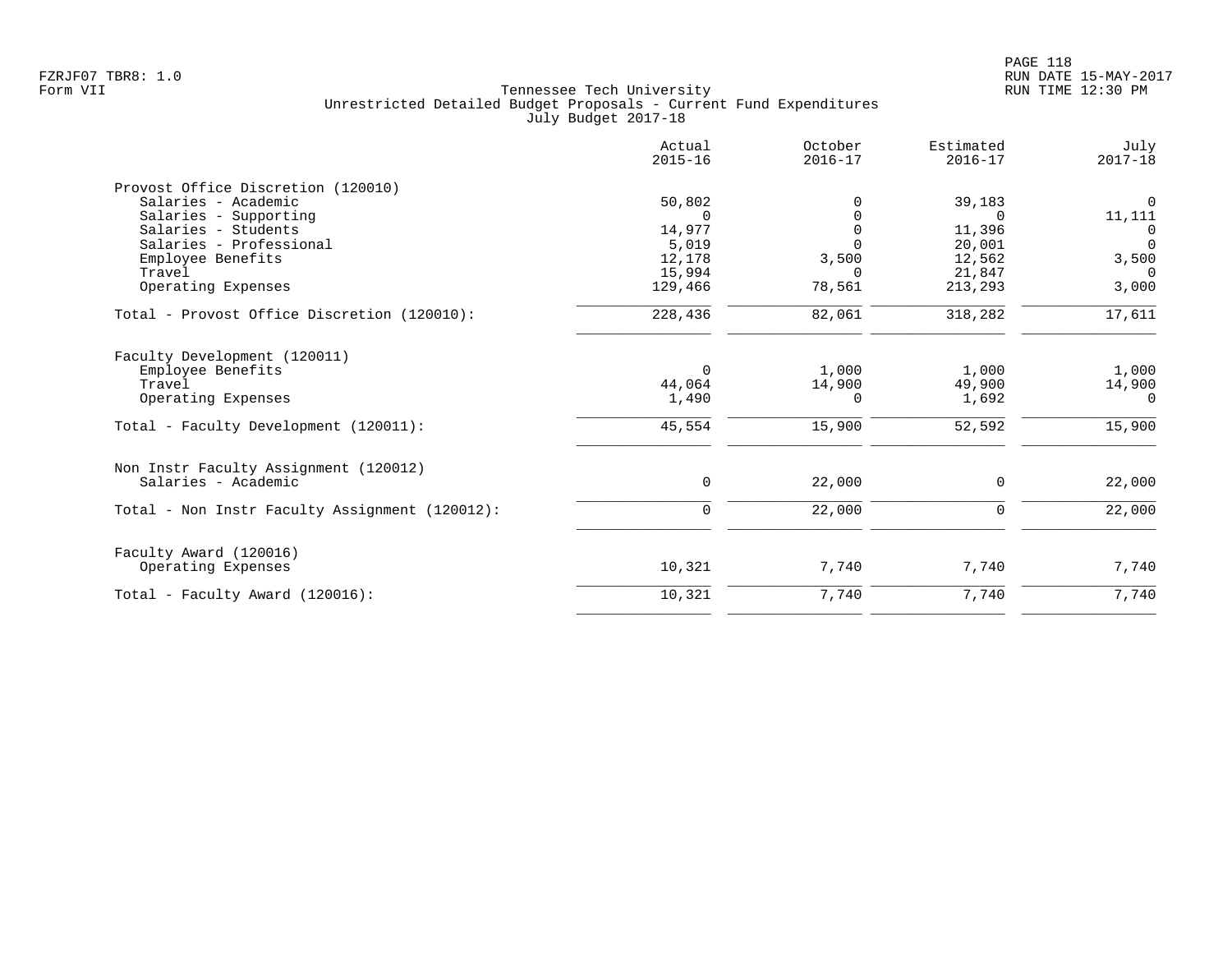|                                                       | Actual<br>$2015 - 16$ | October<br>$2016 - 17$ | Estimated<br>$2016 - 17$ | July<br>$2017 - 18$ |
|-------------------------------------------------------|-----------------------|------------------------|--------------------------|---------------------|
| Faculty Evaluations (120017)                          |                       |                        |                          |                     |
| Salaries - Students                                   | 2,405                 | $\mathbf 0$            | 1,705                    | $\mathbf 0$         |
| Employee Benefits                                     | 62                    | 1,750                  | 1,750                    | 1,750               |
| Operating Expenses                                    | 32,732                | 15,220                 | 31,515                   | 15,220              |
| Total - Faculty Evaluations (120017):                 | 35,199                | 16,970                 | 34,970                   | 16,970              |
| Provost Surplus Non Instruction (120021)              |                       |                        |                          |                     |
| Salaries - Professional                               | 5,000                 | 0                      | 0                        | $\mathbf 0$         |
| Employee Benefits                                     | 1,547                 | 0                      | 0                        | $\mathbf 0$         |
| Operating Expenses                                    | $\Omega$              |                        |                          |                     |
| Total - Provost Surplus Non Instruction (120021):     | 6,547                 | 1                      | $\mathbf 1$              | 1                   |
| Strategic Initiatives Non Instructi (120028)          |                       |                        |                          |                     |
| Operating Expenses                                    | 0                     | 21,102                 | 872                      | $\mathbf 0$         |
| Total - Strategic Initiatives Non Instructi (120028): | $\mathbf 0$           | 21,102                 | 872                      | $\Omega$            |
| Office of Senior Associate Provost (121700)           |                       |                        |                          |                     |
| Salaries - Administrative                             | 292,374               | 297,602                | 297,602                  | 299,411             |
| Salaries - Supporting                                 | 24,686                | 25,171                 | 46,470                   | 59,740              |
| Salaries - Professional                               | 132,246               | 106,245                | 106,245                  | 82,890              |
| Employee Benefits                                     | 154,570               | 154,805                | 154,805                  | 154,805             |
| Travel                                                | 2,065                 | 1,920                  | 1,920                    | 1,920               |
| Operating Expenses                                    | 18,541                | 2,950                  | 10,900                   | 2,950               |
| Total - Office of Senior Associate Provost (121700):  | 624,482               | 588,693                | 617,942                  | 601,716             |
|                                                       |                       |                        |                          |                     |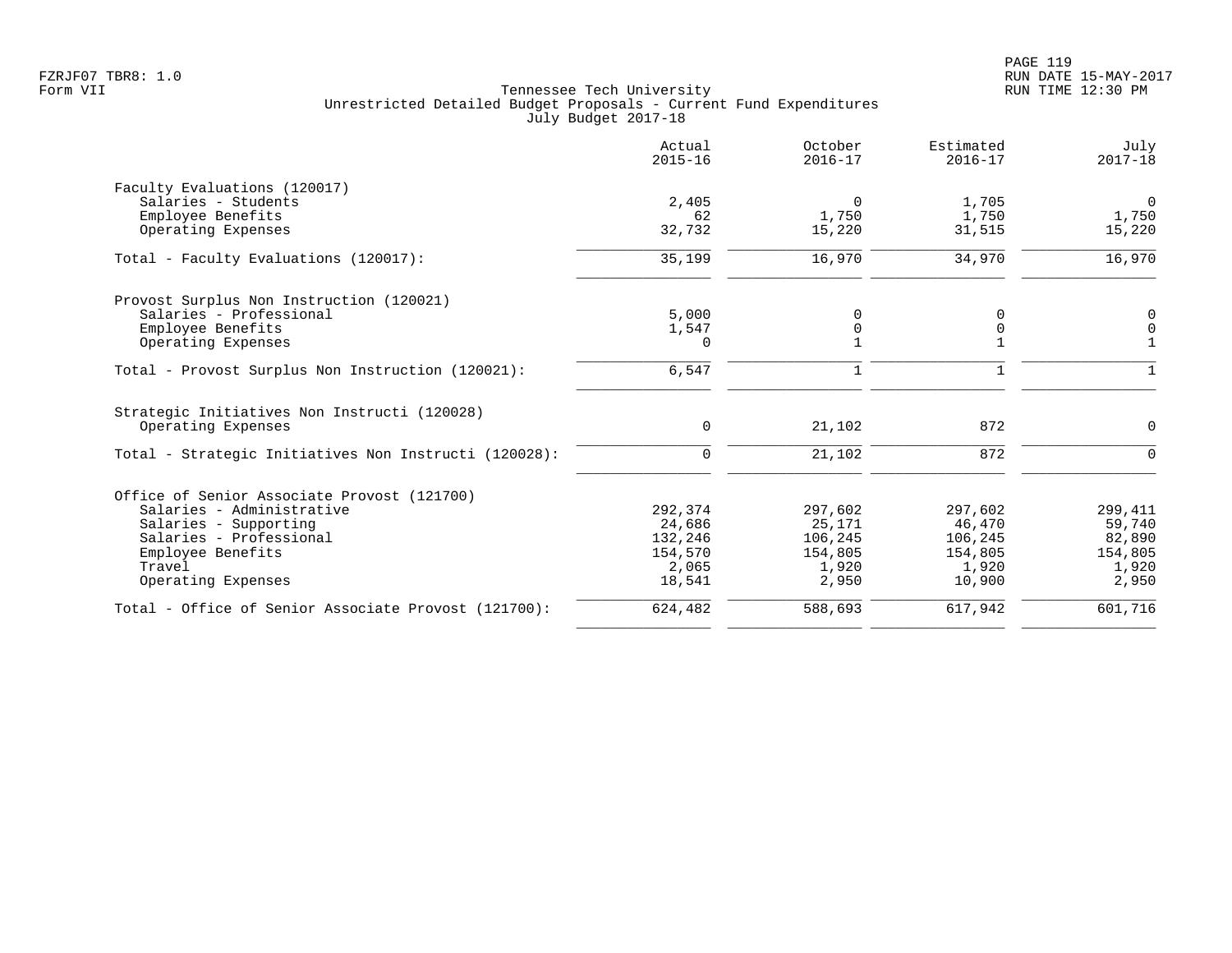|                                                      | Actual<br>$2015 - 16$ | October<br>$2016 - 17$ | Estimated<br>$2016 - 17$ | July<br>$2017 - 18$ |
|------------------------------------------------------|-----------------------|------------------------|--------------------------|---------------------|
| Center for Teaching & Learning Exc (121740)          |                       |                        |                          |                     |
| Salaries - Academic                                  | 400                   | $\mathbf 0$            | $\Omega$                 | 0                   |
| Salaries - Supporting                                | 6,572                 | 13,414                 | 7,044                    | $\overline{0}$      |
| Salaries - Students                                  | $\Omega$              | $\Omega$               | 1,500                    | $\Omega$            |
| Salaries - Professional                              | 44,476                | 85,638                 | 89,638                   | 85,850              |
| Employee Benefits                                    | 10,459                | 36,050                 | 41,050                   | 36,050              |
| Travel                                               | 1,380                 | 0                      | 3,710                    | $\Omega$            |
| Operating Expenses                                   | 42,520                | $\Omega$               | 20,820                   | $\Omega$            |
| Total - Center for Teaching & Learning Exc (121740): | 105,807               | 135,102                | 163,762                  | 121,900             |
| Craft Center Admin (121760)                          |                       |                        |                          |                     |
| Salaries - Supporting                                | 7,940                 | 61,215                 | 63,585                   | 61,333              |
| Salaries - Students                                  | 3,806                 | 10,870                 | $\Omega$                 | 10,870              |
| Salaries - Professional                              | 75,145                | 123,647                | 97,957                   | 115,852             |
| Employee Benefits                                    | 34,312                | 56,965                 | 56,965                   | 56,965              |
| Travel                                               | 285                   | 700                    | 5,700                    | 700                 |
| Operating Expenses                                   | 53,958                | 50,880                 | 44,570                   | 56,766              |
| Total - Craft Center Admin (121760):                 | 175,446               | 304,277                | 268,777                  | 302,486             |
| Federal College Work Study Program (122001)          |                       |                        |                          |                     |
| Salaries - Students                                  | 22,869                | 27,260                 | 27,260                   | 27,260              |
| Total - Federal College Work Study Program (122001): | 22,869                | 27,260                 | 27,260                   | 27,260              |
| Student Exchance Program (123703)                    |                       |                        |                          |                     |
| Operating Expenses                                   | 30,526                | 0                      | 0                        | 0                   |
| Total - Student Exchance Program (123703):           | 30,526                | $\mathbf 0$            | $\mathbf 0$              | $\mathbf 0$         |
|                                                      |                       |                        |                          |                     |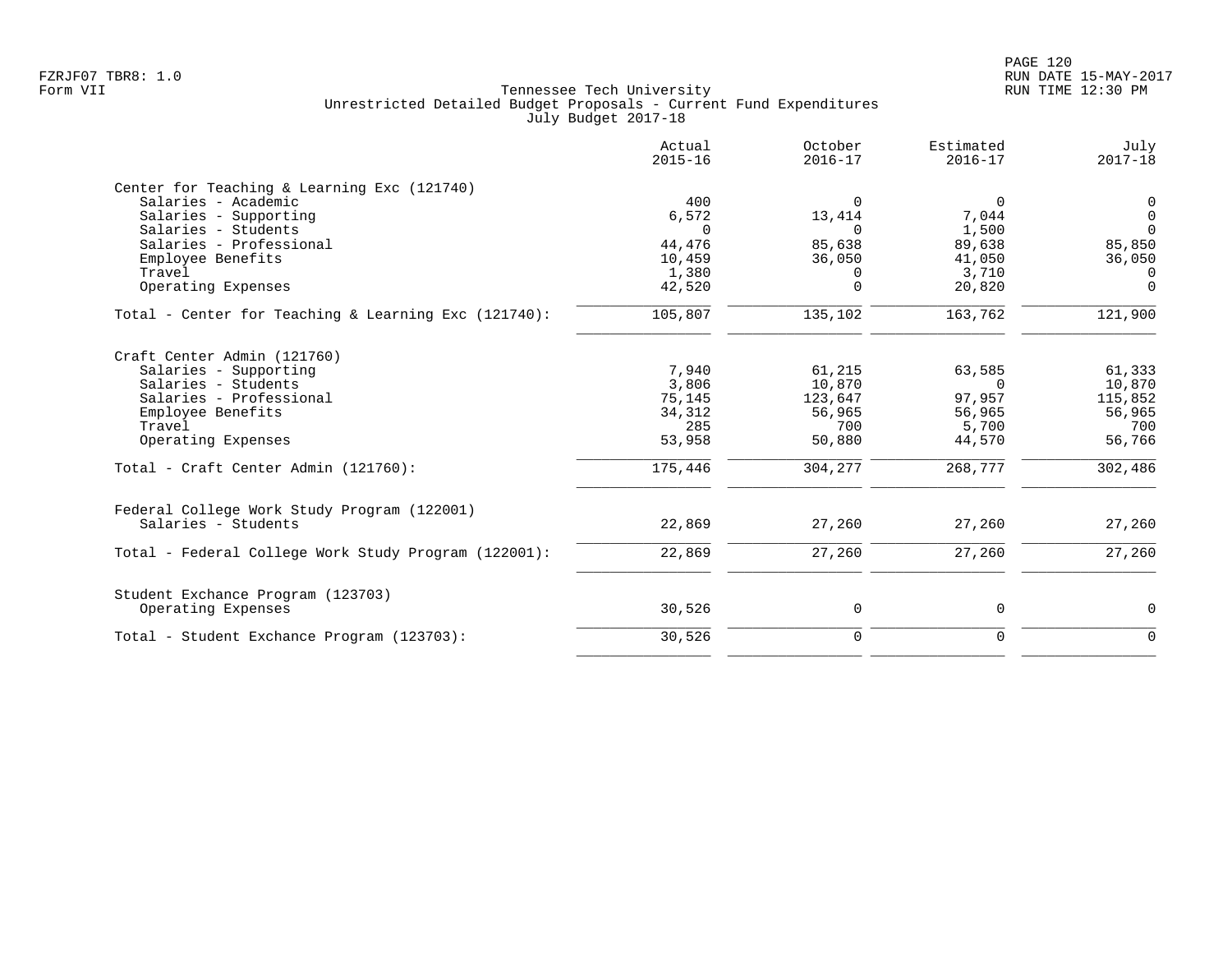PAGE 121 FZRJF07 TBR8: 1.0 RUN DATE 15-MAY-2017

|                                                           | Actual<br>$2015 - 16$ | October<br>$2016 - 17$ | Estimated<br>$2016 - 17$ | July<br>$2017 - 18$ |
|-----------------------------------------------------------|-----------------------|------------------------|--------------------------|---------------------|
| Exchange BA ENG Course Fee (123704)<br>Operating Expenses | 3,360                 | 2,500                  | 2,500                    | 2,500               |
| Total - Exchange BA ENG Course Fee (123704):              | 3,360                 | 2,500                  | 2,500                    | 2,500               |
|                                                           |                       |                        |                          |                     |
| Library Administration (124000)                           |                       |                        |                          |                     |
| Salaries - Administrative                                 | 130,376               | 132,838                | 132,838                  | 133,725             |
| Salaries - Supporting                                     | 36,207                | 36,407                 | 36,476                   | 36,602              |
| Salaries - Professional                                   | 47,063                | 47,824                 | 48,484                   | 96,276              |
| Employee Benefits                                         | 88,899                | 90,440                 | 90,440                   | 90,440              |
| Travel                                                    | 1,218                 | 1,660                  | 204                      | 1,660               |
| Total - Library Administration (124000):                  | 303,763               | 309,169                | 308,442                  | 358,703             |
| Library Operating (124001)                                |                       |                        |                          |                     |
| Salaries - Academic                                       | 632,700               | 751,020                | 741,368                  | 658,507             |
| Salaries - Supporting                                     | 314,517               | 321,553                | 321,631                  | 323,594             |
| Salaries - Students                                       | 44,685                | 56,144                 | 69,424                   | 56,144              |
| Salaries - Professional                                   | 95,497                | 97,496                 | 97,496                   | 98,078              |
| Employee Benefits                                         | 438,841               | 493,540                | 493,540                  | 493,540             |
| Travel                                                    | 22,026                | 4,850                  | 8,100                    | 4,850               |
| Operating Expenses                                        | 393,943               | 146,595                | 238,805                  | 87,530              |
| Department Revenues                                       | $-71,106$             | $\Omega$               | $-92,210$                | $\Omega$            |
| Total - Library Operating (124001):                       | 1,871,103             | 1,871,198              | 1,878,154                | 1,722,243           |
| Library Copying (124004)                                  |                       |                        |                          |                     |
| Operating Expenses                                        | 4,384                 | 4,050                  | 75                       | 75                  |
| Department Revenues                                       | 0                     | $-50$                  | $\mathbf 0$              | $\mathbf 0$         |
| Total - Library Copying (124004):                         | 4,384                 | 4,000                  | 75                       | 75                  |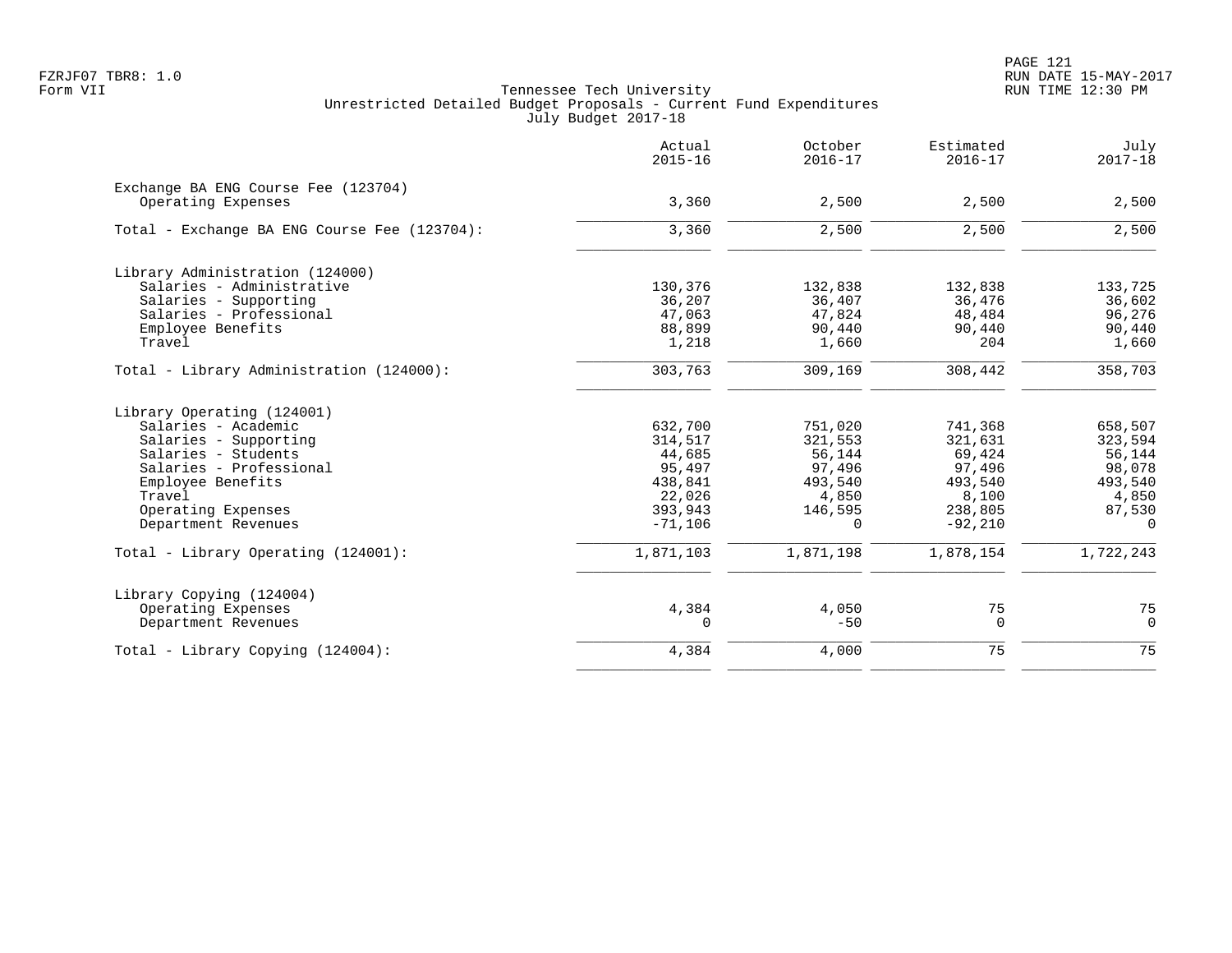PAGE 122 FZRJF07 TBR8: 1.0 RUN DATE 15-MAY-2017

|                                                              | Actual<br>$2015 - 16$ | October<br>$2016 - 17$ | Estimated<br>$2016 - 17$ | July<br>$2017 - 18$ |
|--------------------------------------------------------------|-----------------------|------------------------|--------------------------|---------------------|
| Library Books and Periodicals (124008)<br>Operating Expenses | 354,014               | 686,510                | 458,628                  | 389,249             |
| Capital Outlay                                               | 205,056               | 220,000                | 220,000                  | 220,000             |
| Total - Library Books and Periodicals (124008):              | 559,070               | 906,510                | 678,628                  | 609,249             |
| Library Special Projects (124009)                            |                       |                        |                          |                     |
| Operating Expenses                                           | 0                     | $\mathbf 0$            | 2,882                    | $\mathbf 0$         |
| Total - Library Special Projects (124009):                   | $\Omega$              | $\mathbf 0$            | 2,882                    | $\Omega$            |
| Dean of Arts and Science Office (130000)                     |                       |                        |                          |                     |
| Salaries - Administrative                                    | 159,830               | 161,917                | 161,917                  | 162,579             |
| Salaries - Supporting<br>Salaries - Professional             | 73,598<br>107,607     | 70,380<br>109,284      | 70,380<br>109,284        | 70,807<br>109,909   |
| Employee Benefits                                            | 105,936               | 135,760                | 135,760                  | 135,760             |
| Travel                                                       | 40,018                | 12,793                 | 27,793                   | 37,793              |
| Operating Expenses                                           | 66,760                | 18,370                 | 32,269                   | 26,200              |
| Capital Outlay                                               | 43,490                | $\Omega$               | 0                        | $\Omega$            |
| Total - Dean of Arts and Science Office (130000):            | 597,239               | 508,504                | 537,403                  | 543,048             |
| Arts and Sci Vehicles (131003)                               |                       |                        |                          |                     |
| Operating Expenses                                           | 6,578                 | 3,860                  | 3,860                    | 3,860               |
| Total - Arts and Sci Vehicles (131003):                      | 6,578                 | 3,860                  | 3,860                    | 3,860               |
|                                                              |                       |                        |                          |                     |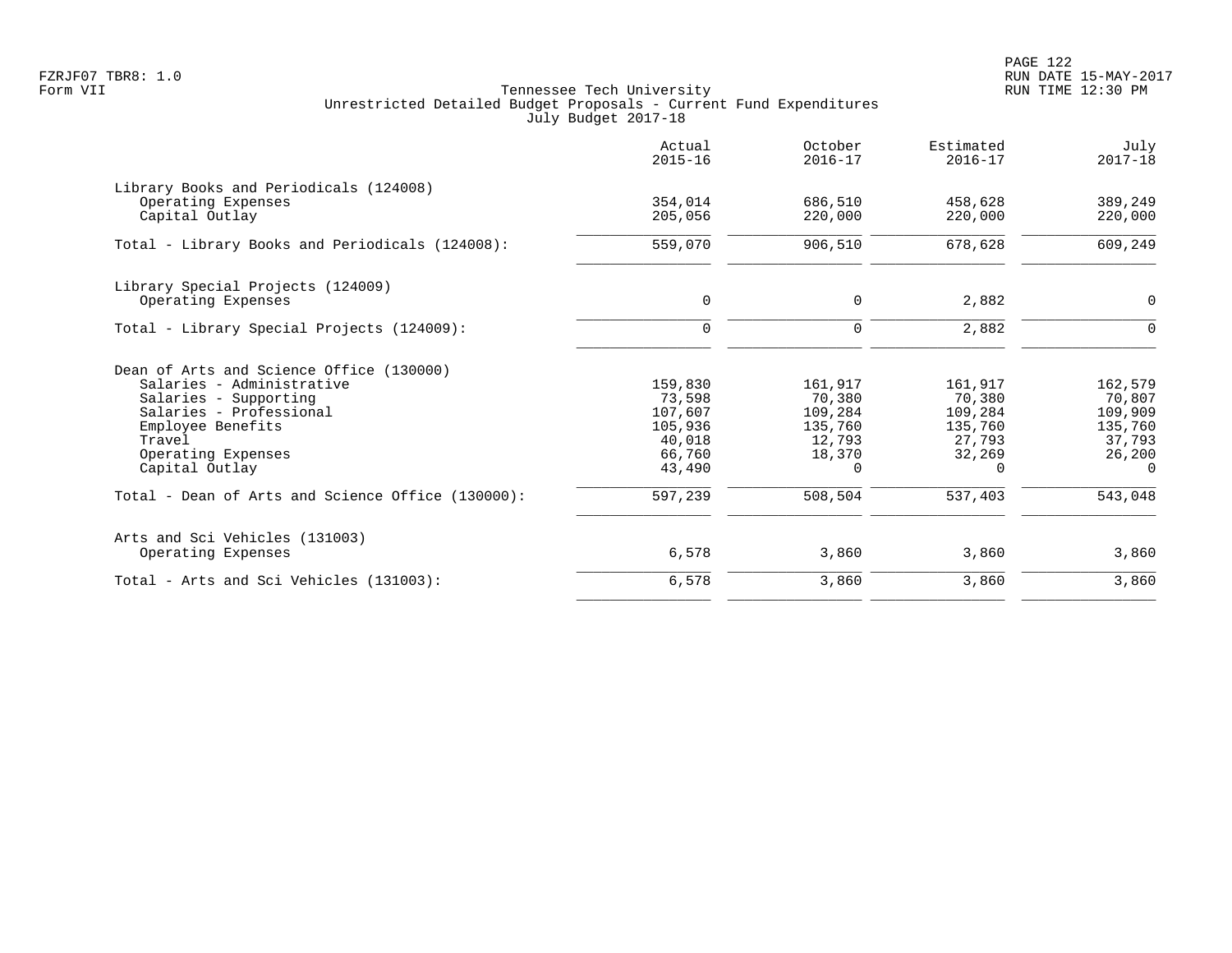|                                                      | Actual<br>$2015 - 16$ | October<br>$2016 - 17$ | Estimated<br>$2016 - 17$ | July<br>$2017 - 18$ |
|------------------------------------------------------|-----------------------|------------------------|--------------------------|---------------------|
| Arts and Sci Vehicles Revenue (131004)               |                       |                        |                          |                     |
| Travel                                               | $-29,592$             | $\mathbf 0$            | $\Omega$                 | $\overline{0}$      |
| Operating Expenses                                   | 0                     | $\Omega$               | 3,700                    | $\overline{0}$      |
| Department Revenues                                  | $\mathbf 0$           | $-13,860$              | $-13,860$                | $-13,860$           |
| Total - Arts and Sci Vehicles Revenue (131004):      | $-29,592$             | $-13,860$              | $-10,160$                | $-13,860$           |
| Dean of Engineering Admin Office (137000)            |                       |                        |                          |                     |
| Salaries - Administrative                            | 215,818               | 218,557                | 218,434                  | 219,373             |
| Salaries - Academic                                  | 12,972                | $\Omega$               | $\Omega$                 | $\Omega$            |
| Salaries - Supporting                                | $\Omega$              | 11,200                 | 11,200                   | 11,200              |
| Salaries - Professional                              | 550,901               | 543,176                | 525,222                  | 546,598             |
| Employee Benefits                                    | 219,915               | 225,680                | 225,680                  | 225,680             |
| Travel                                               | 11,915                | 0                      | 5,816                    | $\mathbf{0}$        |
| Operating Expenses                                   | 51,310                | 33,708                 | 171,411                  | 15,566              |
| Total - Dean of Engineering Admin Office (137000):   | 1,062,831             | 1,032,321              | 1,157,763                | 1,018,417           |
| Engineering Admin Vehicles (137006)                  |                       |                        |                          |                     |
| Travel                                               | $-6,861$              | 0                      | $\mathbf 0$              | $\mathbf 0$         |
| Operating Expenses                                   | 3,022                 | $\mathbf 0$            | $\mathbf 0$              | $\Omega$            |
| Total - Engineering Admin Vehicles (137006):         | $-3,839$              | $\Omega$               | $\Omega$                 | $\Omega$            |
| Dean College of Interdiscp Studies (139300)          |                       |                        |                          |                     |
| Salaries - Administrative                            | 126,619               | 134,928                | 116,921                  | 128,000             |
| Salaries - Supporting                                | 29,777                | 28,927                 | 27,464                   | 29,395              |
| Salaries - Students                                  | 1,575                 | $\Omega$               | 7,800                    | $\Omega$            |
| Salaries - Professional                              | 52,981                | 53,458                 | 53,458                   | 53,684              |
| Employee Benefits                                    | 75,855                | 75,295                 | 75,295                   | 75,295              |
| Travel                                               | 13,873                | 4,970                  | 5,970                    | 2,970               |
| Operating Expenses                                   | 25,134                | 10,000                 | 16,100                   | 10,000              |
| Total - Dean College of Interdiscp Studies (139300): | 325,814               | 307,578                | 303,008                  | 299,344             |
|                                                      |                       |                        |                          |                     |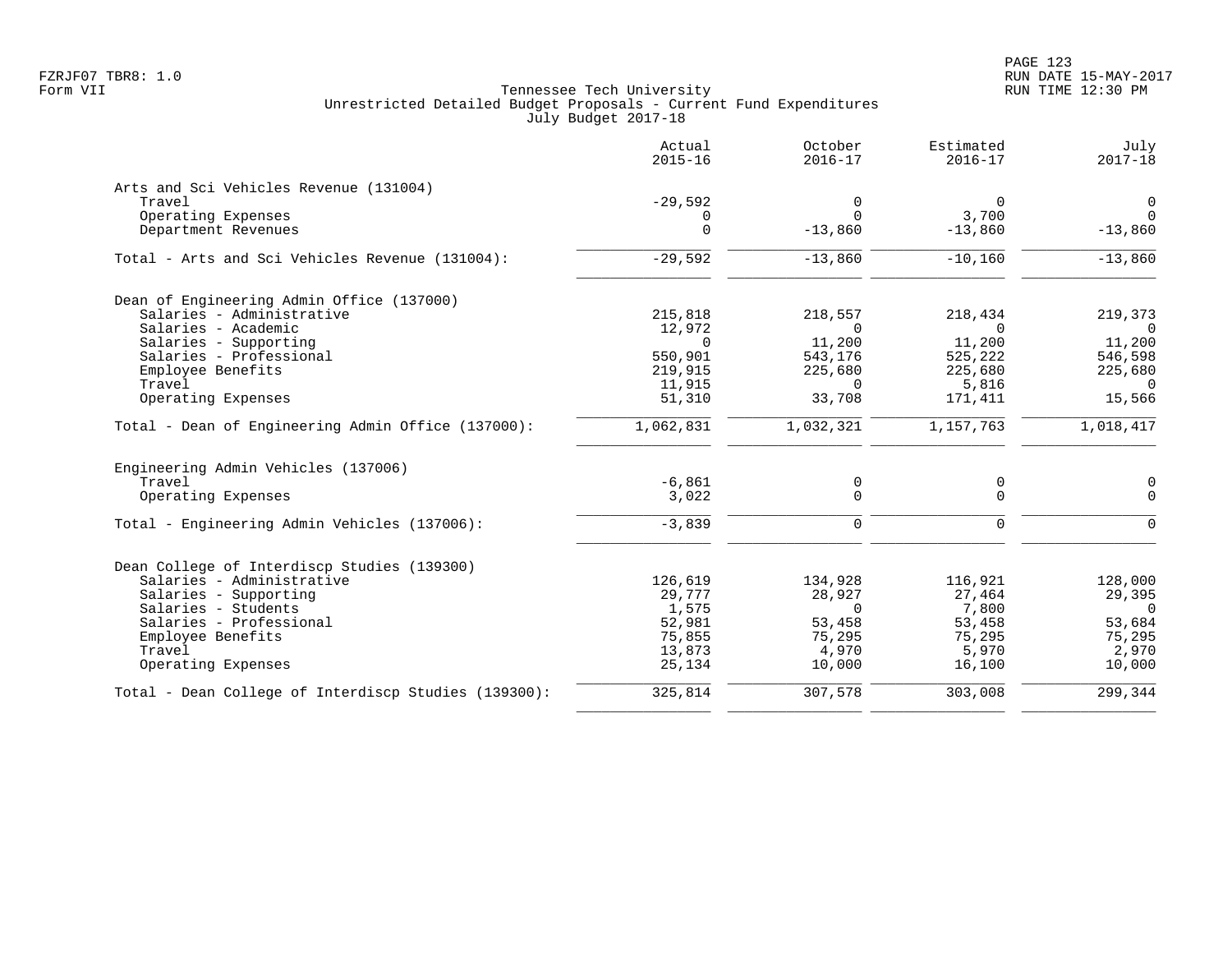|                                                 | Actual<br>$2015 - 16$ | October<br>$2016 - 17$ | Estimated<br>$2016 - 17$ | July<br>$2017 - 18$ |
|-------------------------------------------------|-----------------------|------------------------|--------------------------|---------------------|
| Water Ctr Vehicle (139401)                      |                       |                        |                          |                     |
| Operating Expenses                              | 2,942                 | 13,000                 | 13,000                   | 13,000              |
| Total - Water Ctr Vehicle (139401):             | 2,942                 | 13,000                 | 13,000                   | 13,000              |
| Water Ctr Vehicle Transfer In (139402)          |                       |                        |                          |                     |
| Salaries - Students                             | 51                    | 0                      | 0                        | 0                   |
| Travel                                          | $-11,787$             | $\Omega$               | $\Omega$                 | $\Omega$            |
| Operating Expenses                              | 0                     | $-25,000$              | $-25,000$                | $-25,000$           |
| Total - Water Ctr Vehicle Transfer In (139402): | $-11,736$             | $-25,000$              | $-25,000$                | $-25,000$           |
| Dean College Of Business (140000)               |                       |                        |                          |                     |
| Salaries - Administrative                       | 202,300               | 205,655                | 205,655                  | 206,840             |
| Salaries - Academic                             | $\Omega$              | 6,980                  | $\Omega$                 | $\cap$              |
| Salaries - Supporting                           | 96,243                | 91,583                 | 78,217                   | 107,983             |
| Salaries - Professional                         | 225,895               | 228,425                | 186,425                  | 229,713             |
| Employee Benefits                               | 152,528               | 155,985                | 155,985                  | 155,985             |
| Travel<br>Operating Expenses                    | 12,000<br>11,291      | $\Omega$<br>42,780     | $\Omega$<br>49,760       | $\Omega$<br>5,790   |
| Total - Dean College Of Business (140000):      | 700,257               | 731,408                | 676,042                  | 706,311             |
|                                                 |                       |                        |                          |                     |
| Business Copying (140006)                       |                       |                        |                          |                     |
| Operating Expenses                              | 3,641                 | 4,220                  | 4,220                    | 4,220               |
| Total - Business Copying (140006):              | 3,641                 | 4,220                  | 4,220                    | 4,220               |
|                                                 |                       |                        |                          |                     |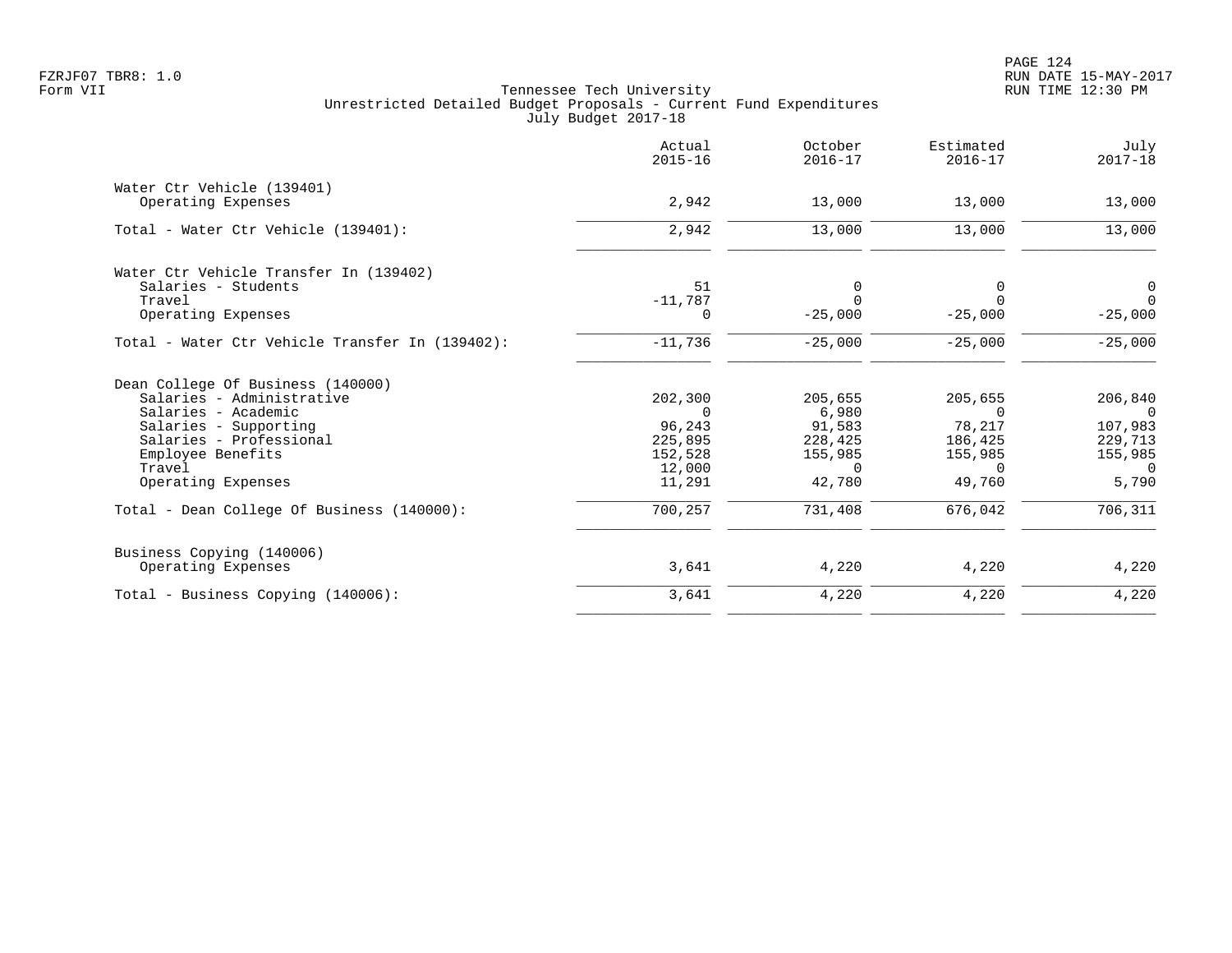|                                                       | Actual<br>$2015 - 16$ | October<br>$2016 - 17$ | Estimated<br>$2016 - 17$ | July<br>$2017 - 18$     |
|-------------------------------------------------------|-----------------------|------------------------|--------------------------|-------------------------|
| Bus Copying Transfer In (140007)                      |                       |                        |                          |                         |
| Operating Expenses<br>Department Revenues             | $-5,932$<br>$-244$    | 0<br>$-4,220$          | 0<br>$-4.220$            | $\mathbf 0$<br>$-4,220$ |
| Total - Bus Copying Transfer In (140007):             | $-6,176$              | $-4,220$               | $-4,220$                 | $-4,220$                |
| Dean Business Strategic Initiatives (140027)          |                       |                        |                          |                         |
| Operating Expenses                                    | 0                     | 233,758                | 134,101                  | $\mathbf 0$             |
| Total - Dean Business Strategic Initiatives (140027): | $\mathbf 0$           | 233,758                | 134,101                  | $\Omega$                |
| Dean of College of Education Office (150000)          |                       |                        |                          |                         |
| Salaries - Administrative                             | 155,300               | 156,833                | 156,833                  | 157,410                 |
| Salaries - Academic                                   | 505                   | 19,000                 | 5,291                    | 29,000                  |
| Salaries - Supporting                                 | 61,929                | 61,931                 | 119,297                  | 89,326                  |
| Salaries - Students                                   | 1,857                 | 780                    | 780                      | 780                     |
| Salaries - Professional<br>Employee Benefits          | 162,692<br>142,434    | 164,959<br>152,180     | 164,959<br>152,180       | 165,848<br>152,180      |
| Travel                                                | 78,457                | 37,914                 | 36,881                   | 14,542                  |
| Operating Expenses                                    | 96,545                | 23,211                 | 23,211                   | 23,211                  |
| Total - Dean of College of Education Office (150000): | 699,719               | 616,808                | 659,432                  | 632,297                 |
| Dean Educ Revenues (150026)                           |                       |                        |                          |                         |
| Operating Expenses                                    | 5,898                 | 5,060                  | 5,060                    | 5,060                   |
| Department Revenues                                   | $-840$                | $\Omega$               | 0                        | $\mathbf 0$             |
| Total - Dean Educ Revenues (150026):                  | 5,058                 | 5,060                  | 5,060                    | 5,060                   |
|                                                       |                       |                        |                          |                         |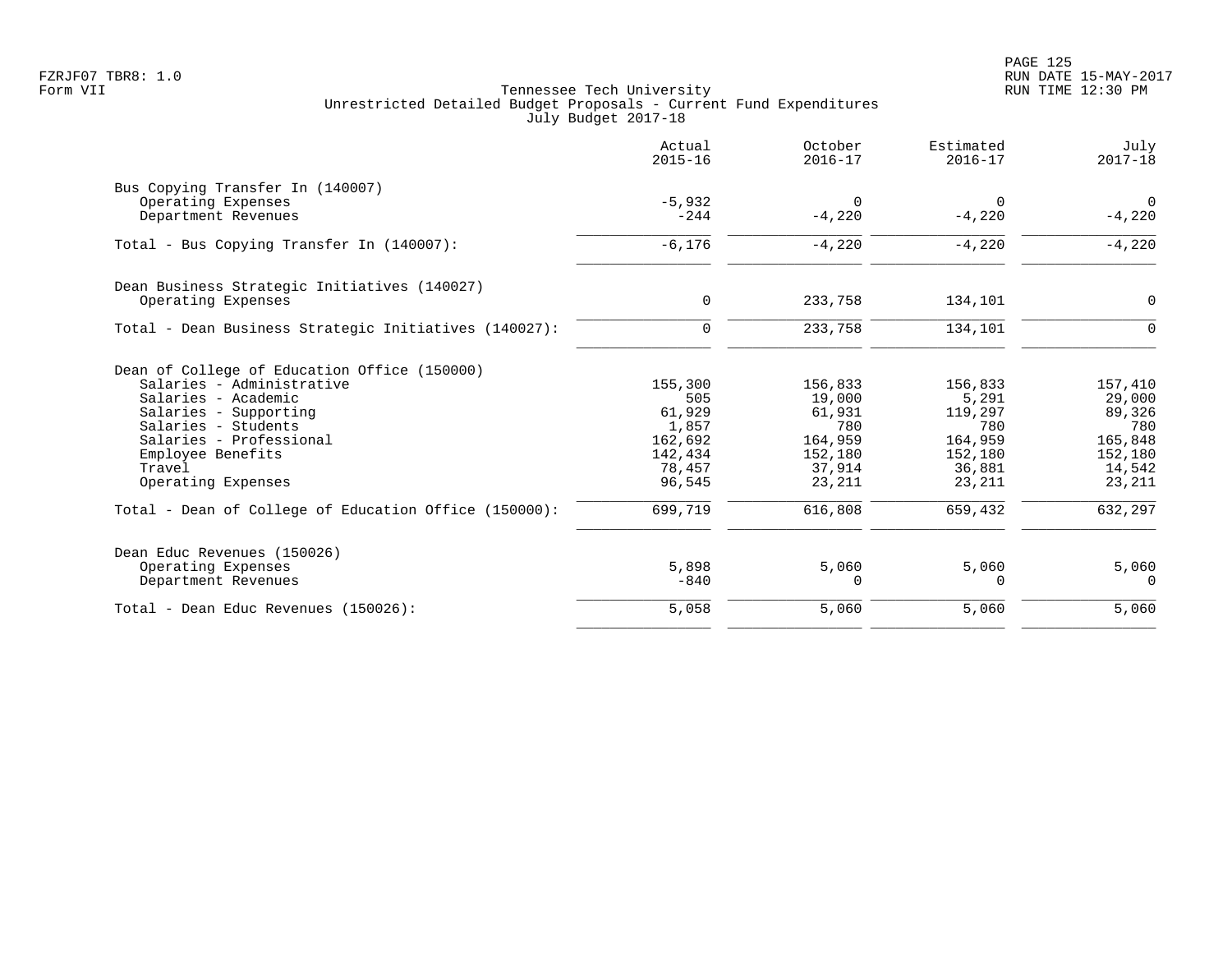PAGE 126 FZRJF07 TBR8: 1.0 RUN DATE 15-MAY-2017

|                                                       | Actual<br>$2015 - 16$ | October<br>$2016 - 17$ | Estimated<br>$2016 - 17$ | July<br>$2017 - 18$ |
|-------------------------------------------------------|-----------------------|------------------------|--------------------------|---------------------|
| Dean Education Strategic Initiative (150027)          |                       |                        |                          |                     |
| Travel                                                | 5,032                 | $\mathbf 0$            | $\Omega$                 | 0                   |
| Operating Expenses                                    | 20,162                | 74,806                 | 31,575                   | $\Omega$            |
| Total - Dean Education Strategic Initiative (150027): | 25,194                | 74,806                 | 31,575                   | $\Omega$            |
| Col of Education Student Success Ct (153058)          |                       |                        |                          |                     |
| Salaries - Academic                                   | $-1,575$              | $\Omega$               | 1,575                    | $\Omega$            |
| Salaries - Supporting                                 | 24,876                | 25,873                 | 23,883                   | 26,281              |
| Salaries - Students                                   | 3,083                 | $\Omega$               | 310                      | $\Omega$            |
| Salaries - Professional                               | 175,864               | 186,182                | 188,275                  | 192,714             |
| Employee Benefits                                     | 81,109                | 78,470                 | 78,470                   | 78,470              |
| Operating Expenses                                    | 13,534                | 5,757                  | 6,337                    | 5,757               |
| Total - Col of Education Student Success Ct (153058): | 296,891               | 296,282                | 298,850                  | 303,222             |
| Child Development Lab (153400)                        |                       |                        |                          |                     |
| Salaries - Supporting                                 | 174,884               | 147,298                | 147,298                  | 153,522             |
| Salaries - Students                                   | 57,054                | 17,586                 | 17,586                   | 17,586              |
| Salaries - Professional                               | 230,947               | 227,360                | 227,360                  | 233,045             |
| Employee Benefits                                     | 180,645               | 220,530                | 220,530                  | 220,530             |
| Travel                                                | $\Omega$              | 760                    | 760                      | 760                 |
| Operating Expenses                                    | 44,113                | 24,709                 | 24,709                   | 36,669              |
| Total - Child Development Lab (153400):               | 687,643               | 638,243                | 638,243                  | 662,112             |
| UC Joan Derryberry Art Gallery (155003)               |                       |                        |                          |                     |
| Salaries - Students                                   | 83                    | 0                      | 0                        | $\mathbf 0$         |
| Operating Expenses                                    | 1,708                 | 1,810                  | 1,810                    | 1,810               |
| Total - UC Joan Derryberry Art Gallery (155003):      | 1,791                 | 1,810                  | 1,810                    | 1,810               |
|                                                       |                       |                        |                          |                     |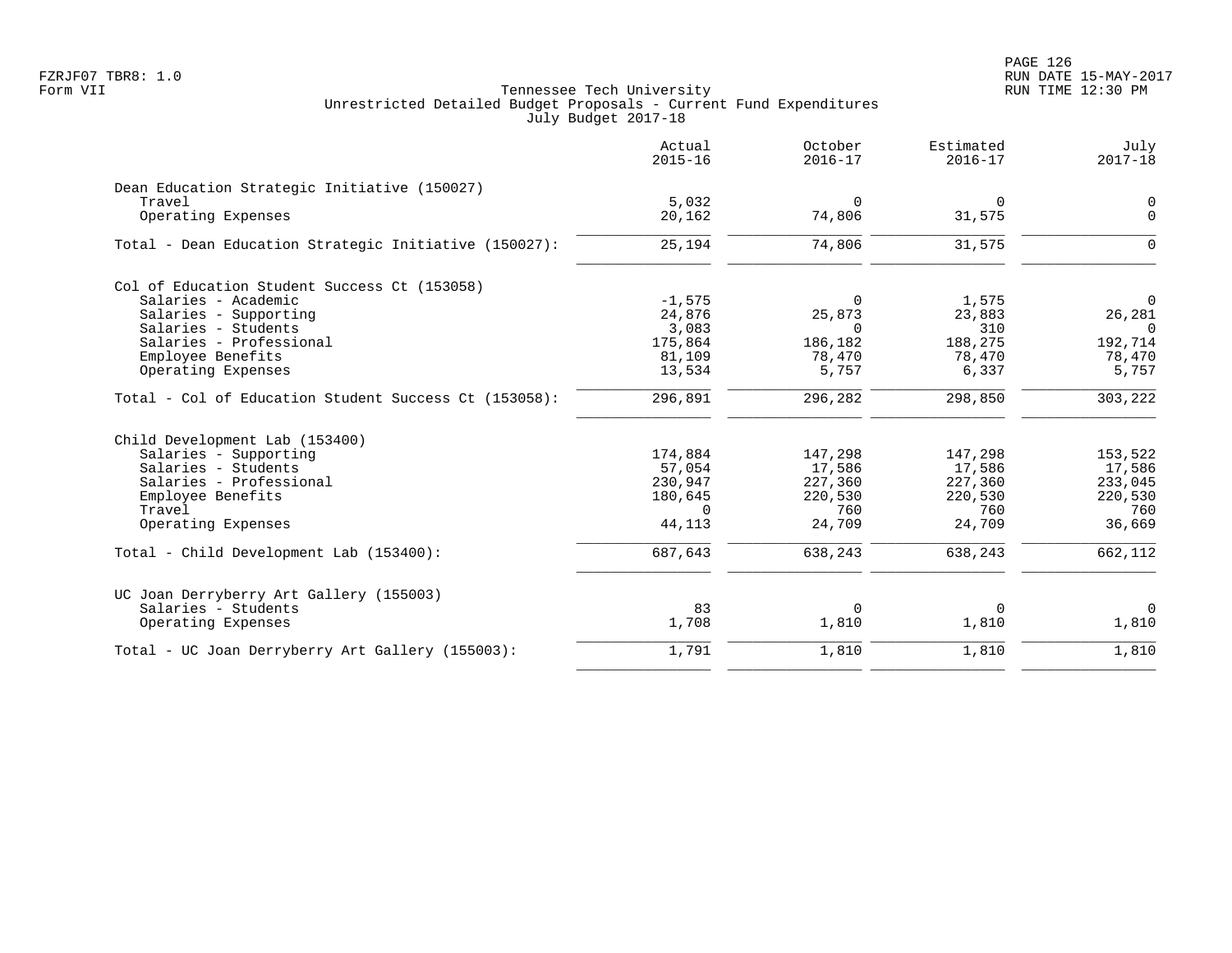|                                                 | Actual<br>$2015 - 16$ | October<br>$2016 - 17$ | Estimated<br>$2016 - 17$ | July<br>$2017 - 18$ |
|-------------------------------------------------|-----------------------|------------------------|--------------------------|---------------------|
| Learning Resource Center (157000)               |                       |                        |                          |                     |
| Salaries - Academic                             | 5,938                 | 6,000                  | 6,000                    | 6,000               |
| Salaries - Supporting                           | 28,967                | 29,546                 | 29,546                   | 29,806              |
| Salaries - Professional                         | 45,993                | 46,719                 | 46,719                   | 49,177              |
| Employee Benefits                               | 35,967                | 35,300                 | 35,300                   | 35,300              |
| Operating Expenses                              | 19,309                | 16,265                 | 15,548                   | 16,265              |
| Department Revenues                             | $-773$                | $\Omega$               | $\cap$                   | $\Omega$            |
| Total - Learning Resource Center (157000):      | 135,401               | 133,830                | 133,113                  | 136,548             |
| Education Media Grad Assist (157001)            |                       |                        |                          |                     |
| Employee Benefits                               | 16,459                | 17,230                 | 17,947                   | 17,230              |
| Total - Education Media Grad Assist (157001):   | 16,459                | 17,230                 | 17,947                   | 17,230              |
| Ag and Human Ecology Admin (160000)             |                       |                        |                          |                     |
| Salaries - Administrative                       | 166,500               | 169,053                | 169,053                  | 169,970             |
| Salaries - Supporting                           | 35,966                | 37,041                 | 37,041                   | 37,475              |
| Salaries - Students                             | $\Omega$              | 3,000                  | $\Omega$                 | $\overline{0}$      |
| Salaries - Professional                         | 729                   | $\Omega$               | $\Omega$                 | $\Omega$            |
| Employee Benefits                               | 65,429                | 69,200                 | 69,200                   | 69,200              |
| Travel                                          | 2,567                 | $\Omega$               | $-18$                    | $\Omega$            |
| Operating Expenses                              | 10,435                | 4,337                  | 4,355                    | 3,764               |
| Total - Ag and Human Ecology Admin (160000):    | 281,626               | 282,631                | 279,631                  | 280,409             |
| Ag and Human Ecology Vehicles (160003)          |                       |                        |                          |                     |
| Operating Expenses                              | 212                   | 1,554                  | 1,554                    | 0                   |
| Department Revenues                             | $-1,766$              | $\mathbf 0$            | $\Omega$                 | $\mathbf 0$         |
| Total - Ag and Human Ecology Vehicles (160003): | $-1,554$              | 1,554                  | 1,554                    | $\Omega$            |
|                                                 |                       |                        |                          |                     |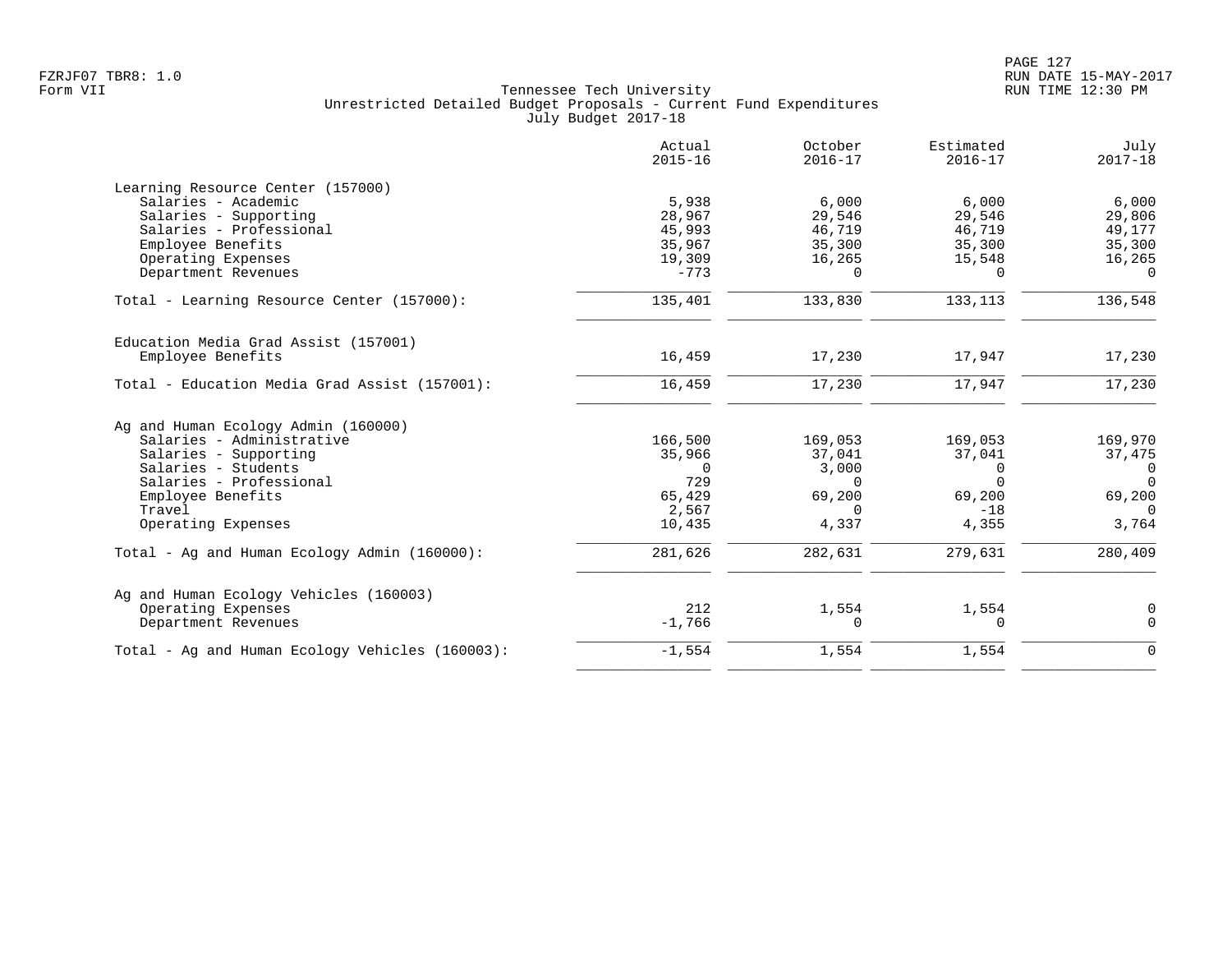PAGE 128 FZRJF07 TBR8: 1.0 RUN DATE 15-MAY-2017

|                                                       | Actual<br>$2015 - 16$ | October<br>$2016 - 17$ | Estimated<br>$2016 - 17$ | July<br>$2017 - 18$ |
|-------------------------------------------------------|-----------------------|------------------------|--------------------------|---------------------|
| Dean Ag & HEC Strategic Initiatives (160027)          |                       |                        |                          |                     |
| Travel                                                | 4,476                 | $\Omega$               | $\Omega$                 | 0                   |
| Operating Expenses                                    | 22,465                | 41,165                 | 41,165                   | $\mathbf 0$         |
| Capital Outlay                                        | 30,395                | $\Omega$               | $\Omega$                 | $\Omega$            |
| Total - Dean Ag & HEC Strategic Initiatives (160027): | 57,336                | 41,165                 | 41,165                   | $\Omega$            |
| Farm Administration (162000)                          |                       |                        |                          |                     |
| Salaries - Supporting                                 | $\Omega$              | 51,884                 | 51,884                   | 52,319              |
| Salaries - Professional                               | 96,969                | 49,963                 | 49,963                   | 50,303              |
| Employee Benefits                                     | 43,625                | 53,224                 | 53,224                   | 53,224              |
| Travel                                                | $\Omega$              | 140                    | 140                      | 140                 |
| Total - Farm Administration (162000):                 | 140,594               | 155,211                | 155,211                  | 155,986             |
| Livestock and Dairy (162001)                          |                       |                        |                          |                     |
| Salaries - Supporting                                 | 1,946                 | $\Omega$               | $\Omega$                 | $\overline{0}$      |
| Salaries - Students                                   | 18,167                | 2,090                  | 14,090                   | 2,090               |
| Employee Benefits                                     | 533                   | 300                    | 300                      | 300                 |
| Operating Expenses                                    | 143,011               | 168,950                | 174,210                  | 168,950             |
| Total - Livestock and Dairy (162001):                 | 163,657               | 171,340                | 188,600                  | 171,340             |
| Oakley Sustainable Aq Center (162006)                 |                       |                        |                          |                     |
| Salaries - Academic                                   | 12,845                | $\Omega$               | O                        | $\mathbf 0$         |
| Salaries - Supporting                                 | 57,179                | 73,024                 | 73,024                   | 73,450              |
| Salaries - Students                                   | 4,650                 | $\Omega$               | $\Omega$                 | $\Omega$            |
| Salaries - Professional                               | 35,655                | 75,488                 | 75,488                   | 74,788              |
| Employee Benefits                                     | 41,498                | 52,800                 | 52,800                   | 52,800              |
| Travel                                                | 1,174                 | $\Omega$               | $\Omega$                 | $\Omega$            |
| Operating Expenses                                    | 180,064               | 99,838                 | 99,838                   | 100,112             |
| Total - Oakley Sustainable Aq Center (162006):        | 333,065               | 301,150                | 301,150                  | 301,150             |
|                                                       |                       |                        |                          |                     |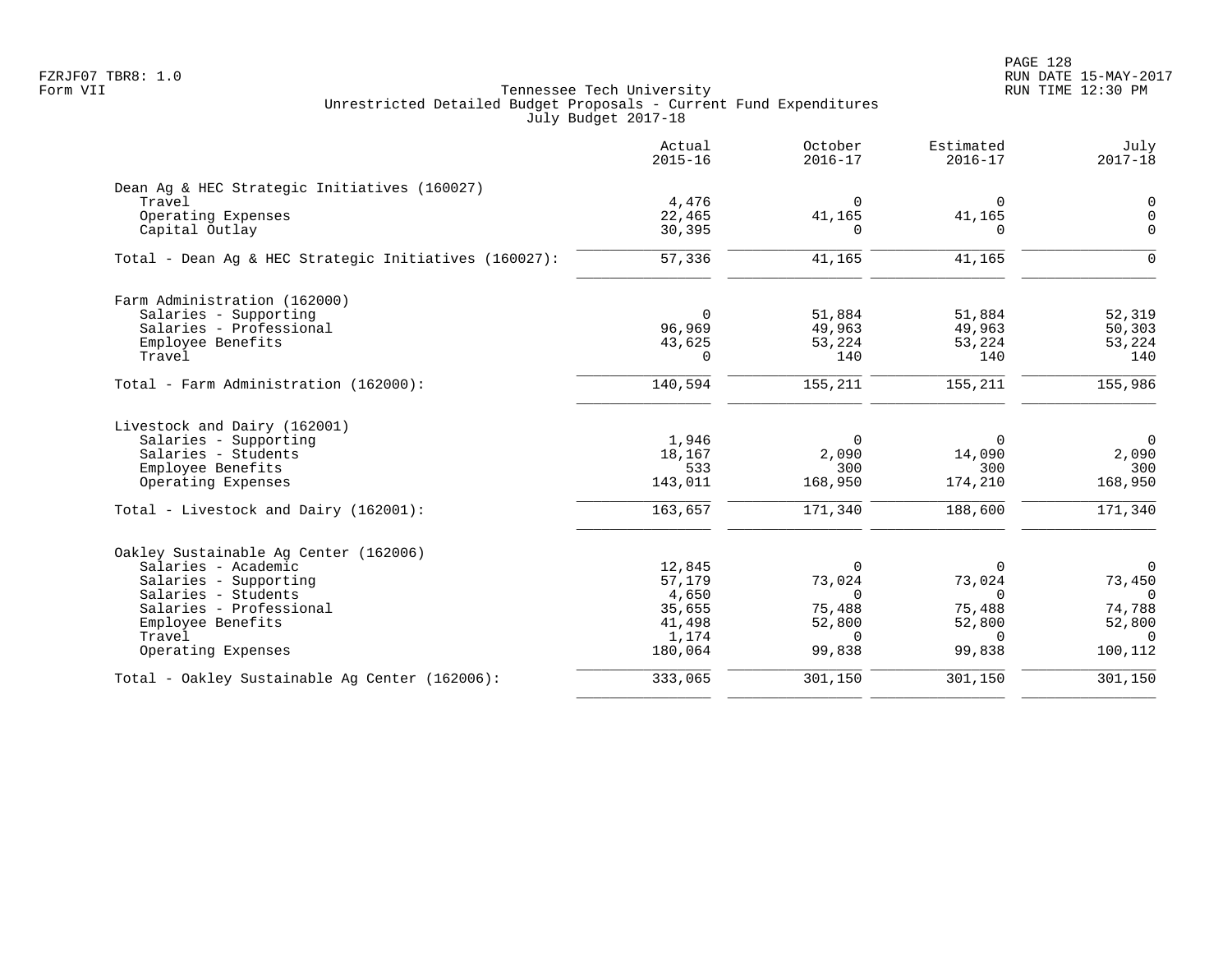PAGE 129 FZRJF07 TBR8: 1.0 RUN DATE 15-MAY-2017

|                                                 | Actual<br>$2015 - 16$ | October<br>$2016 - 17$ | Estimated<br>$2016 - 17$ | July<br>$2017 - 18$ |
|-------------------------------------------------|-----------------------|------------------------|--------------------------|---------------------|
| Waters Organic Farm (162007)                    |                       |                        |                          |                     |
| Travel                                          | 768                   | $\Omega$               | $\mathbf 0$              | $\overline{0}$      |
| Operating Expenses                              | 0                     | 6,000                  | 6,000                    | 6,000               |
| Total - Waters Organic Farm (162007):           | 768                   | 6,000                  | 6,000                    | 6,000               |
| Oakley Produce (162009)                         |                       |                        |                          |                     |
| Salaries - Academic                             | 386                   | 0                      |                          | $\overline{0}$      |
| Salaries - Supporting                           | 5,855                 | $\Omega$               |                          | 0                   |
| Salaries - Students                             | 1,726                 |                        |                          | 0                   |
| Employee Benefits                               | 591                   | $\Omega$               |                          | 0                   |
| Travel                                          | 5,231                 | $\Omega$               |                          | $\Omega$            |
| Operating Expenses                              | 33,321                | 15,000                 | 15,000                   | 15,000              |
| Total - Oakley Produce (162009):                | 47,110                | 15,000                 | 15,000                   | 15,000              |
| Agriculture Vehicles (163002)                   |                       |                        |                          |                     |
| Travel                                          | $-1,360$              | 910                    | 910                      | 0                   |
| Operating Expenses                              | 441                   | 0                      | 0                        | $\mathbf 0$         |
| Total - Agriculture Vehicles (163002):          | $-919$                | 910                    | 910                      | $\mathbf 0$         |
| Dean Hester School of Nursing (166004)          |                       |                        |                          |                     |
| Salaries - Administrative                       | 175,000               | 176,313                | 176,313                  | 177,050             |
| Salaries - Supporting                           | 26,212                | 29,438                 | 37,438                   | 29,210              |
| Salaries - Professional                         | 9,517                 | $\Omega$               | $\Omega$                 | $\Omega$            |
| Employee Benefits                               | 45,856                | 42,255                 | 42,255                   | 42,255              |
| Operating Expenses                              | 51                    | $\Omega$               | $\Omega$                 | $\Omega$            |
| Total - Dean Hester School of Nursing (166004): | 256,636               | 248,006                | 256,006                  | 248,515             |
|                                                 |                       |                        |                          |                     |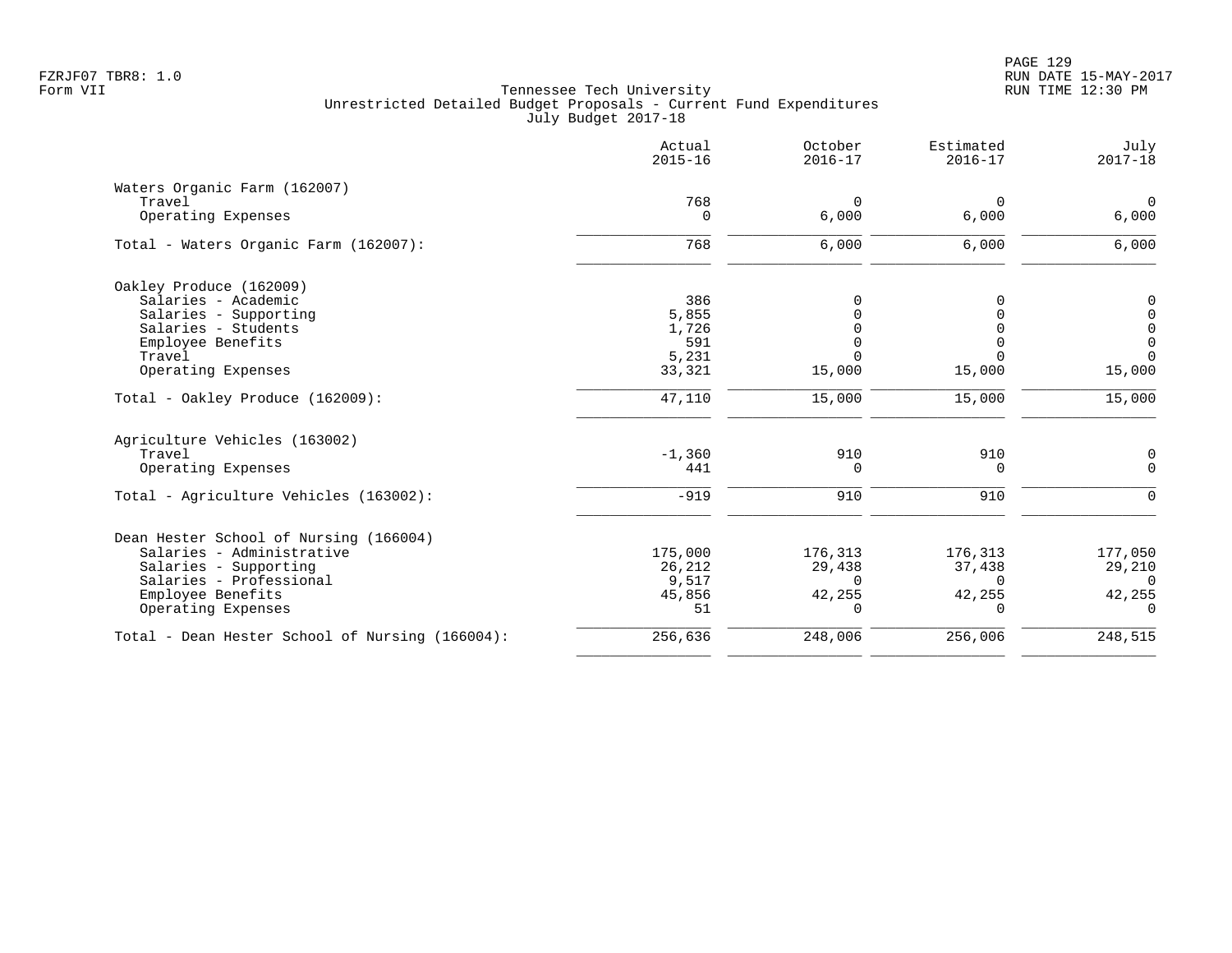PAGE 130 FZRJF07 TBR8: 1.0 RUN DATE 15-MAY-2017

|                                                      | Actual<br>$2015 - 16$ | October<br>$2016 - 17$ | Estimated<br>$2016 - 17$ | July<br>$2017 - 18$ |
|------------------------------------------------------|-----------------------|------------------------|--------------------------|---------------------|
| Dean Nursing Strategic Initiatives (166027)          |                       |                        |                          |                     |
| Salaries - Students                                  | 6,423                 |                        |                          | 0                   |
| Employee Benefits                                    | 83                    | $\Omega$               | $\Omega$                 | $\Omega$            |
| Travel                                               | 211                   | $\Omega$               | $\Omega$                 | $\Omega$            |
| Operating Expenses                                   | 28,924                | 39,359                 | 39,359                   | $\mathbf 0$         |
| Total - Dean Nursing Strategic Initiatives (166027): | 35,641                | 39,359                 | 39,359                   | 0                   |
| Office of Research (170000)                          |                       |                        |                          |                     |
| Salaries - Administrative                            | 163,615               | 166,148                | 166,148                  | 167,059             |
| Salaries - Supporting                                | 32,819                | 33,266                 | 33,266                   | 33,415              |
| Salaries - Professional                              | 183,744               | 213,346                | 193,792                  | 194,771             |
| Employee Benefits                                    | 137,054               | 169,840                | 169,840                  | 169,840             |
| Travel                                               | $\Omega$              | 2,000                  | 2,000                    | 2,000               |
| Operating Expenses                                   | 4,565                 | 11,757                 | 14,807                   | 8,050               |
| Total - Office of Research (170000):                 | 521,797               | 596,357                | 579,853                  | 575,135             |
| Graduate Studies Admin (176000)                      |                       |                        |                          |                     |
| Salaries - Supporting                                | 113,591               | 70,286                 | 85,042                   | 65,438              |
| Salaries - Students                                  | 371                   | $\Omega$               | $\Omega$                 | $\Omega$            |
| Salaries - Professional                              | 200,591               | 214,443                | 186,805                  | 180,956             |
| Employee Benefits                                    | 138,811               | 163,630                | 163,630                  | 163,630             |
| Travel                                               | 24,234                | 1,000                  | 21,500                   | 1,000               |
| Operating Expenses                                   | 32,289                | 21,090                 | 45,666                   | 23,000              |
| Total - Graduate Studies Admin (176000):             | 509,887               | 470,449                | 502,643                  | 434,024             |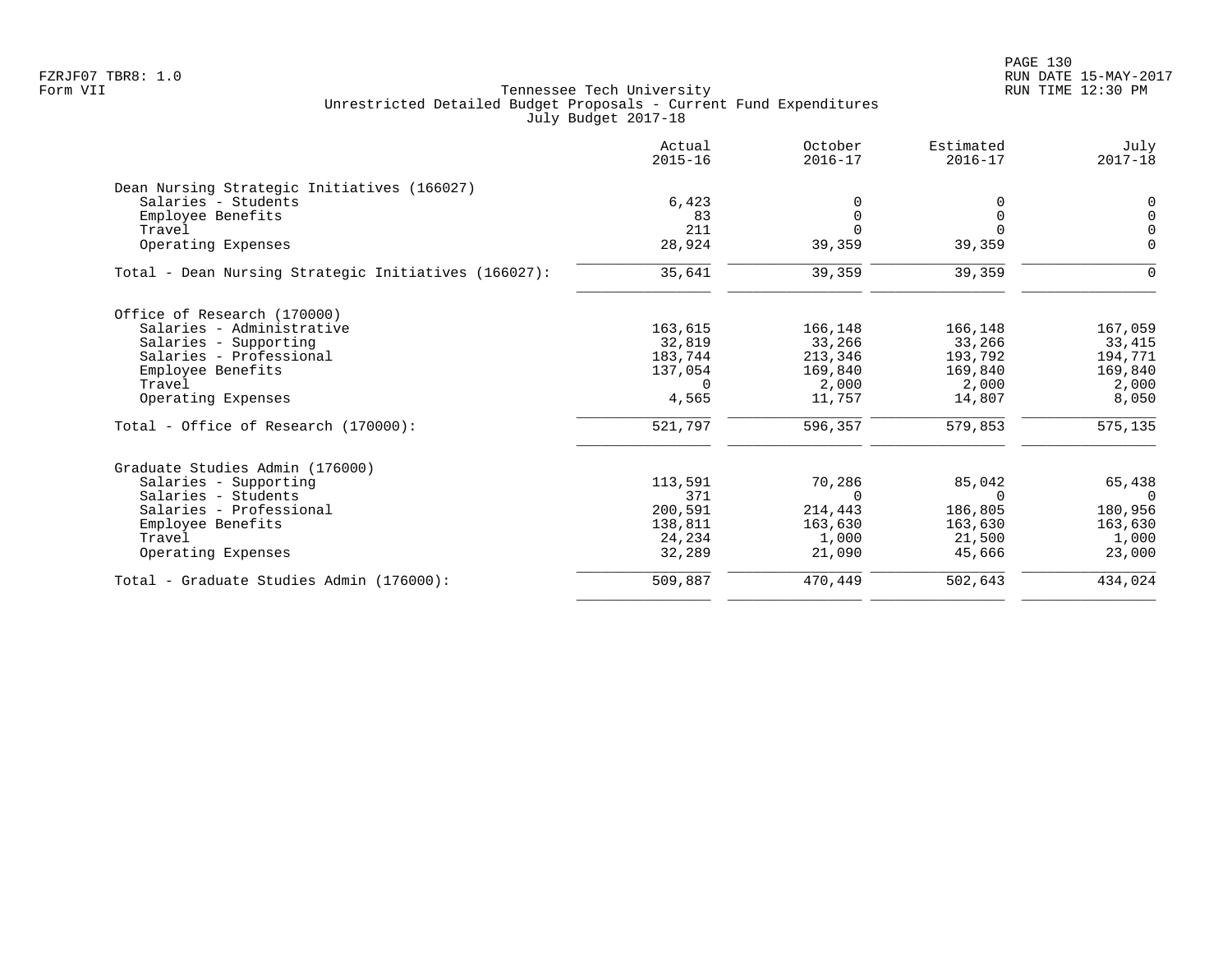PAGE 131 FZRJF07 TBR8: 1.0 RUN DATE 15-MAY-2017

|                                                                                                                                                                                                                            | Actual<br>$2015 - 16$                                                       | October<br>$2016 - 17$                                                          | Estimated<br>$2016 - 17$                                                         | July<br>$2017 - 18$                                                                  |
|----------------------------------------------------------------------------------------------------------------------------------------------------------------------------------------------------------------------------|-----------------------------------------------------------------------------|---------------------------------------------------------------------------------|----------------------------------------------------------------------------------|--------------------------------------------------------------------------------------|
| Thesis Binding (176005)<br>Operating Expenses                                                                                                                                                                              | 472                                                                         | 2,000                                                                           | 2,000                                                                            | 2,000                                                                                |
| Total - Thesis Binding $(176005)$ :                                                                                                                                                                                        | 472                                                                         | 2,000                                                                           | 2,000                                                                            | 2,000                                                                                |
| Visions 5000 (180006)<br>Operating Expenses                                                                                                                                                                                | $\mathbf 0$                                                                 | 30                                                                              | 30                                                                               | 30                                                                                   |
| Total - Visions 5000 (180006):                                                                                                                                                                                             | $\mathbf 0$                                                                 | 30                                                                              | 30                                                                               | 30                                                                                   |
| Extended Education (180012)<br>Salaries - Academic<br>Salaries - Supporting<br>Salaries - Students<br>Salaries - Professional<br>Employee Benefits<br>Travel<br>Operating Expenses<br>Total - Extended Education (180012): | 4,954<br>75,178<br>1,359<br>72,752<br>49,993<br>22,566<br>30,873<br>257,675 | $\Omega$<br>104,814<br>1,500<br>76,200<br>65,421<br>10,000<br>10,000<br>267,935 | $\Omega$<br>92,511<br>$\Omega$<br>71,150<br>65,421<br>2,000<br>37,038<br>268,120 | $\overline{0}$<br>90,032<br>1,500<br>67,666<br>65,421<br>10,000<br>10,000<br>244,619 |
| Extended Educ Grad Asst (180018)<br>Employee Benefits                                                                                                                                                                      | 13,047                                                                      | 0                                                                               | 0                                                                                | 0                                                                                    |
| Total - Extended Educ Grad Asst (180018):                                                                                                                                                                                  | 13,047                                                                      | 0                                                                               | 0                                                                                | $\mathbf 0$                                                                          |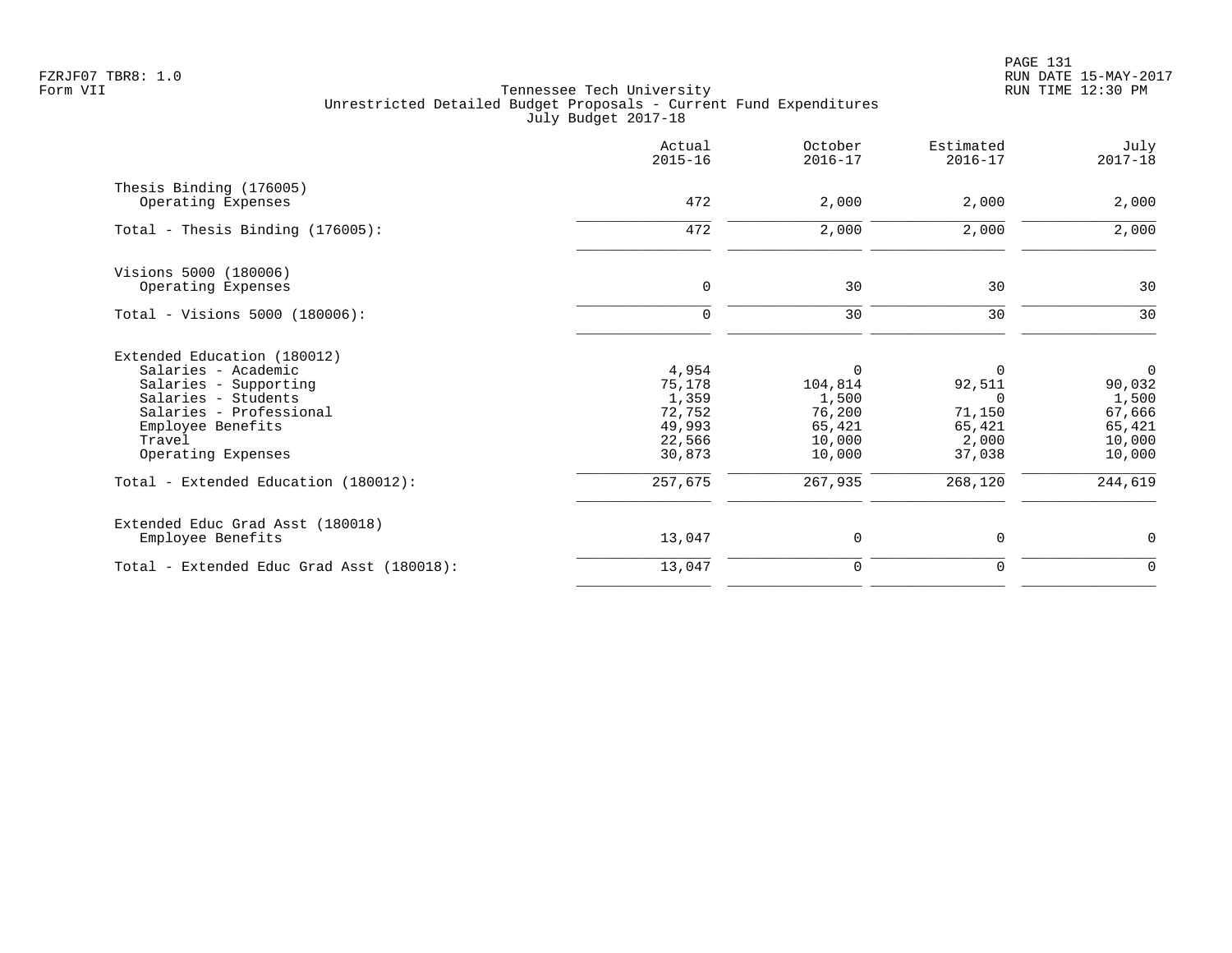|                                                | Actual<br>$2015 - 16$ | October<br>$2016 - 17$ | Estimated<br>$2016 - 17$ | July<br>$2017 - 18$ |
|------------------------------------------------|-----------------------|------------------------|--------------------------|---------------------|
| Information Technology Admin (190000)          |                       |                        |                          |                     |
| Salaries - Administrative                      | $\Omega$              | 90,000                 | $\Omega$                 | 137,000             |
| Salaries - Supporting                          | 39,968                | 30,941                 | 17,497                   | 13,713              |
| Salaries - Students                            | $\Omega$              | 2,290                  | 2,940                    | 2,290               |
| Salaries - Professional                        | 156,242               | 180,369                | 170,898                  | 110,362             |
| Employee Benefits                              | 75,493                | 100,620                | 100,620                  | 100,620             |
| Travel                                         | 16,714                | 24,000                 | 15,060                   | 24,000              |
| Operating Expenses                             | 133,330               | 138,396                | 136,899                  | 70,260              |
| Department Revenues                            | 450,000               | 450,000                | 450,000                  | 450,000             |
| Total - Information Technology Admin (190000): | 871,747               | 1,016,616              | 893,914                  | 908,245             |
| PC Maintenance (190004)                        |                       |                        |                          |                     |
| Operating Expenses                             | 33,496                | 37,020                 | 37,020                   | 37,020              |
| Total - PC Maintenance (190004):               | 33,496                | 37,020                 | 37,020                   | 37,020              |
| Innovation Institute (190005)                  |                       |                        |                          |                     |
| Salaries - Academic                            | $\mathbf 0$           | 5,000                  | $\Omega$                 | 5,000               |
| Salaries - Supporting                          | $\mathbf 0$           | 45,218                 | 30,477                   | 40,291              |
| Salaries - Students                            | $\Omega$              | 1,180                  | 1,180                    | 1,180               |
| Salaries - Professional                        | 137,883               | 153,245                | 156,695                  | 159,299             |
| Employee Benefits                              | 44,959                | 61,430                 | 61,430                   | 61,430              |
| Travel                                         | 2,693                 | 5,000                  | 5,000                    | 5,000               |
| Operating Expenses                             | 45,351                | 33,622                 | 48,622                   | 22,310              |
| Capital Outlay                                 | $\mathbf 0$           | 10,000                 | $\Omega$                 | 10,000              |
| Total - Innovation Institute (190005):         | 230,886               | 314,695                | 303,404                  | 304,510             |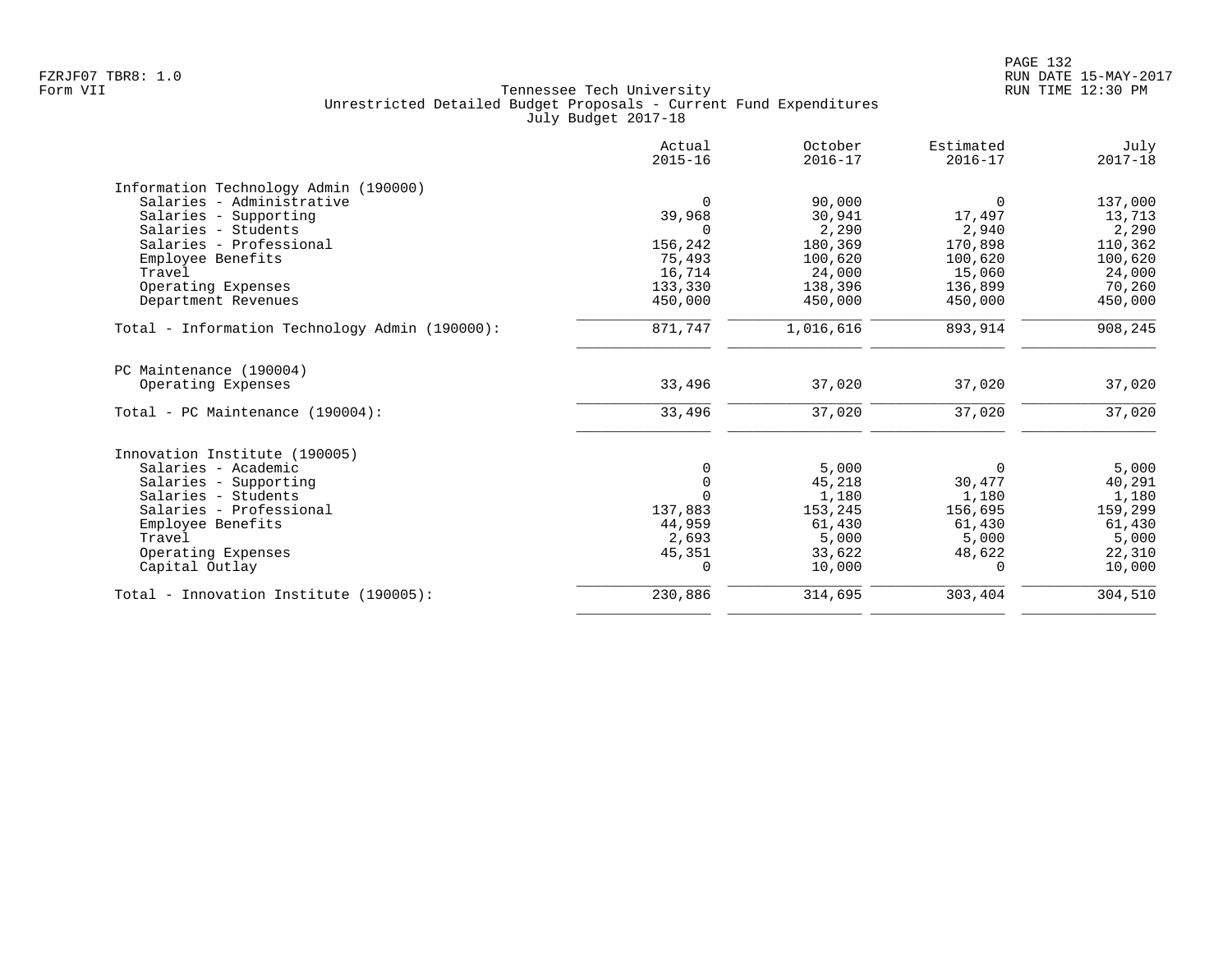PAGE 133 FZRJF07 TBR8: 1.0 RUN DATE 15-MAY-2017

|                                                                                                                                                  | Actual<br>$2015 - 16$                             | October<br>$2016 - 17$                            | Estimated<br>$2016 - 17$                          | July<br>$2017 - 18$                               |
|--------------------------------------------------------------------------------------------------------------------------------------------------|---------------------------------------------------|---------------------------------------------------|---------------------------------------------------|---------------------------------------------------|
| TAF Acad Support Tech Access Fee (190007)<br>Salaries - Professional<br>Employee Benefits                                                        | 201,086<br>97,661                                 | 213,735<br>88,200                                 | 213,735<br>88,200                                 | 215,466<br>88,200                                 |
| Total - TAF Acad Support Tech Access Fee (190007):                                                                                               | 298,747                                           | 301,935                                           | 301,935                                           | 303,666                                           |
| ITS Equipment Loss and Damage (190009)<br>Operating Expenses                                                                                     | 775                                               | $\mathbf 0$                                       | 0                                                 | 0                                                 |
| Total - ITS Equipment Loss and Damage (190009):                                                                                                  | 775                                               | $\mathbf 0$                                       | $\Omega$                                          | $\Omega$                                          |
| Student Printing Cost Center (190010)<br>Operating Expenses<br>Department Revenues                                                               | 5,436<br>$-570$                                   | 5,460<br>0                                        | 3,500<br>$\Omega$                                 | 5,460<br>0                                        |
| Total - Student Printing Cost Center (190010):                                                                                                   | 4,866                                             | 5,460                                             | 3,500                                             | 5,460                                             |
| Academic & Client Technologies (190100)<br>Salaries - Supporting<br>Salaries - Professional<br>Employee Benefits<br>Travel<br>Operating Expenses | 272,264<br>423,962<br>263,881<br>11,157<br>25,248 | 303,288<br>443,877<br>261,260<br>31,000<br>80,345 | 320,788<br>384,940<br>261,260<br>11,000<br>47,158 | 305,068<br>417,631<br>261,260<br>31,000<br>44,800 |
| Total - Academic & Client Technologies (190100):                                                                                                 | 996,512                                           | 1,119,770                                         | 1,025,146                                         | 1,059,759                                         |
|                                                                                                                                                  |                                                   |                                                   |                                                   |                                                   |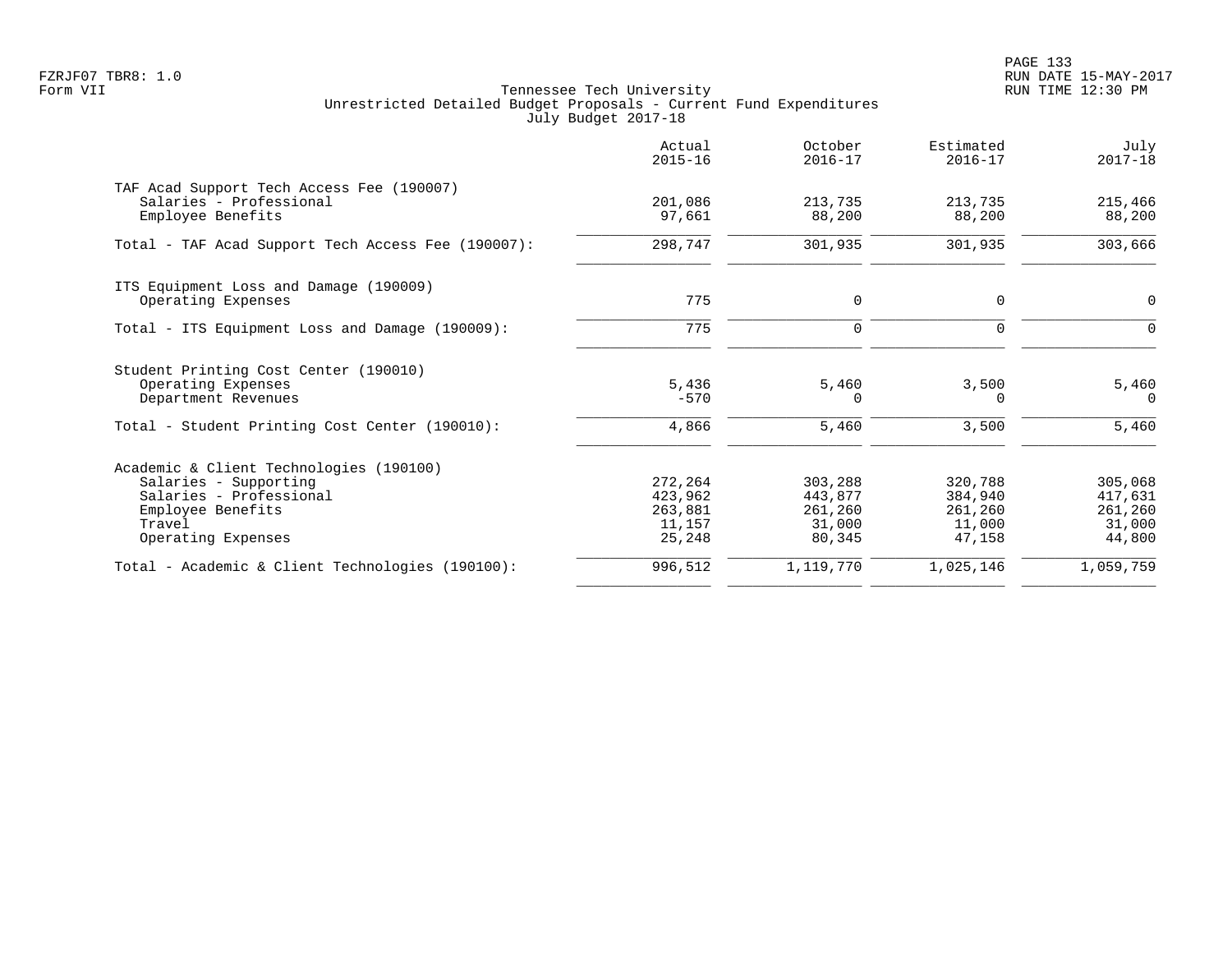PAGE 134 FZRJF07 TBR8: 1.0 RUN DATE 15-MAY-2017

|                                                   | Actual<br>$2015 - 16$ | October<br>$2016 - 17$ | Estimated<br>$2016 - 17$ | July<br>$2017 - 18$ |
|---------------------------------------------------|-----------------------|------------------------|--------------------------|---------------------|
| IT Infrastructure Services (190199)               |                       |                        |                          |                     |
| Employee Benefits                                 | 0                     | 12,700                 | 12,700                   | 12,700              |
| Total - IT Infrastructure Services (190199):      | $\Omega$              | 12,700                 | 12,700                   | 12,700              |
| Network Services & Operations (190200)            |                       |                        |                          |                     |
| Salaries - Supporting                             | 102,414               | 125,997                | 128,997                  | 126,598             |
| Salaries - Professional                           | 247,269               | 263,965                | 263,965                  | 265,480             |
| Employee Benefits                                 | 122,385               | 153,335                | 153,335                  | 153,335             |
| Travel                                            | 3,263                 | 11,600                 | 11,600                   | 11,600              |
| Operating Expenses                                | 494,159               | 282,800                | 312,800                  | 276,300             |
| Capital Outlay                                    | 8,323                 | $\Omega$               | $\Omega$                 | $\Omega$            |
| Total - Network Services & Operations (190200):   | 977,813               | 837,697                | 870,697                  | 833,313             |
| Systems Support (190300)                          |                       |                        |                          |                     |
| Salaries - Professional                           | 465,568               | 481,144                | 436,144                  | 422,980             |
| Employee Benefits                                 | 165,021               | 169,895                | 169,895                  | 169,895             |
| Travel                                            | 9,927                 | 22,055                 | 15,055                   | 22,055              |
| Operating Expenses                                | 30,981                | 23,595                 | 23,595                   | 11,000              |
| Total - Systems Support (190300):                 | 671,497               | 696,689                | 644,689                  | 625,930             |
| Enterprise Application Services (190400)          |                       |                        |                          |                     |
| Salaries - Professional                           | 527,409               | 662,680                | 663,461                  | 669,350             |
| Employee Benefits                                 | 216,112               | 260,150                | 260,150                  | 260,150             |
| Travel                                            | 15,312                | 29,630                 | 12,130                   | 29,630              |
| Operating Expenses                                | 80,666                | 84,205                 | 87,705                   | 61,640              |
| Capital Outlay                                    | 16,525                | $\Omega$               | $\Omega$                 | $\Omega$            |
| Total - Enterprise Application Services (190400): | 856,024               | 1,036,665              | 1,023,446                | 1,020,770           |
|                                                   |                       |                        |                          |                     |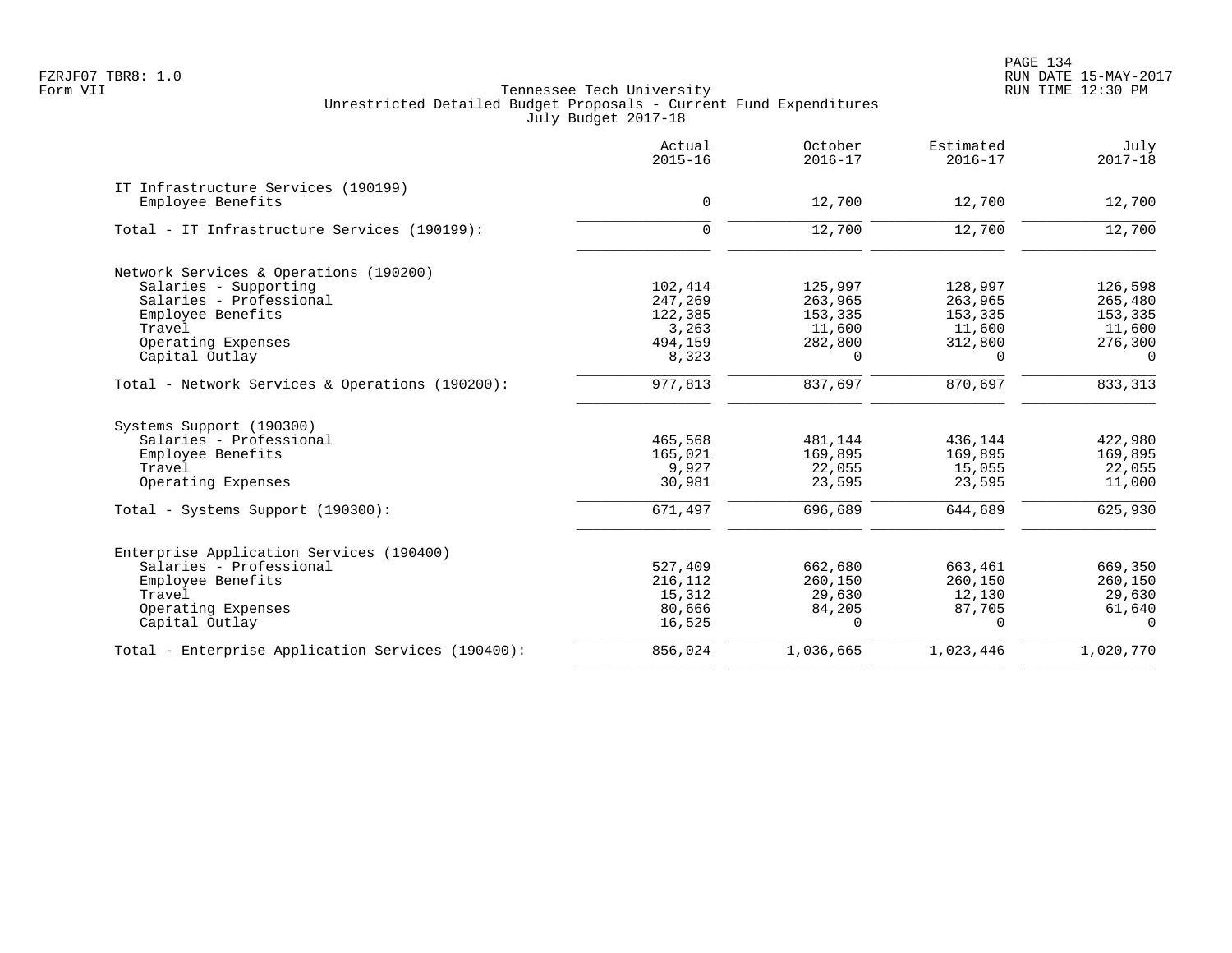|                                                    | Actual<br>$2015 - 16$ | October<br>$2016 - 17$ | Estimated<br>$2016 - 17$ | July<br>$2017 - 18$ |
|----------------------------------------------------|-----------------------|------------------------|--------------------------|---------------------|
| Information Security (190500)                      |                       |                        |                          |                     |
| Salaries - Professional                            | 147,174               | 159,000                | 150,877                  | 151,410             |
| Employee Benefits                                  | 50,286                | 51,140                 | 51,140                   | 51,140              |
| Travel                                             | 4,669                 | 7,850                  | 4,000                    | 7,850               |
| Operating Expenses                                 | 8,745                 | 31,391                 | 33,241                   | 21,700              |
| Total - Information Security (190500):             | 210,874               | 249,381                | 239,258                  | 232,100             |
| Software & Licenses (190600)                       |                       |                        |                          |                     |
| Operating Expenses                                 | 16,587                | $\mathbf 0$            | 39,250                   | $\mathbf 0$         |
| Total - Software & Licenses (190600):              | 16,587                | 0                      | 39,250                   | $\Omega$            |
| Maintenance Contracts (190601)                     |                       |                        |                          |                     |
| Operating Expenses                                 | 1,403,405             | 1,845,193              | 1,819,143                | 1,779,471           |
| Capital Outlay                                     | 15,078                | <sup>0</sup>           | $\Omega$                 | $\Omega$            |
| Total - Maintenance Contracts (190601):            | 1,418,483             | 1,845,193              | 1,819,143                | 1,779,471           |
| CHEC Information Technology Svcs (210005)          |                       |                        |                          |                     |
| Salaries - Supporting                              | 38,142                | 37,841                 | 37,841                   | 38,749              |
| Employee Benefits                                  | 13,293                | 15,167                 | 15,167                   | 15,547              |
| Travel                                             | 11                    | $\Omega$               | $\Omega$                 | $\Omega$            |
| Operating Expenses                                 | 116,682               | 104,753                | 57,928                   | 91,000              |
| Capital Outlay                                     | 58,018                | 44,222                 | 57,975                   | $\Omega$            |
| Total - CHEC Information Technology Svcs (210005): | 226,146               | 201,983                | 168,911                  | 145,296             |
|                                                    |                       |                        |                          |                     |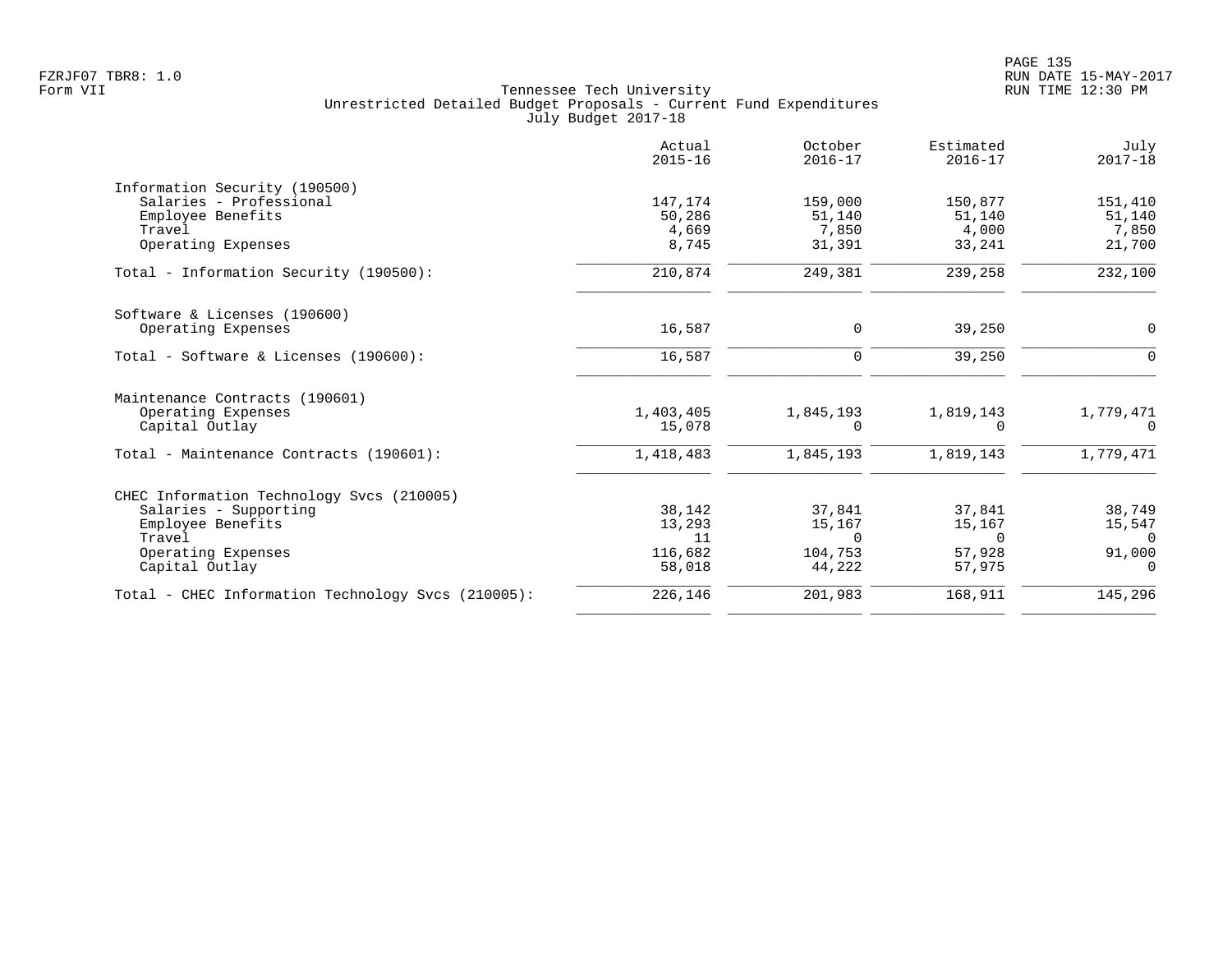PAGE 136 FZRJF07 TBR8: 1.0 RUN DATE 15-MAY-2017

|                                                                                                                                                                               | Actual<br>$2015 - 16$                                                     | October<br>$2016 - 17$                                      | Estimated<br>$2016 - 17$                                    | July<br>$2017 - 18$                                            |
|-------------------------------------------------------------------------------------------------------------------------------------------------------------------------------|---------------------------------------------------------------------------|-------------------------------------------------------------|-------------------------------------------------------------|----------------------------------------------------------------|
| TBR Spouse Dependent Discount (700000)<br>Employee Benefits                                                                                                                   | 81,025                                                                    | 105,010                                                     | 105,010                                                     | 105,010                                                        |
| Total - TBR Spouse Dependent Discount (700000):                                                                                                                               | 81,025                                                                    | 105,010                                                     | 105,010                                                     | 105,010                                                        |
| TBR Employ Remission PC191 (700001)<br>Employee Benefits                                                                                                                      | 72,584                                                                    | 28,700                                                      | 28,700                                                      | 28,700                                                         |
| Total - TBR Employ Remission PC191 (700001):                                                                                                                                  | 72,584                                                                    | 28,700                                                      | 28,700                                                      | 28,700                                                         |
| E and G Data Processing Allocation (700003)<br>Department Revenues                                                                                                            | 30,265                                                                    | 34,260                                                      | 33,030                                                      | 32,550                                                         |
| Total - E and G Data Processing Allocation (700003):                                                                                                                          | 30,265                                                                    | 34,260                                                      | 33,030                                                      | 32,550                                                         |
| E and G Claims Adjustment (700004)<br>Operating Expenses                                                                                                                      | 54,928                                                                    | 44,080                                                      | 44,080                                                      | 44,080                                                         |
| Total - E and G Claims Adjustment (700004):                                                                                                                                   | 54,928                                                                    | 44,080                                                      | 44,080                                                      | 44,080                                                         |
| $E$ and G Support (700005)<br>Salaries - Administrative<br>Salaries - Academic<br>Salaries - Supporting<br>Salaries - Professional<br>Employee Benefits<br>Operating Expenses | $\Omega$<br>$\mathbf 0$<br>$\mathbf 0$<br>$\Omega$<br>25,922<br>$-20,156$ | 9,607<br>18,510<br>11,915<br>25,797<br>326,587<br>$-32,867$ | 9,607<br>18,510<br>11,915<br>25,797<br>326,587<br>$-28,875$ | 58,190<br>34,905<br>56,680<br>147,855<br>424, 112<br>$-38,175$ |
| Total - E and G Support $(700005)$ :                                                                                                                                          | 5,766                                                                     | 359,549                                                     | 363,541                                                     | 683,567                                                        |
|                                                                                                                                                                               |                                                                           |                                                             |                                                             |                                                                |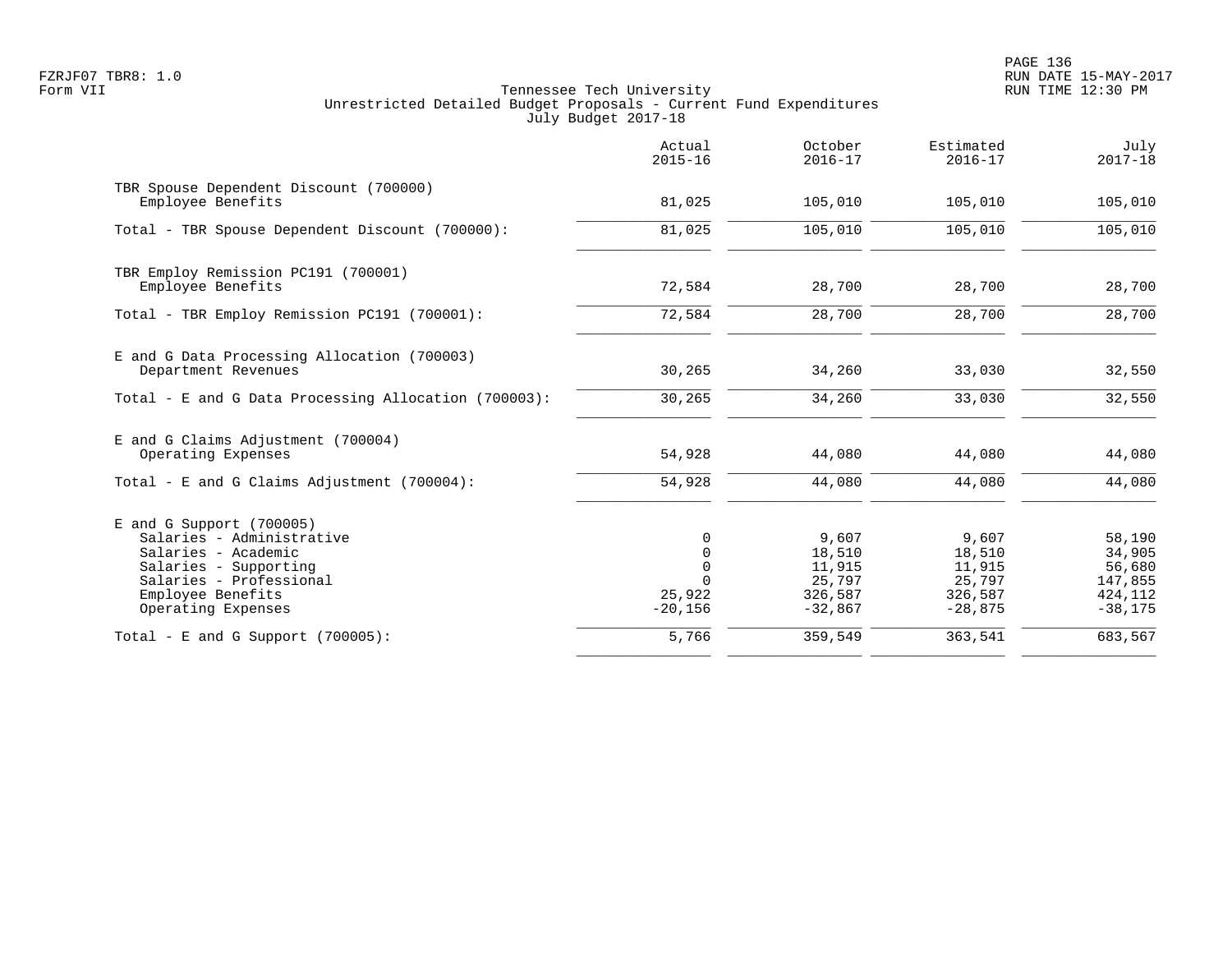|                                                                                        | Actual<br>$2015 - 16$ | October<br>$2016 - 17$ | Estimated<br>$2016 - 17$ | July<br>$2017 - 18$ |
|----------------------------------------------------------------------------------------|-----------------------|------------------------|--------------------------|---------------------|
| E and G Other Salary Pool (700009)<br>Salaries - Supporting<br>Salaries - Professional | 0<br>$\mathbf 0$      | 20,670<br>12,380       | 20,670<br>12,380         | 20,670<br>12,380    |
| Total - E and G Other Salary Pool (700009):                                            | $\Omega$              | 33,050                 | 33,050                   | 33,050              |
| $C$ C Admin Trans (700014)<br>Operating Expenses                                       | $-124,600$            | $-124,600$             | $-124,600$               | $-124,600$          |
| Total - C C Admin Trans $(700014)$ :                                                   | $-124,600$            | $-124,600$             | $-124,600$               | $-124,600$          |
| Post Office Allocation (700045)<br>Operating Expenses<br>Department Revenues           | $\Omega$<br>4,920     | 4,030<br>$\Omega$      | 4,030<br>$\Omega$        | 4,030<br>$\Omega$   |
| Total - Post Office Allocation (700045):                                               | 4,920                 | 4,030                  | 4,030                    | 4,030               |
| Computing Alloc to Other Function (700051)<br>Department Revenues                      | $-6,053,031$          | $-6,851,740$           | $-6,605,260$             | $-6, 509, 310$      |
| Total - Computing Alloc to Other Function (700051):                                    | $-6,053,031$          | $-6,851,740$           | $-6,605,260$             | $-6, 509, 310$      |
| TTU Staff Tuit Maint Reimbursment (700068)<br>Employee Benefits                        | 47,846                | 39,170                 | 39,170                   | 39,170              |
| Total - TTU Staff Tuit Maint Reimbursment (700068):                                    | 47,846                | 39,170                 | 39,170                   | 39,170              |
|                                                                                        |                       |                        |                          |                     |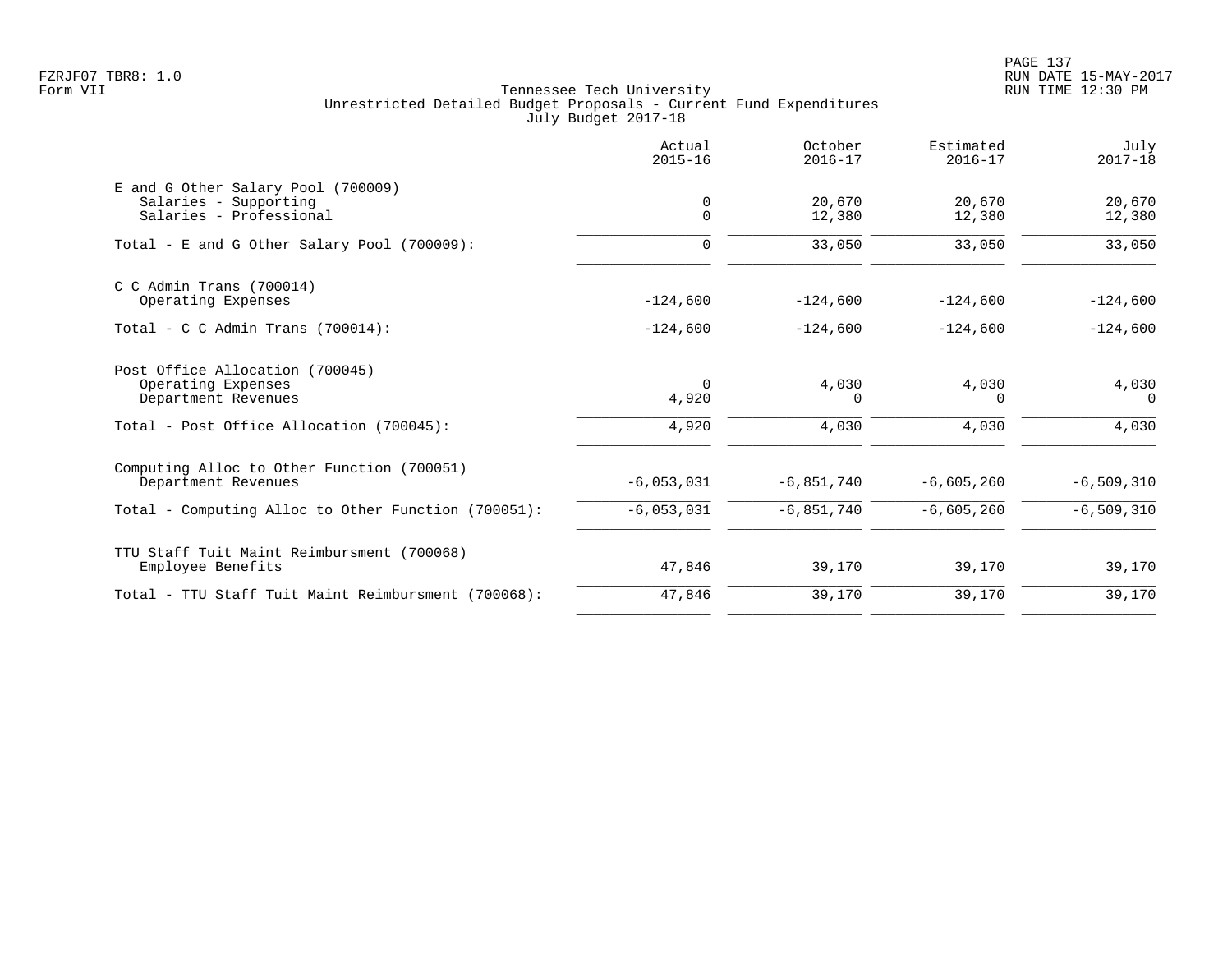# FZRJF07 TBR8: 1.0 RUN DATE 15-MAY-2017 Tennessee Tech University Unrestricted Detailed Budget Proposals - Current Fund Expenditures July Budget 2017-18

|                                 | Actual<br>$2015 - 16$ | October<br>$2016 - 17$ | Estimated<br>$2016 - 17$ | July<br>$2017 - 18$ |
|---------------------------------|-----------------------|------------------------|--------------------------|---------------------|
| Total - Academic Support (350): |                       |                        |                          |                     |
| Salaries - Administrative       | 1,791,732             | 1,919,451              | 1,816,321                | 2,016,607           |
| Salaries - Academic             | 801,927               | 828,510                | 888,927                  | 755,412             |
| Salaries - Supporting           | 1,681,730             | 1,900,121              | 1,960,882                | 1,993,808           |
| Salaries - Students             | 185,141               | 122,700                | 155,971                  | 119,700             |
| Salaries - Professional         | 4,863,876             | 5,246,045              | 5,017,613                | 5,200,331           |
| Employee Benefits               | 3,574,091             | 4,227,914              | 4,253,990                | 4,325,819           |
| Travel                          | 379,448               | 243,992                | 327,448                  | 224,450             |
| Operating Expenses              | 4,331,269             | 4,573,279              | 4,660,647                | 3,383,041           |
| Capital Outlay                  | 376,885               | 274,222                | 277,975                  | 230,000             |
| Department Revenues             | $-5,643,145$          | $-6, 385, 610$         | $-6, 232, 520$           | $-6,044,840$        |
| Total                           | 12,342,954            | 12,950,624             | 13, 127, 254             | 12, 204, 328        |
|                                 |                       |                        |                          |                     |
| Total - Academic Support (35):  |                       |                        |                          |                     |
| Salaries - Administrative       | 1,791,732             | 1,919,451              | 1,816,321                | 2,016,607           |
| Salaries - Academic             | 801,927               | 828,510                | 888,927                  | 755,412             |
| Salaries - Supporting           | 1,681,730             | 1,900,121              | 1,960,882                | 1,993,808           |
| Salaries - Students             | 185,141               | 122,700                | 155,971                  | 119,700             |
| Salaries - Professional         | 4,863,876             | 5,246,045              | 5,017,613                | 5,200,331           |
| Employee Benefits               | 3,574,091             | 4,227,914              | 4,253,990                | 4,325,819           |
| Travel                          | 379,448               | 243,992                | 327,448                  | 224,450             |
| Operating Expense               | 4,331,269             | 4,573,279              | 4,660,647                | 3,383,041           |
| Capital Outlay                  | 376,885               | 274,222                | 277,975                  | 230,000             |
| Department Revenues             | $-5,643,145$          | $-6, 385, 610$         | $-6, 232, 520$           | $-6,044,840$        |
| Total                           | 12,342,954            | 12,950,624             | 13, 127, 254             | 12, 204, 328        |
|                                 |                       |                        |                          |                     |

 Student Services (40) Student Services (400)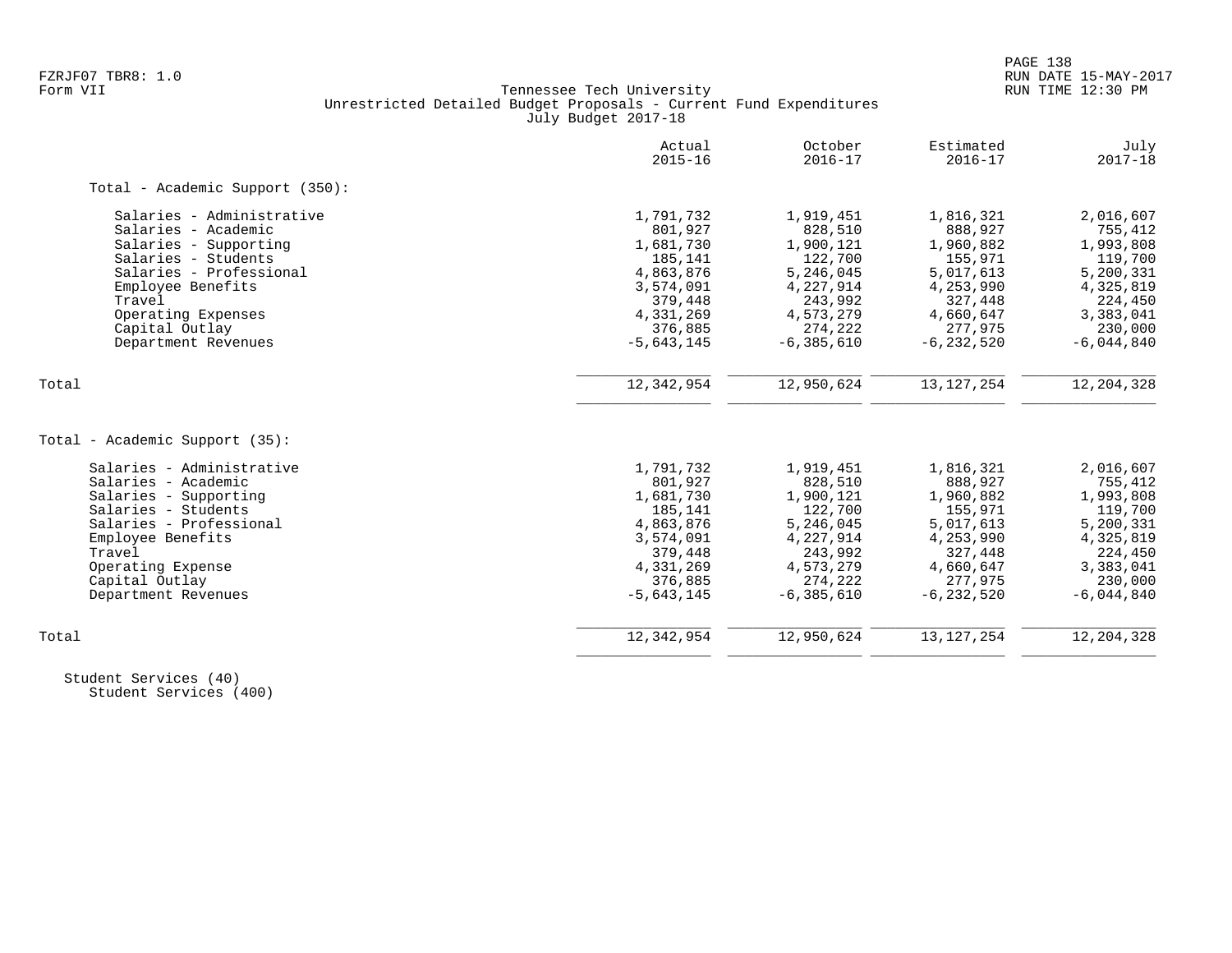|                                                     | Actual<br>$2015 - 16$ | October<br>$2016 - 17$ | Estimated<br>$2016 - 17$ | July<br>$2017 - 18$ |
|-----------------------------------------------------|-----------------------|------------------------|--------------------------|---------------------|
| Seminars and Forums (110013)                        |                       |                        |                          |                     |
| Operating Expenses                                  | 82,514                | 83,480                 | 83,480                   | 33,480              |
| Total - Seminars and Forums (110013):               | 82,514                | 83,480                 | 83,480                   | 33,480              |
| NCAA Certification and Compliance (110015)          |                       |                        |                          |                     |
| Salaries - Professional                             | 111,524               | 113,019                | 113,019                  | 113,568             |
| Employee Benefits                                   | 29,911                | 32,170                 | 32,170                   | 32,170              |
| Travel                                              | 3,764                 | 7,000                  | 7,000                    | 7,000               |
| Operating Expenses                                  | 1,979                 | 1,280                  | 1,280                    | 1,280               |
| Total - NCAA Certification and Compliance (110015): | 147,178               | 153,469                | 153,469                  | 154,018             |
| Scholarship Office (120003)                         |                       |                        |                          |                     |
| Salaries - Supporting                               | 27,749                | 23,472                 | 22,148                   | 22,572              |
| Salaries - Professional                             | 35,722                | 67,400                 | 46,181                   | 68,800              |
| Employee Benefits                                   | 26,239                | 10,490                 | 10,490                   | 10,490              |
| Travel                                              | 664                   | 800                    | 800                      | 800                 |
| Operating Expenses                                  | 1,598                 | 1,260                  | 1,761                    | 1,260               |
| Total - Scholarship Office (120003):                | 91,972                | 103,422                | 81,380                   | 103,922             |
| Womens Center (121500)                              |                       |                        |                          |                     |
| Salaries - Supporting                               | 28,828                | 25,789                 | 25,789                   | 26,011              |
| Salaries - Students                                 | 1,039                 | $\Omega$               | $\Omega$                 | $\overline{0}$      |
| Salaries - Professional                             | 10,800                | 9,310                  | 14,310                   | 9,310               |
| Employee Benefits                                   | 16,394                | 17,020                 | 17,020                   | 17,020              |
| Travel                                              | 491                   | $\Omega$               | $\Omega$                 | $\Omega$            |
| Operating Expenses                                  | 5,570                 | 1,850                  | 11,850                   | 1,600               |
| Total - Womens Center (121500):                     | 63,122                | 53,969                 | 68,969                   | 53,941              |
|                                                     |                       |                        |                          |                     |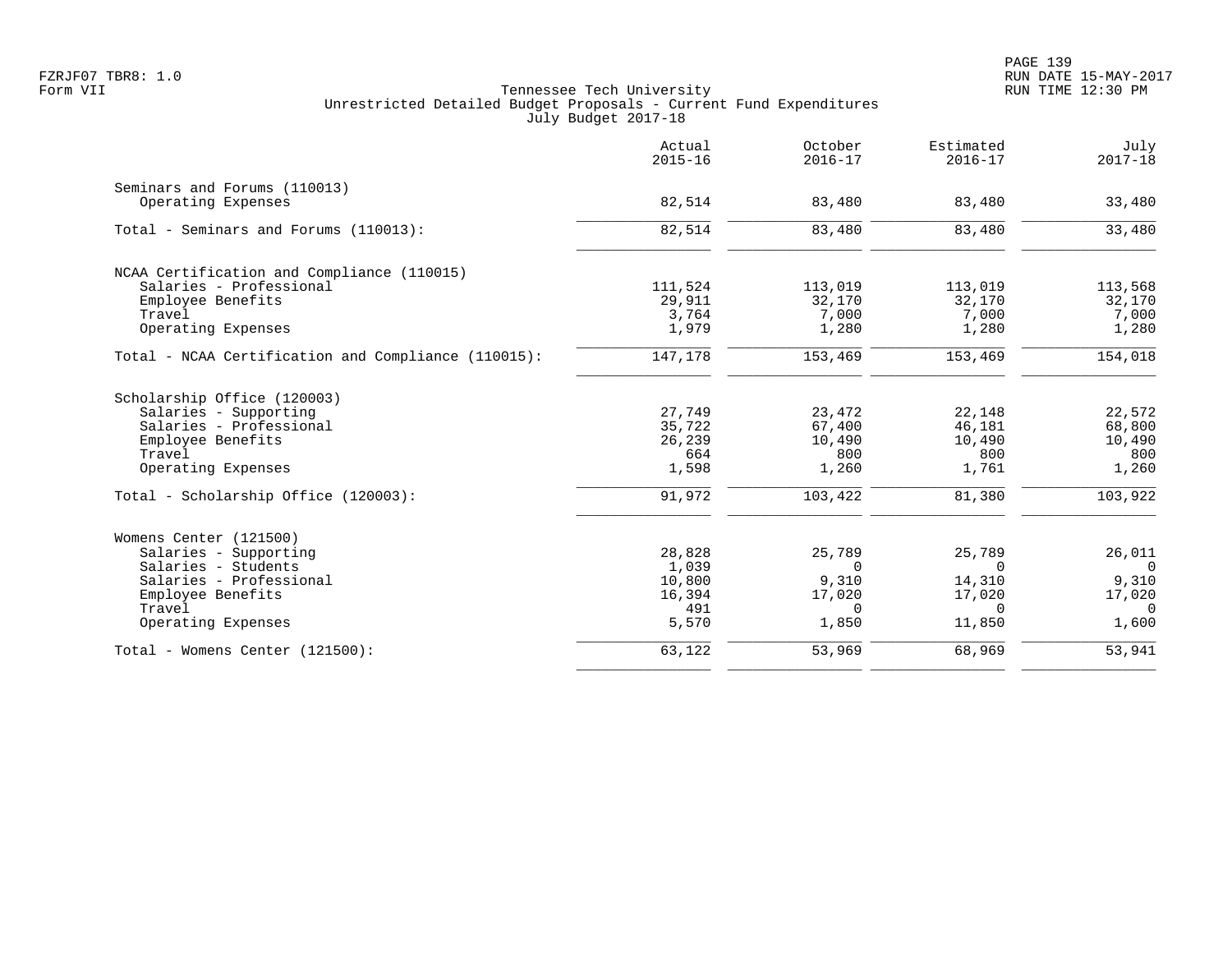|                                                | Actual<br>$2015 - 16$ | October<br>$2016 - 17$ | Estimated<br>$2016 - 17$ | July<br>$2017 - 18$ |
|------------------------------------------------|-----------------------|------------------------|--------------------------|---------------------|
| SAF Internaltional Educ Fee (121704)           |                       |                        |                          |                     |
| Travel                                         | 219,255               | 266,980                | 266,980                  | 266,980             |
| Operating Expenses                             | 13,696                | 171,149                | 169,843                  | 30, 350             |
| Total - SAF Internaltional Educ Fee (121704):  | 232,951               | 438,129                | 436,823                  | 297,330             |
| Craft Center Promo and Dev (121761)            |                       |                        |                          |                     |
| Salaries - Students                            | 351                   | $\Omega$               | 0                        | $\overline{0}$      |
| Employee Benefits                              | 2,139                 | 5,200                  | 5,200                    | 5,200               |
| Travel                                         | 1,357                 | 500                    | 2,500                    | 500                 |
| Operating Expenses                             | 27,159                | 22,600                 | 31,600                   | 22,600              |
| Total - Craft Center Promo and Dev (121761):   | 31,006                | 28,300                 | 39,300                   | 28,300              |
| Career Services (121800)                       |                       |                        |                          |                     |
| Salaries - Supporting                          | 19,247                | 25,595                 | 25,595                   | 25,702              |
| Salaries - Students                            | 10,401                | $\Omega$               | 11,500                   | $\Omega$            |
| Salaries - Professional                        | 119,518               | 121,449                | 121,449                  | 122,226             |
| Employee Benefits                              | 48,284                | 51,830                 | 51,830                   | 51,830              |
| Travel                                         | 9,746                 | 3,000                  | 14,000                   | 3,000               |
| Operating Expenses                             | 65,560                | 39,319                 | 86,584                   | 27,364              |
| Total - Career Services (121800):              | 272,756               | 241,193                | 310,958                  | 230,122             |
| Student Financial Aid Office (122000)          |                       |                        |                          |                     |
| Salaries - Supporting                          | 251,867               | 283,471                | 283,138                  | 267,732             |
| Salaries - Students                            | 7,581                 | $\Omega$               | 5,429                    | $\Omega$            |
| Salaries - Professional                        | 278,680               | 282,376                | 278,644                  | 289,901             |
| Employee Benefits                              | 263,343               | 282,065                | 282,065                  | 282,065             |
| Travel                                         | 11,457                | 4,690                  | 8,690                    | 2,190               |
| Operating Expenses                             | 148,907               | 172,799                | 151,039                  | 148,400             |
| Total - Student Financial Aid Office (122000): | 961,835               | 1,025,401              | 1,009,005                | 990,288             |
|                                                |                       |                        |                          |                     |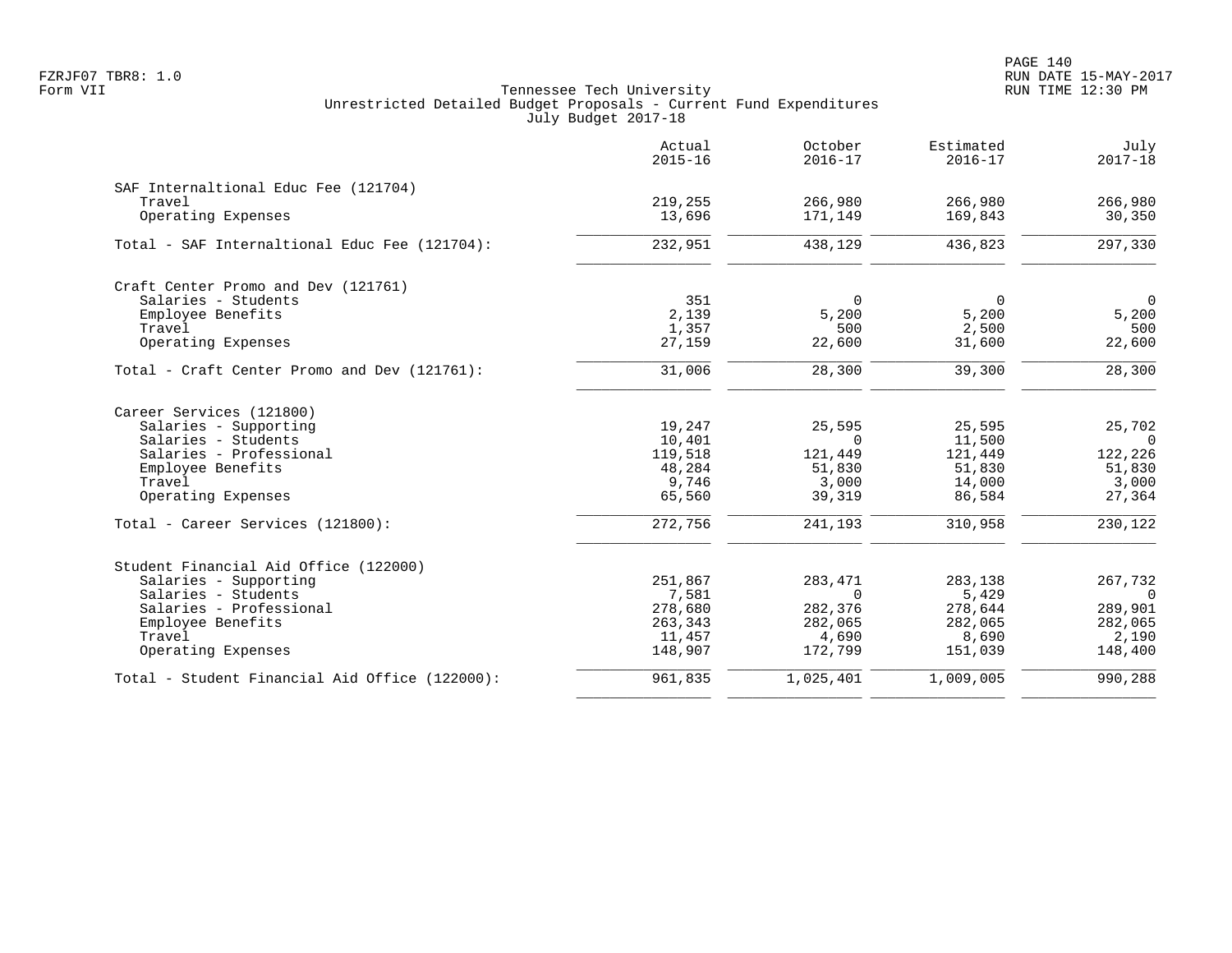|                                                                                                                                                                                                                          | Actual<br>$2015 - 16$                                                         | October<br>$2016 - 17$                                                               | Estimated<br>$2016 - 17$                                                           | July<br>$2017 - 18$                                                                  |
|--------------------------------------------------------------------------------------------------------------------------------------------------------------------------------------------------------------------------|-------------------------------------------------------------------------------|--------------------------------------------------------------------------------------|------------------------------------------------------------------------------------|--------------------------------------------------------------------------------------|
| Federal College Work Study Program (122001)<br>Salaries - Students                                                                                                                                                       | 28,632                                                                        | 28,490                                                                               | 28,490                                                                             | 28,490                                                                               |
| Total - Federal College Work Study Program (122001):                                                                                                                                                                     | 28,632                                                                        | 28,490                                                                               | 28,490                                                                             | 28,490                                                                               |
| Student Fin Aid Grad Asst (122017)<br>Employee Benefits                                                                                                                                                                  | 8,961                                                                         | 8,320                                                                                | 7,892                                                                              | 8,320                                                                                |
| Total - Student Fin Aid Grad Asst (122017):                                                                                                                                                                              | 8,961                                                                         | 8,320                                                                                | 7,892                                                                              | 8,320                                                                                |
| Admissions Office (123000)<br>Salaries - Supporting<br>Salaries - Students<br>Salaries - Professional<br>Employee Benefits<br>Travel<br>Operating Expenses<br>Department Revenues<br>Total - Admissions Office (123000): | 188,880<br>363<br>379,272<br>251,065<br>54,458<br>44,947<br>$-125$<br>918,860 | 249,486<br>$\Omega$<br>351,871<br>254,450<br>50,000<br>27,634<br>$\Omega$<br>933,441 | 198,195<br>$\cap$<br>396,428<br>254,450<br>53,000<br>13,634<br>$\Omega$<br>915,707 | 154,806<br>$\Omega$<br>445,848<br>254,450<br>50,000<br>27,634<br>$\Omega$<br>932,738 |
| Admiss Counsel Athlet Tickets (123001)<br>Operating Expenses                                                                                                                                                             | 10,440                                                                        | 10,440                                                                               | 10,440                                                                             | 10,440                                                                               |
| Total - Admiss Counsel Athlet Tickets (123001):                                                                                                                                                                          | 10,440                                                                        | 10,440                                                                               | 10,440                                                                             | 10,440                                                                               |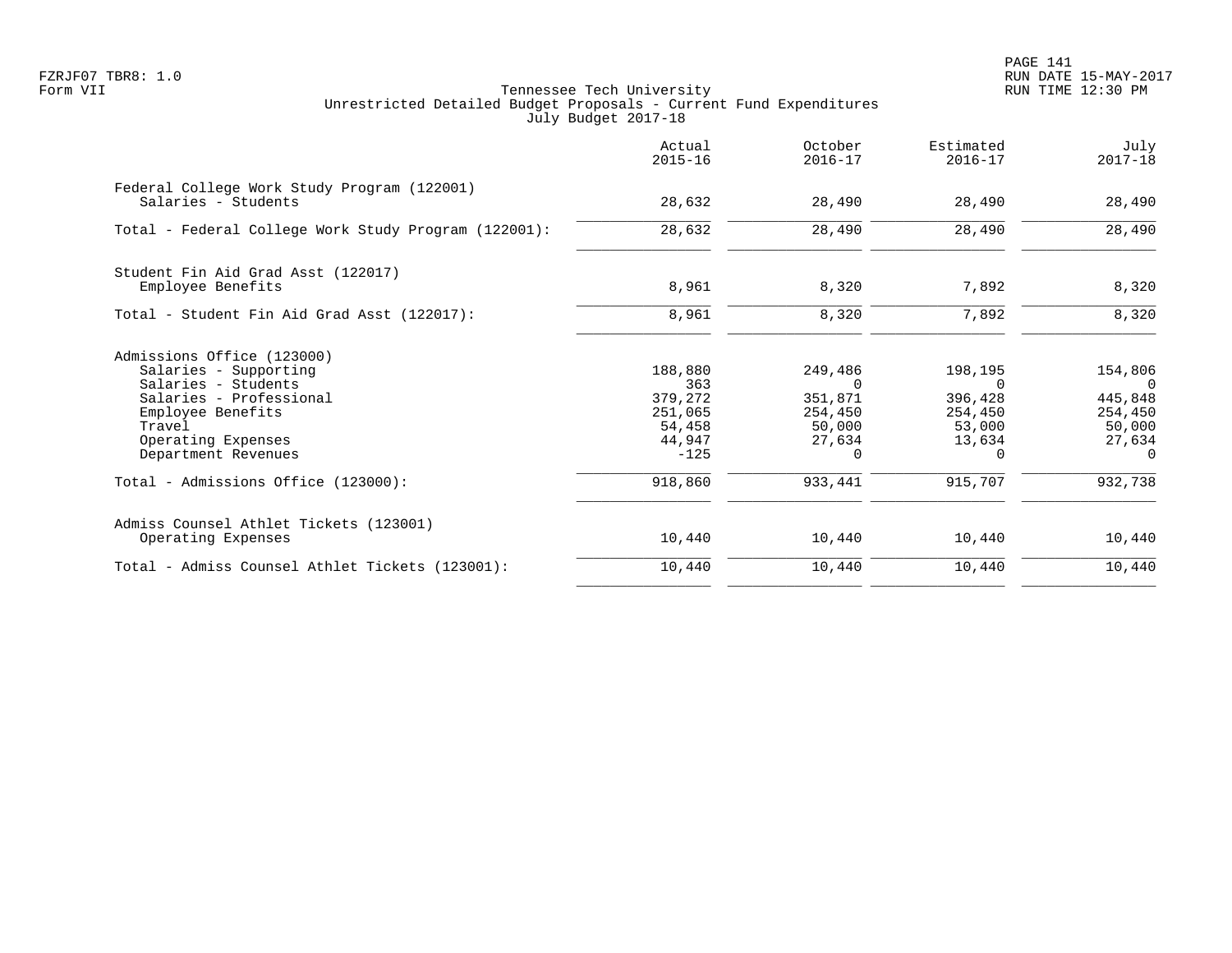|                                                  | Actual<br>$2015 - 16$ | October<br>$2016 - 17$ | Estimated<br>$2016 - 17$ | July<br>$2017 - 18$ |
|--------------------------------------------------|-----------------------|------------------------|--------------------------|---------------------|
| Enrollment Management (123002)                   |                       |                        |                          |                     |
| Salaries - Administrative                        | 123,344               | 125,505                | 120,976                  | 123,592             |
| Salaries - Supporting                            | 148,253               | 112,170                | 128,047                  | 102,203             |
| Salaries - Professional                          | 119,511               | 123,843                | 123,843                  | 124,961             |
| Employee Benefits                                | 127,288               | 141,410                | 141,410                  | 141,410             |
| Travel                                           | 13,206                | 2,700                  | 3,200                    | 2,700               |
| Operating Expenses                               | 150,565               | 76,951                 | 76,831                   | 41,340              |
| Department Revenues                              | $-4$                  | $\Omega$               | $\Omega$                 | $\Omega$            |
| Total - Enrollment Management (123002):          | 682,163               | 582,579                | 594,307                  | 536,206             |
| Admissions Athletic Recruiting (123003)          |                       |                        |                          |                     |
| Salaries - Professional                          | 375,810               | 335,974                | 335,974                  | 339,021             |
| Employee Benefits                                | 111,788               | 109,440                | 109,440                  | 109,440             |
| Total - Admissions Athletic Recruiting (123003): | 487,598               | 445,414                | 445,414                  | 448,461             |
| Admissions Publicatins (123004)                  |                       |                        |                          |                     |
| Operating Expenses                               | 43,346                | 30,000                 | 44,000                   | 30,000              |
| Total - Admissions Publicatins (123004):         | 43,346                | 30,000                 | 44,000                   | 30,000              |
| Admiss Rec Grad Assist (123005)                  |                       |                        |                          |                     |
| Employee Benefits                                | 11,822                | 9,720                  | 0                        | 9,720               |
| Total - Admiss Rec Grad Assist (123005):         | 11,822                | 9,720                  | $\mathbf 0$              | 9,720               |
|                                                  |                       |                        |                          |                     |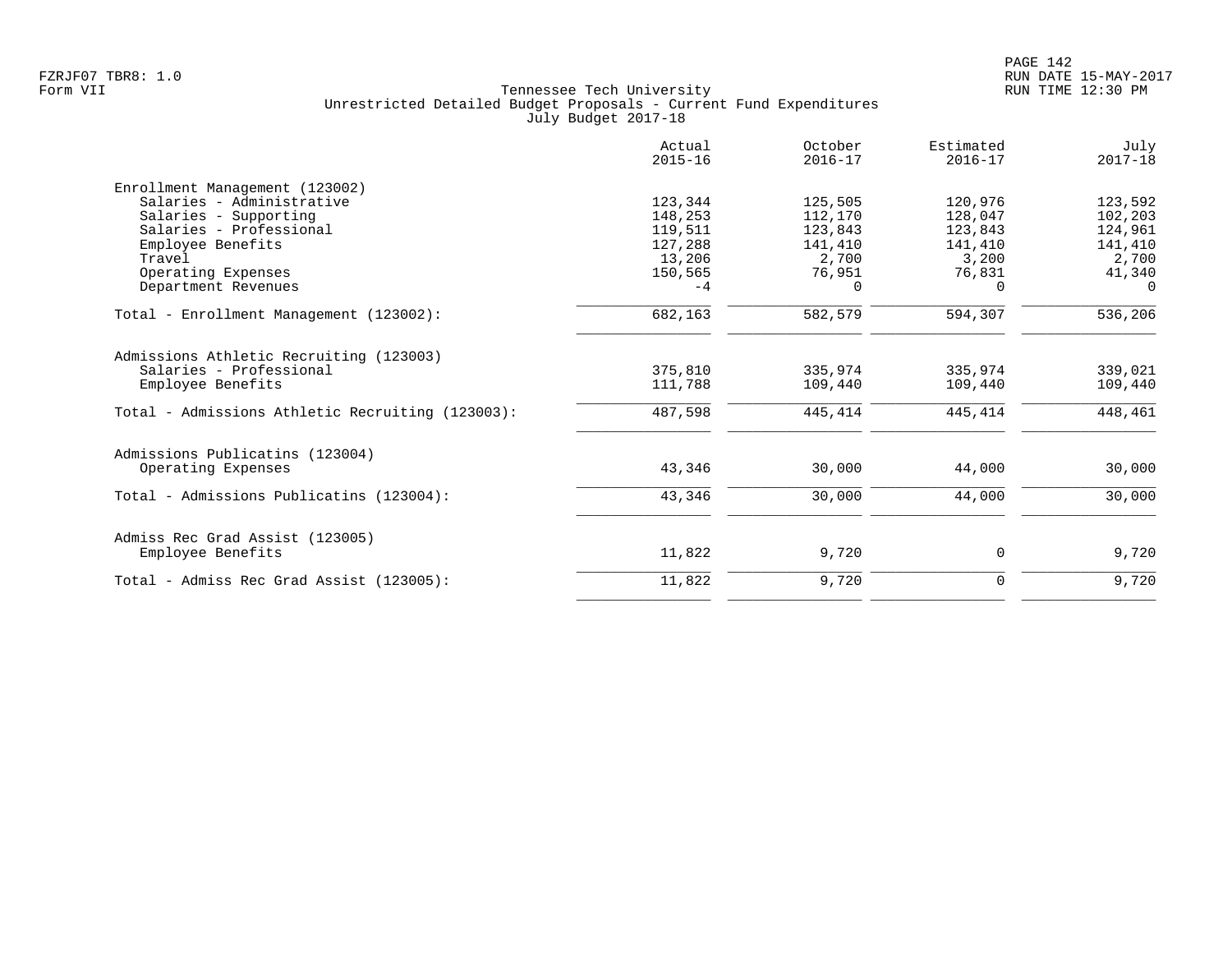PAGE 143 FZRJF07 TBR8: 1.0 RUN DATE 15-MAY-2017

|                                                     | Actual<br>$2015 - 16$ | October<br>$2016 - 17$ | Estimated<br>$2016 - 17$ | July<br>$2017 - 18$ |
|-----------------------------------------------------|-----------------------|------------------------|--------------------------|---------------------|
| Career College Fair (123007)                        |                       |                        |                          |                     |
| Salaries - Supporting                               | $\Omega$              | $\Omega$               | 62                       | $\Omega$            |
| Operating Expenses                                  | 3,815                 | 5,880                  | 5,818                    | 5,880               |
| Total - Career College Fair (123007):               | 3,815                 | 5,880                  | 5,880                    | 5,880               |
| Campus Visitation (123008)                          |                       |                        |                          |                     |
| Salaries - Students                                 | 2,015                 | 0                      | 1,261                    | 0                   |
| Employee Benefits                                   | 141                   | $\Omega$               | 0                        | $\mathbf 0$         |
| Operating Expenses                                  | 2,983                 | 4,788                  | 3,852                    | 8,000               |
| Total - Campus Visitation (123008):                 | 5,139                 | 4,788                  | 5,113                    | 8,000               |
| Undergrad Recruitment (123009)                      |                       |                        |                          |                     |
| Salaries - Supporting                               | 80                    | $\mathbf 0$            | 0                        | $\mathbf 0$         |
| Salaries - Students                                 | 15,413                | 22,823                 | 14,841                   | 21,553              |
| Employee Benefits                                   | 500                   | 2,230                  | 2,230                    | 2,230               |
| Operating Expenses                                  | 154,449               | 84,285                 | 131,178                  | 84,285              |
| Total - Undergrad Recruitment (123009):             | 170,442               | 109,338                | 148,249                  | 108,068             |
| Strategic Recruitment Initiatives (123027)          |                       |                        |                          |                     |
| Operating Expenses                                  | 0                     | 425,000                | 425,000                  | 425,000             |
| Total - Strategic Recruitment Initiatives (123027): | 0                     | 425,000                | 425,000                  | 425,000             |
|                                                     |                       |                        |                          |                     |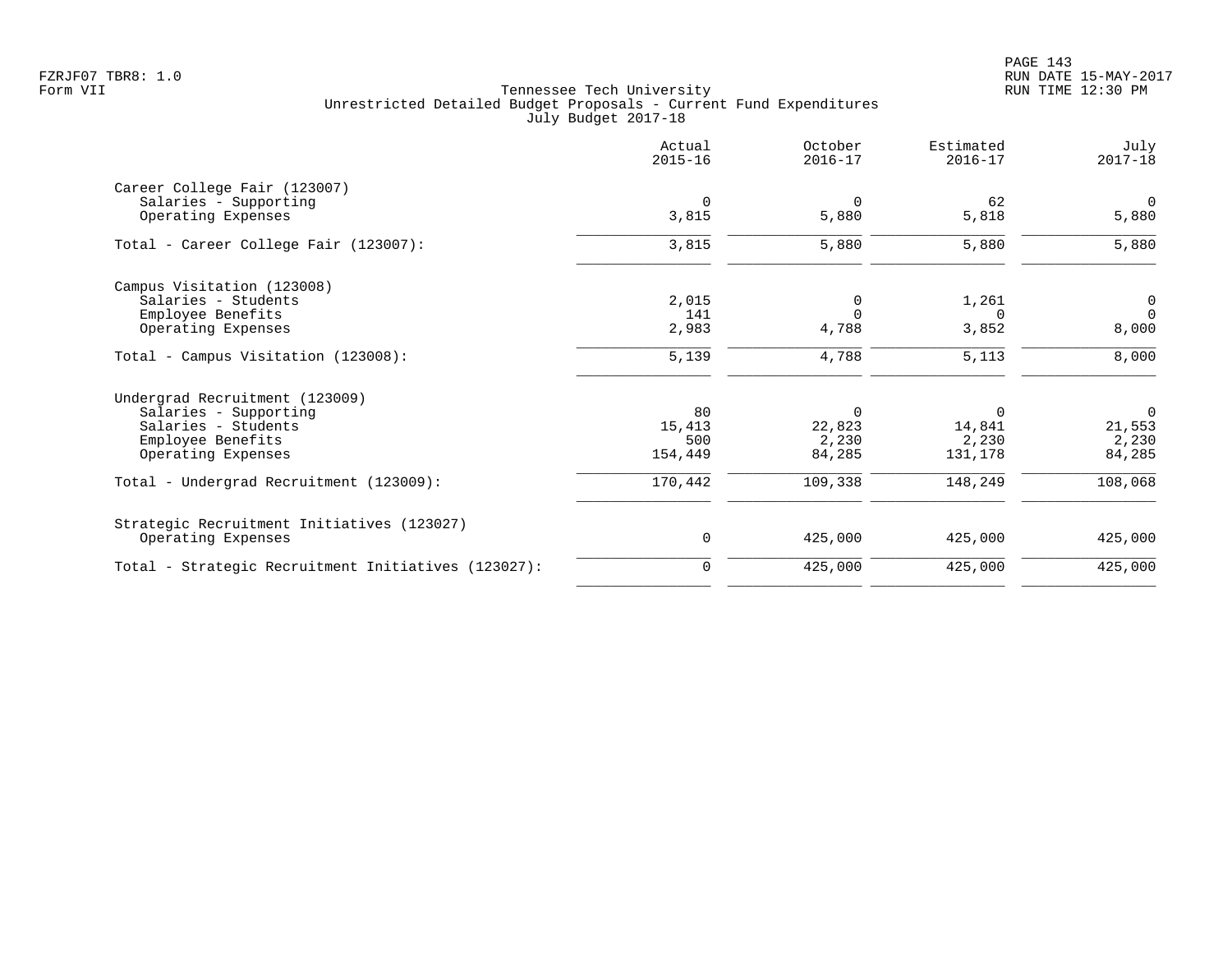PAGE 144 FZRJF07 TBR8: 1.0 RUN DATE 15-MAY-2017

| Actual<br>$2015 - 16$ | October<br>$2016 - 17$                               | Estimated<br>$2016 - 17$                     | July<br>$2017 - 18$                                        |
|-----------------------|------------------------------------------------------|----------------------------------------------|------------------------------------------------------------|
|                       |                                                      |                                              | 0                                                          |
|                       |                                                      |                                              |                                                            |
| 8,358                 | $\mathbf 0$                                          | $\Omega$                                     | $\Omega$                                                   |
|                       |                                                      |                                              |                                                            |
| 578,252               | 609,037                                              | 621,486                                      | 634,579                                                    |
|                       | 253,280                                              |                                              | 253,280                                                    |
|                       |                                                      |                                              | $\Omega$                                                   |
|                       |                                                      |                                              | $\Omega$                                                   |
| 815,245               | 865,317                                              | 881,766                                      | 887,859                                                    |
|                       |                                                      |                                              |                                                            |
| 72,453                | 90,463                                               | 90,463                                       | 91,004                                                     |
| 23,201                | 27,575                                               | 27,575                                       | 27,575                                                     |
|                       | 6,335                                                |                                              | 10,000                                                     |
|                       |                                                      |                                              | $\Omega$                                                   |
| 101,043               | 124,373                                              | 124,373                                      | 128,579                                                    |
|                       |                                                      |                                              |                                                            |
| 51,412                | 61,050                                               | 61,050                                       | 61,300                                                     |
| 12,266                | 16,885                                               | 16,885                                       | 16,885                                                     |
| 2,108                 | 3,000                                                | 3,000                                        | 3,000                                                      |
| 1,969                 | 1,293                                                | 1,293                                        | 3,175                                                      |
| 67,755                | 82,228                                               | 82,228                                       | 84,360                                                     |
|                       | 8,358<br>230,764<br>2,836<br>3,393<br>4,209<br>1,180 | $\mathbf 0$<br>3,000<br>$\Omega$<br>$\Omega$ | $\Omega$<br>253,280<br>3,000<br>4,000<br>6,335<br>$\Omega$ |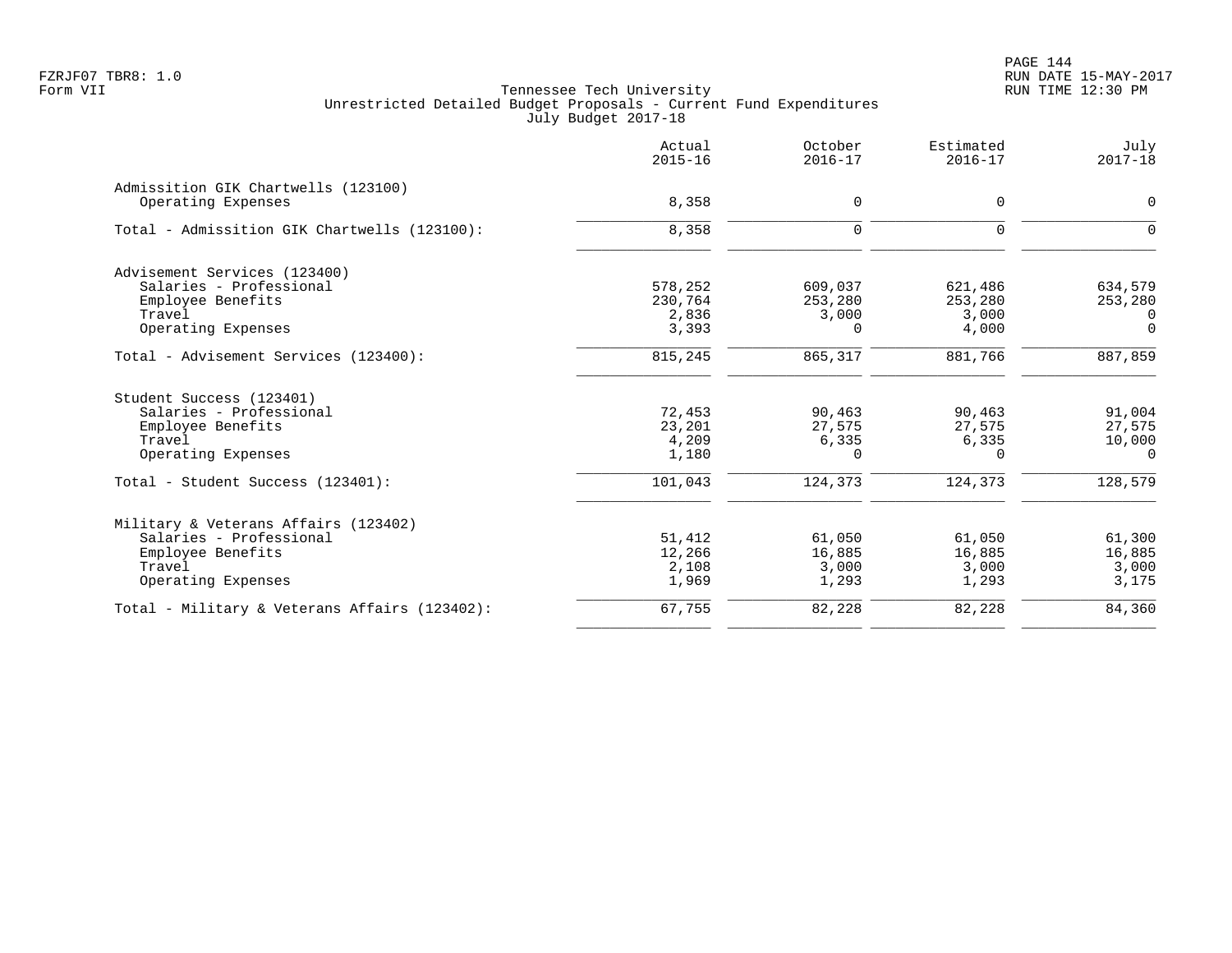|                                                 | Actual<br>$2015 - 16$ | October<br>$2016 - 17$ | Estimated<br>$2016 - 17$ | July<br>$2017 - 18$ |
|-------------------------------------------------|-----------------------|------------------------|--------------------------|---------------------|
| Record Office (123500)                          |                       |                        |                          |                     |
| Salaries - Supporting                           | 232,092               | 229,745                | 229,560                  | 212,297             |
| Salaries - Students                             | 4,262                 | 2,025                  | 2,108                    | $\Omega$            |
| Salaries - Professional                         | 86,863                | 116,804                | 119,321                  | 121,852             |
| Employee Benefits                               | 188,964               | 207,150                | 207,150                  | 207,150             |
| Travel                                          | 1,290                 | $\Omega$               | 2,700                    | 700                 |
| Operating Expenses                              | 29,064                | 24,255                 | 22,357                   | 26,280              |
| Department Revenues                             | $-1$                  | $\Omega$               | $\Omega$                 | $\Omega$            |
| Total - Record Office (123500):                 | 542,534               | 579,979                | 583,196                  | 568,279             |
| Records Publication (123502)                    |                       |                        |                          |                     |
| Operating Expenses                              | $\mathbf 0$           | 700                    | $\mathbf 0$              | $\mathbf 0$         |
|                                                 |                       |                        |                          |                     |
| Total - Records Publication (123502):           | $\mathbf 0$           | 700                    | $\mathbf 0$              | $\Omega$            |
| International Education Admin (123700)          |                       |                        |                          |                     |
| Salaries - Supporting                           | 104,808               | 87,474                 | 66,200                   | 52,744              |
| Salaries - Students                             | $\Omega$              | 860                    | 860                      | 860                 |
| Salaries - Professional                         | 160,149               | 162,819                | 165,023                  | 167,686             |
| Employee Benefits                               | 127,951               | 113,420                | 113,420                  | 113,420             |
| Travel                                          | 29,834                | 20,000                 | 20,000                   | 20,000              |
| Operating Expenses                              | 9,468                 | 31,281                 | 26,165                   | 39,175              |
| Total - International Education Admin (123700): | 432,210               | 415,854                | 391,668                  | 393,885             |
|                                                 |                       |                        |                          |                     |
| International Insurance (123701)                |                       |                        |                          |                     |
| Operating Expenses                              | 215                   | 0                      | 1,000                    | 0                   |
| Total - International Insurance (123701):       | 215                   | $\mathbf 0$            | 1,000                    | $\mathbf 0$         |
|                                                 |                       |                        |                          |                     |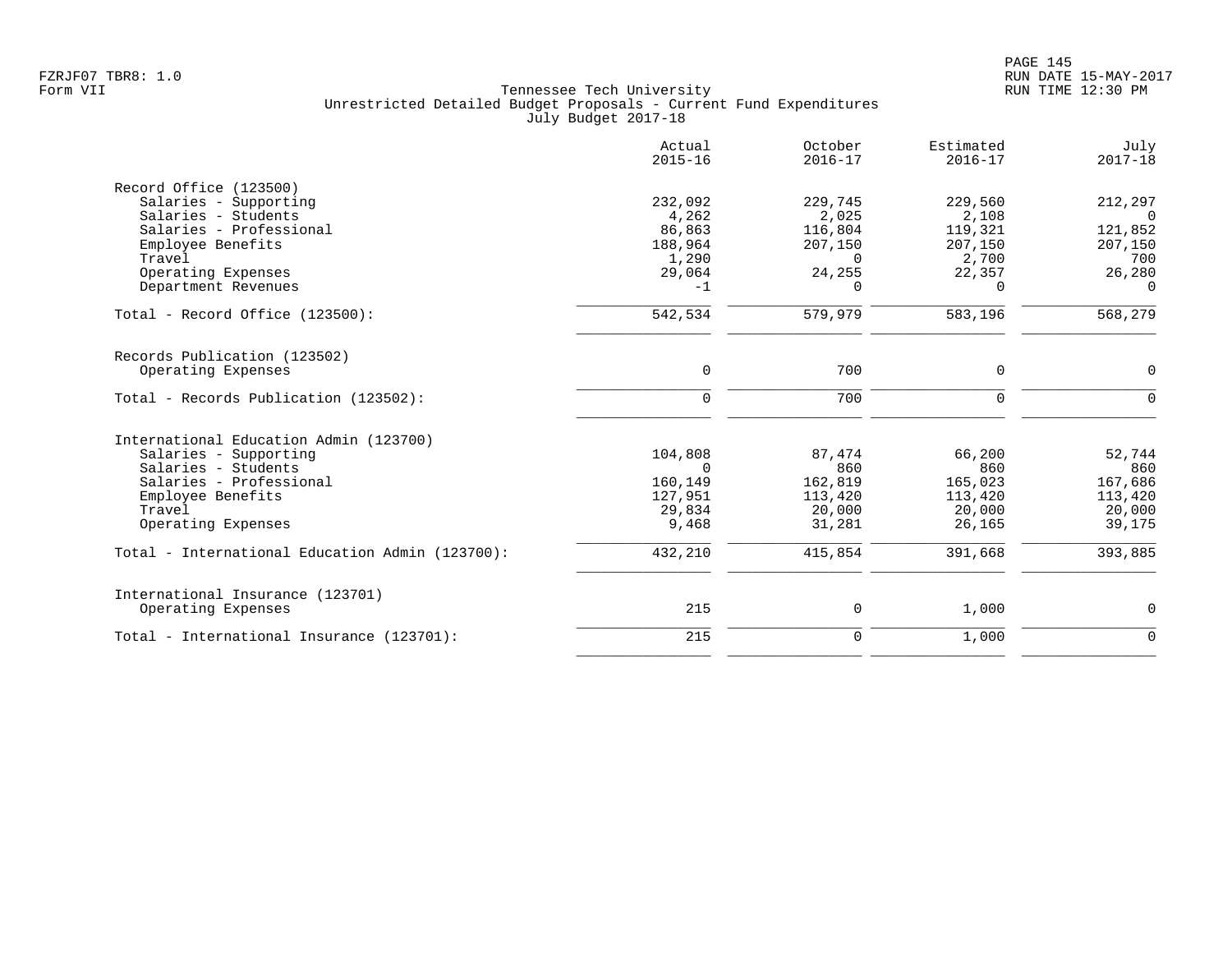| Actual<br>$2015 - 16$ | October<br>$2016 - 17$                    | Estimated<br>$2016 - 17$          | July<br>$2017 - 18$                         |
|-----------------------|-------------------------------------------|-----------------------------------|---------------------------------------------|
|                       |                                           |                                   |                                             |
| $\mathbf 0$           | 5,000                                     |                                   | 5,000                                       |
| 19,046                | 500                                       | 20,500                            | 500                                         |
| 112,769               | 96,209                                    | 116,209                           | 96,881                                      |
| 73,573                | 500                                       | 30,500                            | 30,500                                      |
| 17,483                | 10,500                                    | 10,500                            | 10,500                                      |
|                       | 271,213                                   | 191,213                           | 22,219                                      |
| 330,255               | 383,922                                   | 383,922                           | 165,600                                     |
|                       |                                           |                                   |                                             |
|                       |                                           |                                   | 9,440                                       |
| 0                     | 8,035                                     | 8,035                             | $\Omega$                                    |
| 7,390                 | 17,475                                    | 17,475                            | 9,440                                       |
|                       |                                           |                                   |                                             |
| 121,917               | 96,000                                    | 96,000                            | 96,000                                      |
| 121,917               | 96,000                                    | 96,000                            | 96,000                                      |
|                       |                                           |                                   |                                             |
|                       |                                           |                                   | 4,950                                       |
|                       |                                           |                                   | 750                                         |
|                       |                                           |                                   | $\Omega$                                    |
| 11,789                | 8,229                                     | 8,177                             | 6,055                                       |
| 16,748                | 13,929                                    | 13,877                            | 11,755                                      |
|                       | 107,384<br>7,390<br>3,749<br>170<br>1,040 | 9,440<br>4,950<br>750<br>$\Omega$ | 15,000<br>9,440<br>4,950<br>750<br>$\Omega$ |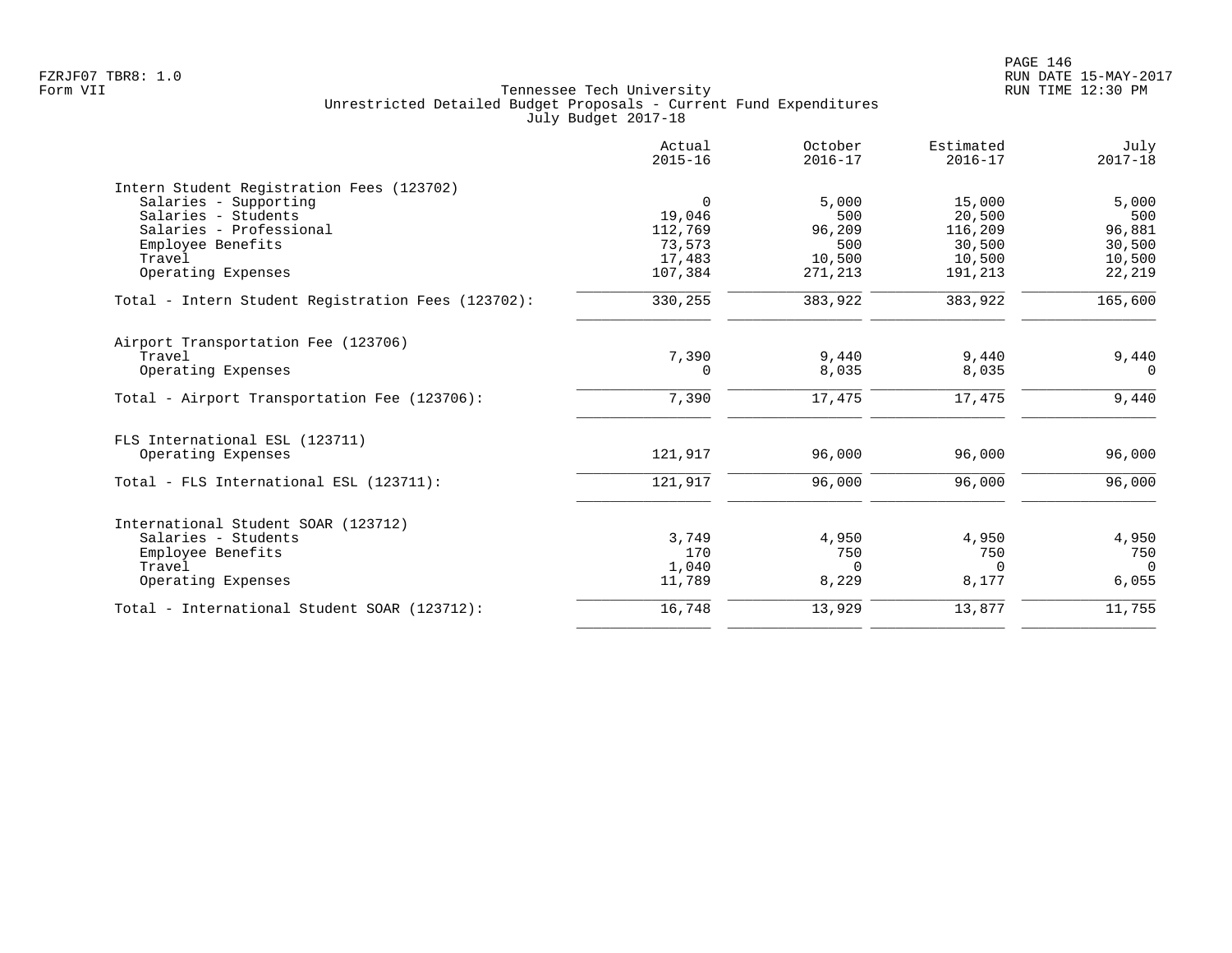|                                                  | Actual<br>$2015 - 16$ | October<br>$2016 - 17$ | Estimated<br>$2016 - 17$ | July<br>$2017 - 18$ |
|--------------------------------------------------|-----------------------|------------------------|--------------------------|---------------------|
| International Recruitment (123715)               |                       |                        |                          |                     |
| Salaries - Professional                          | 38,500                | 39,070                 | 43,863                   | 47,776              |
| Employee Benefits                                | 10,764                | 13,910                 | 13,910                   | 13,910              |
| Travel<br>Operating Expenses                     | 23,257<br>75,399      | 100,000<br>70,000      | 80,000<br>90,000         | 100,000<br>70,000   |
|                                                  |                       |                        |                          |                     |
| Total - International Recruitment (123715):      | 147,920               | 222,980                | 227,773                  | 231,686             |
| Deposit Forfeiture (123716)                      |                       |                        |                          |                     |
| Operating Expenses                               | $\mathbf 0$           | 109,500                | 109,500                  | 0                   |
| Total - Deposit Forfeiture (123716):             | $\mathbf 0$           | 109,500                | 109,500                  | $\Omega$            |
| Student Svc Publications (127003)                |                       |                        |                          |                     |
| Operating Expenses                               | 10,452                | 7,500                  | 7,500                    | 7,500               |
| Total - Student Svc Publications (127003):       | 10,452                | 7,500                  | 7,500                    | 7,500               |
| Student Government Association (127005)          |                       |                        |                          |                     |
| Salaries - Students                              | 3,060                 | 3,520                  | 3,530                    | 3,520               |
| Travel                                           | 490                   | 360                    | 780                      | 140                 |
| Operating Expenses                               | 3,476                 | 3,330                  | 1,750                    | 3,550               |
| Total - Student Government Association (127005): | 7,026                 | 7,210                  | 6,060                    | 7,210               |
| Student Gov Assoc CDS (127006)                   |                       |                        |                          |                     |
| Salaries - Students                              | 2,448                 | 0                      | 2,450                    | 0                   |
| Travel                                           | 901                   | $\Omega$               | $\Omega$                 | $\Omega$            |
| Operating Expenses                               | 6,584                 | 10,000                 | 7,550                    | 10,000              |
| Total - Student Gov Assoc CDS (127006):          | 9,933                 | 10,000                 | 10,000                   | 10,000              |
|                                                  |                       |                        |                          |                     |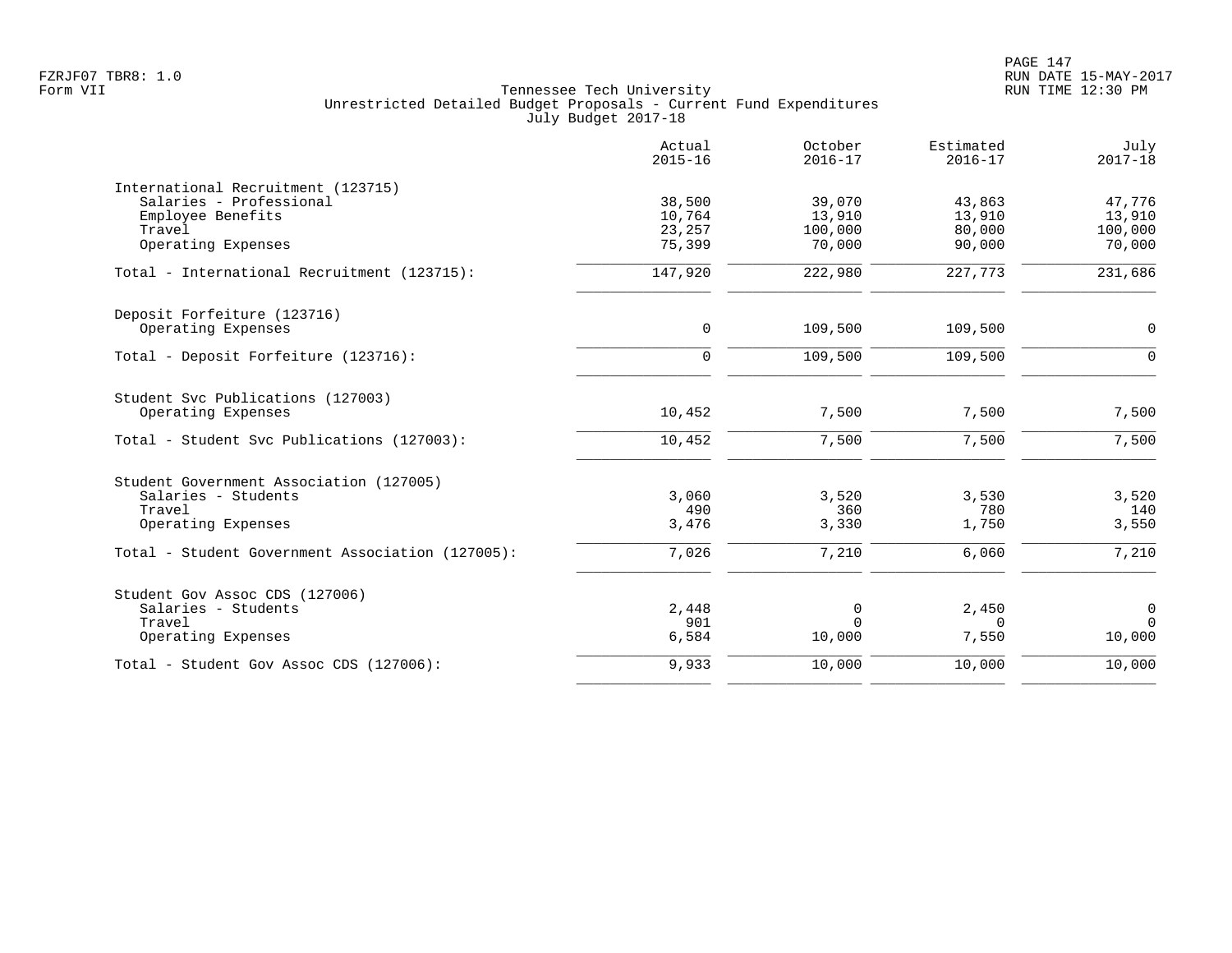PAGE 148 FZRJF07 TBR8: 1.0 RUN DATE 15-MAY-2017

|                                                    | Actual<br>$2015 - 16$ | October<br>$2016 - 17$ | Estimated<br>$2016 - 17$ | July<br>$2017 - 18$ |
|----------------------------------------------------|-----------------------|------------------------|--------------------------|---------------------|
| SAF General Educ Student Affairs (127007)          |                       |                        |                          |                     |
| Salaries - Supporting                              | 25,238                | 25,727                 | 25,727                   | 25,957              |
| Employee Benefits                                  | 12,633                | 14,840                 | 14,840                   | 14,840              |
| Operating Expenses                                 | 5,036                 | 9,541                  | 9,353                    | 2,074               |
| Total - SAF General Educ Student Affairs (127007): | 42,907                | 50,108                 | 49,920                   | 42,871              |
| SAF University Programming (127008)                |                       |                        |                          |                     |
| Salaries - Supporting                              | 2,239                 | 0                      | 1,700                    | 0                   |
| Salaries - Students                                | 2,820                 | $\Omega$               | 1,510                    | $\mathsf{O}$        |
| Salaries - Professional                            | 11,600                | 11,600                 | 11,600                   | $\mathbf 0$         |
| Employee Benefits                                  | 27,660                | 23,120                 | 30,310                   | 23,120              |
| Operating Expenses                                 | 50,267                | 93,125                 | 82,257                   | 83,366              |
| Total - SAF University Programming (127008):       | 94,586                | 127,845                | 127,377                  | 106,486             |
| Student Gov Assoc GAs (127010)                     |                       |                        |                          |                     |
| Salaries - Professional                            | 1,763                 | 4,500                  | 4,650                    | 4,500               |
| Employee Benefits                                  | 2,420                 | 9,055                  | 9,055                    | 9,055               |
| Total - Student Gov Assoc GAs (127010):            | 4,183                 | 13,555                 | 13,705                   | 13,555              |
| Counseling Center (127200)                         |                       |                        |                          |                     |
| Salaries - Academic                                | $-929$                | $\Omega$               | $\Omega$                 | $\overline{0}$      |
| Salaries - Supporting                              | 26,342                | 65,575                 | 42,242                   | 24,678              |
| Salaries - Students                                | 856                   | $\Omega$               | $\Omega$                 | $\Omega$            |
| Salaries - Professional                            | 231,980               | 246,101                | 274,285                  | 303,683             |
| Employee Benefits                                  | 100,271               | 90,610                 | 77,228                   | 90,610              |
| Travel                                             | 3,166                 | $\Omega$               | $\Omega$                 | $\Omega$            |
| Operating Expenses                                 | 38,277                | 8,150                  | 10,968                   | 8,150               |
| Total - Counseling Center (127200):                | 399,963               | 410,436                | 404,723                  | 427,121             |
|                                                    |                       |                        |                          |                     |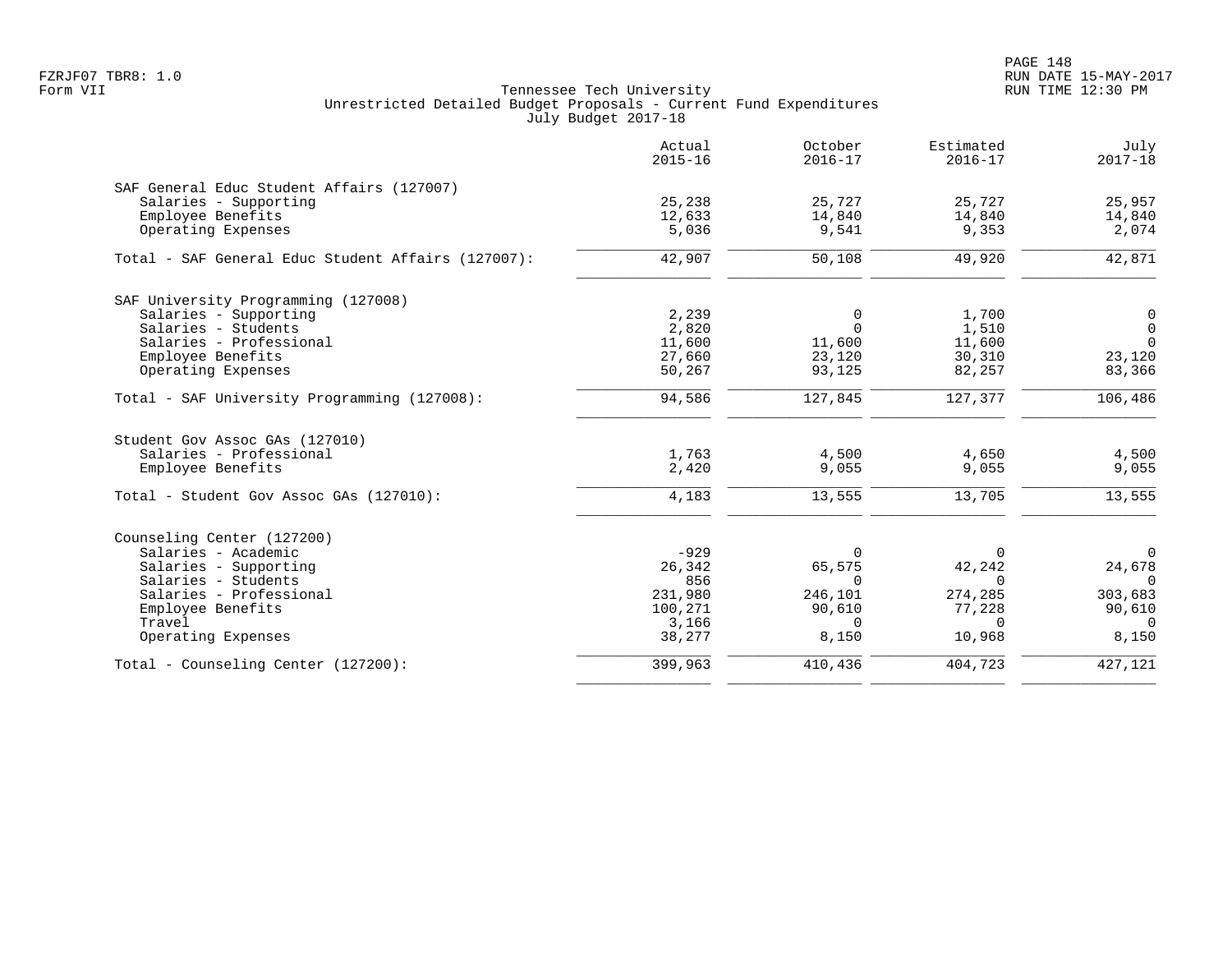PAGE 149 FZRJF07 TBR8: 1.0 RUN DATE 15-MAY-2017

|                                              | Actual<br>$2015 - 16$ | October<br>$2016 - 17$  | Estimated<br>$2016 - 17$ | July<br>$2017 - 18$        |
|----------------------------------------------|-----------------------|-------------------------|--------------------------|----------------------------|
| Counseling Center GAs (127210)               |                       |                         |                          |                            |
| Salaries - Professional<br>Employee Benefits | 3,890<br>8,300        | 4,000<br>8,665          | 4,000<br>8,665           | 4,000<br>8,665             |
| Total - Counseling Center GAs (127210):      | 12,190                | 12,665                  | 12,665                   | 12,665                     |
| Match Counseling Center (127215)             |                       |                         |                          |                            |
| Salaries - Administrative                    | 0                     | 90,262                  | 90,262                   | 0                          |
| Salaries - Professional                      | 24,263                | <sup>0</sup>            | $\Omega$                 | $\mathbf 0$                |
| Employee Benefits                            | 10,679                | $\Omega$                | 13,382                   | $\mathbf 0$                |
| Travel<br>Operating Expenses                 | 0<br>10               | $\mathbf 0$<br>$\Omega$ | 1,432<br>$\Omega$        | $\mathbf 0$<br>$\mathbf 0$ |
| Total - Match Counseling Center (127215):    | 34,952                | 90,262                  | 105,076                  | $\Omega$                   |
| AVP Student Affairs (127300)                 |                       |                         |                          |                            |
| Salaries - Administrative                    | 99,672                | 100,979                 | 100,979                  | 101,414                    |
| Salaries - Supporting                        | 18,243                | 2,800                   | 2,800                    | $\cap$                     |
| Employee Benefits                            | 50,898                | 50,095                  | 37,095                   | 37,095                     |
| Travel                                       | 65                    | $\Omega$                | $\Omega$                 | $\Omega$                   |
| Operating Expenses                           | 3,647                 | 2,380                   | 1,780                    | 2,380                      |
| Total - AVP Student Affairs (127300):        | 172,525               | 156,254                 | 142,654                  | 140,889                    |
| Student Development (127301)                 |                       |                         |                          |                            |
| Travel                                       | $\Omega$              | 0                       | 2,100                    | $\overline{0}$             |
| Operating Expenses                           | 4,033                 | 3,990                   | 2,490                    | 3,990                      |
| Total - Student Development (127301):        | 4,033                 | 3,990                   | 4,590                    | 3,990                      |
|                                              |                       |                         |                          |                            |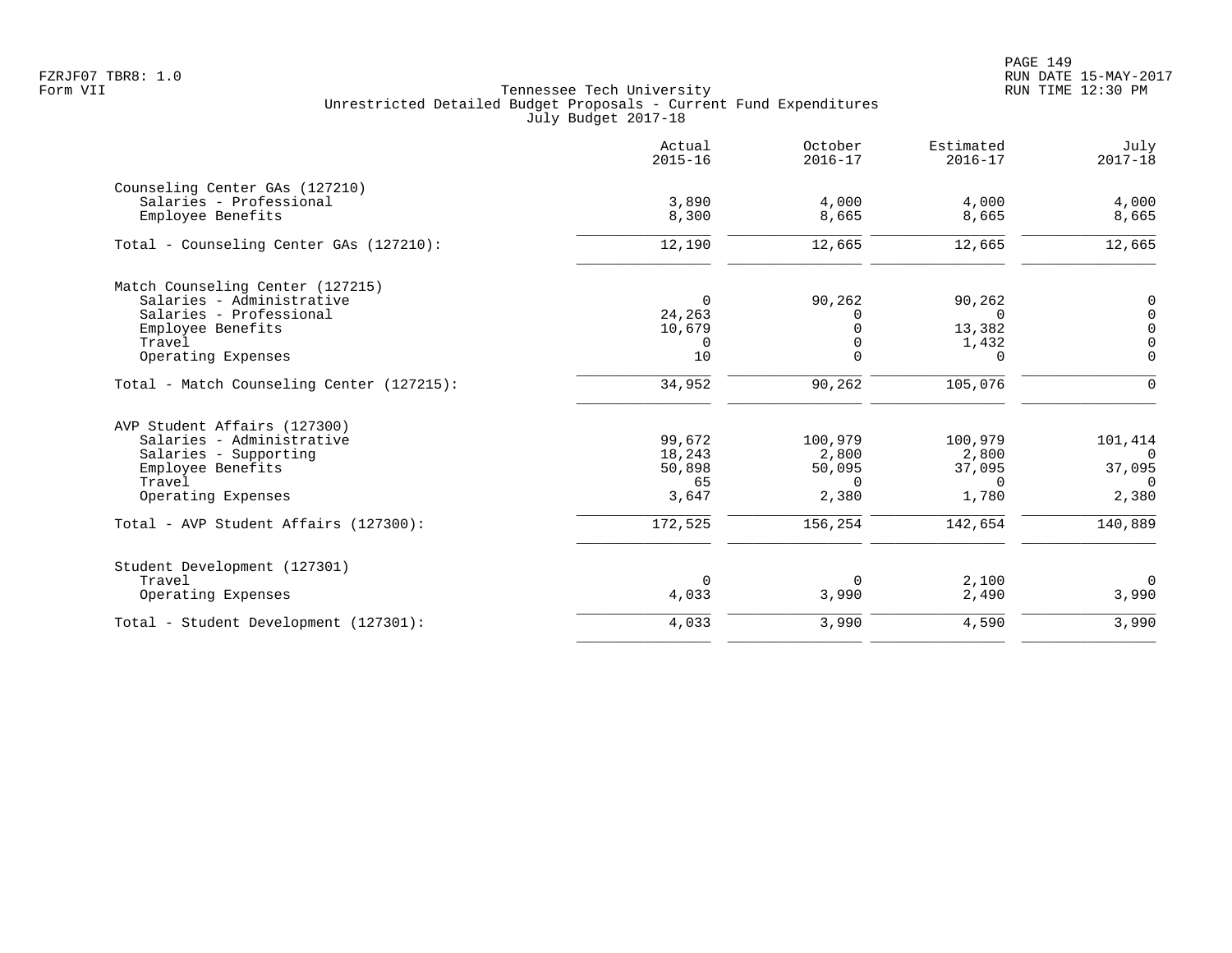|                                                     | Actual<br>$2015 - 16$ | October<br>$2016 - 17$ | Estimated<br>$2016 - 17$ | July<br>$2017 - 18$ |
|-----------------------------------------------------|-----------------------|------------------------|--------------------------|---------------------|
| Student Affairs Orient CDS (127302)                 |                       |                        |                          |                     |
| Operating Expenses                                  | 15,120                | 15,000                 | 15,000                   | 15,000              |
| Total - Student Affairs Orient CDS (127302):        | 15,120                | 15,000                 | 15,000                   | 15,000              |
| Student Orientation (127303)                        |                       |                        |                          |                     |
| Salaries - Supporting                               | 15,617                | 31,193                 | 31,193                   | 34,555              |
| Salaries - Students                                 | 21,266                | 12,050                 | 12,780                   | 12,050              |
| Salaries - Professional                             | 51,112                | 90,950                 | 91,465                   | 92,034              |
| Employee Benefits                                   | 18,340                | 27,520                 | 40,520                   | 40,520              |
| Travel                                              | 6,890                 | 7,500                  | 7,770                    | 7,500               |
| Operating Expenses                                  | 80,108                | 43,450                 | 41,935                   | 43,460              |
| Capital Outlay                                      | $\Omega$              | 7,208                  | 7,208                    | $\Omega$            |
| Department Revenues                                 | $-1,100$              | $\Omega$               | $\Omega$                 | $\Omega$            |
| Total - Student Orientation (127303):               | 192,233               | 219,871                | 232,871                  | 230,119             |
| Student Orient Advis Registration (127304)          |                       |                        |                          |                     |
| Salaries - Supporting                               | 744                   | $\Omega$               | 0                        | $\Omega$            |
| Salaries - Students                                 | 44,492                | 50,000                 | 50,000                   | 50,000              |
| Employee Benefits                                   | 2,387                 | 2,000                  | 2,000                    | 2,000               |
| Travel                                              | $\Omega$              | $\Omega$               | 3,300                    | $\Omega$            |
| Operating Expenses                                  | 193,445               | 263,860                | 260,789                  | 188,632             |
| Department Revenues                                 |                       | $\Omega$               | $-1,000$                 | $\Omega$            |
| Total - Student Orient Advis Registration (127304): | 241,068               | 315,860                | 315,089                  | 240,632             |
|                                                     |                       |                        |                          |                     |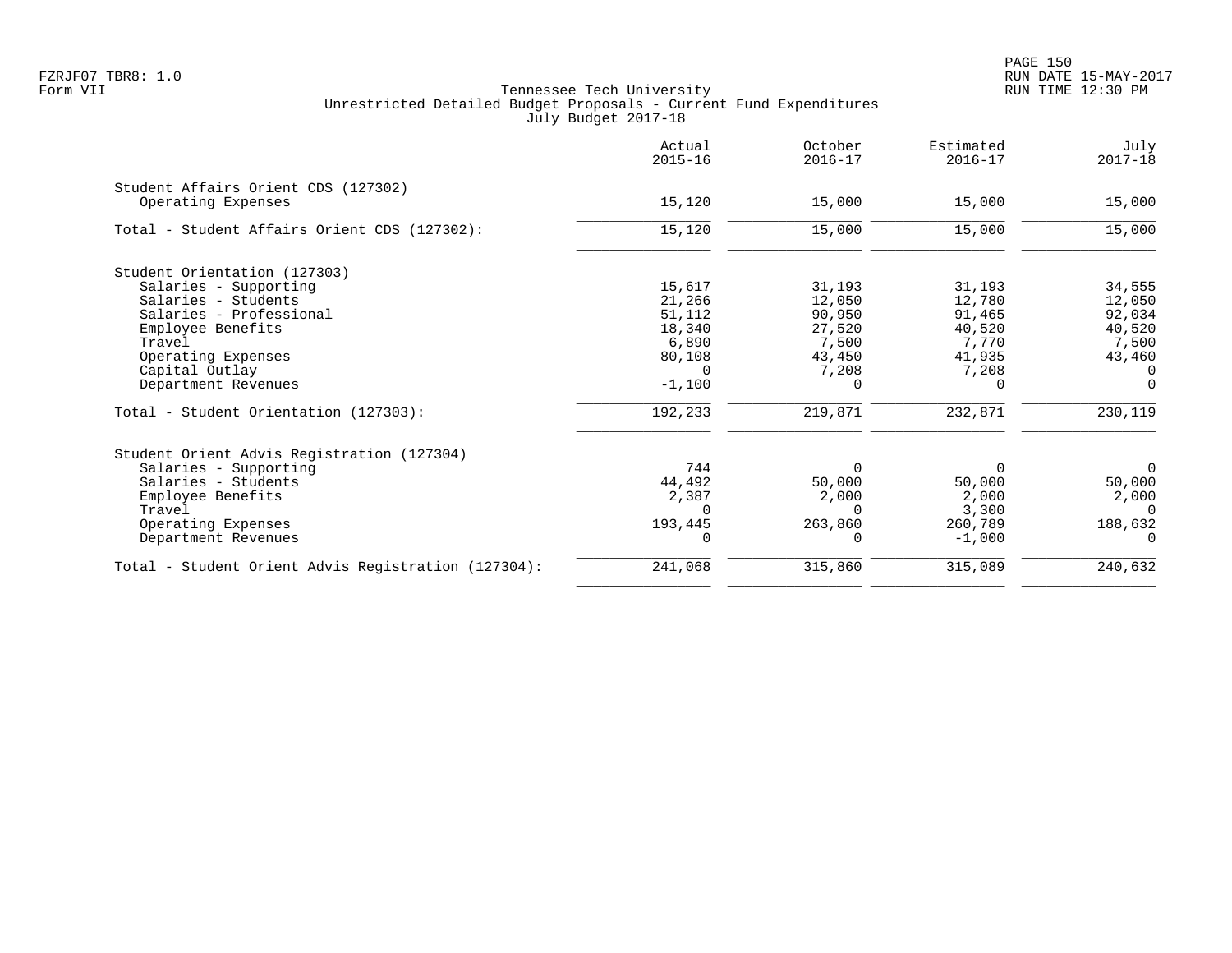|                                       | Actual<br>$2015 - 16$ | October<br>$2016 - 17$ | Estimated<br>$2016 - 17$ | July<br>$2017 - 18$ |
|---------------------------------------|-----------------------|------------------------|--------------------------|---------------------|
| Disability Services (127400)          |                       |                        |                          |                     |
| Salaries - Supporting                 | 21,728                | 20,784                 | 18,824                   | $\Omega$            |
| Salaries - Professional               | 143,407               | 148,297                | 146,337                  | 149,363             |
| Employee Benefits                     | 53,914                | 55,935                 | 55,935                   | 55,935              |
| Travel                                | 9,208                 | 10,991                 | 10,991                   | $-3,500$            |
| Operating Expenses                    | 9,539                 | 10,275                 | 74,235                   | 16,880              |
| Total - Disability Services (127400): | 237,796               | 246,282                | 306,322                  | 218,678             |
| ADA Student Affairs (127401)          |                       |                        |                          |                     |
| Salaries - Students                   | 1,343                 | 0                      | 0                        | $\overline{0}$      |
| Salaries - Professional               | 2,250                 | 4,500                  | 4,500                    | 4,500               |
| Employee Benefits                     | 52                    | 1,300                  | 1,300                    | 1,300               |
| Total - ADA Student Affairs (127401): | 3,645                 | 5,800                  | 5,800                    | 5,800               |
| Health Services (127500)              |                       |                        |                          |                     |
| Salaries - Supporting                 | 86,340                | 96,239                 | 98,479                   | 97,035              |
| Salaries - Professional               | 69,900                | 75,058                 | 76,618                   | 77,470              |
| Employee Benefits                     | 77,870                | 80,900                 | 80,900                   | 80,900              |
| Operating Expenses                    | 11,361                | 14,300                 | 14,610                   | 5,852               |
| Total - Health Services (127500):     | 245,471               | 266,497                | 270,607                  | 261,257             |
| Pharmacy (127501)                     |                       |                        |                          |                     |
| Salaries - Supporting                 | 18,401                | 19,154                 | 19,154                   | 19,197              |
| Employee Benefits                     | 2,708                 | 2,400                  | 2,400                    | 2,400               |
| Operating Expenses                    | 48,493                | 42,246                 | 42,246                   | 42,203              |
| Total - Pharmacy $(127501)$ :         | 69,602                | 63,800                 | 63,800                   | 63,800              |
|                                       |                       |                        |                          |                     |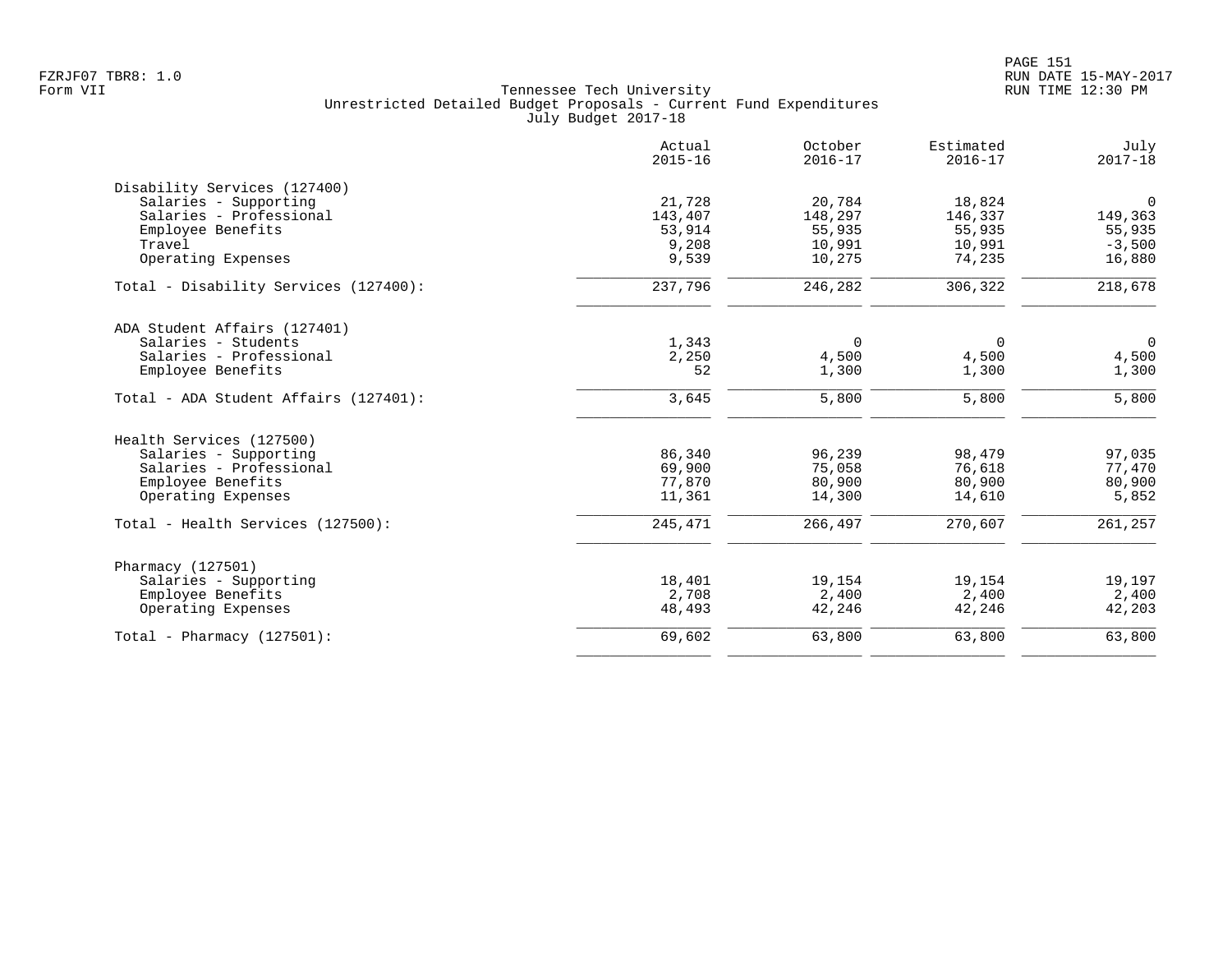|                                                           | Actual<br>$2015 - 16$ | October<br>$2016 - 17$ | Estimated<br>$2016 - 17$ | July<br>$2017 - 18$ |
|-----------------------------------------------------------|-----------------------|------------------------|--------------------------|---------------------|
| Health Services Laboratory (127502)<br>Operating Expenses | 13,063                | 27,000                 | 27,000                   | 27,000              |
| Total - Health Services Laboratory (127502):              | 13,063                | 27,000                 | 27,000                   | 27,000              |
| SAF Health Services (127504)                              |                       |                        |                          |                     |
| Salaries - Supporting                                     | 56,555                | 23,016                 | 73,186                   | 23,240              |
| Salaries - Students                                       | 4,440                 | $\Omega$               | $\Omega$                 | $\Omega$            |
| Salaries - Professional                                   | 369,923               | 344,186                | 375,866                  | 346,540             |
| Employee Benefits<br>Operating Expenses                   | 156,499<br>54,960     | 119,070<br>178,124     | 119,070<br>93,468        | 119,070<br>150,064  |
| Total - SAF Health Services (127504):                     | 642,377               | 664,396                | 661,590                  | 638,914             |
| Dean of Students (127600)                                 |                       |                        |                          |                     |
| Salaries - Administrative                                 | 66,077                | 73,050                 | 73,050                   | 73,689              |
| Salaries - Supporting                                     | 65,615                | 75,188                 | 64,798                   | 75,757              |
| Salaries - Professional                                   | 24,559                | 100                    | 2,000                    | 100                 |
| Employee Benefits                                         | 61,275                | 64,140                 | 64,140                   | 64,140              |
| Travel                                                    | 301                   | $\Omega$               | $\cap$                   | $\Omega$            |
| Operating Expenses                                        | 9,397                 | 4,801                  | 13,186                   | 4,475               |
| Total - Dean of Students (127600):                        | 227,224               | 217,279                | 217,174                  | 218,161             |
| Social Development UPC (127602)                           |                       |                        |                          |                     |
| Employee Benefits                                         | $\Omega$              | 310                    | 310                      | 310                 |
| Operating Expenses                                        | 7,061                 | 6,270                  | 6,270                    | 6,270               |
| Total - Social Development UPC (127602):                  | 7,061                 | 6,580                  | 6,580                    | 6,580               |
|                                                           |                       |                        |                          |                     |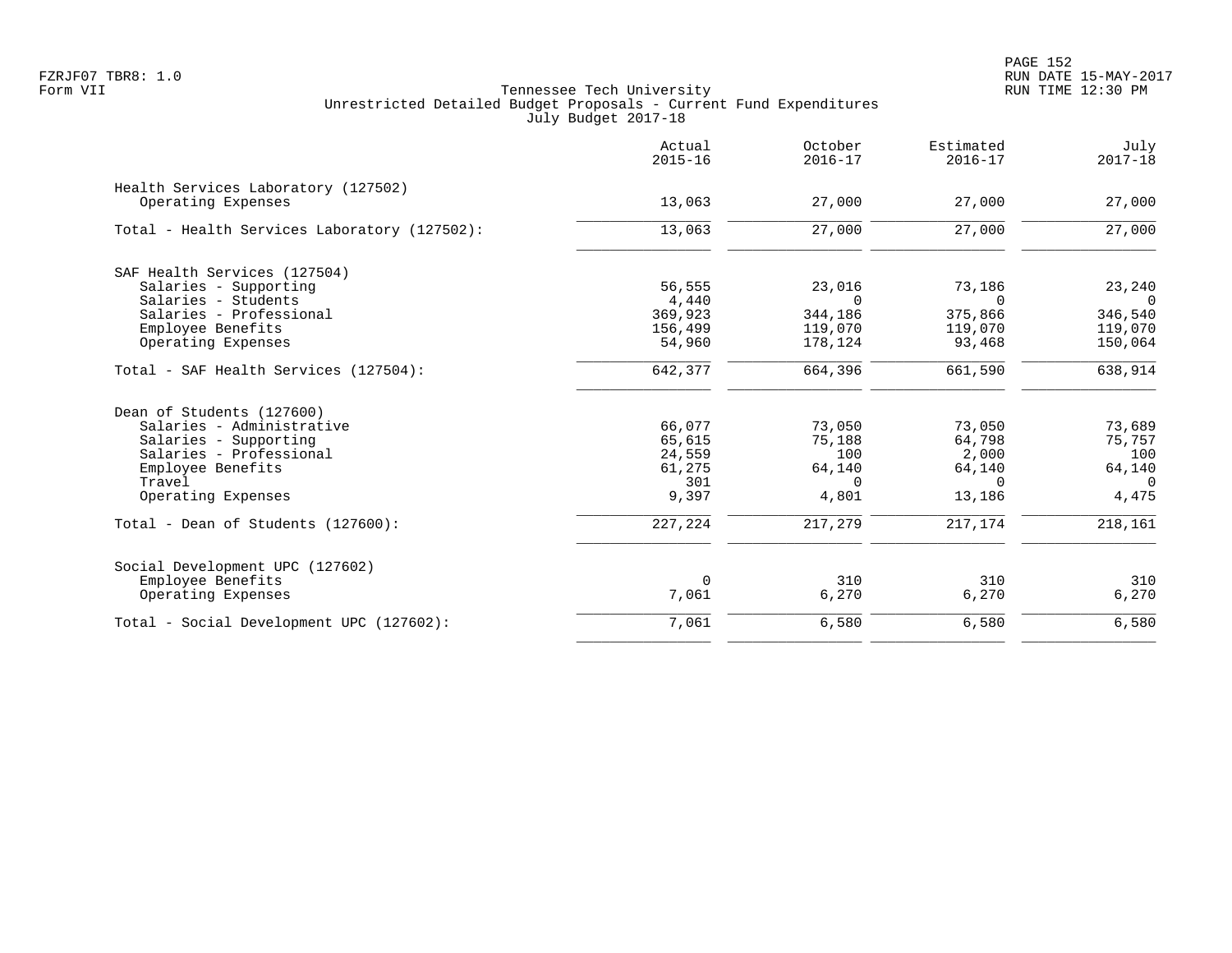PAGE 153 FZRJF07 TBR8: 1.0 RUN DATE 15-MAY-2017

|                                                             | Actual<br>$2015 - 16$ | October<br>$2016 - 17$ | Estimated<br>$2016 - 17$ | July<br>$2017 - 18$      |
|-------------------------------------------------------------|-----------------------|------------------------|--------------------------|--------------------------|
| Student Act Grad Assist (127603)<br>Salaries - Professional |                       |                        |                          |                          |
| Employee Benefits                                           | 8,000<br>17,625       | 8,000<br>18,000        | 8,000<br>18,000          | 8,000<br>18,000          |
| Total - Student Act Grad Assist (127603):                   | 25,625                | 26,000                 | 26,000                   | 26,000                   |
| Multicultural Affairs (127700)                              |                       |                        |                          |                          |
| Salaries - Administrative                                   | 76,178                | 77,442                 | 77,442                   | 77,930                   |
| Salaries - Professional<br>Employee Benefits                | 44,907<br>48,347      | 45,566<br>43,590       | 45,566<br>43,590         | $\overline{0}$<br>43,590 |
| Travel                                                      | 1,429                 | 3,000                  | 3,000                    | 3,000                    |
| Operating Expenses                                          | 6,604                 | 5,120                  | 5,120                    | 5,120                    |
| Total - Multicultural Affairs (127700):                     | 177,465               | 174,718                | 174,718                  | 129,640                  |
| Diversity Summit (127702)                                   |                       |                        |                          |                          |
| Operating Expenses                                          | $\mathbf 0$           | 5,800                  | 6,500                    | $\mathbf 0$              |
| Total - Diversity Summit (127702):                          | $\mathbf 0$           | 5,800                  | 6,500                    | $\Omega$                 |
| Eagle Card Office (127800)                                  |                       |                        |                          |                          |
| Salaries - Supporting                                       | 32,378                | 32,889                 | 32,889                   | 33,126                   |
| Salaries - Students                                         | 5,783                 | $\Omega$               | 2,320                    | $\Omega$                 |
| Salaries - Professional                                     | 43,032                | 39,628                 | 41,198                   | 39,827                   |
| Employee Benefits                                           | 34,469                | 35,900                 | 35,900                   | 35,900                   |
| Operating Expenses<br>Department Revenues                   | 37,799<br>$-133$      | 39,858<br>$\Omega$     | 35,968<br>$\Omega$       | 39,660<br>$\Omega$       |
|                                                             |                       |                        |                          |                          |
| Total - Eagle Card Office (127800):                         | 153,328               | 148,275                | 148,275                  | 148,513                  |
|                                                             |                       |                        |                          |                          |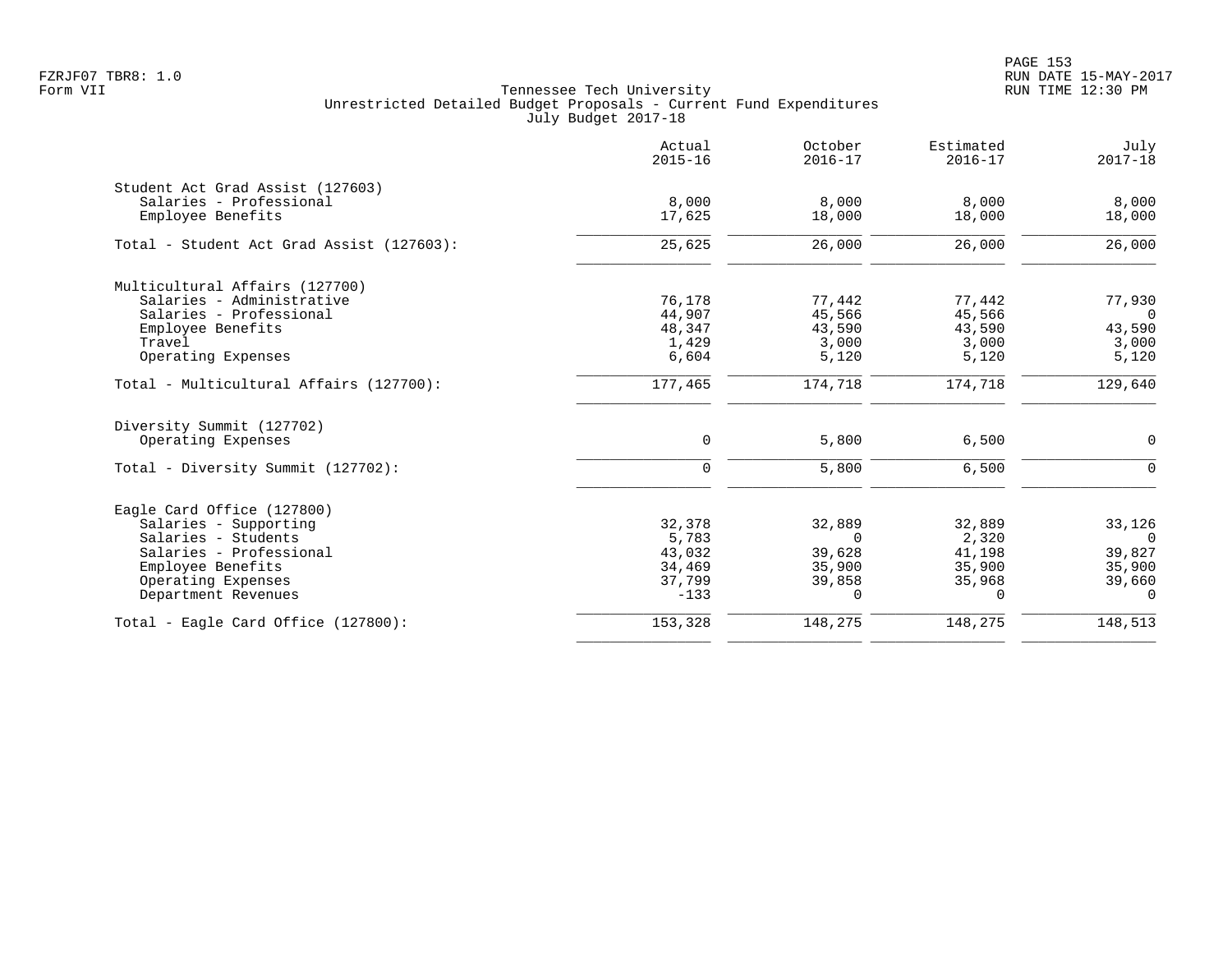|                                    | Actual<br>$2015 - 16$ | October<br>$2016 - 17$ | Estimated<br>$2016 - 17$ | July<br>$2017 - 18$ |
|------------------------------------|-----------------------|------------------------|--------------------------|---------------------|
| The Eagle (127900)                 |                       |                        |                          |                     |
| Salaries - Students                | 7,911                 | 7,840                  | 7,840                    | 7,840               |
| Employee Benefits                  |                       | 5,370                  | 5,370                    | 5,370               |
| Travel                             | $\Omega$              | 400                    | 400                      | 400                 |
| Operating Expenses                 | 19,467                | 10,072                 | 10,072                   | 7,810               |
| Department Revenues                | $-13,486$             | $\Omega$               | $\Omega$                 | $\Omega$            |
| Total - The Eagle $(127900)$ :     | 13,892                | 23,682                 | 23,682                   | 21,420              |
| Tenn Tech Oracle (127902)          |                       |                        |                          |                     |
| Salaries - Students                | 9,942                 | 11,990                 | 11,990                   | 11,990              |
| Employee Benefits                  | $\Omega$              | 6,300                  | 6,300                    | 6,300               |
| Operating Expenses                 | 12,668                | 9,574                  | 9,574                    | 8,810               |
| Department Revenues                | $-1,563$              | $\Omega$               | $\Omega$                 | $\Omega$            |
| Total - Tenn Tech Oracle (127902): | 21,047                | 27,864                 | 27,864                   | 27,100              |
| SAF Intramurals (129001)           |                       |                        |                          |                     |
| Salaries - Supporting              | 245                   | 38,561                 | 38,561                   | 37,350              |
| Salaries - Students                | 54,347                | 45,520                 | 45,520                   | 45,520              |
| Salaries - Professional            | 62,194                | 39,383                 | 39,693                   | 39,510              |
| Employee Benefits                  | 34,398                | 47,330                 | 75,330                   | 47,330              |
| Travel                             | 826                   | 3,000                  | 3,000                    | 3,000               |
| Operating Expenses                 | 23,470                | 102,848                | 73,606                   | 39,570              |
| Total - SAF Intramurals (129001):  | 175,480               | 276,642                | 275,710                  | 212,280             |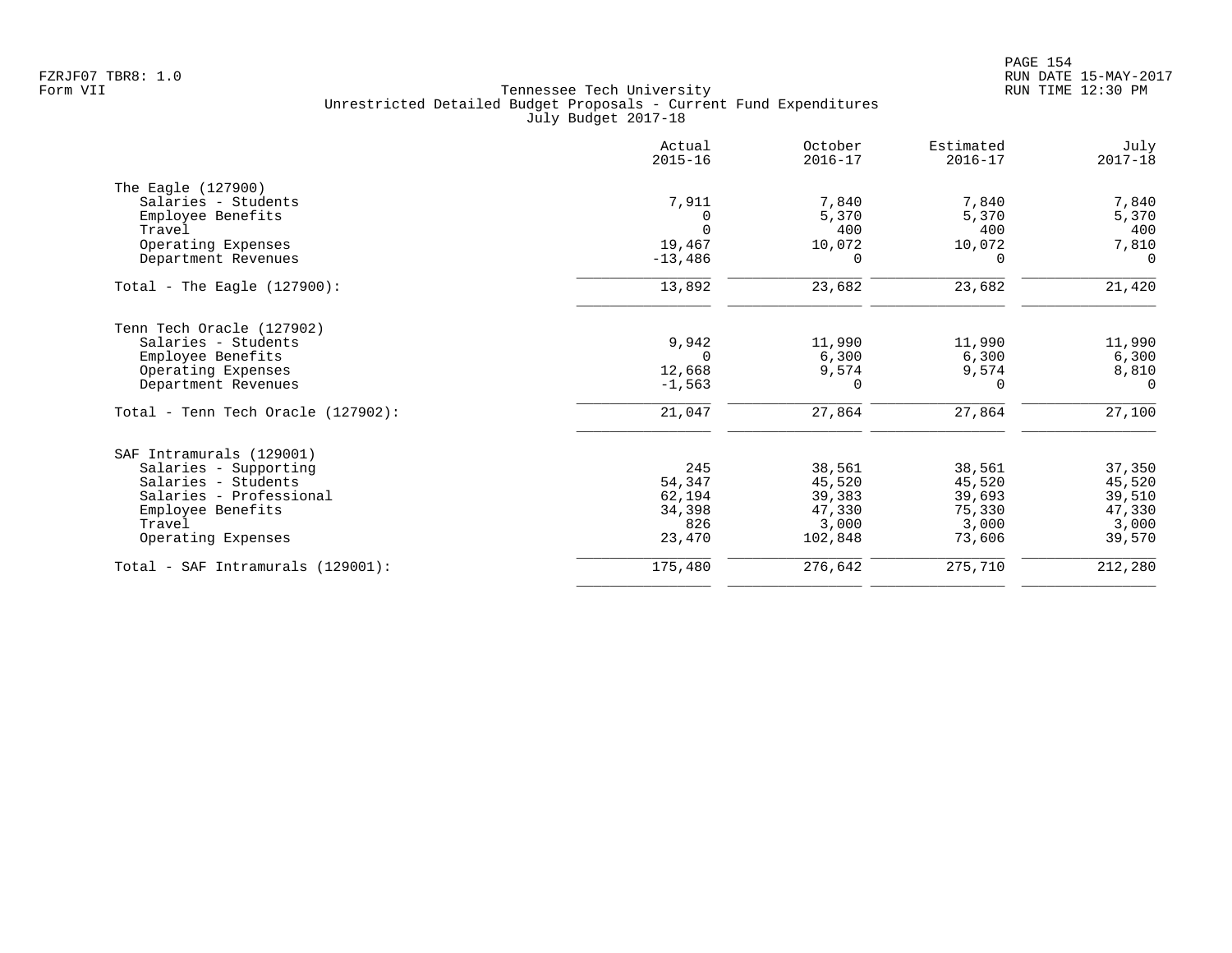|                                                         | Actual<br>$2015 - 16$ | October<br>$2016 - 17$ | Estimated<br>$2016 - 17$ | July<br>$2017 - 18$ |
|---------------------------------------------------------|-----------------------|------------------------|--------------------------|---------------------|
| Extramurals (129002)                                    |                       |                        |                          |                     |
| Travel                                                  | 0                     | $\overline{0}$         | 550                      | $\overline{0}$      |
| Operating Expenses                                      | $\mathbf 0$           | 820                    | 270                      | 820                 |
| Total - Extramurals (129002):                           | $\mathbf 0$           | 820                    | 820                      | 820                 |
| Cheerleaders (129003)                                   |                       |                        |                          |                     |
| Salaries - Professional                                 | 42,145                | 47,321                 | 43,421                   | 47,549              |
| Employee Benefits                                       | 20,177                | 12,470                 | 12,470                   | 12,470              |
| Travel                                                  | 17,176                | 1,000                  | 25,797                   | 4,490               |
| Operating Expenses                                      | 20,532                | 17,950                 | 9,410                    | 17,950              |
| Total - Cheerleaders (129003):                          | 100,030               | 78,741                 | 91,098                   | 82,459              |
| Cheerleaders Housing Sch (129004)<br>Operating Expenses | 1,200                 | 25,390                 | 25,390                   | 25,390              |
| Total - Cheerleaders Housing Sch (129004):              | 1,200                 | 25,390                 | 25,390                   | 25,390              |
| Dance Team (129007)                                     |                       |                        |                          |                     |
| Travel                                                  | 21,174                | 17,100                 | 21,967                   | 17,100              |
| Operating Expenses                                      | 7,730                 | 6,000                  | 7,530                    | 6,000               |
| Total - Dance Team $(129007)$ :                         | 28,904                | 23,100                 | 29,497                   | 23,100              |
| Rugby (129010)                                          |                       |                        |                          |                     |
| Operating Expenses                                      | $\mathsf 0$           | 16,000                 | 16,000                   | 16,000              |
| Total - Rugby $(129010)$ :                              | $\mathbf 0$           | 16,000                 | 16,000                   | 16,000              |
|                                                         |                       |                        |                          |                     |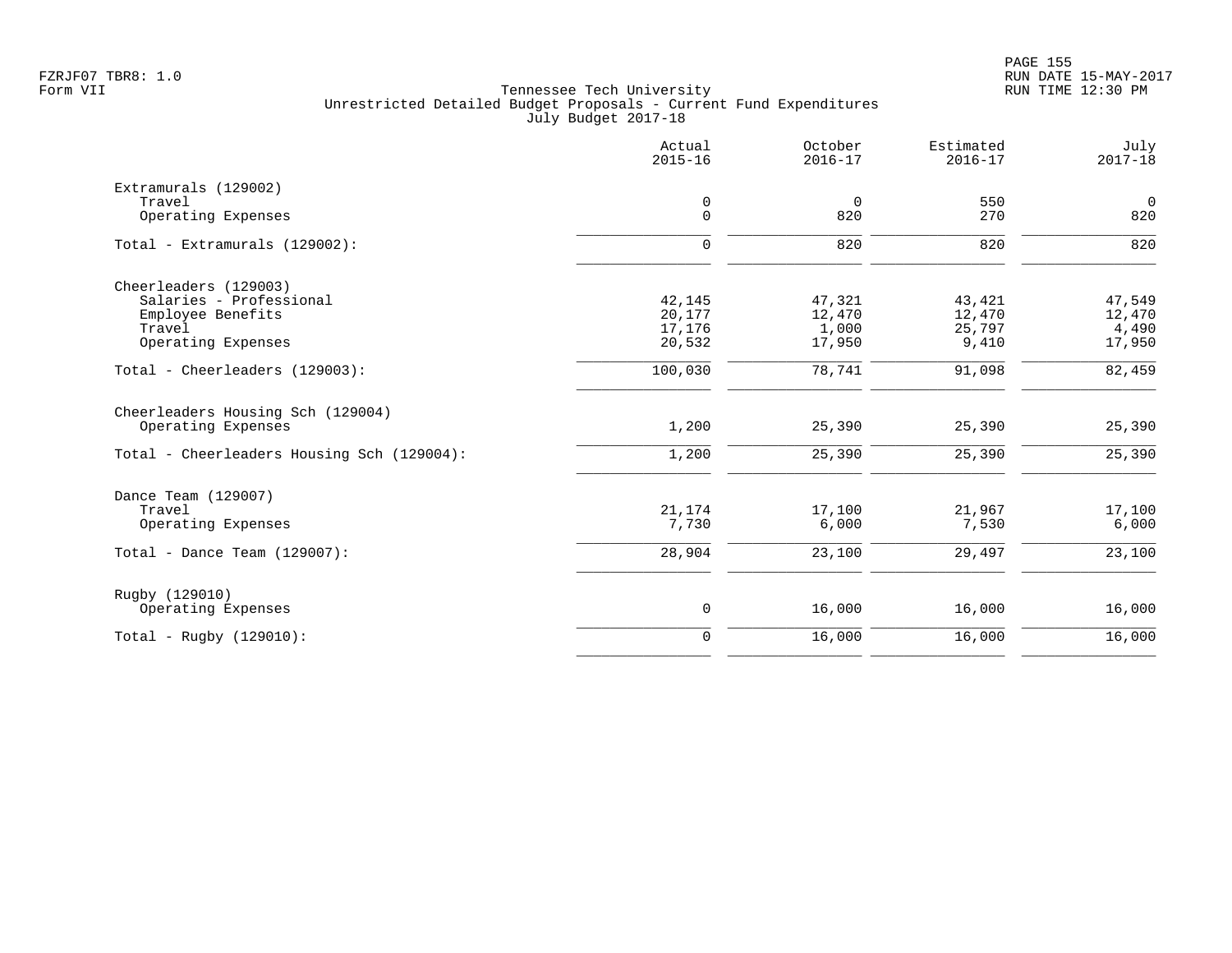|                                                    | Actual<br>$2015 - 16$ | October<br>$2016 - 17$ | Estimated<br>$2016 - 17$ | July<br>$2017 - 18$ |
|----------------------------------------------------|-----------------------|------------------------|--------------------------|---------------------|
| SAF General Education Acad Affrs (130002)          |                       |                        |                          |                     |
| Salaries - Academic                                | 4,110                 |                        | 0                        | 0                   |
| Salaries - Supporting                              | 7,075                 | 0                      | $\mathbf 0$              | $\mathsf{O}$        |
| Salaries - Students                                | 1,826                 | $\Omega$               | $\Omega$                 | $\Omega$            |
| Salaries - Professional                            | 20,557                | 35,105                 | 35,105                   | 36,778              |
| Employee Benefits                                  | 7,700                 | 21,510                 | 21,510                   | 21,510              |
| Travel                                             | 78                    | $\Omega$               | $\Omega$                 | $\Omega$            |
| Operating Expenses                                 | 234,502               | 315,102                | 313,789                  | 240,425             |
| Total - SAF General Education Acad Affrs (130002): | 275,848               | 371,717                | 370,404                  | 298,713             |
| Band (155004)                                      |                       |                        |                          |                     |
| Salaries - Supporting                              | 1,875                 | 0                      | 1,002                    | 0                   |
| Salaries - Students                                | 5,035                 | $\Omega$               | 395                      | $\overline{0}$      |
| Employee Benefits                                  | 443                   | 1,145                  | 1,145                    | 1,145               |
| Travel                                             | 2,115                 | 27,490                 | 24,949                   | 1,600               |
| Operating Expenses                                 | 58,027                | 7,869                  | 56,085                   | 52,456              |
| Total - Band $(155004)$ :                          | 67,495                | 36,504                 | 83,576                   | 55,201              |
| Pep Band Scholarships (155006)                     |                       |                        |                          |                     |
| Operating Expenses                                 | 82,400                | 148,010                | 147,010                  | 148,010             |
| Total - Pep Band Scholarships (155006):            | 82,400                | 148,010                | 147,010                  | 148,010             |
| Band Uniforms and Shoes (155009)                   |                       |                        |                          |                     |
| Operating Expenses                                 | 1,759                 | 1,400                  | 1,655                    | 1,400               |
| Total - Band Uniforms and Shoes (155009):          | 1,759                 | 1,400                  | 1,655                    | 1,400               |
|                                                    |                       |                        |                          |                     |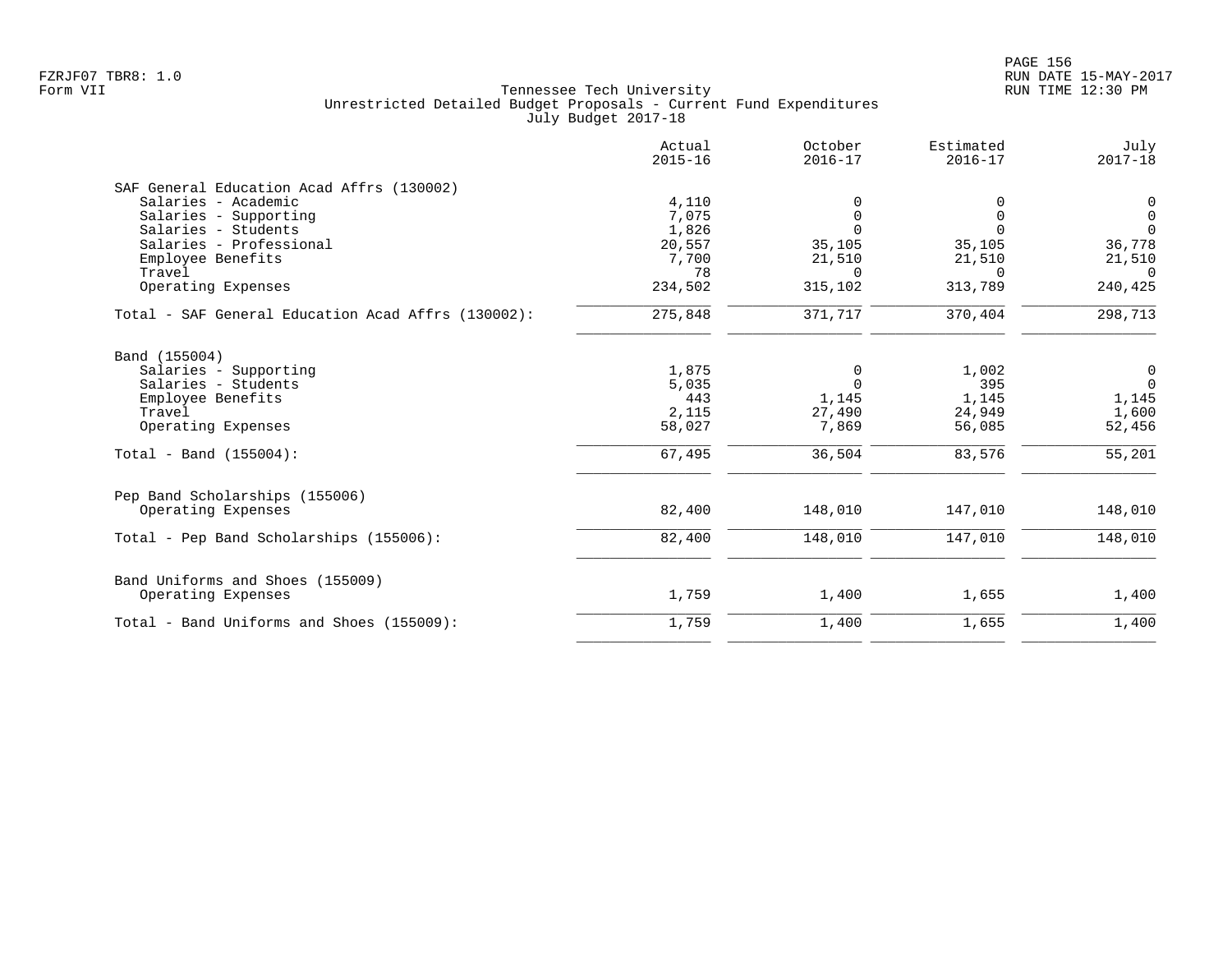|                                                   | Actual<br>$2015 - 16$ | October<br>$2016 - 17$ | Estimated<br>$2016 - 17$ | July<br>$2017 - 18$ |
|---------------------------------------------------|-----------------------|------------------------|--------------------------|---------------------|
| TTU Matching (171000)                             |                       |                        |                          |                     |
| Salaries - Professional                           | $\mathbf 0$           | 0                      | 6,565                    | $\mathbf 0$         |
| Total - TTU Matching (171000):                    | $\mathbf 0$           | 0                      | 6,565                    | $\mathbf 0$         |
| Public Safety Recruiting (185503)                 |                       |                        |                          |                     |
| Salaries - Professional                           | 64,725                | 45,000                 | 90,000                   | 0                   |
| Employee Benefits                                 | 4,952                 | $\Omega$               | 6,885                    | $\overline{0}$      |
| Travel                                            | 3,259                 | 2,000                  | 11,000                   | $\overline{0}$      |
| Operating Expenses                                | 172                   | 21,201                 | 2,525                    | $\overline{0}$      |
| Total - Public Safety Recruiting (185503):        | 73,108                | 68,201                 | 110,410                  | $\Omega$            |
| Improved Parking Operations (203026)              |                       |                        |                          |                     |
| Salaries - Supporting                             | $\Omega$              | 12,000                 | 12,000                   | 12,000              |
| Operating Expenses                                | 83,200                | 174,025                | 174,025                  | 174,025             |
| Total - Improved Parking Operations (203026):     | 83,200                | 186,025                | 186,025                  | 186,025             |
| CHEC Financial Aid & Admissions (210001)          |                       |                        |                          |                     |
| Salaries - Supporting                             | 52,353                | 0                      | 0                        | 0                   |
| Employee Benefits                                 | 22,483                |                        | $\Omega$                 | $\Omega$            |
| Operating Expenses                                | 982                   | $\Omega$               | 1,072                    | $\Omega$            |
| Total - CHEC Financial Aid & Admissions (210001): | 75,818                | 0                      | 1,072                    | $\Omega$            |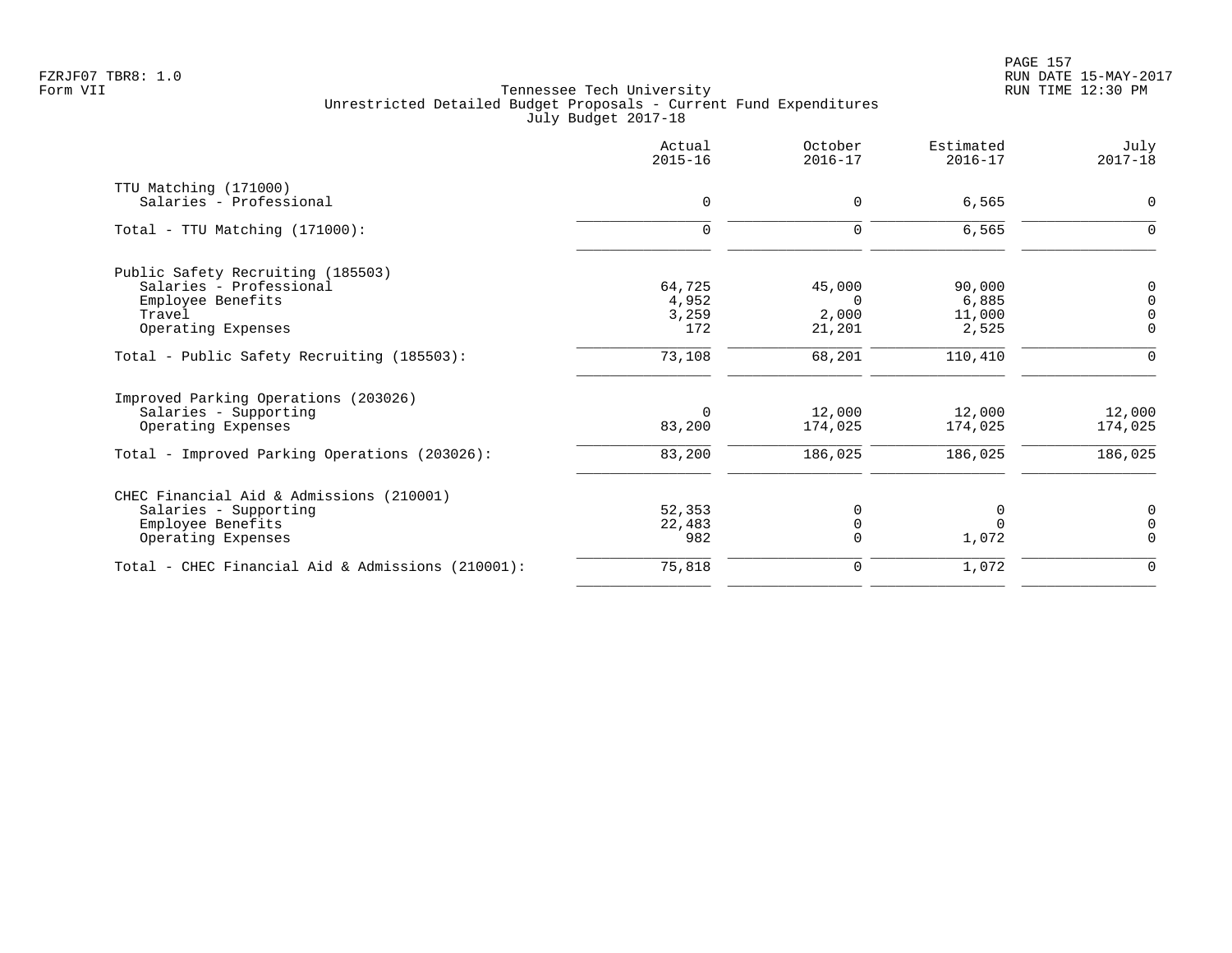|                                            | Actual<br>$2015 - 16$ | October<br>$2016 - 17$ | Estimated<br>$2016 - 17$ | July<br>$2017 - 18$ |
|--------------------------------------------|-----------------------|------------------------|--------------------------|---------------------|
| CHEC Student Activities (210006)           |                       |                        |                          |                     |
| Operating Expenses                         | 122                   | 6,000                  | 6,000                    | 6,000               |
| Total - CHEC Student Activities (210006):  | 122                   | 6,000                  | 6,000                    | 6,000               |
| CHEC Testing Center (210007)               |                       |                        |                          |                     |
| Salaries - Supporting                      | 24,045                | 39,594                 | 39,594                   | 41,187              |
| Employee Benefits                          | 21,804                | 10,741                 | 10,741                   | 11,156              |
| Operating Expenses                         | 491                   | 2,208                  | 2,208                    | 2,208               |
| Department Revenues                        | $-325$                | $\Omega$               | $\Omega$                 | $\Omega$            |
| Total - CHEC Testing Center (210007):      | 46,015                | 52,543                 | 52,543                   | 54,551              |
| Marketing and Promotions (305000)          |                       |                        |                          |                     |
| Salaries - Students                        | 7,200                 | $\Omega$               | 200                      | $\overline{0}$      |
| Salaries - Professional                    | 0                     | 100                    | $\Omega$                 | 100                 |
| Employee Benefits                          | $\Omega$              | 720                    | 720                      | 720                 |
| Travel                                     | 3,133                 | $\Omega$               | 4,500                    | $\Omega$            |
| Operating Expenses                         | 409,708               | 219,390                | 217,390                  | 219,390             |
| Department Revenues                        | $-170$                | $\Omega$               | $\Omega$                 | $\Omega$            |
| Total - Marketing and Promotions (305000): | 419,871               | 220,210                | 222,810                  | 220,210             |
| Athletic Director (600050)                 |                       |                        |                          |                     |
| Salaries - Administrative                  | 80,570                | 82,413                 | 82,413                   | 83,094              |
| Salaries - Supporting                      | 114,304               | 118,281                | 117,471                  | 119,025             |
| Salaries - Students                        | 2,017                 | 5,000                  | 5,000                    | $\Omega$            |
| Salaries - Professional                    | 370,355               | 351,528                | 398,382                  | 362,348             |
| Employee Benefits                          | 208,530               | 167,000                | 221,290                  | 152,000             |
| Travel                                     | 28,711                | 20,000                 | 15,000                   | 15,000              |
| Operating Expenses                         | 188,142               | 85,344                 | 114,809                  | 85,344              |
| Department Revenues                        | $-68$                 | $\Omega$               | $-5$                     | $\Omega$            |
| Total - Athletic Director (600050):        | 992,561               | 829,566                | 954,360                  | 816,811             |
|                                            |                       |                        |                          |                     |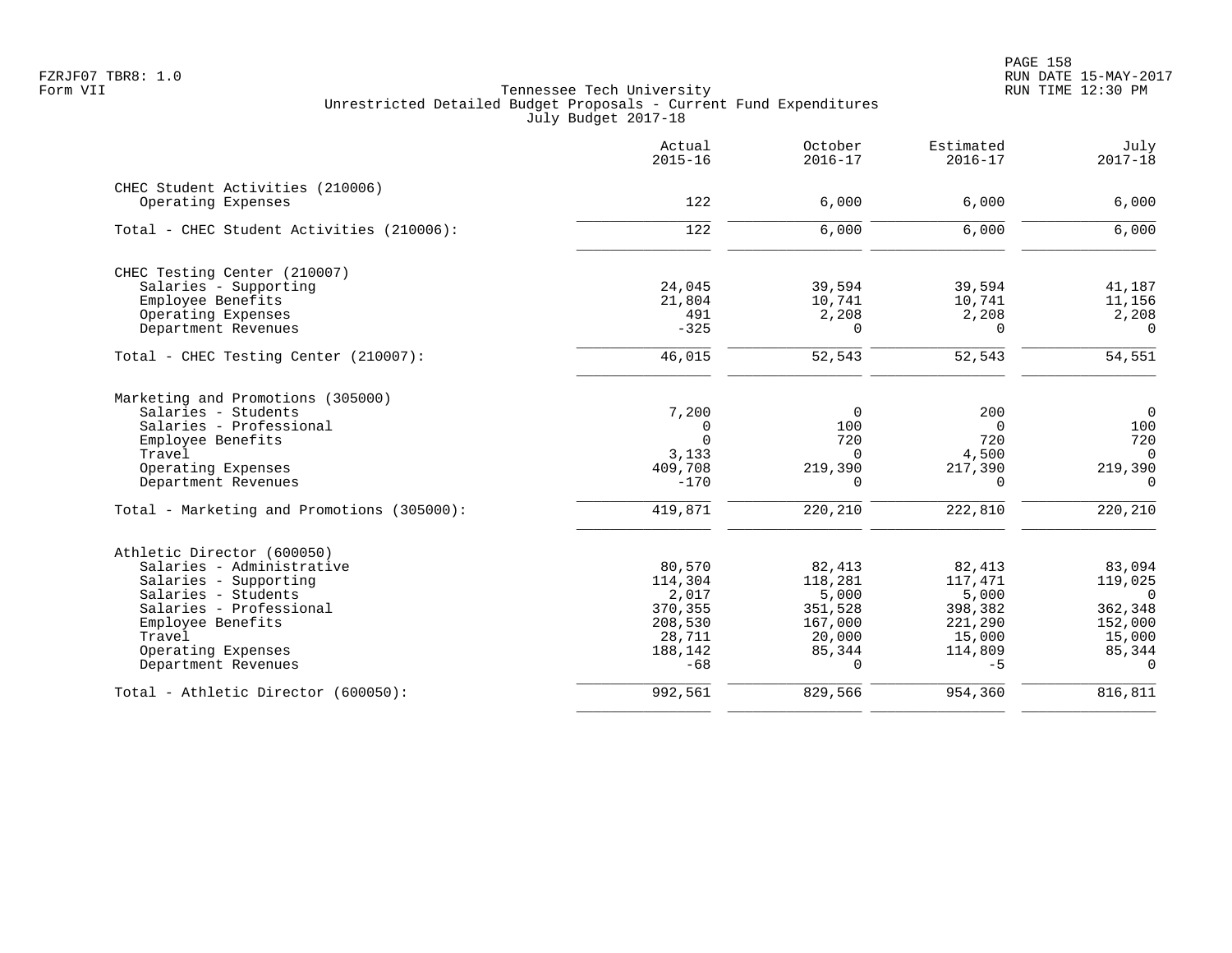|                                                      | Actual<br>$2015 - 16$ | October<br>$2016 - 17$ | Estimated<br>$2016 - 17$ | July<br>$2017 - 18$ |
|------------------------------------------------------|-----------------------|------------------------|--------------------------|---------------------|
| Athletic Grad Assistant (600051)                     |                       |                        |                          |                     |
| Employee Benefits                                    | 36,734                | 31,200                 | 39,860                   | 31,200              |
| Total - Athletic Grad Assistant (600051):            | 36,734                | 31,200                 | 39,860                   | 31,200              |
| Marketing and Promotion Management (600052)          |                       |                        |                          |                     |
| Salaries - Supporting                                | 15,990                | 13,000                 | 14,650                   | 13,000              |
| Salaries - Students                                  | 5,108                 | 5,000                  | 5,000                    | $\overline{0}$      |
| Salaries - Professional                              | 67,462                | 46,000                 | 34,760                   | 46,000              |
| Employee Benefits                                    | 14,589                | 4,000                  | 10,340                   | 4,000               |
| Travel                                               | 568                   | $\Omega$               | 850                      | $\Omega$            |
| Operating Expenses                                   | 0                     | 88,038                 | 122,098                  | 78,983              |
| Total - Marketing and Promotion Management (600052): | 103,717               | 156,038                | 187,698                  | 141,983             |
| Athletic Medical and Insurance (600054)              |                       |                        |                          |                     |
| Operating Expenses                                   | 80,142                | 87,650                 | 109,580                  | 87,650              |
| Total - Athletic Medical and Insurance (600054):     | 80,142                | 87,650                 | 109,580                  | 87,650              |
| Athletic Awards (600055)                             |                       |                        |                          |                     |
| Operating Expenses                                   | $\mathbf 0$           | 0                      | 12,000                   | 0                   |
| Total - Athletic Awards (600055):                    | $\mathbf 0$           | $\mathbf 0$            | 12,000                   | $\mathbf 0$         |
|                                                      |                       |                        |                          |                     |
| Athletic Comp Tickets (600056)<br>Operating Expenses | 39,975                | 16,890                 | 26,440                   | 16,890              |
| Total - Athletic Comp Tickets (600056):              | 39,975                | 16,890                 | 26,440                   | 16,890              |
|                                                      |                       |                        |                          |                     |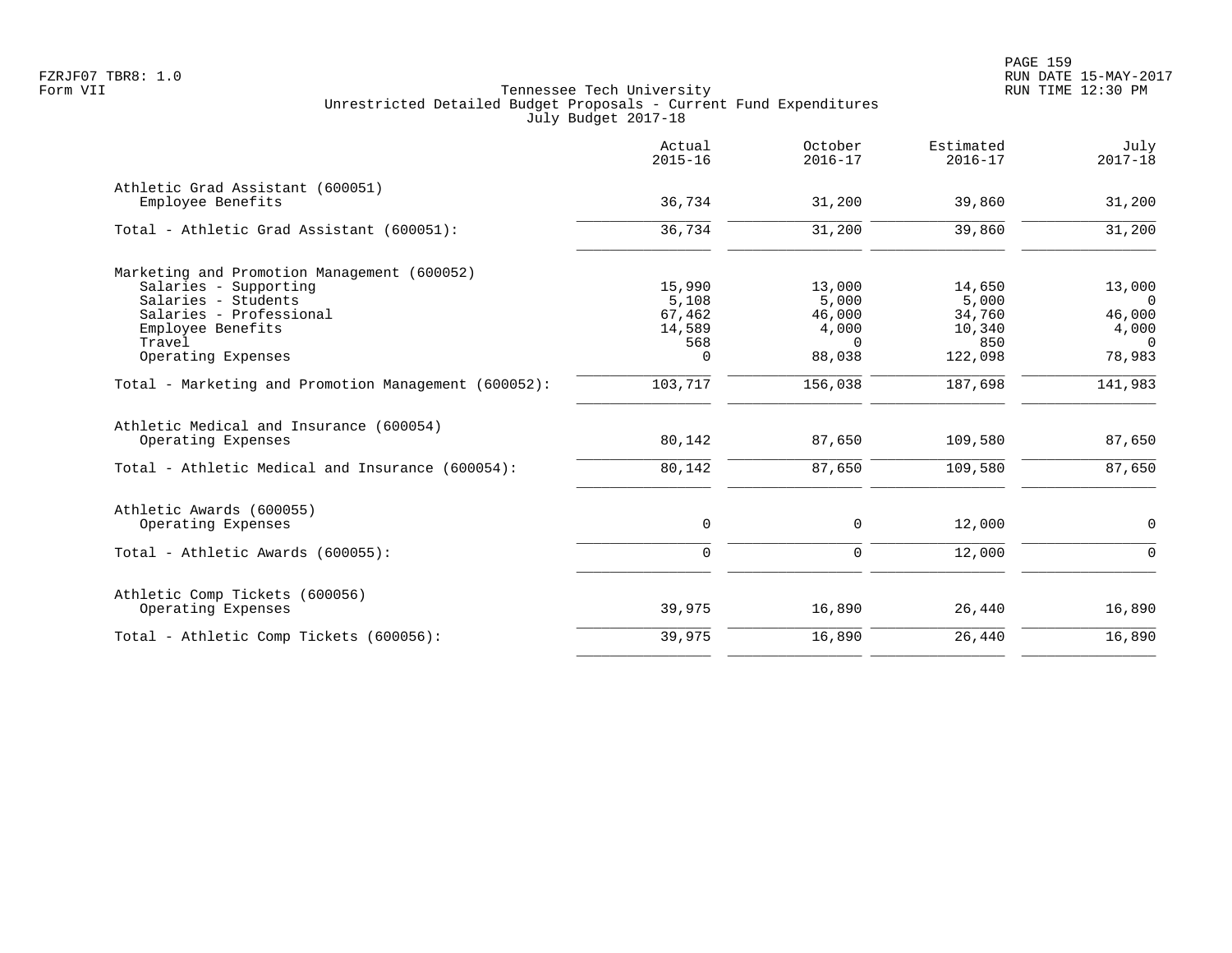|                                                                                                                                                                       | Actual<br>$2015 - 16$                                  | October<br>$2016 - 17$                                       | Estimated<br>$2016 - 17$                                     | July<br>$2017 - 18$                                                |
|-----------------------------------------------------------------------------------------------------------------------------------------------------------------------|--------------------------------------------------------|--------------------------------------------------------------|--------------------------------------------------------------|--------------------------------------------------------------------|
| Athletic Book Account (600057)<br>Operating Expenses                                                                                                                  | 207,179                                                | 125,000                                                      | 125,000                                                      | 125,000                                                            |
| Total - Athletic Book Account (600057):                                                                                                                               | 207,179                                                | 125,000                                                      | 125,000                                                      | 125,000                                                            |
| Athletic Book Trans Out (600058)<br>Operating Expenses                                                                                                                | $-207,179$                                             | $-125,000$                                                   | $-125,000$                                                   | $-125,000$                                                         |
| Total - Athletic Book Trans Out (600058):                                                                                                                             | $-207,179$                                             | $-125,000$                                                   | $-125,000$                                                   | $-125,000$                                                         |
| Sports Information (600059)<br>Salaries - Students<br>Salaries - Professional<br>Employee Benefits<br>Travel<br>Operating Expenses<br>Department Revenues             | 26,829<br>243,479<br>84,559<br>5,349<br>53,736<br>$-2$ | $\Omega$<br>112,802<br>83,000<br>6,920<br>35,000<br>$\Omega$ | $\Omega$<br>148,962<br>40,760<br>2,920<br>30,000<br>$\Omega$ | $\overline{0}$<br>111,076<br>83,000<br>3,920<br>35,000<br>$\Omega$ |
| Total - Sports Information (600059):                                                                                                                                  | 413,950                                                | 237,722                                                      | 222,642                                                      | 232,996                                                            |
| Athletic Academic Counseling (600060)<br>Salaries - Supporting<br>Salaries - Professional<br>Employee Benefits<br>Travel<br>Operating Expenses<br>Department Revenues | 21,953<br>122,999<br>69,124<br>836<br>18,048<br>$-21$  | 12,480<br>143,399<br>70,000<br>$\Omega$<br>12,690<br>0       | 12,480<br>135,625<br>70,330<br>$\Omega$<br>8,600<br>$\Omega$ | 13,648<br>146,877<br>70,000<br>$\Omega$<br>12,690<br>$\Omega$      |
| Total - Athletic Academic Counseling (600060):                                                                                                                        | 232,939                                                | 238,569                                                      | 227,035                                                      | 243,215                                                            |
|                                                                                                                                                                       |                                                        |                                                              |                                                              |                                                                    |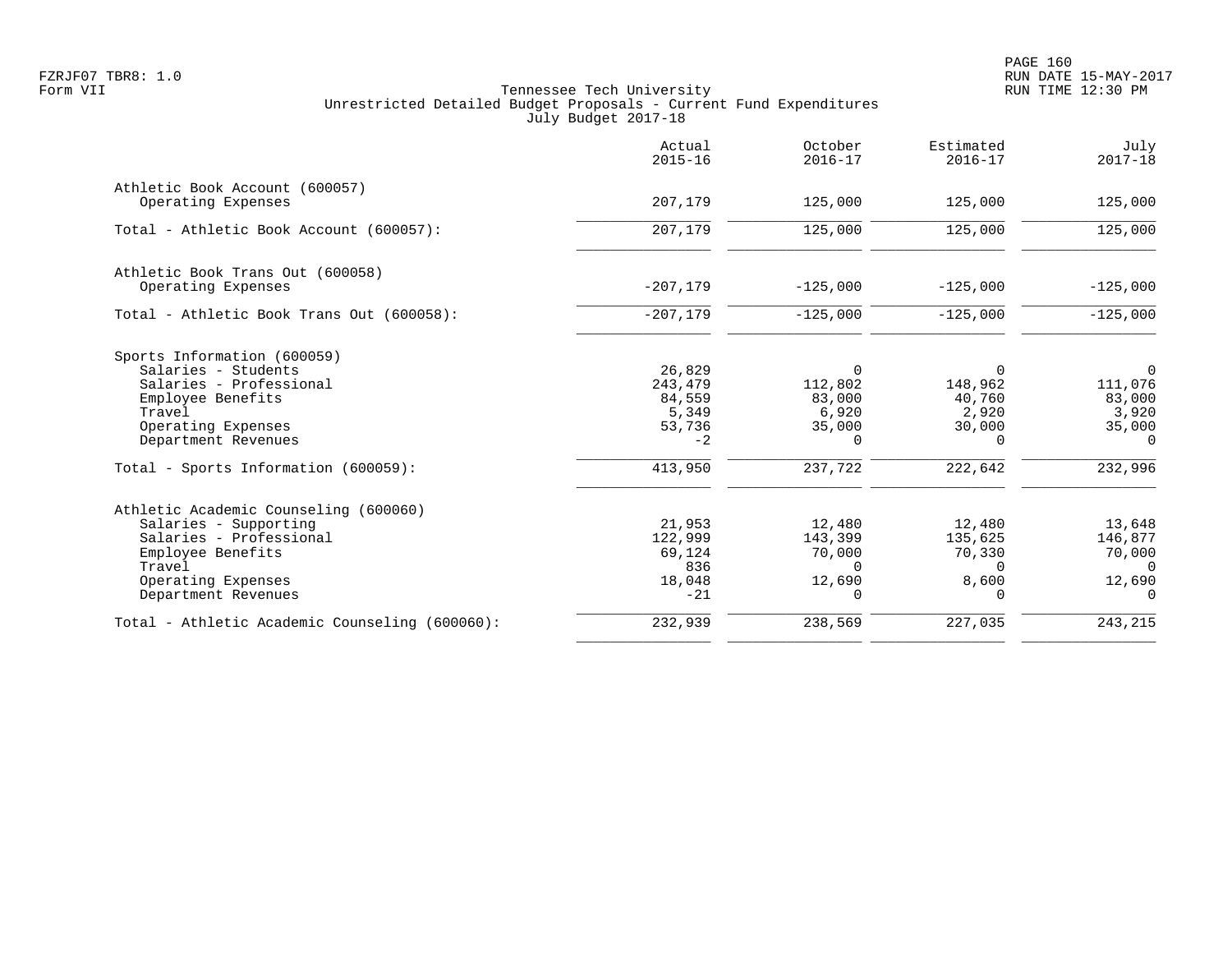|                                                       | Actual<br>$2015 - 16$ | October<br>$2016 - 17$ | Estimated<br>$2016 - 17$ | July<br>$2017 - 18$ |
|-------------------------------------------------------|-----------------------|------------------------|--------------------------|---------------------|
| Athletic Academic Tutoring (600061)                   |                       |                        |                          |                     |
| Salaries - Students                                   | 34,014                | 0                      | 0                        | 0                   |
| Employee Benefits                                     | 43                    | $\Omega$               | $\Omega$                 | $\mathbf{0}$        |
| Total - Athletic Academic Tutoring (600061):          | 34,057                | $\Omega$               | $\Omega$                 | $\Omega$            |
| Athletic Student Therapy Center (600062)              |                       |                        |                          |                     |
| Salaries - Students                                   | 3,250                 | $\Omega$               | 3,000                    | 0                   |
| Salaries - Professional                               | 246,677               | 220,934                | 279,423                  | 245,973             |
| Employee Benefits                                     | 103,481               | 90,000                 | 109,800                  | 81,170              |
| Travel                                                | 9,373                 | 6,010                  | 2,510                    | 3,010               |
| Operating Expenses                                    | 95,543                | 68,193                 | 94,063                   | 68,193              |
| Department Revenues                                   | $-25$                 | $\Omega$               | $\Omega$                 | $\Omega$            |
| Total - Athletic Student Therapy Center (600062):     | 458,299               | 385,137                | 488,796                  | 398,346             |
| Athletic Training Graduate Teaching (600064)          |                       |                        |                          |                     |
| Employee Benefits                                     | 28,189                | 23,830                 | 22,710                   | 23,830              |
| Total - Athletic Training Graduate Teaching (600064): | 28,189                | 23,830                 | 22,710                   | 23,830              |
| Strength and Conditioning (600066)                    |                       |                        |                          |                     |
| Salaries - Supporting                                 | 31,242                | 31,739                 | 10,469                   | $\overline{0}$      |
| Salaries - Students                                   | 4,000                 | 6,000                  | 3,340                    | 3,000               |
| Salaries - Professional                               | 71,230                | 102,080                | 134,410                  | 141,677             |
| Employee Benefits                                     | 30,249                | 42,938                 | 45,198                   | 42,938              |
| Travel                                                | 1,093                 | 5,000                  | 1,000                    | 3,000               |
| Operating Expenses                                    | 21,697                | 12,000                 | 22,000                   | 12,000              |
| Department Revenues                                   | $-29$                 | $\Omega$               | $\Omega$                 | $\Omega$            |
| Total - Strength and Conditioning (600066):           | 159,482               | 199,757                | 216,417                  | 202,615             |
|                                                       |                       |                        |                          |                     |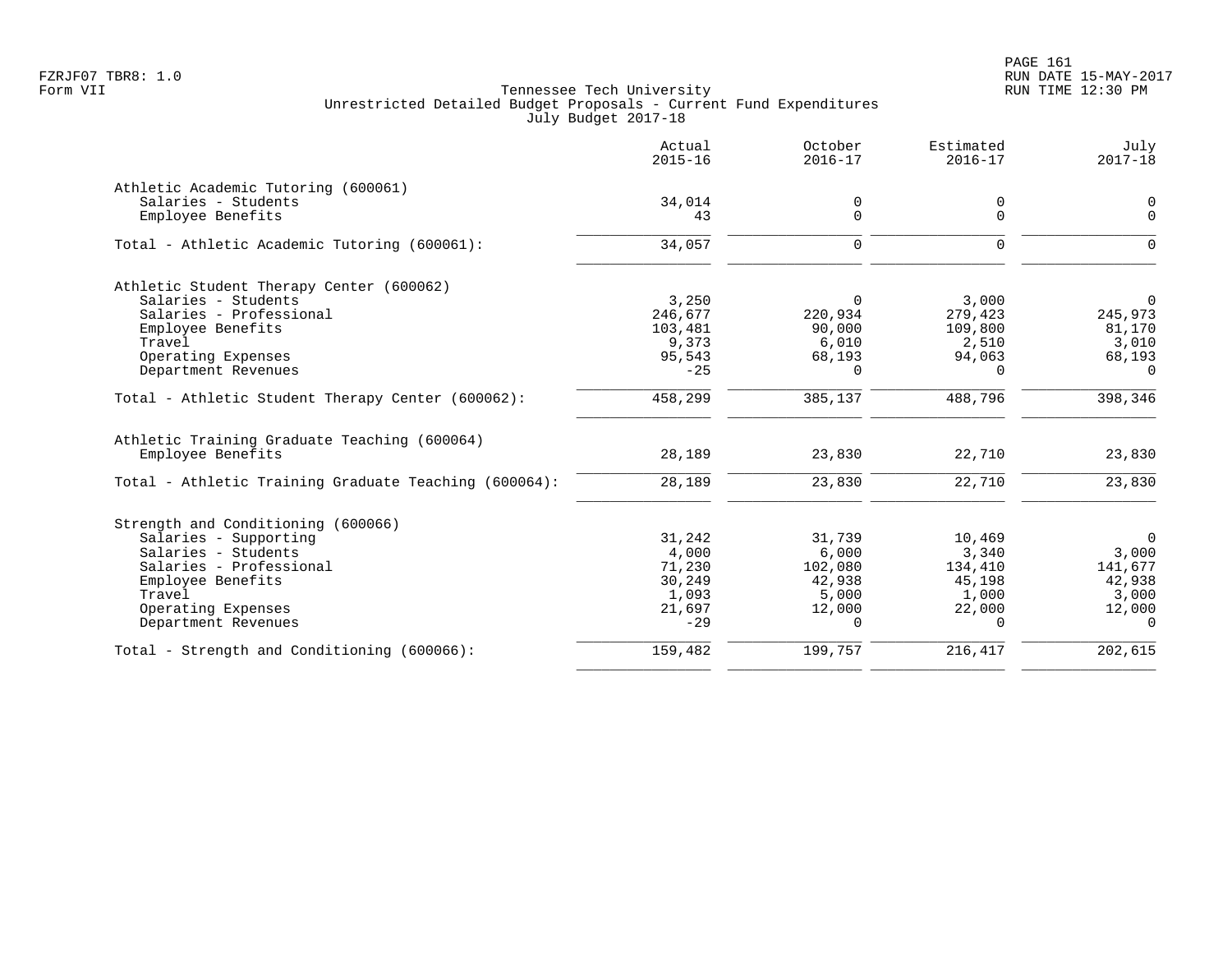|                                    | Actual<br>$2015 - 16$ | October<br>$2016 - 17$ | Estimated<br>$2016 - 17$ | July<br>$2017 - 18$ |
|------------------------------------|-----------------------|------------------------|--------------------------|---------------------|
| Video Production (600067)          |                       |                        |                          |                     |
| Salaries - Supporting              | $\Omega$              | 32,960                 | $\Omega$                 | $\mathbf 0$         |
| Salaries - Students                | $\Omega$              | $\Omega$               | 27,740                   | $\Omega$            |
| Salaries - Professional            |                       | 64,240                 | 89,450                   | 104,321             |
| Employee Benefits                  |                       | 0                      | 23,290                   | 0                   |
| Travel                             |                       |                        | 730                      | $\Omega$            |
| Operating Expenses                 |                       |                        | 20,500                   | $\Omega$            |
| Capital Outlay                     |                       | $\Omega$               | 6,320                    | $\Omega$            |
| Department Revenues                | $\Omega$              | $\Omega$               | $-2,500$                 | $\Omega$            |
|                                    |                       |                        |                          |                     |
| Total - Video Production (600067): | $\mathbf 0$           | 97,200                 | 165,530                  | 104,321             |
| Football (601000)                  |                       |                        |                          |                     |
| Salaries - Supporting              | 26,439                | 26,831                 | 28,181                   | 28,415              |
| Salaries - Professional            | 779,604               | 595,117                | 565,807                  | 601,792             |
| Employee Benefits                  | 209,983               | 212,000                | 205,320                  | 212,000             |
| Travel                             | 327,012               | 156,030                | 252,930                  | 156,030             |
| Operating Expenses                 | 232,840               | 167,420                | 209,180                  | 167,420             |
| Department Revenues                | $\Omega$              | $\Omega$               | $-11,940$                | $\Omega$            |
| $Total - Football (601000):$       | 1,575,878             | 1,157,398              | 1,249,478                | 1,165,657           |
| Mens Basketball (601001)           |                       |                        |                          |                     |
| Salaries - Supporting              | 24,295                | 24,662                 | 24,662                   | 24,851              |
| Salaries - Professional            | 268,569               | 267,899                | 268,399                  | 268,062             |
| Employee Benefits                  | 101,365               | 90,000                 | 105,800                  | 90,000              |
| Travel                             | 165,958               | 149,610                | 134,650                  | 130,610             |
| Operating Expenses                 | 145,685               | 124,880                | 127,400                  | 109,020             |
| Total - Mens Basketball (601001):  | 705,872               | 657,051                | 660,911                  | 622,543             |
|                                    |                       |                        |                          |                     |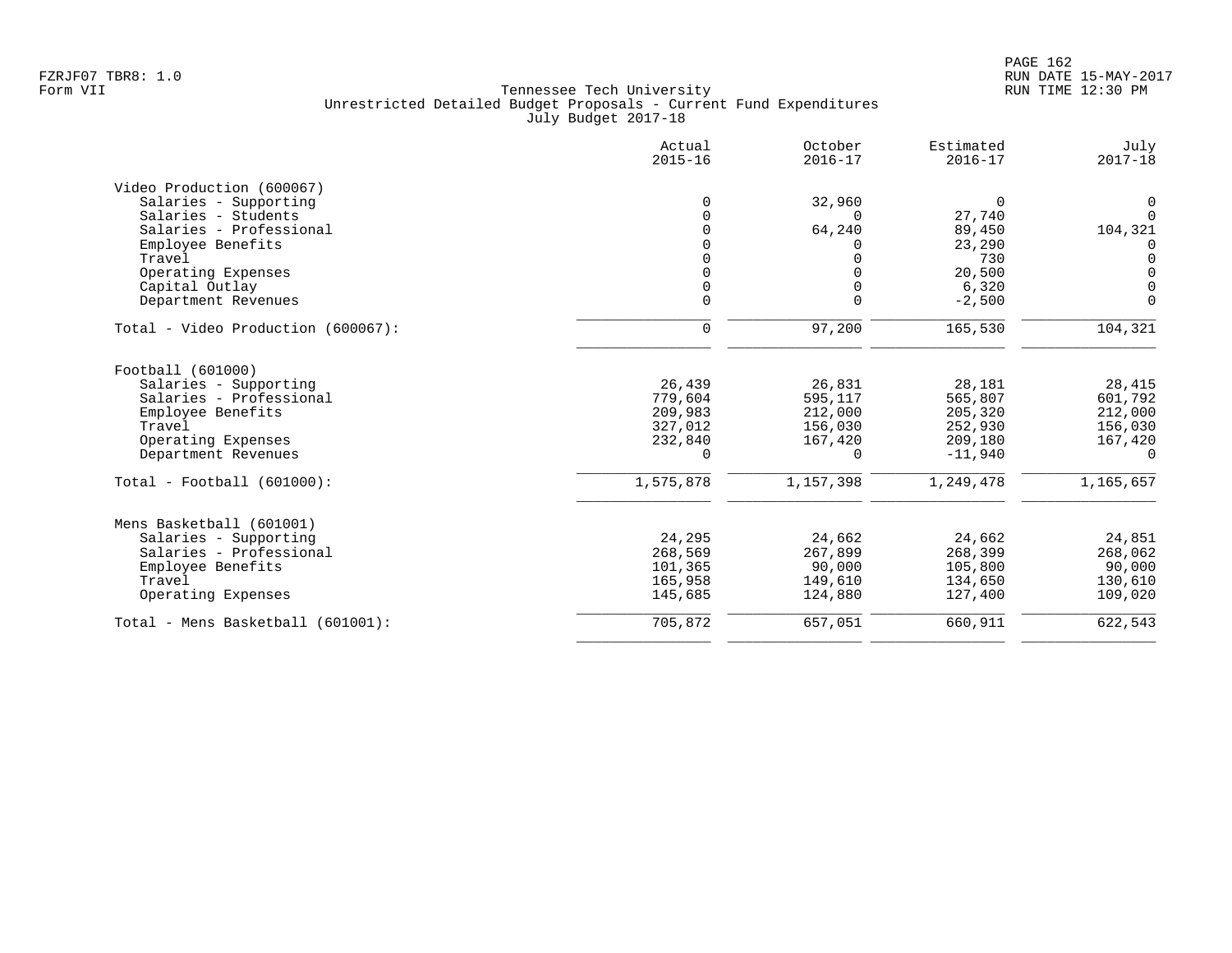|                                      | Actual<br>$2015 - 16$ | October<br>$2016 - 17$ | Estimated<br>$2016 - 17$ | July<br>$2017 - 18$ |
|--------------------------------------|-----------------------|------------------------|--------------------------|---------------------|
| Baseball (601003)                    |                       |                        |                          |                     |
| Salaries - Professional              | 119,451               | 121,084                | 121,584                  | 122,628             |
| Employee Benefits                    | 48,866                | 47,000                 | 61,040                   | 47,000              |
| Travel                               | 64,454                | 47,420                 | 52,180                   | 47,420              |
| Operating Expenses                   | 66,383                | 47,130                 | 55,920                   | 47,130              |
| Department Revenues                  | $-6$                  | $\Omega$               | $\Omega$                 | $\Omega$            |
| $Total - Baseball (601003):$         | 299,148               | 262,634                | 290,724                  | 264,178             |
| Mens Cross Country (601005)          |                       |                        |                          |                     |
| Salaries - Professional              | 46,300                | 47,165                 | 47,165                   | 47,820              |
| Employee Benefits                    | 21,474                | 18,400                 | 25,230                   | 18,400              |
| Travel                               | 11,587                | 7,100                  | 18,600                   | 7,100               |
| Operating Expenses                   | 14,741                | 4,880                  | 7,380                    | 4,880               |
| Total - Mens Cross Country (601005): | 94,102                | 77,545                 | 98,375                   | 78,200              |
| Mens Golf (601006)                   |                       |                        |                          |                     |
| Salaries - Professional              | 25,575                | 26,442                 | 29,832                   | 30,173              |
| Employee Benefits                    | 9,569                 | 12,800                 | 10,540                   | 12,800              |
| Travel                               | 25,695                | 24,350                 | 24,620                   | 23,880              |
| Operating Expenses                   | 10,995                | 10,000                 | 11,700                   | 10,000              |
| Total - Mens Golf $(601006)$ :       | 71,834                | 73,592                 | 76,692                   | 76,853              |
| Mens Tennis (601007)                 |                       |                        |                          |                     |
| Salaries - Professional              | 61,135                | 65,339                 | 63,949                   | 65,669              |
| Employee Benefits                    | 26,344                | 27,000                 | 20,330                   | 27,000              |
| Travel                               | 46,478                | 33,000                 | 35,100                   | 33,000              |
| Operating Expenses                   | 18,026                | 22,500                 | 22,950                   | 22,270              |
| Department Revenues                  | $-3$                  | $\Omega$               | $\cap$                   | $\Omega$            |
| Total - Mens Tennis $(601007)$ :     | 151,980               | 147,839                | 142,329                  | 147,939             |
|                                      |                       |                        |                          |                     |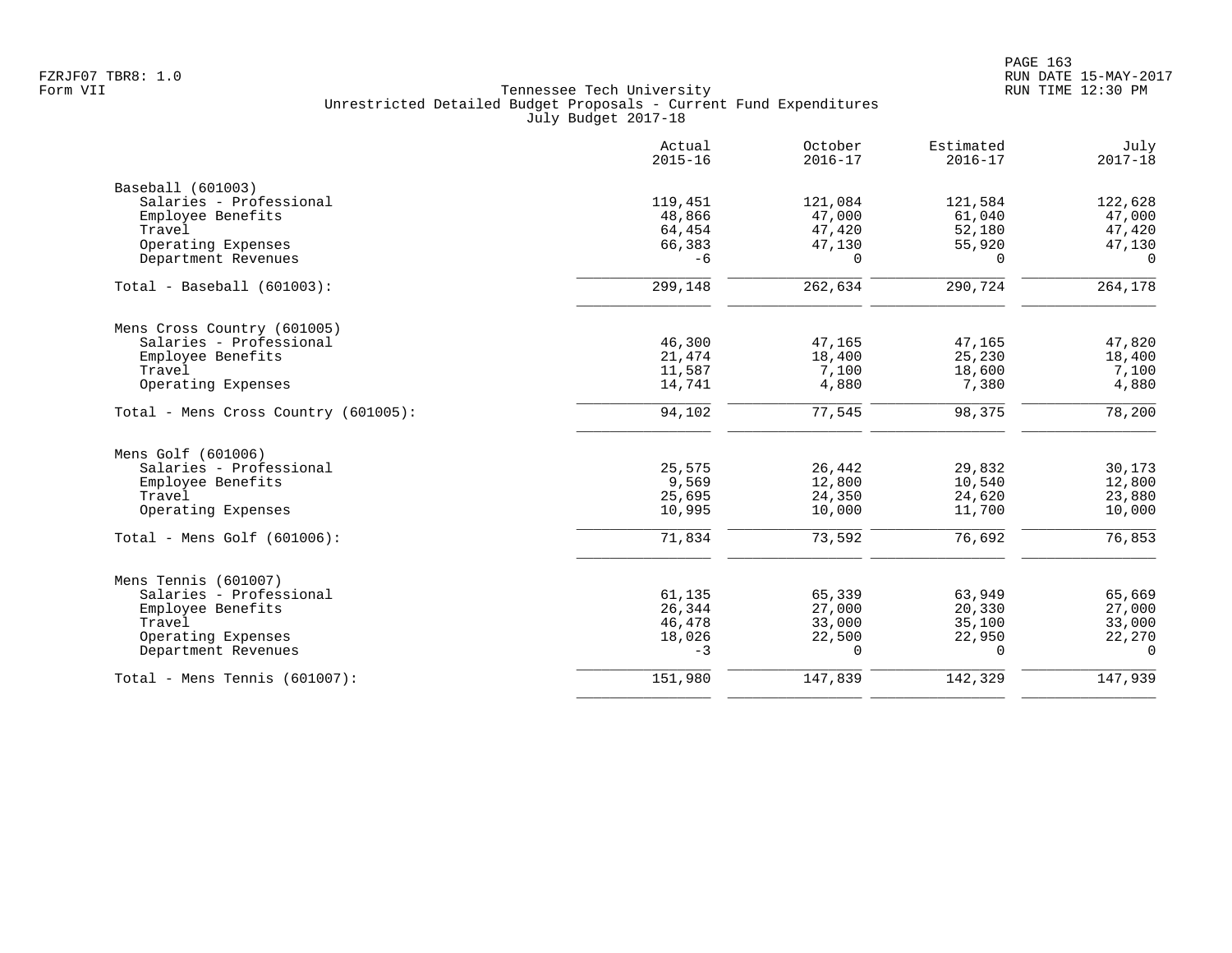|                                                  | Actual<br>$2015 - 16$ | October<br>$2016 - 17$ | Estimated<br>$2016 - 17$ | July<br>$2017 - 18$ |
|--------------------------------------------------|-----------------------|------------------------|--------------------------|---------------------|
| Mens Tennis Tournaments (601008)<br>Travel       | 14,273                | $\mathbf 0$            | 5,000                    | $\mathbf 0$         |
| Total - Mens Tennis Tournaments (601008):        | 14,273                | 0                      | 5,000                    | ∩                   |
| Mens OVC Tournaments (601011)                    |                       |                        |                          |                     |
| Travel<br>Operating Expenses                     | 15,364<br>300         | 0<br>$\Omega$          | 12,460<br>$\Omega$       | 0<br>$\mathbf 0$    |
| Total - Mens OVC Tournaments (601011):           | 15,664                | 0                      | 12,460                   | $\Omega$            |
| Mens OVC Golf (601012)                           |                       |                        |                          |                     |
| Travel                                           | 4,493                 | 0                      | 5,000                    | 0                   |
| Total - Mens OVC Golf $(601012)$ :               | 4,493                 | $\mathbf 0$            | 5,000                    | $\Omega$            |
| Mens OVC Baseball Tourney (601014)               |                       |                        |                          |                     |
| Travel                                           | 21,466                | 0                      | 15,000                   | 0                   |
| Total - Mens OVC Baseball Tourney (601014):      | 21,466                | 0                      | 15,000                   | $\Omega$            |
| Mens OVC Cross Country Tourney (601016)          |                       |                        |                          |                     |
| Travel                                           | 4,310                 | 0                      | 1,200                    | $\mathbf 0$         |
| Total - Mens OVC Cross Country Tourney (601016): | 4,310                 | 0                      | 1,200                    | 0                   |
|                                                  |                       |                        |                          |                     |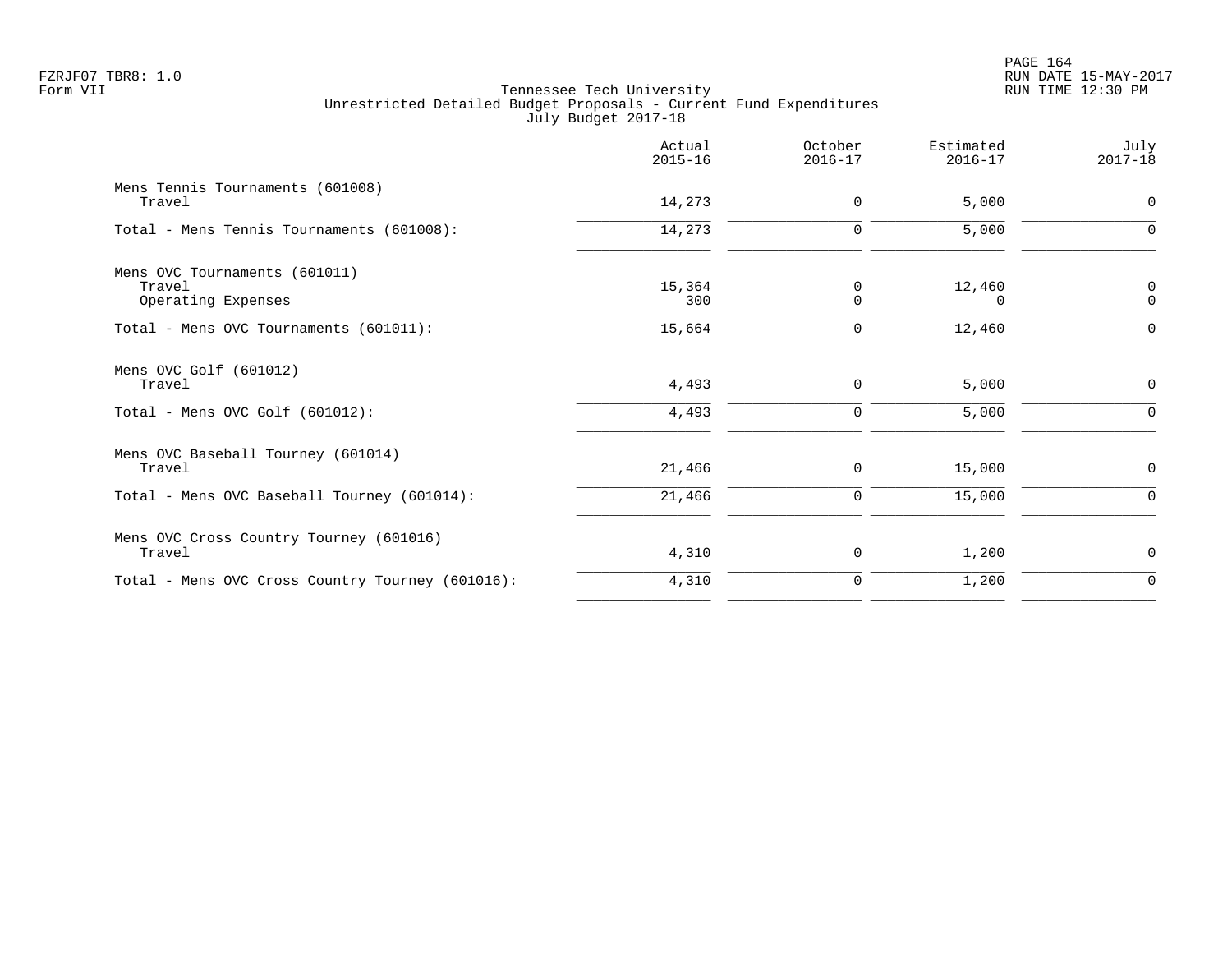|                                                | Actual<br>$2015 - 16$ | October<br>$2016 - 17$ | Estimated<br>$2016 - 17$ | July<br>$2017 - 18$ |
|------------------------------------------------|-----------------------|------------------------|--------------------------|---------------------|
| Football Scholarships (601060)                 |                       |                        |                          |                     |
| Operating Expenses                             | 1,838,070             | 1,745,170              | 1,791,990                | 1,426,773           |
| Total - Football Scholarships (601060):        | 1,838,070             | 1,745,170              | 1,791,990                | 1,426,773           |
| Mens Basketball Scholarships (601061)          |                       |                        |                          |                     |
| Employee Benefits                              | 7,547                 | $\Omega$               | $\Omega$                 | $\Omega$            |
| Operating Expenses                             | 429,554               | 464,170                | 401,440                  | 464,370             |
| Total - Mens Basketball Scholarships (601061): | 437,101               | 464,170                | 401,440                  | 464,370             |
| Baseball Scholarships (601062)                 |                       |                        |                          |                     |
| Operating Expenses                             | 309,777               | 333,970                | 287,560                  | 374,080             |
| Total - Baseball Scholarships (601062):        | 309,777               | 333,970                | 287,560                  | 374,080             |
| Mens Tennis Scholarships (601064)              |                       |                        |                          |                     |
| Operating Expenses                             | 167,386               | 158,570                | 170,120                  | 154,470             |
| Total - Mens Tennis Scholarships (601064):     | 167,386               | 158,570                | 170,120                  | 154,470             |
| Mens Golf Scholarships (601065)                |                       |                        |                          |                     |
| Operating Expenses                             | 60,309                | 83,610                 | 57,680                   | 81,540              |
| Total - Mens Golf Scholarships (601065):       | 60,309                | 83,610                 | 57,680                   | 81,540              |
|                                                |                       |                        |                          |                     |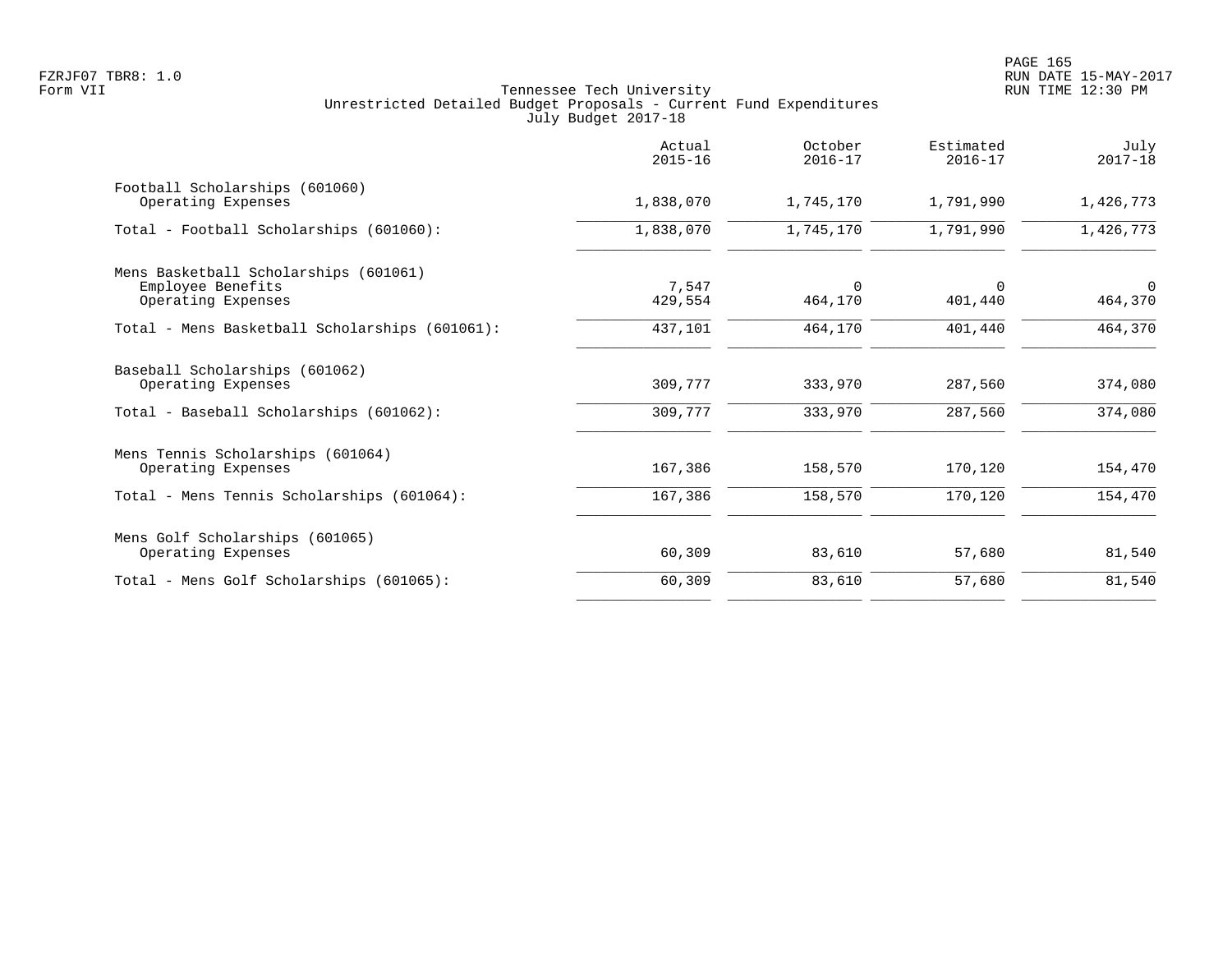|                                                                | Actual<br>$2015 - 16$ | October<br>$2016 - 17$ | Estimated<br>$2016 - 17$ | July<br>$2017 - 18$ |
|----------------------------------------------------------------|-----------------------|------------------------|--------------------------|---------------------|
| Mens Cross Country Scholarships (601066)<br>Operating Expenses | 171,933               | 159,530                | 167,760                  | 155,430             |
| Total - Mens Cross Country Scholarships (601066):              | 171,933               | 159,530                | 167,760                  | 155,430             |
|                                                                |                       |                        |                          |                     |
| Womens Basketball (602000)<br>Salaries - Supporting            | 23,063                | 24,214                 | 24,214                   | 24,439              |
| Salaries - Professional                                        | 274,622               | 227,001                | 232,301                  | 233, 213            |
| Employee Benefits                                              | 89,996                | 66,000                 | 98,030                   | 66,000              |
| Travel                                                         | 112,725               | 112,700                | 101,430                  | 98,390              |
| Operating Expenses                                             | 112,750               | 93,660                 | 99,300                   | 81,770              |
| Total - Womens Basketball (602000):                            | 613,156               | 523,575                | 555,275                  | 503,812             |
| Womens Bball OVC Tournaments (602001)                          |                       |                        |                          |                     |
| Travel                                                         | 0                     | 0                      | 15,000                   | 0                   |
| Total - Womens Bball OVC Tournaments (602001):                 | $\mathbf 0$           | 0                      | 15,000                   | $\Omega$            |
| Womens Volleyball (602004)                                     |                       |                        |                          |                     |
| Salaries - Supporting                                          | $\Omega$              | $\Omega$               | 180                      | $\mathbf 0$         |
| Salaries - Students                                            | 1,925                 | 550                    | 830                      | $\Omega$            |
| Salaries - Professional                                        | 98,243                | 98,605                 | 91,535                   | 98,918              |
| Employee Benefits                                              | 34,076                | 41,090                 | 36,870                   | 41,090              |
| Travel                                                         | 41,064                | 33,600                 | 37,640                   | 33,600              |
| Operating Expenses                                             | 32,552                | 21,240                 | 25,200                   | 21,240              |
| Total - Womens Volleyball (602004):                            | 207,860               | 195,085                | 192,255                  | 194,848             |
|                                                                |                       |                        |                          |                     |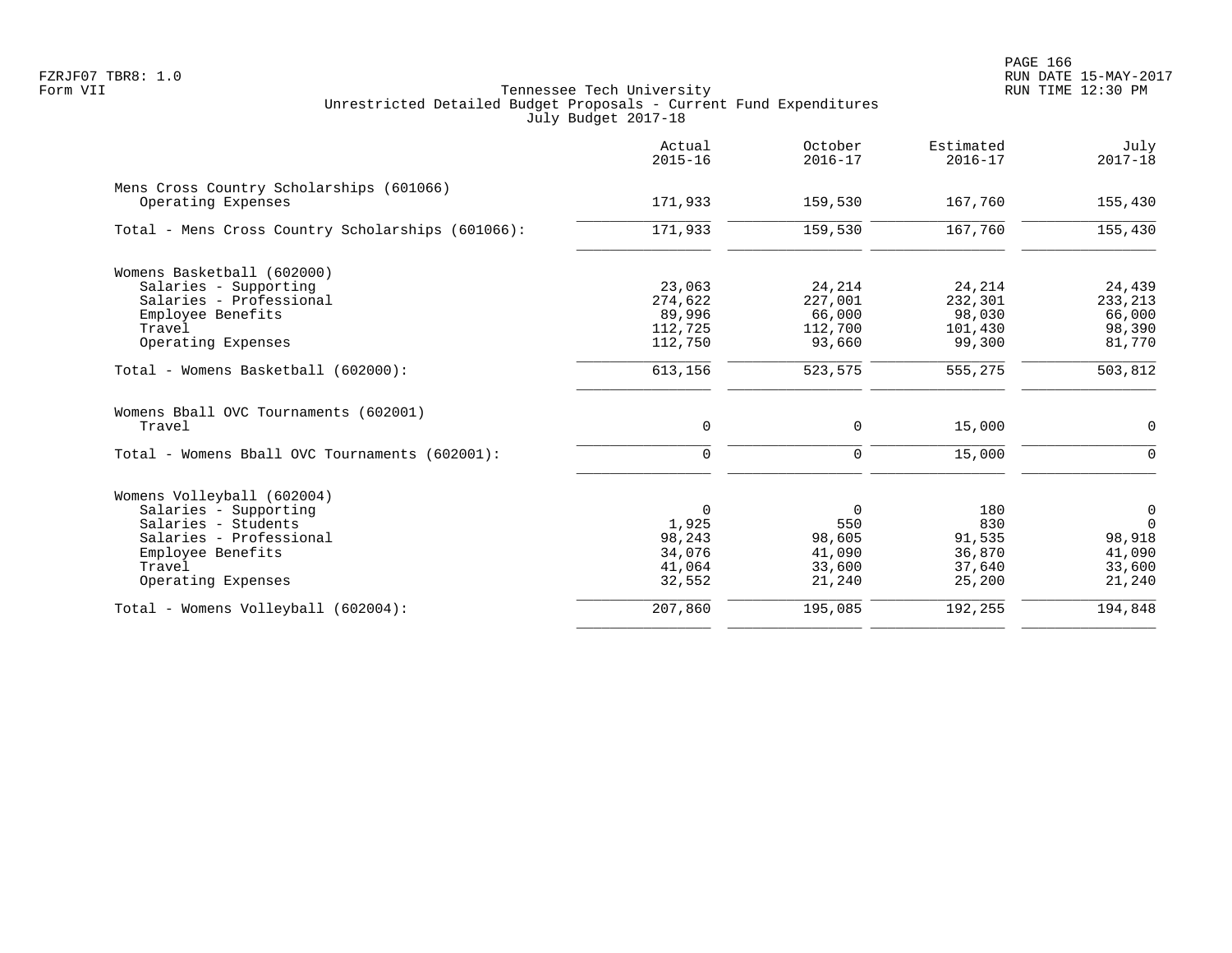PAGE 167 FZRJF07 TBR8: 1.0 RUN DATE 15-MAY-2017

|                                                  | Actual<br>$2015 - 16$ | October<br>$2016 - 17$ | Estimated<br>$2016 - 17$ | July<br>$2017 - 18$ |
|--------------------------------------------------|-----------------------|------------------------|--------------------------|---------------------|
| Womens Volleyball Tournaments (602005)<br>Travel | 8,943                 | 0                      | $\Omega$                 | 0                   |
| Total - Womens Volleyball Tournaments (602005):  | 8,943                 | $\mathbf 0$            | $\Omega$                 | $\Omega$            |
| Womens Golf (602008)                             |                       |                        |                          |                     |
| Salaries - Professional                          | 25,575                | 26,142                 | 29,532                   | 29,472              |
| Employee Benefits                                | 9,569                 | 13,400                 | 10,460                   | 13,400              |
| Travel                                           | 31,203                | 26,650                 | 26,690                   | 25,890              |
| Operating Expenses                               | 15,110                | 10,000                 | 11,700                   | 10,000              |
| Department Revenues                              | $-2$                  | $\Omega$               | $\Omega$                 | $\Omega$            |
| $Total - Womens Golf (602008):$                  | 81,455                | 76,192                 | 78,382                   | 78,762              |
| Womens Cross Country Track (602009)              |                       |                        |                          |                     |
| Salaries - Professional                          | 52,084                | 51,492                 | 29,292                   | 51,590              |
| Employee Benefits                                | 20,116                | 19,130                 | 10,560                   | 19,130              |
| Travel                                           | 49,821                | 19,750                 | 49,750                   | 19,750              |
| Operating Expenses                               | 19,130                | 10,000                 | 19,025                   | 10,000              |
| Department Revenues                              | $-13$                 | $\Omega$               | $-25$                    | $\Omega$            |
| Total - Womens Cross Country Track (602009):     | 141,138               | 100,372                | 108,602                  | 100,470             |
| Womens Track Tournaments (602010)                |                       |                        |                          |                     |
| Travel                                           | 29,170                | 0                      | 13,000                   | 0                   |
| Total - Womens Track Tournaments (602010):       | 29,170                | $\mathbf 0$            | 13,000                   | $\mathbf 0$         |
|                                                  |                       |                        |                          |                     |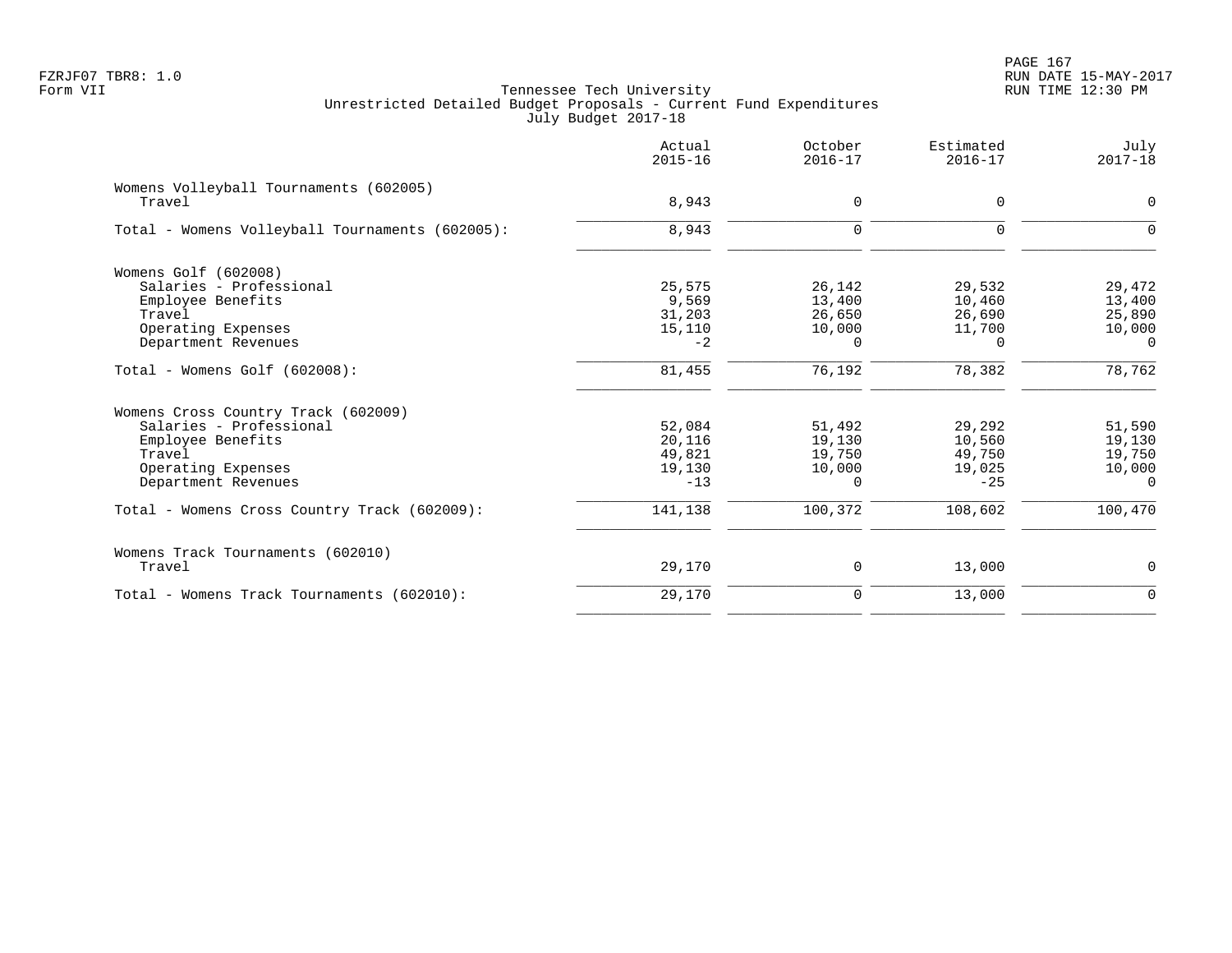PAGE 168 FZRJF07 TBR8: 1.0 RUN DATE 15-MAY-2017

|                                                   | Actual<br>$2015 - 16$ | October<br>$2016 - 17$ | Estimated<br>$2016 - 17$ | July<br>$2017 - 18$ |
|---------------------------------------------------|-----------------------|------------------------|--------------------------|---------------------|
| Womens Softball (602011)                          |                       |                        |                          |                     |
| Salaries - Professional                           | 100,818               | 102,535                | 102,535                  | 103,773             |
| Employee Benefits                                 | 28,943                | 47,000                 | 35,770                   | 47,000              |
| Travel                                            | 52,088                | 42,960                 | 42,270                   | 41,000              |
| Operating Expenses                                | 36,060                | 36,440                 | 36,400                   | 35,310              |
| Total - Womens Softball (602011):                 | 217,909               | 228,935                | 216,975                  | 227,083             |
| Womens Soccer (602012)                            |                       |                        |                          |                     |
| Salaries - Professional                           | 107,534               | 112,171                | 109,271                  | 112,933             |
| Employee Benefits                                 | 35,883                | 44,000                 | 37,400                   | 44,000              |
| Travel                                            | 46,878                | 47,150                 | 42,440                   | 41,170              |
| Operating Expenses                                | 39,542                | 33,560                 | 35,610                   | 32,580              |
| Total - Womens Soccer (602012):                   | 229,837               | 236,881                | 224,721                  | 230,683             |
| Womens OVC Softball Tournaments (602013)          |                       |                        |                          |                     |
| Travel                                            | 12,003                | 0                      | 15,000                   | $\mathbf 0$         |
| Total - Womens OVC Softball Tournaments (602013): | 12,003                | 0                      | 15,000                   | 0                   |
| Womens OVC Golf (602014)                          |                       |                        |                          |                     |
| Travel                                            | 4,175                 | 0                      | 5,000                    | 0                   |
| Total - Womens OVC Golf (602014):                 | 4,175                 | $\mathbf 0$            | 5,000                    | $\mathbf 0$         |
|                                                   |                       |                        |                          |                     |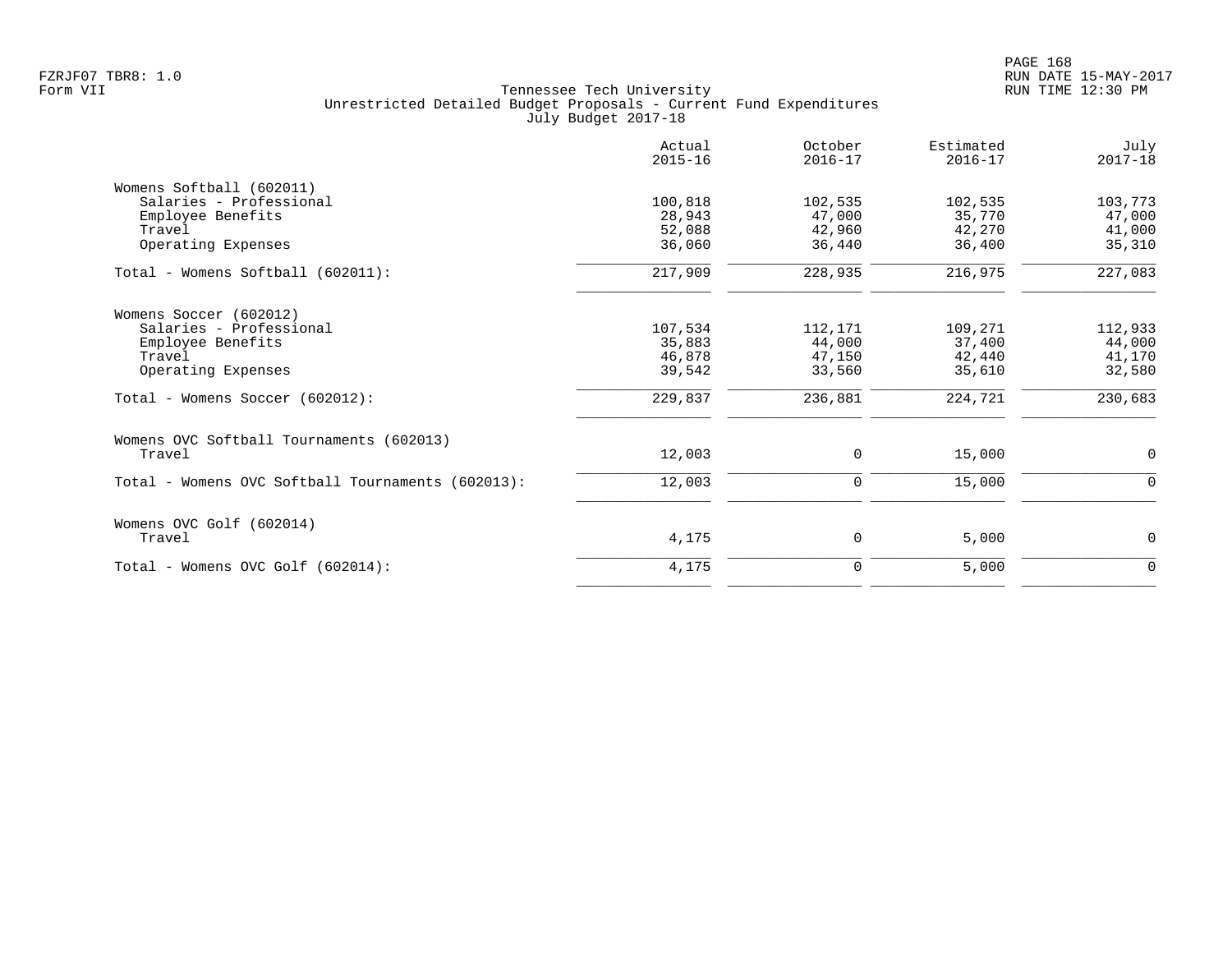|                                                                    | Actual<br>$2015 - 16$ | October<br>$2016 - 17$  | Estimated<br>$2016 - 17$ | July<br>$2017 - 18$        |
|--------------------------------------------------------------------|-----------------------|-------------------------|--------------------------|----------------------------|
| Womens Soccer OVC Tourney (602015)<br>Travel<br>Operating Expenses | 4,634<br>$\Omega$     | $\mathbf 0$<br>$\Omega$ | 4,710<br>780             | $\mathbf 0$<br>$\mathbf 0$ |
| Total - Womens Soccer OVC Tourney (602015):                        | 4,634                 | $\mathbf 0$             | 5,490                    | $\Omega$                   |
| Womens Basketball Scholarships (602060)<br>Operating Expenses      | 426,004               | 475,925                 | 322,455                  | 514,910                    |
| Total - Womens Basketball Scholarships (602060):                   | 426,004               | 475,925                 | 322,455                  | 514,910                    |
| Womens Volleyball Scholarships (602061)<br>Operating Expenses      | 419,811               | 419,700                 | 410,170                  | 421,080                    |
| Total - Womens Volleyball Scholarships (602061):                   | 419,811               | 419,700                 | 410,170                  | 421,080                    |
| Womens Golf Scholarships (602063)<br>Operating Expenses            | 104,778               | 148,940                 | 101,270                  | 205,960                    |
| Total - Womens Golf Scholarships (602063):                         | 104,778               | 148,940                 | 101,270                  | 205,960                    |
| Womens Softball Scholarships (602064)<br>Operating Expenses        | 387,255               | 364,540                 | 281,050                  | 411,920                    |
| Total - Womens Softball Scholarships (602064):                     | 387,255               | 364,540                 | 281,050                  | 411,920                    |
|                                                                    |                       |                         |                          |                            |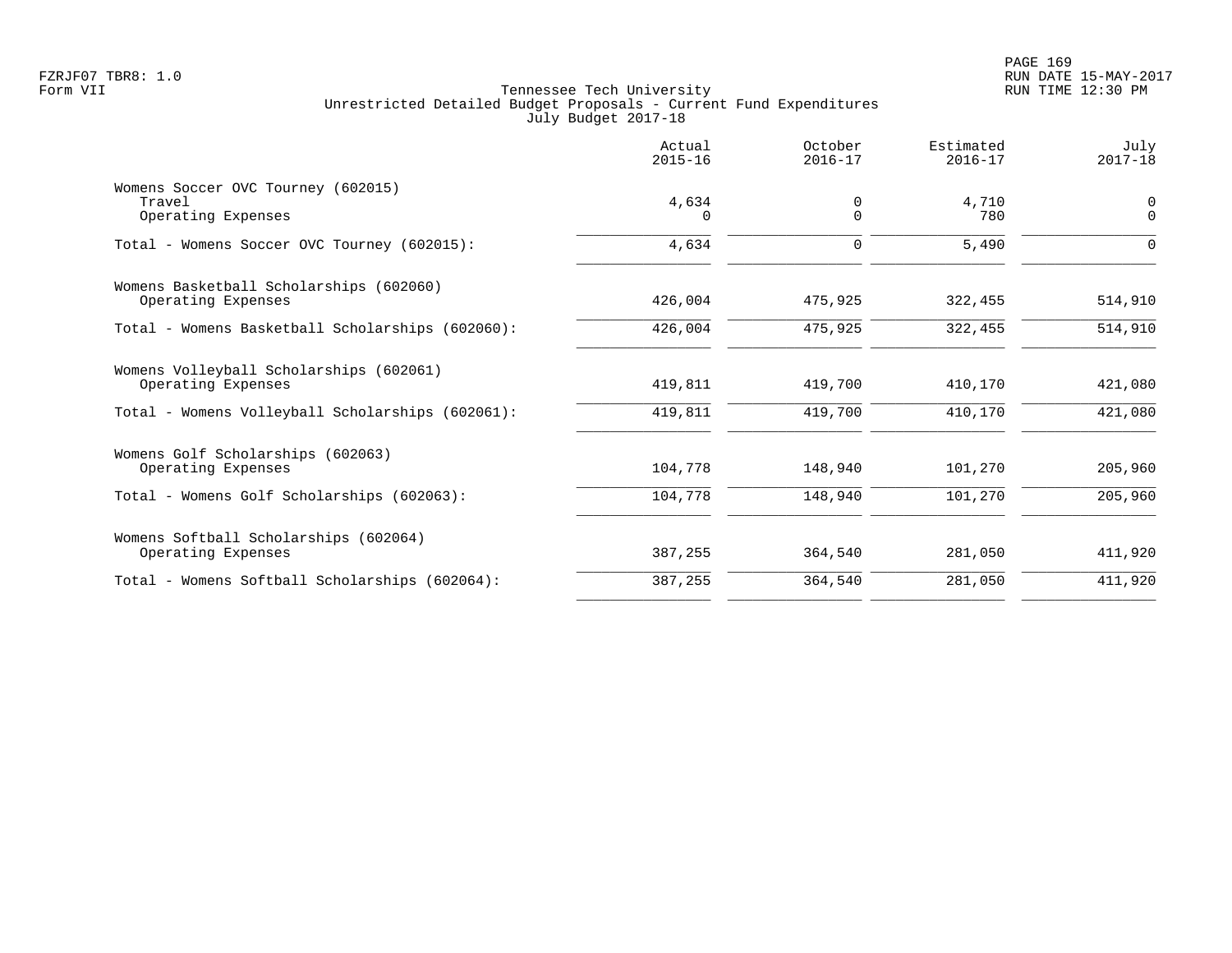|                                                                  | Actual<br>$2015 - 16$ | October<br>$2016 - 17$ | Estimated<br>$2016 - 17$ | July<br>$2017 - 18$   |
|------------------------------------------------------------------|-----------------------|------------------------|--------------------------|-----------------------|
| Womens Cross Country Scholarships (602065)<br>Operating Expenses | 539,989               | 501,020                | 461,930                  | 423,420               |
| Total - Womens Cross Country Scholarships (602065):              | 539,989               | 501,020                | 461,930                  | 423,420               |
| Womens Soccer Scholarships (602066)                              |                       |                        |                          |                       |
| Operating Expenses                                               | 365,577               | 480,820                | 445,150                  | 480,580               |
| Total - Womens Soccer Scholarships (602066):                     | 365,577               | 480,820                | 445,150                  | 480,580               |
| Athletic Motor Pool (650000)                                     |                       |                        |                          |                       |
| Salaries - Professional                                          | $\Omega$              | 4,000                  | 4,000                    | 4,000                 |
| Operating Expenses                                               | 49,953                | 13,000                 | 13,000                   | 13,000                |
| Total - Athletic Motor Pool (650000):                            | 49,953                | 17,000                 | 17,000                   | 17,000                |
| Athletic Motor Pool Revenue (650001)                             |                       |                        |                          |                       |
| Travel                                                           | $-39,300$<br>$-2,988$ | $\Omega$               | 0<br>$-19,000$           | $\Omega$<br>$-19,000$ |
| Operating Expenses                                               |                       | $-19,000$              |                          |                       |
| Total - Athletic Motor Pool Revenue (650001):                    | $-42,288$             | $-19,000$              | $-19,000$                | $-19,000$             |
| Student Sports Comp (650002)                                     |                       |                        |                          |                       |
| Salaries - Professional                                          | 44,500                | 52,621                 | 52,521                   | 60,399                |
| Employee Benefits<br>Operating Expenses                          | 16,281<br>27,476      | 14,606<br>15,930       | 18,766<br>23,210         | 14,606<br>15,930      |
| Department Revenues                                              | $-1$                  | $\Omega$               | 0                        | $\Omega$              |
| Total - Student Sports Comp (650002):                            | 88,256                | 83,157                 | 94,497                   | 90,935                |
|                                                                  |                       |                        |                          |                       |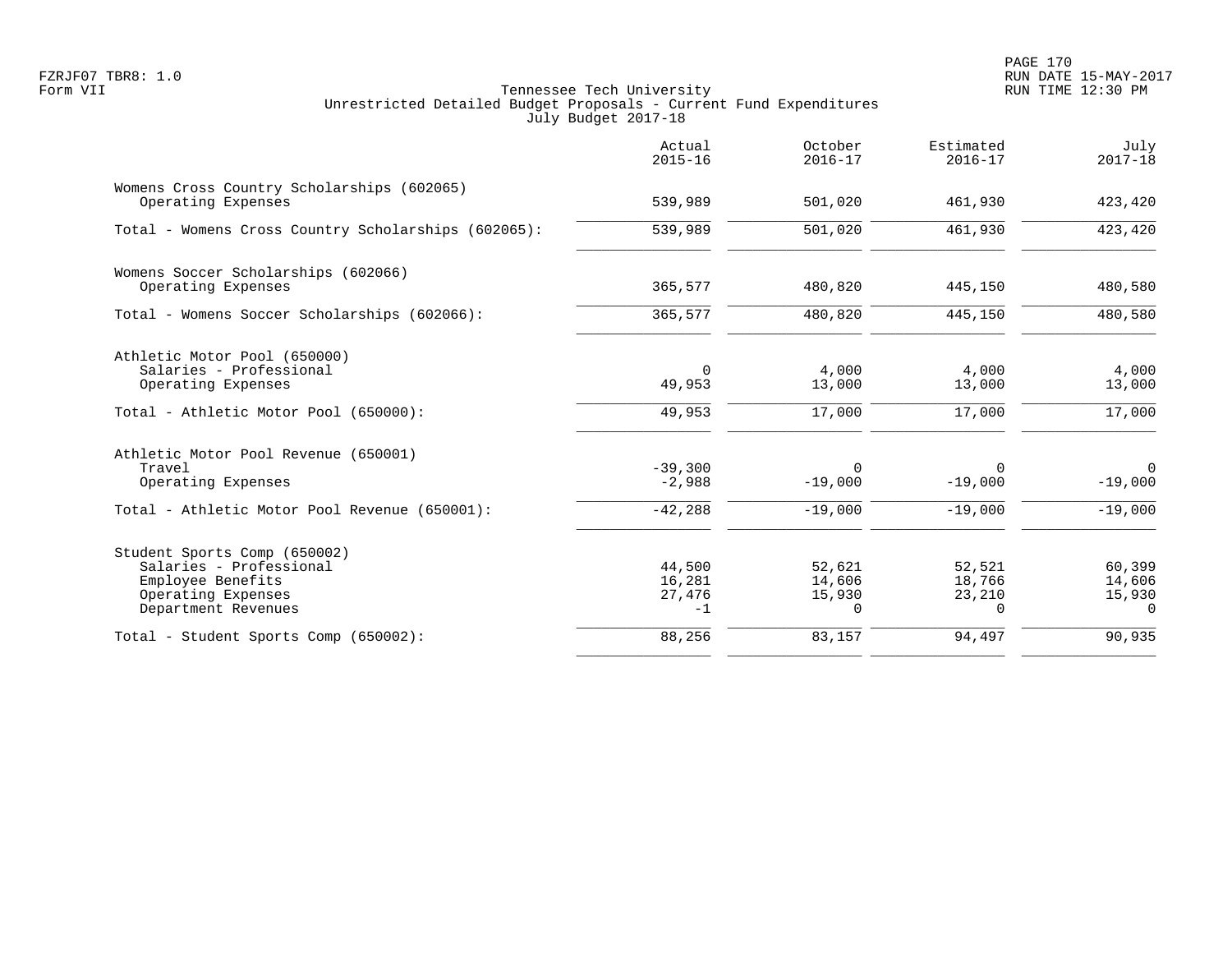PAGE 171 FZRJF07 TBR8: 1.0 RUN DATE 15-MAY-2017

|                                                                                                              | Actual<br>$2015 - 16$ | October<br>$2016 - 17$  | Estimated<br>$2016 - 17$ | July<br>$2017 - 18$     |
|--------------------------------------------------------------------------------------------------------------|-----------------------|-------------------------|--------------------------|-------------------------|
| Student Sports Comp Grad Assist (650003)<br>Employee Benefits                                                | $\mathbf 0$           | 2,780                   | $\Omega$                 | 2,780                   |
| Total - Student Sports Comp Grad Assist (650003):                                                            | $\mathbf 0$           | 2,780                   | $\mathbf 0$              | 2,780                   |
| Tennis Center (650004)<br>Salaries - Professional<br>Employee Benefits                                       | 20,091<br>7,353       | 20,315<br>10,362        | 13,135<br>8,982          | 13,193<br>10,362        |
| Total - Tennis Center (650004):                                                                              | 27,444                | 30,677                  | 22,117                   | 23,555                  |
| Athletic Facilities & Events (650008)<br>Salaries - Students<br>Salaries - Professional<br>Employee Benefits | 0<br>0<br>$\mathbf 0$ | 2,000<br>1,000<br>1,000 | 2,000<br>1,000<br>1,000  | 2,000<br>1,000<br>1,000 |
| Total - Athletic Facilities & Events (650008):                                                               | $\mathbf 0$           | 4,000                   | 4,000                    | 4,000                   |
| TBR Spouse Dependent Discount (700000)<br>Employee Benefits                                                  | 121,746               | 89,270                  | 89,270                   | 89,270                  |
| Total - TBR Spouse Dependent Discount (700000):                                                              | 121,746               | 89,270                  | 89,270                   | 89,270                  |
| TBR Employ Remission PC191 (700001)<br>Employee Benefits                                                     | 69,067                | 34,860                  | 34,860                   | 34,860                  |
| Total - TBR Employ Remission PC191 (700001):                                                                 | 69,067                | 34,860                  | 34,860                   | 34,860                  |
|                                                                                                              |                       |                         |                          |                         |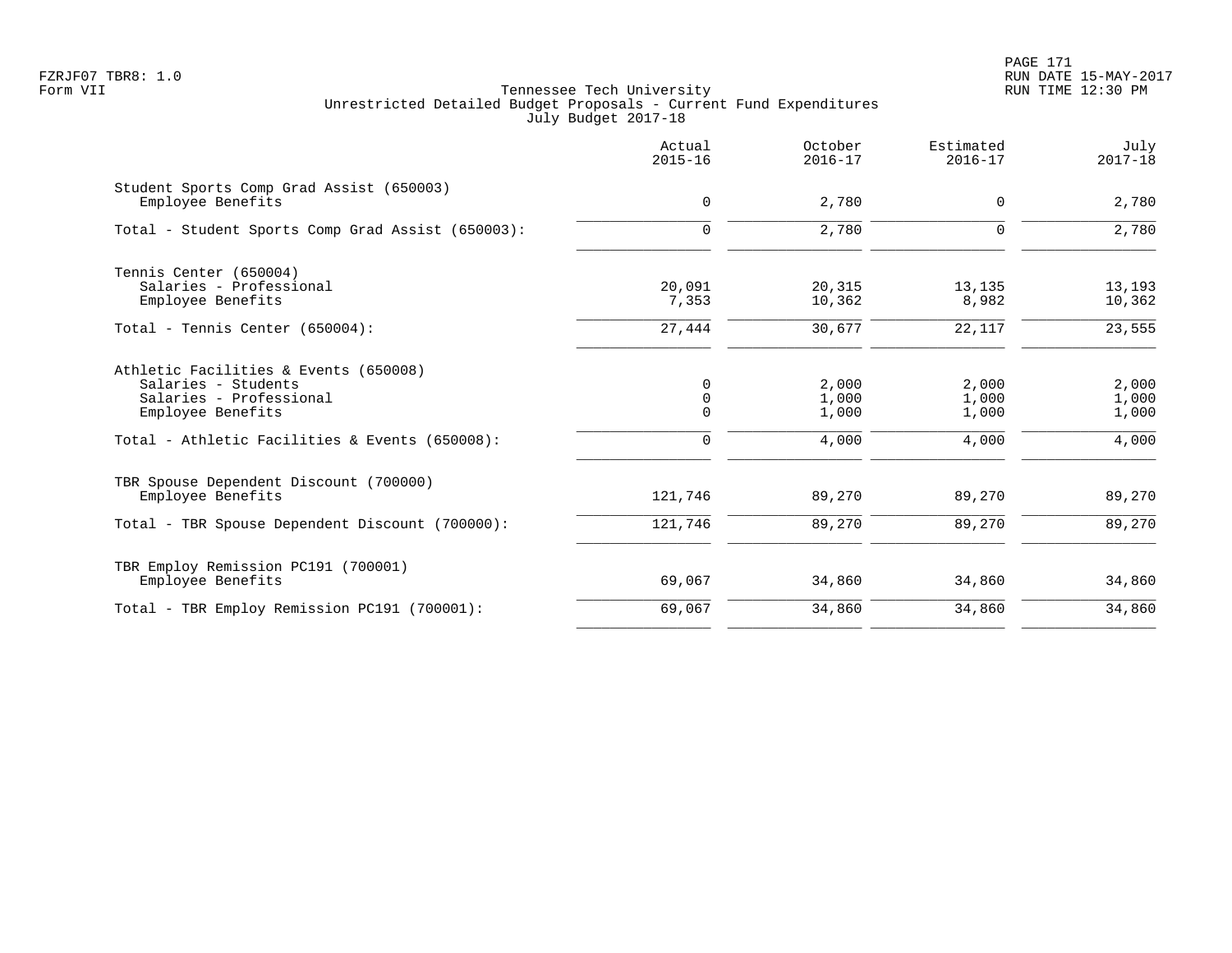PAGE 172 FZRJF07 TBR8: 1.0 RUN DATE 15-MAY-2017

|                                                                                                                                                        | Actual<br>$2015 - 16$                                      | October<br>$2016 - 17$                            | Estimated<br>$2016 - 17$                               | July<br>$2017 - 18$                                  |
|--------------------------------------------------------------------------------------------------------------------------------------------------------|------------------------------------------------------------|---------------------------------------------------|--------------------------------------------------------|------------------------------------------------------|
| E and G Data Processing Allocation (700003)<br>Department Revenues                                                                                     | 547,194                                                    | 619,400                                           | 597,120                                                | 588,440                                              |
| Total - E and G Data Processing Allocation (700003):                                                                                                   | 547,194                                                    | 619,400                                           | 597,120                                                | 588,440                                              |
| E and G Claims Adjustment (700004)<br>Operating Expenses                                                                                               | 50,786                                                     | 39,130                                            | 39,130                                                 | 39,130                                               |
| Total - E and G Claims Adjustment (700004):                                                                                                            | 50,786                                                     | 39,130                                            | 39,130                                                 | 39,130                                               |
| $E$ and G Support (700005)<br>Salaries - Administrative<br>Salaries - Supporting<br>Salaries - Professional<br>Employee Benefits<br>Operating Expenses | $\mathbf 0$<br>$\mathbf 0$<br>$\Omega$<br>20,553<br>79,988 | 2,217<br>7,517<br>31,860<br>215,990<br>$-56, 430$ | $\Omega$<br>$\Omega$<br>20,789<br>215,990<br>$-33,717$ | 13,590<br>40,135<br>196,235<br>303,470<br>$-64, 196$ |
| Total - E and G Support $(700005)$ :                                                                                                                   | 100,541                                                    | 201,154                                           | 203,062                                                | 489,234                                              |
| E and G Other Salary Pool (700009)<br>Salaries - Supporting<br>Salaries - Professional<br>Total - E and G Other Salary Pool (700009):                  | $\mathbf 0$<br>$\Omega$<br>$\mathbf 0$                     | 21,350<br>21,520<br>42,870                        | 21,350<br>21,520<br>42,870                             | 21,350<br>21,520<br>42,870                           |
| Post Office Allocation (700045)<br>Operating Expenses<br>Department Revenues                                                                           | $\Omega$<br>9,770                                          | 1,200<br>0                                        | 1,200<br>$\Omega$                                      | 1,200<br>$\Omega$                                    |
| Total - Post Office Allocation (700045):                                                                                                               | 9,770                                                      | 1,200                                             | 1,200                                                  | 1,200                                                |
|                                                                                                                                                        |                                                            |                                                   |                                                        |                                                      |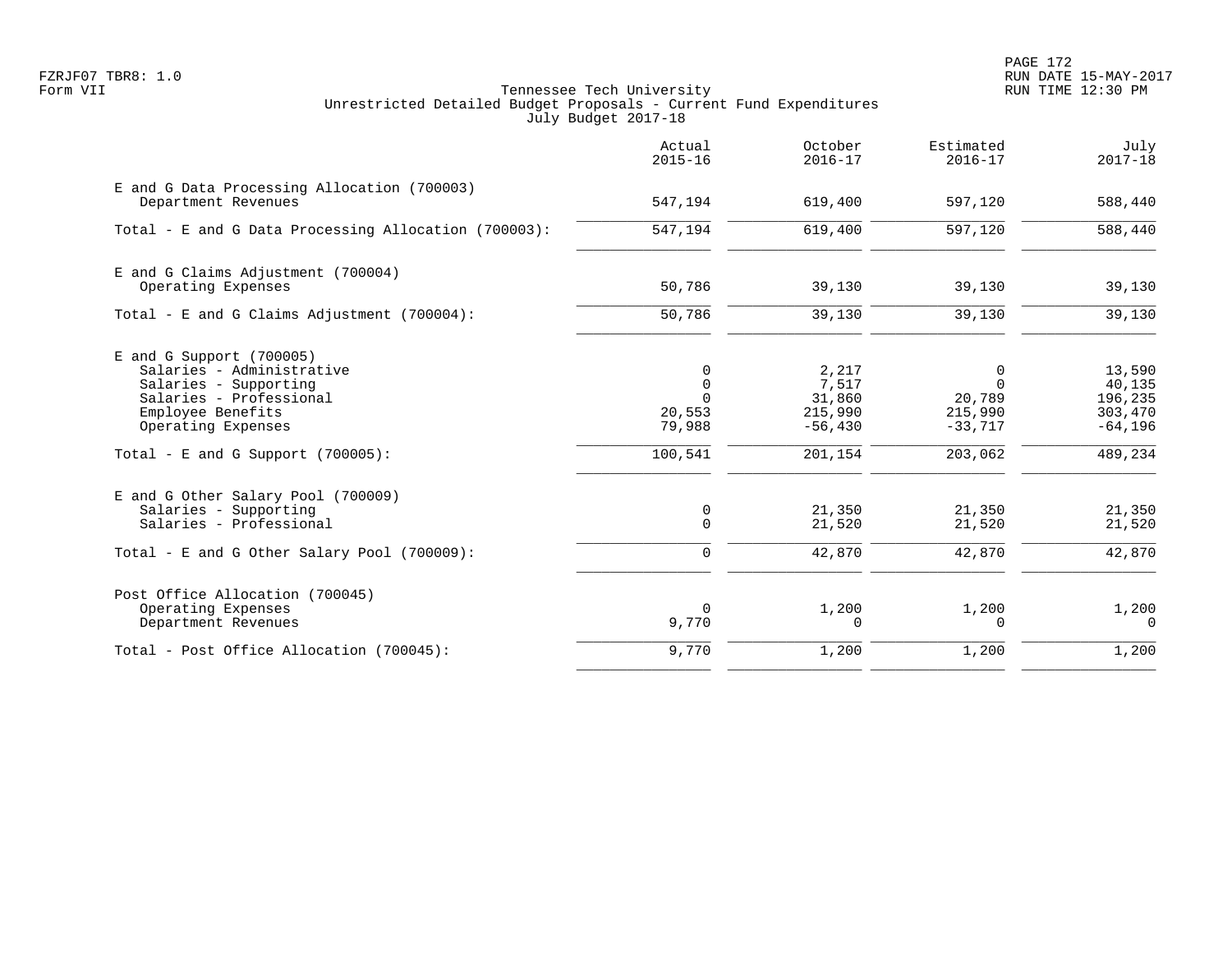PAGE 173 FZRJF07 TBR8: 1.0 RUN DATE 15-MAY-2017

|                                                                                                                                                                                                                                                              | Actual<br>$2015 - 16$                                                                                               | October<br>$2016 - 17$                                                                                       | Estimated<br>$2016 - 17$                                                                                 | July<br>$2017 - 18$                                                                                               |
|--------------------------------------------------------------------------------------------------------------------------------------------------------------------------------------------------------------------------------------------------------------|---------------------------------------------------------------------------------------------------------------------|--------------------------------------------------------------------------------------------------------------|----------------------------------------------------------------------------------------------------------|-------------------------------------------------------------------------------------------------------------------|
| TTU Staff Tuit Maint Reimbursment (700068)<br>Employee Benefits                                                                                                                                                                                              | 81,507                                                                                                              | 61,326                                                                                                       | 61,326                                                                                                   | 61,326                                                                                                            |
| Total - TTU Staff Tuit Maint Reimbursment (700068):                                                                                                                                                                                                          | 81,507                                                                                                              | 61,326                                                                                                       | 61,326                                                                                                   | 61,326                                                                                                            |
| SAF Carryforward Resources (700073)<br>Operating Expenses                                                                                                                                                                                                    | 0                                                                                                                   | $-693,638$                                                                                                   | $-693,638$                                                                                               | $-693,638$                                                                                                        |
| Total - SAF Carryforward Resources (700073):                                                                                                                                                                                                                 | $\mathbf 0$                                                                                                         | $-693,638$                                                                                                   | $-693,638$                                                                                               | $-693,638$                                                                                                        |
| Total - Student Services (400):<br>Salaries - Administrative<br>Salaries - Academic<br>Salaries - Supporting<br>Salaries - Students<br>Salaries - Professional<br>Employee Benefits<br>Travel<br>Operating Expenses<br>Capital Outlay<br>Department Revenues | 445,841<br>3,181<br>1,714,123<br>342,764<br>6,897,745<br>3,899,568<br>1,574,480<br>9,359,881<br>$\Omega$<br>539,887 | 551,868<br>0<br>1,837,956<br>209,118<br>6,683,380<br>3,890,833<br>1,299,036<br>9,280,872<br>7,208<br>619,400 | 545,122<br>1,749,540<br>275,384<br>6,973,311<br>4,043,900<br>1,545,361<br>9,090,911<br>13,528<br>581,650 | 473,309<br>- 0<br>1,578,012<br>192,273<br>7,109,329<br>3,984,898<br>1,203,310<br>8,149,036<br>$\Omega$<br>588,440 |
| Total                                                                                                                                                                                                                                                        | 24,777,470                                                                                                          | 24, 379, 671                                                                                                 | 24,818,707                                                                                               | 23, 278, 607                                                                                                      |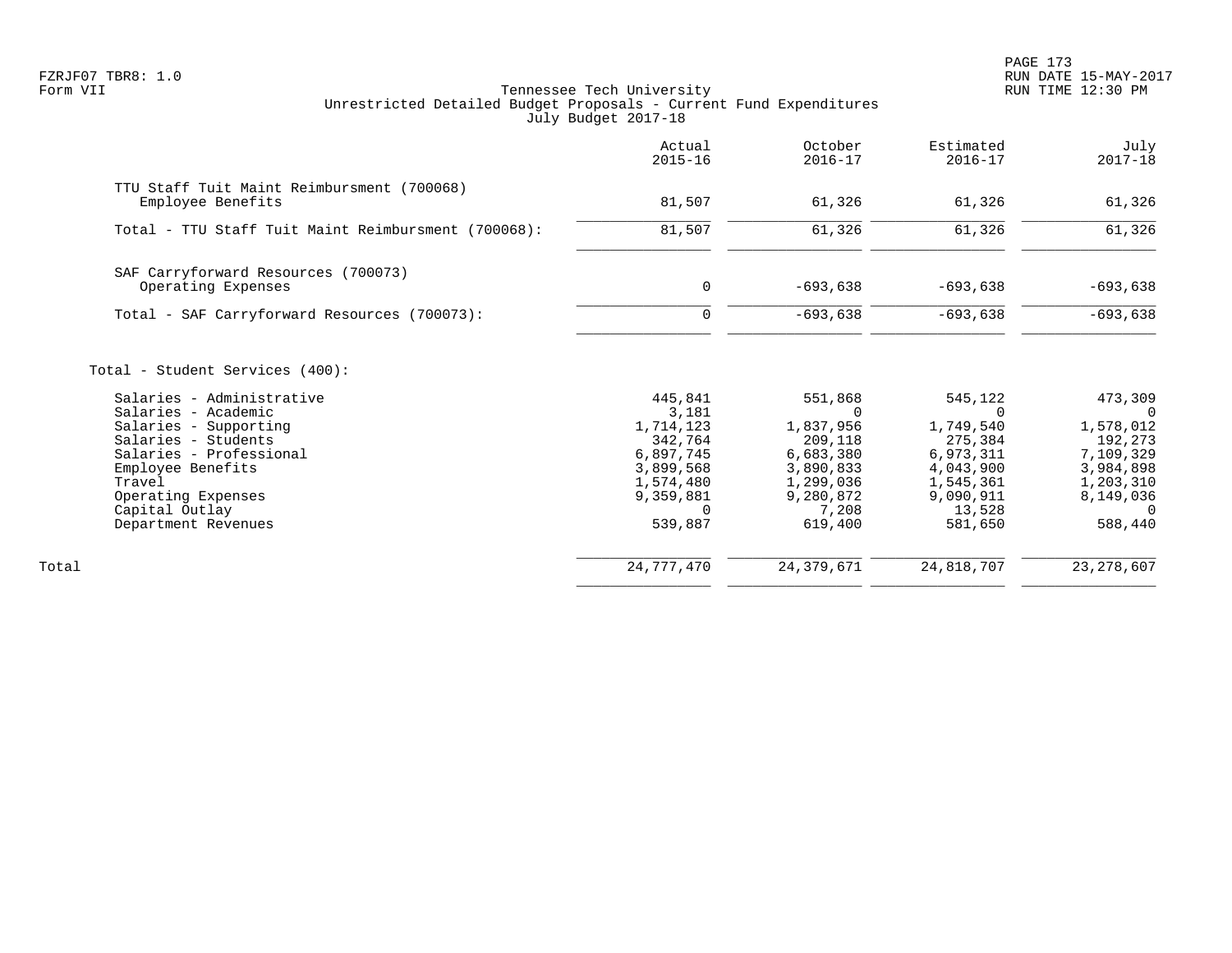|                                                                                                                                                                                         | Actual<br>$2015 - 16$                                             | October<br>$2016 - 17$                                              | Estimated<br>$2016 - 17$                                            | July<br>$2017 - 18$                                                |
|-----------------------------------------------------------------------------------------------------------------------------------------------------------------------------------------|-------------------------------------------------------------------|---------------------------------------------------------------------|---------------------------------------------------------------------|--------------------------------------------------------------------|
| Total - Student Services (40):                                                                                                                                                          |                                                                   |                                                                     |                                                                     |                                                                    |
| Salaries - Administrative                                                                                                                                                               | 445,841                                                           | 551,868                                                             | 545,122                                                             | 473,309                                                            |
| Salaries - Academic                                                                                                                                                                     | 3,181                                                             | $\Omega$                                                            | $\Omega$                                                            | $\Omega$                                                           |
| Salaries - Supporting                                                                                                                                                                   | 1,714,123                                                         | 1,837,956                                                           | 1,749,540                                                           | 1,578,012                                                          |
| Salaries - Students                                                                                                                                                                     | 342,764                                                           | 209,118                                                             | 275,384                                                             | 192,273                                                            |
| Salaries - Professional                                                                                                                                                                 | 6,897,745                                                         | 6,683,380                                                           | 6,973,311                                                           | 7,109,329                                                          |
| Employee Benefits                                                                                                                                                                       | 3,899,568                                                         | 3,890,833                                                           | 4,043,900                                                           | 3,984,898                                                          |
| Travel                                                                                                                                                                                  | 1,574,480                                                         | 1,299,036                                                           | 1,545,361                                                           | 1,203,310                                                          |
| Operating Expense                                                                                                                                                                       | 9,359,881                                                         | 9,280,872                                                           | 9,090,911                                                           | 8,149,036                                                          |
| Capital Outlay                                                                                                                                                                          | $\Omega$                                                          | 7,208                                                               | 13,528                                                              | $\Omega$                                                           |
| Department Revenues                                                                                                                                                                     | 539,887                                                           | 619,400                                                             | 581,650                                                             | 588,440                                                            |
| Total                                                                                                                                                                                   | 24,777,470                                                        | 24, 379, 671                                                        | 24,818,707                                                          | 23, 278, 607                                                       |
| Institutional Support (45)<br>Institutional Support (450)<br>Board of Trustees (101000)<br>Operating Expenses                                                                           | $\mathbf 0$                                                       | $\mathbf 0$                                                         | 55,060                                                              | 37,400                                                             |
| Total - Board of Trustees (101000):                                                                                                                                                     | $\Omega$                                                          | $\Omega$                                                            | 55,060                                                              | 37,400                                                             |
| Presidents Office (110000)<br>Salaries - Administrative<br>Salaries - Supporting<br>Salaries - Students<br>Salaries - Professional<br>Employee Benefits<br>Travel<br>Operating Expenses | 477,379<br>419<br>6,421<br>195,514<br>163,787<br>18,933<br>47,142 | 466,941<br>60,063<br>6,390<br>88,819<br>140,130<br>18,950<br>16,660 | 495,686<br>23,397<br>6,390<br>86,019<br>140,130<br>18,650<br>16,660 | 505,473<br>36,000<br>3,190<br>86,042<br>140,130<br>4,000<br>15,720 |
| Total - Presidents Office (110000):                                                                                                                                                     | 909,595                                                           | 797,953                                                             | 786,932                                                             | 790,555                                                            |
|                                                                                                                                                                                         |                                                                   |                                                                     |                                                                     |                                                                    |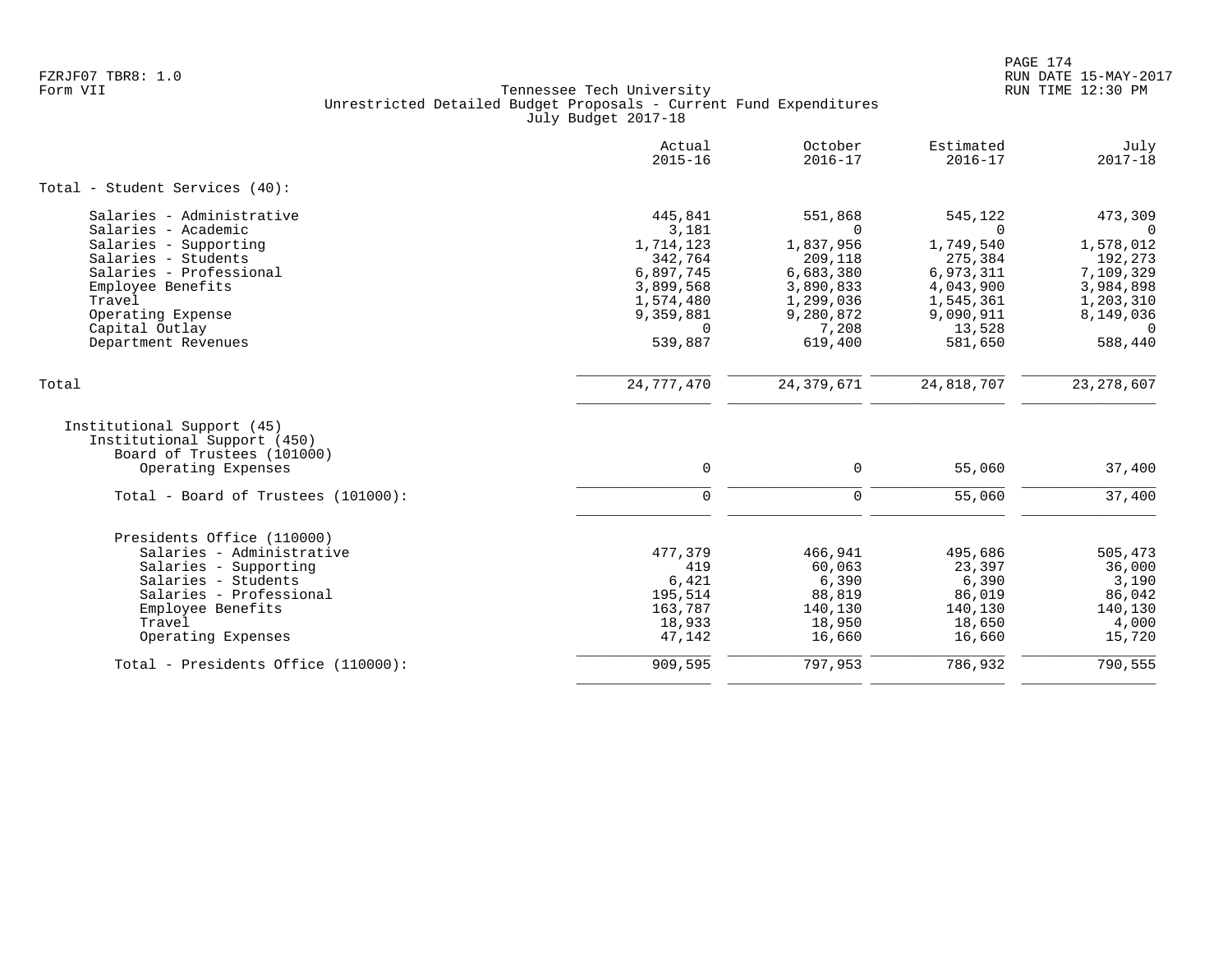PAGE 175 FZRJF07 TBR8: 1.0 RUN DATE 15-MAY-2017

|                                                                                                                                         | Actual<br>$2015 - 16$               | October<br>$2016 - 17$                | Estimated<br>$2016 - 17$                     | July<br>$2017 - 18$                        |
|-----------------------------------------------------------------------------------------------------------------------------------------|-------------------------------------|---------------------------------------|----------------------------------------------|--------------------------------------------|
| University Support (110001)<br>Operating Expenses                                                                                       | $\mathbf 0$                         | $\mathbf 0$                           | $\mathbf 0$                                  | 25,277                                     |
| Total - University Support (110001):                                                                                                    | $\mathbf 0$                         | $\mathbf 0$                           | $\Omega$                                     | 25,277                                     |
| President Emeritus (110002)<br>Salaries - Professional<br>Employee Benefits<br>Travel<br>Operating Expenses                             | 77,918<br>4,191<br>2,081<br>368     | 77,920<br>4,185<br>2,000<br>440       | 77,920<br>4,185<br>2,000<br>440              | 77,920<br>4,185<br>$\overline{0}$<br>1,040 |
| Total - President Emeritus (110002):                                                                                                    | 84,558                              | 84,545                                | 84,545                                       | 83,145                                     |
| Faculty Senate (110003)<br>Salaries - Academic<br>Employee Benefits<br>Travel<br>Operating Expenses<br>Total - Faculty Senate (110003): | 3,998<br>720<br>1,583<br>0<br>6,301 | 4,000<br>1,500<br>1,580<br>0<br>7,080 | 4,000<br>1,500<br>1,880<br>$\Omega$<br>7,380 | 4,000<br>1,500<br>400<br>380<br>6,280      |
|                                                                                                                                         |                                     |                                       |                                              |                                            |
| Staff Development (110005)<br>Operating Expenses                                                                                        | 1,500                               | 1,500                                 | 1,115                                        | 1,500                                      |
| Total - Staff Development (110005):                                                                                                     | 1,500                               | 1,500                                 | 1,115                                        | 1,500                                      |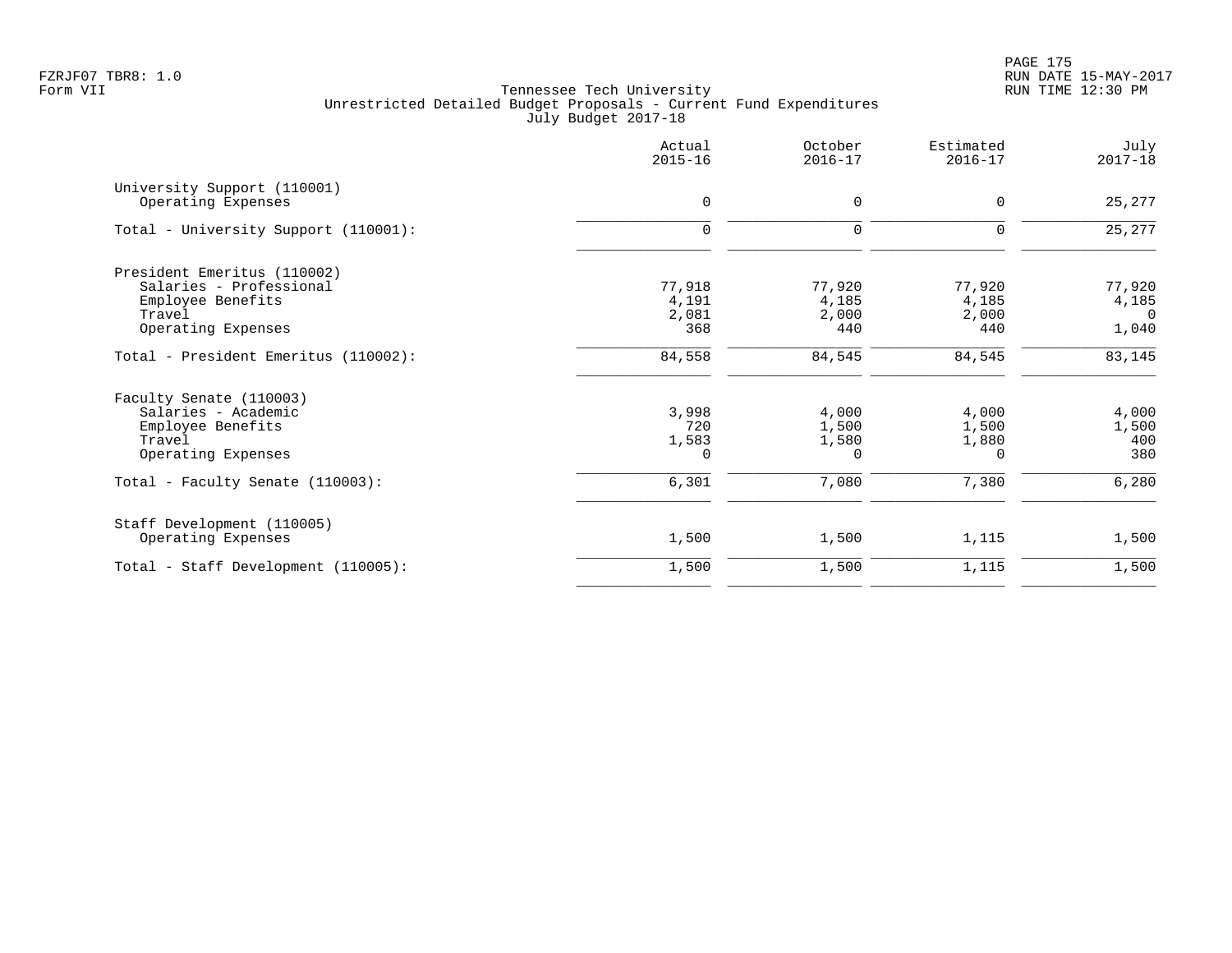|                                                                                                                             | Actual<br>$2015 - 16$             | October<br>$2016 - 17$         | Estimated<br>$2016 - 17$       | July<br>$2017 - 18$              |
|-----------------------------------------------------------------------------------------------------------------------------|-----------------------------------|--------------------------------|--------------------------------|----------------------------------|
| President Grad Assistant (110006)<br>Employee Benefits                                                                      | 24,743                            | 16,380                         | 16,380                         | 16,380                           |
| Total - President Grad Assistant (110006):                                                                                  | 24,743                            | 16,380                         | 16,380                         | 16,380                           |
| Staff Moving (110007)<br>Salaries - Administrative<br>Employee Benefits                                                     | 3,000<br>390                      | 0<br>$\mathbf 0$               | 0<br>0                         | $\mathbf 0$<br>$\mathbf 0$       |
| Total - Staff Moving (110007):                                                                                              | 3,390                             | 0                              | $\mathbf 0$                    | $\Omega$                         |
| Staff Awards (110008)<br>Salaries - Supporting<br>Employee Benefits<br>Operating Expenses<br>Total - Staff Awards (110008): | 3,000<br>$\Omega$<br>204<br>3,204 | 4,000<br>2,115<br>200<br>6,315 | 4,000<br>2,115<br>200<br>6,315 | 4,000<br>2,115<br>2,200<br>8,315 |
| Professional Awards (110009)<br>Salaries - Professional<br>Operating Expenses                                               | 1,000<br>35                       | 1,000<br>50                    | 1,000<br>50                    | 1,000<br>50                      |
| Total - Professional Awards (110009):                                                                                       | 1,035                             | 1,050                          | 1,050                          | 1,050                            |
| Performance Awards (110010)<br>Operating Expenses                                                                           | 0                                 | 12,000                         | 12,000                         | 12,000                           |
| Total - Performance Awards (110010):                                                                                        | $\mathbf 0$                       | 12,000                         | 12,000                         | 12,000                           |
|                                                                                                                             |                                   |                                |                                |                                  |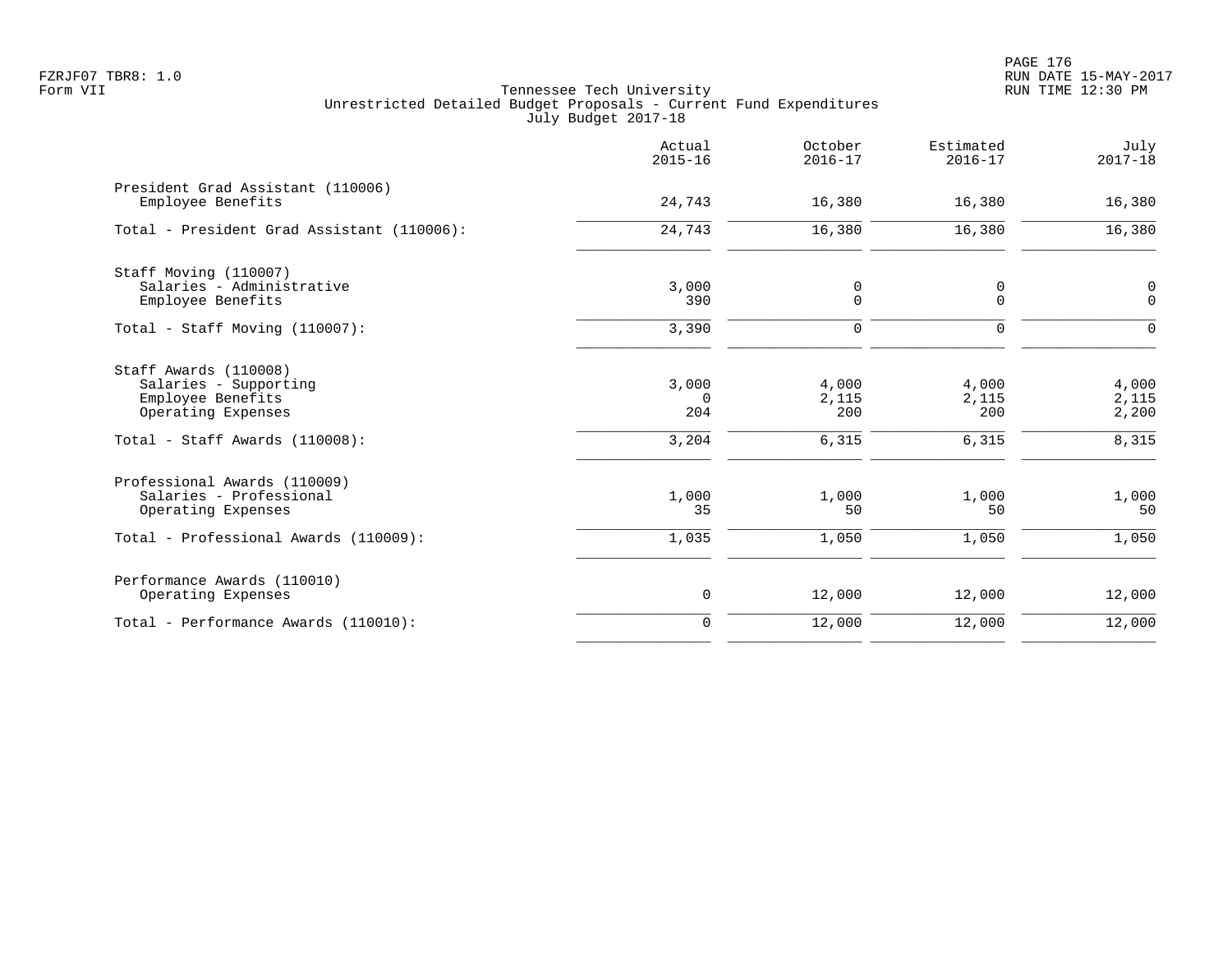|                                                                                                              | Actual<br>$2015 - 16$         | October<br>$2016 - 17$                                   | Estimated<br>$2016 - 17$                              | July<br>$2017 - 18$                                   |
|--------------------------------------------------------------------------------------------------------------|-------------------------------|----------------------------------------------------------|-------------------------------------------------------|-------------------------------------------------------|
| Graduation Experience (110012)<br>Salaries - Supporting<br>Salaries - Students<br>Employee Benefits          | 1,794<br>6,633<br>372         | 0<br>$\Omega$<br>100                                     | 385<br>6,260<br>100                                   | $\mathsf{O}$<br>$\overline{0}$<br>100                 |
| Operating Expenses                                                                                           | 148,267                       | 157,110                                                  | 151,850                                               | 157,110                                               |
| Total - Graduation Experience (110012):                                                                      | 157,066                       | 157,210                                                  | 158,595                                               | 157,210                                               |
| Exec Mgt Strategic Initiatives (110016)<br>Operating Expenses                                                | 0                             | 97,311                                                   | 89,927                                                | 271,886                                               |
| Total - Exec Mgt Strategic Initiatives (110016):                                                             | $\mathbf 0$                   | 97,311                                                   | 89,927                                                | 271,886                                               |
| Marketing Strategic Plans (110017)<br>Operating Expenses                                                     | 153,247                       | 150,753                                                  | 150,753                                               | $\mathbf 0$                                           |
| Total - Marketing Strategic Plans (110017):                                                                  | 153,247                       | 150,753                                                  | 150,753                                               | $\Omega$                                              |
| President GIK Chartwells (110025)<br>Operating Expenses                                                      | 10,000                        | $\Omega$                                                 | $\Omega$                                              | 0                                                     |
| Total - President GIK Chartwells (110025):                                                                   | 10,000                        | $\mathbf 0$                                              | $\mathbf 0$                                           | $\Omega$                                              |
| Centennial (110026)<br>Salaries - Academic<br>Salaries - Students<br>Employee Benefits<br>Operating Expenses | 3,948<br>640<br>702<br>17,429 | $\mathbf 0$<br>$\mathbf 0$<br>$\mathbf 0$<br>$\mathbf 0$ | $\Omega$<br>$\mathbf 0$<br>$\mathbf 0$<br>$\mathbf 0$ | $\mathbf 0$<br>$\Omega$<br>$\mathbf 0$<br>$\mathbf 0$ |
| Total - Centennial $(110026)$ :                                                                              | 22,719                        | $\mathsf 0$                                              | $\mathbf 0$                                           | $\Omega$                                              |
|                                                                                                              |                               |                                                          |                                                       |                                                       |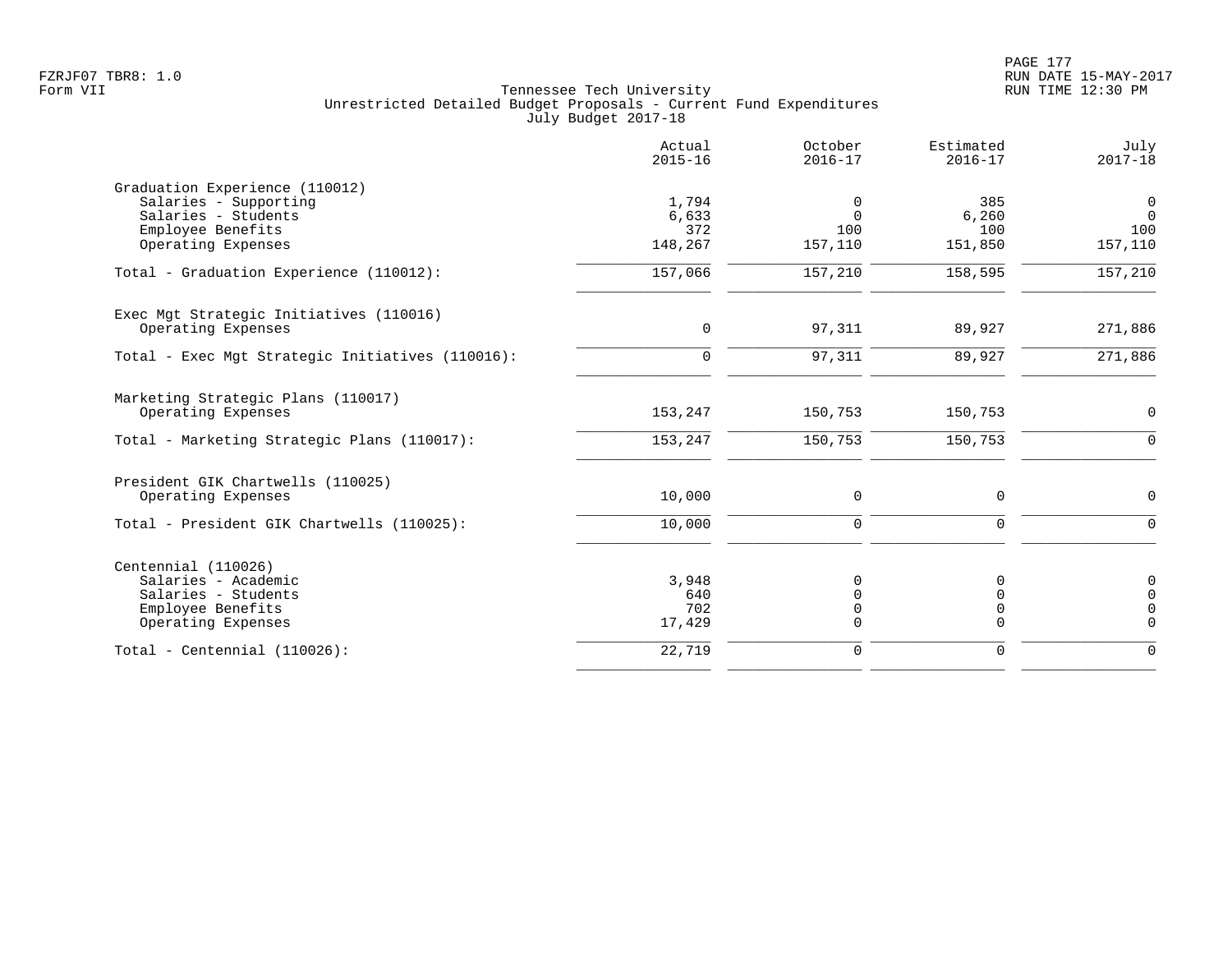|                                                  | Actual<br>$2015 - 16$ | October<br>$2016 - 17$ | Estimated<br>$2016 - 17$ | July<br>$2017 - 18$ |
|--------------------------------------------------|-----------------------|------------------------|--------------------------|---------------------|
| University Counsel (110100)                      |                       |                        |                          |                     |
| Salaries - Administrative                        | 151,600               | 154,325                | 154,325                  | 155,300             |
| Salaries - Students                              | 875                   | $\Omega$               | $\Omega$                 | $\overline{0}$      |
| Salaries - Professional                          | 16,426                | 72,643                 | 76,376                   | 75,691              |
| Employee Benefits                                | 52,929                | 64,510                 | 64,510                   | 64,510              |
| Travel                                           | 7,231                 | 5,000                  | 4,067                    | 5,000               |
| Operating Expenses                               | 13,046                | 14,500                 | 14,500                   | 6,000               |
| Total - University Counsel (110100):             | 242,107               | 310,978                | 313,778                  | 306,501             |
| Office of Internal Audit (111000)                |                       |                        |                          |                     |
| Salaries - Administrative                        | 95,069                | 97,267                 | 97,267                   | 98,000              |
| Salaries - Supporting                            | 38,312                | 39,187                 | 39,187                   | 39,478              |
| Salaries - Professional                          | 60,533                | 61,488                 | 61,488                   | 61,806              |
| Employee Benefits                                | 76,698                | 73,540                 | 73,540                   | 73,540              |
| Travel                                           | 4,360                 | 13,700                 | 13,700                   | 6,300               |
| Operating Expenses                               | 2,906                 | 3,650                  | 3,650                    | 3,650               |
| Total - Office of Internal Audit (111000):       | 277,878               | 288,832                | 288,832                  | 282,774             |
| Commission on Status of Women (112001)           |                       |                        |                          |                     |
| Operating Expenses                               | 1,850                 | 2,000                  | 2,000                    | 2,000               |
| Total - Commission on Status of Women (112001):  | 1,850                 | 2,000                  | 2,000                    | 2,000               |
|                                                  |                       |                        |                          |                     |
| Ofc VP Research & Economic Dev (118000)          |                       |                        |                          |                     |
| Salaries - Administrative                        | 305,525               | 308,335                | 308,335                  | 309,272             |
| Salaries - Academic                              | 155,967               | 300                    | 300                      | $\Omega$            |
| Salaries - Supporting                            | 24,407                | 64,601                 | 31,003                   | 34,375              |
| Salaries - Professional                          | 125,137               | 109,329                | 107,113                  | 88,648              |
| Employee Benefits                                | 187,118               | 148,115                | 148,115                  | 148,115             |
| Total - Ofc VP Research & Economic Dev (118000): | 798,154               | 630,680                | 594,866                  | 580,410             |
|                                                  |                       |                        |                          |                     |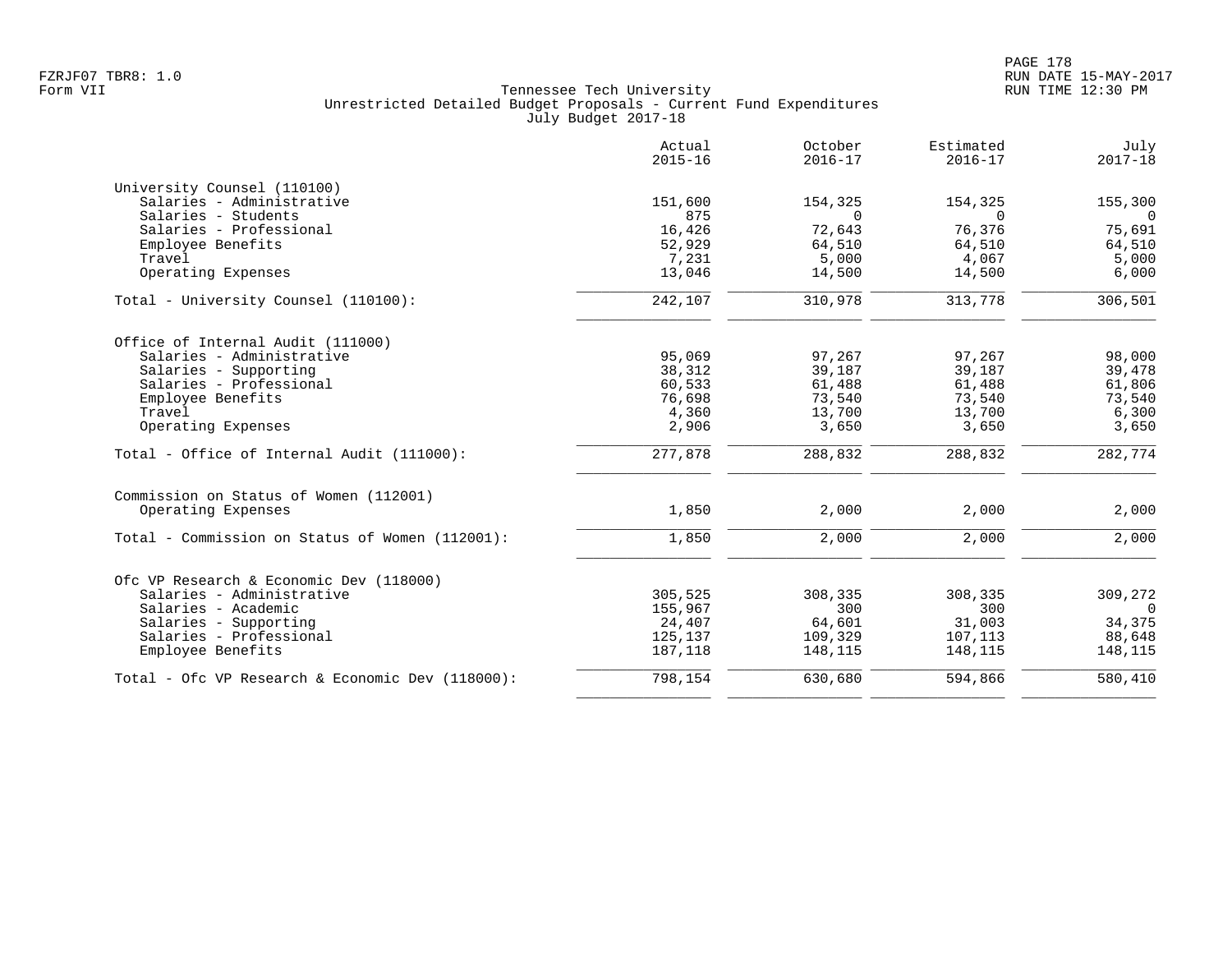|                                                      | Actual<br>$2015 - 16$ | October<br>$2016 - 17$ | Estimated<br>$2016 - 17$ | July<br>$2017 - 18$ |
|------------------------------------------------------|-----------------------|------------------------|--------------------------|---------------------|
| Office of the Provost (120000)                       |                       |                        |                          |                     |
| Salaries - Administrative                            | 227,250               | 229,474                | 229,474                  | 230,215             |
| Salaries - Supporting                                | 7,033                 | $\Omega$               | 6,788                    | - 0                 |
| Salaries - Students                                  | 5,614                 | $\Omega$               | $\Omega$                 | $\Omega$            |
| Salaries - Professional                              | 182,385               | 199,380                | 203,220                  | 162,263             |
| Employee Benefits                                    | 148,523               | 149,870                | 149,870                  | 149,870             |
| Travel                                               | 5,789                 | 1,920                  | 5,365                    | 1,920               |
| Operating Expenses                                   | 15,055                | 4,500                  | 8,853                    | 4,500               |
| Total - Office of the Provost (120000):              | 591,649               | 585,144                | 603,570                  | 548,768             |
| Self Study (120001)                                  |                       |                        |                          |                     |
| Salaries - Academic                                  | 4,514                 | $\Omega$               | 505                      | 0                   |
| Salaries - Supporting                                | 7,233                 | $\Omega$               | 0                        | $\mathbb O$         |
| Salaries - Professional                              | 1,816                 | $\Omega$               | 8,952                    | $\Omega$            |
| Employee Benefits                                    | 2,212                 | 5,800                  | 5,800                    | 5,800               |
| Travel                                               | 26,969                | 4,000                  | 12,500                   | 4,000               |
| Operating Expenses                                   | 46,121                | 71,714                 | 62,581                   | 75,960              |
| $Total - Self Study (120001):$                       | 88,865                | 81,514                 | 90,338                   | 85,760              |
| Federal College Work Study Program (122001)          |                       |                        |                          |                     |
| Salaries - Students                                  | 5,244                 | 20,410                 | 20,410                   | 20,410              |
| Employee Benefits                                    | $\Omega$              | 3,000                  | 3,000                    | 3,000               |
| Total - Federal College Work Study Program (122001): | 5,244                 | 23,410                 | 23,410                   | 23,410              |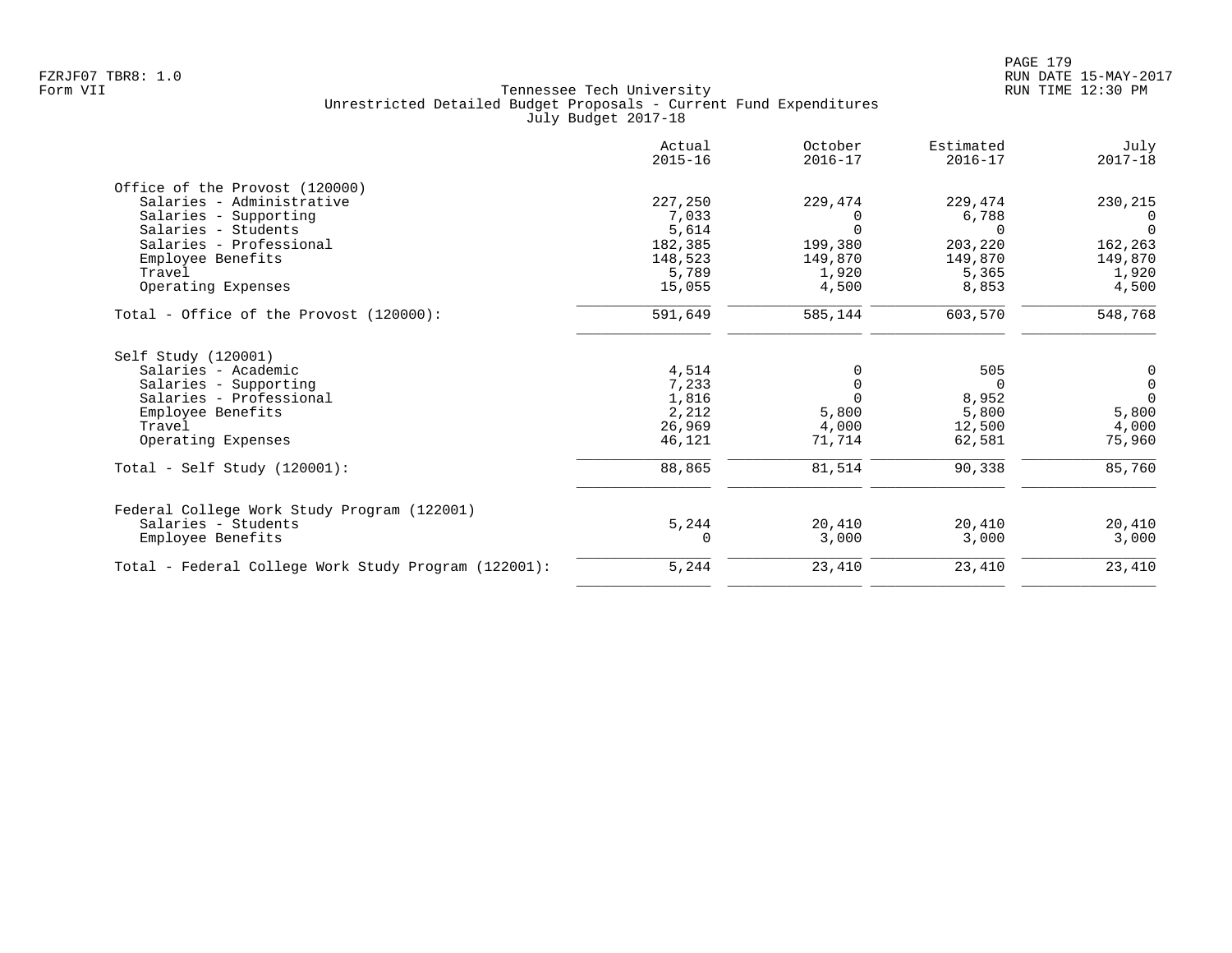|                                                     | Actual<br>$2015 - 16$ | October<br>$2016 - 17$ | Estimated<br>$2016 - 17$ | July<br>$2017 - 18$ |
|-----------------------------------------------------|-----------------------|------------------------|--------------------------|---------------------|
| African Am Undergrad Sch (123017)                   |                       |                        |                          |                     |
| Employee Benefits                                   | 11,218                | 0                      | 0                        | $\mathbf 0$         |
| Total - African Am Undergrad Sch (123017):          | 11,218                | 0                      | 0                        | $\mathbf 0$         |
| Institutional Research Office (125000)              |                       |                        |                          |                     |
| Salaries - Administrative                           | 94,169                | 95,432                 | 95,432                   | 95,920              |
| Salaries - Students                                 | 881                   | $\Omega$               | $\Omega$                 | $\overline{0}$      |
| Salaries - Professional                             | 125,478               | 115,984                | 115,984                  | 116,752             |
| Employee Benefits                                   | 68,050                | 64,675                 | 64,675                   | 64,675              |
| Travel                                              | 4,111                 | 7,300                  | 9,108                    | 2,300               |
| Operating Expenses                                  | 12,607                | 8,867                  | 7,059                    | 12,220              |
| Total - Institutional Research Office (125000):     | 305,296               | 292,258                | 292,258                  | 291,867             |
| Institutional Res Graduate Assist (125001)          |                       |                        |                          |                     |
| Employee Benefits                                   | $\mathbf 0$           | 9,640                  | 9,640                    | 9,640               |
| Total - Institutional Res Graduate Assist (125001): | $\mathbf 0$           | 9,640                  | 9,640                    | 9,640               |
| Student Affairs Administration (127000)             |                       |                        |                          |                     |
| Salaries - Administrative                           | 157,000               | 159,655                | 159,655                  | 160,540             |
| Salaries - Supporting                               | 50,758                | 57,039                 | 51,349                   | 63,443              |
| Salaries - Students                                 | 5,184                 | 1,200                  | 2,360                    | 1,200               |
| Salaries - Professional                             | 35,045                | 37,428                 | 38,553                   | 37,727              |
| Employee Benefits                                   | 84,684                | 89,666                 | 89,666                   | 89,666              |
| Travel                                              | 5,809                 | 480                    | 480                      | 480                 |
| Operating Expenses                                  | 18,274                | 7,538                  | 9,143                    | 12,653              |
| Total - Student Affairs Administration (127000):    | 356,754               | 353,006                | 351,206                  | 365,709             |
|                                                     |                       |                        |                          |                     |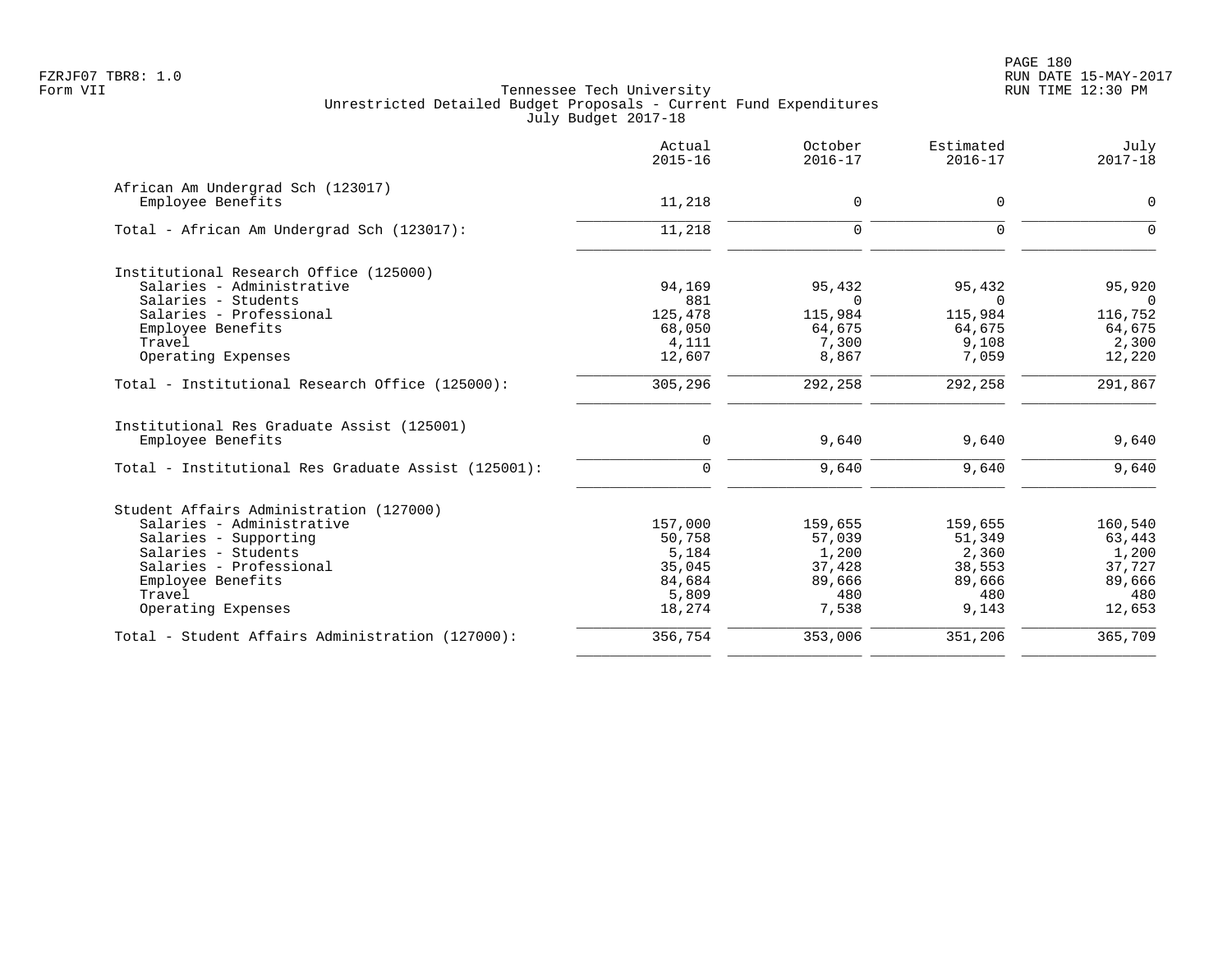PAGE 181 FZRJF07 TBR8: 1.0 RUN DATE 15-MAY-2017

|                                                                                                                                                                                                              | Actual<br>$2015 - 16$                                                          | October<br>$2016 - 17$                                                               | Estimated<br>$2016 - 17$                                                          | July<br>$2017 - 18$                                                               |
|--------------------------------------------------------------------------------------------------------------------------------------------------------------------------------------------------------------|--------------------------------------------------------------------------------|--------------------------------------------------------------------------------------|-----------------------------------------------------------------------------------|-----------------------------------------------------------------------------------|
| Student Affairs Grad Assist (127001)<br>Employee Benefits                                                                                                                                                    | 45,437                                                                         | 46,300                                                                               | 46,300                                                                            | 46,300                                                                            |
| Total - Student Affairs Grad Assist (127001):                                                                                                                                                                | 45,437                                                                         | 46,300                                                                               | 46,300                                                                            | 46,300                                                                            |
| Commission on Status of Blacks (127002)<br>Operating Expenses                                                                                                                                                | 1,695                                                                          | 2,010                                                                                | 2,010                                                                             | 2,010                                                                             |
| Total - Commission on Status of Blacks (127002):                                                                                                                                                             | 1,695                                                                          | 2,010                                                                                | 2,010                                                                             | 2,010                                                                             |
| Vice Pres for Planning and Finance (200000)<br>Salaries - Administrative<br>Salaries - Supporting<br>Salaries - Professional<br>Employee Benefits<br>Travel<br>Operating Expenses                            | 202,300<br>26,085<br>51,180<br>70,258<br>12,462<br>5,738                       | 205,775<br>30,534<br>52,323<br>69,340<br>750<br>3,760                                | 205,775<br>54,671<br>56,723<br>69,340<br>750<br>$-640$                            | 207,000<br>27,352<br>52,770<br>69,340<br>750<br>3,760                             |
| Total - Vice Pres for Planning and Finance (200000):                                                                                                                                                         | 368,023                                                                        | 362,482                                                                              | 386,619                                                                           | 360,972                                                                           |
| Business Office (200001)<br>Salaries - Administrative<br>Salaries - Supporting<br>Salaries - Students<br>Salaries - Professional<br>Employee Benefits<br>Travel<br>Operating Expenses<br>Department Revenues | 164,913<br>418,700<br>7,590<br>598,444<br>512,647<br>14,164<br>71,825<br>$-79$ | 169,163<br>516,824<br>4,448<br>567,825<br>524,535<br>25,670<br>74,240<br>$\mathbf 0$ | 169,163<br>524,824<br>4,448<br>559,825<br>524,535<br>25,670<br>74,240<br>$\Omega$ | 169,850<br>414,918<br>4,448<br>561,397<br>524,535<br>25,670<br>82,240<br>$\Omega$ |
| Total - Business Office (200001):                                                                                                                                                                            | 1,788,204                                                                      | 1,882,705                                                                            | 1,882,705                                                                         | 1,783,058                                                                         |
|                                                                                                                                                                                                              |                                                                                |                                                                                      |                                                                                   |                                                                                   |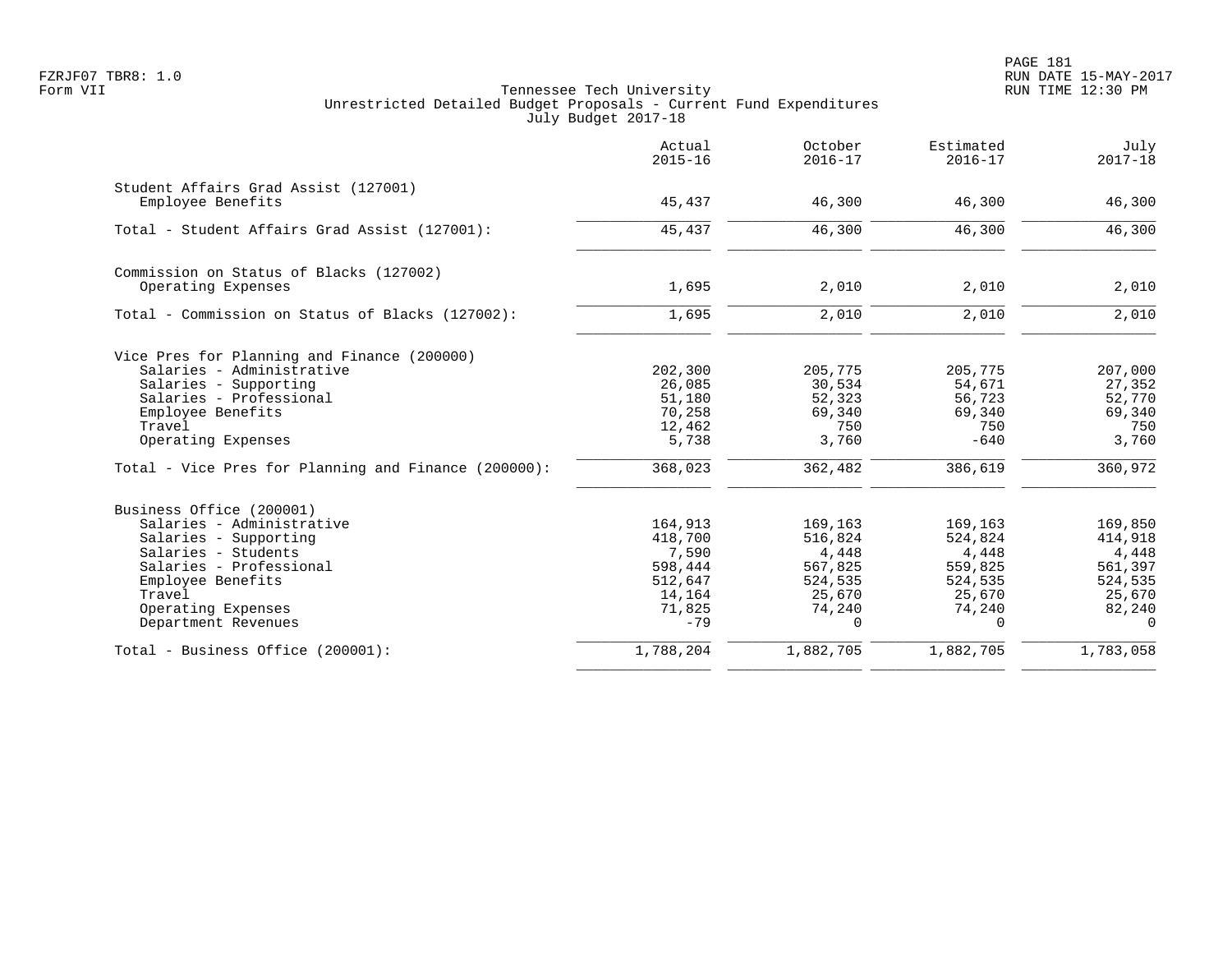|                                                  | Actual<br>$2015 - 16$ | October<br>$2016 - 17$ | Estimated<br>$2016 - 17$ | July<br>$2017 - 18$ |
|--------------------------------------------------|-----------------------|------------------------|--------------------------|---------------------|
| Human Resources (200002)                         |                       |                        |                          |                     |
| Salaries - Administrative                        | 117,683               | 123,150                | 123,150                  | 124,200             |
| Salaries - Supporting                            | 186,462               | 220,373                | 220,791                  | 163,874             |
| Salaries - Students                              | 1,613                 | $\Omega$               | $\Omega$                 | $\Omega$            |
| Salaries - Professional                          | 427,910               | 554,584                | 556,747                  | 552,916             |
| Employee Benefits                                | 267,020               | 313,090                | 313,090                  | 313,090             |
| Travel                                           | 3,953                 | 1,780                  | 13,380                   | 1,780               |
| Operating Expenses                               | 113,781               | 90,015                 | 92,997                   | 74,489              |
| Total - Human Resources (200002):                | 1,118,422             | 1,302,992              | 1,320,155                | 1,230,349           |
| Business Office GA (200008)                      |                       |                        |                          |                     |
| Employee Benefits                                | 11,196                | 11,420                 | 11,420                   | 11,420              |
| Total - Business Office GA (200008):             | 11,196                | 11,420                 | 11,420                   | 11,420              |
| Planning Strategic Initiatives (200009)          |                       |                        |                          |                     |
| Operating Expenses                               | 107,984               | 301,800                | 301,800                  | $\mathbf 0$         |
| Total - Planning Strategic Initiatives (200009): | 107,984               | 301,800                | 301,800                  | $\Omega$            |
| Facilities Rental (200011)                       |                       |                        |                          |                     |
| Salaries - Administrative                        | 0                     | 700                    | 700                      | 700                 |
| Salaries - Supporting                            | 1,857                 | 800                    | 800                      | 800                 |
| Salaries - Students                              | 252                   | 450                    | 450                      | 450                 |
| Salaries - Professional                          | 4,625                 | 1,000                  | 1,000                    | 1,000               |
| Employee Benefits                                | 1,337                 | 600                    | 600                      | 600                 |
| Total - Facilities Rental (200011):              | 8,071                 | 3,550                  | 3,550                    | 3,550               |
|                                                  |                       |                        |                          |                     |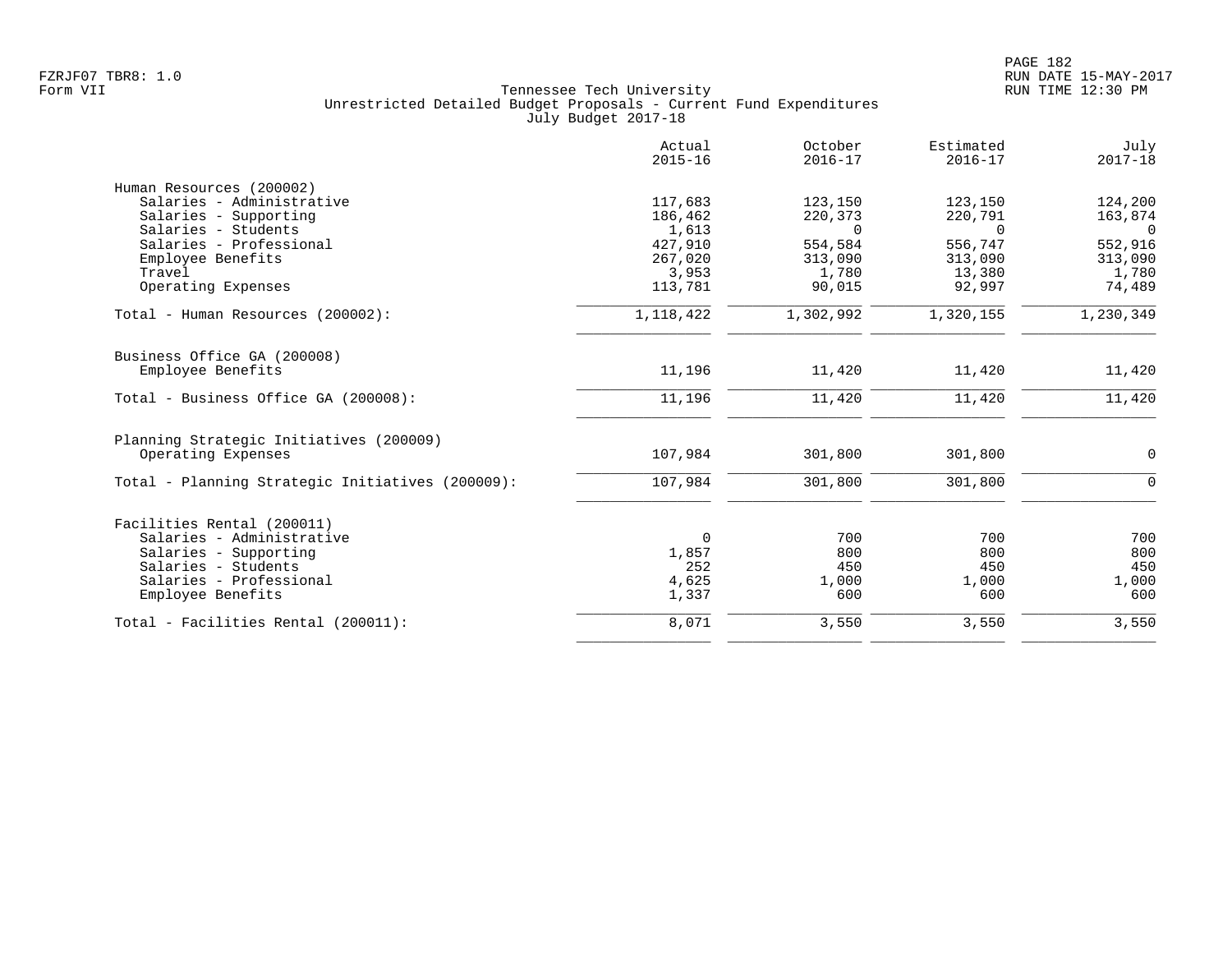|                                                                                                                                                     | Actual<br>$2015 - 16$                          | October<br>$2016 - 17$                 | Estimated<br>$2016 - 17$               | July<br>$2017 - 18$                              |
|-----------------------------------------------------------------------------------------------------------------------------------------------------|------------------------------------------------|----------------------------------------|----------------------------------------|--------------------------------------------------|
| CHEC Management (200012)<br>Operating Expenses                                                                                                      | 80,410                                         | 50,000                                 | 0                                      | 0                                                |
| Total - CHEC Management (200012):                                                                                                                   | 80,410                                         | 50,000                                 | 0                                      | $\mathbf 0$                                      |
| University Budget & Planning (200025)<br>Salaries - Professional<br>Employee Benefits<br>Operating Expenses                                         | 81,600<br>32,341<br>922                        | 83,060<br>33,000<br>0                  | 143,060<br>33,000<br>0                 | 149,613<br>33,000<br>0                           |
| Total - University Budget & Planning (200025):                                                                                                      | 114,863                                        | 116,060                                | 176,060                                | 182,613                                          |
| Compliance Office (200026)<br>Salaries - Administrative<br>Employee Benefits<br>Travel<br>Operating Expenses<br>Total - Compliance Office (200026): | 107,805<br>36,941<br>6,103<br>9,013<br>159,862 | 101,804<br>38,800<br>0<br>0<br>140,604 | 101,804<br>38,800<br>0<br>0<br>140,604 | 102,204<br>38,800<br>0<br>$\mathbf 0$<br>141,004 |
| PCI Compliance (200030)<br>Operating Expenses<br>Total - PCI Compliance (200030):                                                                   | $\mathsf{O}$<br>$\mathbf 0$                    | 5,000<br>5,000                         | 5,000<br>5,000                         | 5,000<br>5,000                                   |
| Postage and Mailing (203007)<br>Operating Expenses                                                                                                  | 113,997                                        | 170,000                                | 170,000                                | 170,000                                          |
| Total - Postage and Mailing $(203007)$ :                                                                                                            | 113,997                                        | 170,000                                | 170,000                                | 170,000                                          |
|                                                                                                                                                     |                                                |                                        |                                        |                                                  |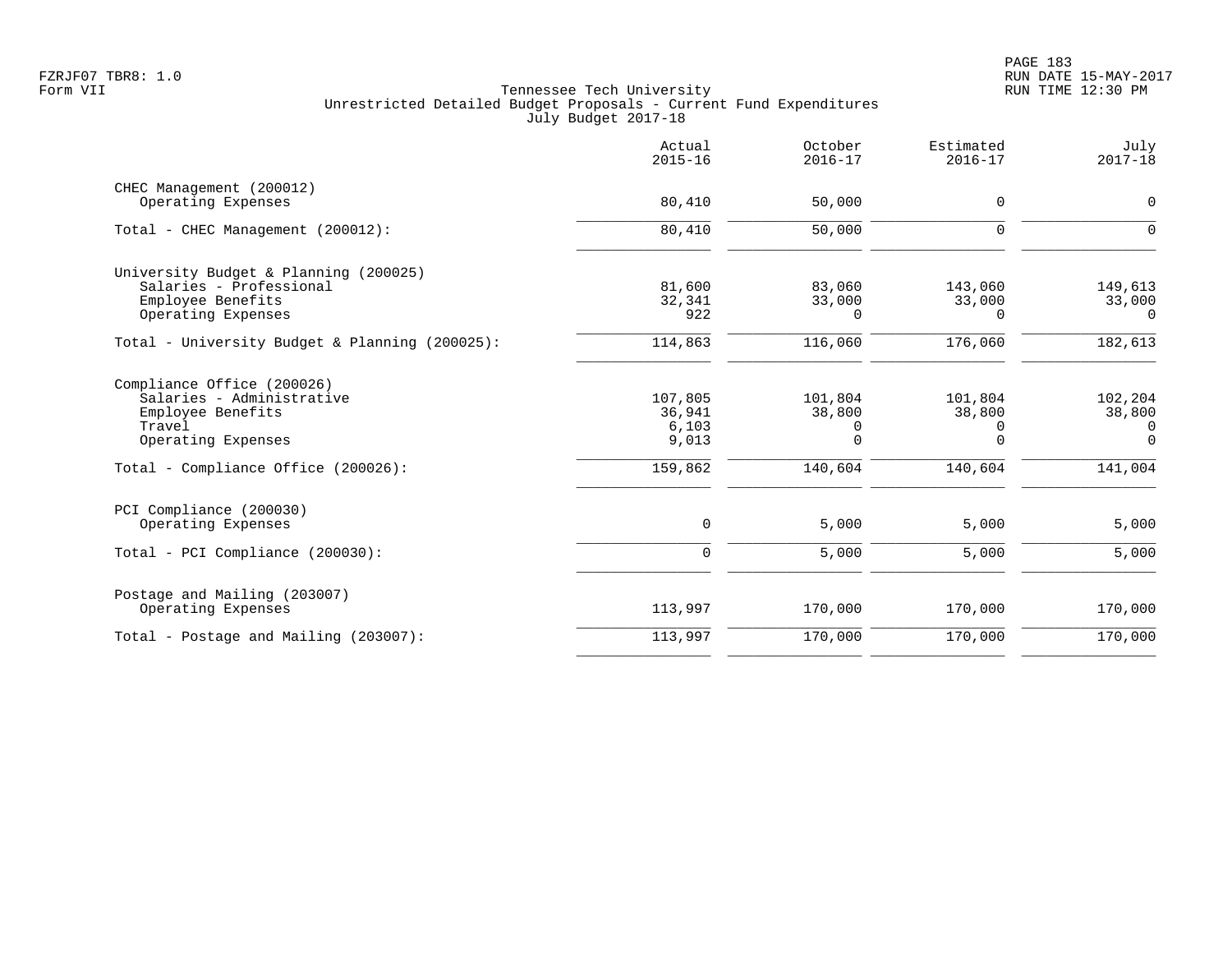|                                                   | Actual<br>$2015 - 16$ | October<br>$2016 - 17$ | Estimated<br>$2016 - 17$ | July<br>$2017 - 18$ |
|---------------------------------------------------|-----------------------|------------------------|--------------------------|---------------------|
| Postage and Mailing Transfer In (203008)          |                       |                        |                          |                     |
| Operating Expenses                                | $-155, 328$           | $\Omega$               |                          | $\Omega$            |
| Department Revenues                               | $-4,419$              | $-170,000$             | $-170,000$               | $-170,000$          |
| Total - Postage and Mailing Transfer In (203008): | $-159,747$            | $-170,000$             | $-170,000$               | $-170,000$          |
| Printing Services (203009)                        |                       |                        |                          |                     |
| Salaries - Supporting                             | 76,727                | 2,610                  |                          | 2,610               |
| Salaries - Students                               | $\Omega$              | 2,120                  | $\Omega$                 | 2,120               |
| Salaries - Professional                           | 72,790                | $\Omega$               |                          | $\Omega$            |
| Employee Benefits<br>Travel                       | 18,256<br>$\Omega$    | 46,190<br>140          | 46,190<br>$\Omega$       | 46,190<br>140       |
| Operating Expenses                                | 319,111               | 68,609                 | 343,609                  | 68,320              |
| Department Revenues                               | 8,300                 | 8,300                  | 8,300                    | 8,300               |
| Total - Printing Services (203009):               | 495,184               | 127,969                | 398,099                  | 127,680             |
| Printing Serv Transf In (203010)                  |                       |                        |                          |                     |
| Operating Expenses                                | $-220,886$            | $\Omega$               |                          | $\Omega$            |
| Department Revenues                               | $\Omega$              | $-15,520$              | $-215,520$               | $-15,520$           |
| Total - Printing Serv Transf In (203010):         | $-220,886$            | $-15,520$              | $-215,520$               | $-15,520$           |
| Printing Serv Allocation Offset (203011)          |                       |                        |                          |                     |
| Operating Expenses                                | $-175, 191$           | $\mathbf 0$            |                          | $\Omega$            |
| Department Revenues                               | 0                     | $-40,289$              | $-103,919$               | $-40,300$           |
| Total - Printing Serv Allocation Offset (203011): | $-175, 191$           | $-40,289$              | $-103,919$               | $-40,300$           |
|                                                   |                       |                        |                          |                     |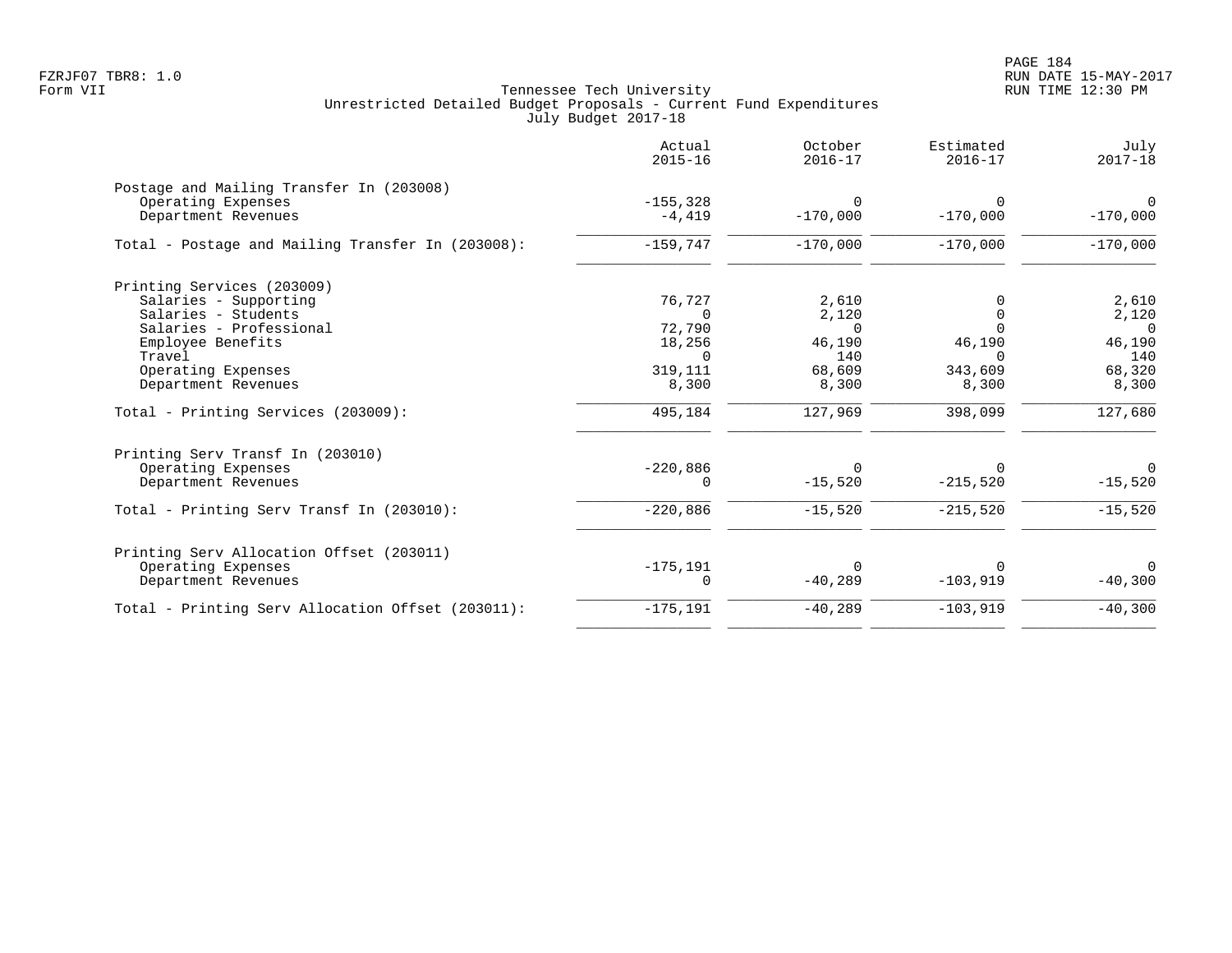PAGE 185 FZRJF07 TBR8: 1.0 RUN DATE 15-MAY-2017

|                                                                                                                                                                                                    | Actual<br>$2015 - 16$                                                | October<br>$2016 - 17$                                               | Estimated<br>$2016 - 17$                                          | July<br>$2017 - 18$                                                 |
|----------------------------------------------------------------------------------------------------------------------------------------------------------------------------------------------------|----------------------------------------------------------------------|----------------------------------------------------------------------|-------------------------------------------------------------------|---------------------------------------------------------------------|
| Post Office Spouse Dependent (203014)<br>Employee Benefits                                                                                                                                         | $\mathbf 0$                                                          | 10,830                                                               | 10,830                                                            | 10,830                                                              |
| Total - Post Office Spouse Dependent (203014):                                                                                                                                                     | $\mathbf 0$                                                          | 10,830                                                               | 10,830                                                            | 10,830                                                              |
| Post Office PC191 (203015)<br>Employee Benefits                                                                                                                                                    | $\mathsf{O}$                                                         | 3,300                                                                | 3,300                                                             | 3,300                                                               |
| Total - Post Office PC191 (203015):                                                                                                                                                                | $\Omega$                                                             | 3,300                                                                | 3,300                                                             | 3,300                                                               |
| Post Office E&G Operations (203027)<br>Salaries - Supporting<br>Employee Benefits<br>Operating Expenses<br>Department Revenues                                                                     | 48,231<br>11,510<br>322,241<br>$\Omega$                              | $\mathbf 0$<br>$\Omega$<br>309,778<br>$-15,779$                      | $\mathbf 0$<br>$\Omega$<br>309,778<br>$-34,785$                   | $\mathbf 0$<br>$\mathbf 0$<br>309,778<br>$-16,898$                  |
| Total - Post Office E&G Operations (203027):                                                                                                                                                       | 381,982                                                              | 293,999                                                              | 274,993                                                           | 292,880                                                             |
| Post Office Svc Ctr Allocation (203028)<br>Operating Expenses<br>Department Revenues<br>Total - Post Office Svc Ctr Allocation (203028):                                                           | 64,700<br>$-54,000$<br>10,700                                        | 0<br>$\Omega$<br>$\mathbf 0$                                         | 0<br>$\Omega$<br>$\mathbf 0$                                      | 0<br>$\Omega$<br>$\Omega$                                           |
| CHEC Administrative Services (210000)<br>Salaries - Administrative<br>Salaries - Supporting<br>Salaries - Professional<br>Employee Benefits<br>Travel<br>Operating Expenses<br>Department Revenues | 79,040<br>38,420<br>10,102<br>33,910<br>2,323<br>25,565<br>$-44,497$ | 80,530<br>54,087<br>44,996<br>76,775<br>3,000<br>44,693<br>$-50,000$ | 80,530<br>54,087<br>46,377<br>76,775<br>3,000<br>44,693<br>$\cap$ | 82,961<br>55,340<br>48,901<br>78,680<br>3,000<br>41,824<br>$\Omega$ |
| Total - CHEC Administrative Services (210000):                                                                                                                                                     | 144,863                                                              | 254,081                                                              | 305,462                                                           | 310,706                                                             |
|                                                                                                                                                                                                    |                                                                      |                                                                      |                                                                   |                                                                     |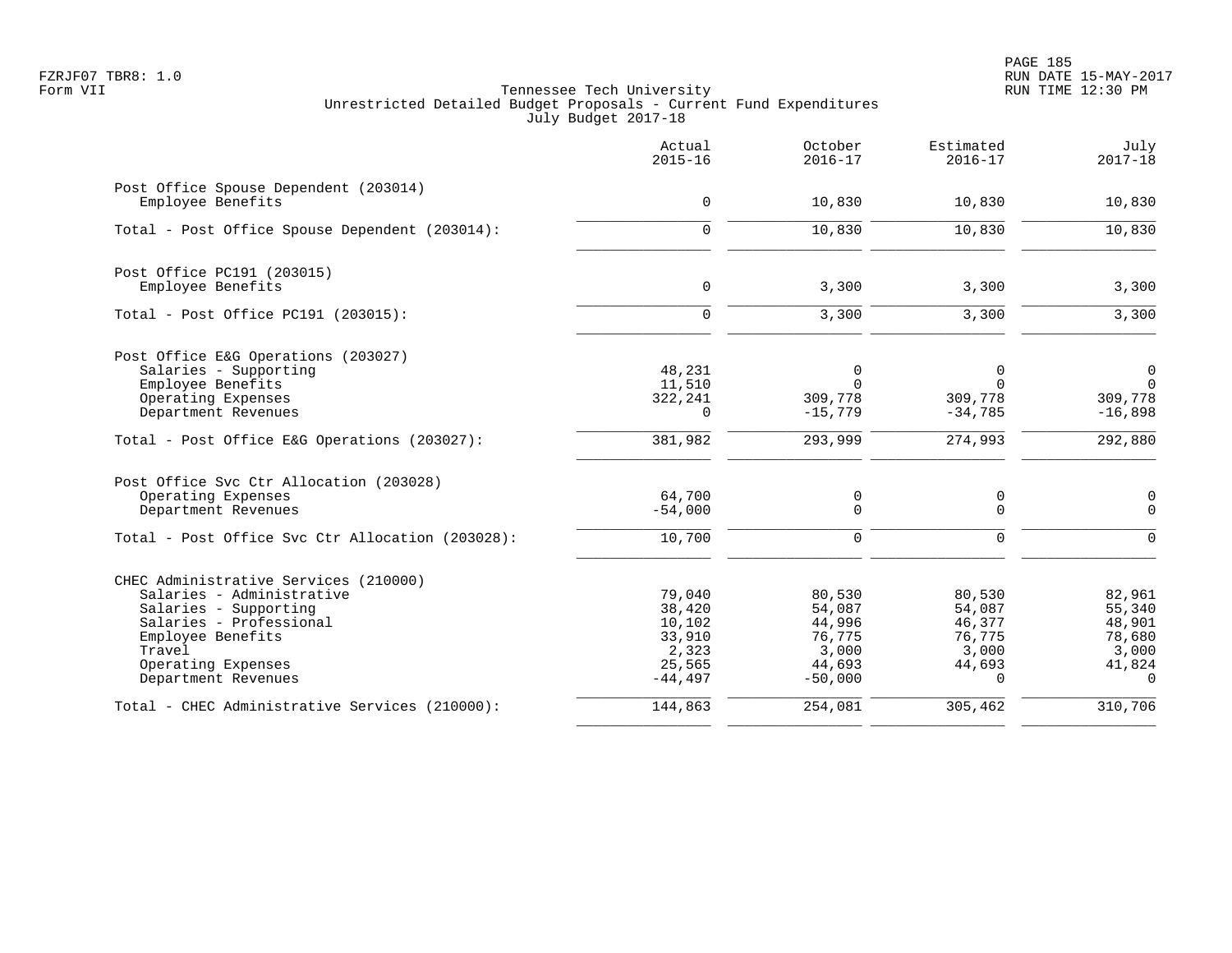|                                                   | Actual<br>$2015 - 16$ | October<br>$2016 - 17$ | Estimated<br>$2016 - 17$ | July<br>$2017 - 18$ |
|---------------------------------------------------|-----------------------|------------------------|--------------------------|---------------------|
| CHEC Facilities Rentals (210002)                  |                       |                        |                          |                     |
| Salaries - Supporting                             | 240                   | 0                      | $\mathbf 0$              | $\mathbf 0$         |
| Employee Benefits                                 | 56                    | $\Omega$               | $\Omega$                 | $\overline{0}$      |
| Operating Expenses                                | 2,859                 | 5,000                  | 5,000                    | 5,000               |
| Total - CHEC Facilities Rentals (210002):         | 3,155                 | 5,000                  | 5,000                    | 5,000               |
| CHEC Marketing & Communications (210003)          |                       |                        |                          |                     |
| Operating Expenses                                | 41,775                | 50,625                 | 50,625                   | 8,000               |
| Department Revenues                               | $-30,000$             | $\Omega$               | $\Omega$                 | $\Omega$            |
| Total - CHEC Marketing & Communications (210003): | 11,775                | 50,625                 | 50,625                   | 8,000               |
| Purchasing & Contracts Office (221001)            |                       |                        |                          |                     |
| Salaries - Administrative                         | 86,504                | 88,357                 | 88,357                   | 89,041              |
| Salaries - Supporting                             | 97,419                | 101,056                | 101,056                  | 101,831             |
| Salaries - Students                               | $\Omega$              | 410                    | 410                      | 410                 |
| Salaries - Professional                           | 54,347                | 55,251                 | 55,251                   | 55,619              |
| Employee Benefits                                 | 114,451               | 115,365                | 115,365                  | 115,365             |
| Travel                                            | 438                   | 4,200                  | 4,200                    | 4,200               |
| Operating Expenses                                | 17,060                | 14,210                 | 14,210                   | 14,210              |
| Total - Purchasing & Contracts Office (221001):   | 370,219               | 378,849                | 378,849                  | 380,676             |
| Environmental Safety (221003)                     |                       |                        |                          |                     |
| Salaries - Supporting                             | 28,819                | 29,526                 | 29,526                   | 29,828              |
| Salaries - Students                               | 3,026                 | 11,000                 | 11,000                   | 11,000              |
| Salaries - Professional                           | 194,710               | 204,316                | 204,316                  | 205,370             |
| Employee Benefits                                 | 71,667                | 78,165                 | 78,165                   | 78,165              |
| Travel                                            | 5,093                 | 5,000                  | 5,000                    | $\Omega$            |
| Operating Expenses                                | 36,169                | 38,430                 | 36,795                   | 43,430              |
| Department Revenues                               | $-16$                 | $\Omega$               | $\Omega$                 | $\Omega$            |
| Total - Environmental Safety (221003):            | 339,468               | 366,437                | 364,802                  | 367,793             |
|                                                   |                       |                        |                          |                     |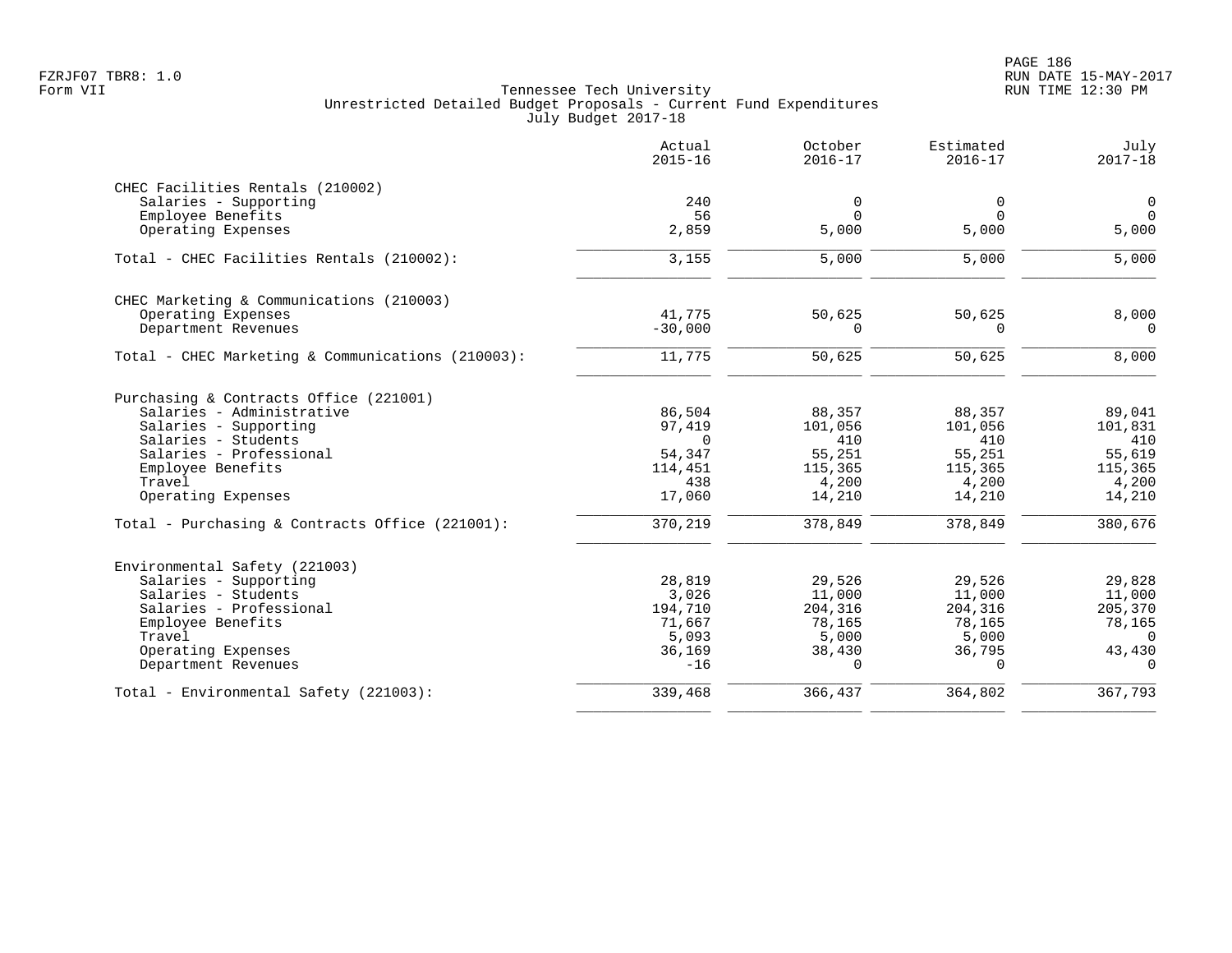|                                               | Actual<br>$2015 - 16$ | October<br>$2016 - 17$ | Estimated<br>$2016 - 17$ | July<br>$2017 - 18$ |
|-----------------------------------------------|-----------------------|------------------------|--------------------------|---------------------|
| Motor Pool Fuel (221006)                      |                       |                        |                          |                     |
| Operating Expenses                            | 85,227                | 150,000                | 150,000                  | 150,000             |
| Total - Motor Pool Fuel (221006):             | 85,227                | 150,000                | 150,000                  | 150,000             |
| Motor Pool Fuel Transfer In (221007)          |                       |                        |                          |                     |
| Operating Expenses                            | $-85,227$             | $-150,000$             | $-150,000$               | $-150,000$          |
| Total - Motor Pool Fuel Transfer In (221007): | $-85,227$             | $-150,000$             | $-150,000$               | $-150,000$          |
| Telephone Services (231000)                   |                       |                        |                          |                     |
| Salaries - Supporting                         | 89,777                | 99,146                 | 99,146                   | 71,447              |
| Salaries - Students                           | 5,209                 | 5,140                  | 5,140                    | 5,140               |
| Salaries - Professional                       | 134,224               | 136,180                | 136,180                  | 136,797             |
| Employee Benefits                             | 112,890               | 123,990                | 123,990                  | 123,990             |
| Travel                                        | 2,155                 | 1,000                  | 1,000                    | 1,000               |
| Operating Expenses<br>Department Revenues     | 310,550<br>99,991     | 554,470<br>100,000     | 554,470<br>100,000       | 554,470<br>100,000  |
| Total - Telephone Services (231000):          | 754,796               | 1,019,926              | 1,019,926                | 992,844             |
| Telephone Transfer In (231001)                |                       |                        |                          |                     |
| Operating Expenses                            | $-737,296$            | $\Omega$               | $\Omega$                 | $\Omega$            |
| Department Revenues                           | 0                     | $-998,924$             | $-998,926$               | $-971,844$          |
| Total - Telephone Transfer In (231001):       | $-737,296$            | $-998,924$             | $-998,926$               | $-971,844$          |
|                                               |                       |                        |                          |                     |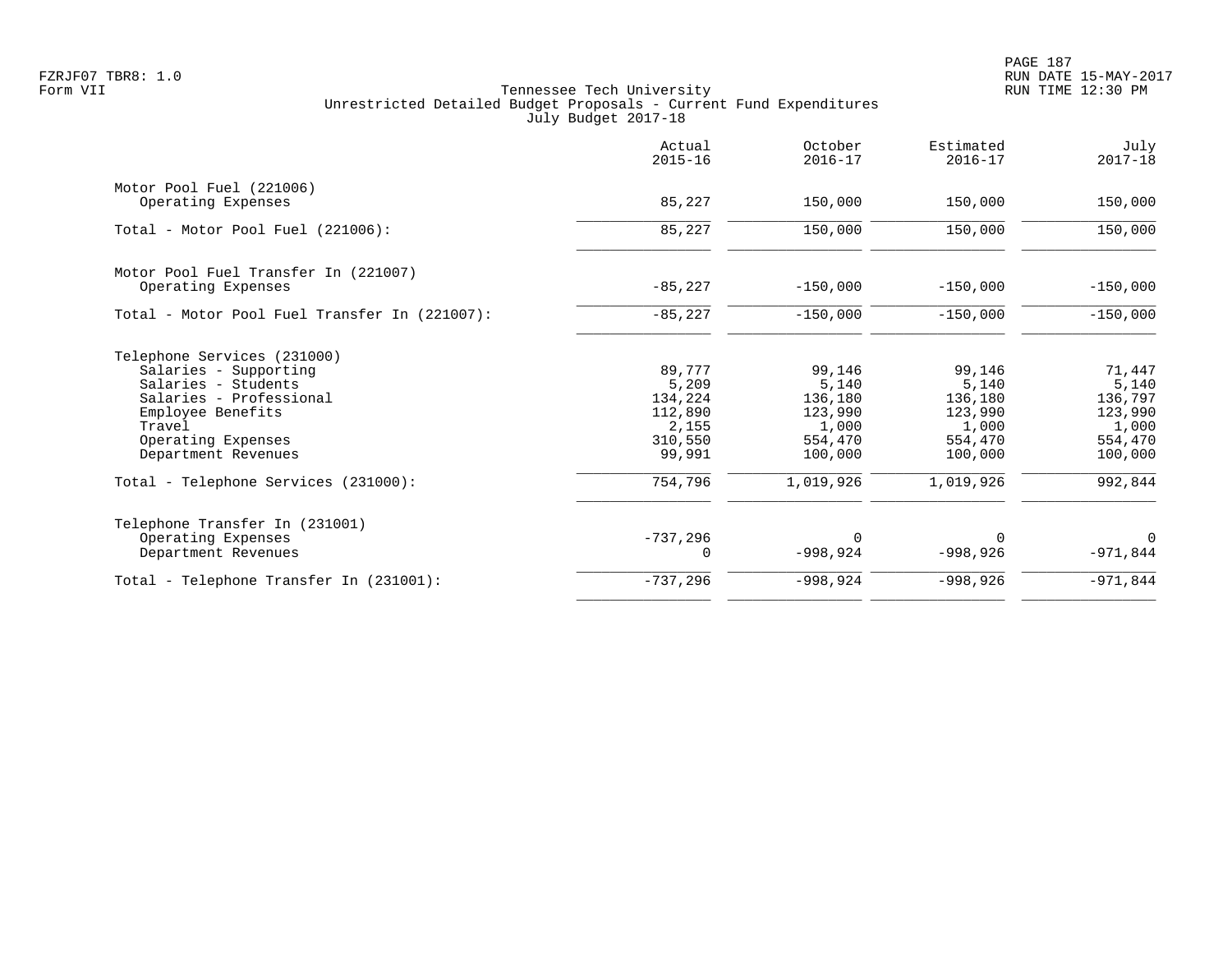|                                                         | Actual<br>$2015 - 16$ | October<br>$2016 - 17$ | Estimated<br>$2016 - 17$ | July<br>$2017 - 18$       |
|---------------------------------------------------------|-----------------------|------------------------|--------------------------|---------------------------|
| Cable TV (231002)                                       |                       |                        |                          |                           |
| Operating Expenses                                      | 92,648                | 102,000                | 102,000                  | 102,000                   |
| Total - Cable TV (231002):                              | 92,648                | 102,000                | 102,000                  | 102,000                   |
| Cable TV Transfer In (231003)                           |                       |                        |                          |                           |
| Operating Expenses<br>Department Revenues               | $-154,922$<br>0       | $\Omega$<br>$-102,000$ | $\Omega$<br>$-102,000$   | $\mathbf 0$<br>$-102,000$ |
| Total - Cable TV Transfer In (231003):                  | $-154,922$            | $-102,000$             | $-102,000$               | $-102,000$                |
| Regulated Waste Disposal (255001)<br>Operating Expenses | 56,406                | 25,000                 | 25,000                   | 42,500                    |
| Total - Regulated Waste Disposal (255001):              | 56,406                | 25,000                 | 25,000                   | 42,500                    |
| VP for Univ Advancement Office (300000)                 |                       |                        |                          |                           |
| Salaries - Administrative                               | 400,442               | 406,557                | 344,420                  | 282,387                   |
| Salaries - Supporting                                   | 193,327               | 254,076                | 236,478                  | 216,962                   |
| Salaries - Students                                     | 7,989                 | 1,940                  | 1,940                    | 1,940                     |
| Salaries - Professional                                 | 996,475               | 1,126,488              | 1,127,207                | 966,657                   |
| Employee Benefits                                       | 545,999               | 556,267                | 556,267                  | 554,877                   |
| Travel                                                  | 16,306                | 12,310                 | 310                      | 12,310                    |
| Operating Expenses<br>Capital Outlay                    | 103,318<br>$\Omega$   | 71,015<br>6,970        | 127,434<br>$\Omega$      | 212,819<br>6,970          |
| Total - VP for Univ Advancement Office (300000):        | 2,263,856             | 2,435,623              | 2,394,056                | 2,254,922                 |
|                                                         |                       |                        |                          |                           |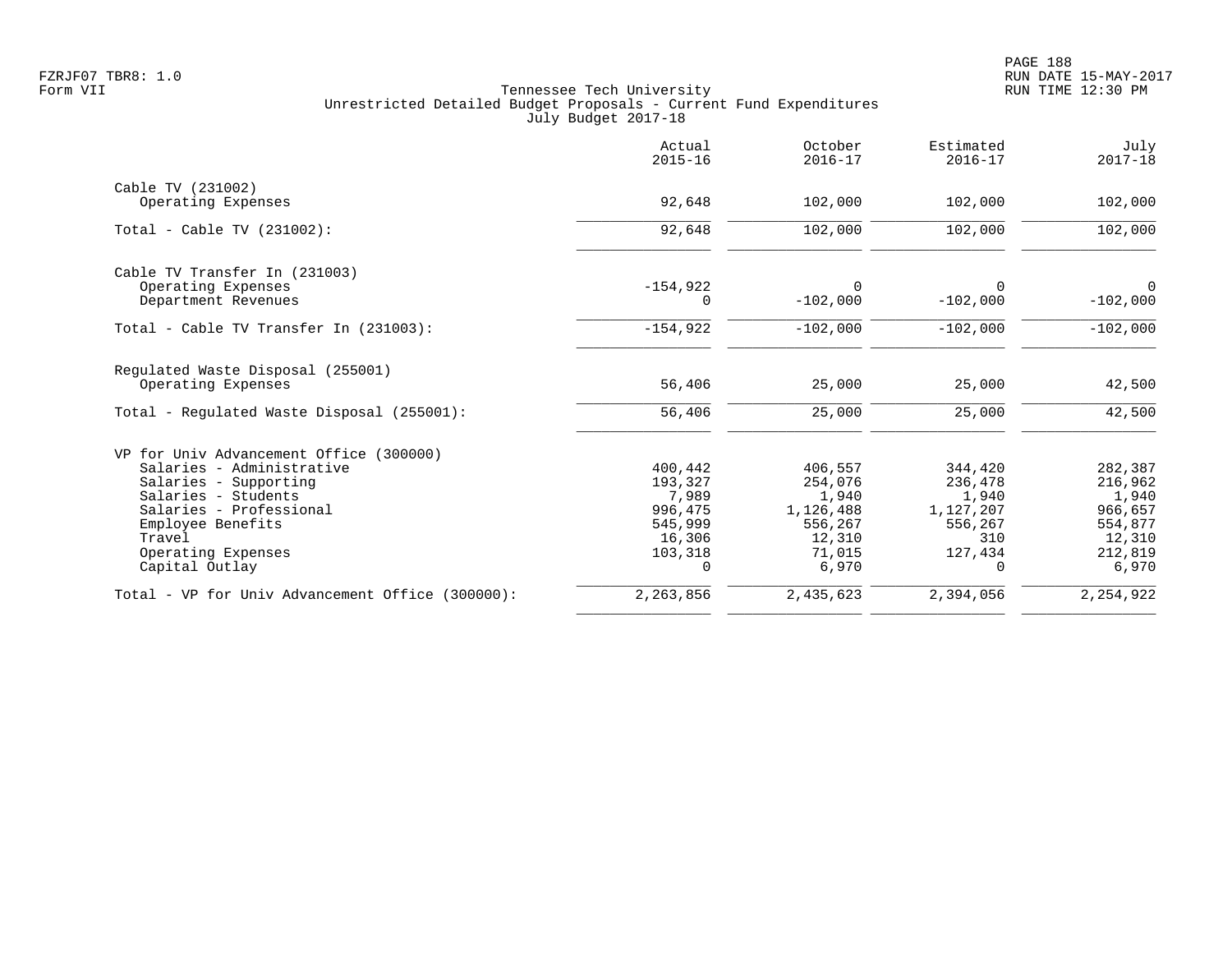PAGE 189 FZRJF07 TBR8: 1.0 RUN DATE 15-MAY-2017

|                                                                                                                           | Actual<br>$2015 - 16$             | October<br>$2016 - 17$        | Estimated<br>$2016 - 17$       | July<br>$2017 - 18$           |
|---------------------------------------------------------------------------------------------------------------------------|-----------------------------------|-------------------------------|--------------------------------|-------------------------------|
| Univ Advancement Advertising (301000)<br>Operating Expenses                                                               | 581                               | 3,490                         | 3,490                          | 3,490                         |
| Total - Univ Advancement Advertising (301000):                                                                            | 581                               | 3,490                         | 3,490                          | 3,490                         |
| Univ Advancement Athletic Tickets (301001)<br>Operating Expenses                                                          | 114,560                           | 114,560                       | 114,560                        | 114,560                       |
| Total - Univ Advancement Athletic Tickets (301001):                                                                       | 114,560                           | 114,560                       | 114,560                        | 114,560                       |
| Univ Adv Graduate Assistant (301003)<br>Employee Benefits                                                                 | 0                                 | 25,440                        | 25,440                         | 25,440                        |
| Total - Univ Adv Graduate Assistant (301003):                                                                             | $\Omega$                          | 25,440                        | 25,440                         | 25,440                        |
| Special Activity Fundraising (301004)<br>Salaries - Professional<br>Employee Benefits                                     | 50,610<br>14,123                  | 67,265<br>12,700              | 67,265<br>12,700               | 67,602<br>12,700              |
| Total - Special Activity Fundraising (301004):                                                                            | 64,733                            | 79,965                        | 79,965                         | 80,302                        |
| Univ Develop and Alumni Engagement (302000)<br>Salaries - Supporting<br>Employee Benefits<br>Travel<br>Operating Expenses | 0<br>$\Omega$<br>31,277<br>24,708 | 500<br>110<br>6,170<br>18,670 | 500<br>110<br>31,170<br>34,670 | 500<br>110<br>6,170<br>18,670 |
| Total - Univ Develop and Alumni Engagement (302000):                                                                      | 55,985                            | 25,450                        | 66,450                         | 25,450                        |
|                                                                                                                           |                                   |                               |                                |                               |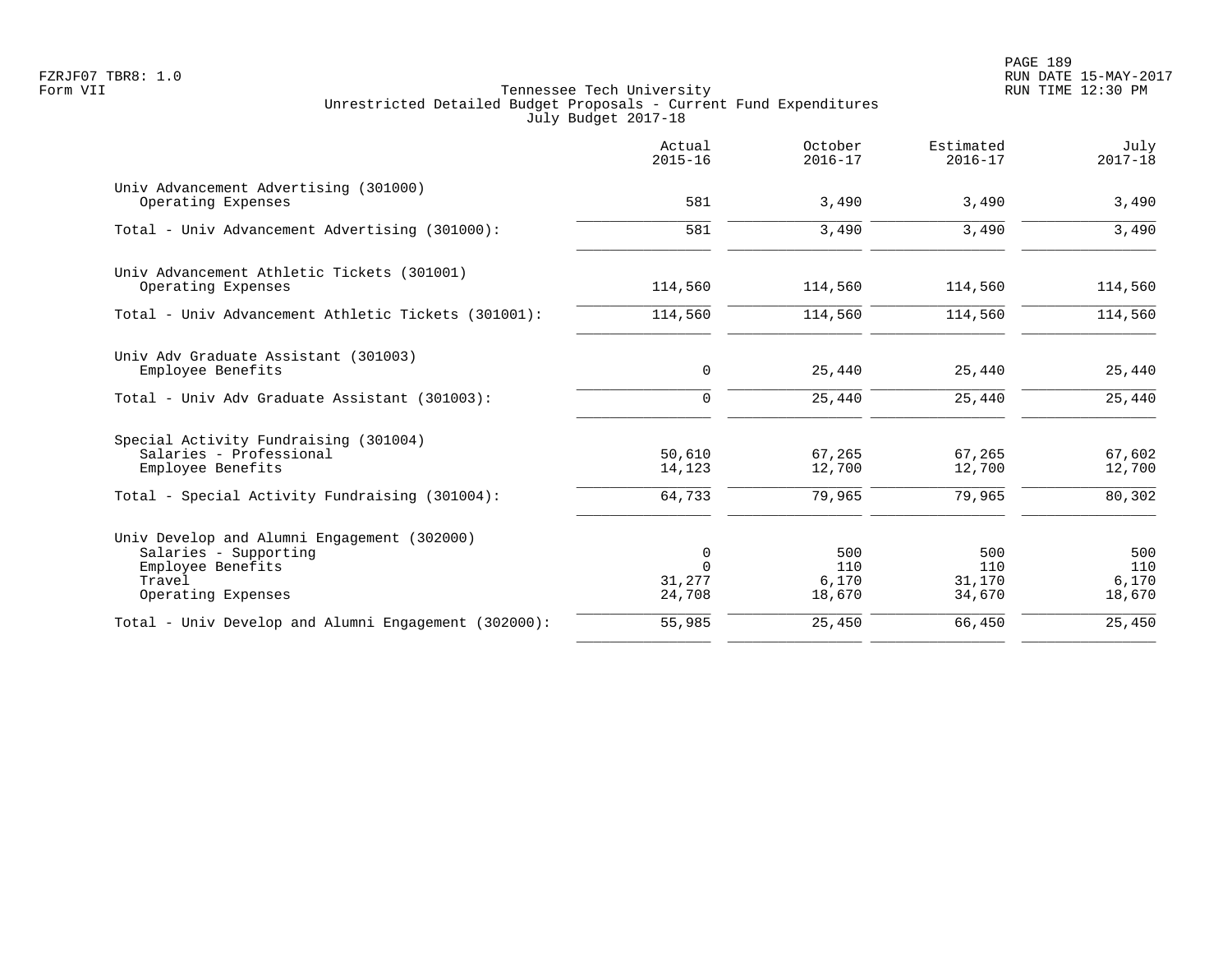| Actual<br>$2015 - 16$ | October<br>$2016 - 17$ | Estimated<br>$2016 - 17$ | July<br>$2017 - 18$ |
|-----------------------|------------------------|--------------------------|---------------------|
|                       |                        |                          |                     |
|                       |                        |                          | 2,500               |
| 1,898                 | 2,500                  | 6,220                    | 2,500               |
|                       |                        |                          |                     |
| 106,477               | 120,963                | 120,963                  | 122,000             |
| 181,155               | 252,664                | 251,230                  | 239,646             |
| 3,375                 | $\Omega$               | 2,300                    | $\Omega$            |
| 349,300               | 390,606                | 326,401                  | 370,611             |
| 245,584               | 269,270                | 269,270                  | 269,270             |
| 9,878                 | 820                    | 9,320                    | 820                 |
| 220,284               | 218,910                | 176,320                  | 17,435              |
| 1,116,053             | 1,253,233              | 1,155,804                | 1,019,782           |
|                       |                        |                          |                     |
| $-38,058$             | $\Omega$               | $\Omega$                 | $\mathbf 0$         |
| 1,000                 | $-4,120$               | $-20,120$                | $-4,120$            |
| $-37,058$             | $-4,120$               | $-20,120$                | $-4,120$            |
|                       |                        |                          |                     |
| $\Omega$              |                        |                          | 0                   |
| 22,112                | $\Omega$               | 2,000                    | $\Omega$            |
| 22,112                | 0                      | 2,500                    | $\mathbf 0$         |
|                       | 1,898                  | 2,500<br>0               | 6,220<br>500        |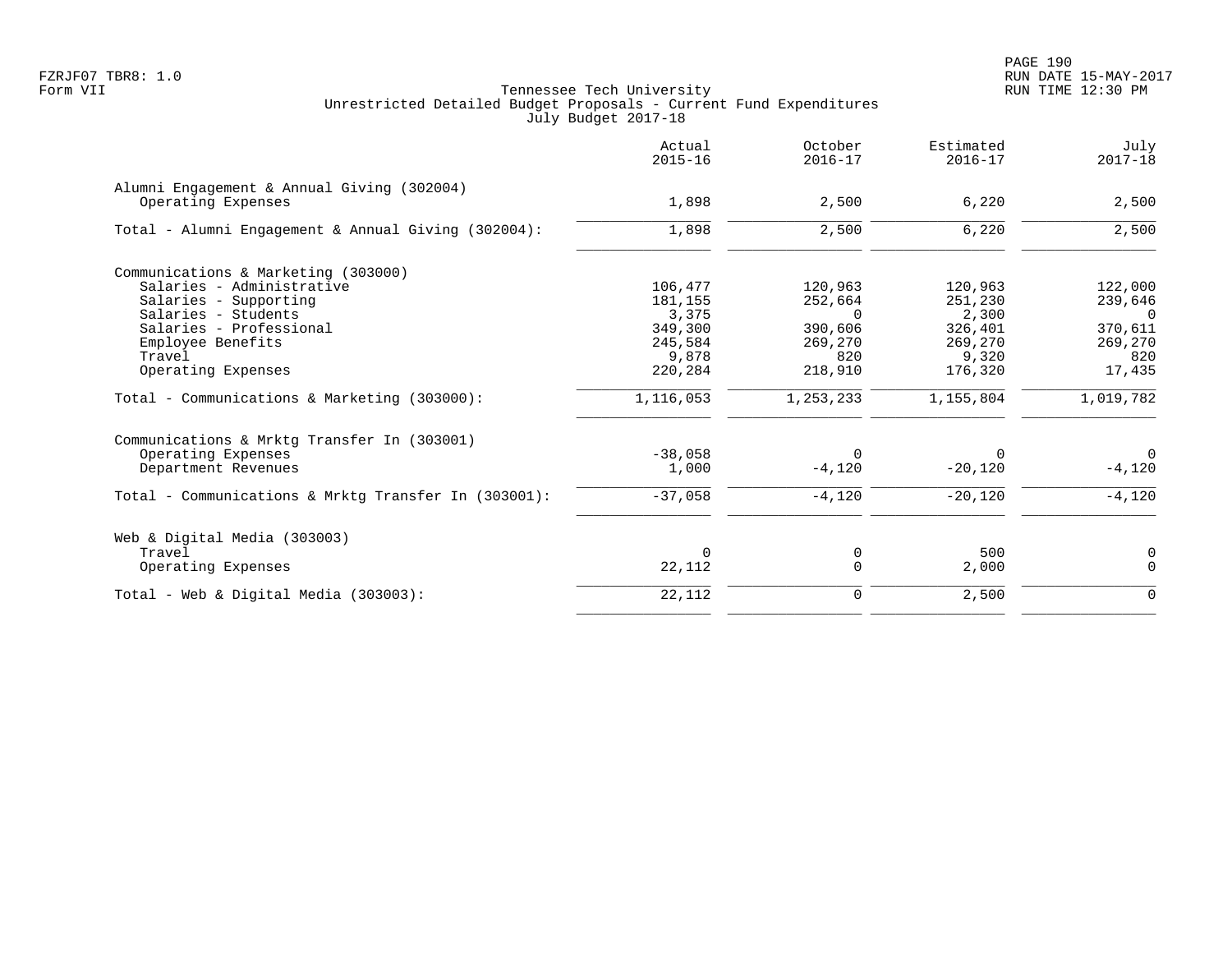PAGE 191 FZRJF07 TBR8: 1.0 RUN DATE 15-MAY-2017

|                                                           | Actual<br>$2015 - 16$ | October<br>$2016 - 17$ | Estimated<br>$2016 - 17$ | July<br>$2017 - 18$ |
|-----------------------------------------------------------|-----------------------|------------------------|--------------------------|---------------------|
| Special Activity Marketing (303004)<br>Operating Expenses | 100,000               | 0                      | $\Omega$                 | $\Omega$            |
| Total - Special Activity Marketing (303004):              | 100,000               | $\mathbf 0$            | 0                        | $\Omega$            |
| Photo Services Office (304000)                            |                       |                        |                          |                     |
| Salaries - Supporting                                     | 79,081                | 82,051                 | 81,351                   | 80,315              |
| Employee Benefits                                         | 36,383                | 62,960                 | 62,960                   | 62,960              |
| Travel                                                    | 4,820                 | 420                    | $\Omega$                 | 420                 |
| Operating Expenses                                        | 10,338                | 27,390                 | 1,390                    | 27,390              |
| Department Revenues                                       | 1,500                 | 1,500                  | 1,500                    | 1,500               |
| Total - Photo Services Office (304000):                   | 132,122               | 174,321                | 147,201                  | 172,585             |
| Photo Syc Transfer In Revenue (304001)                    |                       |                        |                          |                     |
| Operating Expenses                                        | $-15,536$             | $-22.500$              | $-4,500$                 | $-22,500$           |
| Department Revenues                                       |                       | $-580$                 | $-580$                   | $-580$              |
| Total - Photo Svc Transfer In Revenue (304001):           | $-15,536$             | $-23,080$              | $-5,080$                 | $-23,080$           |
| Photo Svc Allocation Offset (304002)                      |                       |                        |                          |                     |
| Operating Expenses                                        | $-82, 208$            | 28,250                 | 28,250                   | 28,250              |
| Department Revenues                                       | $\Omega$              | $-147,001$             | $-147,881$               | $-145, 266$         |
| Total - Photo Svc Allocation Offset (304002):             | $-82,208$             | $-118,751$             | $-119,631$               | $-117,016$          |
|                                                           |                       |                        |                          |                     |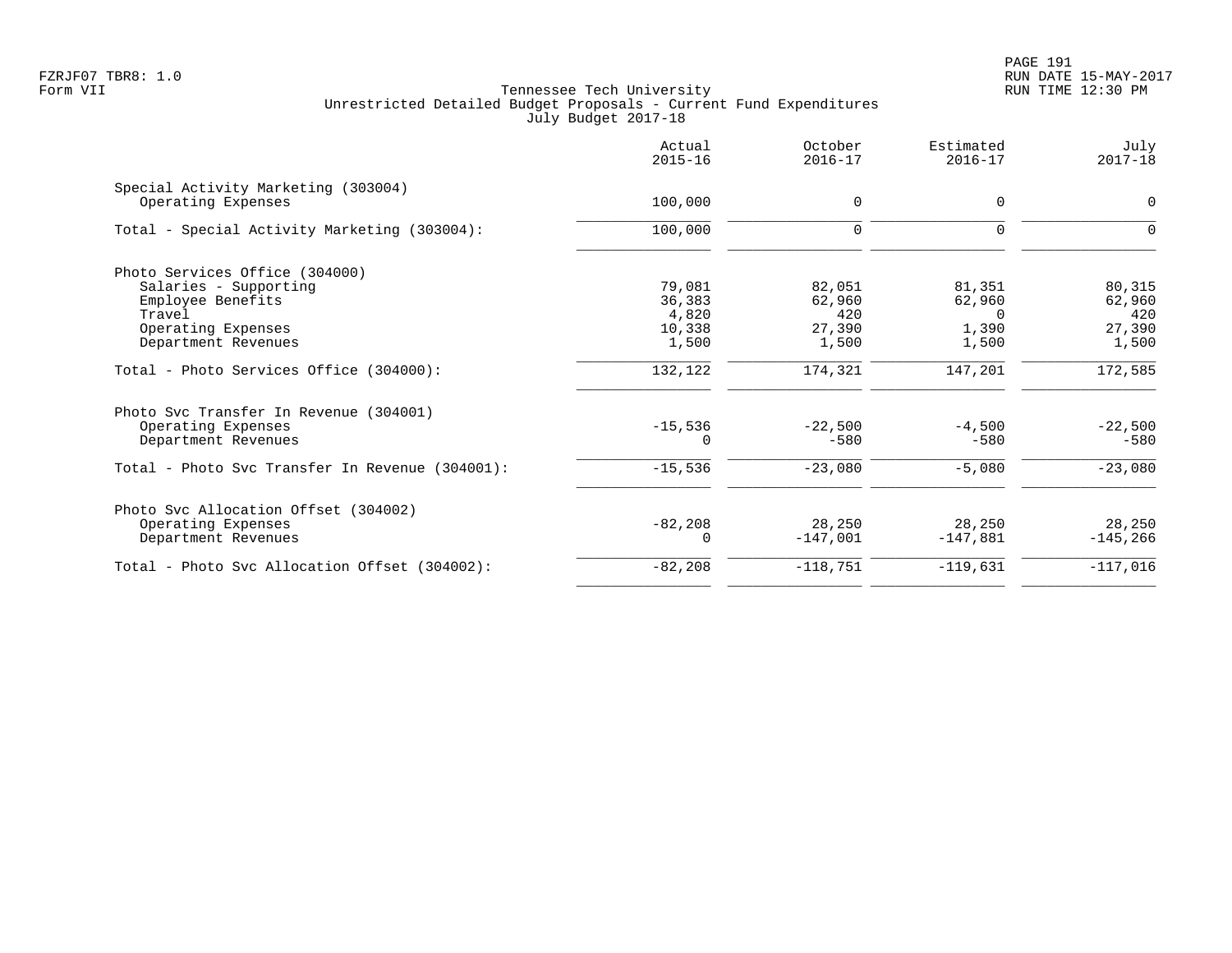PAGE 192 FZRJF07 TBR8: 1.0 RUN DATE 15-MAY-2017

|                                                                                                                                                        | Actual<br>$2015 - 16$                          | October<br>$2016 - 17$                                | Estimated<br>$2016 - 17$                         | July<br>$2017 - 18$                                  |
|--------------------------------------------------------------------------------------------------------------------------------------------------------|------------------------------------------------|-------------------------------------------------------|--------------------------------------------------|------------------------------------------------------|
| TBR Spouse Dependent Discount (700000)<br>Employee Benefits                                                                                            | 97,173                                         | 79,600                                                | 79,600                                           | 79,600                                               |
| Total - TBR Spouse Dependent Discount (700000):                                                                                                        | 97,173                                         | 79,600                                                | 79,600                                           | 79,600                                               |
| TBR Employ Remission PC191 (700001)<br>Employee Benefits                                                                                               | 22,397                                         | 33,940                                                | 33,940                                           | 33,940                                               |
| Total - TBR Employ Remission PC191 (700001):                                                                                                           | 22,397                                         | 33,940                                                | 33,940                                           | 33,940                                               |
| E and G Data Processing Allocation (700003)<br>Department Revenues                                                                                     | 484,242                                        | 548,140                                               | 528,420                                          | 520,740                                              |
| Total - E and G Data Processing Allocation (700003):                                                                                                   | 484,242                                        | 548,140                                               | 528,420                                          | 520,740                                              |
| E and G Claims Adjustment (700004)<br>Operating Expenses                                                                                               | 50,275                                         | 41,910                                                | 41,910                                           | 41,910                                               |
| Total - E and G Claims Adjustment $(700004)$ :                                                                                                         | 50,275                                         | 41,910                                                | 41,910                                           | 41,910                                               |
| $E$ and G Support (700005)<br>Salaries - Administrative<br>Salaries - Supporting<br>Salaries - Professional<br>Employee Benefits<br>Operating Expenses | $\Omega$<br>$\mathbf 0$<br>28,989<br>$-97,119$ | 15,075<br>31,166<br>169,230<br>298,315<br>$-158, 361$ | 0<br>$\Omega$<br>64,575<br>298,315<br>$-127,289$ | 78,830<br>46,345<br>112,890<br>379,470<br>$-159,859$ |
| Total - E and G Support $(700005)$ :                                                                                                                   | $-68,130$                                      | 355,425                                               | 235,601                                          | 457,676                                              |
|                                                                                                                                                        |                                                |                                                       |                                                  |                                                      |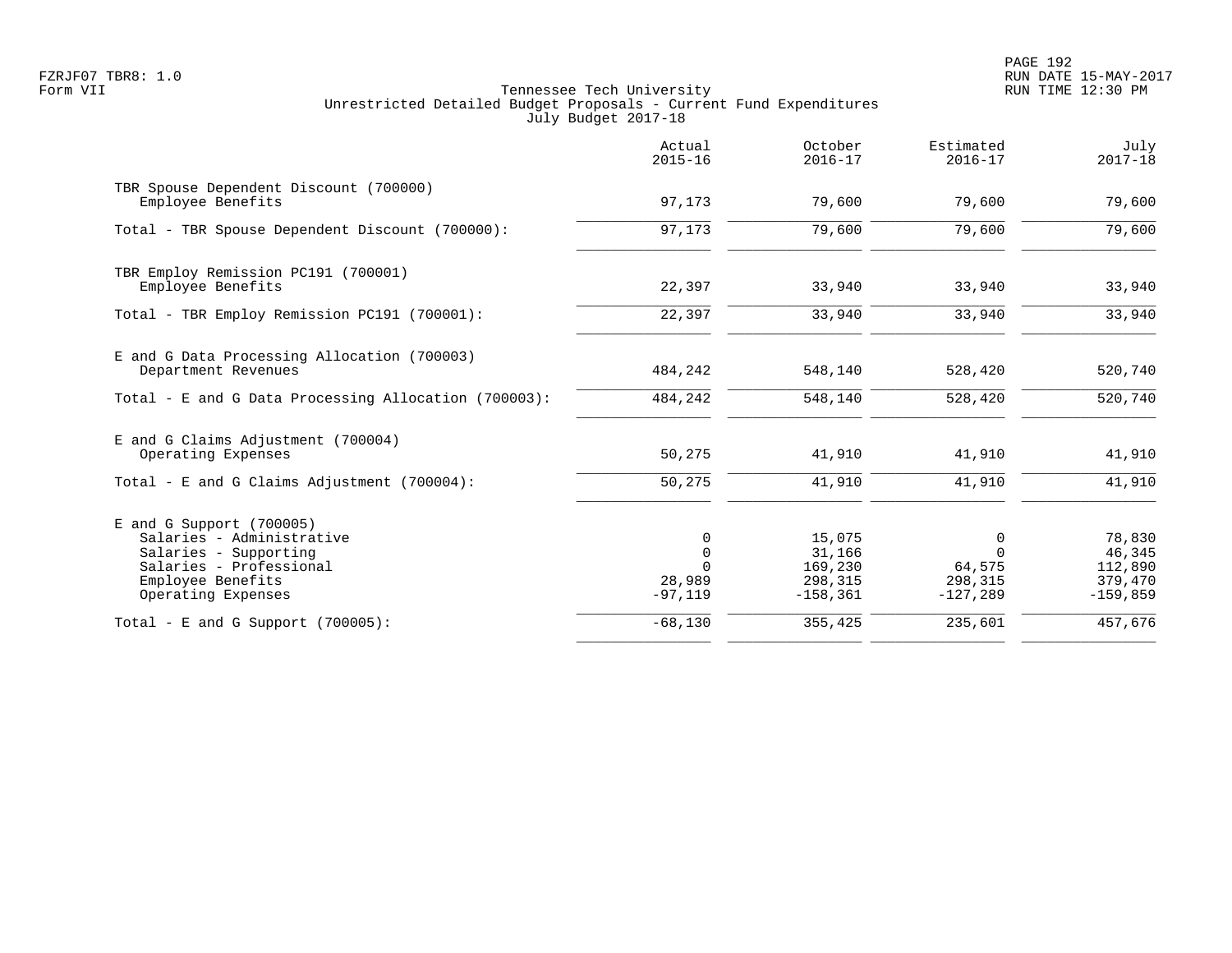PAGE 193 FZRJF07 TBR8: 1.0 RUN DATE 15-MAY-2017

| $2015 - 16$ | $2016 - 17$ | Estimated<br>$2016 - 17$ | July<br>$2017 - 18$ |
|-------------|-------------|--------------------------|---------------------|
| $\mathbf 0$ | 15,220      | 0                        | 15,220              |
| $\mathbf 0$ | 15,220      | 0                        | 15,220              |
| 513,637     | 409,040     | 407,940                  | 177,240             |
| 513,637     | 409,040     | 407,940                  | 177,240             |
| 29,674      | 29,000      | 29,000                   | 29,000<br>29,000    |
| 19,710      | 20,000      | 20,000                   | 20,000              |
| 19,710      | 20,000      | 20,000                   | 20,000              |
| 238,667     | 179,475     | 235,060                  | 159,457             |
| 238,667     | 179,475     | 235,060                  | 159,457             |
|             | 29,674      | 29,000                   | 29,000              |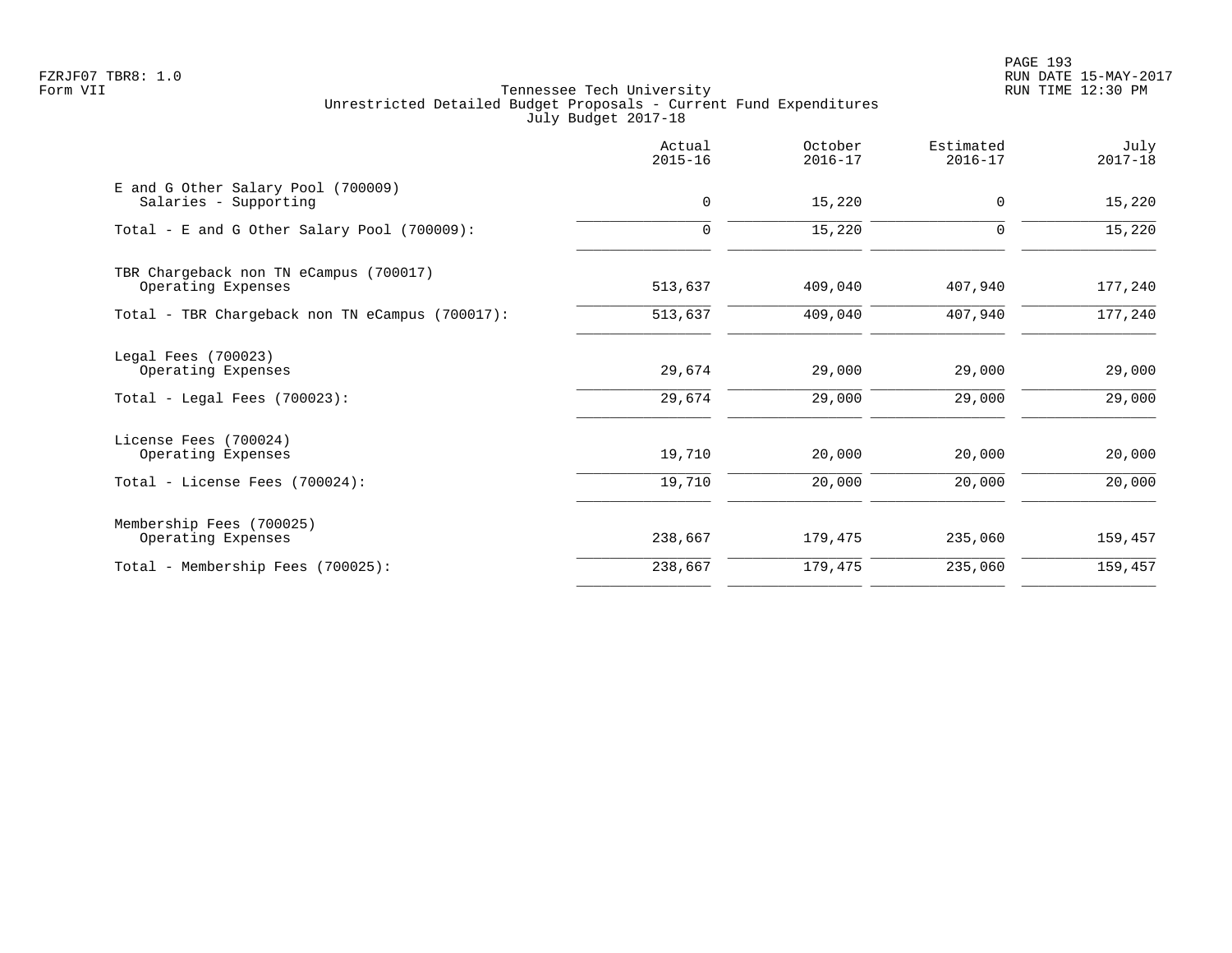PAGE 194 FZRJF07 TBR8: 1.0 RUN DATE 15-MAY-2017

|                                                             | Actual<br>$2015 - 16$ | October<br>$2016 - 17$ | Estimated<br>$2016 - 17$ | July<br>$2017 - 18$ |
|-------------------------------------------------------------|-----------------------|------------------------|--------------------------|---------------------|
| Consultation Services (700026)<br>Operating Expenses        | $\mathbf 0$           | 7,800                  | 7,800                    | 7,800               |
| Total - Consultation Services (700026):                     | $\mathbf 0$           | 7,800                  | 7,800                    | 7,800               |
| Banking Services (700027)<br>Operating Expenses             | 439,486               | 452,700                | 452,700                  | 452,700             |
| Total - Banking Services (700027):                          | 439,486               | 452,700                | 452,700                  | 452,700             |
| Collection of Debts (700028)<br>Operating Expenses          | 10,170                | 26,770                 | 26,770                   | 26,770              |
| Total - Collection of Debts (700028):                       | 10,170                | 26,770                 | 26,770                   | 26,770              |
| Provision for Doubtful Accts (700029)<br>Operating Expenses | 2,904                 | 80,000                 | 80,000                   | 80,000              |
| Total - Provision for Doubtful Accts (700029):              | 2,904                 | 80,000                 | 80,000                   | 80,000              |
| External Audit (700030)<br>Operating Expenses               | 48,405                | 70,000                 | 70,000                   | 70,000              |
| Total - External Audit (700030):                            | 48,405                | 70,000                 | 70,000                   | 70,000              |
|                                                             |                       |                        |                          |                     |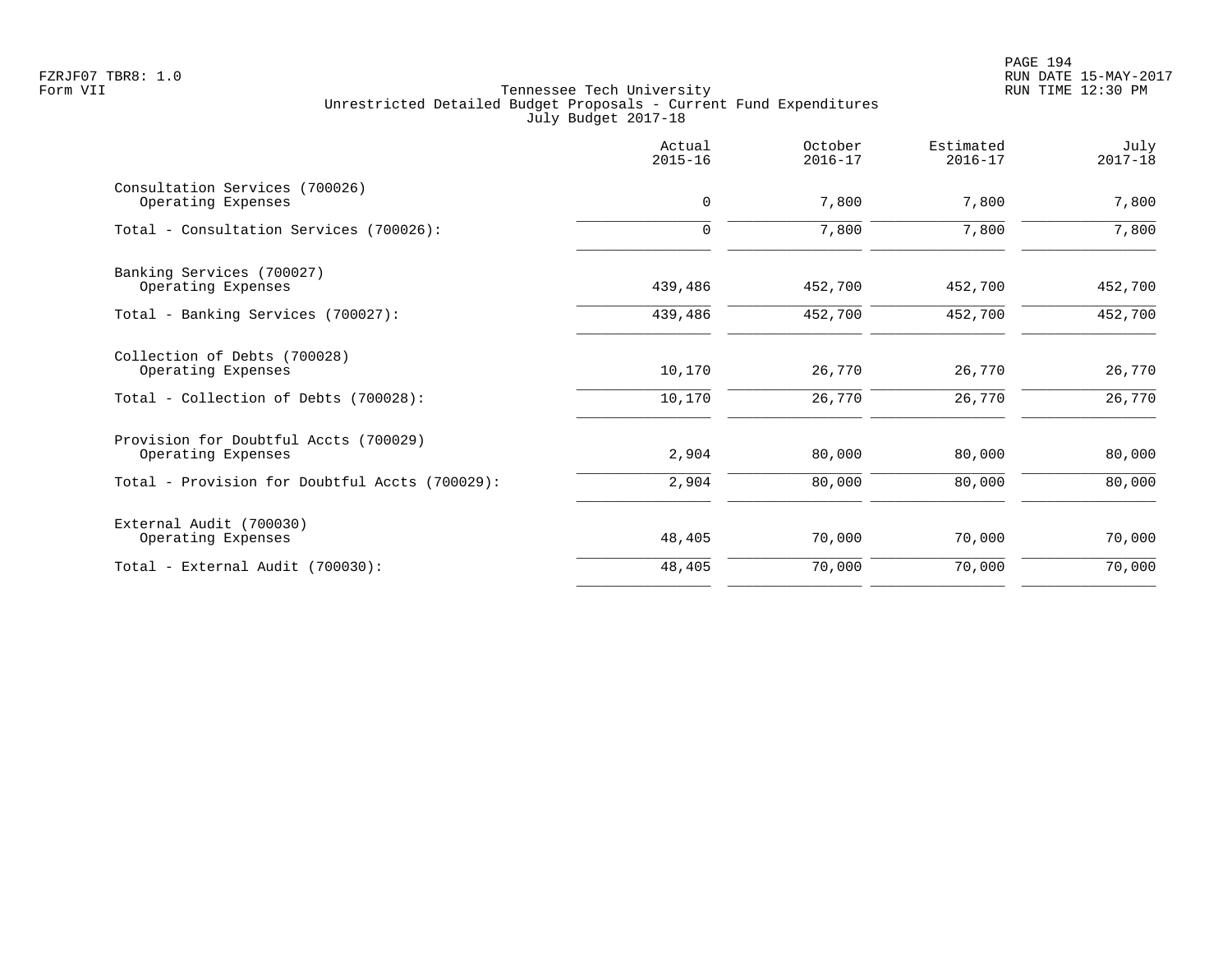|                                           | Actual<br>$2015 - 16$ | October<br>$2016 - 17$ | Estimated<br>$2016 - 17$ | July<br>$2017 - 18$ |
|-------------------------------------------|-----------------------|------------------------|--------------------------|---------------------|
| Training (700031)                         |                       |                        |                          |                     |
| Operating Expenses                        | $\mathbf 0$           | 1,360                  | 1,360                    | 1,360               |
| Total - Training $(700031)$ :             | $\mathbf 0$           | 1,360                  | 1,360                    | 1,360               |
| Cafeteria Benefits (700032)               |                       |                        |                          |                     |
| Operating Expenses                        | 4,797                 | 15,000                 | 15,000                   | 15,000              |
| Total - Cafeteria Benefits (700032):      | 4,797                 | 15,000                 | 15,000                   | 15,000              |
| Background Checks (700033)                |                       |                        |                          |                     |
| Operating Expenses                        | 16,011                | 22,700                 | 22,700                   | 22,700              |
| Total - Background Checks (700033):       | 16,011                | 22,700                 | 22,700                   | 22,700              |
| IRS Penalties and Fines (700034)          |                       |                        |                          |                     |
| Operating Expenses                        | 2,271                 | 0                      | 0                        | $\mathbf 0$         |
| Total - IRS Penalties and Fines (700034): | 2,271                 | $\mathbf 0$            | 0                        | $\Omega$            |
| Allocation to Aux Ent (700037)            |                       |                        |                          |                     |
| Department Revenues                       | $-304,963$            | $-372, 250$            | $-354,910$               | $-333,480$          |
| Total - Allocation to Aux Ent (700037):   | $-304,963$            | $-372,250$             | $-354,910$               | $-333,480$          |
|                                           |                       |                        |                          |                     |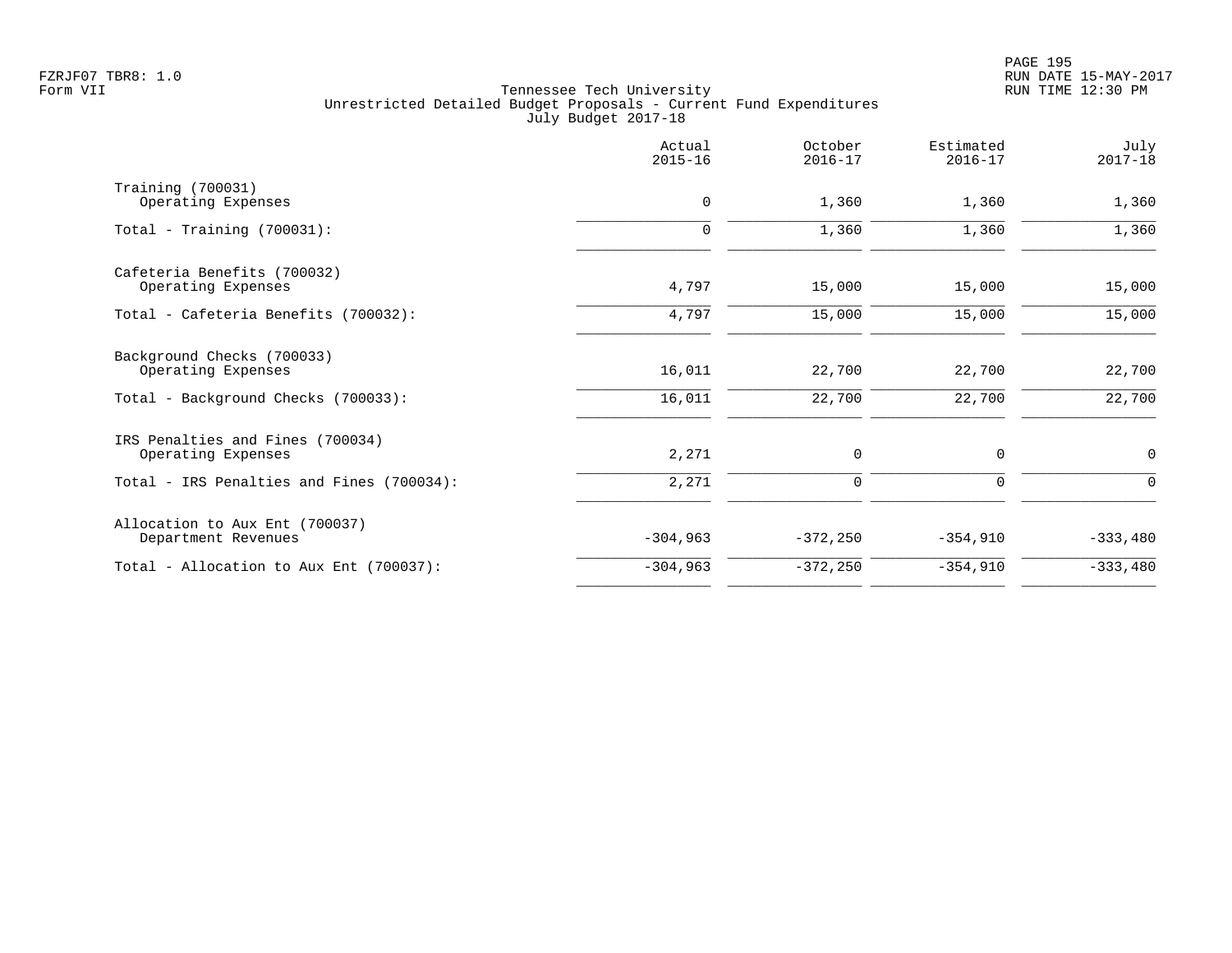|                                                       | Actual<br>$2015 - 16$ | October<br>$2016 - 17$ | Estimated<br>$2016 - 17$ | July<br>$2017 - 18$ |
|-------------------------------------------------------|-----------------------|------------------------|--------------------------|---------------------|
| Post Office Allocation (700045)<br>Operating Expenses | $\mathbf 0$           | 6,650                  | 6,650                    | 6,650               |
| Department Revenues                                   | 5,850                 | $\Omega$               | $\Omega$                 | $\Omega$            |
| Total - Post Office Allocation (700045):              | 5,850                 | 6,650                  | 6,650                    | 6,650               |
| System Internal Audit (700061)                        |                       |                        |                          |                     |
| Operating Expenses                                    | 45,900                | 45,900                 | 45,900                   | 0                   |
| Total - System Internal Audit (700061):               | 45,900                | 45,900                 | 45,900                   | $\mathbf 0$         |
| TTU Staff Tuit Maint Reimbursment (700068)            |                       |                        |                          |                     |
| Employee Benefits                                     | 12,971                | 7,736                  | 7,736                    | 7,736               |
| Total - TTU Staff Tuit Maint Reimbursment (700068):   | 12,971                | 7,736                  | 7,736                    | 7,736               |
| Total - Institutional Support (450):                  |                       |                        |                          |                     |
| Salaries - Administrative                             | 2,776,156             | 2,823,503              | 2,775,036                | 2,813,893           |
| Salaries - Academic                                   | 168,427               | 4,300                  | 4,805                    | 4,000               |
| Salaries - Supporting                                 | 1,599,256             | 1,915,523              | 1,810,569                | 1,644,284           |
| Salaries - Students<br>Salaries - Professional        | 60,546<br>3,847,569   | 53,508<br>4, 217, 115  | 61,108<br>4, 121, 552    | 50,308<br>3,989,992 |
| Employee Benefits                                     | 3,169,873             | 3,611,264              | 3,611,264                | 3,692,934           |
| Travel                                                | 185,838               | 116,190                | 162,050                  | 80,660              |
| Operating Expenses                                    | 2,625,662             | 4,170,662              | 4,542,763                | 3,521,919           |
| Capital Outlay                                        | $\Omega$              | 6,970                  | $\Omega$                 | 6,970               |
| Department Revenues                                   | 162,909               | $-1, 258, 523$         | $-1,510,421$             | $-1, 169, 468$      |
| Total                                                 | 14,596,236            | 15,660,512             | 15,578,726               | 14,635,492          |
|                                                       |                       |                        |                          |                     |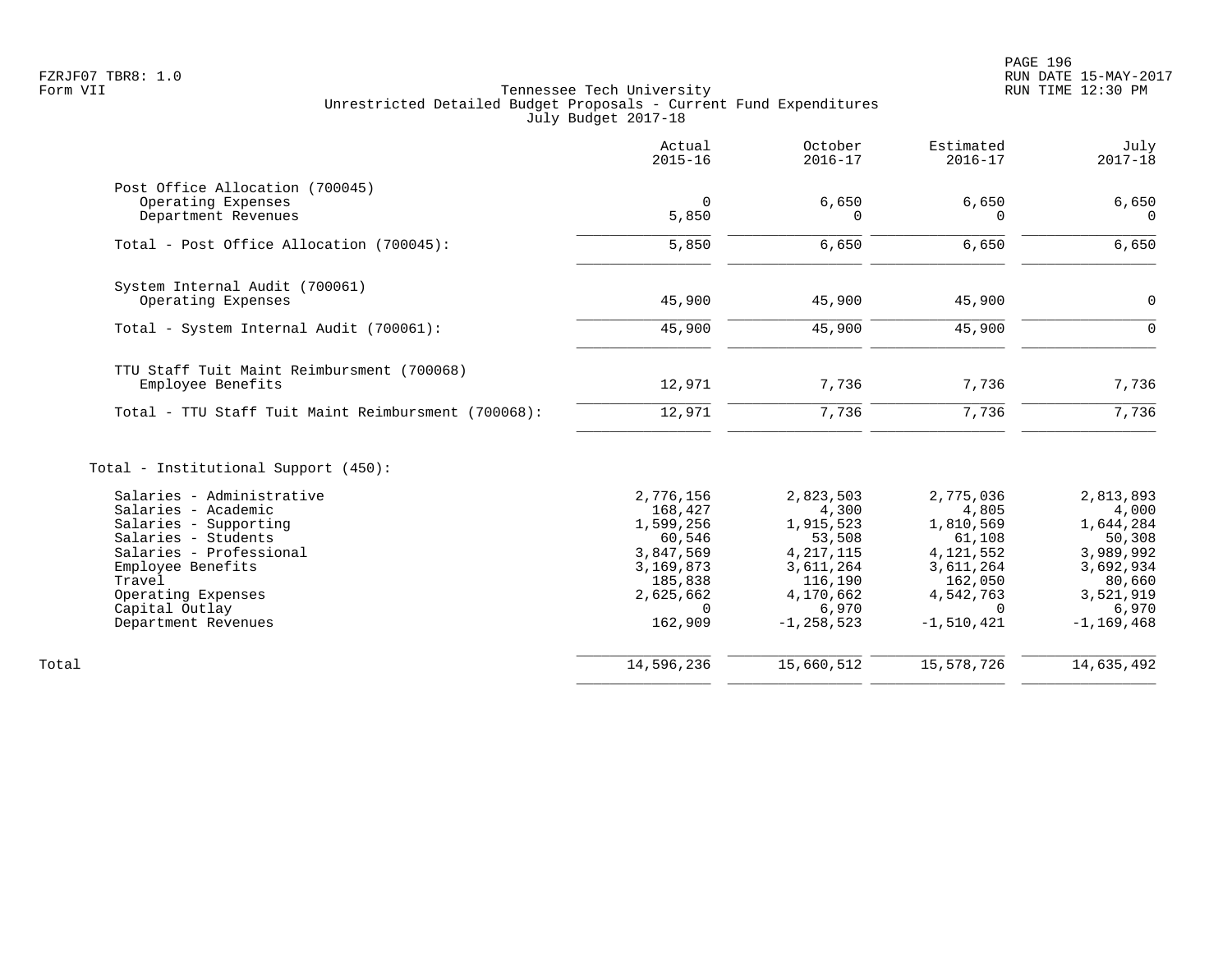|                                                                               | Actual<br>$2015 - 16$ | October<br>$2016 - 17$ | Estimated<br>$2016 - 17$ | July<br>$2017 - 18$ |
|-------------------------------------------------------------------------------|-----------------------|------------------------|--------------------------|---------------------|
| Total - Institutional Support (45):                                           |                       |                        |                          |                     |
| Salaries - Administrative                                                     | 2,776,156             | 2,823,503              | 2,775,036                | 2,813,893           |
| Salaries - Academic                                                           | 168,427               | 4,300                  | 4,805                    | 4,000               |
| Salaries - Supporting                                                         | 1,599,256             | 1,915,523              | 1,810,569                | 1,644,284           |
| Salaries - Students                                                           | 60,546                | 53,508                 | 61,108                   | 50,308              |
| Salaries - Professional                                                       | 3,847,569             | 4, 217, 115            | 4, 121, 552              | 3,989,992           |
| Employee Benefits                                                             | 3,169,873             | 3,611,264              | 3,611,264                | 3,692,934           |
| Travel                                                                        | 185,838               | 116,190                | 162,050                  | 80,660              |
| Operating Expense                                                             | 2,625,662             | 4,170,662              | 4,542,763                | 3,521,919           |
| Capital Outlay                                                                | $\Omega$              | 6,970                  | $\Omega$                 | 6,970               |
| Department Revenues                                                           | 162,909               | $-1, 258, 523$         | $-1,510,421$             | $-1, 169, 468$      |
| Total                                                                         | 14,596,236            | 15,660,512             | 15,578,726               | 14,635,492          |
| Physical Plant (50)<br>Physical Plant (500)<br>Craft Center Security (121771) |                       |                        |                          |                     |
| Salaries - Supporting                                                         | 49,244                | 23,139                 | 53,139                   | 23,322              |
| Salaries - Students                                                           | $\Omega$              | 4,000                  | $\Omega$                 | 4,000               |
| Employee Benefits                                                             | 15,843                | 18,460                 | 18,460                   | 18,460              |
| Travel                                                                        | 0                     | $-800$                 | $\Omega$                 | 0                   |
| Operating Expenses                                                            | 2,164                 | 900                    | 2,480                    | 100                 |
| Total - Craft Center Security (121771):                                       | 67,251                | 45,699                 | 74,079                   | 45,882              |
| Craft Center Property Insur (121772)<br>Operating Expenses                    | 34,669                | 37,700                 | 37,700                   | 37,700              |
| Total - Craft Center Property Insur (121772):                                 | 34,669                | 37,700                 | 37,700                   | 37,700              |
|                                                                               |                       |                        |                          |                     |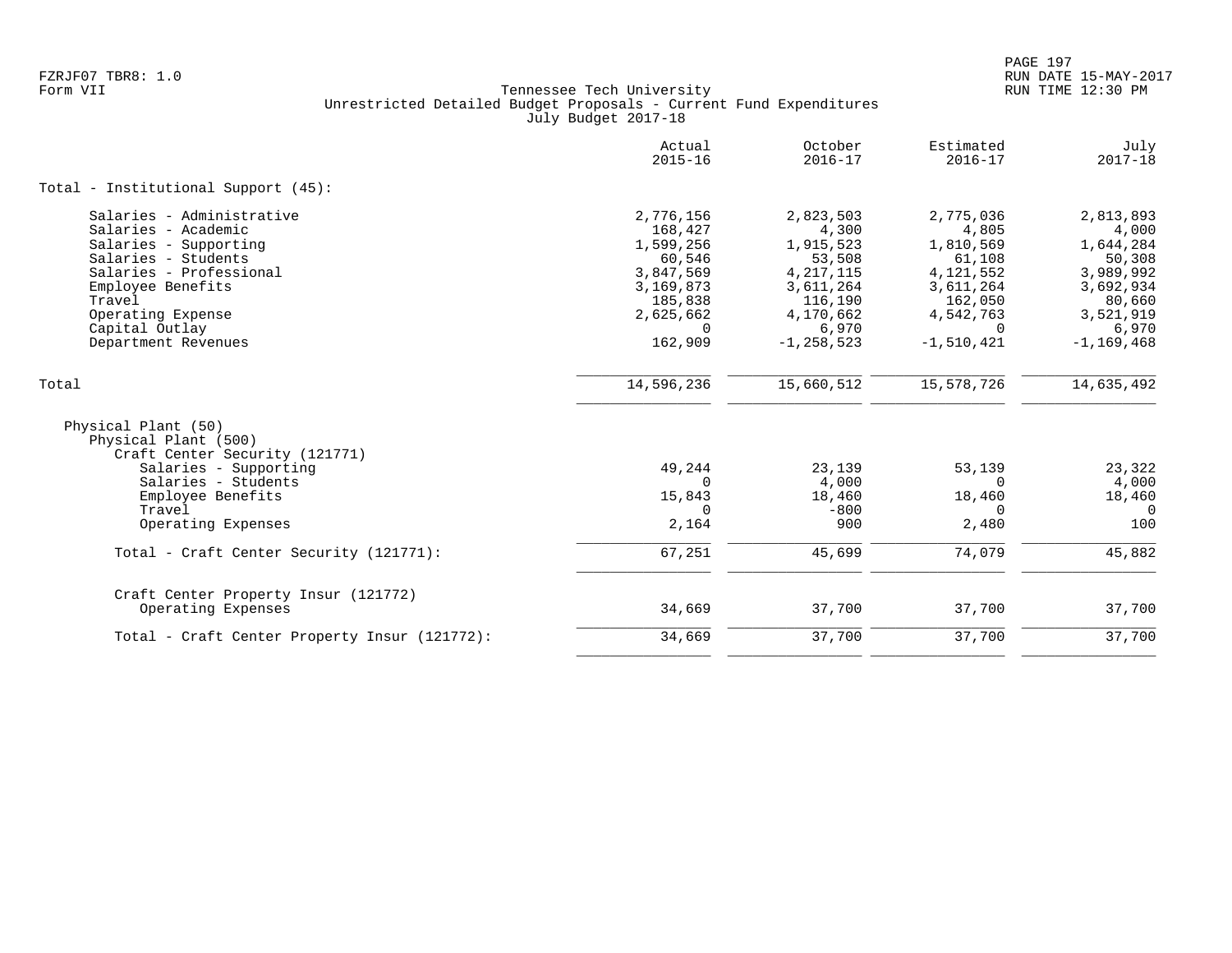|                                                                               | Actual<br>$2015 - 16$        | October<br>$2016 - 17$  | Estimated<br>$2016 - 17$ | July<br>$2017 - 18$     |
|-------------------------------------------------------------------------------|------------------------------|-------------------------|--------------------------|-------------------------|
| M and R Craft Center (121773)<br>Salaries - Supporting<br>Salaries - Students | 119,562<br>4,815             | 126,950<br>3,400        | 122,570<br>3,400         | 127,629<br>3,400        |
| Salaries - Professional<br>Employee Benefits<br>Travel                        | 52,294<br>81,515<br>$\Omega$ | 53,065<br>81,960<br>200 | 53,065<br>81,960<br>200  | 53,389<br>81,960<br>200 |
| Operating Expenses                                                            | 44,653                       | 43,050                  | 45,050                   | 43,050                  |
| Total - M and R Craft Center (121773):                                        | 302,839                      | 308,625                 | 306,245                  | 309,628                 |
| Utilities Craft Center (121774)<br>Operating Expenses                         | 192,181                      | 260,000                 | 260,000                  | 260,000                 |
| Total - Utilities Craft Center (121774):                                      | 192,181                      | 260,000                 | 260,000                  | 260,000                 |
| Craft Center Repairs and Renov (121775)<br>Operating Expenses                 | 215                          | 47,422                  | 40,702                   | 47,422                  |
| Total - Craft Center Repairs and Renov (121775):                              | 215                          | 47,422                  | 40,702                   | 47,422                  |
| Federal College Work Study Program (122001)<br>Salaries - Students            | 253                          | 550                     | 550                      | 550                     |
| Total - Federal College Work Study Program (122001):                          | 253                          | 550                     | 550                      | 550                     |
| M and R University Progrms (127604)<br>Operating Expenses                     | 12,750                       | 12,750                  | 12,750                   | 12,750                  |
| Total - M and R University Progrms (127604):                                  | 12,750                       | 12,750                  | 12,750                   | 12,750                  |
|                                                                               |                              |                         |                          |                         |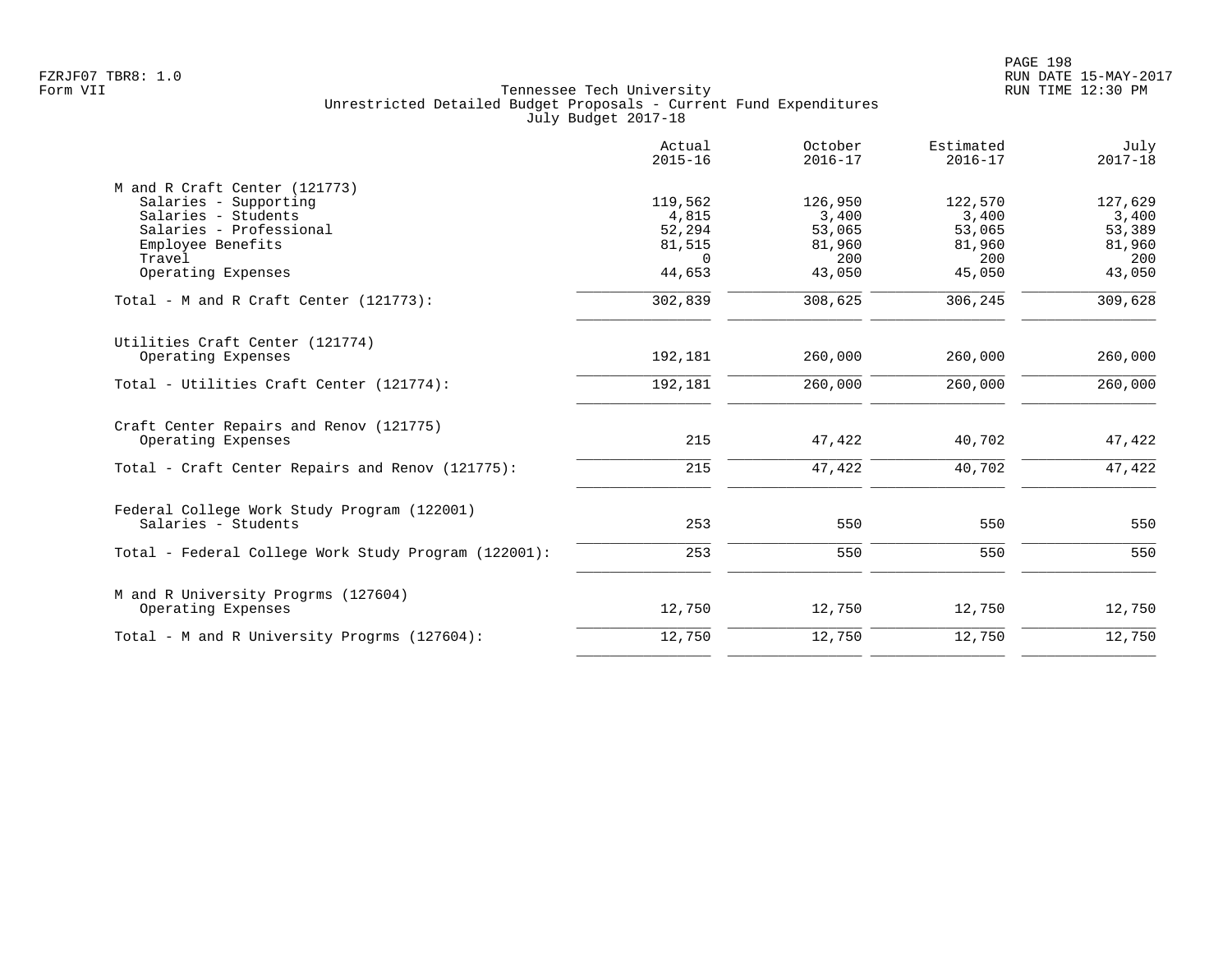PAGE 199 FZRJF07 TBR8: 1.0 RUN DATE 15-MAY-2017

|                                            | Actual<br>$2015 - 16$ | October<br>$2016 - 17$ | Estimated<br>$2016 - 17$ | July<br>$2017 - 18$ |
|--------------------------------------------|-----------------------|------------------------|--------------------------|---------------------|
| M and R Ag Pavilion (161001)               |                       |                        |                          |                     |
| Salaries - Supporting<br>Employee Benefits | 66,304<br>38,891      | 69,338<br>41,720       | 69,338<br>41,720         | 69,973<br>41,720    |
|                                            |                       |                        |                          |                     |
| Total - M and R Aq Pavilion $(161001)$ :   | 105,195               | 111,058                | 111,058                  | 111,693             |
| Greenhouse (162002)                        |                       |                        |                          |                     |
| Salaries - Students                        | 0                     | 0                      | 668                      | 668                 |
| Employee Benefits                          | $\mathbf 0$           | 720                    | 52                       | 52                  |
| Travel                                     | 70                    | $\Omega$<br>14,534     | $\Omega$                 | $\Omega$            |
| Operating Expenses                         | 2,954                 |                        | 14,469                   | 3,500               |
| Total - Greenhouse (162002):               | 3,024                 | 15,254                 | 15,189                   | 4,220               |
| M and R Farm (162004)                      |                       |                        |                          |                     |
| Operating Expenses                         | $\mathbf 0$           | 6,650                  | 6,650                    | 6,650               |
| Total - M and R Farm $(162004)$ :          | $\mathbf 0$           | 6,650                  | 6,650                    | 6,650               |
| University Police (200004)                 |                       |                        |                          |                     |
| Salaries - Supporting                      | 595,702               | 593,611                | 590,601                  | 588,829             |
| Salaries - Students                        | 144                   | $\Omega$               | $\Omega$                 | $\Omega$            |
| Salaries - Professional                    | 109,515               | 121,847                | 119,277                  | 122,560             |
| Employee Benefits                          | 325,841               | 339,100                | 339,100                  | 339,100             |
| Travel                                     | 1,393<br>114,345      | 2,710<br>92,232        | 4,710<br>101,332         | 2,710<br>82,590     |
| Operating Expenses<br>Department Revenues  | $-1,508$              | $\Omega$               | $-820$                   | $\mathbf 0$         |
| Total - University Police (200004):        | 1,145,432             | 1,149,500              | 1,154,200                | 1,135,789           |
|                                            |                       |                        |                          |                     |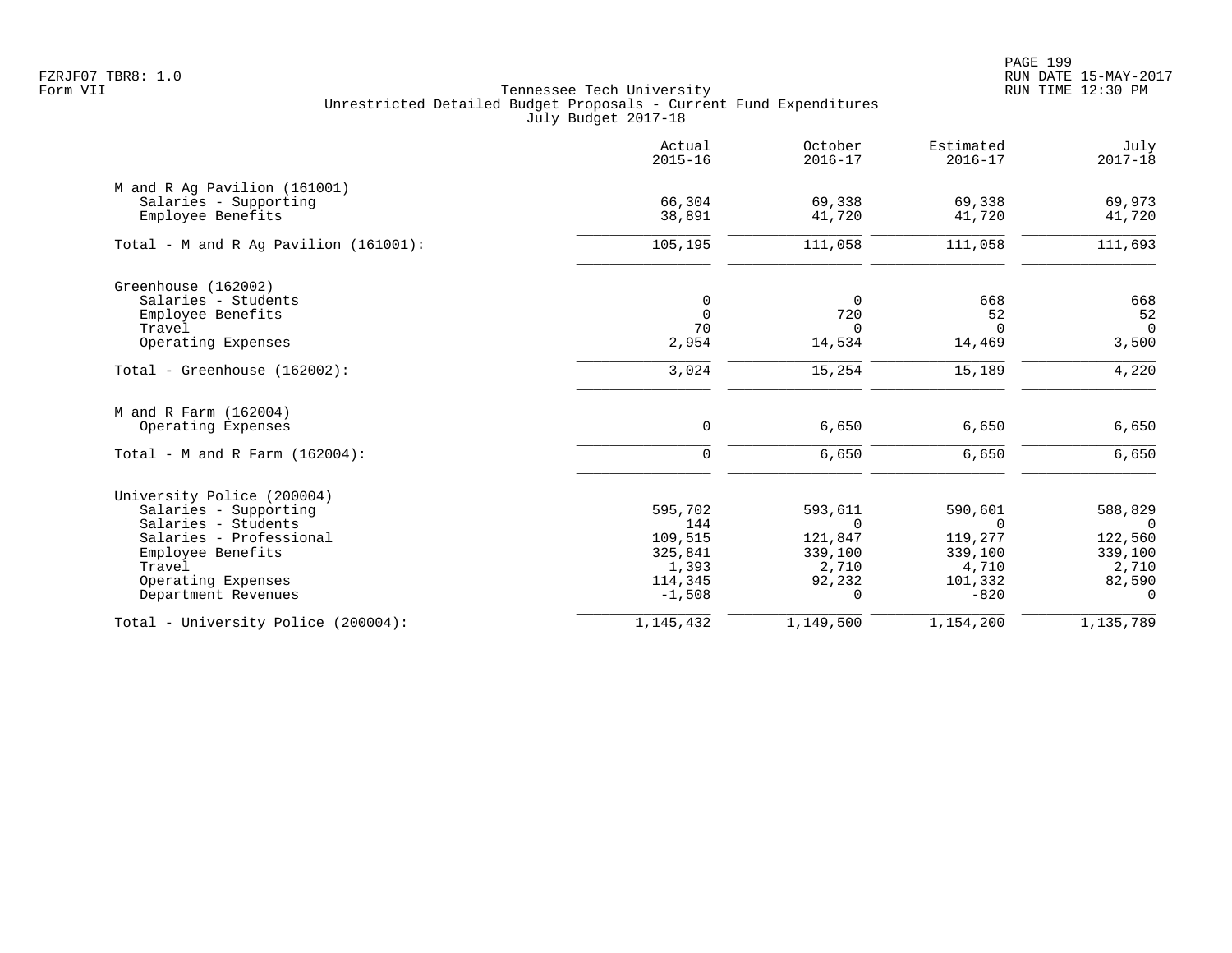|                                                     | Actual<br>$2015 - 16$ | October<br>$2016 - 17$ | Estimated<br>$2016 - 17$ | July<br>$2017 - 18$ |
|-----------------------------------------------------|-----------------------|------------------------|--------------------------|---------------------|
| CHEC Security Services (210010)                     |                       |                        |                          |                     |
| Salaries - Supporting                               | 35,240                | 46,049                 | 46,049                   | 47,297              |
| Employee Benefits                                   | 16,039                | 16,986                 | 16,986                   | 17,406              |
| Travel                                              | 4,057                 | $\Omega$               | $\Omega$                 | $\Omega$            |
| Operating Expenses                                  | 2,728                 | 10,200                 | 20,200                   | 10,200              |
| Total - CHEC Security Services (210010):            | 58,064                | 73,235                 | 83,235                   | 74,903              |
| CHEC Bldg Maintenance and Repairs (210012)          |                       |                        |                          |                     |
| Salaries - Supporting                               | 4,765                 | 15,176                 | 15,176                   | 15,590              |
| Employee Benefits                                   | 565                   | 1,380                  | 1,380                    | 1,540               |
| Operating Expenses                                  | 100,332               | 82,046                 | 104,046                  | 82,046              |
| Total - CHEC Bldg Maintenance and Repairs (210012): | 105,662               | 98,602                 | 120,602                  | 99,176              |
| CHEC Custodial Services (210015)                    |                       |                        |                          |                     |
| Operating Expenses                                  | 49,220                | 76,000                 | 76,000                   | 76,000              |
| Total - CHEC Custodial Services (210015):           | 49,220                | 76,000                 | 76,000                   | 76,000              |
| CHEC Landscaping and Grounds (210016)               |                       |                        |                          |                     |
| Operating Expenses                                  | 9,178                 | 18,700                 | 18,700                   | 18,700              |
| Total - CHEC Landscaping and Grounds (210016):      | 9,178                 | 18,700                 | 18,700                   | 18,700              |
| CHEC Utilities (210017)                             |                       |                        |                          |                     |
| Operating Expenses                                  | 106,936               | 112,400                | 112,400                  | 112,400             |
| Total - CHEC Utilities (210017):                    | 106,936               | 112,400                | 112,400                  | 112,400             |
|                                                     |                       |                        |                          |                     |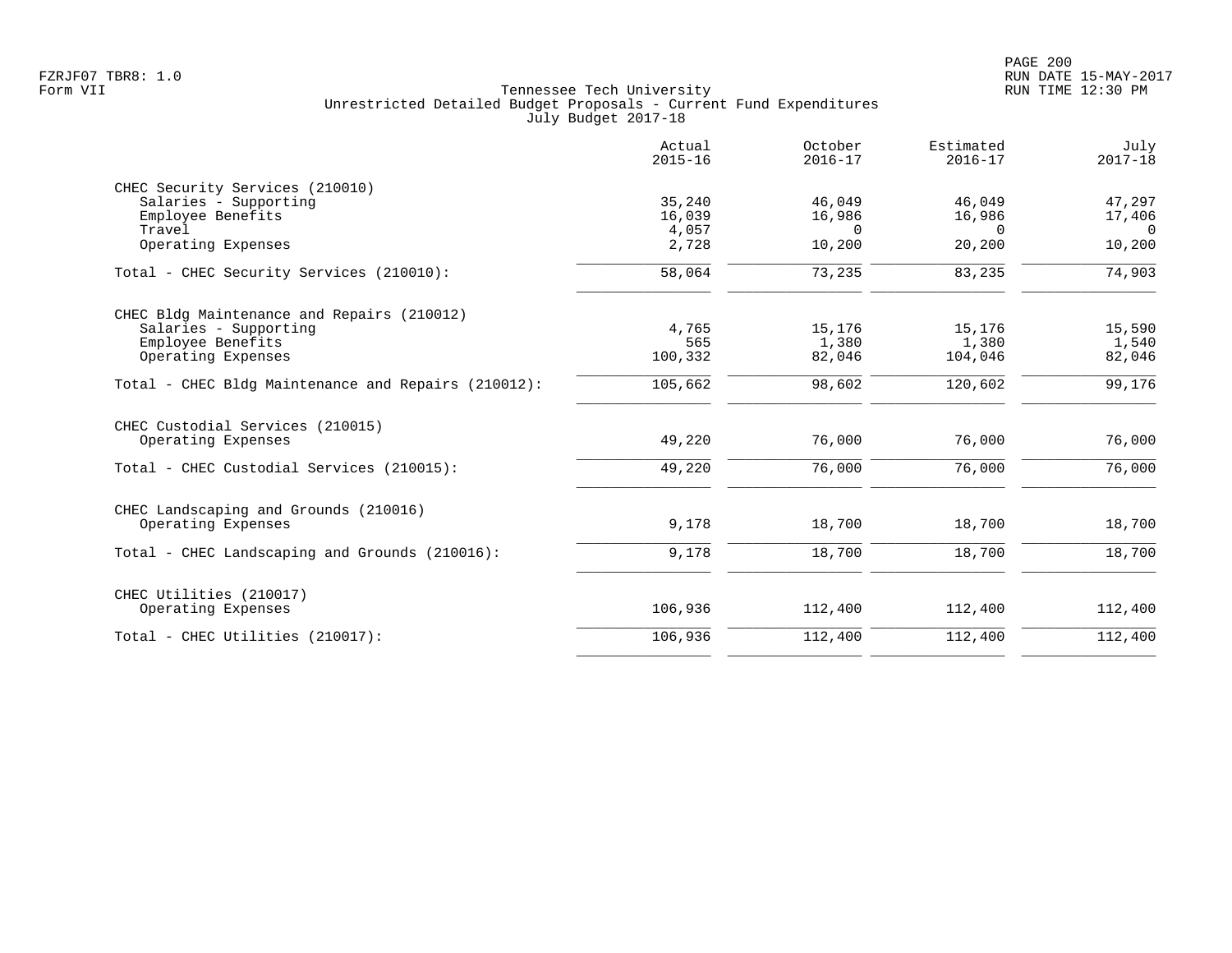PAGE 201 FZRJF07 TBR8: 1.0 RUN DATE 15-MAY-2017

|                                                    | Actual<br>$2015 - 16$ | October<br>$2016 - 17$ | Estimated<br>$2016 - 17$ | July<br>$2017 - 18$ |
|----------------------------------------------------|-----------------------|------------------------|--------------------------|---------------------|
| CHEC Parking (210018)                              |                       |                        |                          |                     |
| Operating Expenses                                 | 2,604                 | 17,500                 | 17,500                   | 2,500               |
| Department Revenues                                | $-85$                 | 0                      | $\Omega$                 | $\Omega$            |
| Total - CHEC Parking (210018):                     | 2,519                 | 17,500                 | 17,500                   | 2,500               |
| Central Receiving (221005)                         |                       |                        |                          |                     |
| Salaries - Supporting                              | 35,829                | 31,400                 | 41,940                   | 31,644              |
| Salaries - Students                                | 6,234                 | 6,000                  | $\Omega$                 | 6,000               |
| Employee Benefits                                  | 17,202                | 19,600                 | 19,600                   | 19,600              |
| Operating Expenses                                 | 2,152                 | 3,680                  | 2,905                    | 3,680               |
| Total - Central Receiving (221005):                | 61,417                | 60,680                 | 64,445                   | 60,924              |
| Facilities Administration (241000)                 |                       |                        |                          |                     |
| Salaries - Administrative                          | 117,389               | 118,892                | 118,892                  | 119,459             |
| Salaries - Supporting                              | 95,341                | 93,140                 | 76,337                   | 99,421              |
| Salaries - Students                                | $\Omega$              | 6,820                  | $\Omega$                 | 6,820               |
| Salaries - Professional                            | 336,582               | 94,073                 | 94,723                   | 94,297              |
| Employee Benefits                                  | 200,043               | 80,305                 | 80,305                   | 80,305              |
| Travel                                             | 11,236                | 5,230                  | 1,820                    | 5,230               |
| Operating Expenses                                 | 124,194               | 29,501                 | 74,384                   | 59,573              |
| Total - Facilities Administration (241000):        | 884,785               | 427,961                | 446,461                  | 465,105             |
|                                                    |                       |                        |                          |                     |
| Vehicle Maintenance (241001)<br>Operating Expenses | 34,054                | 22,500                 | 60,000                   | 22,500              |
| Total - Vehicle Maintenance (241001):              | 34,054                | 22,500                 | 60,000                   | 22,500              |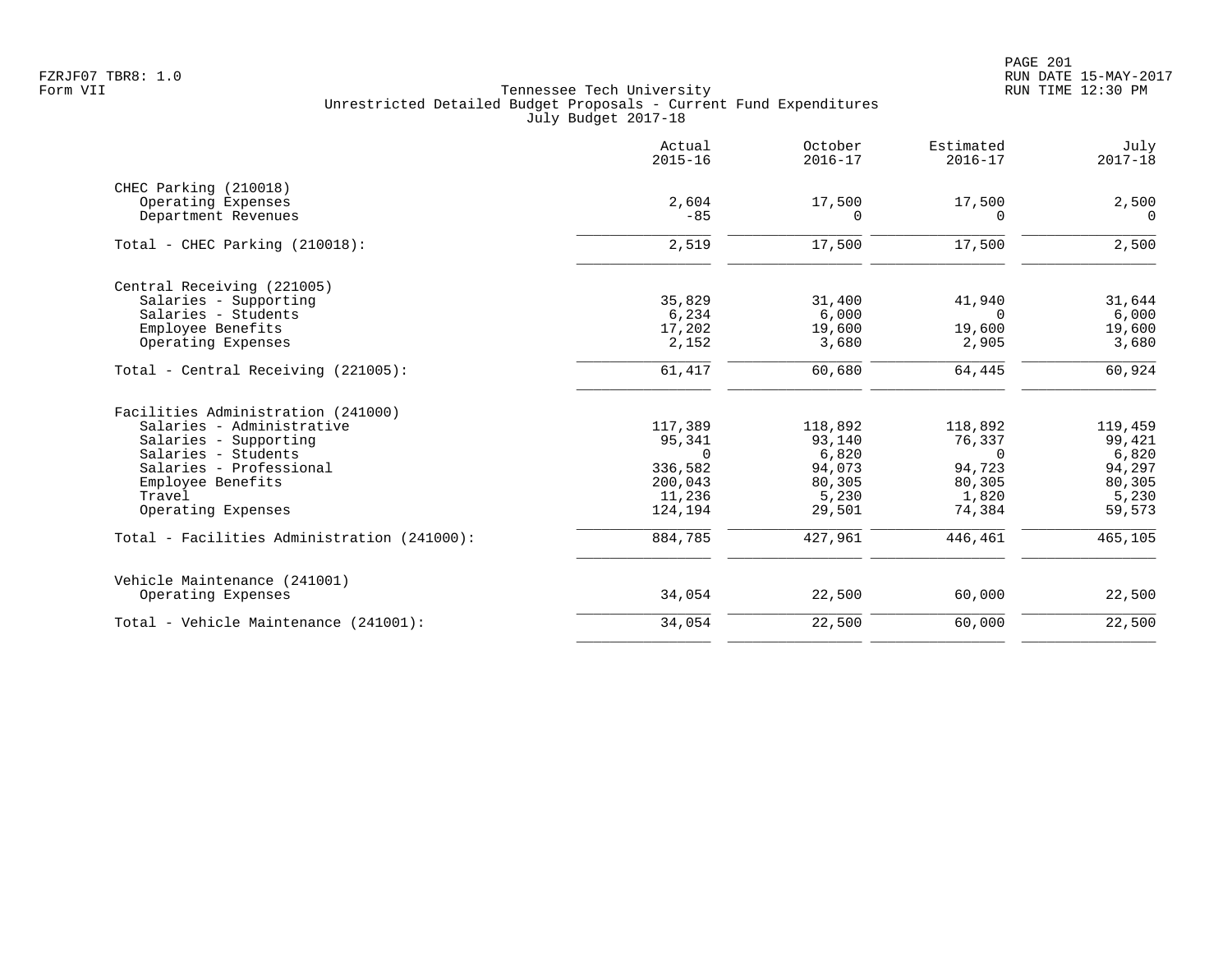|                                                                                                                                                                                                                                      | Actual<br>$2015 - 16$                                                       | October<br>$2016 - 17$                                                           | Estimated<br>$2016 - 17$                                                               | July<br>$2017 - 18$                                                              |
|--------------------------------------------------------------------------------------------------------------------------------------------------------------------------------------------------------------------------------------|-----------------------------------------------------------------------------|----------------------------------------------------------------------------------|----------------------------------------------------------------------------------------|----------------------------------------------------------------------------------|
| Property Insurance (241002)<br>Operating Expenses                                                                                                                                                                                    | 263,131                                                                     | 294,800                                                                          | 294,800                                                                                | 294,800                                                                          |
| Total - Property Insurance (241002):                                                                                                                                                                                                 | 263,131                                                                     | 294,800                                                                          | 294,800                                                                                | 294,800                                                                          |
| Facilities Development Fee (241003)<br>Operating Expenses                                                                                                                                                                            | 170,800                                                                     | 170,800                                                                          | 160,900                                                                                | 160,900                                                                          |
| Total - Facilities Development Fee (241003):                                                                                                                                                                                         | 170,800                                                                     | 170,800                                                                          | 160,900                                                                                | 160,900                                                                          |
| Maintenance and Repairs (251000)<br>Salaries - Supporting<br>Salaries - Students<br>Salaries - Professional<br>Employee Benefits<br>Travel<br>Operating Expenses<br>Department Revenues<br>Total - Maintenance and Repairs (251000): | 676,626<br>8,645<br>61,999<br>382,648<br>1,511<br>549,089<br>0<br>1,680,518 | 43,290<br>$\Omega$<br>63,008<br>103,605<br>1,000<br>8,410<br>$-9,000$<br>210,313 | $\Omega$<br>$\Omega$<br>63,008<br>103,605<br>$\Omega$<br>35,097<br>$-9,000$<br>192,710 | 43,290<br>$\Omega$<br>63,410<br>103,605<br>1,000<br>8,410<br>$-9,000$<br>210,715 |
| M and R Projects (251001)<br>Operating Expenses                                                                                                                                                                                      | 295,677                                                                     | 303,029                                                                          | 289,337                                                                                | 0                                                                                |
| Total - M and R Projects $(251001)$ :                                                                                                                                                                                                | 295,677                                                                     | 303,029                                                                          | 289,337                                                                                | 0                                                                                |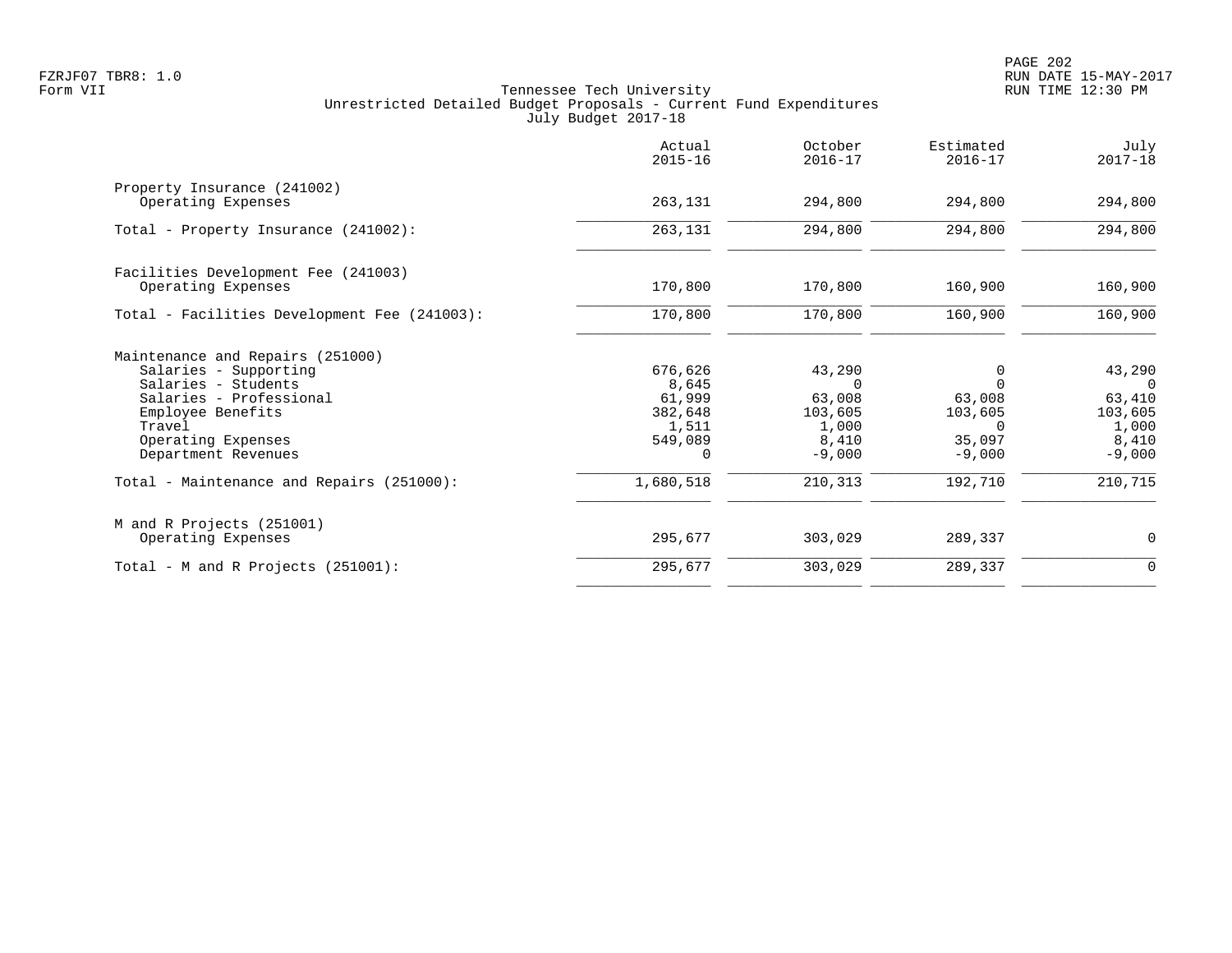PAGE 203 FZRJF07 TBR8: 1.0 RUN DATE 15-MAY-2017

|                                           | Actual<br>$2015 - 16$ | October<br>$2016 - 17$ | Estimated<br>$2016 - 17$ | July<br>$2017 - 18$ |
|-------------------------------------------|-----------------------|------------------------|--------------------------|---------------------|
| American Disability Act (251002)          |                       |                        |                          |                     |
| Operating Expenses                        | 3                     | 10,000                 | 10,000                   | 10,000              |
| Total - American Disability Act (251002): | 3                     | 10,000                 | 10,000                   | 10,000              |
| Fire Alarm System (251004)                |                       |                        |                          |                     |
| Operating Expenses                        | 95,789                | 113,862                | 113,862                  | 87,800              |
| Total - Fire Alarm System (251004):       | 95,789                | 113,862                | 113,862                  | 87,800              |
| Building Controls (251005)                |                       |                        |                          |                     |
| Salaries - Supporting                     | $\Omega$              | 15,221                 | 352                      | 17,632              |
| Operating Expenses                        | 23,997                | 80,075                 | 79,325                   | 75,000              |
| Total - Building Controls (251005):       | 23,997                | 95,296                 | 79,677                   | 92,632              |
| M and R HVAC (251006)                     |                       |                        |                          |                     |
| Salaries - Supporting                     | 304,197               | 309,319                | 266,135                  | 296,867             |
| Salaries - Students                       | 8,209                 | $\Omega$               | 589                      | - 0                 |
| Salaries - Professional                   | 37,005                | 37,412                 | 37,412                   | 37,547              |
| Employee Benefits                         | 173,732               | 189,260                | 189,260                  | 189,260             |
| Travel                                    | 5,412                 | $\Omega$               | $\Omega$                 | $\Omega$            |
| Operating Expenses                        | 506,988               | 158,995                | 209,313                  | 140,760             |
| Total - M and R HVAC (251006):            | 1,035,543             | 694,986                | 702,709                  | 664,434             |
|                                           |                       |                        |                          |                     |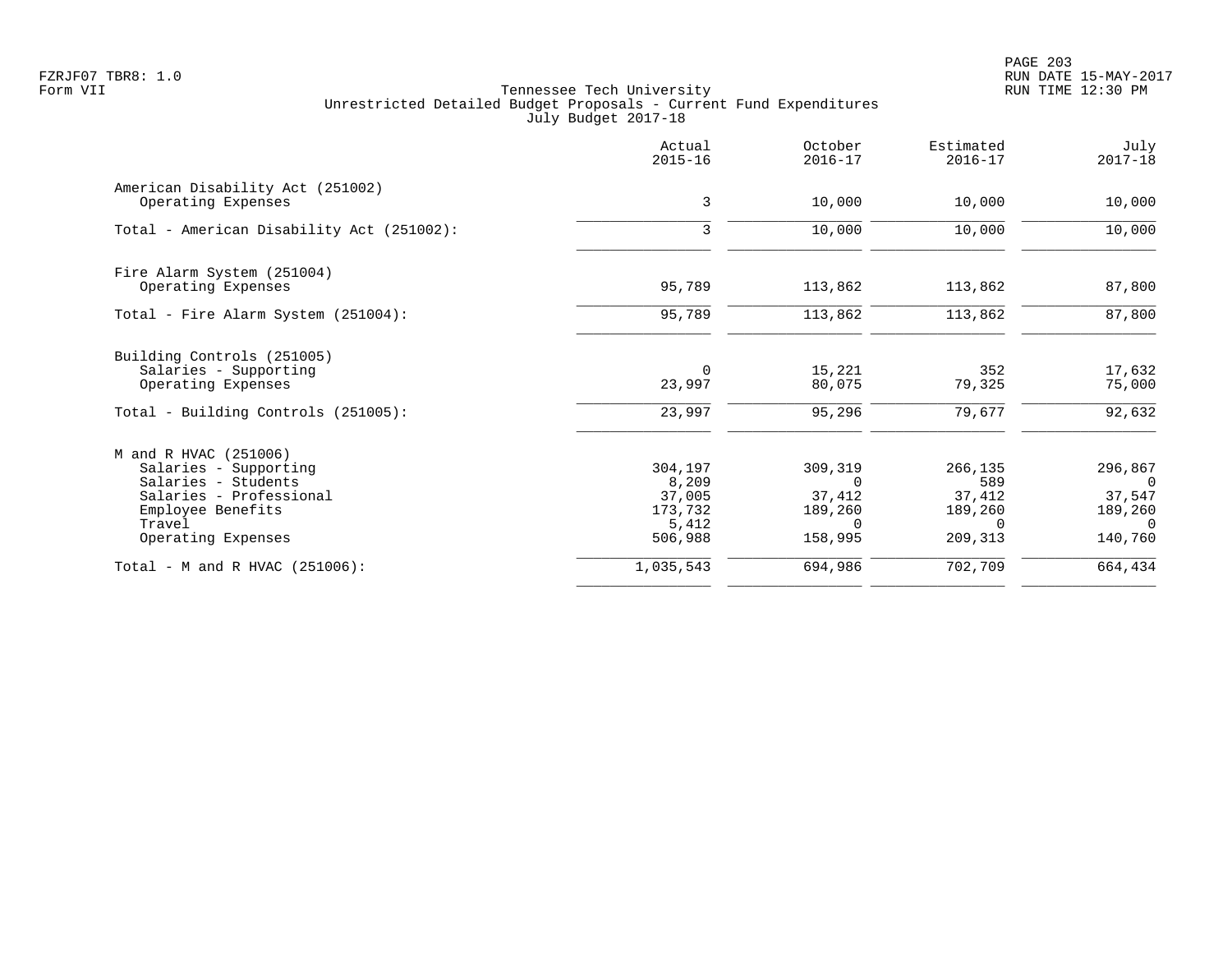|                                                                                                                                   | Actual<br>$2015 - 16$                   | October<br>$2016 - 17$                        | Estimated<br>$2016 - 17$                             | July<br>$2017 - 18$                      |
|-----------------------------------------------------------------------------------------------------------------------------------|-----------------------------------------|-----------------------------------------------|------------------------------------------------------|------------------------------------------|
| Stores for Reissue (251007)<br>Operating Expenses<br>Capital Outlay                                                               | 184,124<br>8,170                        | 290,000<br><sup>n</sup>                       | 290,000                                              | 290,000<br>$\Omega$                      |
| Total - Stores for Reissue (251007):                                                                                              | 192,294                                 | 290,000                                       | 290,000                                              | 290,000                                  |
| Stores for Reissue Transfer In (251008)<br>Operating Expenses<br>Department Revenues                                              | $-179,808$<br>$\Omega$                  | <sup>n</sup><br>$-290,000$                    | $-290,000$                                           | $\Omega$<br>$-290,000$                   |
| Total - Stores for Reissue Transfer In (251008):                                                                                  | $-179,808$                              | $-290,000$                                    | $-290,000$                                           | $-290,000$                               |
| M&R PO Qrtly Reportg (251014)<br>Operating Expenses<br>Capital Outlay<br>Total - M&R PO Ortly Reportq (251014):                   | 11,511<br>55,166<br>66,677              | 0<br>$\Omega$<br>0                            | 53,535<br>$\Omega$<br>53,535                         | $\Omega$                                 |
|                                                                                                                                   |                                         |                                               |                                                      |                                          |
| $M & R - Carpentry (251015)$<br>Salaries - Supporting<br>Employee Benefits<br>Travel<br>Operating Expenses<br>Department Revenues | 0<br>$\Omega$<br>26<br>29,084<br>$-559$ | 187,155<br>107,000<br>$\Omega$<br>99,310<br>0 | 187,330<br>107,000<br>$\Omega$<br>69,770<br>$\Omega$ | 194,837<br>107,000<br>$\Omega$<br>93,800 |
| Total - M & R - Carpentry $(251015)$ :                                                                                            | 28,551                                  | 393,465                                       | 364,100                                              | 395,637                                  |
|                                                                                                                                   |                                         |                                               |                                                      |                                          |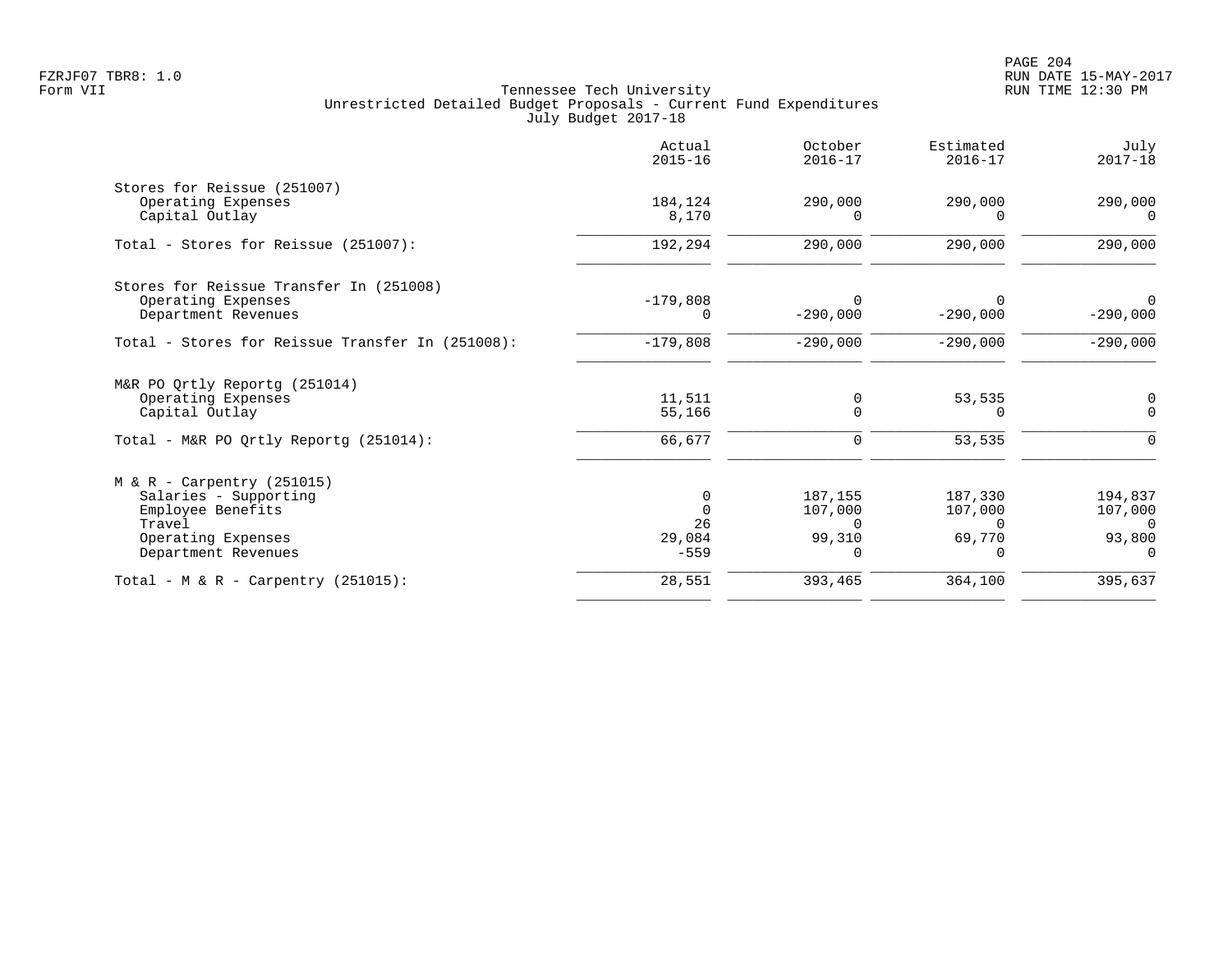|                                         | Actual<br>$2015 - 16$ | October<br>$2016 - 17$ | Estimated<br>$2016 - 17$ | July<br>$2017 - 18$ |
|-----------------------------------------|-----------------------|------------------------|--------------------------|---------------------|
| $M & R - Electrical (251016)$           |                       |                        |                          |                     |
| Salaries - Supporting                   | $\mathbf 0$           | 174,542                | 180,622                  | 180,809             |
| Employee Benefits                       | $\Omega$              | 100,000                | 100,000                  | 100,000             |
| Operating Expenses                      | 18,769                | 28,730                 | 39,995                   | 33,500              |
| Department Revenues                     | $\Omega$              | $\Omega$               | $-15,890$                | $\Omega$            |
| Total - $M & R - Electrical (251016)$ : | 18,769                | 303,272                | 304,727                  | 314,309             |
| $M & R - Locksmith (251017)$            |                       |                        |                          |                     |
| Salaries - Supporting                   | 0                     | 35,340                 | 35,805                   | 35,489              |
| Employee Benefits                       | $\Omega$              | 21,000                 | 21,000                   | 21,000              |
| Operating Expenses                      | 13,317                | 33,500                 | 33,410                   | 33,500              |
| Total - M & R - Locksmith $(251017)$ :  | 13,317                | 89,840                 | 90,215                   | 89,989              |
| $M & R - Massonry (251018)$             |                       |                        |                          |                     |
| Salaries - Supporting                   | $\mathbf 0$           | 41,510                 | 51,210                   | 41,781              |
| Employee Benefits                       | $\mathbf 0$           | 10,000                 | 10,000                   | 10,000              |
| Operating Expenses                      | 44,766                | 67,000                 | 64,515                   | 67,000              |
| Total - M & R - Masonry $(251018)$ :    | 44,766                | 118,510                | 125,725                  | 118,781             |
| $M & R - \text{Pairting} (251019)$      |                       |                        |                          |                     |
| Salaries - Supporting                   | 0                     | 120,140                | 124,435                  | 121,170             |
| Salaries - Students                     | $\mathbf 0$           | $\Omega$               | 2,485                    | $\overline{0}$      |
| Employee Benefits                       | $\Omega$              | 57,000                 | 57,000                   | 57,000              |
| Operating Expenses                      | 1,193                 | 33,500                 | 17,015                   | 33,500              |
| Total - M & R - Painting $(251019)$ :   | 1,193                 | 210,640                | 200,935                  | 211,670             |
|                                         |                       |                        |                          |                     |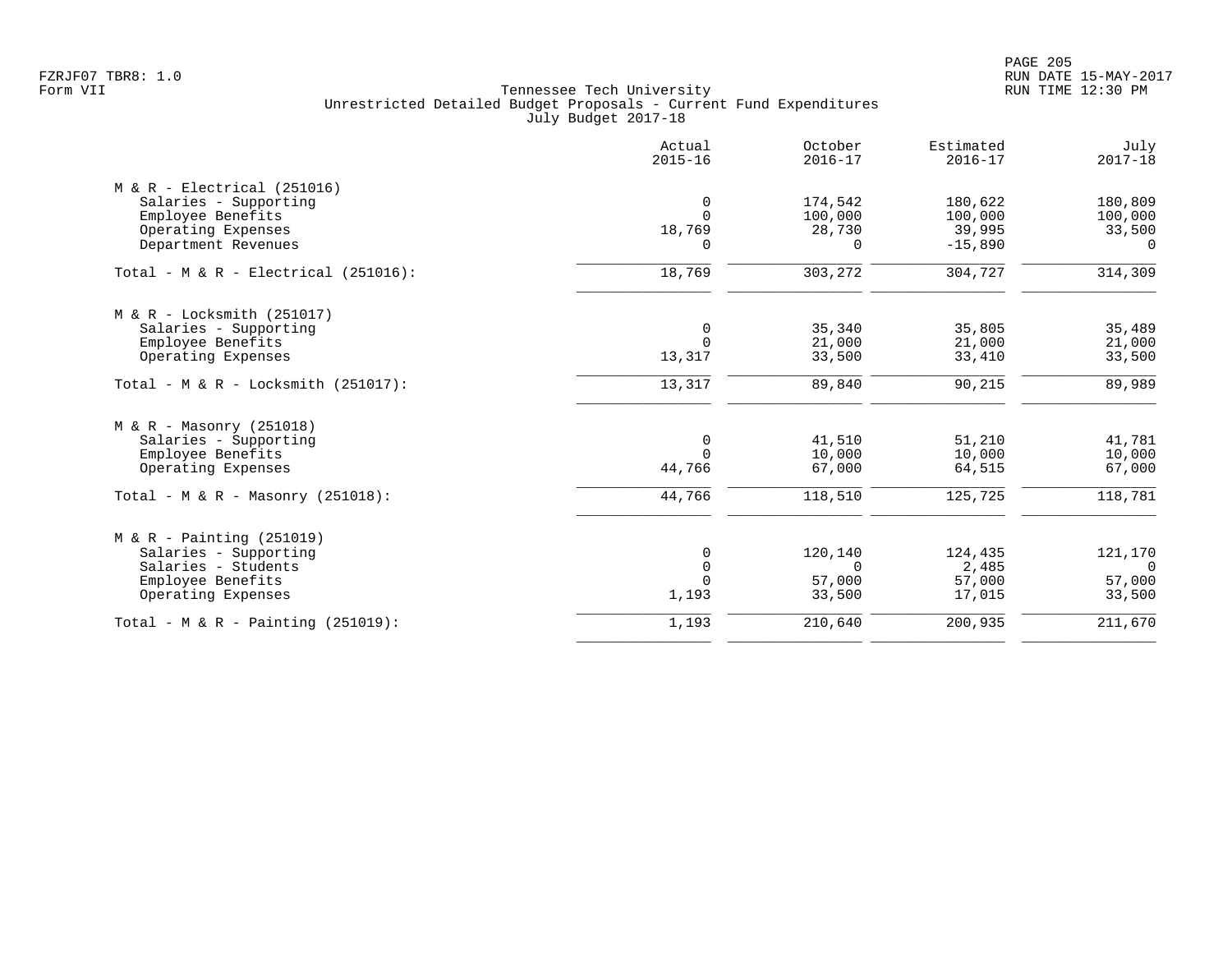PAGE 206 FZRJF07 TBR8: 1.0 RUN DATE 15-MAY-2017

|                                         | Actual<br>$2015 - 16$ | October<br>$2016 - 17$ | Estimated<br>$2016 - 17$ | July<br>$2017 - 18$ |
|-----------------------------------------|-----------------------|------------------------|--------------------------|---------------------|
| $M & R - Plumbing (251020)$             |                       |                        |                          |                     |
| Salaries - Supporting                   | $\overline{0}$        | 139,196                | 139,799                  | 140,208             |
| Employee Benefits                       | $\Omega$              | 70,000                 | 70,000                   | 70,000              |
| Operating Expenses                      | 18,257                | 73,700                 | 68,020                   | 73,700              |
| Total - M & R - Plumbing $(251020)$ :   | 18,257                | 282,896                | 277,819                  | 283,908             |
| M & R - Heat Plant (251021)             |                       |                        |                          |                     |
| Salaries - Supporting                   | $\mathbf 0$           | 233,079                | 255,035                  | 232,134             |
| Employee Benefits                       | $\Omega$              | 140,000                | 140,000                  | 140,000             |
| Travel                                  | 26                    | $\Omega$               | $\Omega$                 | $\bigcirc$          |
| Operating Expenses                      | 28,054                | 100,000                | 98,930                   | 100,000             |
| Total - M & R - Heat Plant $(251021)$ : | 28,080                | 473,079                | 493,965                  | 472,134             |
| Campus Lighting (251025)                |                       |                        |                          |                     |
| Operating Expenses                      | $\mathsf{O}$          | 0                      | 17,500                   | $\overline{0}$      |
| Total - Campus Lighting $(251025)$ :    | $\mathbf 0$           | 0                      | 17,500                   | $\mathbf 0$         |
| Custodial Services (255000)             |                       |                        |                          |                     |
| Salaries - Supporting                   | 63,383                | 30,873                 | 30,873                   | 31,100              |
| Employee Benefits                       | 33,512                | 49,000                 | 49,000                   | 49,000              |
| Travel                                  | 729                   | $\Omega$               | $\Omega$                 | $\Omega$            |
| Operating Expenses                      | 1,437,169             | 1,245,266              | 1,238,576                | 1,245,266           |
| Total - Custodial Services (255000):    | 1,534,793             | 1,325,139              | 1,318,449                | 1,325,366           |
|                                         |                       |                        |                          |                     |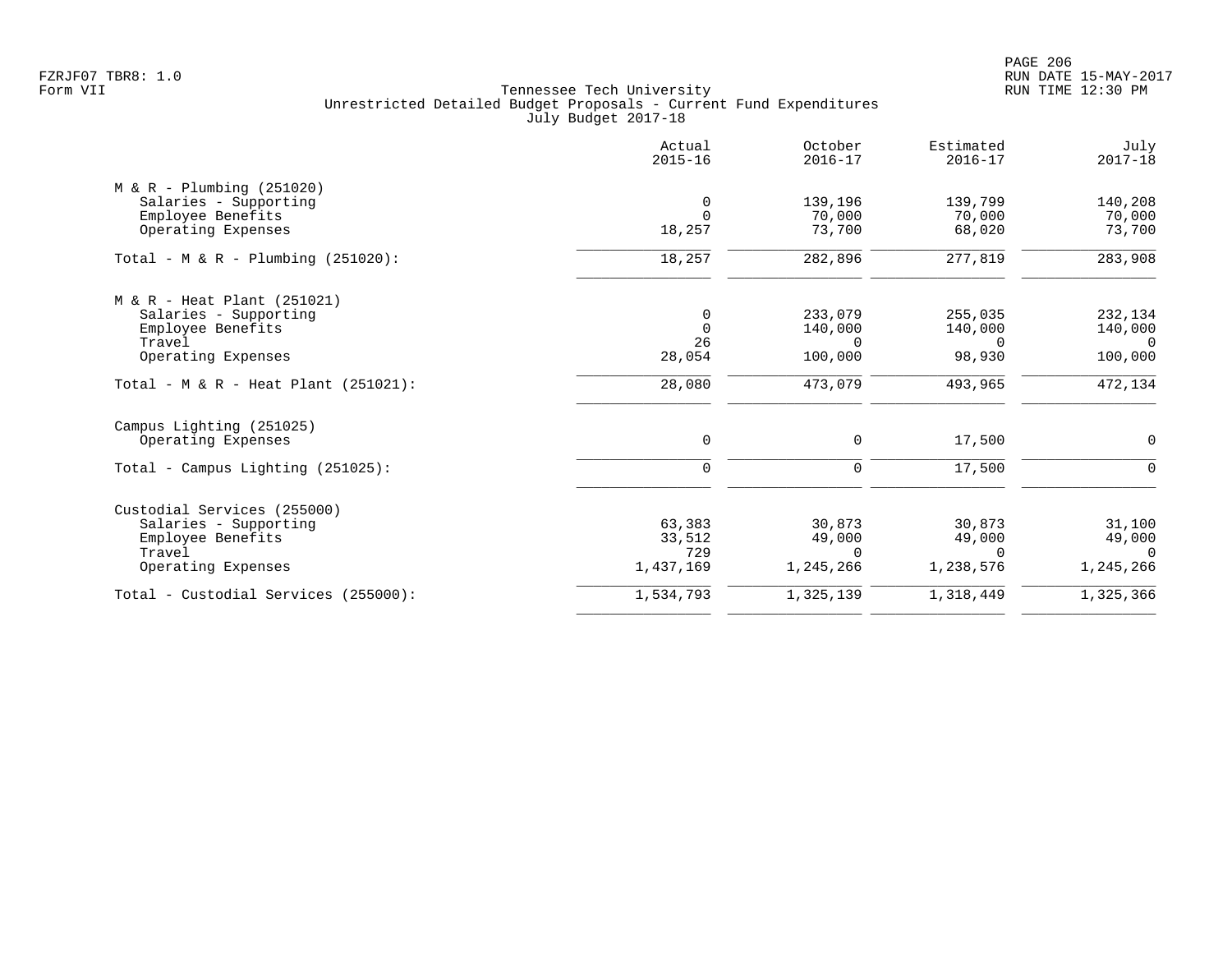| Actual<br>$2015 - 16$ | October<br>$2016 - 17$ | Estimated<br>$2016 - 17$ | July<br>$2017 - 18$ |
|-----------------------|------------------------|--------------------------|---------------------|
|                       |                        |                          |                     |
|                       |                        |                          | 0                   |
| 4,315                 | $\Omega$               | $\Omega$                 | $\overline{0}$      |
| 145                   | $\Omega$               |                          | $\Omega$            |
| 11,246                | 22,000                 | 21,625                   | 22,000              |
| 16,748                | 22,000                 | 21,625                   | 22,000              |
|                       |                        |                          |                     |
| $\Omega$              | 2,000                  | $\Omega$                 | $\Omega$            |
| 51,769                | 148,000                | 106,270                  | 150,000             |
| 51,769                | 150,000                | 106,270                  | 150,000             |
|                       |                        |                          |                     |
| 11,635                | 16,699                 | 16,699                   | 16,699              |
| 11,635                | 16,699                 | 16,699                   | 16,699              |
|                       |                        |                          |                     |
|                       | 87,667                 | 59,409                   | 45,938              |
|                       | 302,920                | 362,920                  | 364,068             |
| $\Omega$              | 115,145                | 115,145                  | 115,145             |
|                       | $\Omega$               | 500                      | 14,676              |
| $\mathbf 0$           | 505,732                | 537,974                  | 539,827             |
|                       | 1,042                  |                          |                     |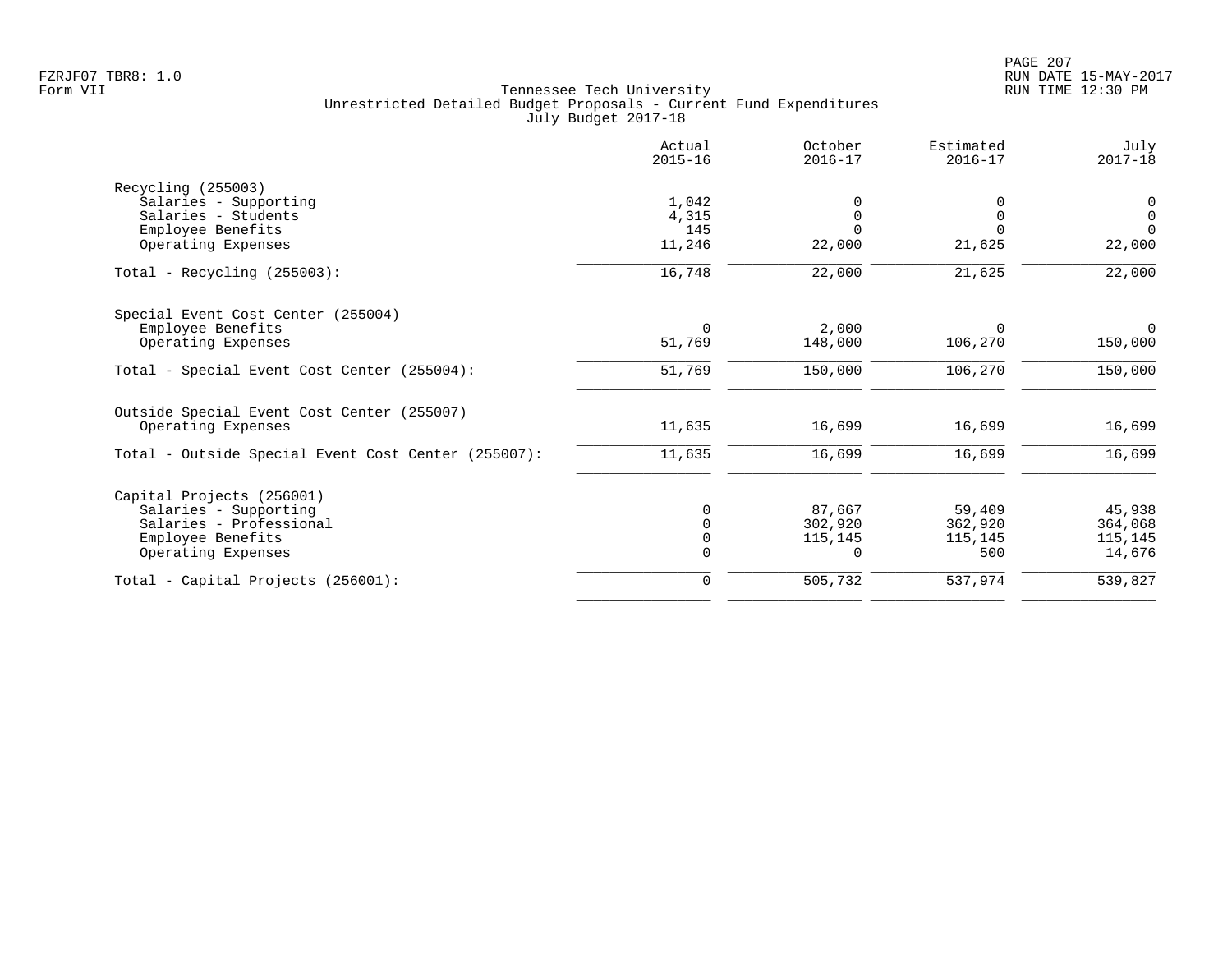|                                              | Actual<br>$2015 - 16$ | October<br>$2016 - 17$ | Estimated<br>$2016 - 17$ | July<br>$2017 - 18$ |
|----------------------------------------------|-----------------------|------------------------|--------------------------|---------------------|
| Utilities Admin (260000)                     |                       |                        |                          |                     |
| Salaries - Supporting                        | 240,829               | 20,890                 | $\Omega$                 | 20,890              |
| Salaries - Professional                      | 39,105                | 39,612                 | 39,612                   | 39,848              |
| Employee Benefits                            | 150,522               | 154,350                | 154,350                  | 154,350             |
| Travel                                       | 729                   | 500                    | $\Omega$                 | 500                 |
| Operating Expenses                           | 104,338               | 29,500                 | 27,500                   | 29,500              |
| Total - Utilities Admin (260000):            | 535,523               | 244,852                | 221,462                  | 245,088             |
| Utilities Main Campus (260001)               |                       |                        |                          |                     |
| Operating Expenses                           | 4,738,356             | 5,427,400              | 5,457,400                | 5,657,400           |
| Total - Utilities Main Campus (260001):      | 4,738,356             | 5,427,400              | 5,457,400                | 5,657,400           |
| Utilities Farm (260002)                      |                       |                        |                          |                     |
| Operating Expenses                           | 37,511                | 51,680                 | 51,680                   | 51,680              |
| Total - Utilities Farm (260002):             | 37,511                | 51,680                 | 51,680                   | 51,680              |
| Utilities Ag Pavilion (260003)               |                       |                        |                          |                     |
| Operating Expenses                           | 54,827                | 106,600                | 106,600                  | 106,600             |
| Total - Utilities Ag Pavilion (260003):      | 54,827                | 106,600                | 106,600                  | 106,600             |
| SAF Sustainable Campus Fee (260004)          |                       |                        |                          |                     |
| Salaries - Students                          | 23,847                | $\Omega$               | $\Omega$                 | $\Omega$            |
| Employee Benefits                            | 485                   | 700                    | 700                      | 700                 |
| Operating Expenses                           | 126,028               | 502,175                | 501,485                  | 156,263             |
| Capital Outlay                               | 10,353                | $\Omega$               | $\Omega$                 | $\Omega$            |
| Total - SAF Sustainable Campus Fee (260004): | 160,713               | 502,875                | 502, 185                 | 156,963             |
|                                              |                       |                        |                          |                     |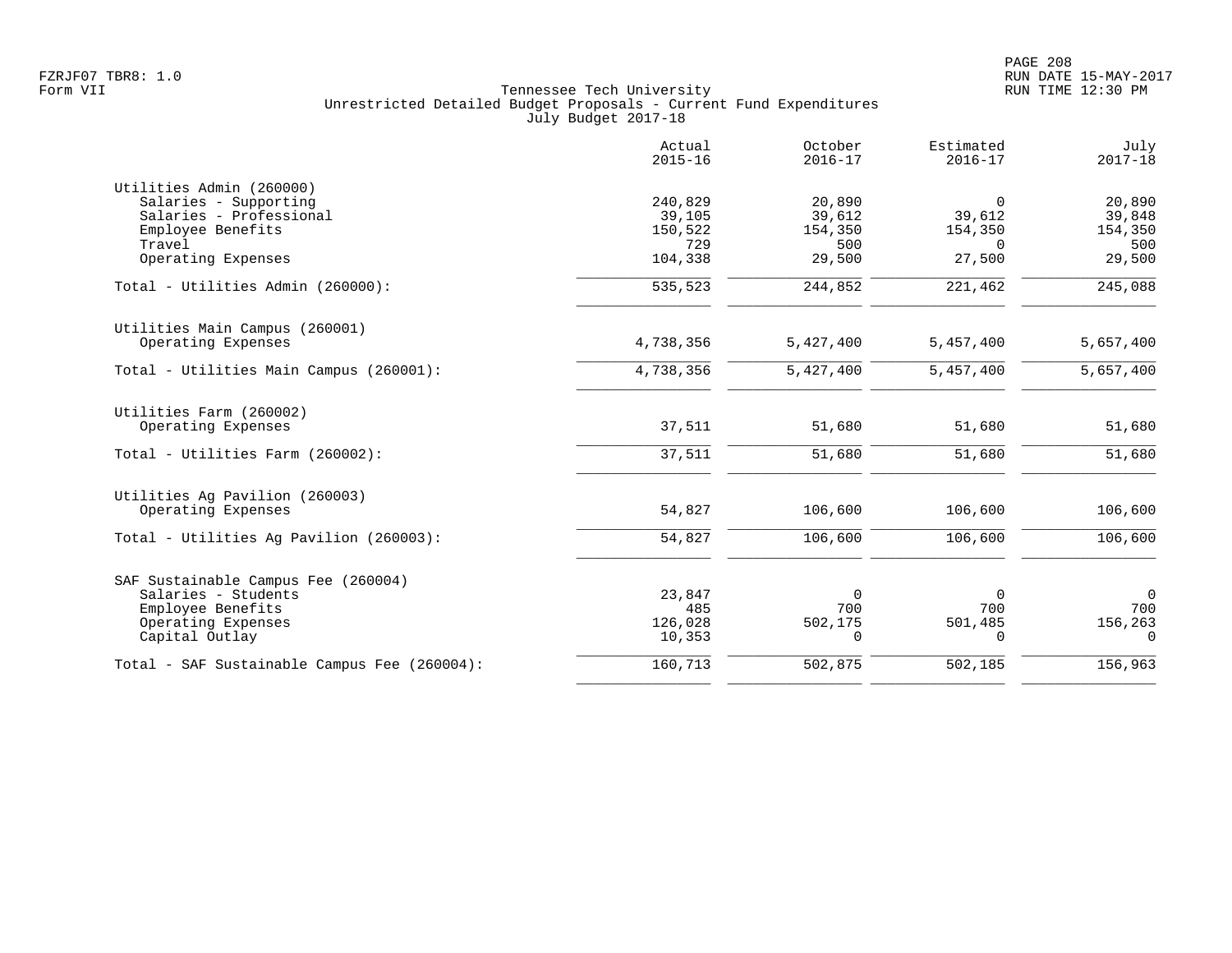PAGE 209 FZRJF07 TBR8: 1.0 RUN DATE 15-MAY-2017

| $-260,000$<br>$-260,000$                                    | $-260,000$                                                  |                                                             |                                                            |                                                                                                                                                                  |
|-------------------------------------------------------------|-------------------------------------------------------------|-------------------------------------------------------------|------------------------------------------------------------|------------------------------------------------------------------------------------------------------------------------------------------------------------------|
|                                                             |                                                             | $-260,000$                                                  | $-267,649$                                                 | Utilities TVA Energy Reimb (260005)<br>Operating Expenses                                                                                                        |
|                                                             | $-260,000$                                                  | $-260,000$                                                  | $-267,649$                                                 | Total - Utilities TVA Energy Reimb (260005):                                                                                                                     |
| 111,800                                                     | 111,800                                                     | 111,800                                                     | 83,479                                                     | Utilities TVA Energy Exp (260006)<br>Operating Expenses                                                                                                          |
| 111,800                                                     | 111,800                                                     | 111,800                                                     | 83,479                                                     | Total - Utilities TVA Energy Exp (260006):                                                                                                                       |
| 0                                                           | 0                                                           | 30,000                                                      | $\mathbf 0$                                                | Utilities Alumni Building (260007)<br>Operating Expenses                                                                                                         |
| $\Omega$                                                    | $\mathbf 0$                                                 | 30,000                                                      | $\mathbf 0$                                                | Total - Utilities Alumni Building (260007):                                                                                                                      |
| 73,700<br>26,700<br>$\Omega$<br>100,400                     | 73,272<br>26,700<br>2,500<br>102,472                        | 73,272<br>26,700<br>$\Omega$<br>99,972                      | 47,792<br>17,276<br>2,035<br>67,103                        | Sustainability Office (260008)<br>Salaries - Professional<br>Employee Benefits<br>Operating Expenses<br>Total - Sustainability Office (260008):                  |
| 12,620<br>$\Omega$<br>60,700<br>62,019<br>$\Omega$<br>5,000 | $\Omega$<br>$\Omega$<br>60,304<br>62,019<br>2,190<br>23,679 | 12,620<br>$\Omega$<br>60,304<br>62,019<br>$\Omega$<br>5,000 | 428,268<br>17,370<br>59,114<br>242,554<br>3,801<br>110,464 | Grounds Roads and Walks (265000)<br>Salaries - Supporting<br>Salaries - Students<br>Salaries - Professional<br>Employee Benefits<br>Travel<br>Operating Expenses |
| 140,339                                                     | 148,192                                                     | 139,943                                                     | 861,571                                                    | Total - Grounds Roads and Walks (265000):                                                                                                                        |
|                                                             |                                                             |                                                             |                                                            |                                                                                                                                                                  |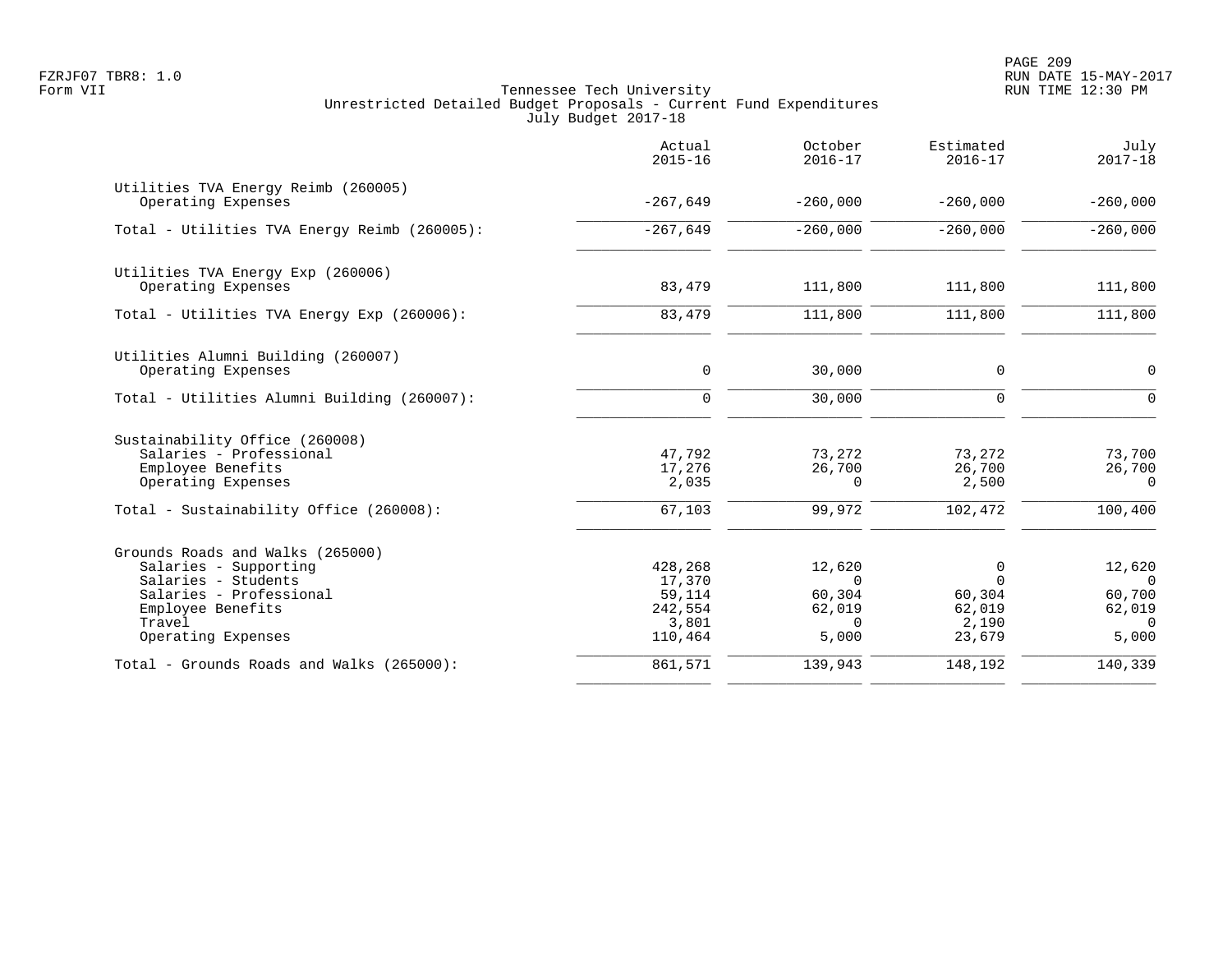PAGE 210 FZRJF07 TBR8: 1.0 RUN DATE 15-MAY-2017

|                                                        | Actual<br>$2015 - 16$ | October<br>$2016 - 17$ | Estimated<br>$2016 - 17$ | July<br>$2017 - 18$ |
|--------------------------------------------------------|-----------------------|------------------------|--------------------------|---------------------|
| Grounds Refuse Disposal (265001)<br>Operating Expenses | 52,230                | 57,500                 | 57,500                   | 57,500              |
| Total - Grounds Refuse Disposal (265001):              | 52,230                | 57,500                 | 57,500                   | 57,500              |
| $M & R -$ Landscape (265002)                           |                       |                        |                          |                     |
| Salaries - Supporting                                  | 0                     | 187,454                | 148,302                  | 193,215             |
| Salaries - Students                                    | 0<br>$\Omega$         | $\Omega$               | 206                      |                     |
| Employee Benefits<br>Operating Expenses                | 11,937                | 117,000<br>22,495      | 117,000<br>18,840        | 117,000<br>15,500   |
| Capital Outlay                                         | 8,700                 | $\Omega$               | $\Omega$                 | $\Omega$            |
| Total - M & R - Landscape $(265002)$ :                 | 20,637                | 326,949                | 284,348                  | 325,715             |
| $M & R - Logistics (265003)$                           |                       |                        |                          |                     |
| Salaries - Supporting                                  | 0                     | 107,538                | 105,088                  | 106,356             |
| Employee Benefits                                      | $\Omega$              | 51,000                 | 51,000                   | 51,000              |
| Operating Expenses                                     | 16,139                | 20,800                 | 36,580                   | 20,800              |
| Total - M & R - Logistics $(265003)$ :                 | 16,139                | 179,338                | 192,668                  | 178,156             |
| M & R - Parking and Paving (265004)                    |                       |                        |                          |                     |
| Operating Expenses                                     | 2,082                 | 12,780                 | 12,780                   | 12,780              |
| Total - M & R - Parking and Paving (265004):           | 2,082                 | 12,780                 | 12,780                   | 12,780              |
|                                                        |                       |                        |                          |                     |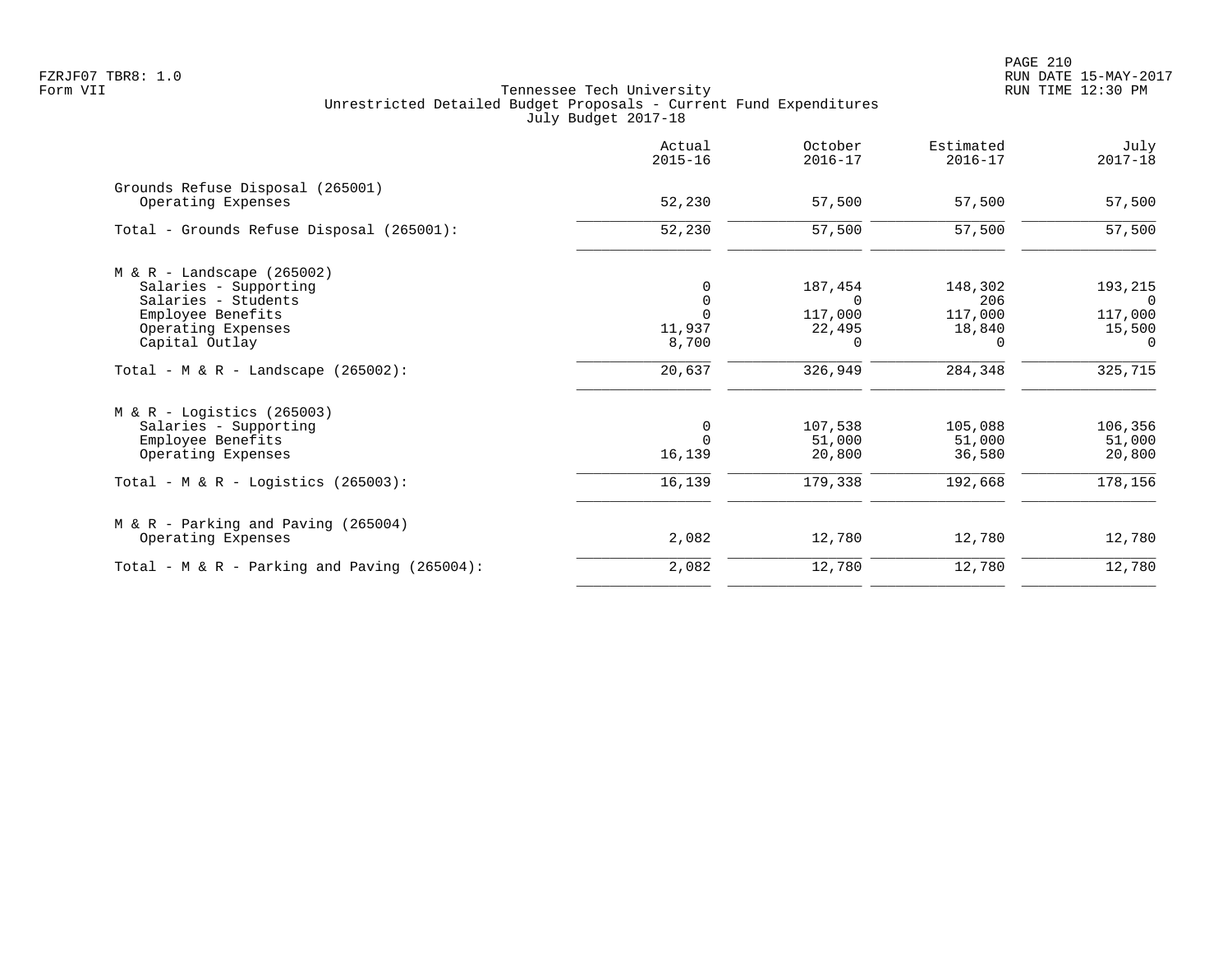|                                                                                                                                                                           | Actual<br>$2015 - 16$                     | October<br>$2016 - 17$                       | Estimated<br>$2016 - 17$                  | July<br>$2017 - 18$                                |
|---------------------------------------------------------------------------------------------------------------------------------------------------------------------------|-------------------------------------------|----------------------------------------------|-------------------------------------------|----------------------------------------------------|
| $M & R - Turf (265005)$<br>Salaries - Supporting<br>Salaries - Students<br>Employee Benefits<br>Operating Expenses<br>Capital Outlay                                      | $\Omega$<br>$\Omega$<br>21,460<br>8,700   | 138,350<br>$\Omega$<br>74,000<br>14,300<br>0 | 141,575<br>8,410<br>74,000<br>28,780<br>0 | 139,397<br>$\Omega$<br>74,000<br>14,300<br>0       |
| Total - M & R - Turf $(265005)$ :                                                                                                                                         | 30,160                                    | 226,650                                      | 252,765                                   | 227,697                                            |
| Major Repairs and Renovations (270000)<br>Salaries - Professional<br>Employee Benefits<br>Travel<br>Operating Expenses<br>Total - Major Repairs and Renovations (270000): | 2,119<br>482<br>6,341<br>46,898<br>55,840 | 281,829<br>281,829                           | 281,829<br>281,829                        | 0<br>$\mathbf 0$<br>$\Omega$<br>160,120<br>160,120 |
| TBR Spouse Dependent Discount (700000)<br>Employee Benefits                                                                                                               | 72,030                                    | 54,160                                       | 54,160                                    | 54,160                                             |
| Total - TBR Spouse Dependent Discount (700000):                                                                                                                           | 72,030                                    | 54,160                                       | 54,160                                    | 54,160                                             |
| TBR Employ Remission PC191 (700001)<br>Employee Benefits                                                                                                                  | 2,743                                     | 6,530                                        | 6,530                                     | 6,530                                              |
| Total - TBR Employ Remission PC191 (700001):                                                                                                                              | 2,743                                     | 6,530                                        | 6,530                                     | 6,530                                              |
|                                                                                                                                                                           |                                           |                                              |                                           |                                                    |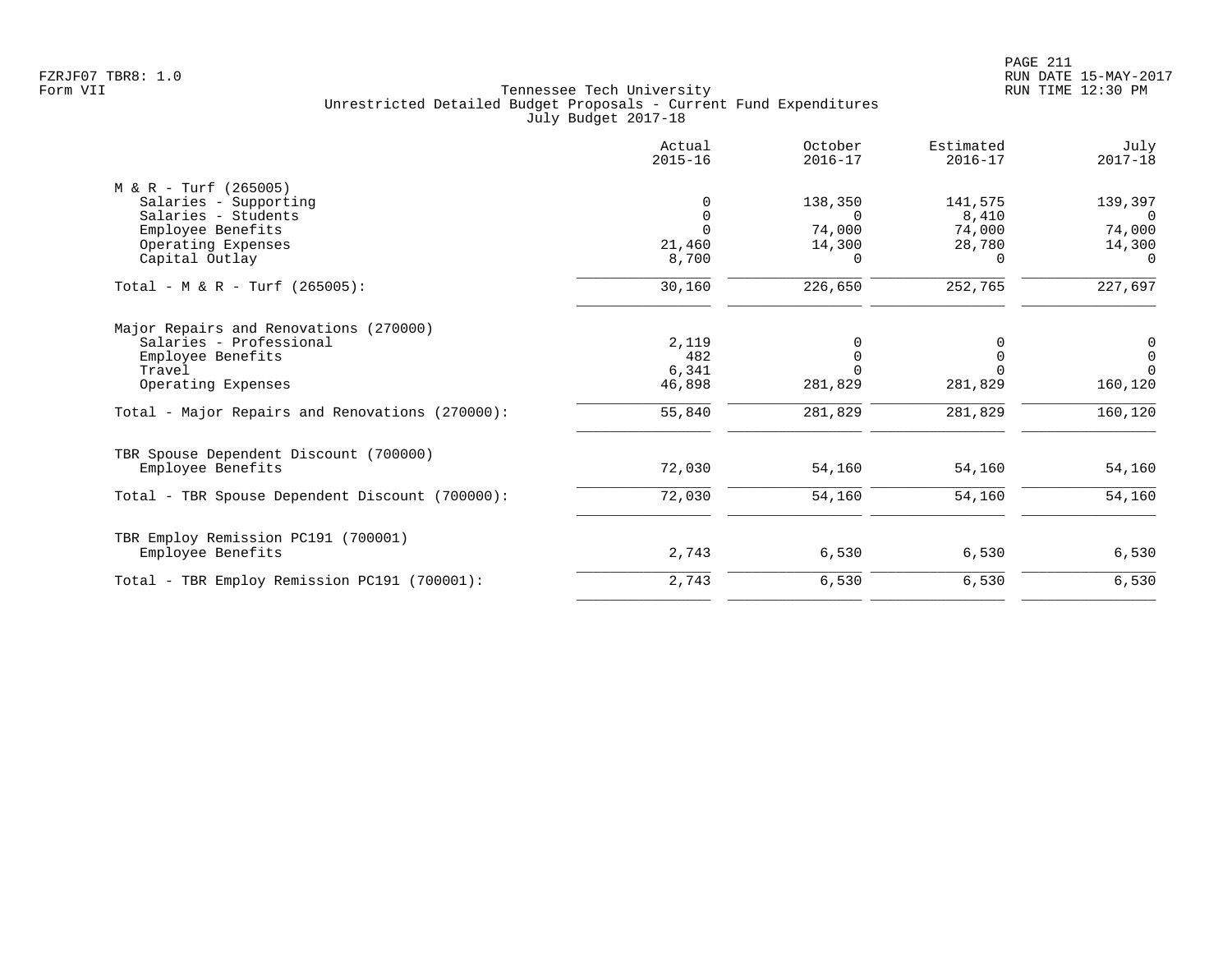PAGE 212 FZRJF07 TBR8: 1.0 RUN DATE 15-MAY-2017

|                                                                                                                                                                                                | Actual<br>$2015 - 16$                                           | October<br>$2016 - 17$                                   | Estimated<br>$2016 - 17$                                    | July<br>$2017 - 18$                                         |
|------------------------------------------------------------------------------------------------------------------------------------------------------------------------------------------------|-----------------------------------------------------------------|----------------------------------------------------------|-------------------------------------------------------------|-------------------------------------------------------------|
| E and G Data Processing Allocation (700003)<br>Department Revenues                                                                                                                             | 38,739                                                          | 43,850                                                   | 42,270                                                      | 41,660                                                      |
| Total - E and G Data Processing Allocation (700003):                                                                                                                                           | 38,739                                                          | 43,850                                                   | 42,270                                                      | 41,660                                                      |
| E and G Claims Adjustment (700004)<br>Operating Expenses                                                                                                                                       | 16,426                                                          | 13,810                                                   | 13,810                                                      | 13,810                                                      |
| Total - E and G Claims Adjustment (700004):                                                                                                                                                    | 16,426                                                          | 13,810                                                   | 13,810                                                      | 13,810                                                      |
| $E$ and G Support (700005)<br>Salaries - Administrative<br>Salaries - Supporting<br>Salaries - Professional<br>Employee Benefits<br>Operating Expenses<br>Total - E and G Support $(700005)$ : | 0<br>$\mathbf 0$<br>$\Omega$<br>11,092<br>$-12,891$<br>$-1,799$ | 585<br>14,017<br>4,127<br>193,659<br>$-7,410$<br>204,978 | 0<br>$\Omega$<br>$\Omega$<br>193,659<br>$-7,013$<br>186,646 | 3,565<br>78,660<br>26,990<br>231,884<br>$-8,495$<br>332,604 |
| E and G Other Salary Pool (700009)<br>Salaries - Supporting                                                                                                                                    | 0                                                               | 19,520                                                   | 19,520                                                      | 19,520                                                      |
| Total - E and G Other Salary Pool (700009):                                                                                                                                                    | $\Omega$                                                        | 19,520                                                   | 19,520                                                      | 19,520                                                      |
| C C Security Trans (700015)<br>Operating Expenses                                                                                                                                              | $-60,000$                                                       | $-60,000$                                                | $-60,000$                                                   | $-60,000$                                                   |
| Total - C C Security Trans $(700015)$ :                                                                                                                                                        | $-60,000$                                                       | $-60,000$                                                | $-60,000$                                                   | $-60,000$                                                   |
|                                                                                                                                                                                                |                                                                 |                                                          |                                                             |                                                             |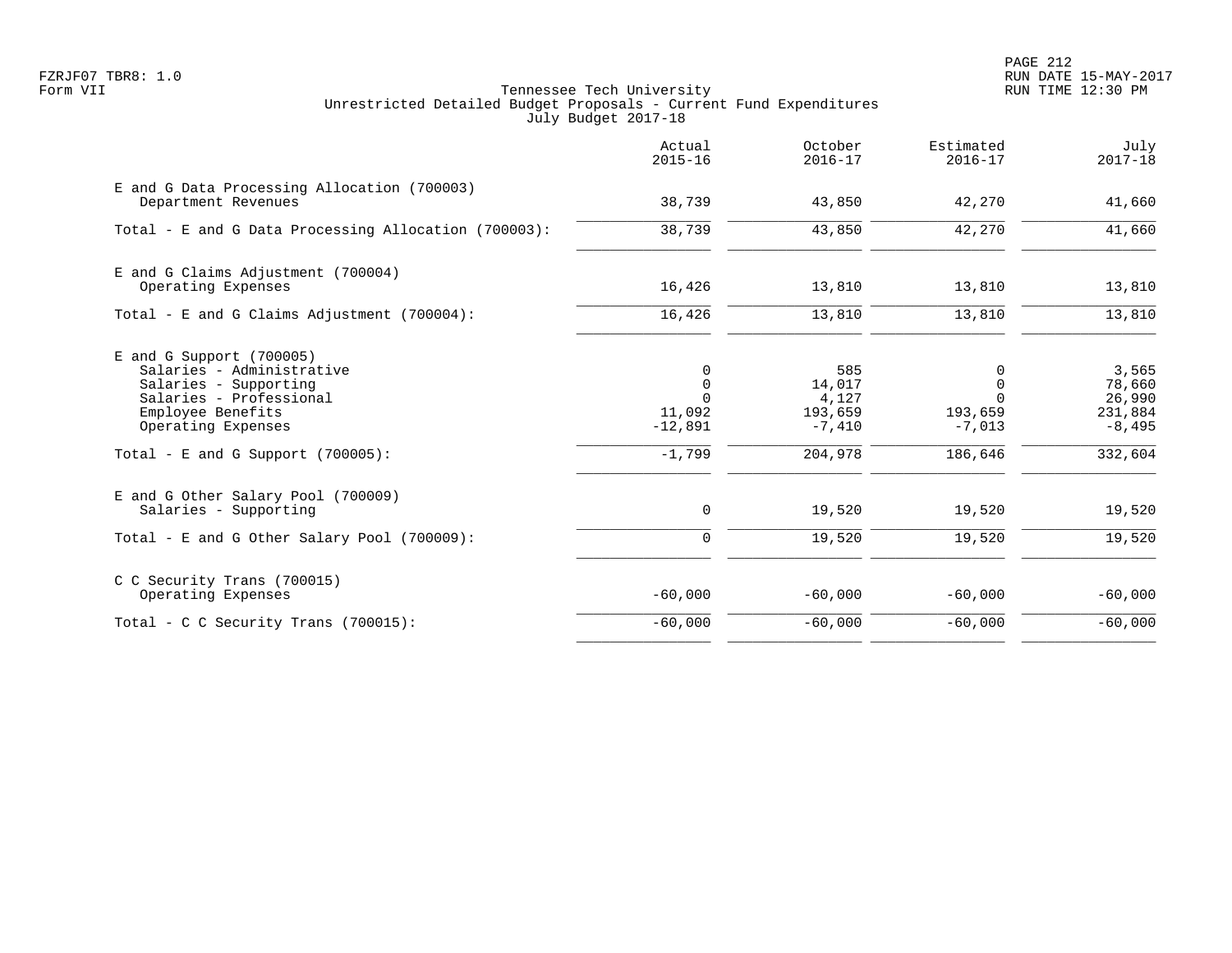PAGE 213 FZRJF07 TBR8: 1.0 RUN DATE 15-MAY-2017

|                                                                              | Actual<br>$2015 - 16$ | October<br>$2016 - 17$ | Estimated<br>$2016 - 17$ | July<br>$2017 - 18$ |
|------------------------------------------------------------------------------|-----------------------|------------------------|--------------------------|---------------------|
| App Plant Non Utility Allocation (700038)<br>Department Revenues             | $-831,310$            | $-887, 840$            | $-900.890$               | $-943, 230$         |
| Total - App Plant Non Utility Allocation (700038):                           | $-831,310$            | $-887, 840$            | $-900, 890$              | $-943,230$          |
| App Plant Utilities Allocation (700039)<br>Department Revenues               | $-773,080$            | $-898,710$             | $-903,820$               | $-937,870$          |
| Total - App Plant Utilities Allocation (700039):                             | $-773,080$            | $-898,710$             | $-903,820$               | $-937,870$          |
| App Plant CC Utility Alloc (700042)<br>Department Revenues                   | $-14,720$             | $-22,630$              | $-22,630$                | $-22,630$           |
| Total - App Plant CC Utility Alloc (700042):                                 | $-14,720$             | $-22,630$              | $-22,630$                | $-22,630$           |
| App Plant CC Non Utility Alloc (700043)<br>Department Revenues               | $-63,740$             | $-66,920$              | $-66, 460$               | $-67,130$           |
| Total - App Plant CC Non Utility Alloc (700043):                             | $-63,740$             | $-66,920$              | $-66, 460$               | $-67,130$           |
| Post Office Allocation (700045)<br>Operating Expenses<br>Department Revenues | $\Omega$<br>6,010     | 4,810<br>0             | 4,810<br>$\Omega$        | 4,810<br>$\Omega$   |
| Total - Post Office Allocation (700045):                                     | 6,010                 | 4,810                  | 4,810                    | 4,810               |
|                                                                              |                       |                        |                          |                     |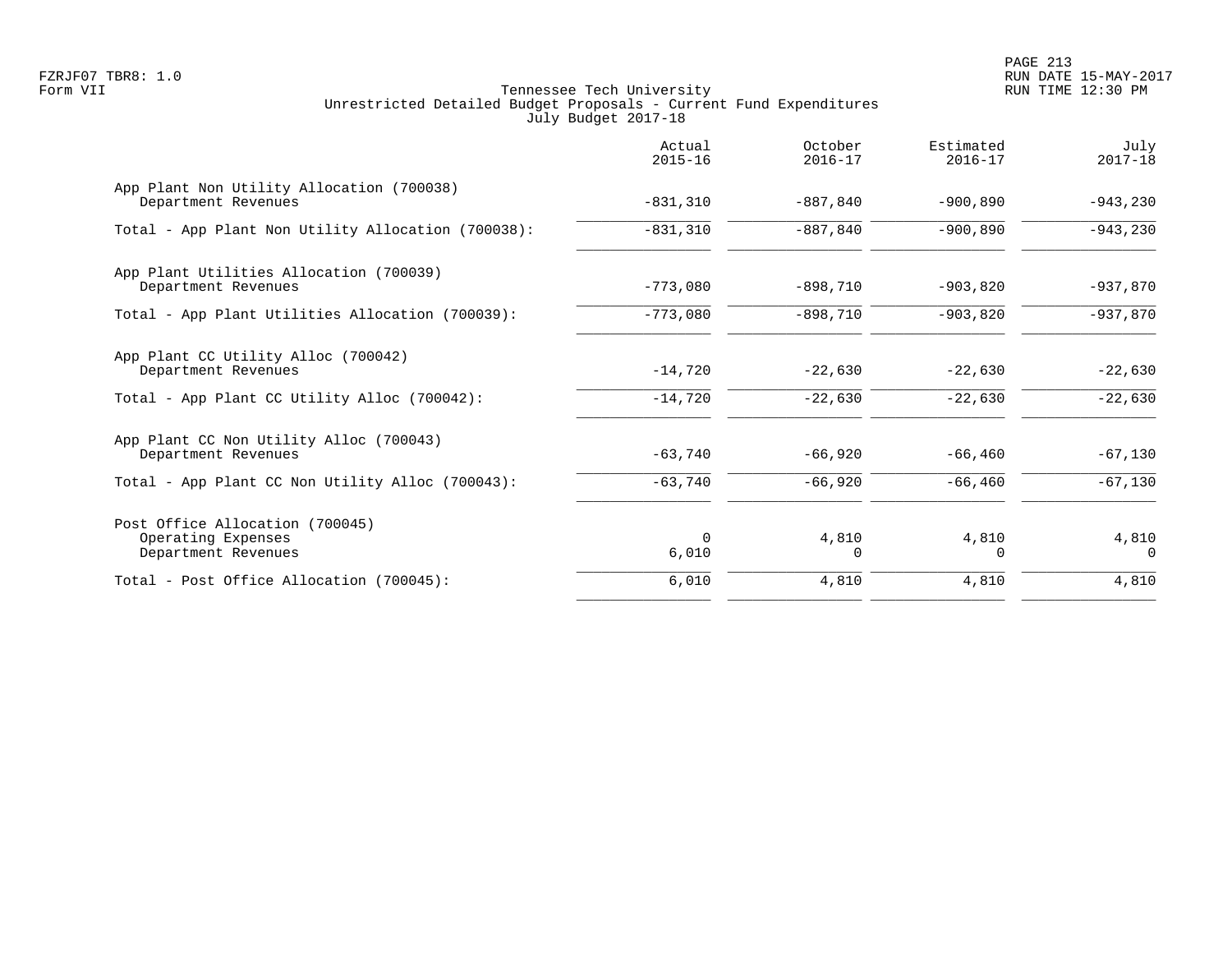# FZRJF07 TBR8: 1.0 RUN DATE 15-MAY-2017 Tennessee Tech University Unrestricted Detailed Budget Proposals - Current Fund Expenditures July Budget 2017-18

|                                                                                                                                                                                                    | Actual<br>$2015 - 16$                                                                                   | October<br>$2016 - 17$                                                                                      | Estimated<br>$2016 - 17$                                                                                  | July<br>$2017 - 18$                                                                                        |
|----------------------------------------------------------------------------------------------------------------------------------------------------------------------------------------------------|---------------------------------------------------------------------------------------------------------|-------------------------------------------------------------------------------------------------------------|-----------------------------------------------------------------------------------------------------------|------------------------------------------------------------------------------------------------------------|
| Building Maintenance Support (700052)<br>Employee Benefits                                                                                                                                         | $\mathbf 0$                                                                                             | 7,900                                                                                                       | 7,900                                                                                                     | 7,900                                                                                                      |
| Total - Building Maintenance Support (700052):                                                                                                                                                     | $\mathbf 0$                                                                                             | 7,900                                                                                                       | 7,900                                                                                                     | 7,900                                                                                                      |
| Total - Physical Plant (500):                                                                                                                                                                      |                                                                                                         |                                                                                                             |                                                                                                           |                                                                                                            |
| Salaries - Administrative<br>Salaries - Supporting<br>Salaries - Students<br>Salaries - Professional<br>Employee Benefits<br>Travel<br>Operating Expenses<br>Capital Outlay<br>Department Revenues | 117,389<br>2,716,332<br>73,832<br>745,525<br>1,783,160<br>35,331<br>9,505,559<br>91,089<br>$-1,640,253$ | 119,477<br>2,916,524<br>20,770<br>849,640<br>2,312,259<br>8,840<br>10,550,510<br>$\Omega$<br>$-2, 131, 250$ | 118,892<br>2,760,640<br>16,308<br>903,593<br>2,309,591<br>8,920<br>10,746,822<br>$\Omega$<br>$-2,167,240$ | 123,024<br>2,955,618<br>21,438<br>936,509<br>2,348,396<br>9,640<br>9,922,040<br>$\Omega$<br>$-2, 228, 200$ |
| Total                                                                                                                                                                                              | 13, 427, 964                                                                                            | 14,646,770                                                                                                  | 14,697,526                                                                                                | 14,088,465                                                                                                 |
| Total - Physical Plant (50):                                                                                                                                                                       |                                                                                                         |                                                                                                             |                                                                                                           |                                                                                                            |
| Salaries - Administrative<br>Salaries - Supporting<br>Salaries - Students<br>Salaries - Professional<br>Employee Benefits<br>Travel<br>Operating Expense<br>Capital Outlay<br>Department Revenues  | 117,389<br>2,716,332<br>73,832<br>745,525<br>1,783,160<br>35,331<br>9,505,559<br>91,089<br>$-1,640,253$ | 119,477<br>2,916,524<br>20,770<br>849,640<br>2,312,259<br>8,840<br>10,550,510<br>$\Omega$<br>$-2, 131, 250$ | 118,892<br>2,760,640<br>16,308<br>903,593<br>2,309,591<br>8,920<br>10,746,822<br>$\Omega$<br>$-2,167,240$ | 123,024<br>2,955,618<br>21,438<br>936,509<br>2,348,396<br>9,640<br>9,922,040<br>$\Omega$<br>$-2, 228, 200$ |
| Total                                                                                                                                                                                              | 13, 427, 964                                                                                            | 14,646,770                                                                                                  | 14,697,526                                                                                                | 14,088,465                                                                                                 |

 Scholarships and Fellowships (55) Scholarships and Fellowships (550)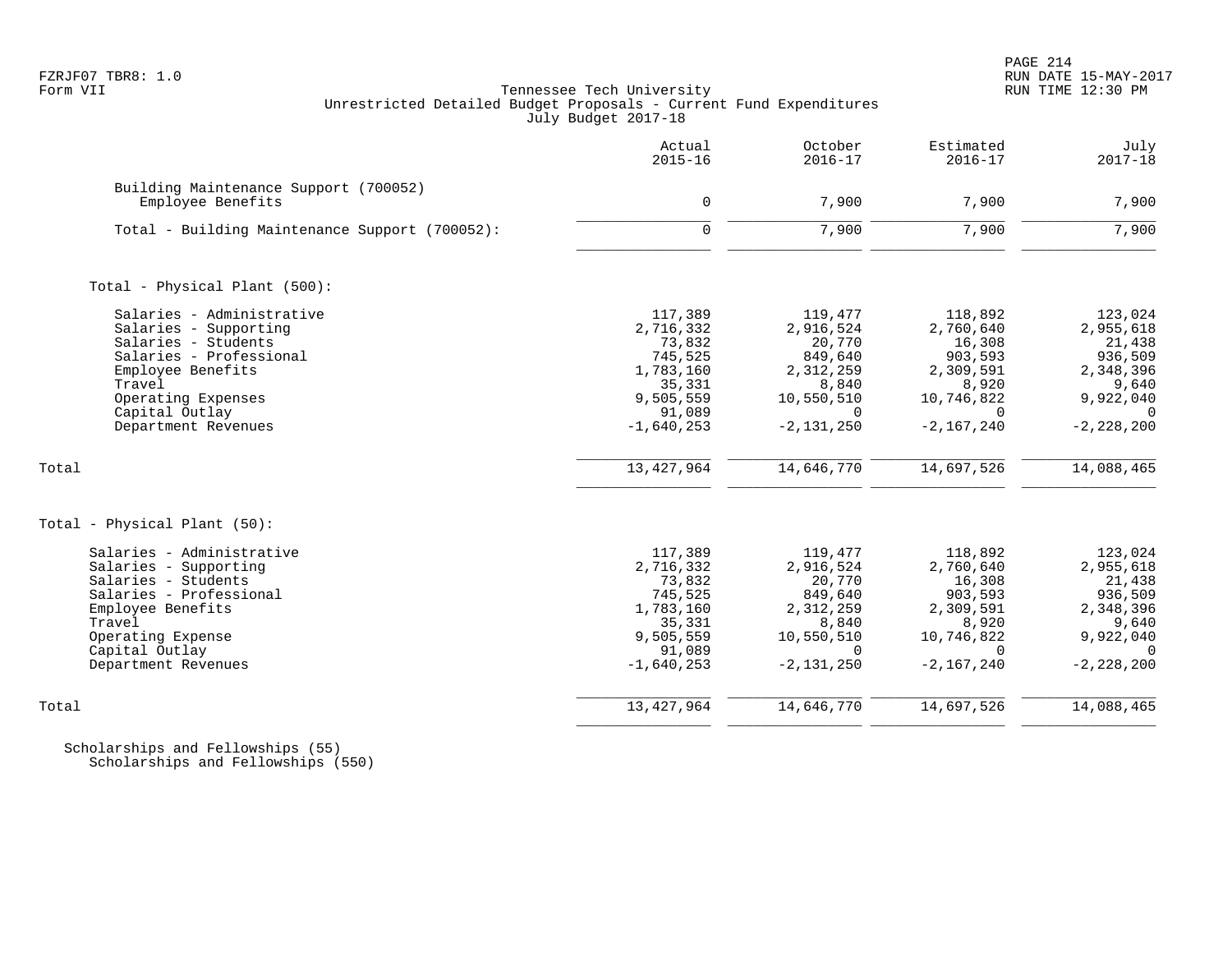|                                                                  | Actual<br>$2015 - 16$ | October<br>$2016 - 17$ | Estimated<br>$2016 - 17$ | July<br>$2017 - 18$ |
|------------------------------------------------------------------|-----------------------|------------------------|--------------------------|---------------------|
| Alumni Scholarships (120019)<br>Operating Expenses               | 11,500                | 12,780                 | 12,780                   | 12,780              |
| Total - Alumni Scholarships (120019):                            | 11,500                | 12,780                 | 12,780                   | 12,780              |
| Honors Scholarship (121901)<br>Operating Expenses                | 480,439               | 610,640                | 610,640                  | 610,640             |
| Total - Honors Scholarship (121901):                             | 480,439               | 610,640                | 610,640                  | 610,640             |
| Comm Coll Scholarship (121902)<br>Operating Expenses             | 423,286               | 134,230                | 1,219,196                | 1,219,230           |
| Total - Comm Coll Scholarship (121902):                          | 423,286               | 134,230                | 1,219,196                | 1,219,230           |
| Academic Work Study Program (122002)<br>Operating Expenses       | 2,000                 | 0                      | 0                        | $\mathbf 0$         |
| Total - Academic Work Study Program (122002):                    | 2,000                 | 0                      | 0                        | 0                   |
| Financial Aid Housing Scholarship (122003)<br>Operating Expenses | 11,710                | 39,600                 | 39,600                   | 39,600              |
| Total - Financial Aid Housing Scholarship (122003):              | 11,710                | 39,600                 | 39,600                   | 39,600              |
|                                                                  |                       |                        |                          |                     |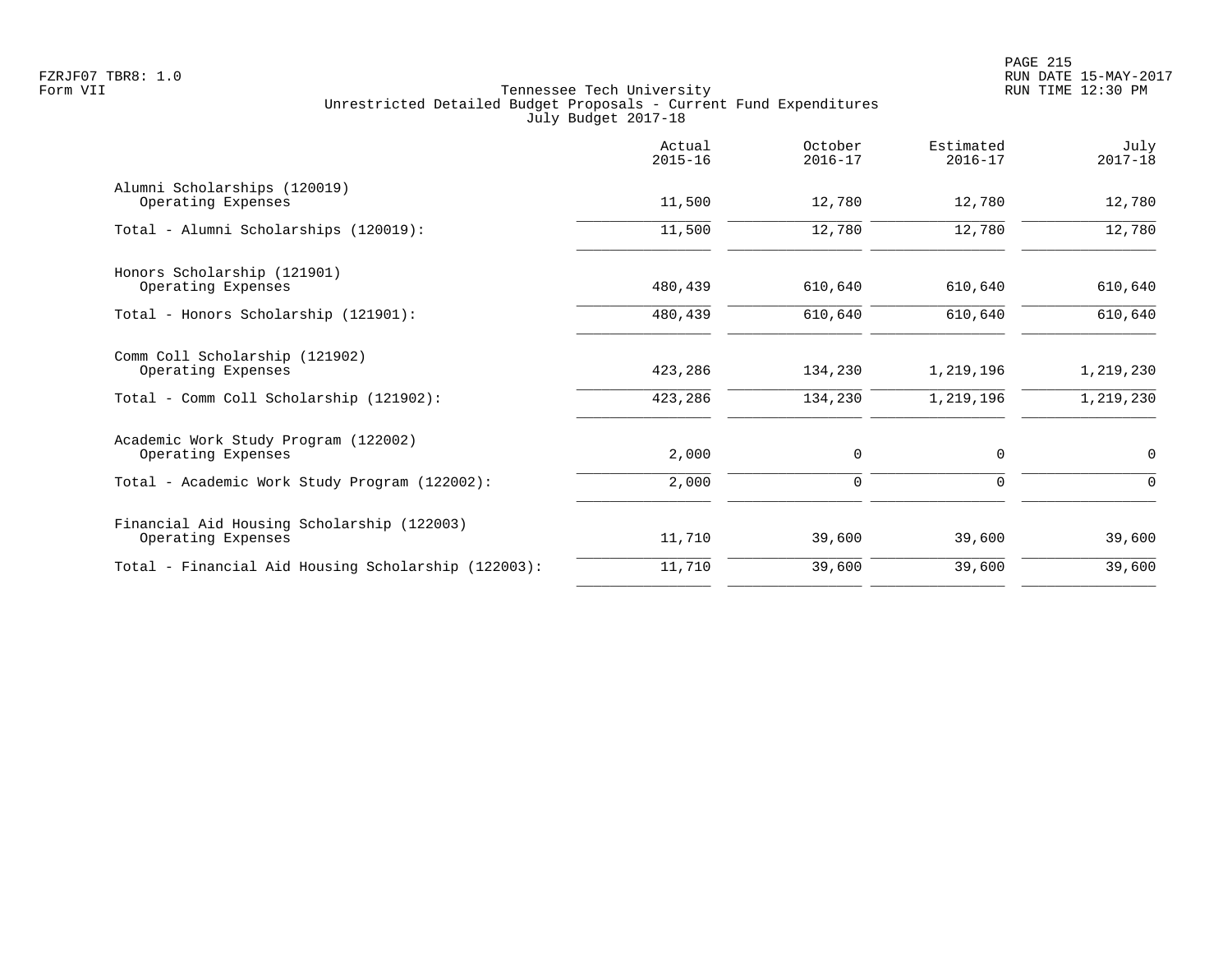|                                                                | Actual<br>$2015 - 16$ | October<br>$2016 - 17$ | Estimated<br>$2016 - 17$ | July<br>$2017 - 18$ |
|----------------------------------------------------------------|-----------------------|------------------------|--------------------------|---------------------|
| SEOG Matching (122004)<br>Operating Expenses                   | 76,376                | 64,690                 | 64,690                   | 64,690              |
| Total - SEOG Matching (122004):                                | 76,376                | 64,690                 | 64,690                   | 64,690              |
| UAS (122005)<br>Operating Expenses                             | 4,588,251             | 4,330,040              | 5,276,326                | 6,602,330           |
| $Total - UAS (122005):$                                        | 4,588,251             | 4,330,040              | 5,276,326                | 6,602,330           |
| Accelerated Program Scholarship (122018)<br>Operating Expenses | 2,784                 | 0                      | 0                        | $\mathbf 0$         |
| Total - Accelerated Program Scholarship (122018):              | 2,784                 | 0                      | 0                        | $\Omega$            |
| Science Fair Scholarship (123011)<br>Operating Expenses        | 3,000                 | 31,650                 | 31,650                   | 31,650              |
| Total - Science Fair Scholarship (123011):                     | 3,000                 | 31,650                 | 31,650                   | 31,650              |
| Alumni OST Scholarship (123012)<br>Operating Expenses          | 36,000                | 38,310                 | 38,310                   | 38,310              |
| Total - Alumni OST Scholarship (123012):                       | 36,000                | 38,310                 | 38,310                   | 38,310              |
|                                                                |                       |                        |                          |                     |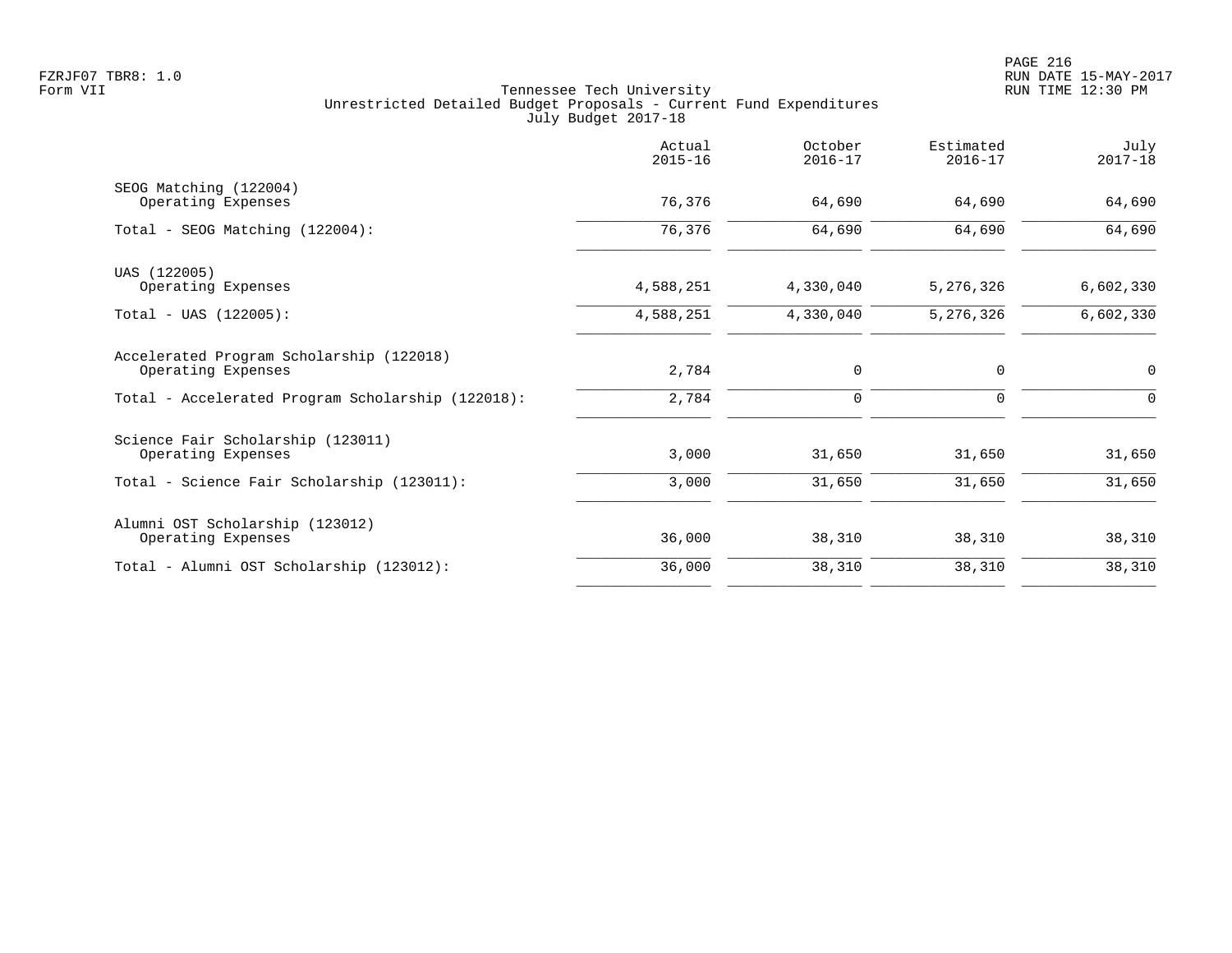|                                                               | Actual<br>$2015 - 16$ | October<br>$2016 - 17$ | Estimated<br>$2016 - 17$ | July<br>$2017 - 18$ |
|---------------------------------------------------------------|-----------------------|------------------------|--------------------------|---------------------|
| Boys Girls State Sch (123014)<br>Operating Expenses           | 4,000                 | 11,780                 | 11,780                   | 11,780              |
| Total - Boys Girls State Sch (123014):                        | 4,000                 | 11,780                 | 11,780                   | 11,780              |
| Admissions Hounsing Sch (123015)<br>Operating Expenses        | 191,500               | 217,440                | 217,440                  | 267,440             |
| Total - Admissions Hounsing Sch (123015):                     | 191,500               | 217,440                | 217,440                  | 267,440             |
| African Am Undergrad Sch (123017)<br>Operating Expenses       | 201,690               | 251,300                | 251,300                  | 251,300             |
| Total - African Am Undergrad Sch (123017):                    | 201,690               | 251,300                | 251,300                  | 251,300             |
| Minority Housing Sch (123018)<br>Operating Expenses           | 0                     | 810                    | 810                      | 810                 |
| Total - Minority Housing Sch (123018):                        | $\Omega$              | 810                    | 810                      | 810                 |
| Veterans Yellow Ribbon Program (123020)<br>Operating Expenses | 11,679                | 26,030                 | 44,542                   | 44,542              |
| Total - Veterans Yellow Ribbon Program (123020):              | 11,679                | 26,030                 | 44,542                   | 44,542              |
|                                                               |                       |                        |                          |                     |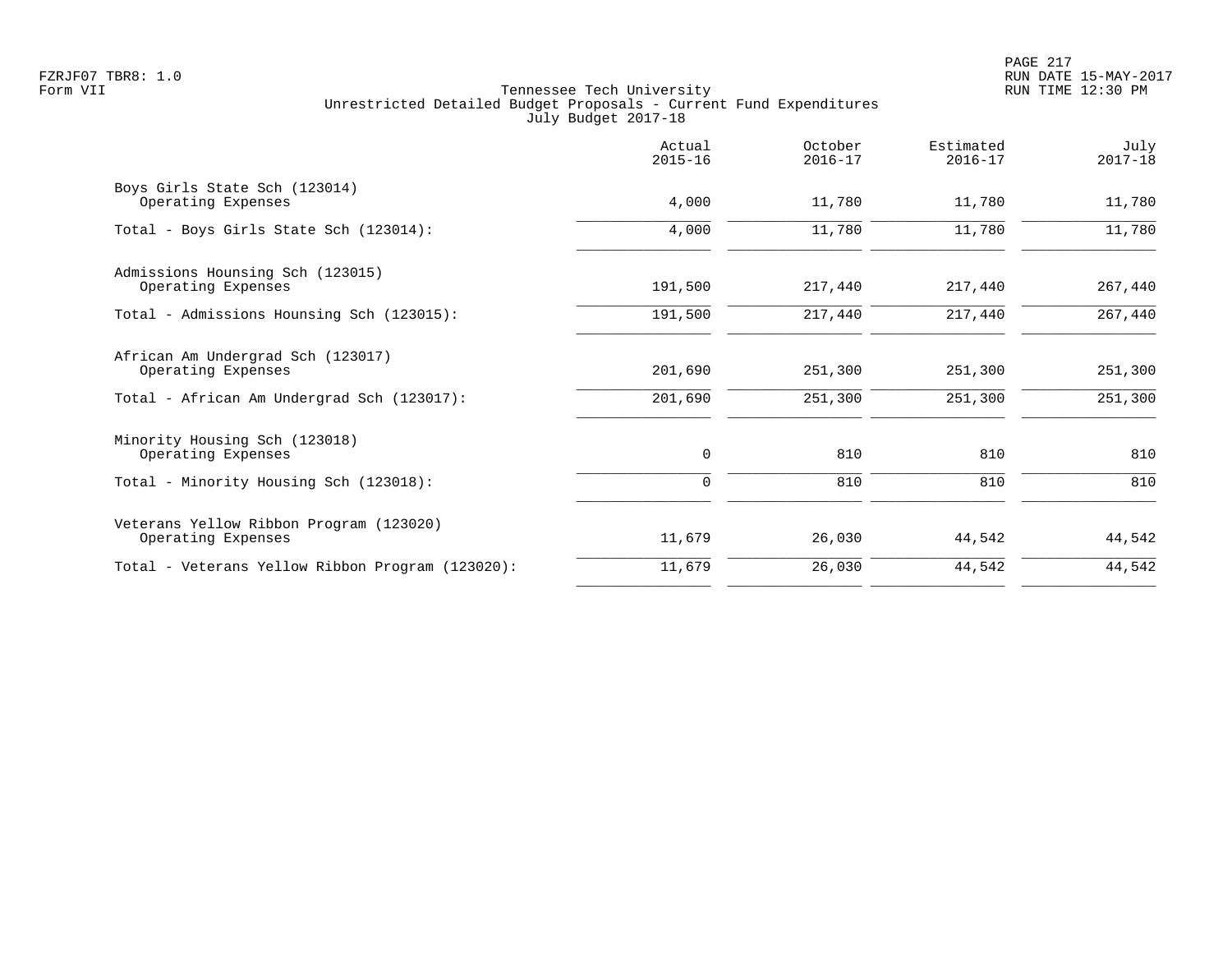PAGE 218 FZRJF07 TBR8: 1.0 RUN DATE 15-MAY-2017

|                                                                 | Actual<br>$2015 - 16$ | October<br>$2016 - 17$ | Estimated<br>$2016 - 17$ | July<br>$2017 - 18$ |
|-----------------------------------------------------------------|-----------------------|------------------------|--------------------------|---------------------|
| University Summer Scholarships (123021)<br>Operating Expenses   | $\mathbf 0$           | 0                      | 82,688                   | $\overline{0}$      |
| Total - University Summer Scholarships (123021):                | $\Omega$              | $\Omega$               | 82,688                   | ∩                   |
| TnCIS Study Abroad Scholarship (123708)<br>Operating Expenses   | 13,298                | 0                      | $\mathbf 0$              | $\mathbf 0$         |
| Total - TnCIS Study Abroad Scholarship (123708):                | 13,298                | $\Omega$               | $\Omega$                 |                     |
| UAS International (123720)<br>Operating Expenses                | $\mathbf 0$           | 12,200                 | 12,200                   | 12,200              |
| Total - UAS International (123720):                             | $\Omega$              | 12,200                 | 12,200                   | 12,200              |
| International Merit Scholarship (123721)<br>Operating Expenses  | 745,180               | 889,280                | 653,030                  | 542,880             |
| Total - International Merit Scholarship (123721):               | 745,180               | 889,280                | 653,030                  | 542,880             |
| International Legacy Scholarship (123722)<br>Operating Expenses | 10,000                | 13,920                 | 7,000                    | 13,920              |
| Total - International Legacy Scholarship (123722):              | 10,000                | 13,920                 | 7,000                    | 13,920              |
|                                                                 |                       |                        |                          |                     |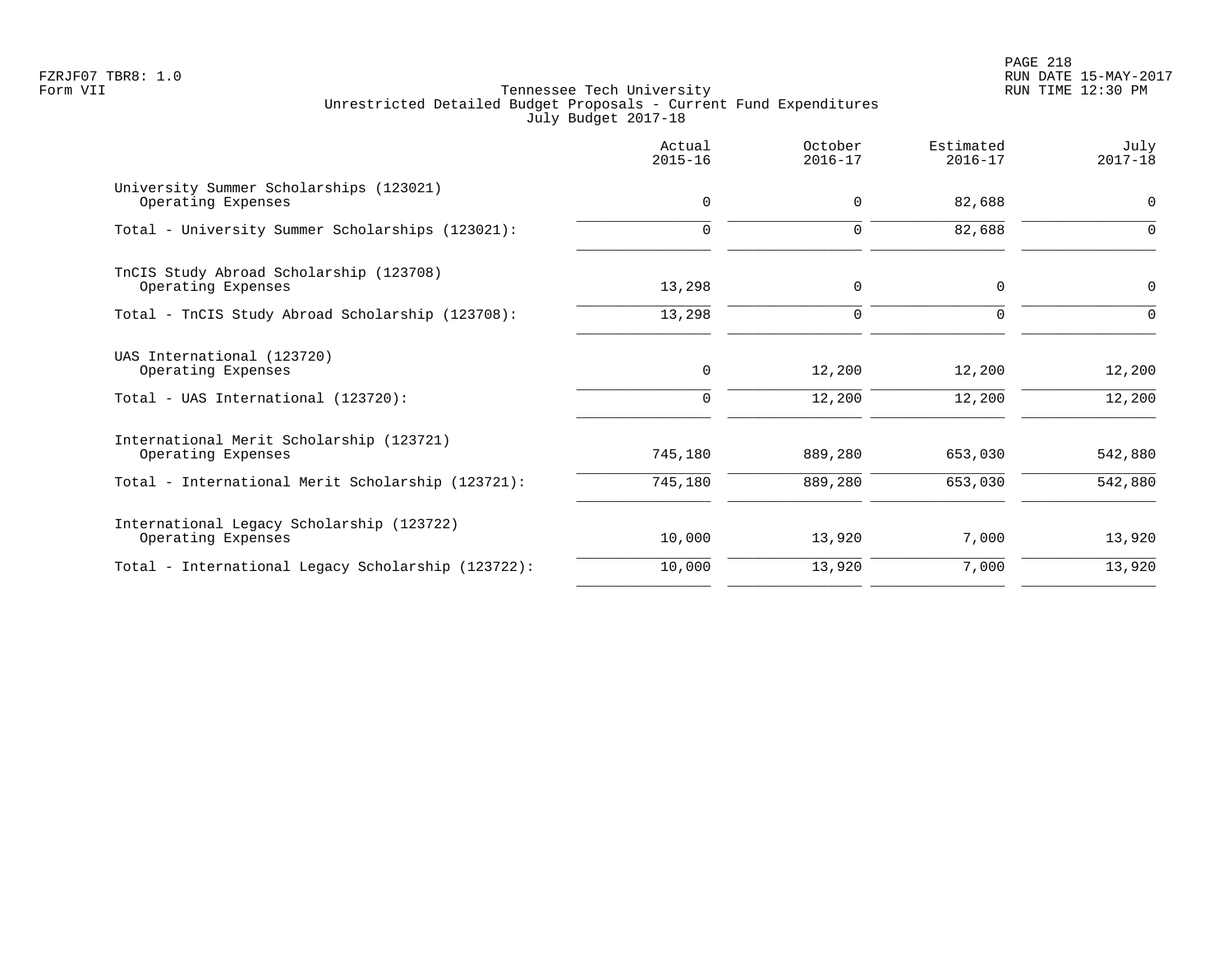PAGE 219 FZRJF07 TBR8: 1.0 RUN DATE 15-MAY-2017

| Actual<br>$2015 - 16$ | October<br>$2016 - 17$ | Estimated<br>$2016 - 17$ | July<br>$2017 - 18$ |
|-----------------------|------------------------|--------------------------|---------------------|
| 225,024               | 453,424                | 196,243                  | 371,200             |
| 225,024               | 453,424                | 196,243                  | 371,200             |
| 76,677                | 118,200                | 110,920                  | 118,200             |
| 76,677                | 118,200                | 110,920                  | 118,200             |
| 18,630                | 20,000                 | 20,000                   | 20,000              |
| 18,630                | 20,000                 | 20,000                   | 20,000              |
| 117,544               | 123,810                | 123,810                  | 123,810             |
| 117,544               | 123,810                | 123,810                  | 123,810             |
| 106,801               | 100,000                | 100,000                  | 100,000             |
| 106,801               | 100,000                | 100,000                  | 100,000             |
|                       |                        |                          |                     |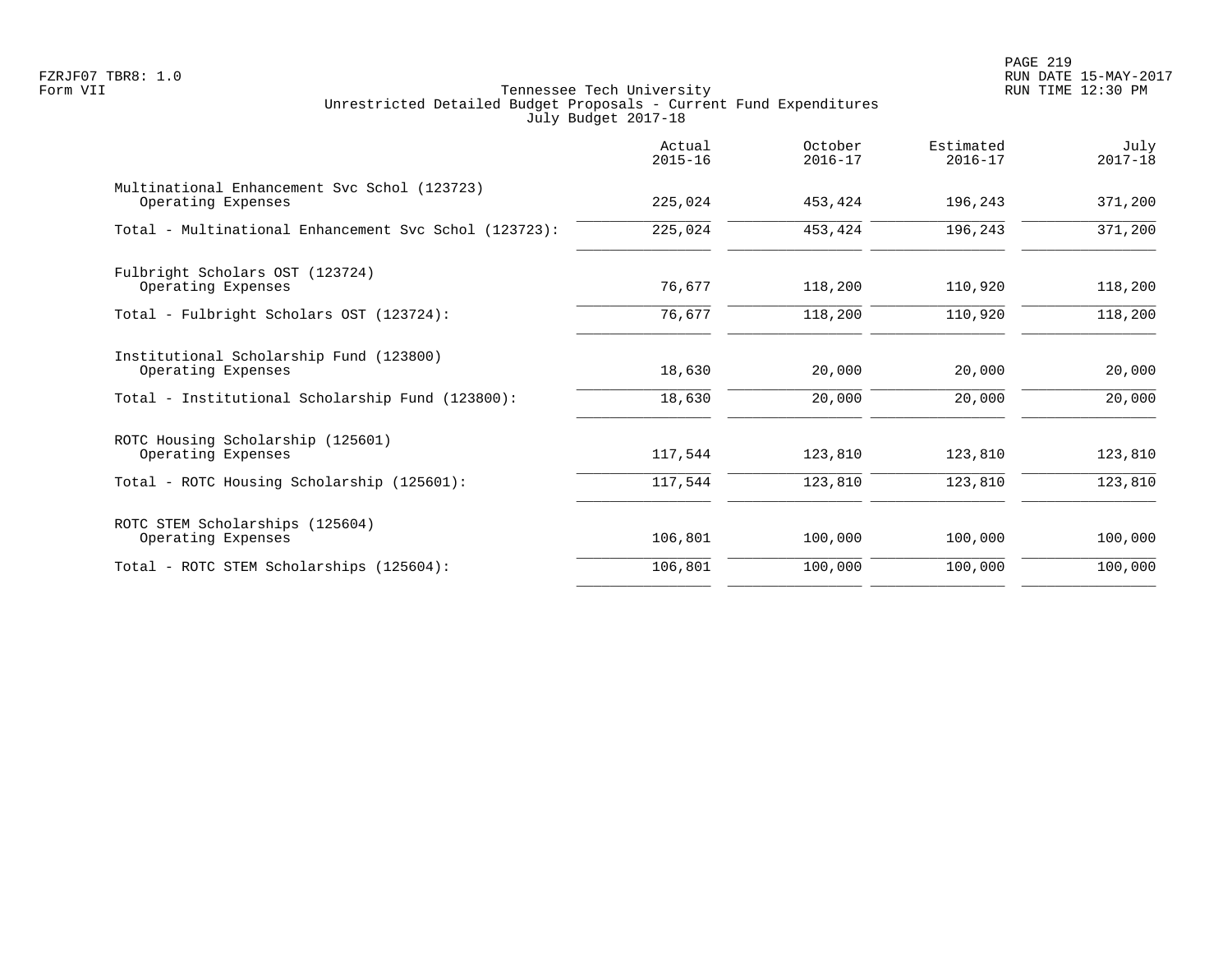PAGE 220 FZRJF07 TBR8: 1.0 RUN DATE 15-MAY-2017

|                                                             | Actual<br>$2015 - 16$ | October<br>$2016 - 17$ | Estimated<br>$2016 - 17$ | July<br>$2017 - 18$ |
|-------------------------------------------------------------|-----------------------|------------------------|--------------------------|---------------------|
| Varsity Spirit Scholarship (129008)<br>Operating Expenses   | $\mathbf 0$           | 5,000                  | 5,000                    | 5,000               |
| Total - Varsity Spirit Scholarship (129008):                | $\Omega$              | 5,000                  | 5,000                    | 5,000               |
| Chemistry LM Scholarships (131509)<br>Operating Expenses    | 9,690                 | 34,045                 | 31,360                   | 12,613              |
| Total - Chemistry LM Scholarships (131509):                 | 9,690                 | 34,045                 | 31,360                   | 12,613              |
| Physics LM Scholarships (135009)<br>Operating Expenses      | $\mathbf 0$           | 15,948                 | 15,948                   | 3,005               |
| Total - Physics LM Scholarships (135009):                   | 0                     | 15,948                 | 15,948                   | 3,005               |
| Don Cook Scholarship (140020)<br>Operating Expenses         | $\mathbf 0$           | 3,700                  | 3,700                    | 3,700               |
| Total - Don Cook Scholarship (140020):                      | 0                     | 3,700                  | 3,700                    | 3,700               |
| Restricted Ext Prog Regl Dev (180013)<br>Operating Expenses | 0                     | 910                    | 910                      | 910                 |
| Total - Restricted Ext Prog Regl Dev (180013):              | $\Omega$              | 910                    | 910                      | 910                 |
|                                                             |                       |                        |                          |                     |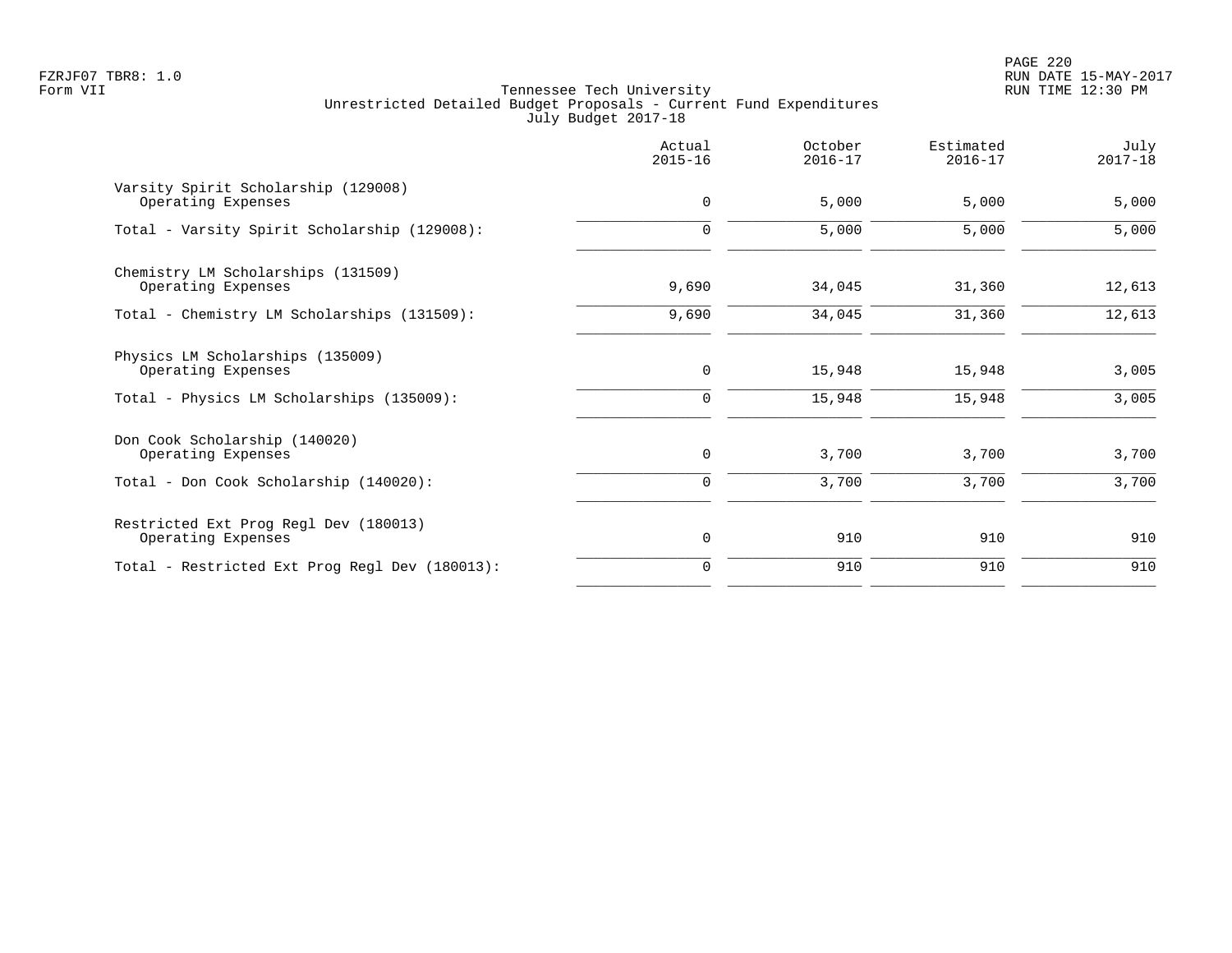| Actual<br>$2015 - 16$ | October<br>$2016 - 17$ | Estimated<br>$2016 - 17$ | July<br>$2017 - 18$ |
|-----------------------|------------------------|--------------------------|---------------------|
| 164,062               | 146,530                | 146,530                  | 146,530             |
| 164,062               | 146,530                | 146,530                  | 146,530             |
| 2,905                 | 8,960                  | 8,960                    | 8,960               |
| 2,905                 | 8,960                  | 8,960                    | 8,960               |
| 125,550               | 87,216                 | 87,216                   | 87,216              |
| 125,550               | 87,216                 | 87,216                   | 87,216              |
| 3,324                 | 2,148                  | 2,148                    | 2,148               |
| 3,324                 | 2,148                  | 2,148                    | 2,148               |
| 0                     | 12,410                 | 12,410                   | 12,410              |
| $\Omega$              | 12,410                 | 12,410                   | 12,410              |
|                       |                        |                          |                     |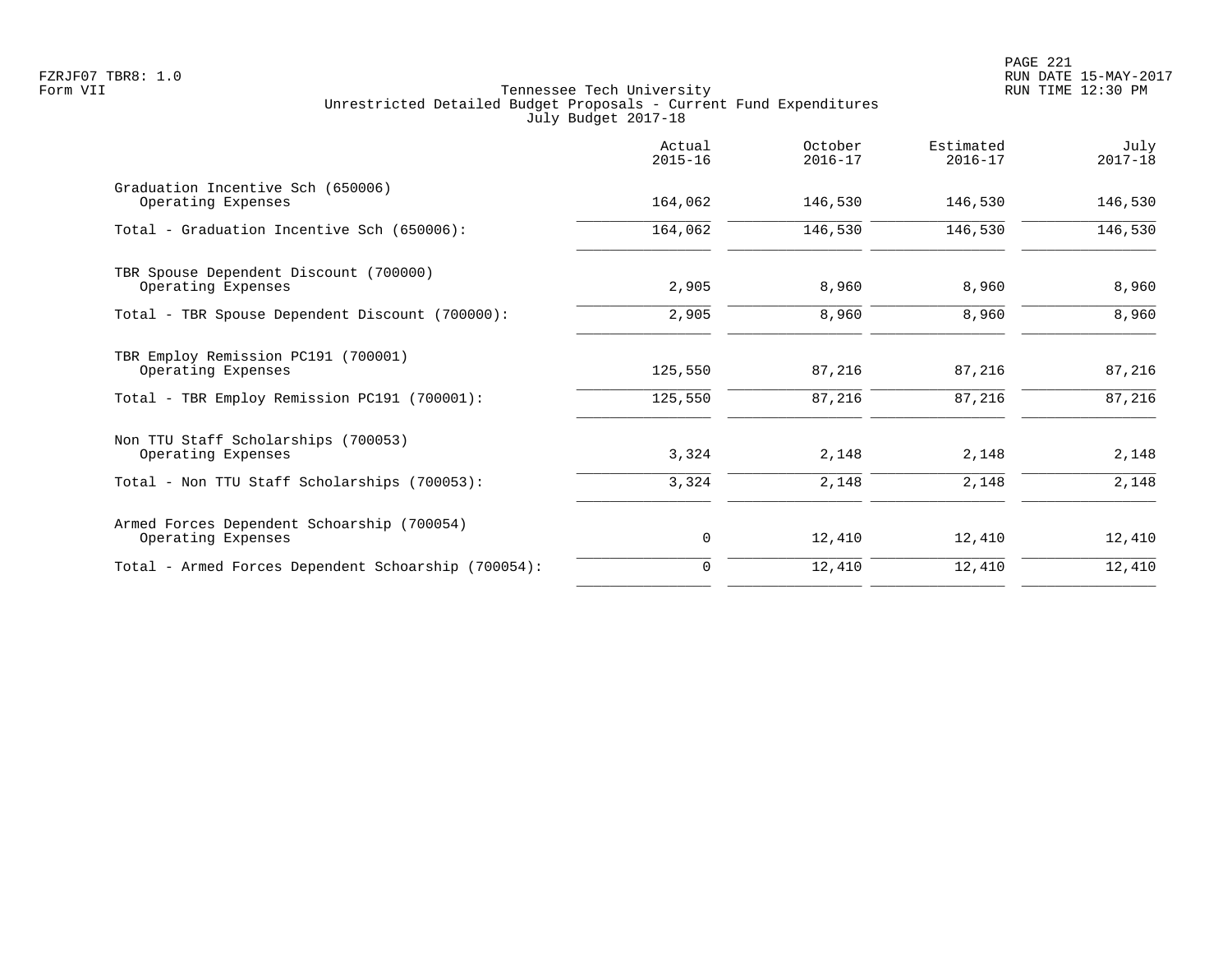|                                                               | Actual<br>$2015 - 16$ | October<br>$2016 - 17$ | Estimated<br>$2016 - 17$ | July<br>$2017 - 18$ |
|---------------------------------------------------------------|-----------------------|------------------------|--------------------------|---------------------|
| TSAC Scholarship Match (700055)<br>Operating Expenses         | 0                     | 6,270                  | 6,270                    | 6,270               |
| Total - TSAC Scholarship Match (700055):                      | 0                     | 6,270                  | 6,270                    | 6,270               |
| State Employee Fee Waiver (700056)<br>Operating Expenses      | 257,288               | 202,001                | 202,001                  | 202,001             |
| Total - State Employee Fee Waiver (700056):                   | 257,288               | 202,001                | 202,001                  | 202,001             |
| Public Schl Teach Dep Discount (700057)<br>Operating Expenses | 1,380,911             | 1,180,470              | 1,447,735                | 1,447,735           |
| Total - Public Schl Teach Dep Discount (700057):              | 1,380,911             | 1,180,470              | 1,447,735                | 1,447,735           |
| State Employee Dep Discount (700058)<br>Operating Expenses    | 529,564               | 468,934                | 493,778                  | 493,778             |
| Total - State Employee Dep Discount (700058):                 | 529,564               | 468,934                | 493,778                  | 493,778             |
| RIF Educ Assistance MOE Funds (700065)<br>Operating Expenses  | 12,800                | 0                      | 0                        | $\mathbf 0$         |
| Total - RIF Educ Assistance MOE Funds (700065):               | 12,800                | $\mathbf 0$            | 0                        | $\Omega$            |
|                                                               |                       |                        |                          |                     |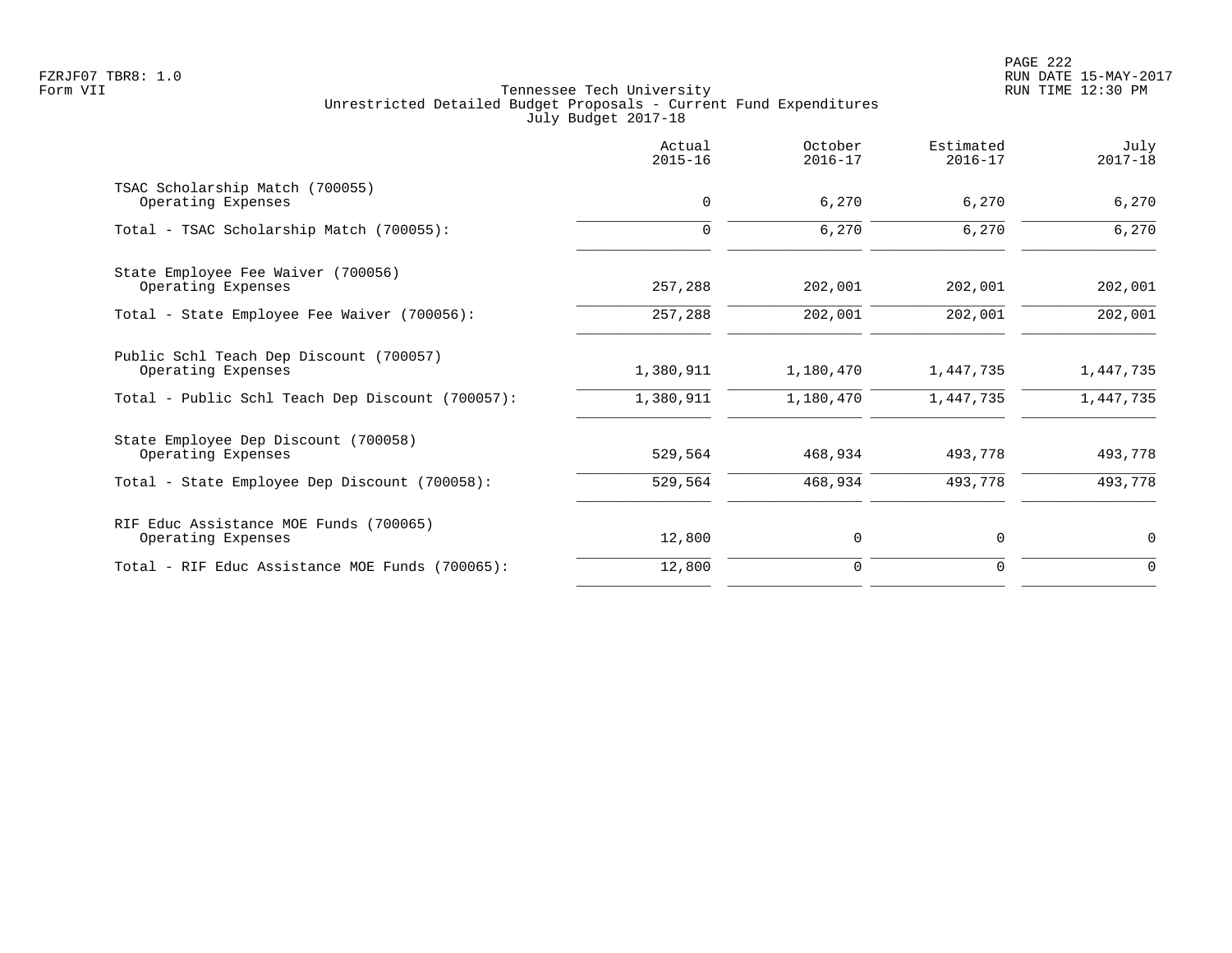| FZRJF07 TBR8: 1.0<br>Form VII                                                                                                                                                                                                                           | Tennessee Tech University<br>Unrestricted Detailed Budget Proposals - Current Fund Expenditures<br>July Budget 2017-18                   |                                                                                                                                        |                                                                                                                                        | PAGE 223<br>RUN DATE 15-MAY-2017<br>RUN TIME 12:30 PM                                                                                |
|---------------------------------------------------------------------------------------------------------------------------------------------------------------------------------------------------------------------------------------------------------|------------------------------------------------------------------------------------------------------------------------------------------|----------------------------------------------------------------------------------------------------------------------------------------|----------------------------------------------------------------------------------------------------------------------------------------|--------------------------------------------------------------------------------------------------------------------------------------|
|                                                                                                                                                                                                                                                         | Actual<br>$2015 - 16$                                                                                                                    | October<br>$2016 - 17$                                                                                                                 | Estimated<br>$2016 - 17$                                                                                                               | July<br>$2017 - 18$                                                                                                                  |
| Total - Scholarships and Fellowships (550):                                                                                                                                                                                                             |                                                                                                                                          |                                                                                                                                        |                                                                                                                                        |                                                                                                                                      |
| Operating Expenses                                                                                                                                                                                                                                      | 9,843,463                                                                                                                                | 9,674,676                                                                                                                              | 11,588,921                                                                                                                             | 12,929,588                                                                                                                           |
| Total                                                                                                                                                                                                                                                   | 9,843,463                                                                                                                                | 9,674,676                                                                                                                              | 11,588,921                                                                                                                             | 12,929,588                                                                                                                           |
| Total - Scholarships and Fellowships (55):                                                                                                                                                                                                              |                                                                                                                                          |                                                                                                                                        |                                                                                                                                        |                                                                                                                                      |
| Operating Expense                                                                                                                                                                                                                                       | 9,843,463                                                                                                                                | 9,674,676                                                                                                                              | 11,588,921                                                                                                                             | 12,929,588                                                                                                                           |
| Total                                                                                                                                                                                                                                                   | 9,843,463                                                                                                                                | 9,674,676                                                                                                                              | 11,588,921                                                                                                                             | 12,929,588                                                                                                                           |
| Total Education and General<br>Salaries - Administrative<br>Salaries - Academic<br>Salaries - Supporting<br>Salaries - Students<br>Salaries - Professional<br>Employee Benefits<br>Travel<br>Operating Expense<br>Capital Outlay<br>Department Revenues | 5,296,744<br>37,960,613<br>10, 411, 756<br>1,784,640<br>19,120,696<br>28,441,187<br>3,003,433<br>42,086,690<br>1,082,193<br>$-1,663,093$ | 5,716,842<br>37,606,811<br>11,306,621<br>1,095,543<br>19,683,582<br>28, 345, 516<br>2,111,065<br>47,789,553<br>261,095<br>$-3,591,003$ | 5,569,996<br>37,859,869<br>10,956,122<br>1,436,080<br>19,929,770<br>28,997,281<br>2,630,410<br>48, 915, 272<br>522,198<br>$-3,963,997$ | 5,746,868<br>38,630,204<br>10,915,176<br>1,012,354<br>20,057,642<br>28,957,545<br>1,895,046<br>44,876,740<br>348,470<br>$-3,567,208$ |
| Total                                                                                                                                                                                                                                                   | 147,524,859                                                                                                                              | 150, 325, 625                                                                                                                          | 152,853,001                                                                                                                            | 148,872,837                                                                                                                          |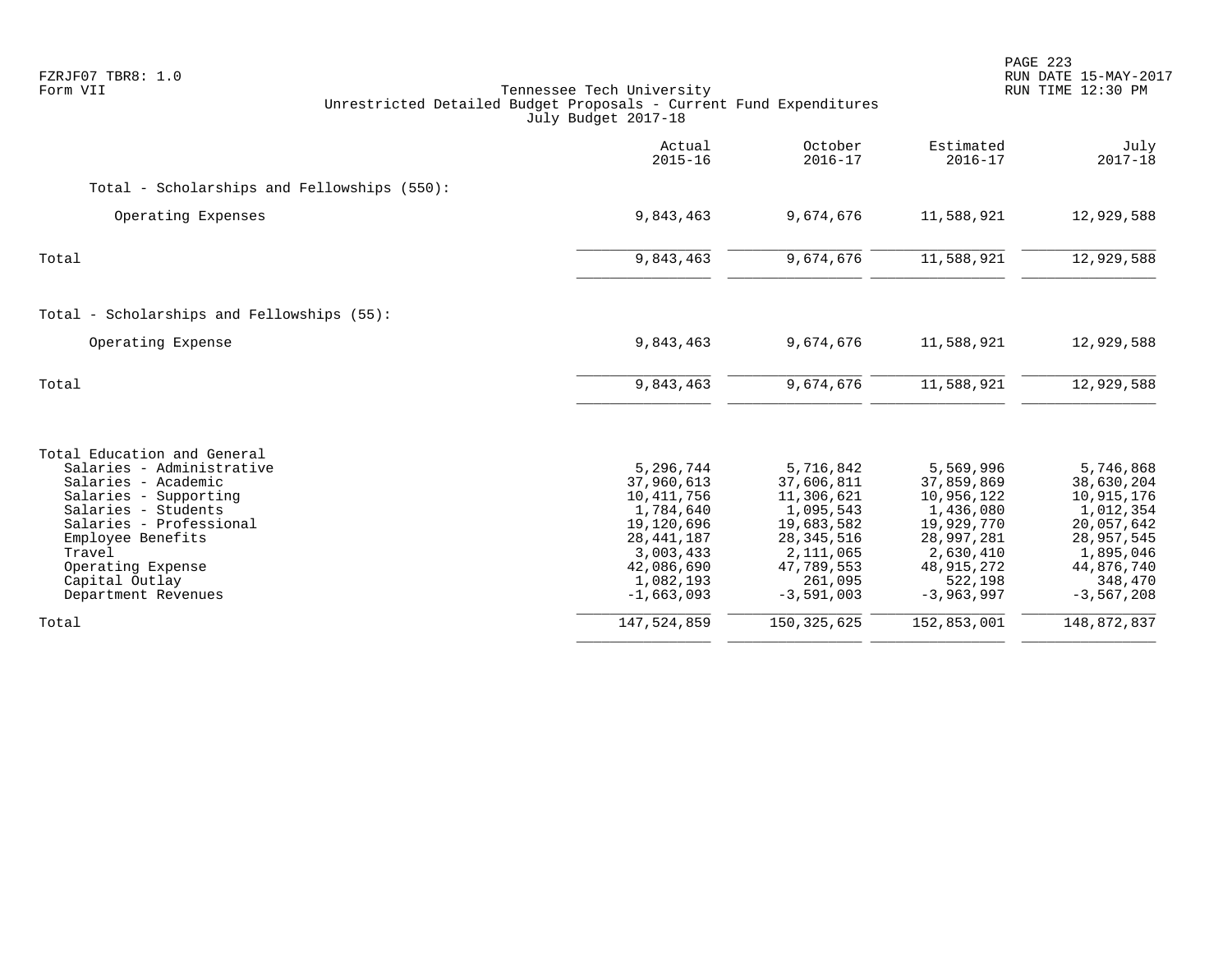|                                                             | Actual<br>$2015 - 16$ | October<br>$2016 - 17$  | Estimated<br>$2016 - 17$ | July<br>$2017 - 18$ |
|-------------------------------------------------------------|-----------------------|-------------------------|--------------------------|---------------------|
| E & G Transfers                                             |                       |                         |                          |                     |
| Mandatory Transfers                                         |                       |                         |                          |                     |
| ROI Energy Performance Contract                             | 245,225               | 239,340                 | 239,340                  | 10,220              |
| ROI Performance Contr Order 2                               | 156,634               | 158,460                 | 158,460                  | 123,630             |
| ROI Energy Perf 2014B 08B 915                               | 63,533                | 63,530                  | 63,530                   | 63,530              |
| ROI Energy Perf 2014B 09A 918                               | 43,576                | 43,580                  | 43,580                   | 43,580              |
| ROI Parking & Transportation P927                           | 0                     | 9,400                   | 12,080                   | 74,400              |
| ROI Lab Science Building P928                               | $\Omega$              | $\Omega$                | 1,430                    | 13,000              |
|                                                             |                       |                         |                          |                     |
| Total E & G Mandatory Transfers:                            | 508,968               | 514,310                 | 518,420                  | 328,360             |
|                                                             |                       |                         |                          |                     |
| Non-Mandatory Transfers                                     |                       |                         |                          |                     |
| Transf to Un Ex Plant Extra Maint                           | 90,000                | 90,000                  | 90,000                   | 90,000              |
| Transf to Un Ex Plant UC Blinds                             | 260,000               | $\mathbf 0$<br>$\Omega$ | 0<br>$\Omega$            | $\Omega$            |
| Transf to Un Ex Plant Parkg Paving<br>Trnsf CHEC Project    | 214,800<br>$\Omega$   | 40,996                  | 45,780                   | 214,800<br>$\Omega$ |
| Transf to Un Ex Plant Landscaping                           | 500,000               | 25,000                  | $\Omega$                 | $\mathbf 0$         |
| Trf to Un Ex Plnt Infrastructure                            | 739,830               | $\Omega$                | $\Omega$                 | $\Omega$            |
| Trf to Un Ex Plnt Volpe Library Exp                         | $\Omega$              | $\Omega$                | 225,000                  | $\Omega$            |
| Trf to Un Ex Plt HR Upgrades                                | 155,121               |                         | $\Omega$                 | $\Omega$            |
| Trf to Un Ex Plt Extra Maint Local                          | 60,000                | 60,000                  | 60,000                   | 60,000              |
| Trf to Un Ex Plt BO Update                                  | 37,277                | $\Omega$                | $\Omega$                 | $\mathbf 0$         |
| Trf to Un Ex Plt West Prop Purchase                         | 1,496,630             | 886,630                 | 886,630                  | $\Omega$            |
| Trf to Un Ex Plt Var Acad Bldg                              | 916,222               | $\Omega$                | $\Omega$                 | 841,000             |
| Trf to Un Ex Plt Regions TSBDC S300                         | $\cap$                | 6,950                   | 6,950                    | $\Omega$            |
| Trf to Un Ex Plt Facilities Develop                         | 998,447               | 968,000                 | 964,020                  | 939,400             |
| Trf to Un Ex Plt Alumni Bldg                                | $\cap$                | $\Omega$                | 4,048                    | $\Omega$            |
| Trf to Un Ex Plt Interntl House                             | 1,000,000             | $\Omega$                | $\Omega$                 | $\Omega$            |
| Trf to Un Ex Plt Derryberry & Other                         | 40,000                | $\Omega$                | $\Omega$                 | $\Omega$            |
| Trf to Un Ex Plt President Offc Ren                         | 28,265                | $\Omega$                | $\Omega$                 | $\Omega$            |
| Trf to Un Ex Plt W TV Dixie Prkg Pr                         | $\Omega$              | 1,305,575               | 878,465                  | 774,575             |
| Transfers to RR Computer Ctr                                | 300,000               | 300,000                 | 300,000                  | 200,000             |
| Transfers to RR MP Athletics<br>Transfers to RR MP Ext Educ | $\Omega$<br>$\Omega$  | 2,000                   | 2,000                    | 2,000               |
| Transfers to RR MP Arts n Sci                               | 23,014                | 1,000<br>10,000         | 1,000<br>10,000          | 1,000<br>10,000     |
| Transfers to RR MP Water Ctr                                | 8,794                 | 12,000                  | 12,000                   | 12,000              |
| Transfers to RR Reserves                                    | 983,597               | 983,597                 | $\mathbf 0$              | 675,000             |
| Transfers to RR Craft Ctr E&G                               | 250,355               | $\Omega$                | $\Omega$                 | $\overline{0}$      |
| Transfers to RR Com Equipment Repl                          | 77,110                | 77,110                  | 77,110                   | 77,110              |
| Transfers to RR Electronic Updates                          | 360,000               | 350,000                 | 335,000                  | 350,000             |
| Transfers to RR MP Engineering                              | 3,839                 | $\Omega$                | $\Omega$                 | $\mathbf 0$         |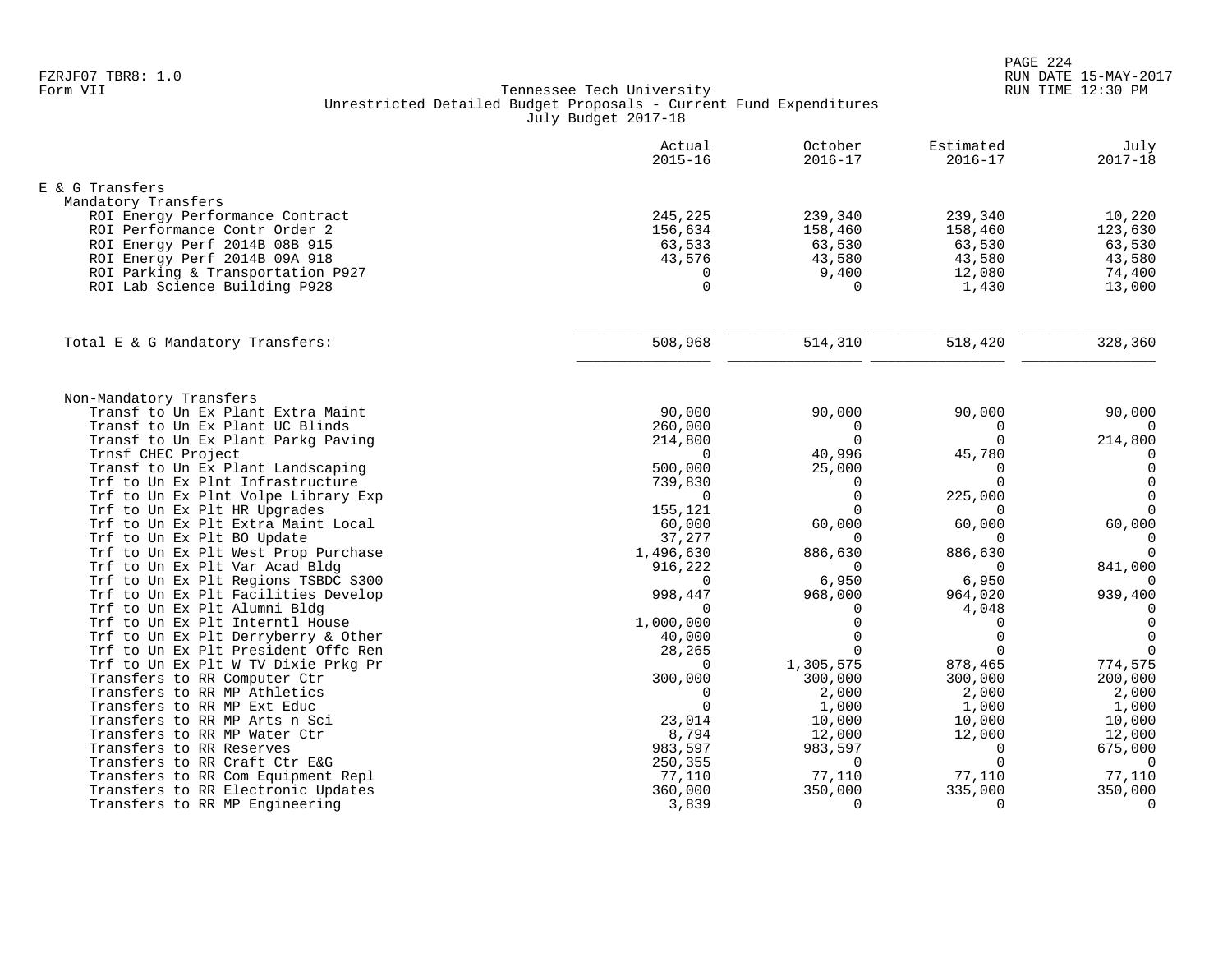|                                                                                                                                | Actual<br>$2015 - 16$                      | October<br>$2016 - 17$                     | Estimated<br>$2016 - 17$                       | July<br>$2017 - 18$                          |
|--------------------------------------------------------------------------------------------------------------------------------|--------------------------------------------|--------------------------------------------|------------------------------------------------|----------------------------------------------|
| Transfers to RR MP Ag HEC<br>Trnsfr to RR CHEC Technology Access<br>Trnsfr to RR CHEC Parking<br>Transfers to Restricted       | 1,554<br>120,938<br>14,369<br>122,573      | 0<br>0<br>$\mathbf 0$<br>$\Omega$          | 0<br>$\Omega$<br>$\Omega$<br>$\Omega$          | $\mathbf 0$<br>120,000<br>15,000<br>$\Omega$ |
| Transfers to ROI Fitness Center<br>Transfers to ROI Univ Center<br>Transfers to ROI Eblen Center<br>Transfers from RR Reserves | 1,485,824<br>98,737<br>217,221<br>$\Omega$ | 2,093,560<br>92,640<br>203,800<br>$\Omega$ | 2,082,700<br>94,000<br>206,850<br>$-1,500,000$ | 2,030,490<br>89,850<br>197,660<br>$\Omega$   |
| Total E & G Non-Mandatory Transfers:                                                                                           | 10,604,517                                 | 7,508,858                                  | 4,781,553                                      | 6,699,885                                    |
| Total E & G Transfers                                                                                                          | 11, 113, 485                               | 8,023,168                                  | 5,299,973                                      | 7,028,245                                    |
|                                                                                                                                |                                            |                                            |                                                |                                              |
| Total Education and General (Expenditures & Transfers)<br>Salaries - Administrative                                            | 5,296,744                                  | 5,716,842                                  | 5,569,996                                      | 5,746,868                                    |
| Salaries - Academic                                                                                                            | 37,960,613                                 | 37,606,811                                 | 37,859,869                                     | 38,630,204                                   |
| Salaries - Supporting                                                                                                          | 10,411,756                                 | 11,306,621                                 | 10,956,122                                     | 10,915,176                                   |
| Salaries - Students                                                                                                            | 1,784,640                                  | 1,095,543                                  | 1,436,080                                      | 1,012,354                                    |
| Salaries - Professional                                                                                                        | 19,120,696                                 | 19,683,582                                 | 19,929,770                                     | 20,057,642                                   |
| Employee Benefits                                                                                                              | 28, 441, 187                               | 28, 345, 516                               | 28,997,281                                     | 28,957,545                                   |
| Travel                                                                                                                         | 3,003,433                                  | 2,111,065                                  | 2,630,410                                      | 1,895,046                                    |
| Operating Expense                                                                                                              | 42,086,690                                 | 47,789,553                                 | 48,915,272                                     | 44,876,740                                   |
| Capital Outlay                                                                                                                 | 1,082,193                                  | 261,095                                    | 522,198                                        | 348,470                                      |
| Department Revenues<br>E & G Transfers                                                                                         | $-1,663,093$<br>11, 113, 485               | $-3,591,003$<br>8,023,168                  | $-3,963,997$<br>5,299,973                      | $-3,567,208$<br>7,028,245                    |
| Total                                                                                                                          | 158,638,344                                | 158, 348, 793                              | 158, 152, 974                                  | 155,901,082                                  |
|                                                                                                                                |                                            |                                            |                                                |                                              |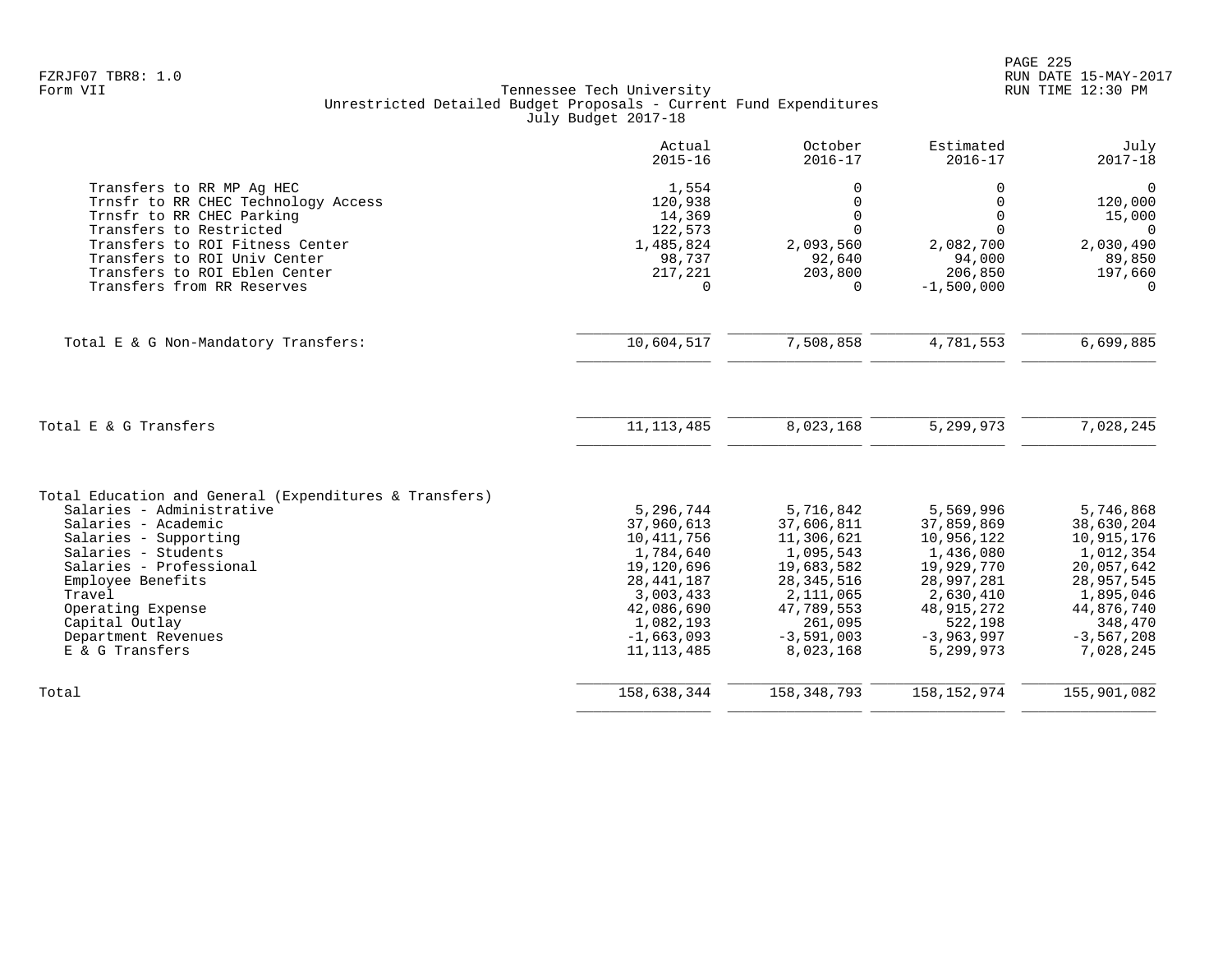|                                                        | Actual<br>$2015 - 16$ | October<br>$2016 - 17$ | Estimated<br>$2016 - 17$ | July<br>$2017 - 18$ |
|--------------------------------------------------------|-----------------------|------------------------|--------------------------|---------------------|
| Auxiliaries                                            |                       |                        |                          |                     |
| Auxiliary Expenditures                                 |                       |                        |                          |                     |
| Auxiliary Enterprises Expenditures (710)               |                       |                        |                          |                     |
| Craft Center Gallery (121776)<br>Salaries - Supporting | 8,639                 | 40,725                 | 17,745                   | 36,135              |
| Salaries - Students                                    | 5,893                 | 4,000                  | 6,000                    | 4,000               |
| Salaries - Professional                                | 13,414                | 360                    | $\cap$                   | 360                 |
| Employee Benefits                                      | 4,946                 | 13,090                 | 13,090                   | 13,410              |
| Operating Expenses                                     | 98,163                | 75,682                 | 97,022                   | 75,682              |
| Total - Craft Center Gallery (121776):                 | 131,055               | 133,857                | 133,857                  | 129,587             |
| Craft Center Housing (121777)                          |                       |                        |                          |                     |
| Operating Expenses                                     | 2,347                 | 2,805                  | 2,805                    | 2,915               |
| Department Revenues                                    | 3,875                 | $\Omega$               | $\Omega$                 | $\Omega$            |
| Total - Craft Center Housing (121777):                 | 6,222                 | 2,805                  | 2,805                    | 2,915               |
| Craft Center Food Svc (121780)                         |                       |                        |                          |                     |
| Operating Expenses                                     | 299                   | $\mathbf 0$            | $\mathbf 0$              | $\mathbf 0$         |
| Total - Craft Center Food Svc (121780):                | 299                   | $\Omega$               | $\mathbf 0$              | $\Omega$            |
| Residence Halls Honors (121904)                        |                       |                        |                          |                     |
| Operating Expenses                                     | 434                   | 157,610                | 157,610                  | 157,610             |
| Total - Residence Halls Honors (121904):               | 434                   | 157,610                | 157,610                  | 157,610             |
|                                                        |                       |                        |                          |                     |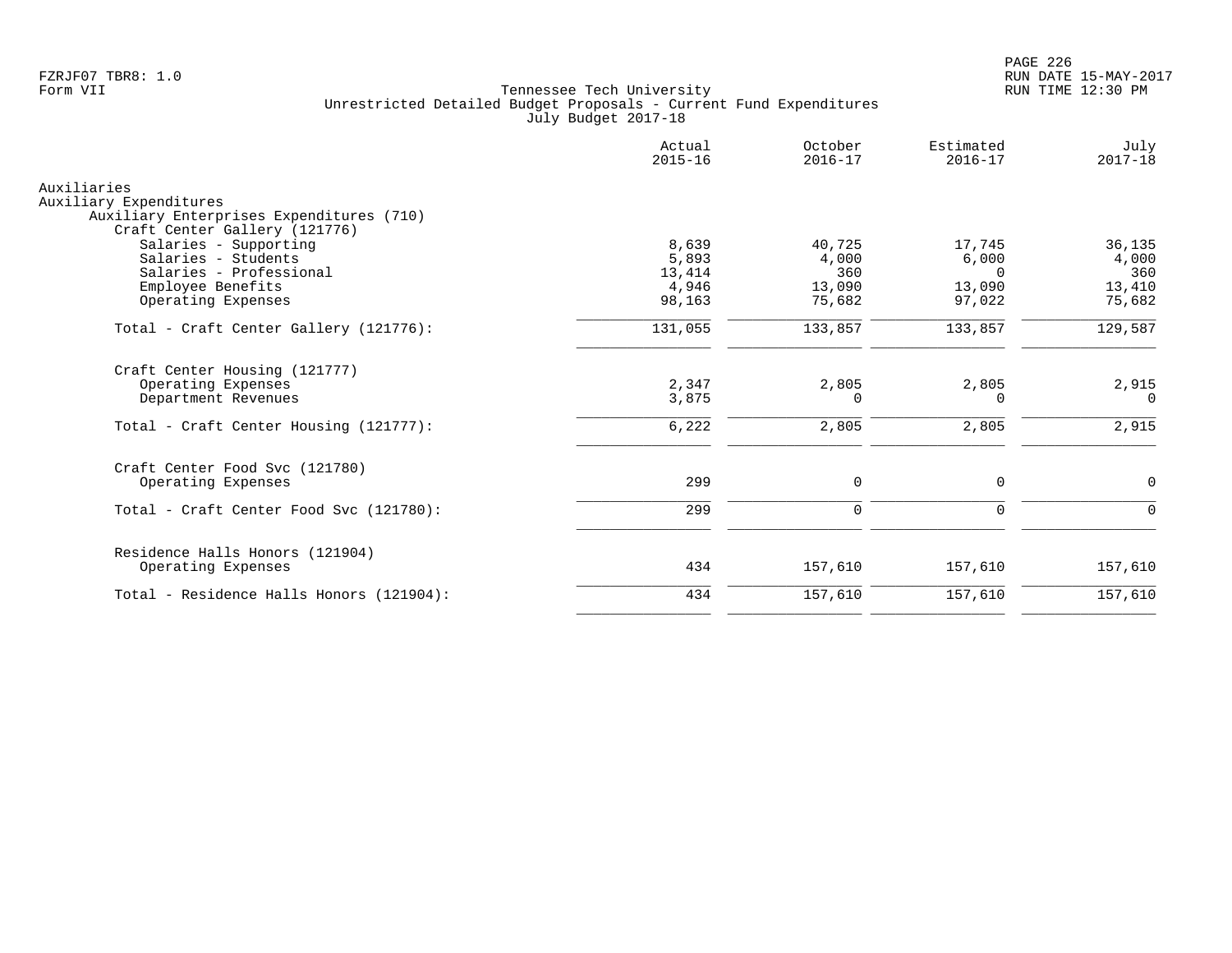PAGE 227 FZRJF07 TBR8: 1.0 RUN DATE 15-MAY-2017

|                                                 | Actual<br>$2015 - 16$ | October<br>$2016 - 17$ | Estimated<br>$2016 - 17$ | July<br>$2017 - 18$ |
|-------------------------------------------------|-----------------------|------------------------|--------------------------|---------------------|
| Residence Halls International (123705)          |                       |                        |                          |                     |
| Operating Expenses                              | 0                     | 3,420                  | 3,420                    | 3,420               |
| Total - Residence Halls International (123705): | $\Omega$              | 3,420                  | 3,420                    | 3,420               |
| Housing Administration (128000)                 |                       |                        |                          |                     |
| Salaries - Supporting                           | 86,287                | 99,138                 | 90,138                   | 98,811              |
| Salaries - Students                             | 6,619                 | 14,690                 | 14,690                   | 14,690              |
| Salaries - Professional                         | 189,471               | 193,874                | 202,874                  | 204,357             |
| Employee Benefits                               | 92,360                | 83,270                 | 83,270                   | 86,290              |
| Travel                                          | $\Omega$              | 500                    | 500                      | 500                 |
| Operating Expenses                              | 31,426                | 69,865                 | 69,865                   | 69,865              |
| Department Revenues                             | $-172$                | $\Omega$               | $\Omega$                 | $\Omega$            |
| Total - Housing Administration (128000):        | 405,991               | 461,337                | 461,337                  | 474,513             |
| Housing Admin Allocation (128001)               |                       |                        |                          |                     |
| Operating Expenses                              | $-387,961$            | $-461, 337$            | $-461,337$               | $-474,513$          |
| Total - Housing Admin Allocation (128001):      | $-387,961$            | $-461, 337$            | $-461,337$               | $-474,513$          |
| Residential Halls General (128002)              |                       |                        |                          |                     |
| Salaries - Supporting                           | $\Omega$              | 23,162                 | 7,320                    | 0                   |
| Salaries - Students                             | 11,200                | 24,385                 | 19,385                   | 19,385              |
| Salaries - Professional                         | 185,489               | 264,658                | 280,500                  | 309,835             |
| Employee Benefits                               | 79,567                | 89,260                 | 89,260                   | 92,375              |
| Travel                                          | 5,217                 | 13,500                 | 13,500                   | 13,500              |
| Operating Expenses                              | 504,714               | 563,882                | 563,882                  | 581,478             |
| Department Revenues                             | 15,498                | $\Omega$               | $\Omega$                 | $\Omega$            |
| Total - Residential Halls General (128002):     | 801,685               | 978,847                | 973,847                  | 1,016,573           |
|                                                 |                       |                        |                          |                     |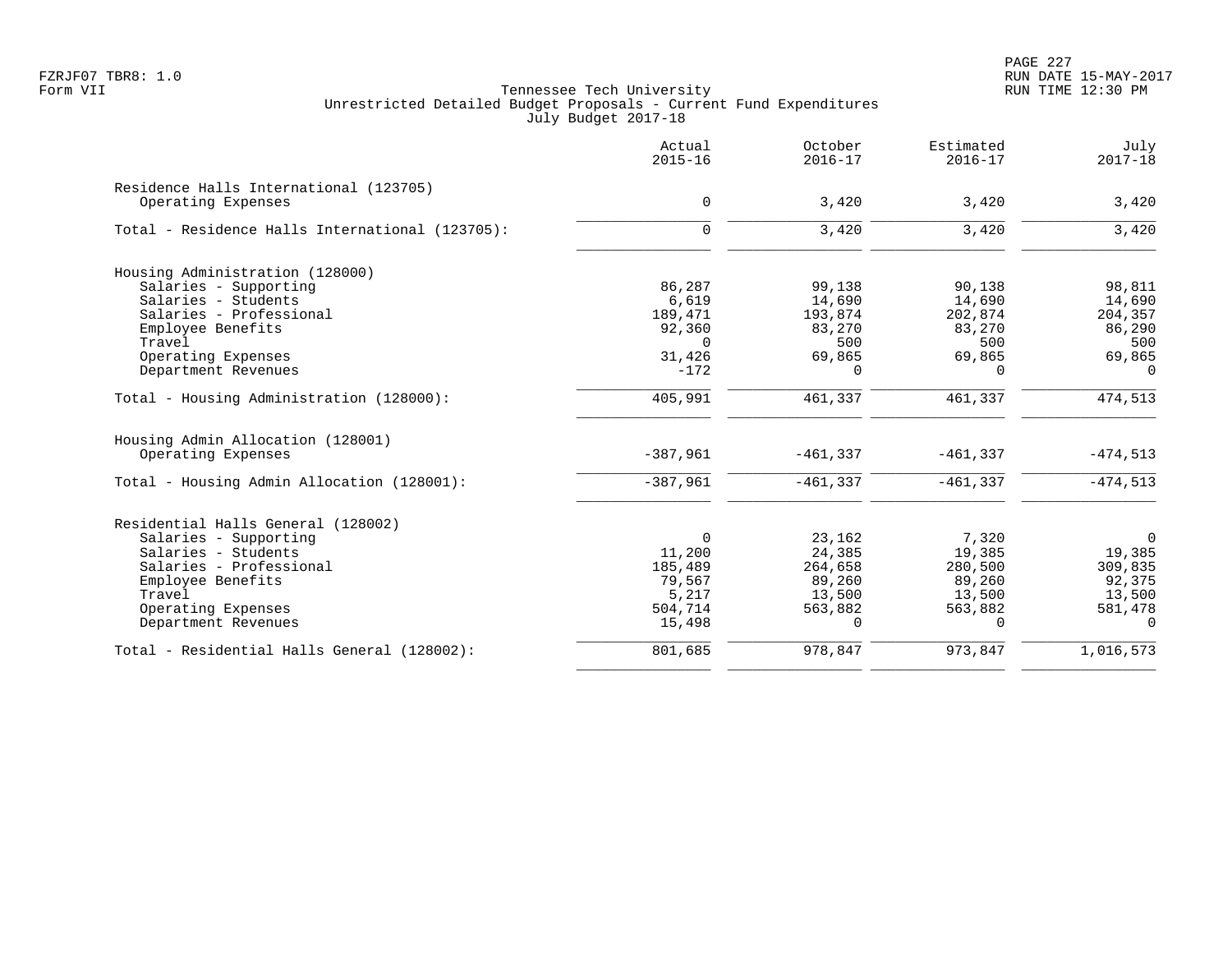PAGE 228 FZRJF07 TBR8: 1.0 RUN DATE 15-MAY-2017

|                                                                                               | Actual<br>$2015 - 16$     | October<br>$2016 - 17$  | Estimated<br>$2016 - 17$ | July<br>$2017 - 18$     |
|-----------------------------------------------------------------------------------------------|---------------------------|-------------------------|--------------------------|-------------------------|
| Residential Halls Telephone (128003)<br>Operating Expenses                                    | 373,251                   | 419,900                 | 419,900                  | 419,900                 |
| Total - Residential Halls Telephone (128003):                                                 | 373,251                   | 419,900                 | 419,900                  | 419,900                 |
| Res Life GIK Chartwells (128004)<br>Operating Expenses                                        | 3,747                     | $\mathbf 0$             | $\mathbf 0$              | $\mathbf 0$             |
| Total - Res Life GIK Chartwells (128004):                                                     | 3,747                     | $\mathbf 0$             | $\Omega$                 | $\Omega$                |
| Counselor Fees (128009)<br>Salaries - Students<br>Employee Benefits                           | 413,992<br>3,329          | 441,753<br>2,880        | 441,753<br>2,880         | 441,753<br>2,880        |
| Total - Counselor Fees (128009):                                                              | 417,321                   | 444,633                 | 444,633                  | 444,633                 |
| Summer Conferences (128010)<br>Salaries - Students<br>Employee Benefits<br>Operating Expenses | 21,671<br>1,541<br>32,572 | 22,400<br>900<br>52,500 | 22,400<br>900<br>52,500  | 22,400<br>900<br>52,500 |
| Total - Summer Conferences (128010):                                                          | 55,784                    | 75,800                  | 75,800                   | 75,800                  |
| Residential Halls Sp Dep Disc (128011)<br>Employee Benefits                                   | 11,103                    | 23,640                  | 23,640                   | 23,640                  |
| Total - Residential Halls Sp Dep Disc (128011):                                               | 11,103                    | 23,640                  | 23,640                   | 23,640                  |
|                                                                                               |                           |                         |                          |                         |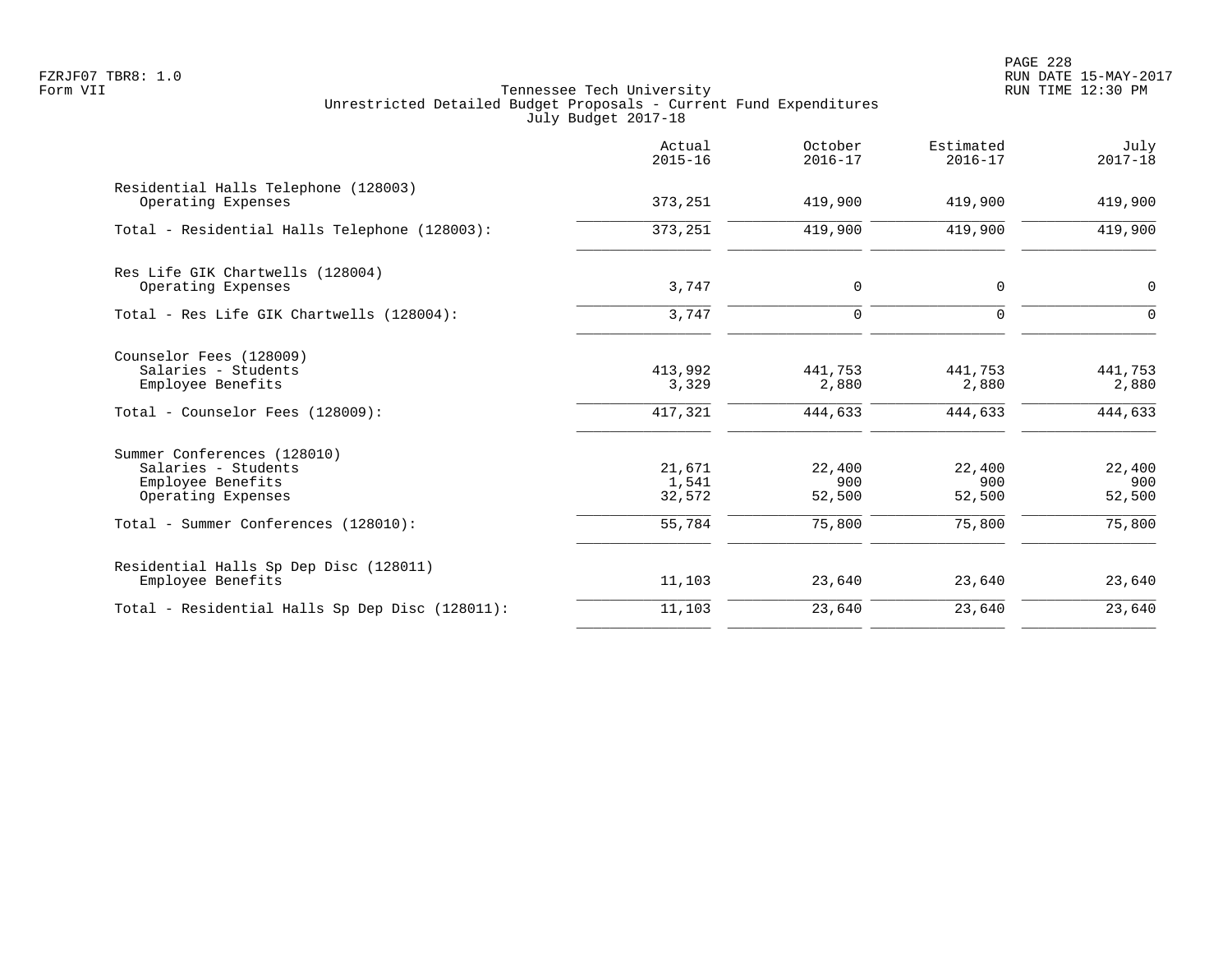PAGE 229 FZRJF07 TBR8: 1.0 RUN DATE 15-MAY-2017

| Actual<br>$2015 - 16$ | October<br>$2016 - 17$                                                                                              | Estimated<br>$2016 - 17$                                                                                       | July<br>$2017 - 18$                                                                                        |
|-----------------------|---------------------------------------------------------------------------------------------------------------------|----------------------------------------------------------------------------------------------------------------|------------------------------------------------------------------------------------------------------------|
|                       |                                                                                                                     |                                                                                                                |                                                                                                            |
|                       |                                                                                                                     |                                                                                                                | 7,260                                                                                                      |
| 8,419                 | 7,260                                                                                                               | 7,260                                                                                                          | 7,260                                                                                                      |
|                       |                                                                                                                     |                                                                                                                |                                                                                                            |
| $\Omega$              | 34,397                                                                                                              | 9,946                                                                                                          | 480                                                                                                        |
|                       |                                                                                                                     |                                                                                                                | 87,407                                                                                                     |
|                       |                                                                                                                     |                                                                                                                | 30,650                                                                                                     |
|                       |                                                                                                                     |                                                                                                                | 35,135                                                                                                     |
|                       | $\Omega$                                                                                                            | $\Omega$                                                                                                       | 83,807<br>$\Omega$                                                                                         |
|                       |                                                                                                                     |                                                                                                                |                                                                                                            |
|                       |                                                                                                                     |                                                                                                                | 237,479                                                                                                    |
|                       |                                                                                                                     |                                                                                                                |                                                                                                            |
| 69,624                | 90,200                                                                                                              | 90,200                                                                                                         | 90,200                                                                                                     |
| 69,624                | 90,200                                                                                                              | 90,200                                                                                                         | 90,200                                                                                                     |
|                       |                                                                                                                     |                                                                                                                |                                                                                                            |
| $\Omega$              | 4,000                                                                                                               | 1,000                                                                                                          | 1,000                                                                                                      |
| 124,650               | 124,931                                                                                                             | 118,431                                                                                                        | 126,658                                                                                                    |
| 134,615               | 111,000                                                                                                             | 121,600                                                                                                        | 111,000                                                                                                    |
|                       |                                                                                                                     |                                                                                                                | 180,122                                                                                                    |
|                       |                                                                                                                     |                                                                                                                | 152,995                                                                                                    |
|                       |                                                                                                                     |                                                                                                                | $\Omega$                                                                                                   |
| 7,749                 | $\Omega$                                                                                                            | $\Omega$                                                                                                       | 57,510<br>$\Omega$                                                                                         |
|                       |                                                                                                                     |                                                                                                                | 629,285                                                                                                    |
|                       | 8,419<br>63,328<br>28,249<br>10,582<br>77,166<br>3,875<br>183,200<br>171,440<br>133,043<br>227<br>67,953<br>639,677 | 7,260<br>87,407<br>3,453<br>34,825<br>87,655<br>247,737<br>174,560<br>150,230<br>$\Omega$<br>77,550<br>642,271 | 7,260<br>87,407<br>32,904<br>34,825<br>87,655<br>252,737<br>168,560<br>150,230<br>300<br>62,000<br>622,121 |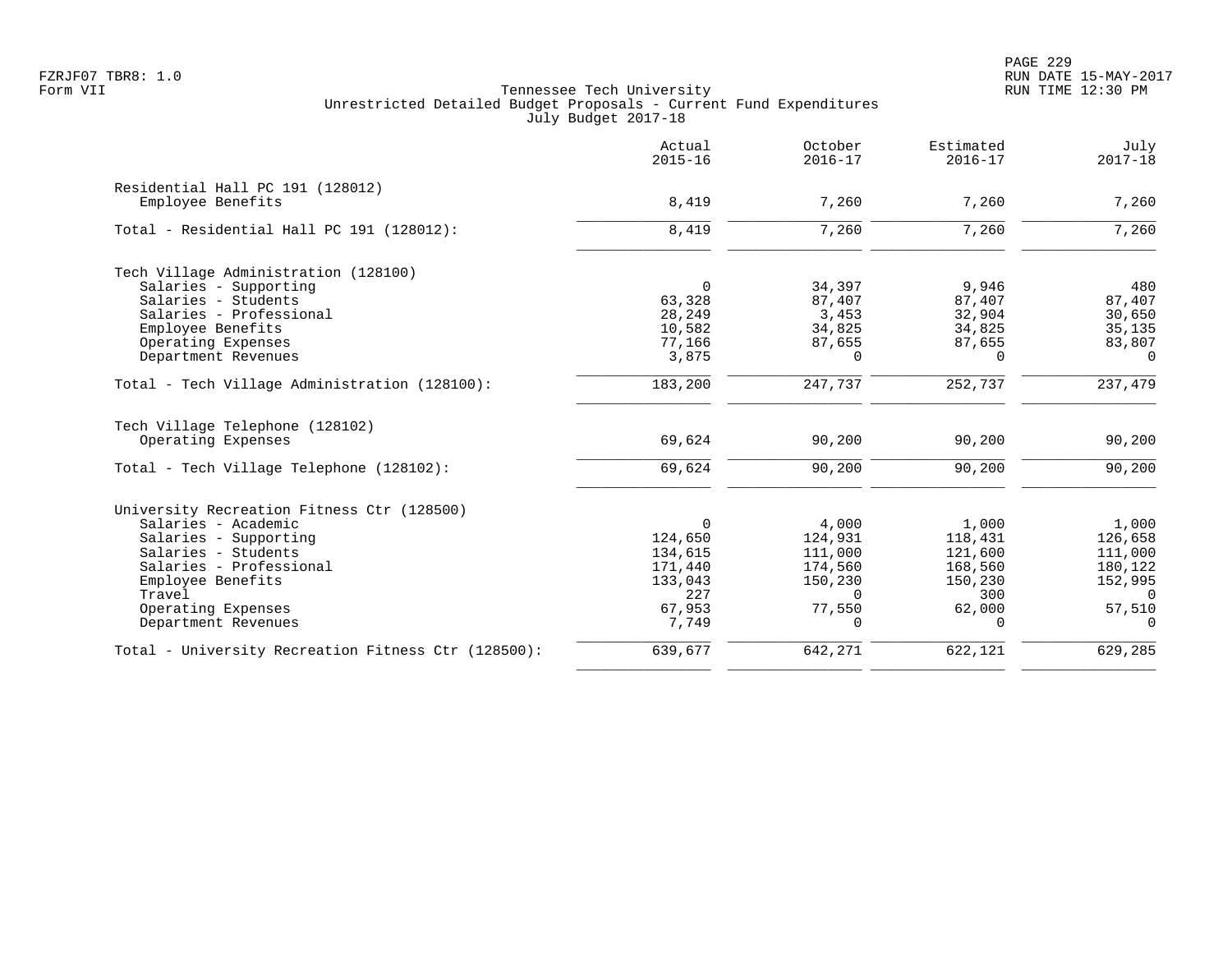PAGE 230 FZRJF07 TBR8: 1.0 RUN DATE 15-MAY-2017

|                                                           | Actual<br>$2015 - 16$ | October<br>$2016 - 17$ | Estimated<br>$2016 - 17$ | July<br>$2017 - 18$ |
|-----------------------------------------------------------|-----------------------|------------------------|--------------------------|---------------------|
| Fitness Ctr Spouse Dep Disc (128501)<br>Employee Benefits | $\mathbf 0$           | 4,160                  | 4,160                    | 4,160               |
| Total - Fitness Ctr Spouse Dep Disc (128501):             | $\Omega$              | 4,160                  | 4,160                    | 4,160               |
| Fitness Ctr PC191 (128502)                                |                       |                        |                          |                     |
| Employee Benefits                                         | 1,533                 | $\mathbf 0$            | $\mathbf 0$              | $\mathbf 0$         |
| Total - Fitness Ctr PC191 (128502):                       | 1,533                 | $\mathbf 0$            | $\Omega$                 | $\Omega$            |
| Fitness Cheer Clinic (128503)                             |                       |                        |                          |                     |
| Salaries - Supporting                                     | 10,848                | 18,326                 | 19,326                   | 18,602              |
| Salaries - Students<br>Salaries - Professional            | 19,755<br>9,725       | 28,650<br>13,393       | 28,650<br>16,893         | 28,650<br>13,762    |
| Employee Benefits                                         | 16,502                | 23,365                 | 23,365                   | 23,550              |
| Travel                                                    | 1,172                 | 2,000                  | $\Omega$                 | 2,000               |
| Operating Expenses                                        | 233,377               | 93,700                 | 92,700                   | 93,700              |
| Capital Outlay                                            | $\Omega$              | 2,500                  | 1,000                    | 2,500               |
| Total - Fitness Cheer Clinic (128503):                    | 291,379               | 181,934                | 181,934                  | 182,764             |
| Residence Halls Engineering (137204)                      |                       |                        |                          |                     |
| Travel                                                    | 104                   | $\Omega$               | $\Omega$                 | $\Omega$            |
| Operating Expenses                                        | 40,184                | 69,640                 | 69,640                   | 41,400              |
| Total - Residence Halls Engineering (137204):             | 40,288                | 69,640                 | 69,640                   | 41,400              |
|                                                           |                       |                        |                          |                     |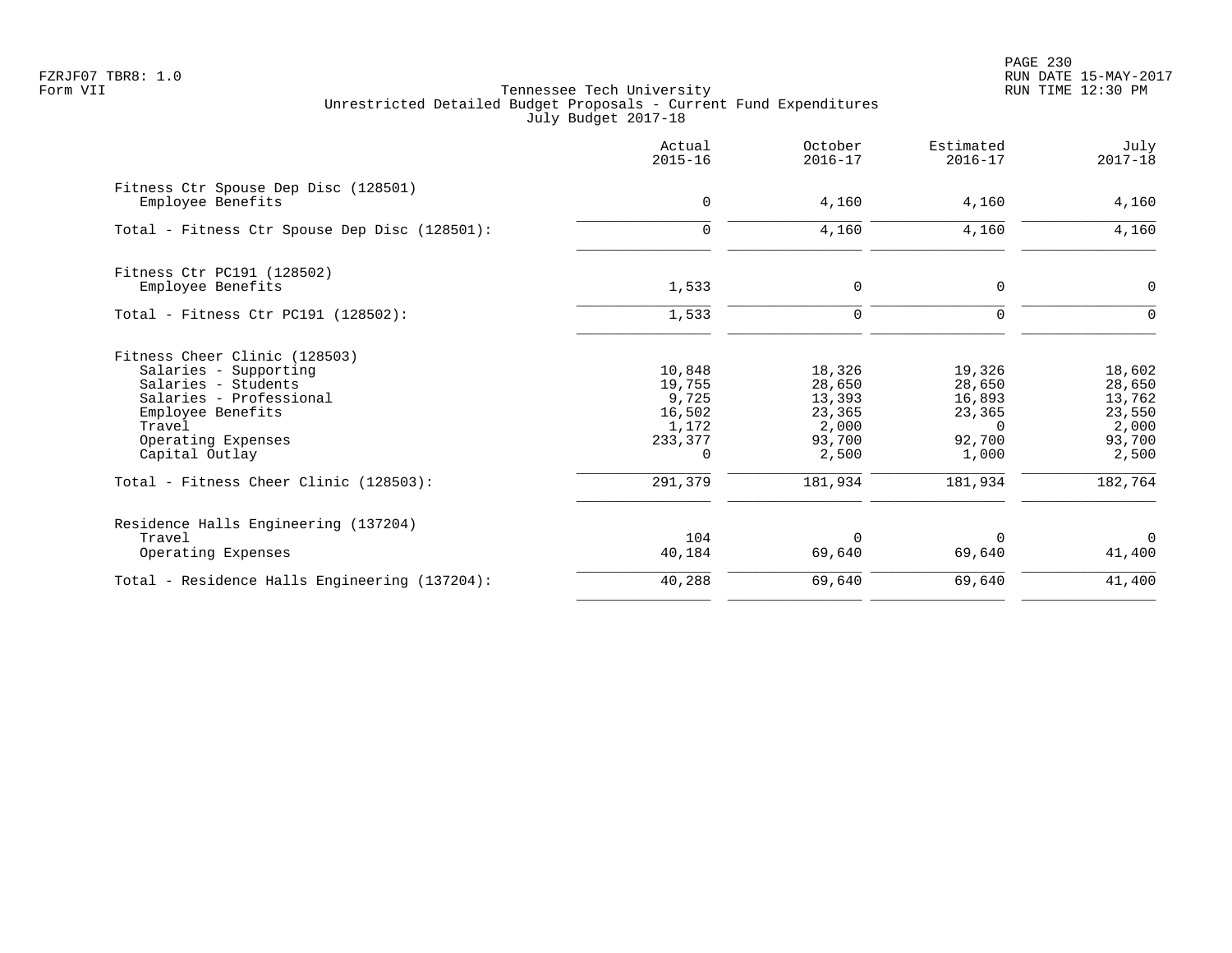| $2015 - 16$ | $2016 - 17$ | Estimated<br>$2016 - 17$ | July<br>$2017 - 18$ |
|-------------|-------------|--------------------------|---------------------|
|             |             |                          |                     |
|             |             |                          | 6,460               |
| $\mathbf 0$ | 6,460       | 6,460                    | 6,460               |
|             |             |                          |                     |
| 66,052      | 65,309      | 65,309                   | 68,352              |
| 24,322      | 41,870      | 41,870                   | 42,560              |
| 5,986       | 8,530       | 8,530                    | 8,530               |
| 96,360      | 115,709     | 115,709                  | 119,442             |
|             |             |                          |                     |
| 53,872      | 54,909      | 54,909                   | 56,646              |
| 17,706      | 13,940      | 13,940                   | 14,490              |
| 4,062       | 4,010       | 4,010                    | 4,010               |
| 1,433       | 1,660       | 1,660                    | 1,660               |
| 77,073      | 74,519      | 74,519                   | 76,806              |
|             |             |                          |                     |
| $\Omega$    |             |                          | $-76,806$           |
| $-77,491$   | U           | $\Omega$                 | $\Omega$            |
| $-77,491$   | $-74,519$   | $-74,519$                | $-76,806$           |
|             | $\mathbf 0$ | 6,460<br>$-74,519$       | 6,460<br>$-74,519$  |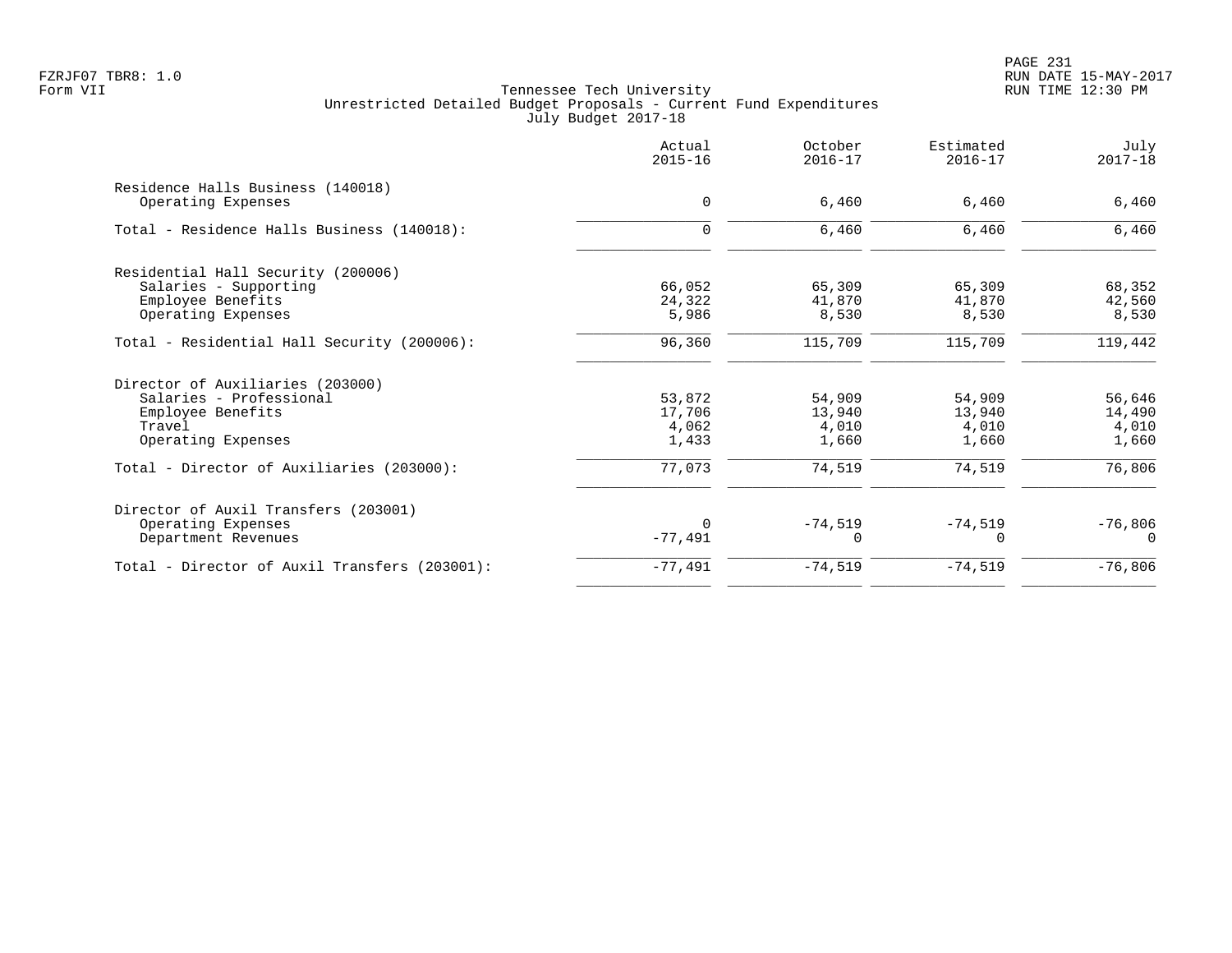|                                               | Actual<br>$2015 - 16$ | October<br>$2016 - 17$ | Estimated<br>$2016 - 17$ | July<br>$2017 - 18$ |
|-----------------------------------------------|-----------------------|------------------------|--------------------------|---------------------|
| Dining Services (203002)                      |                       |                        |                          |                     |
| Salaries - Supporting                         | 17,993                | 19,074                 | 19,074                   | 13,582              |
| Employee Benefits                             | 9,616                 | 16,645                 | 16,645                   | 16,725              |
| Travel                                        | $\Omega$              | $\Omega$               | 600                      | $\Omega$            |
| Operating Expenses<br>Department Revenues     | 35,901<br>23,247      | 41,755<br>0            | 41,155<br>$\Omega$       | 42,447<br>0         |
|                                               |                       |                        |                          |                     |
| Total - Dining Services (203002):             | 86,757                | 77,474                 | 77,474                   | 72,754              |
| Cafeteria Insurance (203003)                  |                       |                        |                          |                     |
| Operating Expenses                            | 11                    | 10                     | 10                       | 10                  |
| Total - Cafeteria Insurance (203003):         | 11                    | 10                     | 10                       | 10                  |
| Cafe Spouse Depend Discount (203004)          |                       |                        |                          |                     |
| Employee Benefits                             | 4,063                 | 8,320                  | 8,320                    | 8,320               |
| Total - Cafe Spouse Depend Discount (203004): | 4,063                 | 8,320                  | 8,320                    | 8,320               |
| Post Office Administration (203012)           |                       |                        |                          |                     |
| Salaries - Supporting                         | 20,782                | 0                      | 0                        | $\boldsymbol{0}$    |
| Salaries - Students                           | 38                    | $\mathbf 0$            | $\mathbf 0$              | $\mathsf 0$         |
| Employee Benefits                             | 33                    | $\Omega$               | $\Omega$                 | $\Omega$            |
| Operating Expenses                            | 10,486                | 100                    | 650                      | 650                 |
| Total - Post Office Administration (203012):  | 31,339                | 100                    | 650                      | 650                 |
|                                               |                       |                        |                          |                     |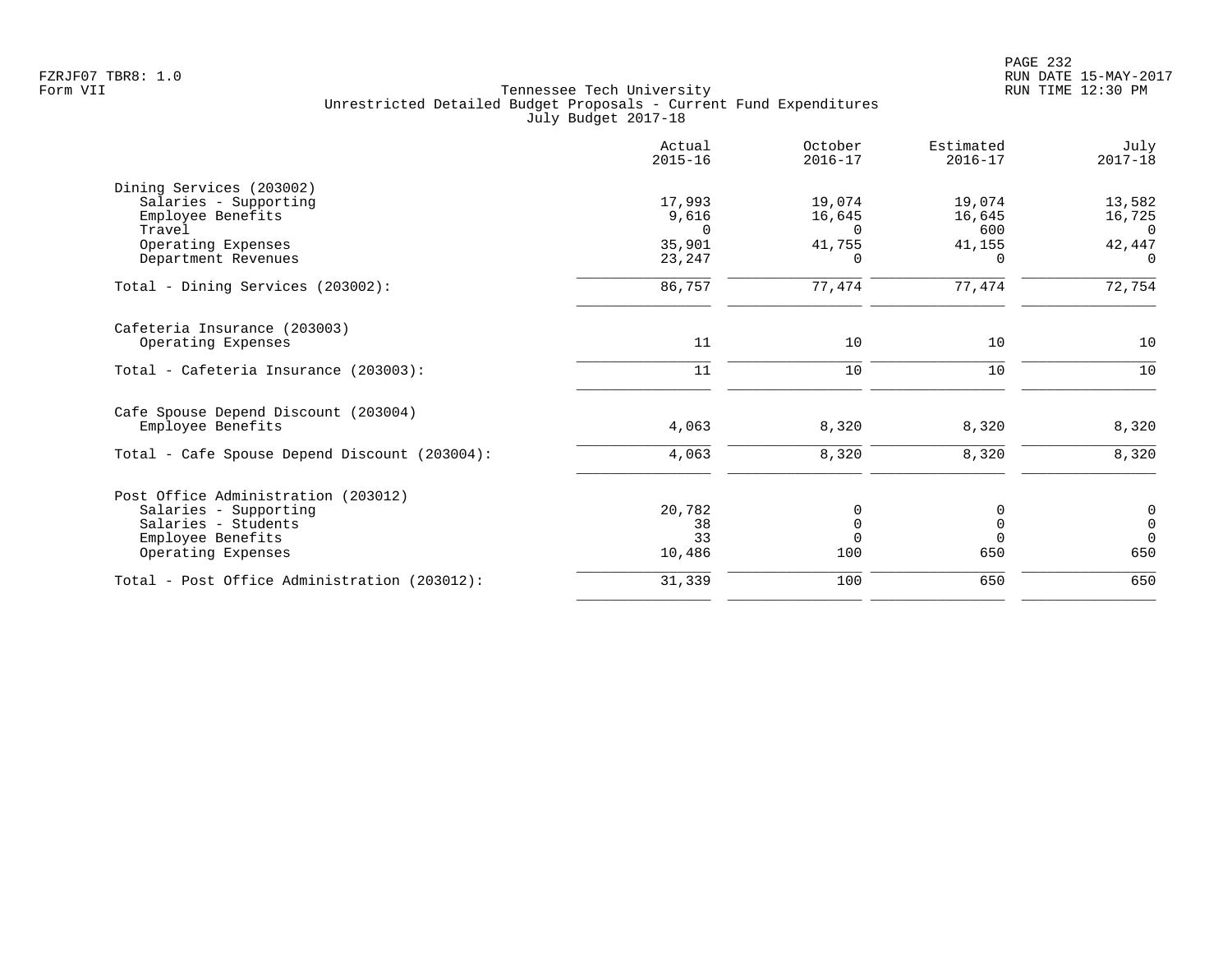|                                               | Actual<br>$2015 - 16$ | October<br>$2016 - 17$ | Estimated<br>$2016 - 17$ | July<br>$2017 - 18$ |
|-----------------------------------------------|-----------------------|------------------------|--------------------------|---------------------|
| Bookstore Operating (203016)                  |                       |                        |                          |                     |
| Salaries - Supporting                         | 179                   | 0                      | 0                        | 0                   |
| Employee Benefits                             | 14                    | $\Omega$               | $\Omega$                 | $\Omega$            |
| Operating Expenses                            | 1,040                 | 23,644                 | 23,644                   | 24,216              |
| Department Revenues                           | 15,498                | <sup>n</sup>           | <sup>n</sup>             | $\Omega$            |
| Total - Bookstore Operating (203016):         | 16,731                | 23,644                 | 23,644                   | 24,216              |
| Vending General (203017)                      |                       |                        |                          |                     |
| Operating Expenses                            | 10,894                | 18,449                 | 18,449                   | 18,680              |
| Department Revenues                           | 7,749                 |                        | $\Omega$                 | $\Omega$            |
| Total - Vending General (203017):             | 18,643                | 18,449                 | 18,449                   | 18,680              |
| Tech Village General (221010)                 |                       |                        |                          |                     |
| Salaries - Supporting                         | 36,425                | 56,410                 | 36,730                   | 57,667              |
| Employee Benefits                             | 25,222                | 57,895                 | 57,895                   | 58,245              |
| Operating Expenses                            | 34,714                | 85,000                 | 84,300                   | 85,000              |
| Total - Tech Village General (221010):        | 96,361                | 199,305                | 178,925                  | 200,912             |
| Residence Halls Maintenance (251009)          |                       |                        |                          |                     |
| Salaries - Supporting                         | 259,798               | 311,057                | 284,092                  | 300,858             |
| Salaries - Students                           | 17,475                | $\Omega$               | 13,470                   | $\Omega$            |
| Employee Benefits                             | 154,983               | 101,370                | 101,370                  | 104,275             |
| Operating Expenses                            | 161,437               | 136,400                | 171,937                  | 125,000             |
| Total - Residence Halls Maintenance (251009): | 593,693               | 548,827                | 570,869                  | 530,133             |
|                                               |                       |                        |                          |                     |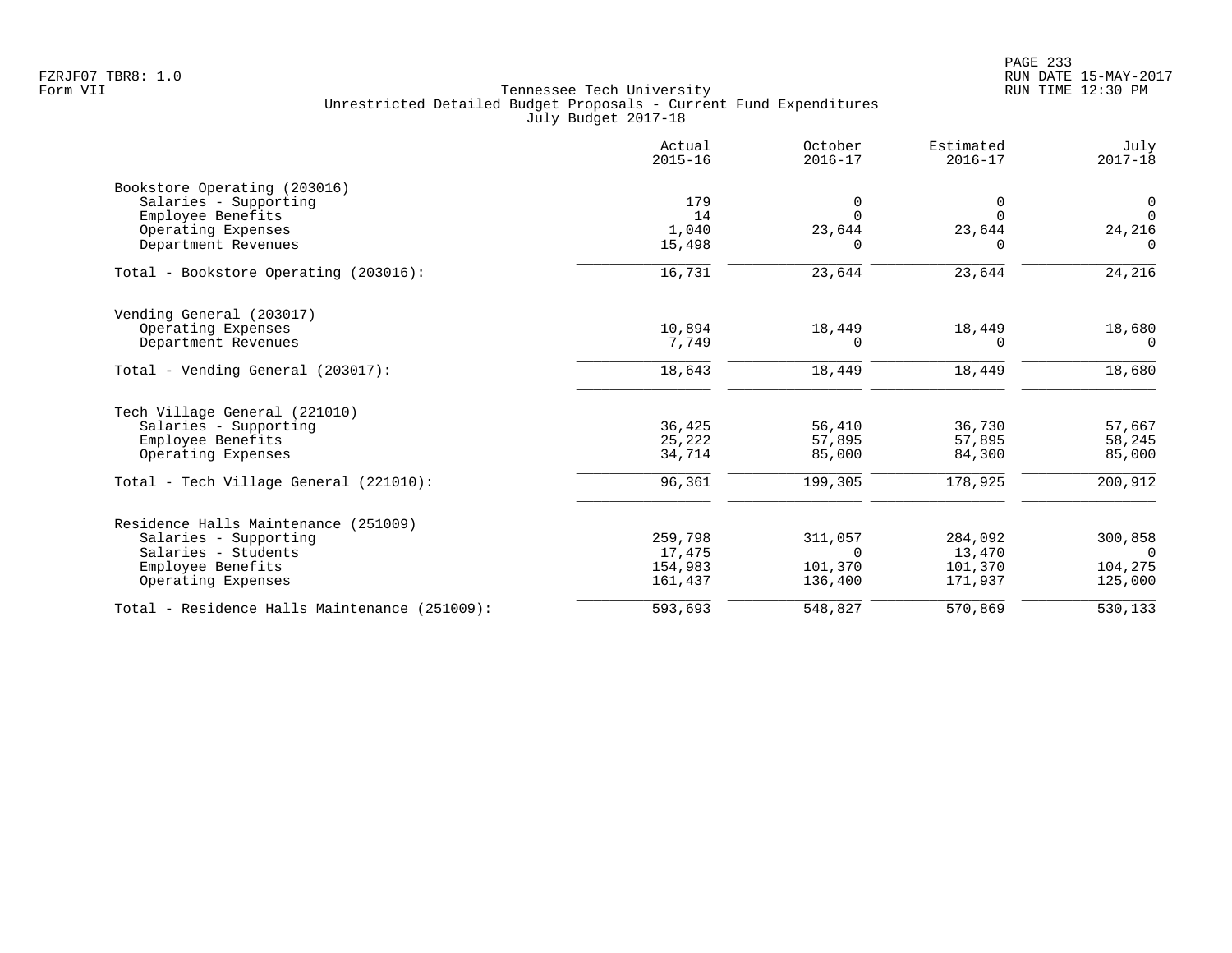PAGE 234 FZRJF07 TBR8: 1.0 RUN DATE 15-MAY-2017

| Actual<br>$2015 - 16$                   | October<br>$2016 - 17$                  | Estimated<br>$2016 - 17$                | July<br>$2017 - 18$                   |
|-----------------------------------------|-----------------------------------------|-----------------------------------------|---------------------------------------|
| 0                                       | $\mathbf 0$                             | 11,800                                  | 0                                     |
| $\mathbf 0$                             | $\mathbf 0$                             | 11,800                                  | $\Omega$                              |
| 0                                       | 0                                       | 700                                     | 0                                     |
| $\mathbf 0$                             | $\mathbf 0$                             | 700                                     | $\mathbf 0$                           |
| 113,724<br>65,280<br>248,493<br>427,497 | 130,594<br>64,985<br>238,750<br>434,329 | 116,432<br>64,985<br>238,750<br>420,167 | 8,760<br>65,065<br>238,750<br>312,575 |
| 16,174                                  | 29,000                                  | 29,000                                  | 29,000                                |
| 16,174                                  | 29,000                                  | 29,000                                  | 29,000                                |
| 75,000                                  | 75,000                                  | 75,000                                  | 75,000                                |
| 75,000                                  | 75,000                                  | 75,000                                  | 75,000                                |
|                                         |                                         |                                         |                                       |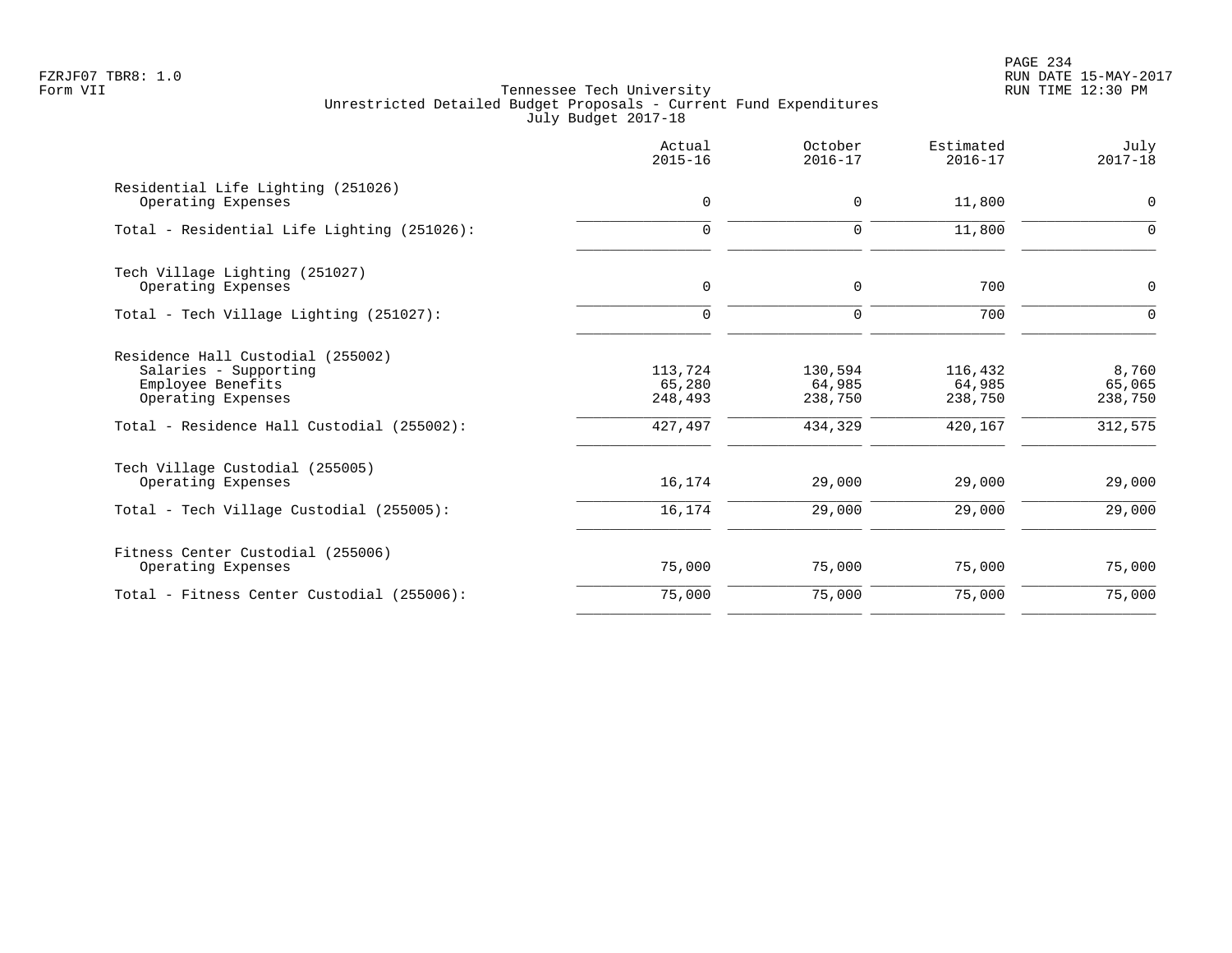|                                                                  | Actual<br>$2015 - 16$ | October<br>$2016 - 17$ | Estimated<br>$2016 - 17$ | July<br>$2017 - 18$ |
|------------------------------------------------------------------|-----------------------|------------------------|--------------------------|---------------------|
| Auxil Inst Supp Allocation (700046)<br>Department Revenues       | 304,963               | 372,250                | 354,910                  | 333,480             |
| Total - Auxil Inst Supp Allocation (700046):                     | 304,963               | 372,250                | 354,910                  | 333,480             |
| Auxil Data Processing Allocation (700047)<br>Department Revenues | 36,318                | 41,110                 | 39,630                   | 39,060              |
| Total - Auxil Data Processing Allocation (700047):               | 36,318                | 41,110                 | 39,630                   | 39,060              |
| Auxil Pro Rata Allocation (700048)<br>Department Revenues        | 1,682,850             | 1,876,110              | 1,893,810                | 1,970,870           |
| Total - Auxil Pro Rata Allocation (700048):                      | 1,682,850             | 1,876,110              | 1,893,810                | 1,970,870           |
| Auxil Insurance Allocation (700049)<br>Operating Expenses        | 13,130                | 10,790                 | 10,790                   | 10,790              |
| Total - Auxil Insurance Allocation (700049):                     | 13,130                | 10,790                 | 10,790                   | 10,790              |
| TTU Staff Tuit Maint Reimbursment (700068)<br>Employee Benefits  | 5,265                 | 3,474                  | 3,474                    | 3,474               |
| Total - TTU Staff Tuit Maint Reimbursment (700068):              | 5,265                 | 3,474                  | 3,474                    | 3,474               |
|                                                                  |                       |                        |                          |                     |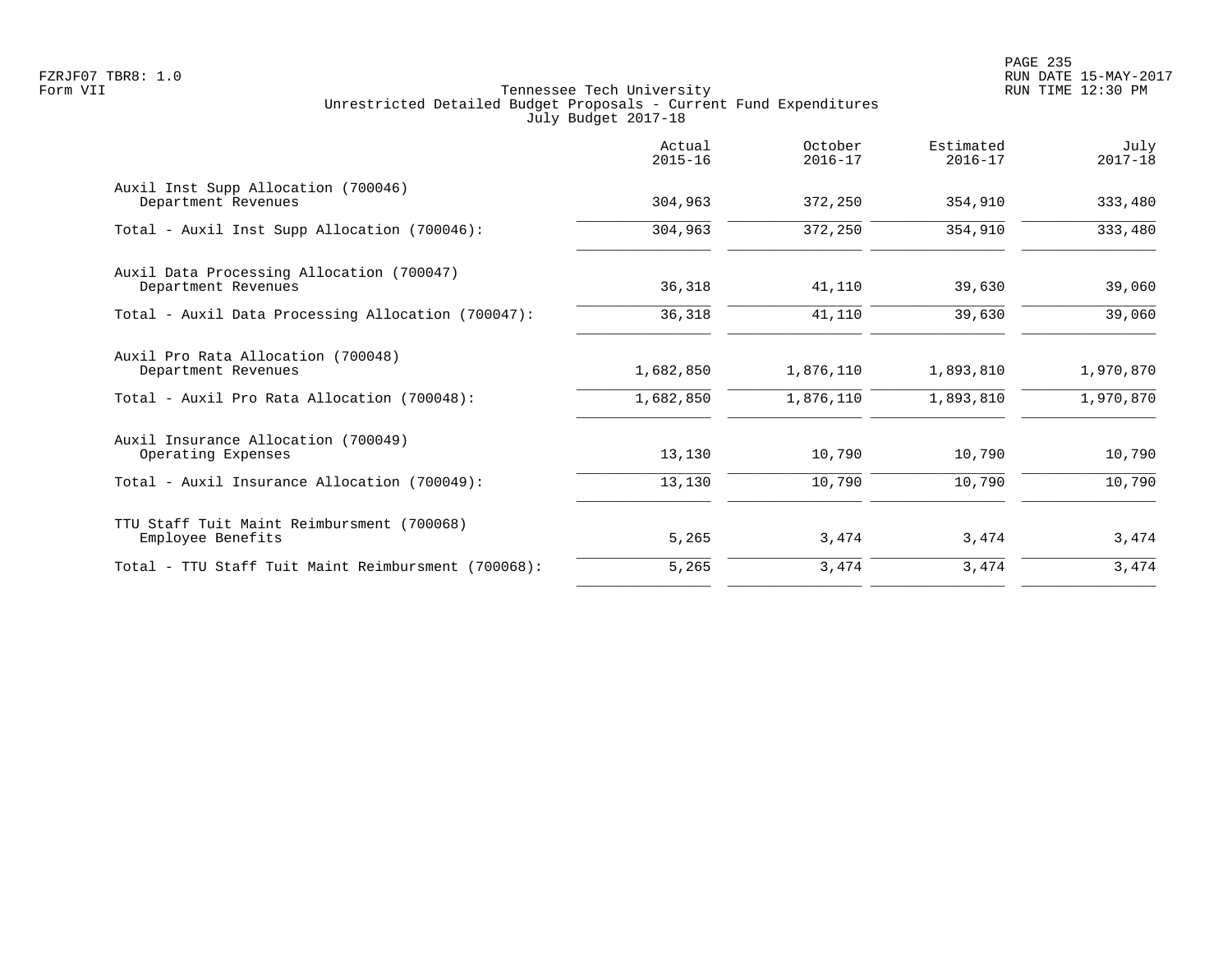### FZRJF07 TBR8: 1.0 RUN DATE 15-MAY-2017 Tennessee Tech University Unrestricted Detailed Budget Proposals - Current Fund Expenditures July Budget 2017-18

|                                                   | Actual<br>$2015 - 16$ | October<br>$2016 - 17$ | Estimated<br>$2016 - 17$ | July<br>$2017 - 18$ |
|---------------------------------------------------|-----------------------|------------------------|--------------------------|---------------------|
| Total - Auxiliary Enterprises Expenditures (710): |                       |                        |                          |                     |
| Salaries - Academic                               |                       | 4,000                  | 1,000                    | 1,000               |
| Salaries - Supporting                             | 745,377               | 923,123                | 784,543                  | 729,905             |
| Salaries - Students                               | 694,586               | 734,285                | 755,355                  | 729,285             |
| Salaries - Professional                           | 651,660               | 705,207                | 756,640                  | 795,732             |
| Employee Benefits                                 | 669,429               | 741,379                | 741,379                  | 755,749             |
| Travel                                            | 10,782                | 20,010                 | 18,910                   | 20,010              |
| Operating Expenses                                | 1,761,995             | 1,904,101              | 1,956,178                | 1,844,861           |
| Capital Outlay                                    | $\Omega$              | 2,500                  | 1,000                    | 2,500               |
| Department Revenues                               | 2,023,959             | 2,289,470              | 2,288,350                | 2,343,410           |
| Total                                             | 6,557,788             | 7,324,075              | 7,303,355                | 7,222,452           |

# Auxiliary Mandatory Transfers (720)

Auxiliary Nonmandatory Transfers (730)

| Total Auxiliary Expenditures |           |           |           |           |
|------------------------------|-----------|-----------|-----------|-----------|
| Salaries - Academic          |           | 4,000     | 1,000     | 1,000     |
| Salaries - Supporting        | 745,377   | 923,123   | 784,543   | 729,905   |
| Salaries - Students          | 694,586   | 734,285   | 755,355   | 729,285   |
| Salaries - Professional      | 651,660   | 705,207   | 756,640   | 795,732   |
| Employee Benefits            | 669,429   | 741,379   | 741,379   | 755,749   |
| Travel                       | 10,782    | 20,010    | 18,910    | 20,010    |
| Operating Expense            | 1,761,995 | 1,904,101 | 1,956,178 | 1,844,861 |
| Capital Outlay               |           | 2,500     | 1,000     | 2,500     |
| Department Revenues          | 2,023,959 | 2,289,470 | 2,288,350 | 2,343,410 |
| Total                        | 6,557,788 | 7,324,075 | 7,303,355 | 7,222,452 |
|                              |           |           |           |           |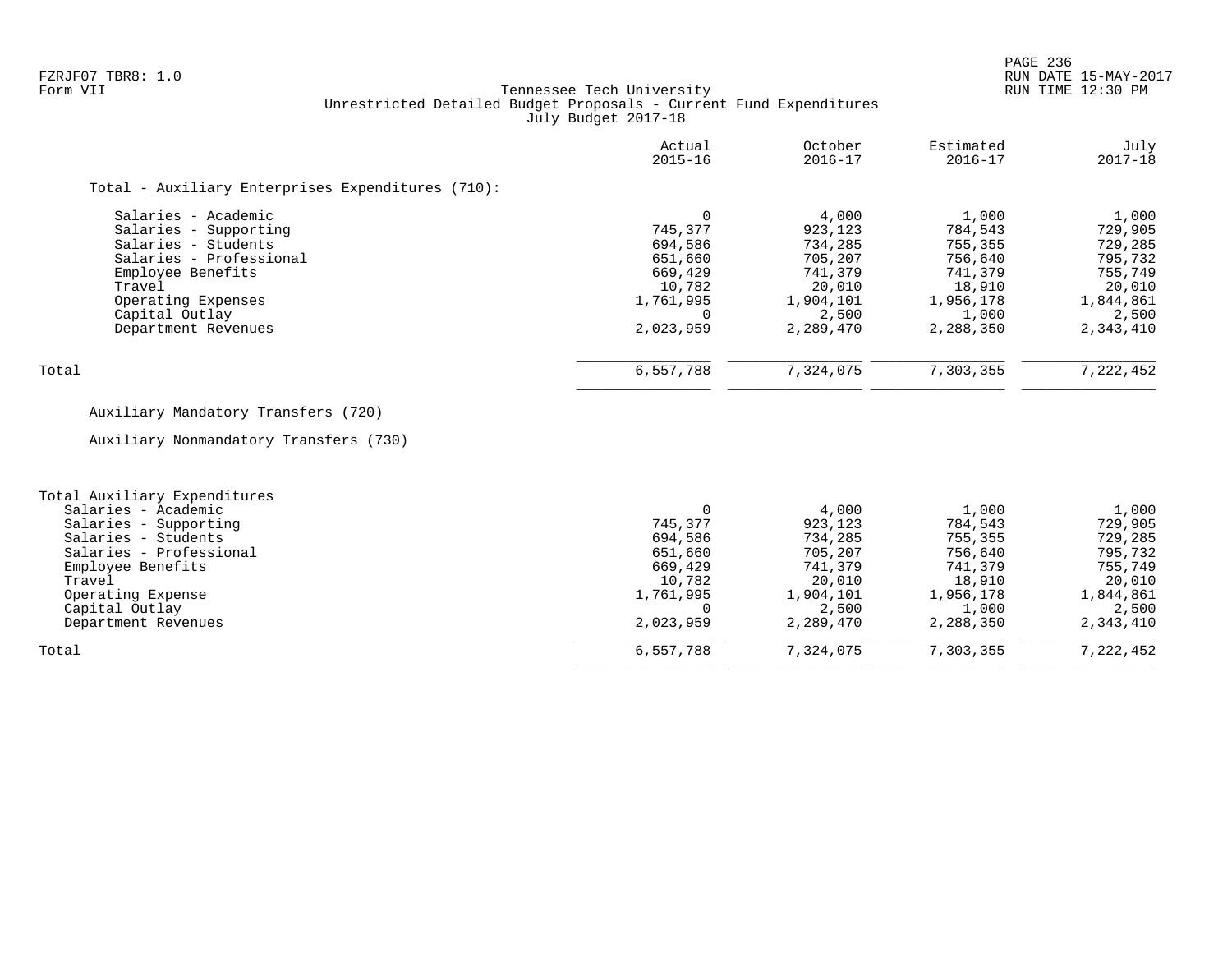|                                          | Actual<br>$2015 - 16$ | October<br>$2016 - 17$ | Estimated<br>$2016 - 17$ | July<br>$2017 - 18$ |
|------------------------------------------|-----------------------|------------------------|--------------------------|---------------------|
| Auxiliary Transfers                      |                       |                        |                          |                     |
| Mandatory Transfers                      |                       |                        |                          |                     |
| ROI Dorms 10TH D 2012C 914 (2004B)       | 343,011               | 347,830                | 347,830                  | 347,830             |
| ROI R H Rep 2007C 914 Bd                 | 112,926               | 112,930                | 112,930                  | 287,460             |
| ROI New Dorm 2010 917                    | 1,272,715             | 1,287,490              | 1,287,490                | 1,285,400           |
| ROI TV Apts 2012A 920                    | 450,711               | 460,480                | 460,480                  | 460,030             |
| ROI TV Apts Renov PH2 P921               | 454,656               | 465,460                | 465,460                  | 465,070             |
| ROI Warf Ellington P922                  | 24,594                | 366,220                | 368,900                  | 367,900             |
| ROI Jobe Murphy RH P924                  | 45,694                | 48,120                 | 63,900                   | 735,350             |
| ROI TV Ph 3 P923                         | 56,889                | 58,930                 | 79,930                   | 929,750             |
| ROI Dorms 10TH Dixie 2014A 05A 914       | 175,493               | 150,850                | 150,850                  | 0                   |
| ROI RH 2015A 914 07C 076125 390252       | 31,561                | 73,710                 | 73,710                   | 69,910              |
| ROI RH 2015B 917 10A 076126 390253       | 571,195               | 581,260                | 581,260                  | 581,260             |
| ROI M McCord B Evans P926                |                       |                        |                          | 66,000              |
|                                          | 3,236                 | 7,800                  | 26,860                   |                     |
| Total Auxiliary Mandatory Transfers:     | 3,542,681             | 3,961,080              | 4,019,600                | 5,595,960           |
|                                          |                       |                        |                          |                     |
| Non-Mandatory Transfers                  |                       |                        |                          |                     |
| Transfers to RR Housing                  | 3,782,805             | 877,929                | 2,685,477                | 1,265,729           |
| Transfers to RR Aptments                 | 85,650                | $\Omega$               | $\Omega$                 | $\Omega$            |
| Transfers to RR Bookstore                | 545,732               | 480,886                | 460,766                  | 478,564             |
| Transfers to RR Cafeteria                | 2,472,983             | 1,981,334              | 1,878,556                | 2,716,847           |
| Transfers to RR Vending                  | 100,294               | 76,751                 | 94,971                   | 74,940              |
| Transfers to RR Post Office              | 60,222                | 16,900                 | 12,350                   | 4,100               |
| Transfers to RR Fitness Center           | 282,687               | 113,025                | 111,755                  | 73,661              |
| Transfers to RR CC Housing               | 22,328                | 36,308                 | 40,338                   | 41,428              |
| Transfers to RR CC Gallery               | 2,340                 | $\Omega$               | $\Omega$                 | $\Omega$            |
|                                          |                       |                        |                          |                     |
| Total Auxiliary Non-Mandatory Transfers: | 7,355,041             | 3,583,133              | 5,284,213                | 4,655,269           |
|                                          |                       |                        |                          |                     |
| Total Auxiliary Transfers                | 10,897,722            | 7,544,213              | 9,303,813                | 10,251,229          |
|                                          |                       |                        |                          |                     |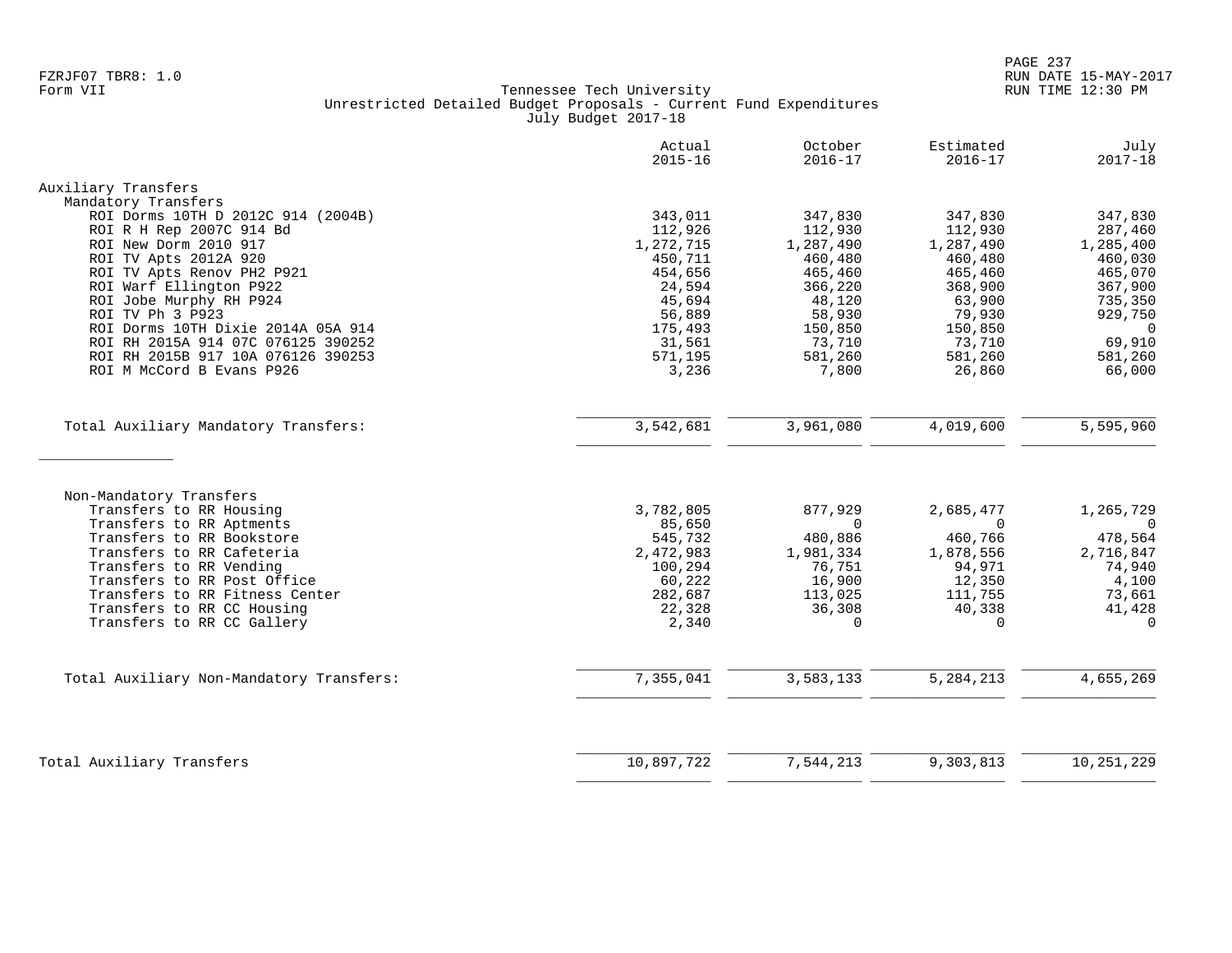|                                                        | Actual<br>$2015 - 16$ | October<br>$2016 - 17$ | Estimated<br>$2016 - 17$ | July<br>$2017 - 18$ |
|--------------------------------------------------------|-----------------------|------------------------|--------------------------|---------------------|
| Total Auxiliary Enterprises (Expenditures & Transfers) |                       |                        |                          |                     |
| Salaries - Academic                                    | $\Omega$              | 4,000                  | 1,000                    | 1,000               |
| Salaries - Supporting                                  | 745,377               | 923,123                | 784,543                  | 729,905             |
| Salaries - Students                                    | 694,586               | 734,285                | 755,355                  | 729,285             |
| Salaries - Professional                                | 651,660               | 705,207                | 756,640                  | 795,732             |
| Employee Benefits                                      | 669,429               | 741,379                | 741,379                  | 755,749             |
| Travel                                                 | 10,782                | 20,010                 | 18,910                   | 20,010              |
| Operating Expense                                      | 1,761,995             | 1,904,101              | 1,956,178                | 1,844,861           |
| Capital Outlay                                         | 0                     | 2,500                  | 1,000                    | 2,500               |
| Department Revenues                                    | 2,023,959             | 2,289,470              | 2,288,350                | 2,343,410           |
| Auxiliary Transfers                                    | 10,897,722            | 7,544,213              | 9,303,813                | 10,251,229          |
| Total                                                  | 17,455,510            | 14,868,288             | 16,607,168               | 17, 473, 681        |
|                                                        |                       |                        |                          |                     |
| Total Unrestricted                                     |                       |                        |                          |                     |
| Salaries - Administrative                              | 5,296,744             | 5,716,842              | 5,569,996                | 5,746,868           |
| Salaries - Academic                                    | 37,960,613            | 37,610,811             | 37,860,869               | 38,631,204          |
| Salaries - Supporting                                  | 11, 157, 133          | 12, 229, 744           | 11,740,665               | 11,645,081          |
| Salaries - Students                                    | 2,479,226             | 1,829,828              | 2,191,435                | 1,741,639           |
| Salaries - Professional                                | 19,772,356            | 20,388,789             | 20,686,410               | 20,853,374          |
| Employee Benefits                                      | 29, 110, 616          | 29,086,895             | 29,738,660               | 29, 713, 294        |
| Travel                                                 | 3,014,215             | 2,131,075              | 2,649,320                | 1,915,056           |
| Operating Expenses                                     | 43,848,685            | 49,693,654             | 50,871,450               | 46,721,601          |
| Capital Outlay                                         | 1,082,193             | 263,595                | 523,198                  | 350,970             |
| Department Revenues                                    | 360,866               | $-1, 301, 533$         | $-1,675,647$             | $-1, 223, 798$      |
| E & G Transfers and Auxiliary Transfers                | 22,011,207            | 15,567,381             | 14,603,786               | 17,279,474          |
| Total                                                  | 176,093,854           | 173, 217, 081          | 174,760,142              | 173, 374, 763       |
|                                                        |                       |                        |                          |                     |